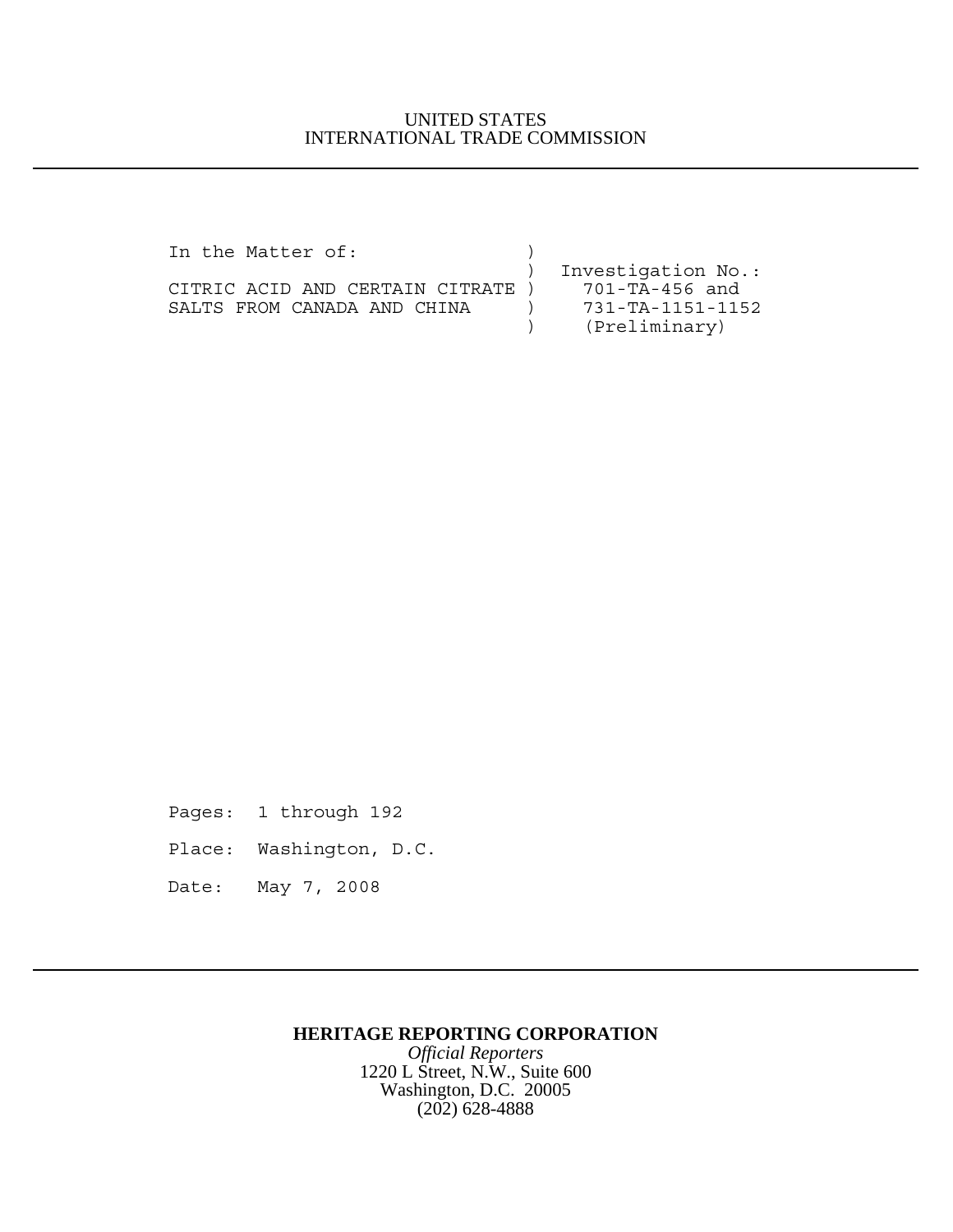THE UNITED STATES INTERNATIONAL TRADE COMMISSION

| In the Matter of:                |                    |
|----------------------------------|--------------------|
|                                  | Investigation No.: |
| CITRIC ACID AND CERTAIN CITRATE) | 337-TA-423 and     |
| SALTS FROM CANADA AND CHINA      | 731-TA-1151-1152   |
|                                  | (Preliminary)      |

Wednesday, May 7, 2008

Room 101 International Trade Commission 500 E Street, SW

Washington, D.C.

The preliminary conference commenced, pursuant to

notice, at 9:33 a.m. before the United States

International Trade Commission, ROBERT CARPENTER,

Director of Investigations, presiding.

APPEARANCES:

On Behalf of the International Trade Commission:

Staff:

ROBERT CARPENTER, DIRECTOR OF INVESTIGATIONS GEORGE DEYMAN, SUPERVISORY INVESTIGATOR CHRIS CASSISE, INVESTIGATOR MARY JANE ALVES, ATTORNEY/ADVISOR JOHN BENEDETTO, ECONOMIST JOHN ASCIENZO, AUDITOR JEFF CLARK, INDUSTRY ANALYST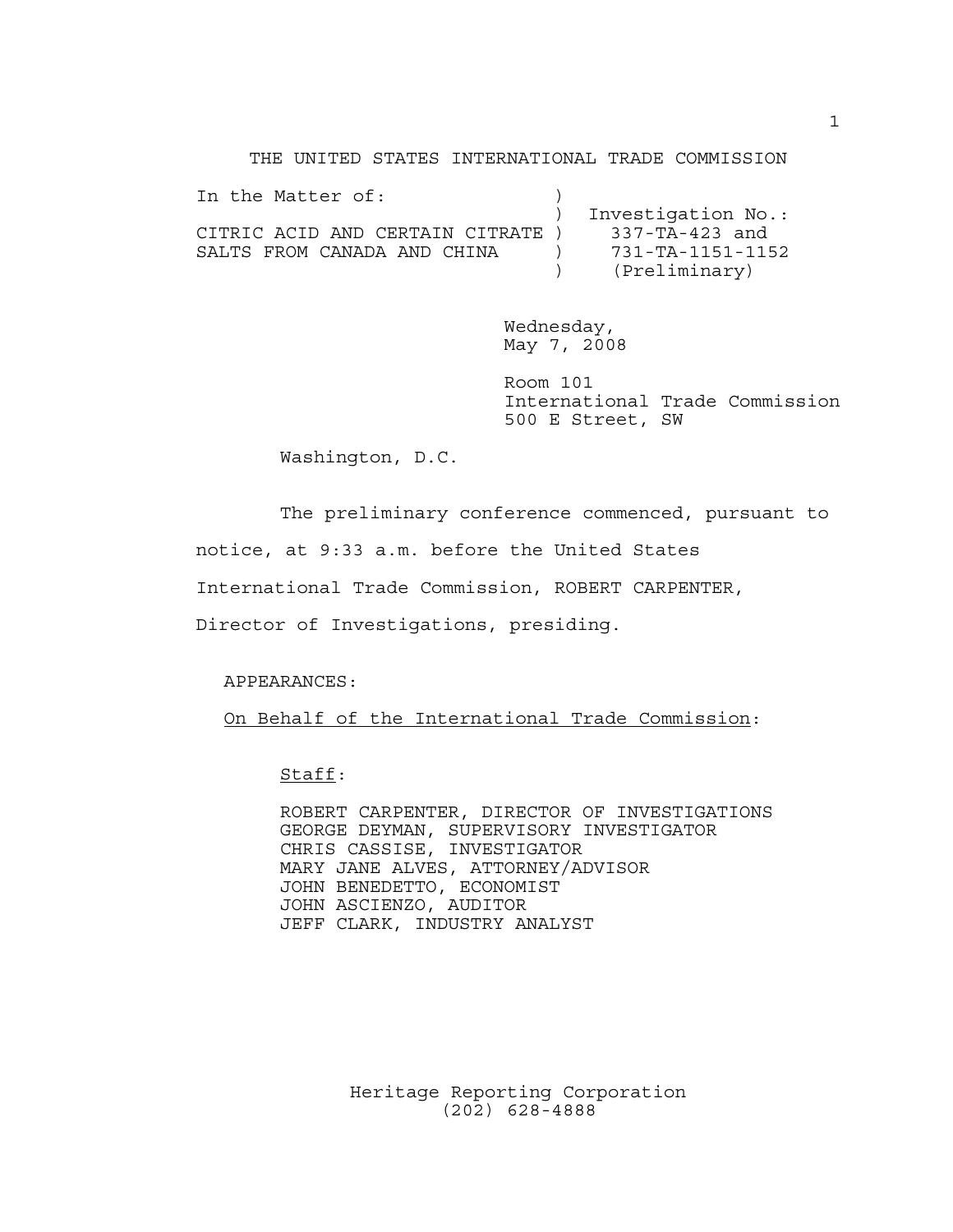APPEARANCES: (Cont'd)

In Support of the Imposition of Antidumping and Countervailing Duties:

Archer Daniels Midland Co., Cargill, Inc., Tate & Lyle Americas, Inc.

> JOHN OAKLEY, BUSINESS DIRECTOR, FOOD ADDITIVES, ARCHER DANIELS MIDLAND CO.

MARK CHRISTIANSEN, ACIDULANT SALES MANAGER, CARGILL, INC.

JACK STALOCH, VICE PRESIDENT, ACIDULANTS PRODUCT LINE MANAGER, CARGILL, INC.

CURTIS POULOS, COMMERCIAL DIRECTOR FOOD INGREDIENTS, ACIDULANTS, TATE & LYLE AMERICAS, INC.

L. MARTIN HURT, SENIOR PRODUCT MANAGER, FOOD INGREDIENTS, TATE & LYLE AMERICAS, INC.

CHARLES ANDERSON, PRINCIPAL, CAPITAL TRADE, INC.

ANDREW SZAMOSSZEGI, MANAGING CONSULTANT, CAPITAL TRADE, INC.

NEIL R. ELLIS, Esquire YVONNE M. HILST, Esquire GEOFFREY D. ANTELL, Esquire Sidley Austin, LLC

Washington, D.C.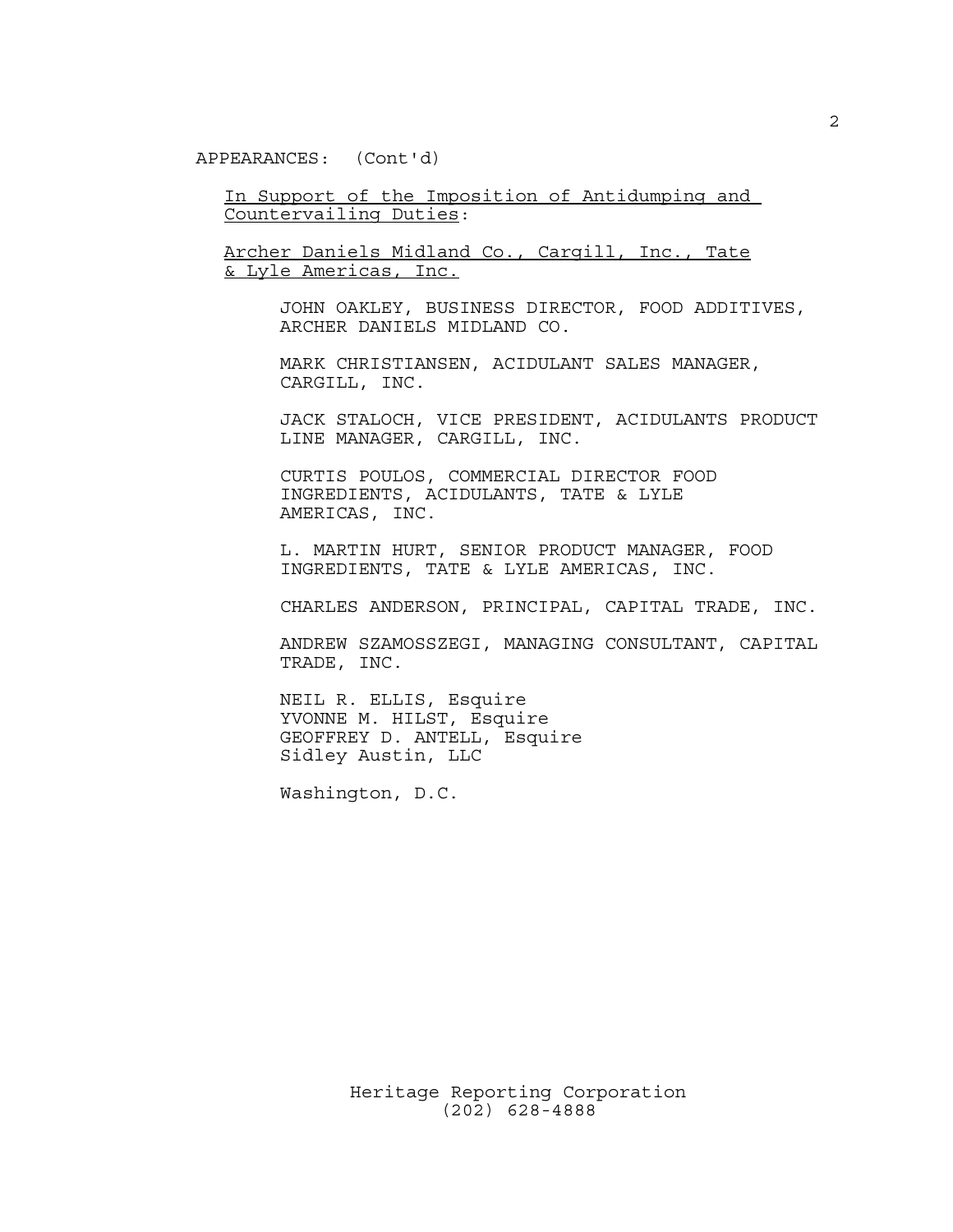APPEARANCES: (Cont'd)

In Opposition to the Imposition of Antidumping and Countervailing Duties:

On Behalf of Respondents, Shandong TTCA Biochemistry Co., Ltd, Yixing-Union Biochemical Co. Ltd., RZBC Group, Anhui BBCA Biochemical Co.,Ltd., Weifang Ensign Industry Co., Ltd.,High Hope International Change Group, Jiangsu Native Product Imp & Exp Corp., Ltd., Huangshi Xinghua Biochemical Co., Ltd., Huozhou Coal Electricity Shanxi Fenhe Biochemistry Co., Ltd., Shihezi Changyun Biochemical Co., Ltd., A.H.A. International Co., Ltd., Laiwu Taihe Biochemistry Co., Ltd., Gansu Xuejing Biochemical Co., Ltd., Jiali Bio Group, Hunan Dongting Critic Acid Chemicals Co. Ltd., Lianyungang Shuren Kechuang Imp & Exp Co., Ltd., Jiangsu Gede Nuobei Biochemical Co., Ltd., Changsha Shenghai Biochemical Co., Ltd., Nantong Feiyu Fine Chemical Co., Ltd., and Penglai Marine Bio-Tech Co., Ltd.:

JIMMY HSU, PRESIDENT, UNITED FOODS CORP.

DANIEL PORTER, Esquire VALERIE ELLIS, Esquire Heller Ehrman, LLP 1717 Rhode Island Avenue, N.W. Washington, D.C. 20036-3001

On Behalf of Respondents, Jungbunzlauer Technology GmbH & Co. KG:

> FREDERICK P. WAITE, Esquire KIMBERLY R. YOUNG, Esquire Vorys, Sater, Seymour, and Pease LLP 1828 L Street, N.W., 11th Floor Washington, D.C. 20036-5109

On Behalf of Respondents, The Proctor & Gamble Co.:

JAMES M. HODGES, JR., PURCHASING GROUP MANAGER OF GLOBAL CHEMICAL PURCHASES, THE PROCTER & GAMBLE CO.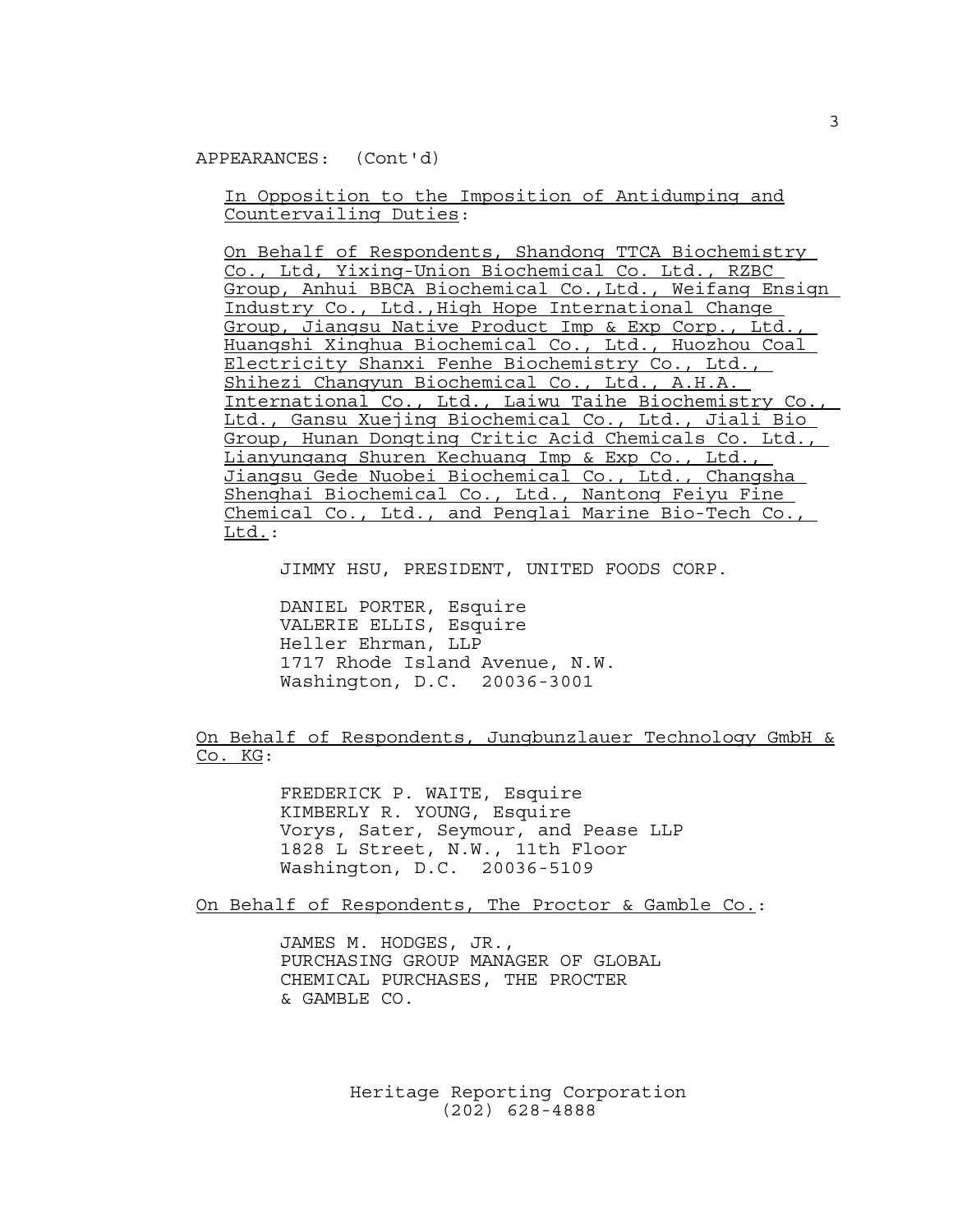APPEARANCES: (Cont'd)

A. MATTHEW SMITH, SENIOR PURCHASING MANAGER, THE PROCTOR & GAMBLE CO.

KENNETH R. BUTTON, SENIOR VICE PRESIDENT, ECONOMIC CONSULTING SERVICES, LLC

ARTHUR J. LAFAVE, III, Esquire Lafave Associates 1725 I Street, N.W., Suite 300 Washington, D.C. 20006 (202) 249-0604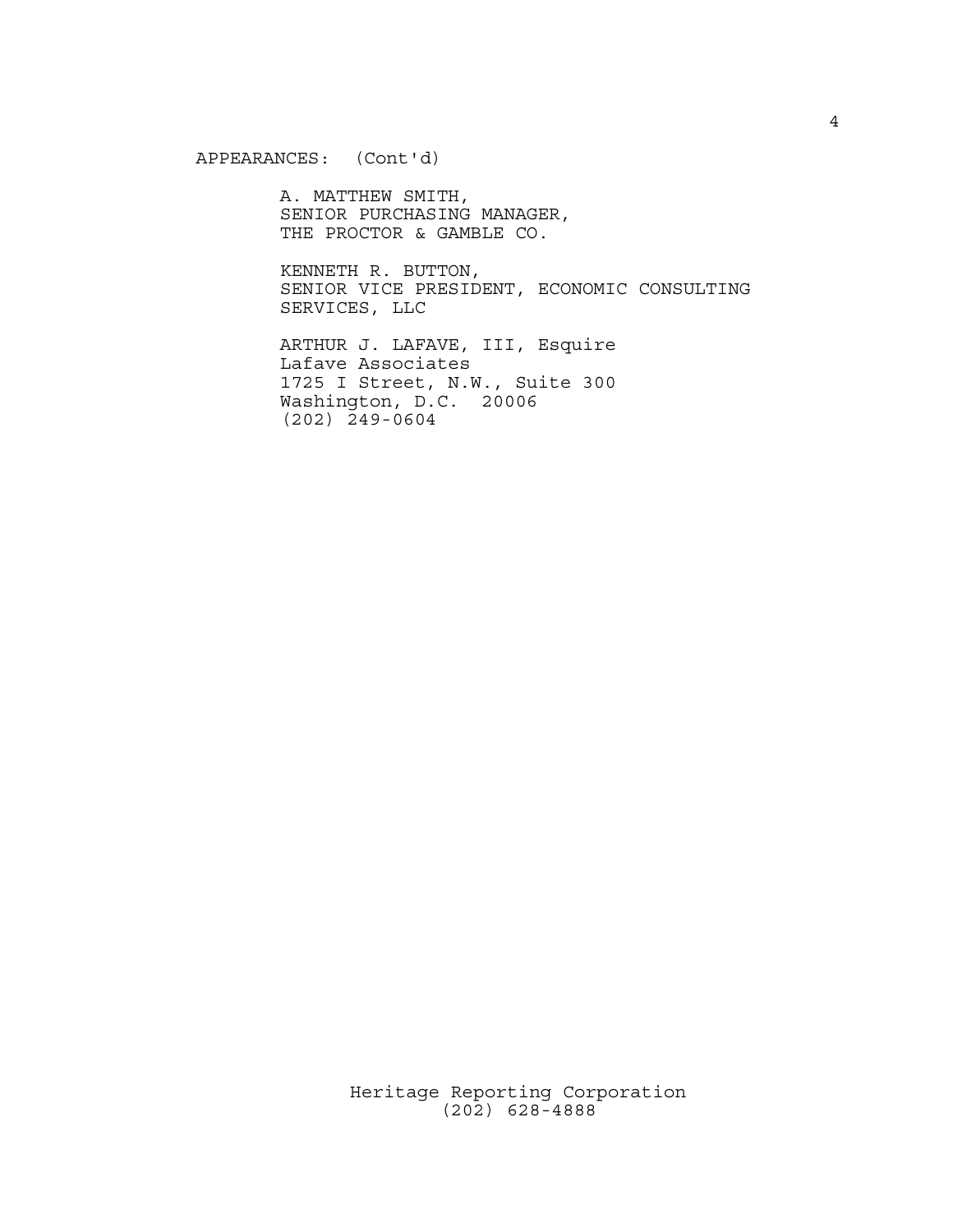## $\underline{\texttt{I}} \underline{\texttt{N}} \underline{\texttt{D}} \underline{\texttt{E}} \underline{\texttt{X}}$

5

| NEIL R. ELLIS, Esquire, Sidley Austin                                                          | $\overline{7}$ |
|------------------------------------------------------------------------------------------------|----------------|
| FREDERICK P. WAITE, Esquire, Vorys, Sater,<br>Seymour, and Pease LLP                           | 11             |
| DANIEL PORTER, Esquire, Heller Ehrman, LLP                                                     | 13             |
| JOHN OAKLEY, Business Director, Food Additives,<br>Archer Daniels Midland Co.                  | 16             |
| MARK CHRISTIANSEN, Acidulant Sales Manager,<br>Cargill, Inc.2                                  | 27             |
| CURTIS POULOS, Commercial Director Food Ingredients,<br>Acidulants, Tate & Lyle Americas, Inc. | 32             |
| CHARLES ANDERSON, Principal, Capital Trade, Inc.                                               | 38             |
| ANDREW SZAMOSSZEGI, Managing Consultant, Capital<br>Trade, Inc.                                | 44             |
| JIMMY HSU, President, United Foods Corp.                                                       | 108            |
| ARTHUR J. LAFAVE, III, Esquire,<br>Lafave Associates                                           | 108            |
| A. MATTHEW SMITH, Senior Purchasing Manager,<br>The Procter & Gamble Co.                       | 101            |
| KENNETH R. BUTTON, Senior Vice President, Economic<br>Consulting Services, LLC                 | 150            |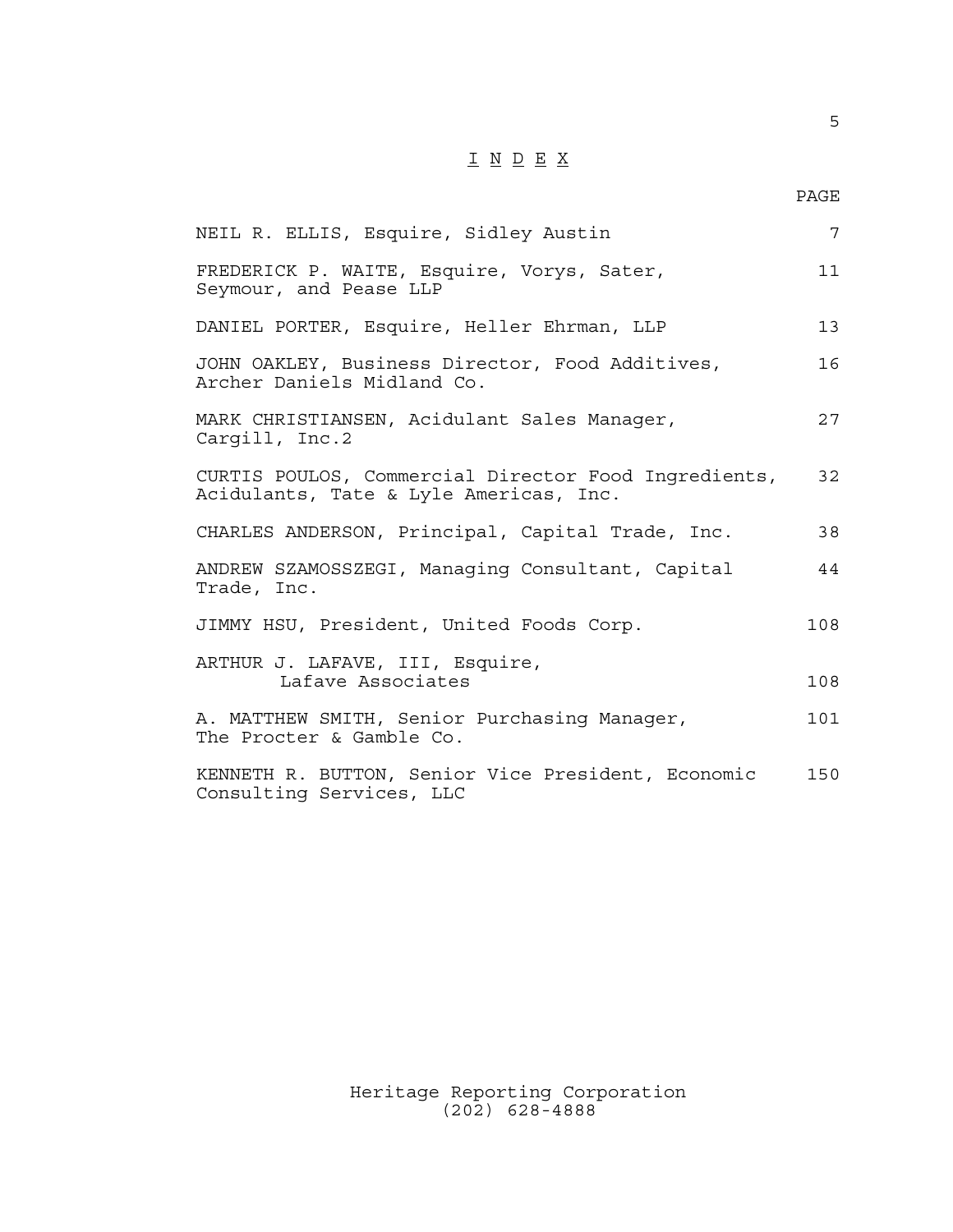| 1  | $\underline{P} \underline{R} \underline{O} \underline{C} \underline{E} \underline{E} \underline{D} \underline{I} \underline{N} \underline{G} \underline{S}$ |
|----|-------------------------------------------------------------------------------------------------------------------------------------------------------------|
| 2  | (9:33 a.m.)                                                                                                                                                 |
| 3  | MR. CARPENTER: Good morning and welcome to                                                                                                                  |
| 4  | the United States International Trade Commission's                                                                                                          |
| 5  | Conference in connection with the preliminary phase of                                                                                                      |
| 6  | countervailing duty investigation number 701-TA-456                                                                                                         |
| 7  | and antidumping investigation number 731-TA-1151 to                                                                                                         |
| 8  | 1152 concerning imports of Citric Acid and Certain                                                                                                          |
| 9  | Citrate Salts from Canada and China.                                                                                                                        |
| 10 | My name is Robert Carpenter. I'm the                                                                                                                        |
| 11 | Commission's Director of Investigations, and I will                                                                                                         |
| 12 | preside at this conference.                                                                                                                                 |
| 13 | Among those present from the Commission                                                                                                                     |
| 14 | Staff are from my far right, George Deyman, the                                                                                                             |
| 15 | supervisory investigator; Chris Cassise, the                                                                                                                |
| 16 | investigator; on my left, Mary Jane Alves, the                                                                                                              |
| 17 | attorney/advisor; John Benedetto, the economist; John                                                                                                       |
| 18 | Ascienzo, the auditor; and Jeff Clark, the industry                                                                                                         |
| 19 | analyst.                                                                                                                                                    |
| 20 | I understand the parties are aware of the                                                                                                                   |
| 21 | time allocations. I would remind speakers not to                                                                                                            |
| 22 | refer in your remarks to business proprietary                                                                                                               |
| 23 | information and to speak directly into the                                                                                                                  |
| 24 | microphones.                                                                                                                                                |
| 25 | We also ask you state your name and                                                                                                                         |
|    | Heritage Reporting Corporation                                                                                                                              |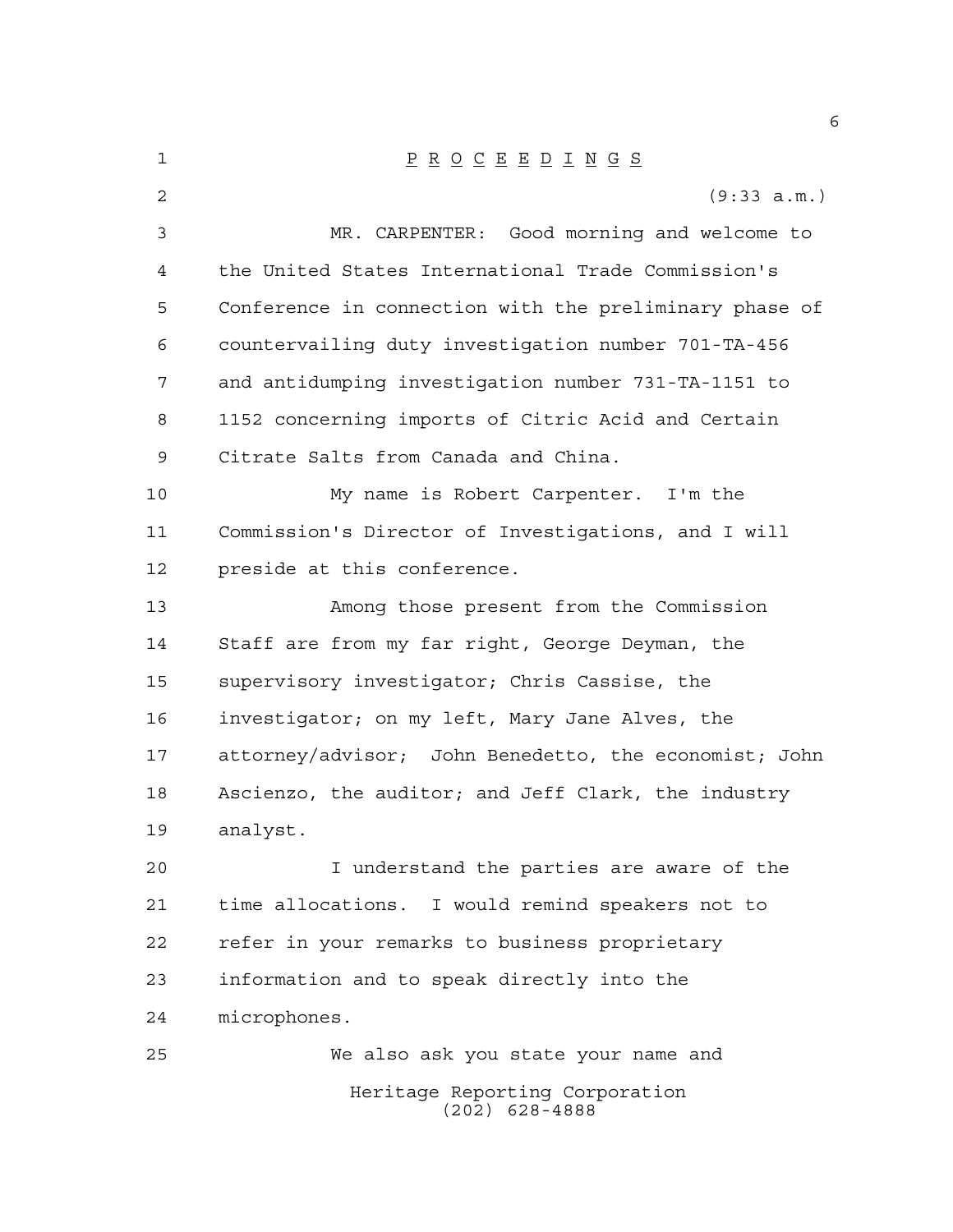affiliation for the record before beginning your

 presentation. Are there any questions? (No response.) MR. CARPENTER: If not, welcome, Mr. Ellis; please proceed with your opening statement. MR. ELLIS: Thank you, Mr. Carpenter and members of the staff. Good morning, my name is Neil Ellis from Sidley Austin, and I represent Petitioners, Archer Daniels Midland Company, Cargill, Incorporated, and Tate & Lyle Americas, Inc. Together, these companies comprise virtually the entire U.S. industry for citric acid and certain citrate salts, the subject merchandise of this investigation. For convenience, I'm going to use the term just citric acid during my presentation. A good starting point for today's discussion is the Commission's negative determination in the previous investigation of imports of citric acid from

 China in early 2000. It is worth highlighting the significant changes in the market that have occurred over the past eight years, which have resulted in severe injury to the U.S. industry and threat of continuing injury caused by unfairly traded imports from China and Canada. I've got a slide up there showing some of the major differences between the two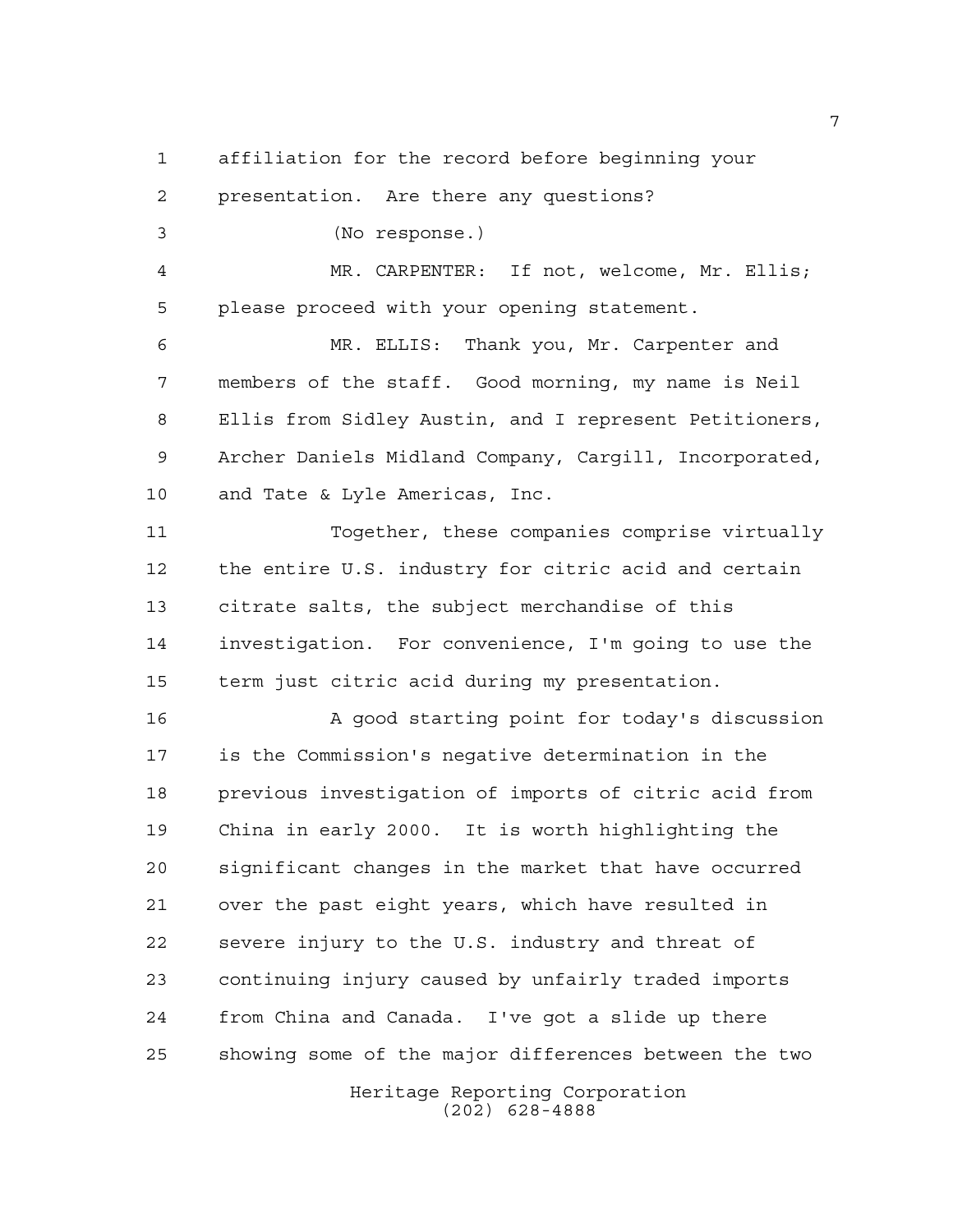periods.

| 2              | Looking at the Commission's views in 2000,             |
|----------------|--------------------------------------------------------|
| 3              | it is clear that the negative outcome was underpinned  |
| $\overline{4}$ | by two major considerations. First, in that year,      |
| 5              | nonsubject imports were a significant presence in the  |
| 6              | U.S. market, and they were seen as a more direct cause |
| 7              | of whatever injury was inflicted on the U.S. industry  |
| 8              | than were imports from China.                          |
| 9              | Second, the U.S. market was seen as divided            |
| 10             | into two seqments: food and beverage, and industrial.  |
| 11             | Although imports from China were increasing, it was    |
| 12             | generally understood that the Chinese product could    |
| 13             | not compete in the large food and beverage segment of  |
| 14             | the U.S. market.                                       |
| 15             | As you will hear from our witnesses this               |
| 16             | morning, neither of these conditions exist today. The  |
| 17             | subject imports have grown overwhelmingly since 2000.  |
| 18             | Canadian production did not even exist back then.      |
| 19             | Yet, in 2007, Canadian imports represented one third   |
| 20             | of total U.S. imports.                                 |
| 21             | Chinese production has increased almost 20             |
| 22             | fold since 2000, with the result that imports from     |
| 23             | China now represent approximately one half of total    |
| 24             | imports in the year 2007.                              |
| 25             | No other sources of imports of citric acid             |
|                | Heritage Reporting Corporation<br>$(202)$ 628-4888     |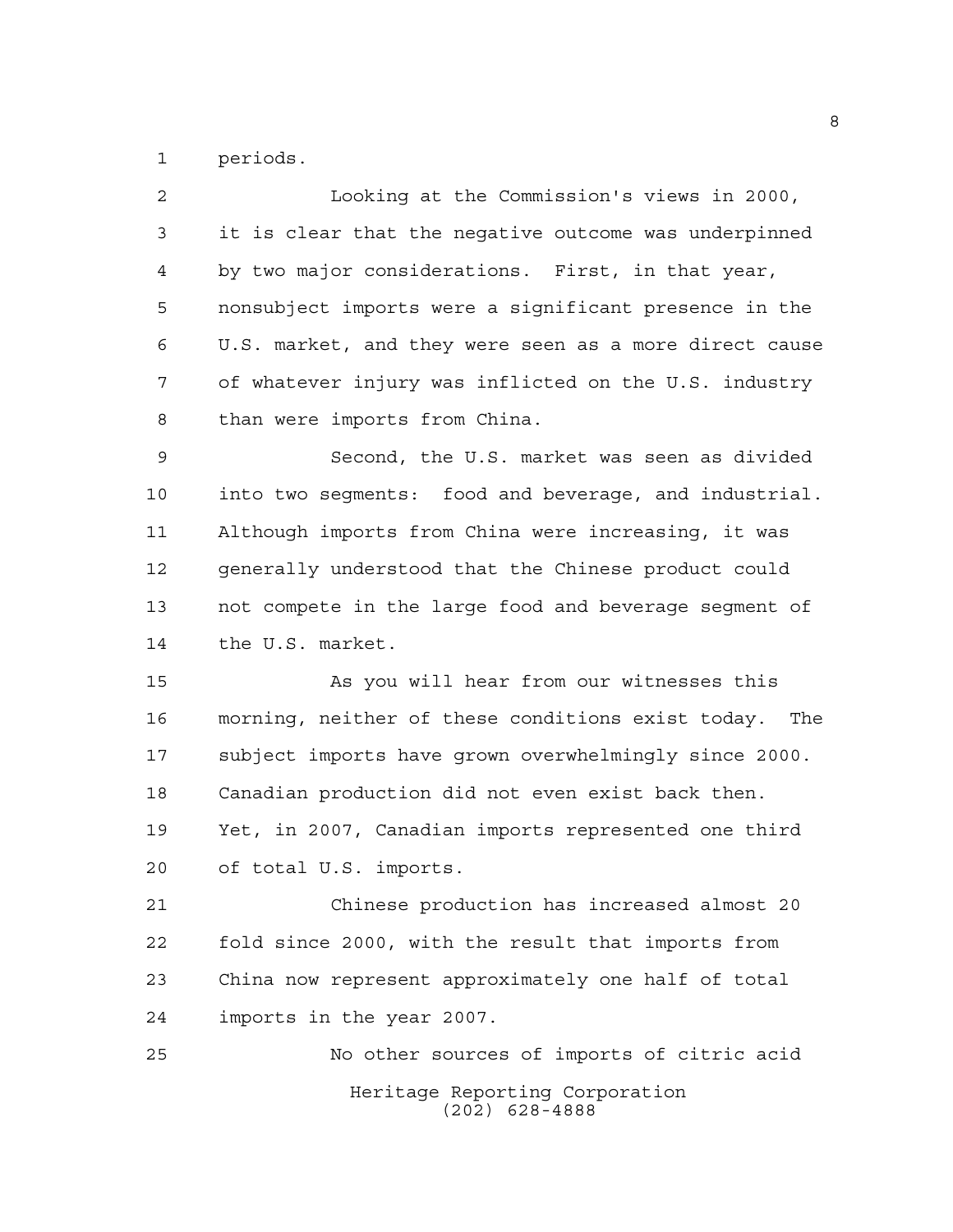come even close to these two. In fact, the total subject imports accounted for over 80 percent of total imports of citric acid in 2007.

 There can be no question that now, unlike 2000, subject imports are playing a critical role in the conditions that plague the U.S. market.

7 As to the second difference from the year 2000 to today, there has been a major improvement in the quality of the product imported from China. This is a direct result of the huge investment in expanding and improving capacity in China, due in no small part to the generous subsidies provided by the Chinese national and provincial governments.

 There again can be no question but that as a result, Chinese citric acid is a heavy presence in the food and beverage segment of the U.S. market, unlike the year 2000; and that major users of U.S. citric acid in that segment of the market consider Chinese product to be an acceptable source of citric acid for their ingestible products.

 Chinese imports into the United States are now so overwhelming that they are far larger than the total quantity consumed in the relatively small industrial segment of the market.

Heritage Reporting Corporation (202) 628-4888 The developments in the Chinese industry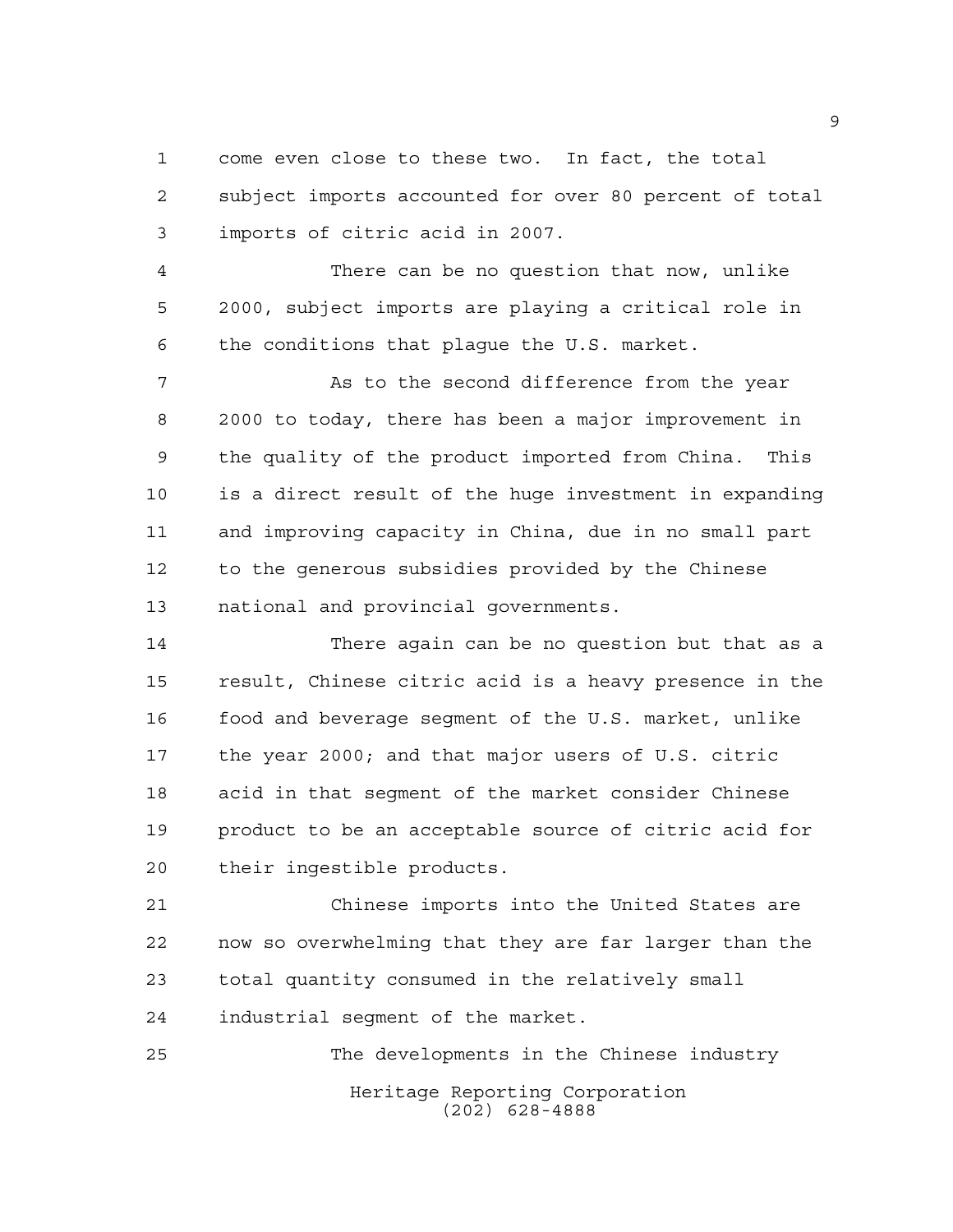that in 2000 were predicted to take two to three years to occur have now long since occurred eight years later. Of course, JBL, the Canadian producer, has the most recently constructed plant in North American, and therefore the most modern equipment.

 Again, there can be no question but that product incorporated from Canada is of the quality required to serve the food and beverage segment of the U.S. market, and that it does, in fact, serve that market.

 Thus, the conditions of competition are very different during the current period of investigation, as compared to those in the prior investigation. The result is that we have a commodity product with high fixed costs, for which competition is driven by price.

 Further, the cost of goods sold has increased recently, due in large part to the increasing costs of raw material inputs used in the production of citric acid.

 But the price competition from unfairly traded imports has made it impossible for the U.S. industry to sell citric acid at prices that would enable them to cover their costs and obtain an adequate return on their investment.

Heritage Reporting Corporation (202) 628-4888 Thus, over the current POI, the U.S.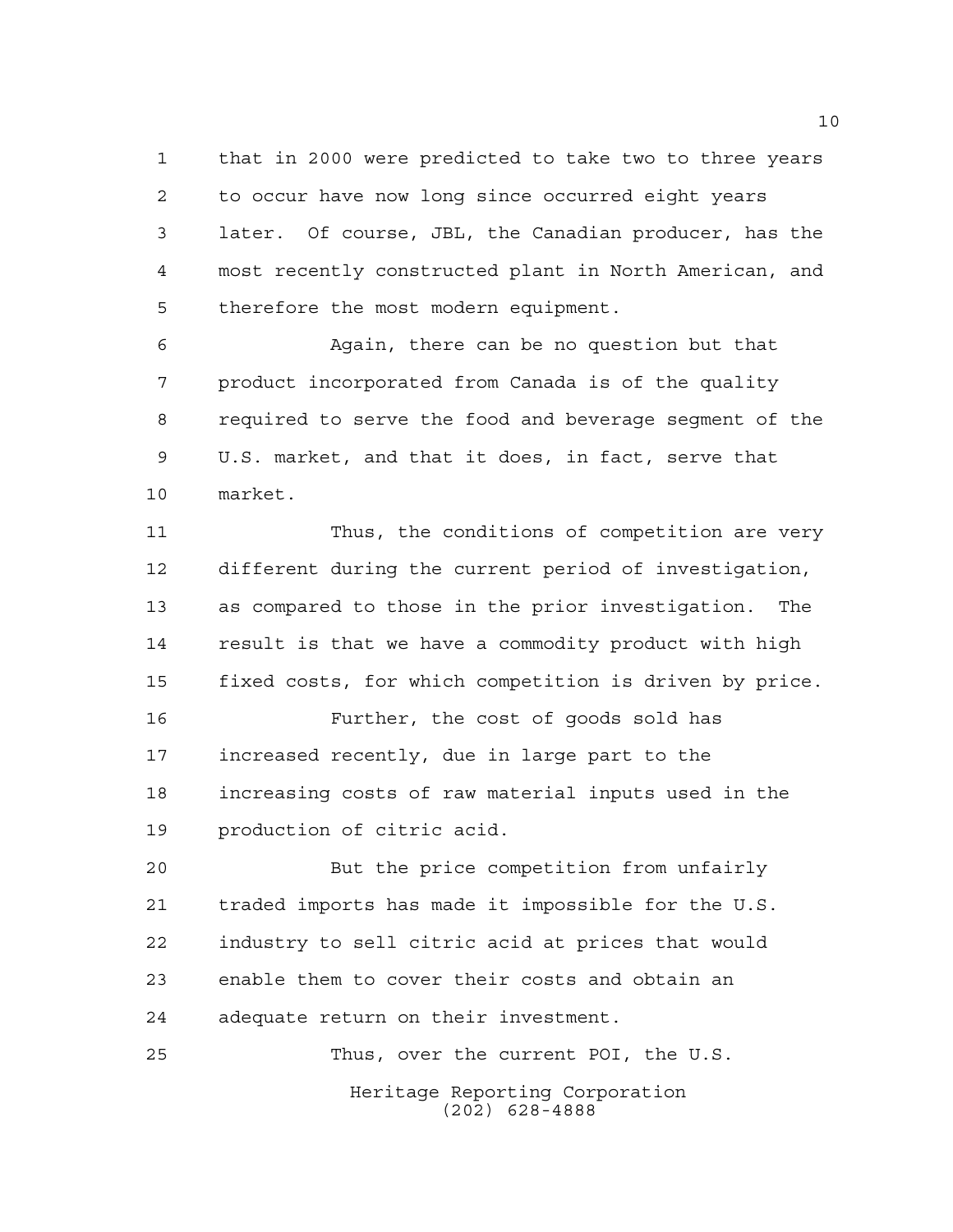industry has been suffering material injury. This injury has been felt across the board by all members of the industry and over an extended period of time, and the injury is directly caused by the unfairly traded imports. We will hear further testimony on these points from Petitioner's panel later this morning; thank you.

 MR. CARPENTER: Thank you, Mr. Ellis. Mr. Waite and Mr. Porter, please? MR. WAITE: Good morning, Mr. Carpenter and members of the Commission staff. My name is Fred Waite. I am counsel to Jungbunzlauer Technology, the only producer of citric acid in Canada.

 When the Commission looks at the volume and pricing of Canadian imports of citric acid, it is looking at JBL, a reliable, responsible, and high quality supplier, that has benefitted and not harmed the U.S. market.

 In fact, customers in the United States consider JBL to be an additional domestic supplier, along with the Petitioners.

 In my 150 seconds this morning, I want to emphasize several significant facts that distinguish JBL and this case from the cases that the Commission often sees.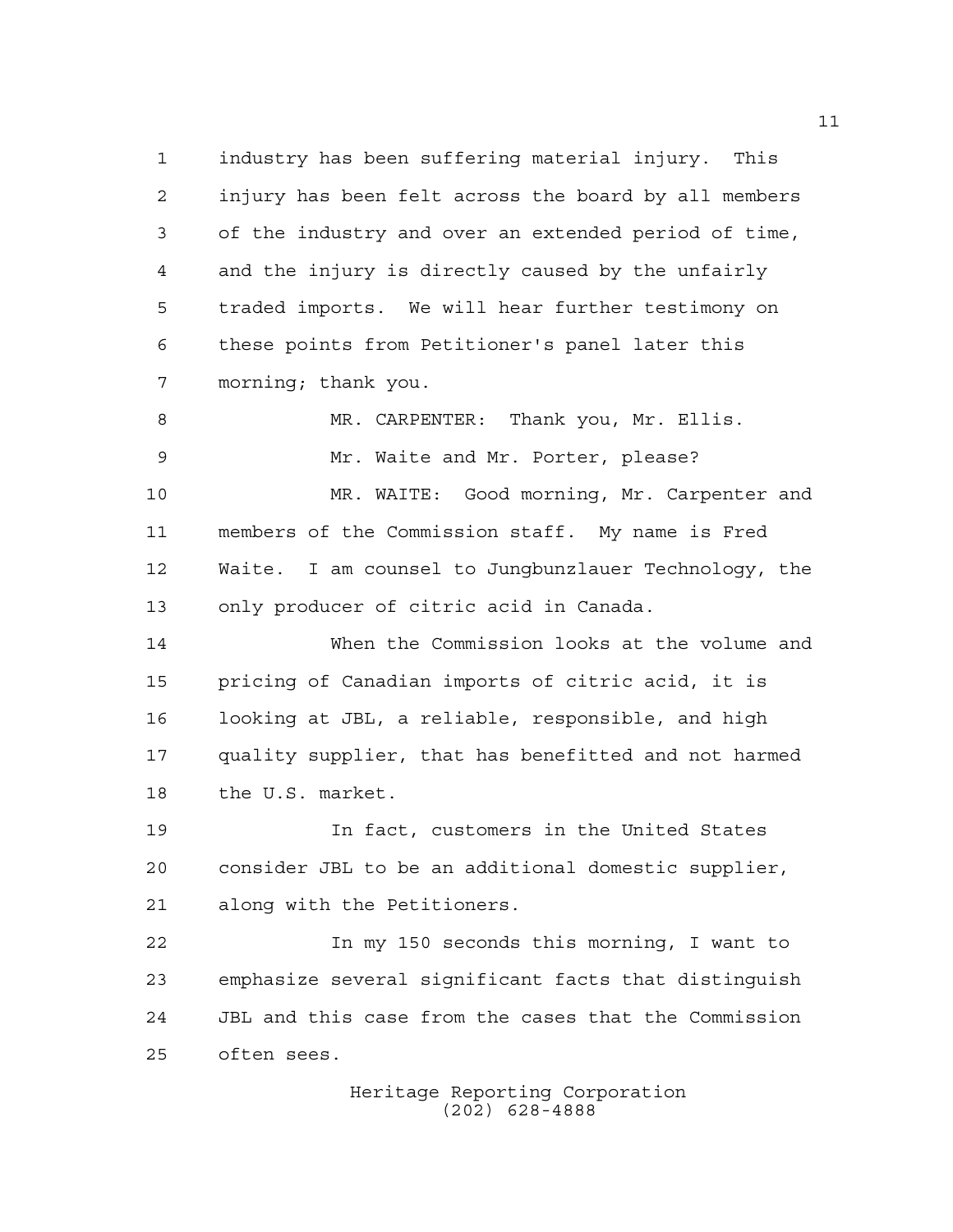Heritage Reporting Corporation First, JBL's prices for citric acid in the U.S. market are consistently higher than other suppliers' prices, including the domestic industries' own prices. The information already on the record shows that throughout the period of investigation, JBL oversold the domestic producers. Second, JBL is producing at virtually full capacity, so there can be no threat that it can increase shipments to any significant degree. Third, the domestic industry treats JBL as one of its own. We will discuss this point further during our panel's presentation later this morning. Fourth, in every year of the period of investigation, JBL announced price increases and tried to increase the price of citric acid in the U.S. market. Fifth, like the Petitioners, JBL ships directly from its plant to customers in the United States. Sixth, JBL sells a premium product at a premium price. For these reasons, we urge the Commission to make a negative determination with regard to Canada. We know that negative determinations are unusual in the preliminary phase of an investigation. But we

(202) 628-4888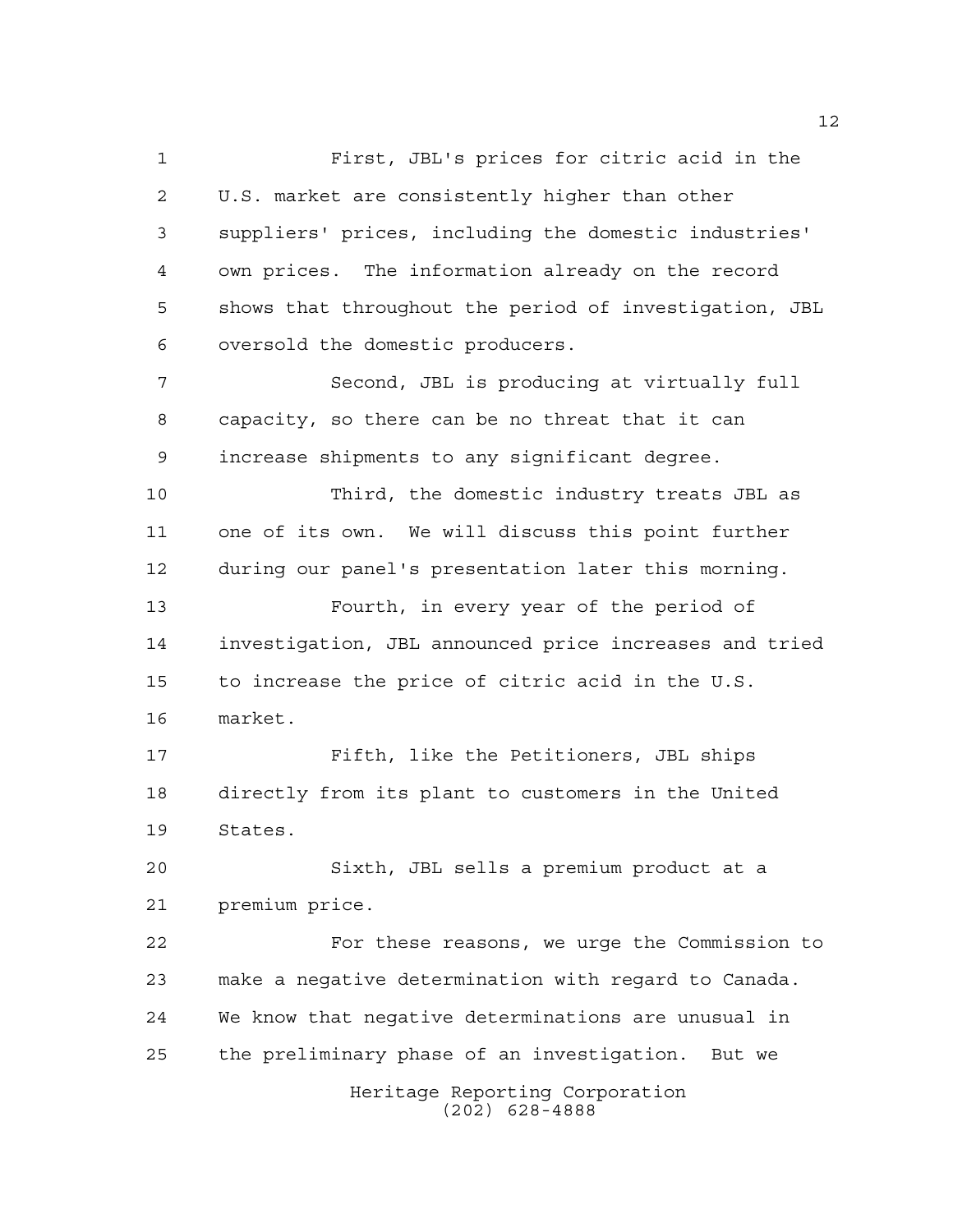submit that these unusual conditions warrant such a result here; thank you.

 MR. PORTER: Mr. Carpenter, for the record, my name is Daniel Porter, with the law firm of Heller Ehrman, LLP.

 I appear today on behalf of Chinese producers and exports. Mr. Carpenter, Mr. Waite and I split the brief time allotted for the opening statement to make an important point. The Commission should not cumulate imports from China and Canada in its causation analysis.

 In this particular market, the U.S. market, there's simply not a sufficient overlapping competition between Chinese producers and JBL to justify cumulation.

 Mr. Carpenter, as you know well, eight years ago, these same U.S. producers came to Washington, came to this very building, and alleged they were suffering material injury from competition from citric acid imports from China.

 The Commission rejected their argument, because the available evidence of the record demonstrated the actual competitive dynamics were far different. Essentially, the Commission found that the U.S. market was a big market with several distinct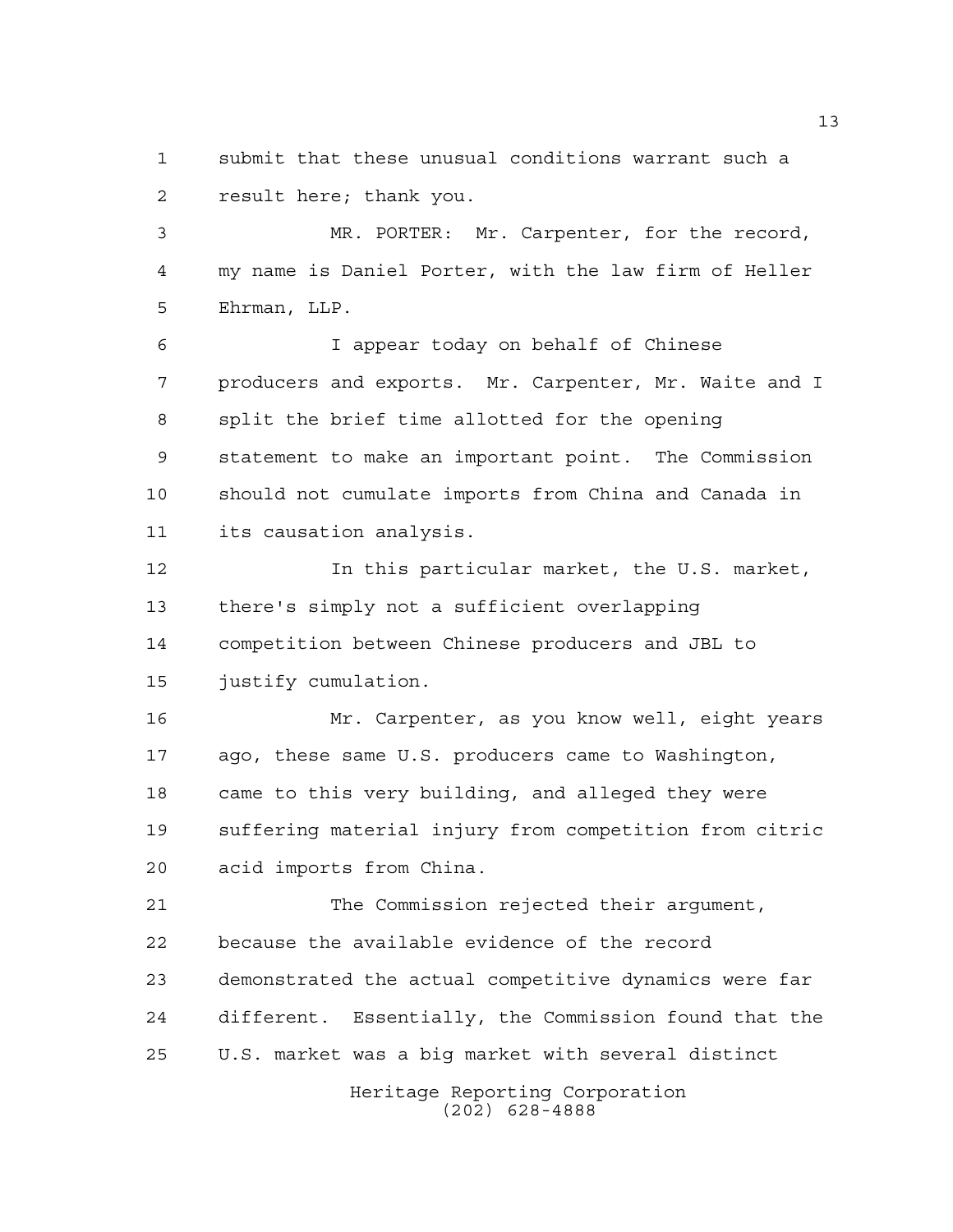segments, and that the Chinese suppliers and U.S. suppliers focused their competitive energies on different segments.

 Mr. Carpenter, there is no question that eight years later, much has changed in the world, including the citric acid world. However, as you will hear from the industry representatives, the Commission's essential conclusion remains the same. The U.S. citric acid market is still a big market. Overall demand is still much more than the three U.S. producers can supply. So imports are required.

 Still today, the physical nature of the citric acid product means that U.S. and Chinese suppliers focus their competitive energies on different parts of the market.

 Mr. Carpenter, please do not misunderstand my argument. I am not arguing that there is no competition between Chinese and U.S. producers. There are undoubtedly some customer accounts for which the Chinese and U.S. suppliers vie.

 However, when you step back and examine the entire market, as the Commission is required to do, we are confident that the record evidence will demonstrate that the nature and composition of the competition between the Chinese and U.S. suppliers is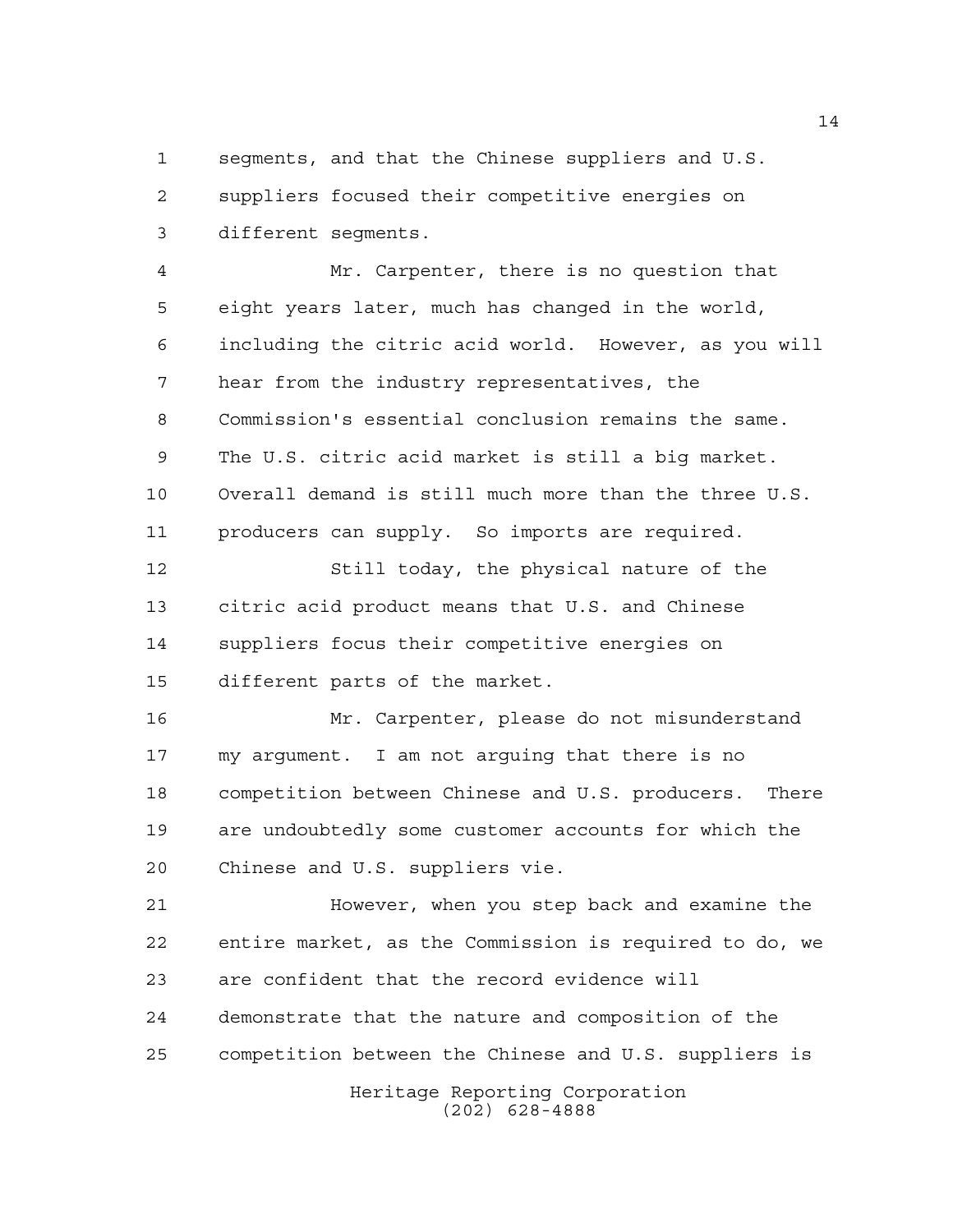not sufficient for an affirmative preliminary

determination; thank you.

 MR. CARPENTER: Thank you, gentlemen, for those comments. Mr. Ellis, would you please bring your panel forward at this time.

 MR. ELLIS: Good morning; thank you again, Mr. Carpenter and members of the staff. To provide more information regarding the themes that I presented earlier, I'd like to turn to representatives of the U.S. industry, who will address specific issues in the citric acid industry and are available to answer your questions.

 As brief introductions, first, John Oakley, to my right, is the Business Director of Food Additives at Archer Daniels Midland Company. He will provide an introduction to the product itself, including the physical characteristics, how it is manufactured, and its principle uses.

 Second, Mark Christiansen, to his right, the Acidulants Sales Manager at Cargill, Incorporated, will provide an overview of the marketing and distribution aspects for the subject merchandise. He will specifically address the pricing structure of the market and the influence of what is known as the China price on annual negotiations with major customers.

> Heritage Reporting Corporation (202) 628-4888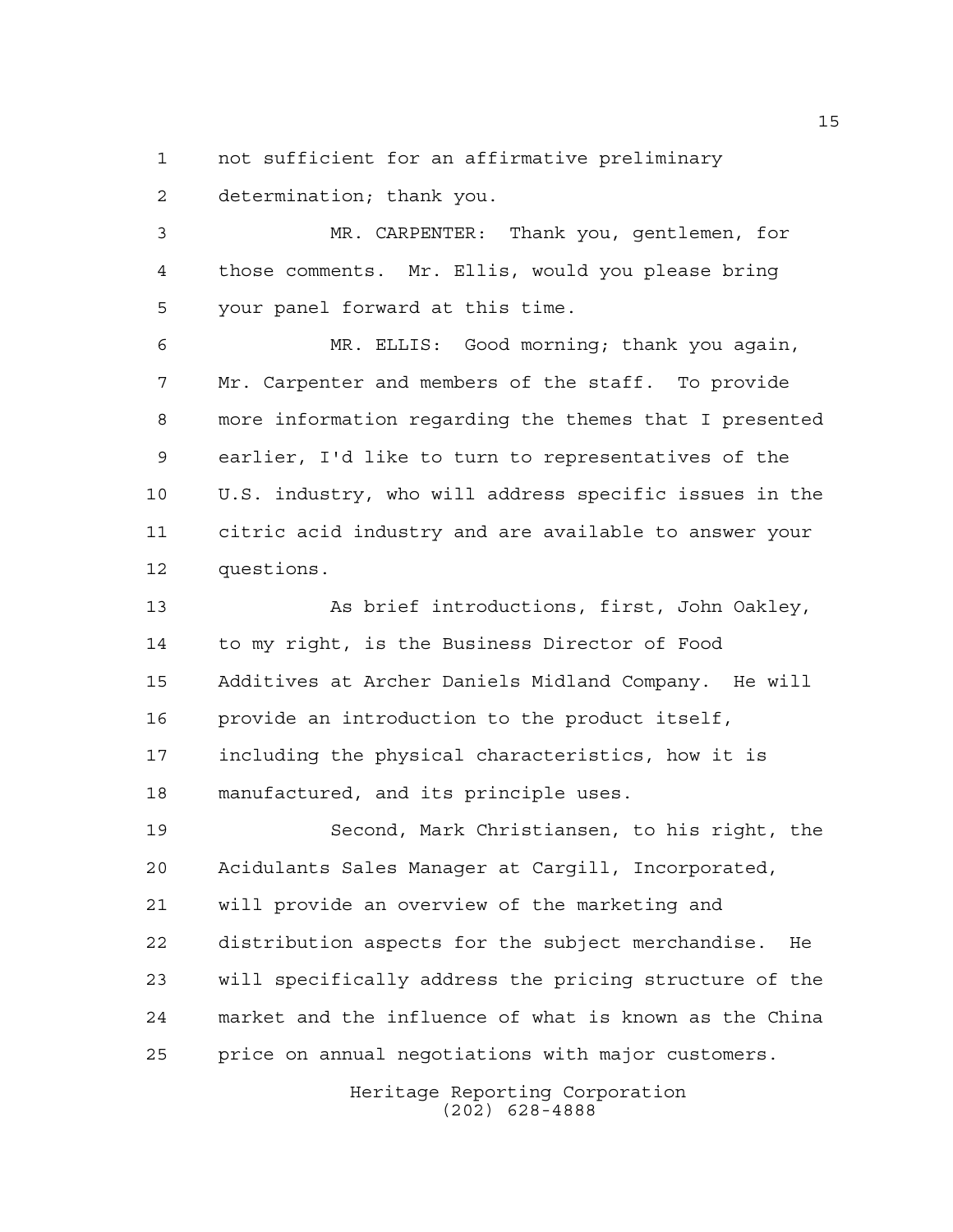Third, Curt Poulos, Commercial Director of Food Ingredients, Acidulants, of Tate & Lyle Americas, will address the financial conditions of the citric acid industry.

 Due to the price suppression caused by the subject imports, U.S. producers have been unable to increase their prices to cover rising costs, and have been unable to finance investment in new capacity. Mr. Poulos will explain this in more detail. He will also explain why pricing from Canada and China does not appear to be in accordance with market principles.

 Fourth, Chuck Anderson and Andrew Szamosszegi, from Capital Trade, Inc., will discuss the economics of the conditions of competition, threat, and causation.

 These witnesses are accompanied by other personnel from the U.S. producers, who are available to answer your questions. With that, I'd like to turn the floor over to John Oakley from ADM, to introduce you to the citric acid product and market; thank you. MR. OAKLEY: Good morning, I'm John Oakley of the Archer, Daniels, Midland Company. I am currently the Business Director for the Food Additives Group, which includes the citric acid and citrates products.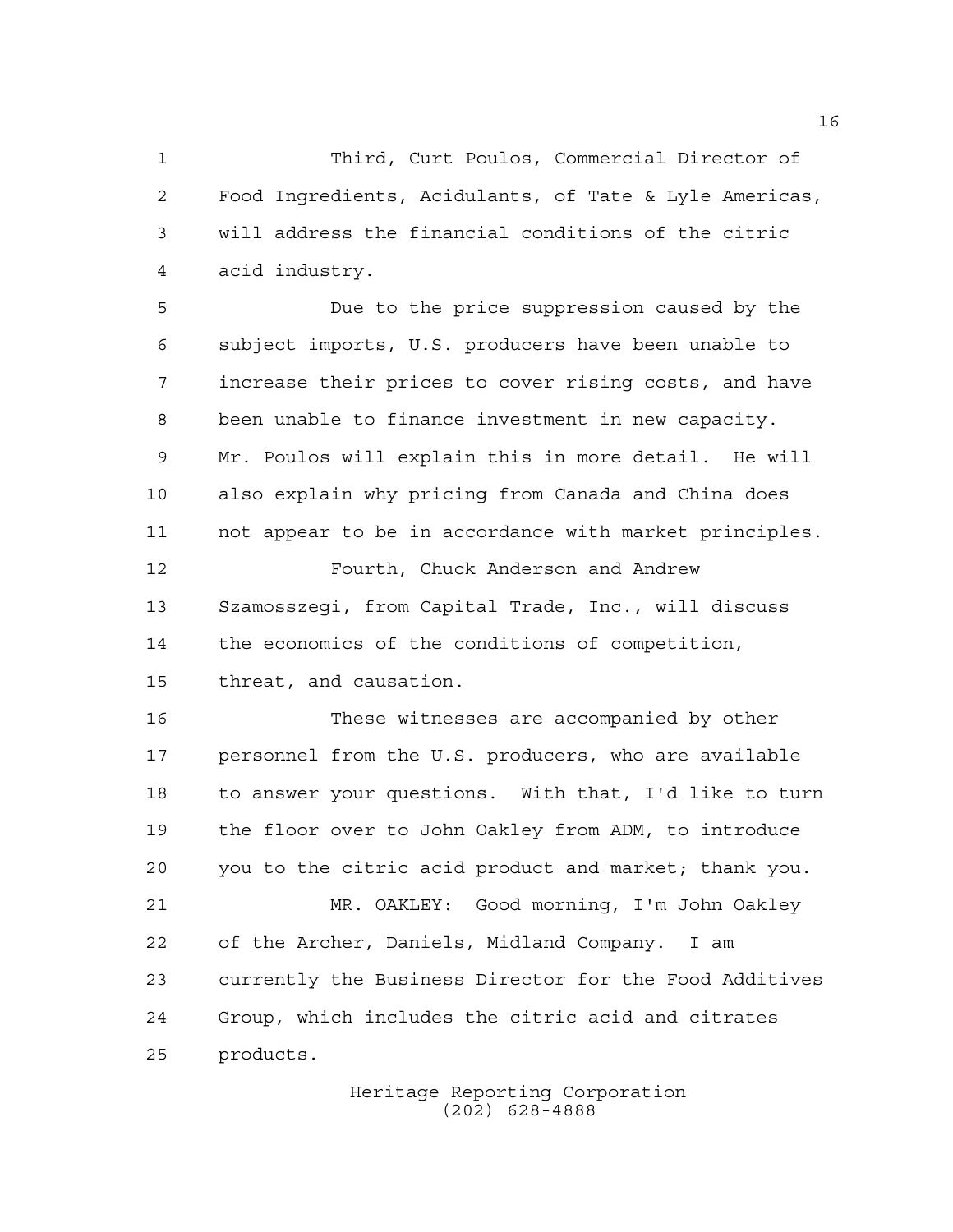Over the last six years, I have been involved with the citric product line through sales and management roles. This has provided me the opportunity to gain much experience with the citric and citrate products, and the markets for those products.

 We have extensively described in our petition the characteristics, uses, channels of distribution, and processes used to manufacture citric acid and the certain citrate salts of concern to the domestic industry. In my presentation, I will briefly touch upon those topics in highlighting the commodity nature of these products.

 Citric acid, sodium citrate, and potassium citrate are all commodity chemicals produced and consumed worldwide. All three products are commonly available as odorless, translucent crystals. In this dry form, they are sold in two primary different granulation sizes: granular and fine granular. A very small amount is sold in powder form.

 The granulation styles, particularly granular and fine, which are the most common, are comparably priced. The products also are sold in only a limited packaging. The dry forms typically are packed in 50 pound or 25 kilogram polyethylene line

Heritage Reporting Corporation (202) 628-4888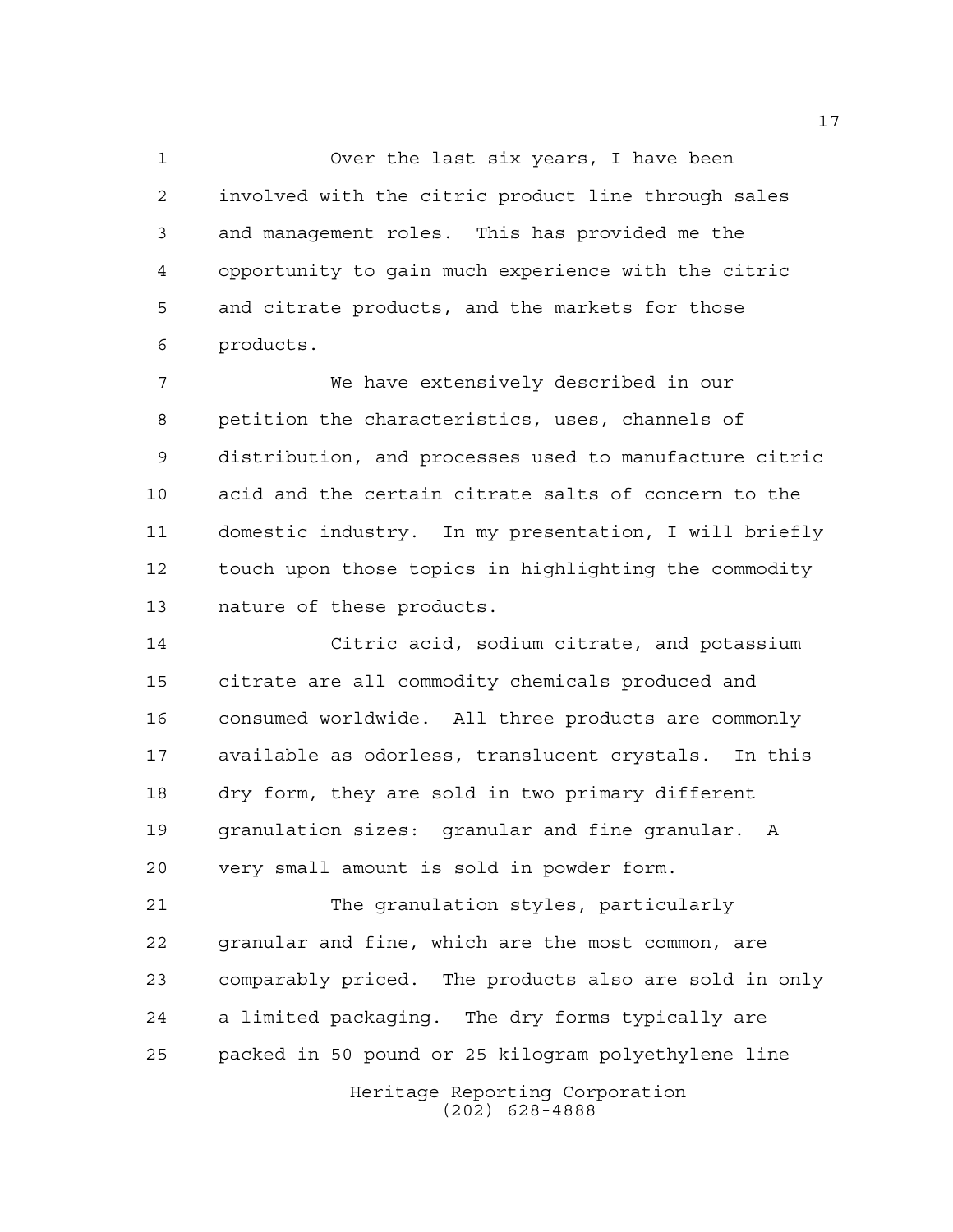bags; or alternatively, in super sacks, which are bulk bags typically containing up to one metric ton.

 If the products are sold in solution, which is usually water, there is no packaging. These limited packaging alternatives also exemplify the commodity nature of the goods.

 Citric acid is used in the food and beverage industry, primarily as an acidulant, preservative, and flavor enhancer, because of its tart flavor, high solubility, acidity, and buffering capabilities. It is commonly used in carbonated and non-carbonated drinks, dry powdered beverages, wines and wine coolers, jams, jellies, preserves, gelatin desserts, candies, frozen foods, and canned fruits and vegetables.

 Citric acid is also used in household detergents, pharmaceuticals, cosmetics, metal finishers and cleaners, durable press textile finishing treatments, and numerous other industrial applications. Probably the largest application, other than in the food and beverage sector is in the detergents.

 Sodium citrate and potassium citrate, the citrate salts of concern, have many of the same end uses as citric acid, so I will not spend any time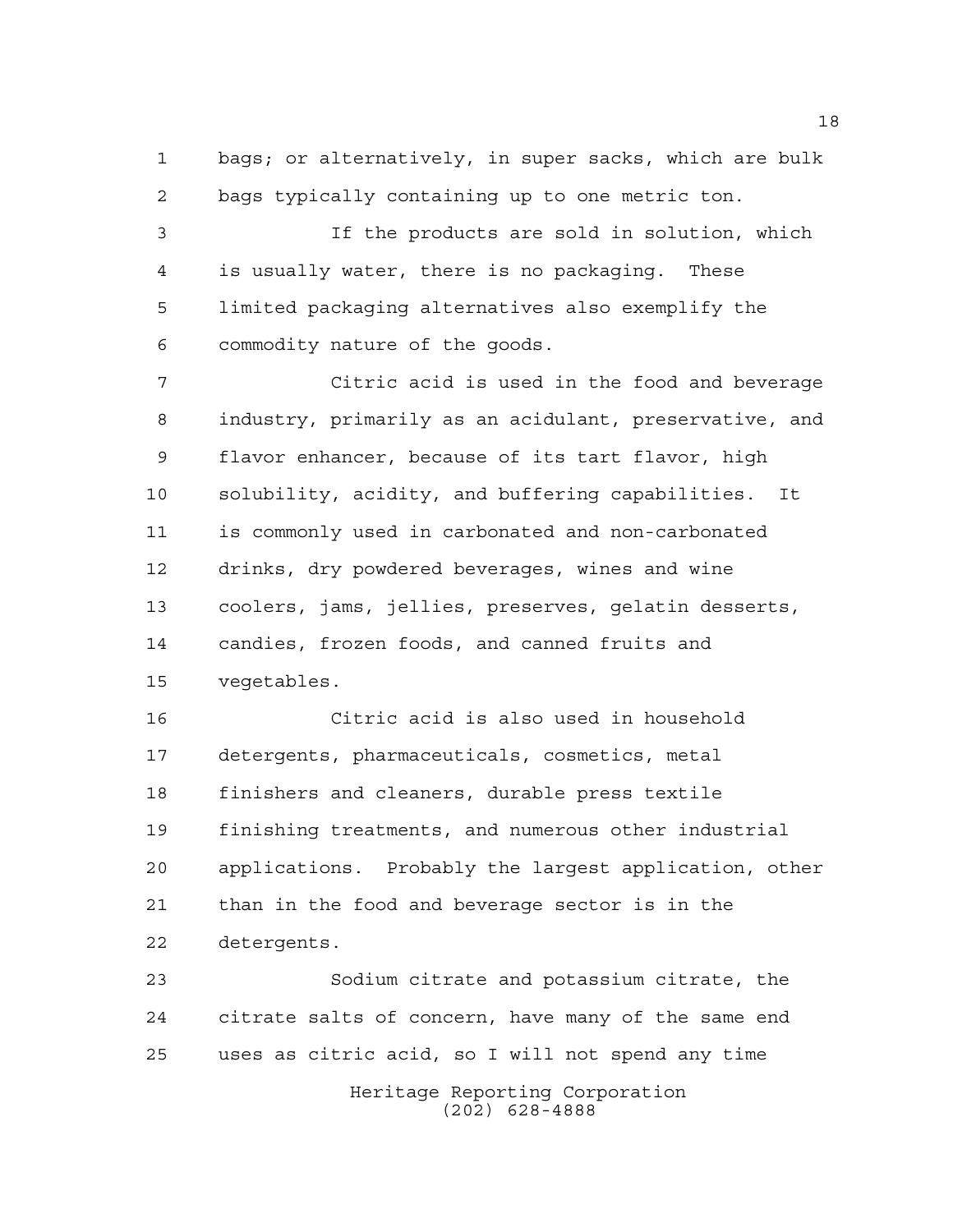reiterating those uses.

Heritage Reporting Corporation Suffice it to say, the products are produced by the same companies, are sold in the same market, largely to the same customers, and at overlapping prices. As for unrefined calcium citrate, it is an intermediate product, produced by manufacturers that use the lime sulfuric refining method. I do not believe that there is much current trade in this product in the world today. However, we know that in the past, unrefined calcium citrate has been produced in one country and shipped to another country for finishing into citric acid. Unrefined calcium citrate, to my knowledge, has no other use than to serve as an input into the citric acid production. My colleagues and I will be happy to respond to any questions you might have about the characteristics, production, or other issues regarding unrefined calcium citrate. Although there clearly are a large number of applications for citric acid and the citrate salts, our production equipment is set up to produce to only one standard. That standard is a combination of the food chemical codex, or FCC, and United States

(202) 628-4888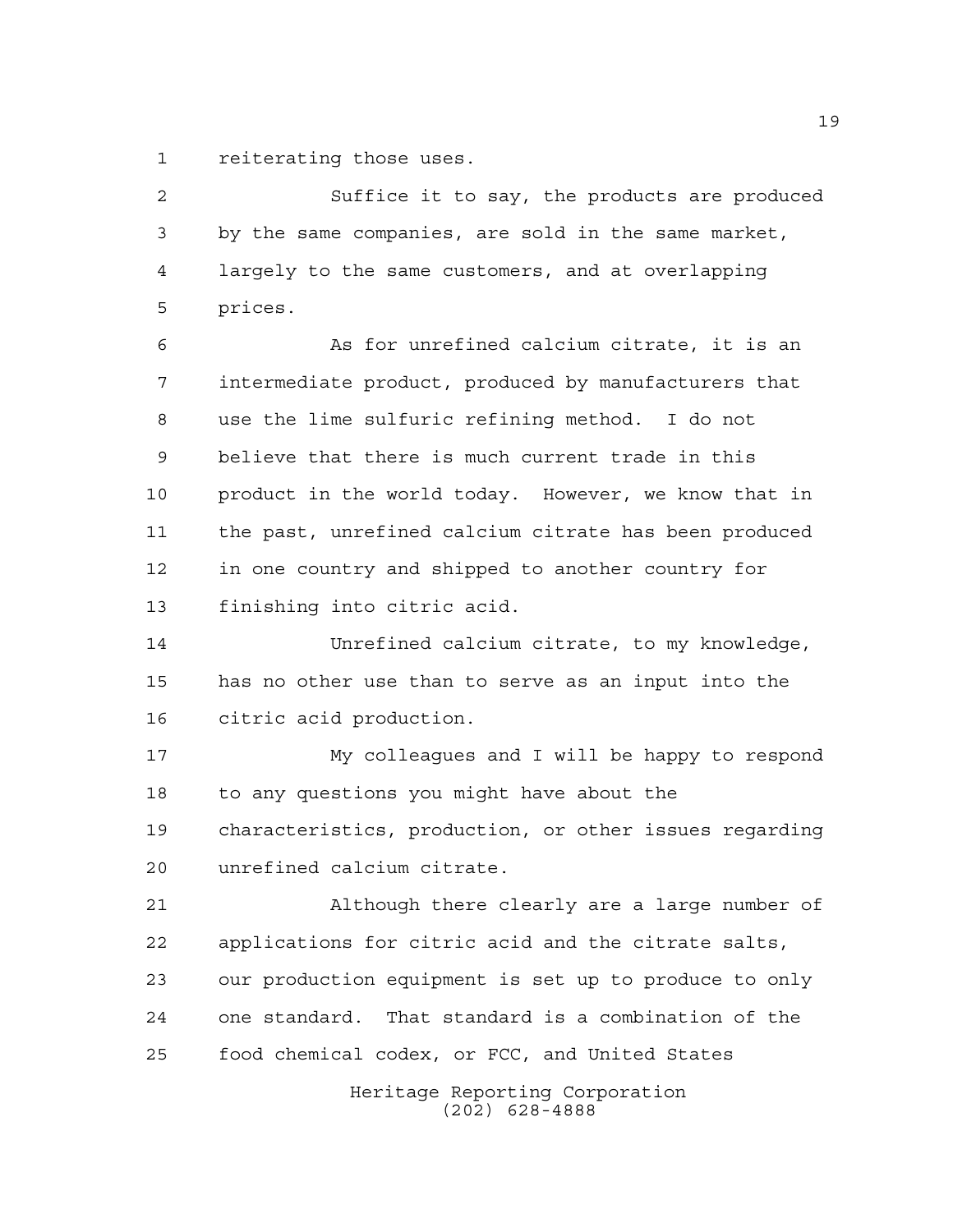pharmacopia, or USP, requirements.

| 2  | Our U.S. facility, and I believe the                  |
|----|-------------------------------------------------------|
| 3  | facilities of our competitors as well, can be run to  |
| 4  | produce 100 percent food grade citric acid; that is,  |
| 5  | product that meets FCC and USP requirements.          |
| 6  | While some production does not meet the food          |
| 7  | grade standards, the amount is less than the quality  |
| 8  | that is sold for non-food applications. Therefore,    |
| 9  | much of what is sold to the industrial users is       |
| 10 | product that meets the FCC USP requirements.          |
| 11 | As we described in our petition, this is an           |
| 12 | industry where customers are highly concentrated.     |
| 13 | Even though citric acid has many uses, the fact is    |
| 14 | that approximately 75 percent of all citric acid,     |
| 15 | sodium citrate, and potassium citrate sold in the     |
| 16 | United States, is sold to about 25 end users.         |
| 17 | These important customers, as Mark                    |
| 18 | Christiansen will tell you, typically purchase citric |
| 19 | acid, sodium citrate, and potassium citrate through   |
| 20 | fixed price, fixed term contracts. Those customers    |
| 21 | are driven overwhelmingly by considerations of price, |
| 22 | once the FCC and USP quality standard has been met.   |
| 23 | For many years, large national distributors           |
| 24 | have been among ADM's most important customers.       |
| 25 | However, in recent years, our Chinese and Canadian    |
|    | Heritage Reporting Corporation<br>$(202)$ 628-4888    |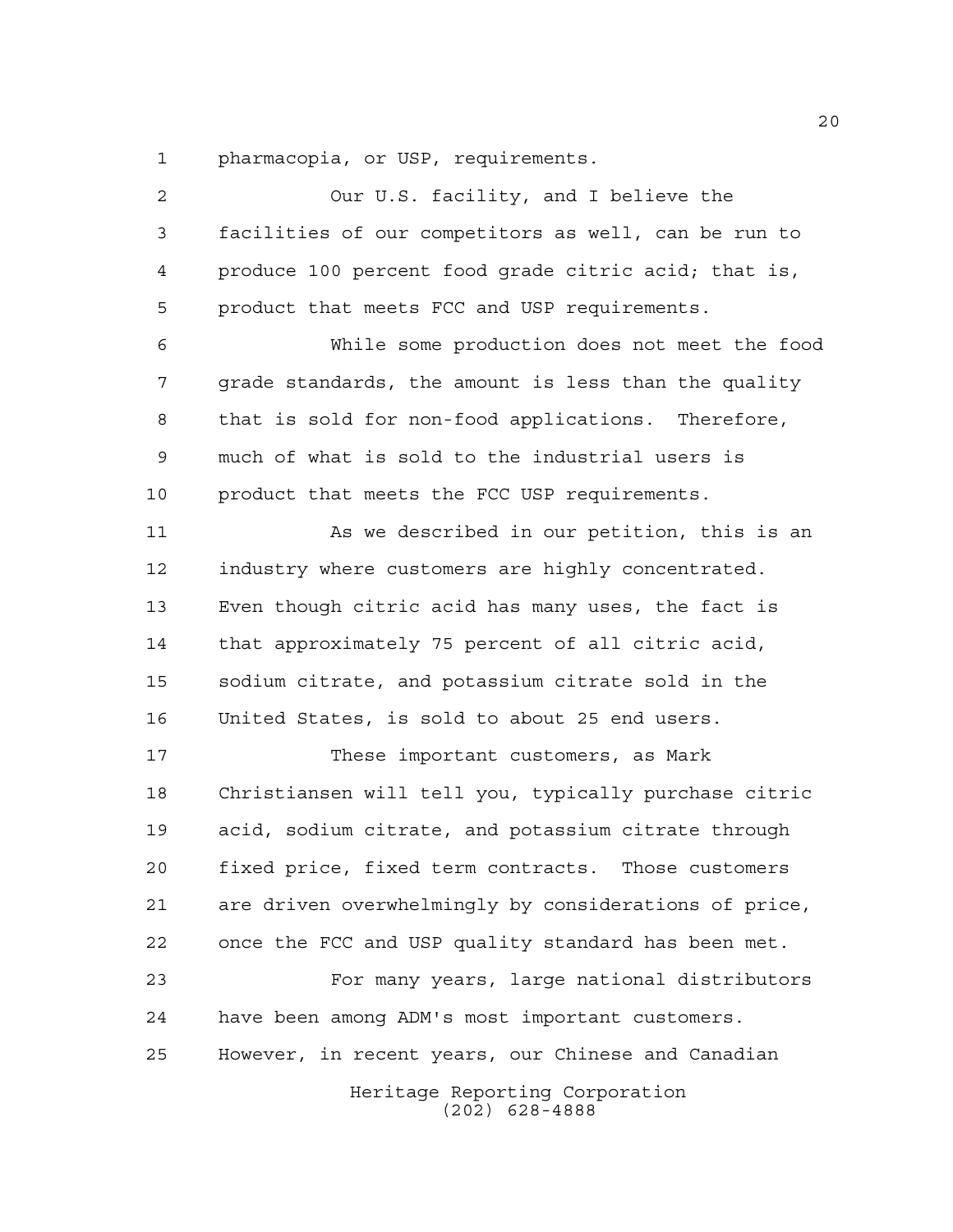competitors have been particularly aggressive at wrestling those accounts away from us.

 As is often the case, targeting distributors is the easiest and quickest way for importers to get their product into the market. The distributors can perform much of the leg work, convincing end users that the product is of acceptable quality.

 They can also allay potential customer concerns about delivery and availability of imported product by carrying inventory in the United States. If stored properly, hydrous citric acid can have a shelf life of three or more years.

 The point at which ADM competes with imports in the distributor market is when their customers are offered Chinese or Canadian product in lieu of ADM product at lower prices. We lose the sale to the distributor, because they have lost the order to another distributor offering this lower priced import product.

 Pretty soon, even our most loyal distributors tell us that they have to carry Chinese or Canadian product along with our product, in order to offer their customers lower prices.

Heritage Reporting Corporation (202) 628-4888 Reinforcing the commodity nature of the products is the fact that all major producers are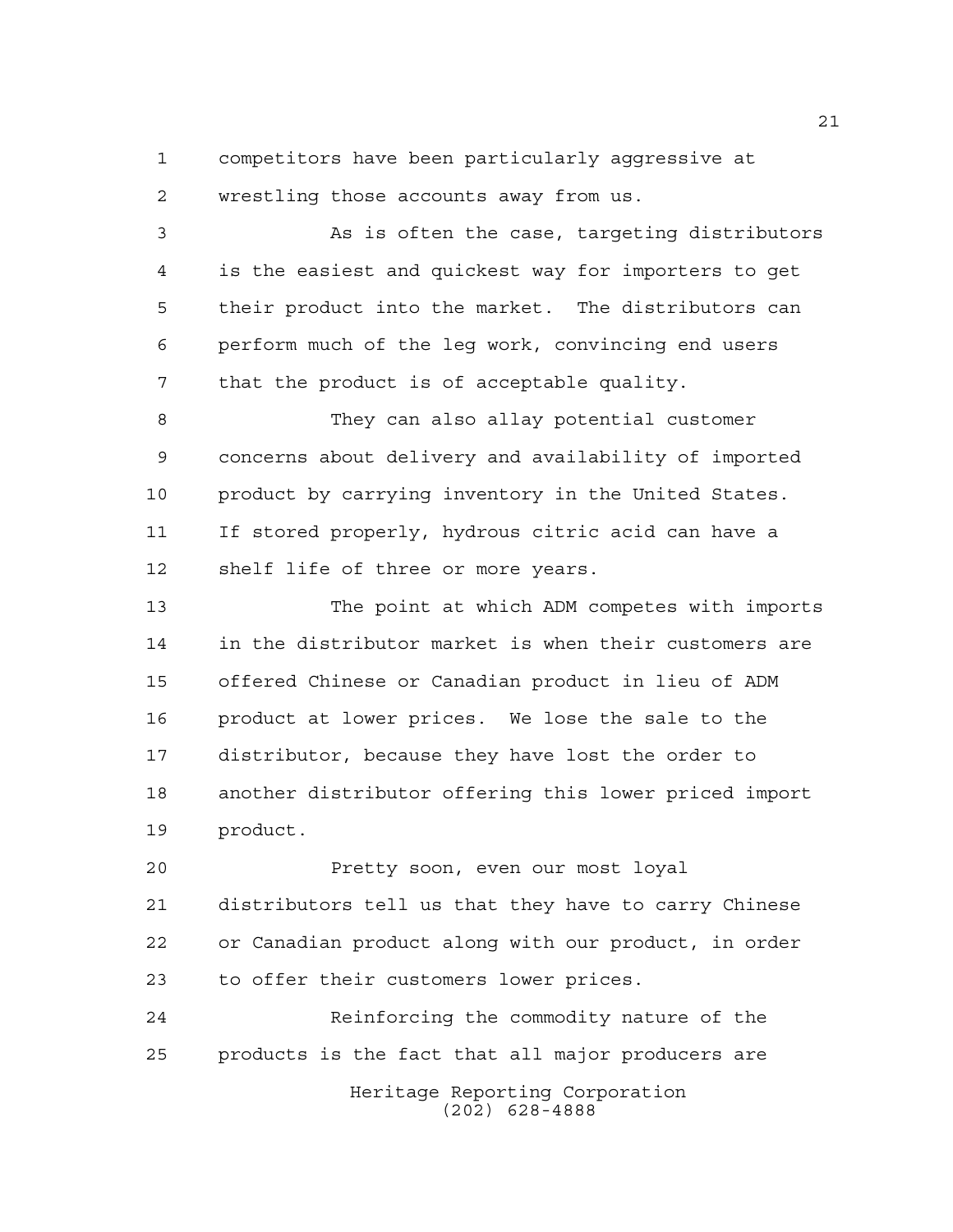using similar production methods. All of them use a two stage production process.

 The first stage is the fermentation of a starch or sugar base, using a fermenting organism, normally a specific mold or yeast. The second stage is the recovery and refining of the crude citric acid produced by the fermentation. For the first stage, we believe that most of the world's major producers use the deep tank method, and most rely on corn as the starting raw material. The additional raw material inputs are the same or very similar across producers.

 For the second stage, there are three commonly available processes: the lime sulfuric acid method, the solvent extraction method, and the ion exchange method. Even with these different technology options, the fixed capital costs are similar, and the efficiencies of one second stage technology, as compared to another, are not so different that it could give a significant pricing advantage to a particular producer.

 Looking at both production stages together, the fixed capital costs for large volume production of citric acid are significant. Therefore, manufacturers have the usual incentive of manufacturers in industries with high capital costs to keep their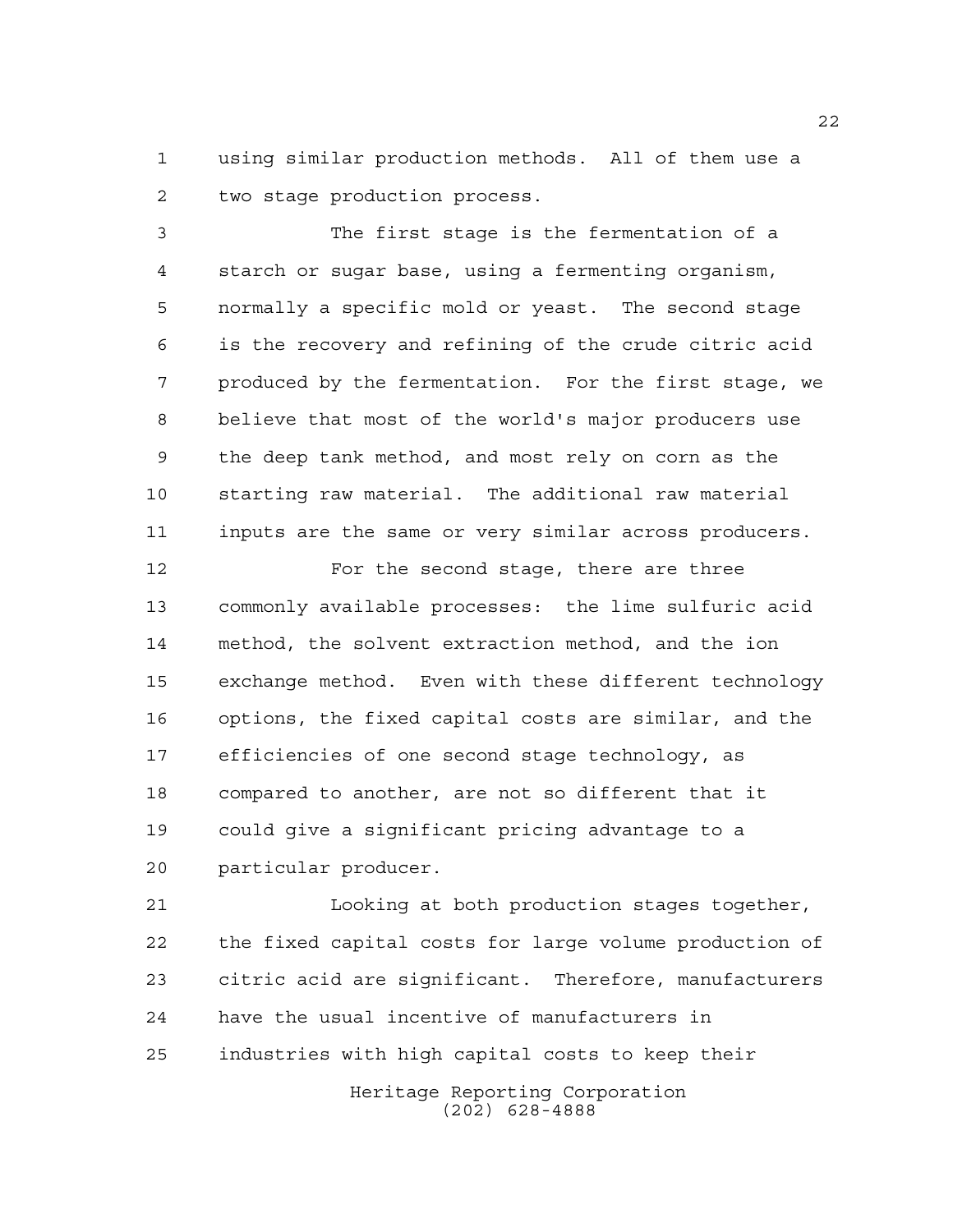plants running as close to full capacity as possible. This reinforces the price driven nature of the market for these goods.

 As for the production of sodium citrate and potassium citrate, both begin with citric acid as their raw material input. At ADM, we divert a stream of unfinished citric acid slurry to a tank known as a reactor, where it is converted into sodium citrate by reacting the refined citric acid with sodium hydroxide or sodium carbonate, and then crystallizing the resulting sodium citrate.

 The same equipment and processes are used to produce potassium citrate by reacting the citric acid slurry with potassium hydroxide or potassium carbonate.

 There are no meaningful technological alternatives for these reaction and crystallization processes that would give one producer a competitive advantage in pricing its goods.

 In addition, the capital equipment investment needed to produce sodium citrate or potassium citrate from citric acid is low, and independent converters can and do produce these citrates using finished citric acid as the input. With such low barriers to entry by potential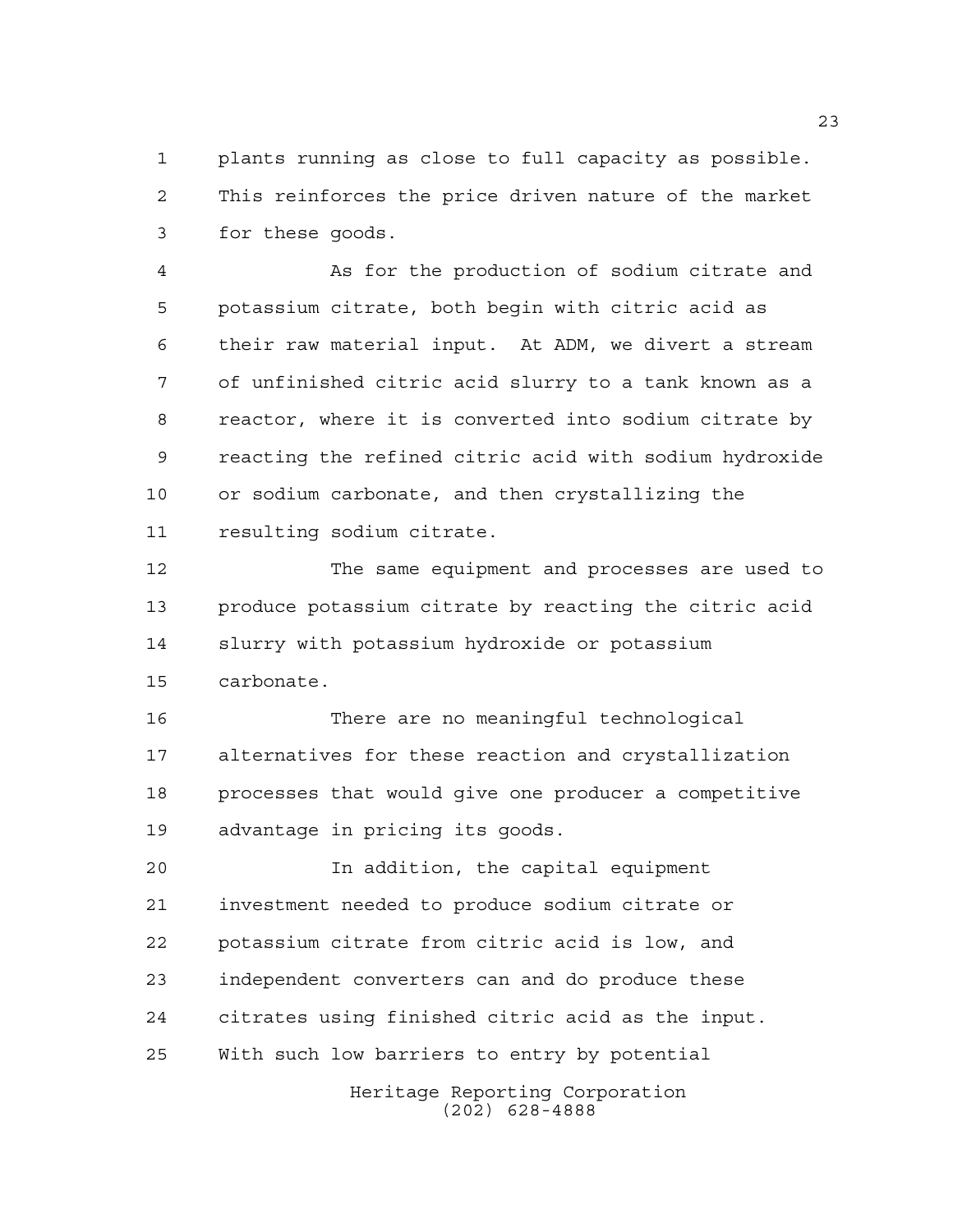converters, significant pricing premiums are not possible.

 In terms of pricing, citric acid and sodium citrate are very comparable, with sodium priced a little lower than citric acid, reflecting its lower dry weight cost.

 Chinese producers have been particularly aggressive in offering lower priced sodium citrate in the U.S. market. Potassium citrate is priced somewhat higher than the other two products. However, this is because of the substantially higher and ever- increasing cost of potassium hydroxide, the chemical that is used to convert citric acid to potassium citrate. The higher price does not reflect higher profit margins.

 On a citric only basis, adjusting for the value of potassium, the price of citric acid and potassium citrate are similar.

 In the last investigation of citric acid in 2000, the Commission found that the market was segmented into two portions, with one of those portions, the food and beverage sector, insulated from Chinese import competition.

Heritage Reporting Corporation Even though the market quality standard was and is the FCC and USP criteria, at the time of the

(202) 628-4888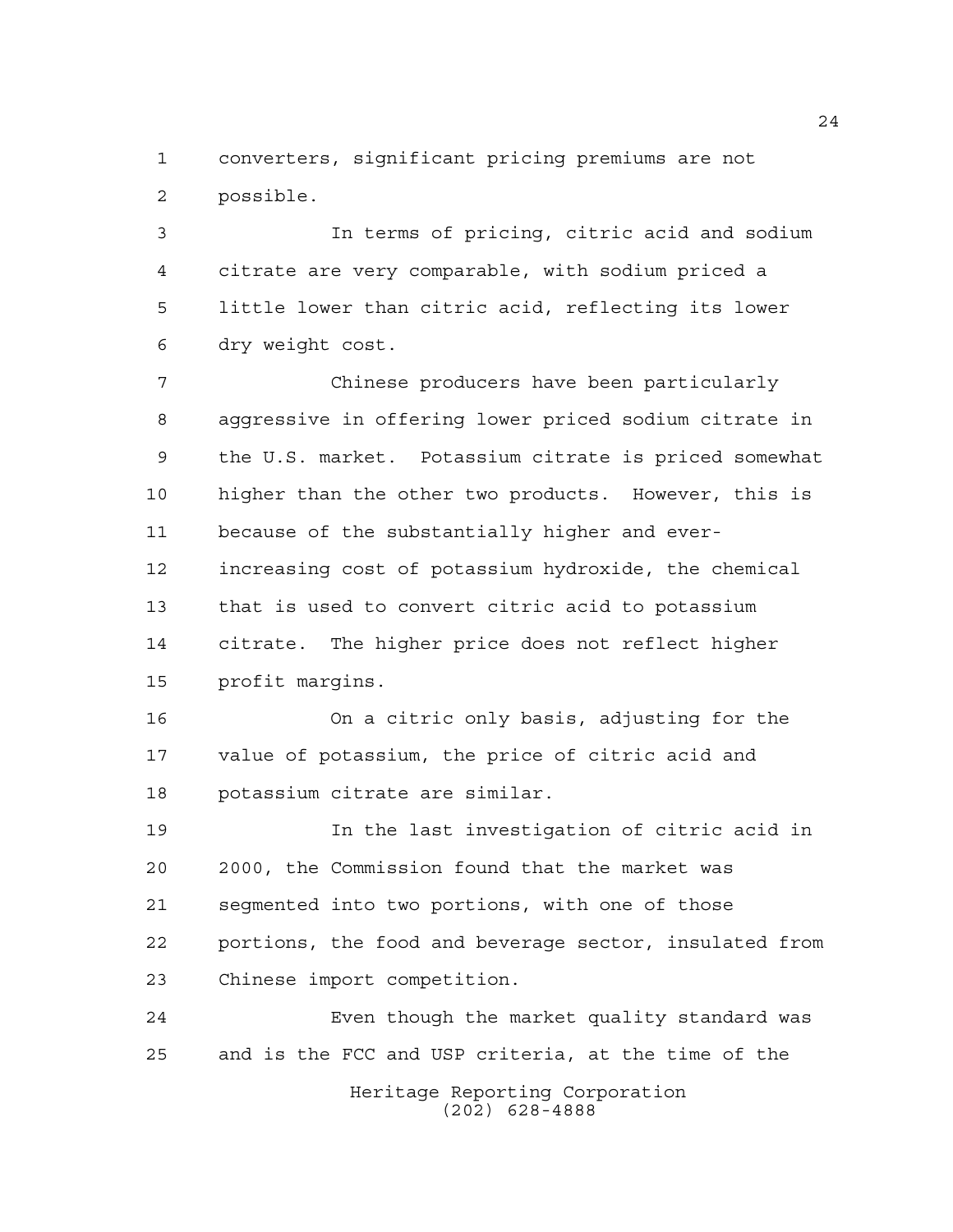2000 investigation, there were significant quantities of Chinese goods that, in fact, did not meet those standards and were present in the U.S. market place. In the intervening years, those quality issues with regard to Chinese imports have largely disappeared.

 While some lower grade product produced by one of the dozens of small scale Chinese producers does find its way to the U.S., most of Chinese imports these days come from five or so large scale producers, such as BBCA, RZBC, Yixing Union, TTCA, and DSM.

 These producers have world class equipment, and produce citric acid and citrate salts that meet food and beverage purity and quality standards. In fact, since the last dumping case, Chinese goods have fully penetrated the food and beverage sector of the U.S. marketplace.

 In addition, Canadian product is of the same quality as that produced in the United States, and there has never been a question as to the ability of Canadian product to meet the requirements of the U.S. food and beverage sector.

 Therefore, the market segmentation no longer has any significance for the purpose of restricting Chinese competition, and pricing is uniform across the entire market for citric acid, as would be expected in

> Heritage Reporting Corporation (202) 628-4888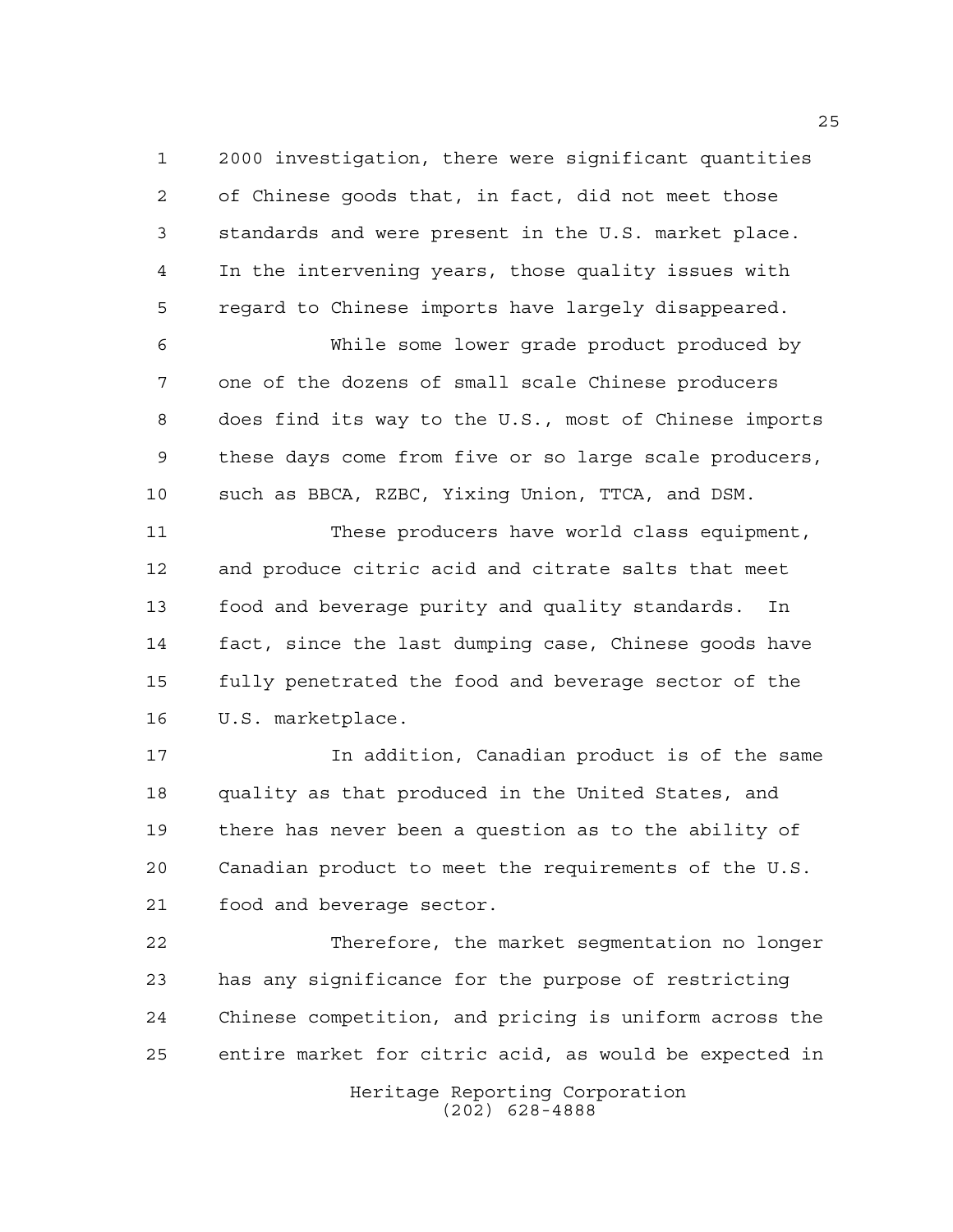a commodity market.

| $\overline{2}$ | Finally, I would like to relate to the Staff          |
|----------------|-------------------------------------------------------|
| 3              | our experience with unfair trade in Europe. As you    |
| 4              | will hear later this morning, imports of Chinese      |
| 5              | product into the EU are three times the volume of     |
| 6              | imports into the U.S., even though the EU market is   |
| 7              | only slightly larger than the U.S. market.            |
| 8              | This massive volume of unfairly traded                |
| $\mathsf 9$    | imports forced us to close down our plant in Ringus   |
| 10             | Guinea, Ireland. We are worried that if the EU        |
| 11             | imposes dumping duties on imports of Chinese citric   |
| 12             | acid this summer, this volume will be directed at the |
| 13             | U.S. market, further imperiling our continuing        |
| 14             | operations at our U.S. plant.                         |
| 15             | Even without additional volumes from China,           |
| 16             | the current levels of subject imports have forced     |
| 17             | prices down, reduced our volumes, and created a       |
| 18             | situation of unsustainable financial returns.         |
| 19             | The recent impressive economic performance            |
| 20             | of other ADM business lines highlights the poor       |
| 21             | economic performance of the citric acid division even |
| 22             | more, and makes it more difficult for the company to  |
| 23             | justify remaining in this business.                   |
| 24             | This concludes my remarks. I would be happy           |
| 25             | to answer any questions.                              |
|                | Heritage Reporting Corporation                        |

(202) 628-4888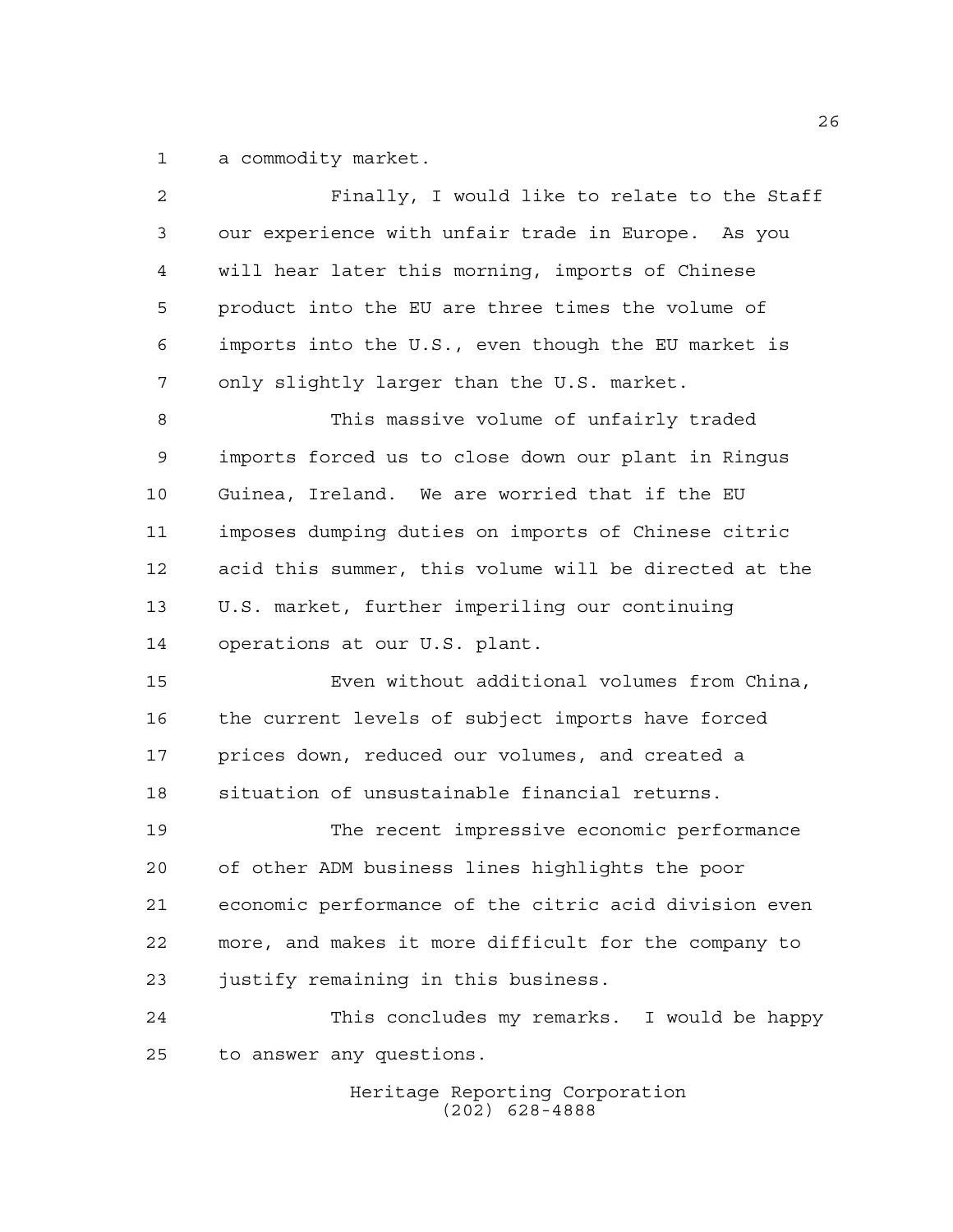MR. ELLIS: Thank you, John; we would now like to hear from Mark Christiansen, the Acidulants Sales Manager at Cargill, Inc., who will provide an overview of the marketing and distribution of the subject merchandize; thank you.

 MR. CHRISTIANSEN: Good morning, my name is Mark Christiansen, and I am the Cargill Sales Manager for Acidulants, which includes citric acid and its derivatives, sodium citrate, and potassium citrate.

 My job is to sell our company's annual output of citric acid; hopefully at prices that will ensure that our costs are covered and the company earns a fair return on its significant investment.

 Believe me, my job has been very difficult over the past several years. The increasing presence of Chinese and Canadian citric acid in the U.S. market has driven prices down from levels we think are appropriate and necessary, and have forced Cargill to sell at prices that, at times, do not even meet our manufacturing costs.

 I am here today to describe to you the market for citric acid and its close derivatives, sodium citrate and potassium citrate.

 As you have heard from John Oakley, citric acid, sodium and potassium citrates, are basic

Heritage Reporting Corporation (202) 628-4888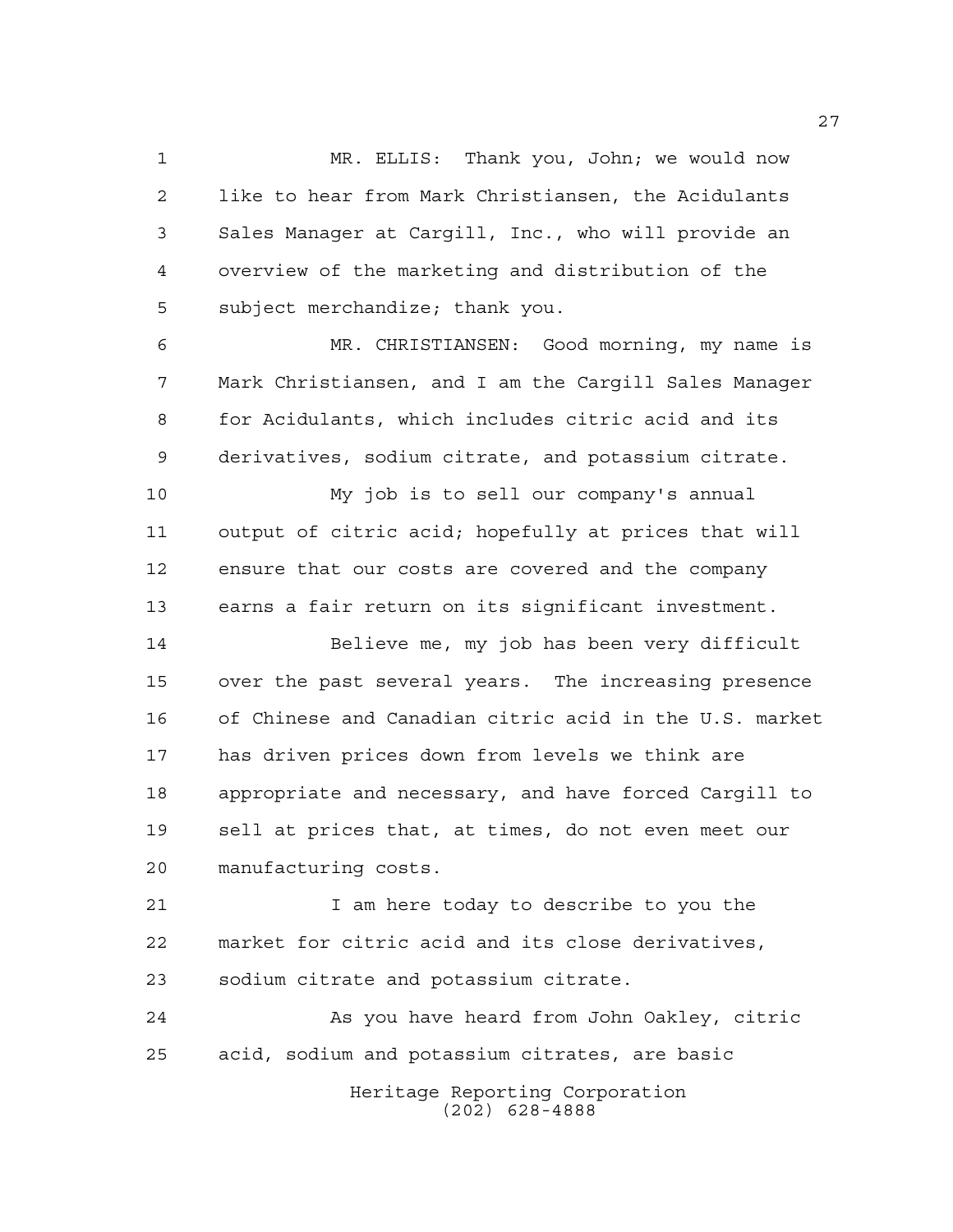commodities. As a marketing guy, I like to focus our customers on Cargill's superior quality and service. But the reality is that price is the overwhelming driver in the market for this product.

 The importance of price in purchasing decisions is magnified by the way in which the product is sold. It is important for the Commission to understand the essential nature of the citric acid market, under which I and my counterparts at ADM and Tate & Lyle must operate.

 That essential nature is this. Towards the end of every year, November and December, Cargill, along with other U.S. producers, negotiates to sell almost 80 percent of its total output for the upcoming year. A very small number of large customers account 16 for the bulk of the order volume.

 Because we must sell our output to a few large customers within a very short window, the customers have tremendous negotiating leverage. It is almost like a reverse auction. At some point, Cargill and other U.S. producers must meet the customers' price requirements, in order to book sufficient orders for the coming production year.

 If we miss out on a major order or two, early in the selling season, the pressure on Cargill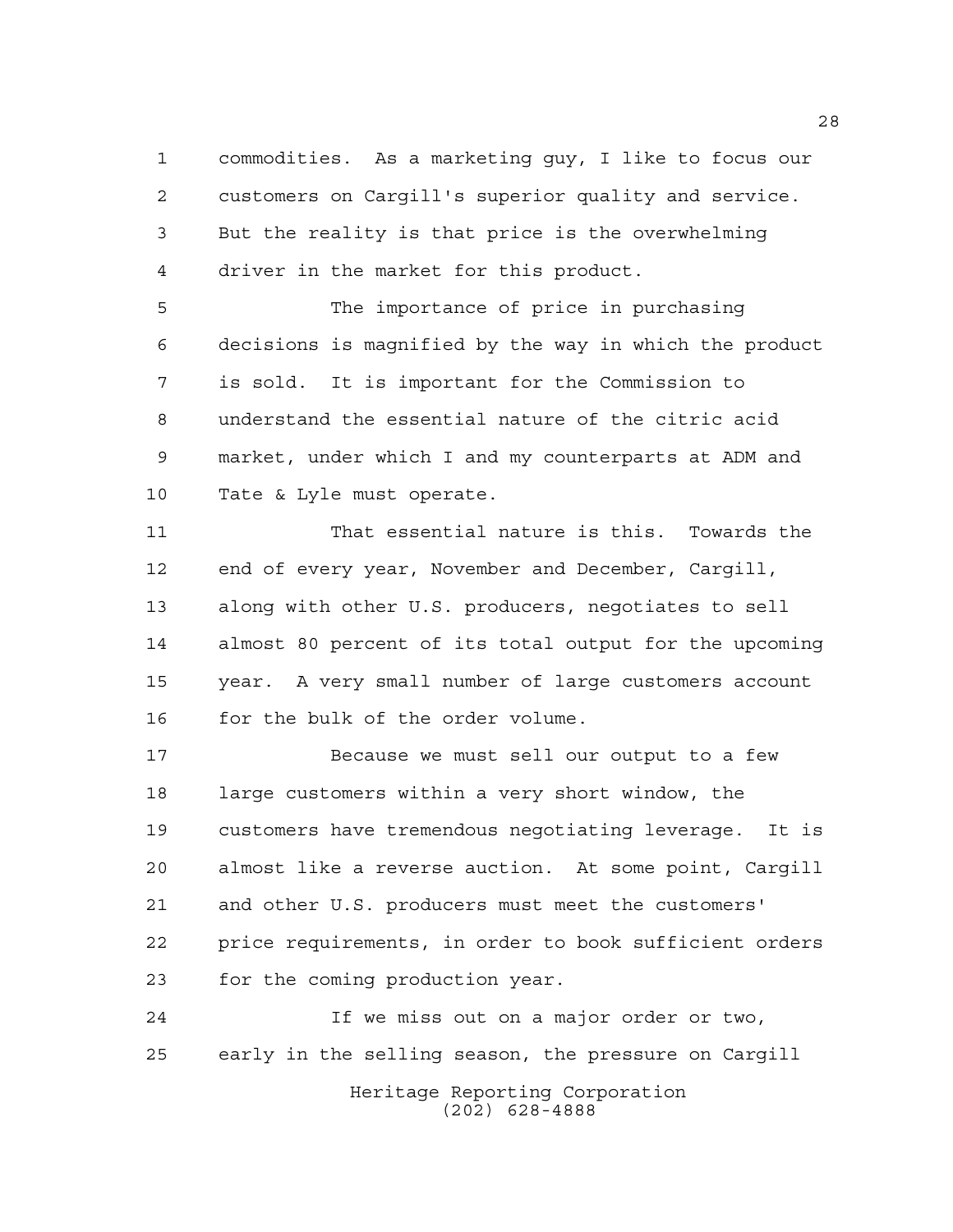to lower prices to gain remaining orders can become enormous.

 During this period of concentrated sales activity, non-price factors such as availability or delivery terms or payment terms are not a major factor in the negotiations. Since sales are being negotiated for a year, timely delivery is simply assumed. Frankly, if I have sold out next year's production and don't have product available, I simply would not bid for the business.

 As for the Chinese and Canadian material, it's certainly is comparable in terms of non-price factors. Much of the Chinese product is imported by distributors such as Unibar and Mitsubishi. These companies and other major distributors have taken the lead in insuring that there are substantial inventories of imported product available.

 Maybe eight years ago, U.S. customers might have been concerned about the time it would take to obtain product from China in a timely fashion. But that is no longer the case. There is plenty of Chinese inventory available, and the JBL plant in Canada does not have any locational disadvantages in comparison to U.S. producers.

Heritage Reporting Corporation (202) 628-4888 Then there is the issue of quality. I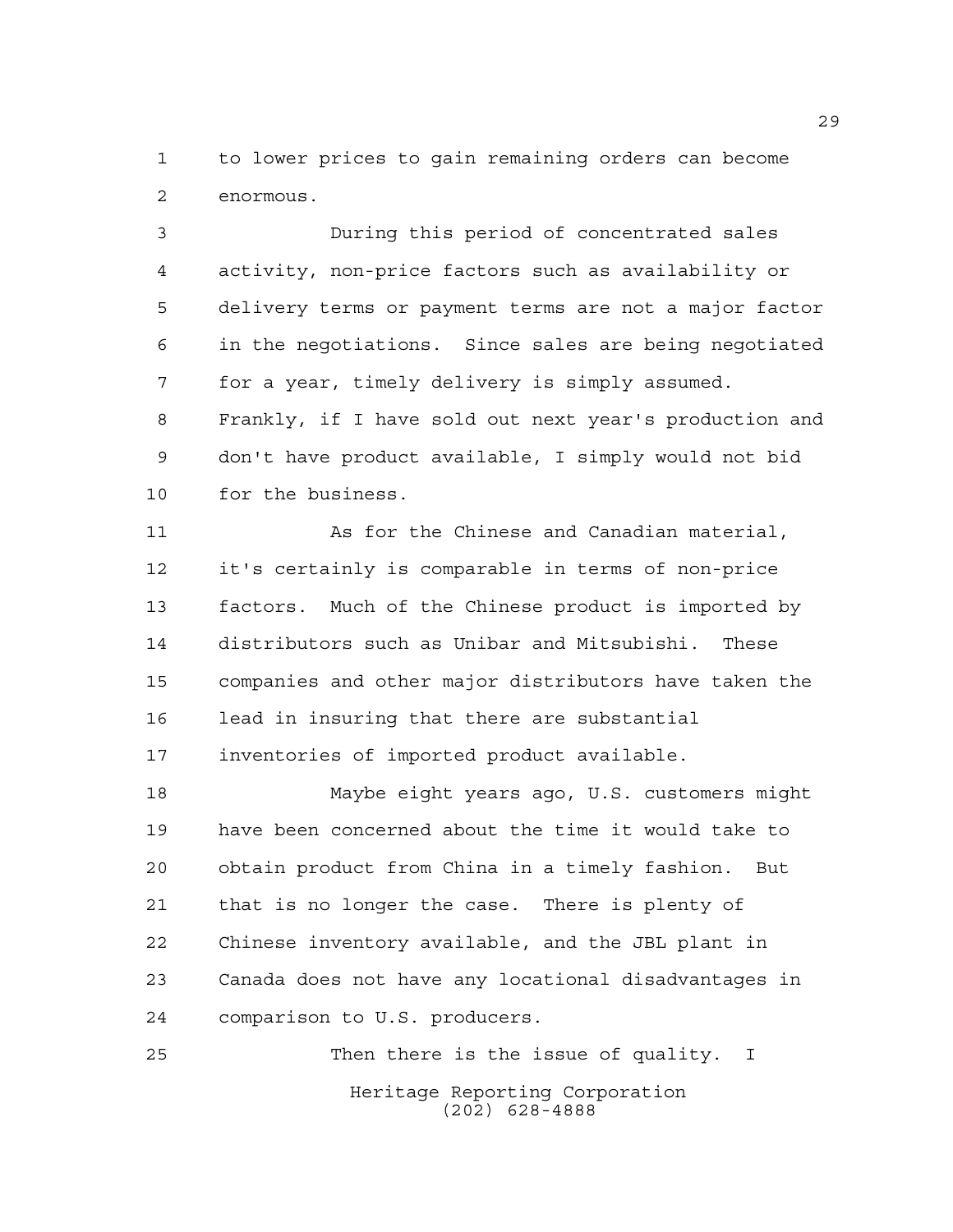understand that in the last antidumping investigation in 2000, the Commission found that Chinese imports of citric acid were not injuring the U.S. industry, because they had not penetrated the food and beverage market in any significant degree.

 Much of the imported product from China at that time was in the monohydrate form; whereas, many U.S. users prefer citric acid in its anhydrous form. Canada was not even a factor at all. The site at Port Colborne was still a green field.

 Well, as Neil has told you, things have changed significantly since then. Many customers have told me that the quality of citric acid coming from China is world class. As a result of support and subsidies from the Chinese government, Chinese manufacturers have invested substantial sums in deep tank fermentation equipment, sophisticated extractions, and full drying capabilities.

 All of the major Chinese exporters that I know of meet the USP and FCC standards for food and beverage uses.

Heritage Reporting Corporation (202) 628-4888 To the extent that major customers require pre-qualification, I believe that Chinese producers have successfully passed this hurdle; and there is no question that JBL Canada, with the newest plant in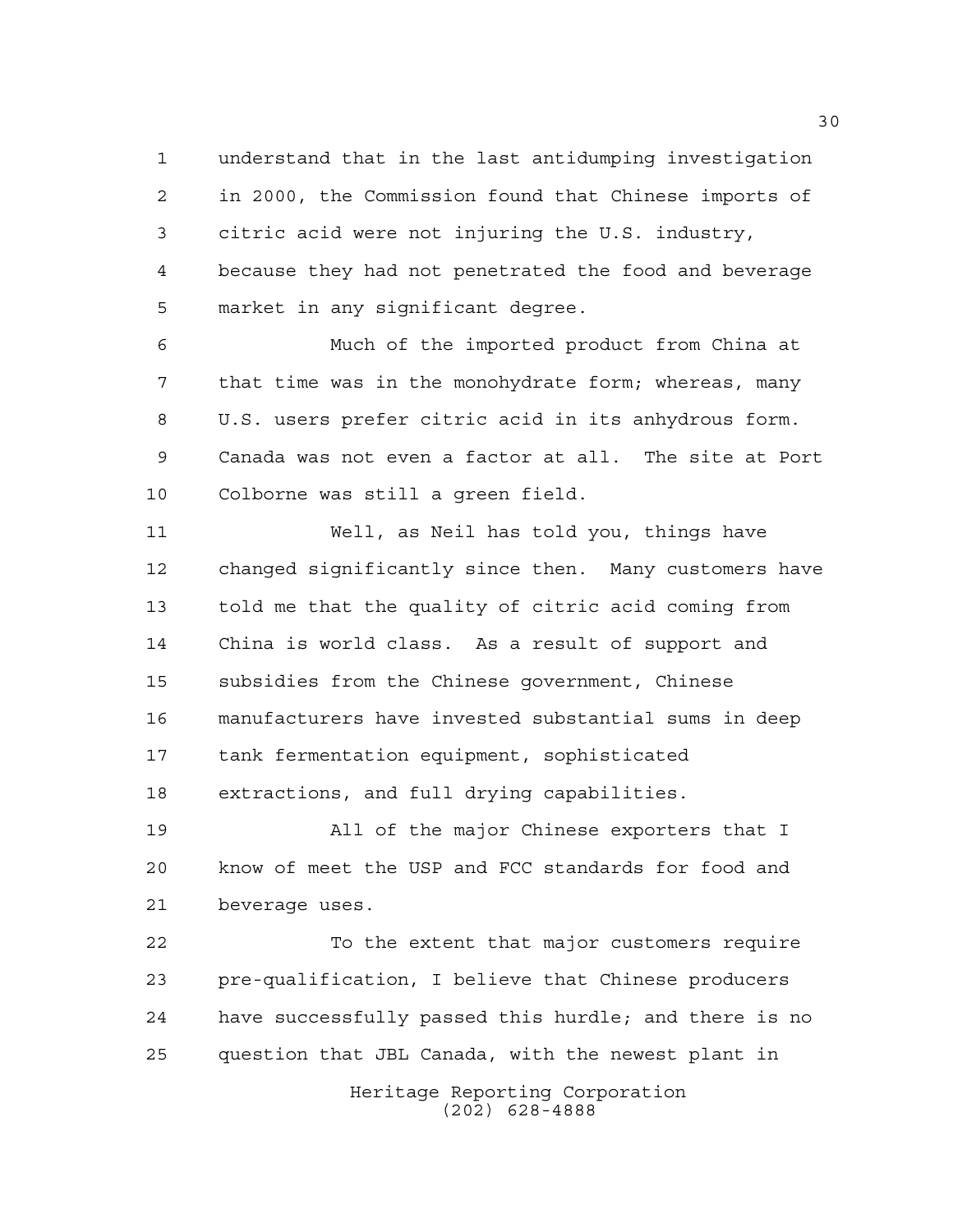North America, offers citric acid of the highest quality and has no problem qualifying as a supplier. The Commission undoubtedly has heard about the so-called China price. In an annual bidding cycle, such as that for citric acid, the China price can be particularly devastating. Customers only have to raise the specter of sourcing from China, or in the past few years, from Canada, and Cargill is forced to respond to this threat by dropping its price significantly. It doesn't matter if the customer is in the food and beverage or the industrial business. In all instances, price is the principle factor. JBL has also been particularly aggressive on price. With a new plant in a small domestic market, JBL has had to secure orders from large U.S. end users and national distributors, in order to justify its substantial investment. I've been told by my customers that JBL has offered aggressive pricing, sometimes for multiple year agreements, in an attempt to gain large volume orders from key U.S. customers.

 I suspect that later today, you'll hear how Chinese imports have dropped recently; thus, alleviating downward pressure on U.S. markets.

> Heritage Reporting Corporation (202) 628-4888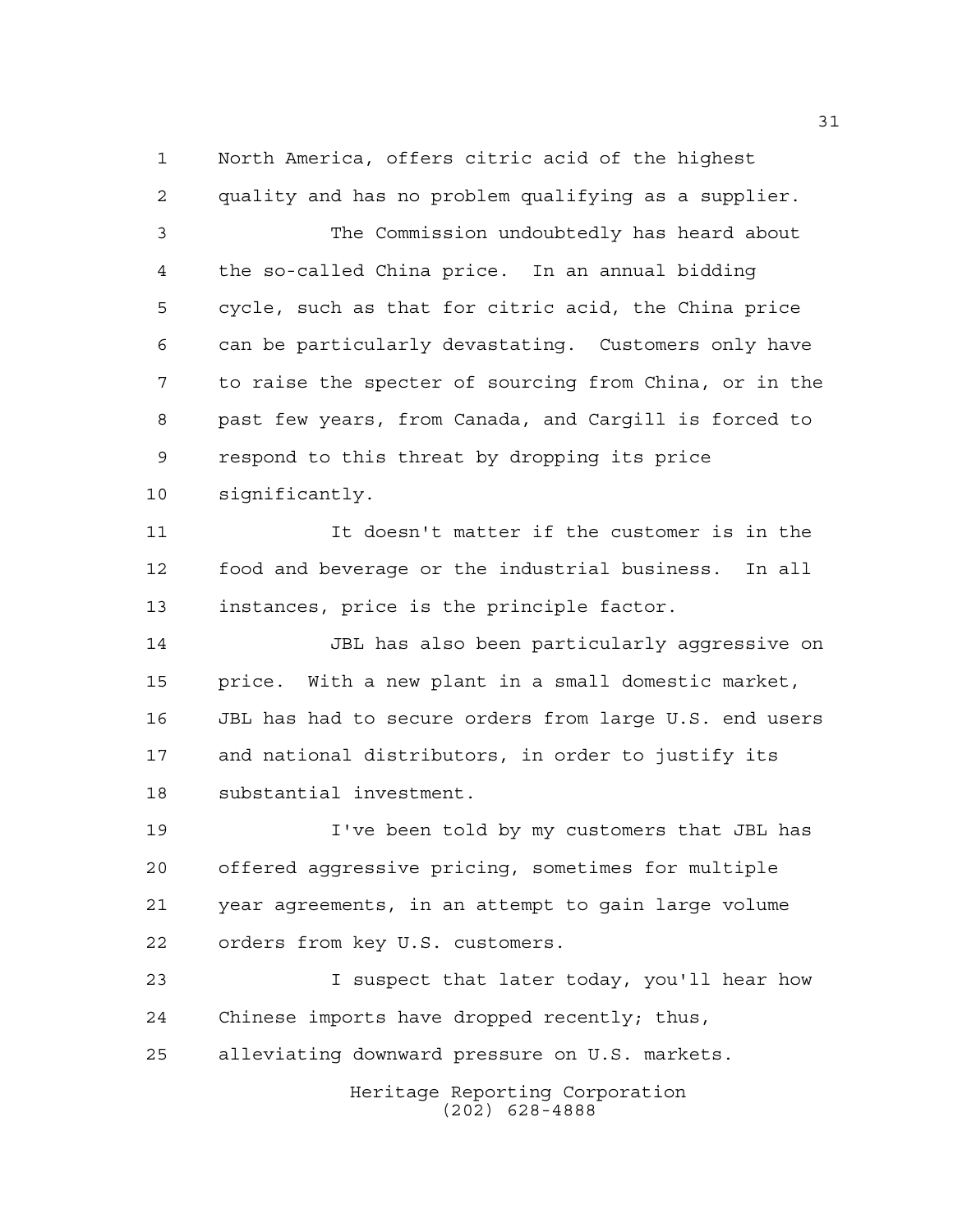However, the question that I would ask the Chinese producers is, why have imports suddenly dropped?

 The answer is, since the EU launched a dumping investigation last year, the market has been ripe with rumors about a possible U.S. case. Restraint may be temporary in the hope that an investigation in the U.S. would not be launched. I understand that although U.S. import data shows a drop in imports from China, so far in 2008, Chinese export data shows substantial increases in exports from China to the U.S. Thus, I do not expect that the minor blip in market improvement in the past two months is a sign of a long term market trend that will continue if the Commission does not allow this investigation to go forward. Thank you, and I'd be happy to answer any

questions you may have.

18 MR. ELLIS: Thank you, Mark. We will now hear from Curt Poulos, the Commercial Director of Food Ingredients and Acidulants of Tate & Lyle Americas, who will address the financial conditions of the citric acid industry and the injury inflicted by unfairly traded imports; than you, Curt. MR. POULOS: Good morning, my name is Curt

Heritage Reporting Corporation (202) 628-4888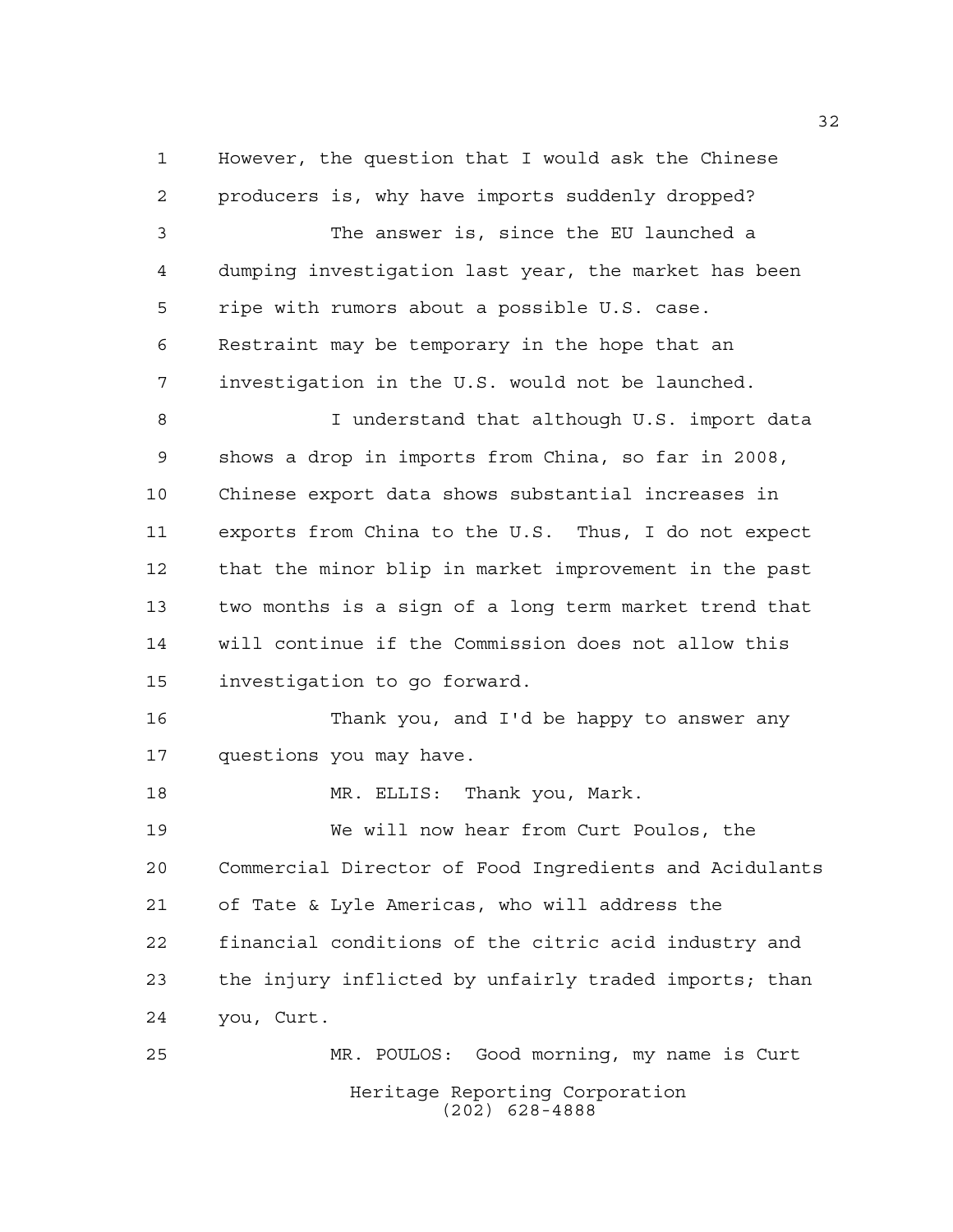Poulos, and I'm the Commercial Director for Acidulants at Tate & Lyle Americas. My responsibilities include sales to key global accounts and worldwide coordination of acidulant sales, include citric acid.

 I have been in and around the citric acid industry for most of my 28 year professional career. My friend at Cargill has given you a concise explanation of the market dynamics for citric acid, sodium citrate, and potassium citrate. I would like to explain how those market conditions translate into financial performance.

12 A good starting point is to review what has been happening on the cost side. The principle raw material input for citric acid production in North America is corn. Anyone who reads the newspaper knows that corn prices worldwide have been skyrocketing, as more and more corn is used to produce ethanol.

 You can see on the graphic the dramatic changes in prices over the past several months. Although these rising corn prices and demand for ethanol are creating profits for some divisions within the corporate family of citric acid producers, it is having exactly the opposite effect on citric acid profitability.

Heritage Reporting Corporation (202) 628-4888 The second largest element for variable cost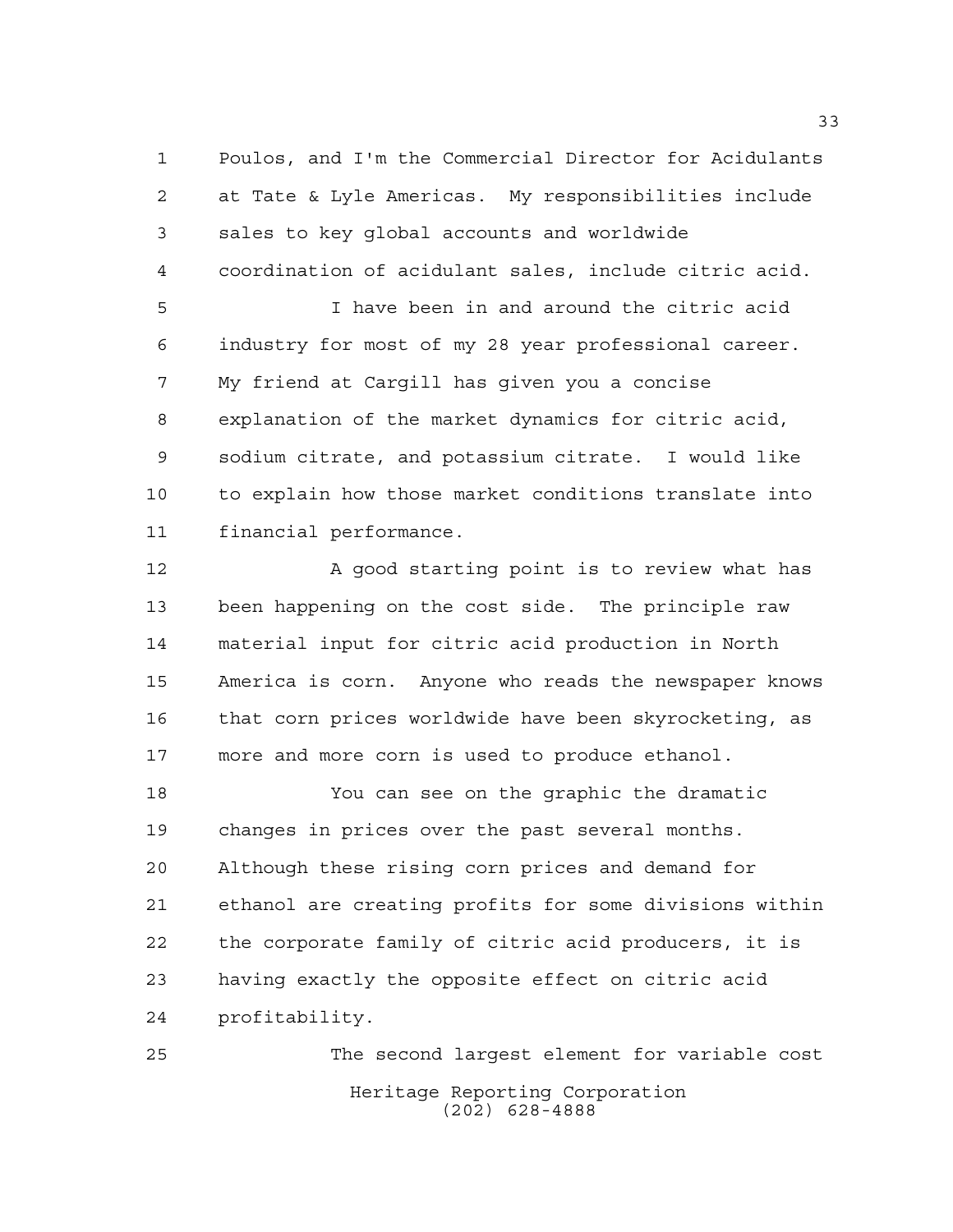is energy. Again, the graphic shows the dramatic changes in energy for both natural gas and electricity.

 Electricity costs, as well as costs for natural gas, are up substantially over the past three years. So here is an industry facing rapidly rising variable costs and tremendous price pressure caused by a glut of imports. These are the classic conditions for a price cost squeeze, and I believe the Commission will readily see this, when they look at our financial results.

 U.S. producers simply have not been able to raise prices to cover increasing costs. There is no doubt that the presence of imports has been suppressing U.S. prices. In its annual negotiations, over the past three years, Tate & Lyle has repeatedly asked its customers for higher prices to cover these increased costs. But it has been unable to obtain those price increases, because our customers use Canadian and/or Chinese supply to leverage our prices down.

 Another important factor that the Commission should be aware of is that citric acid plants are continuous operations, and have to be operated around the clock, seven days a week. As you have heard, this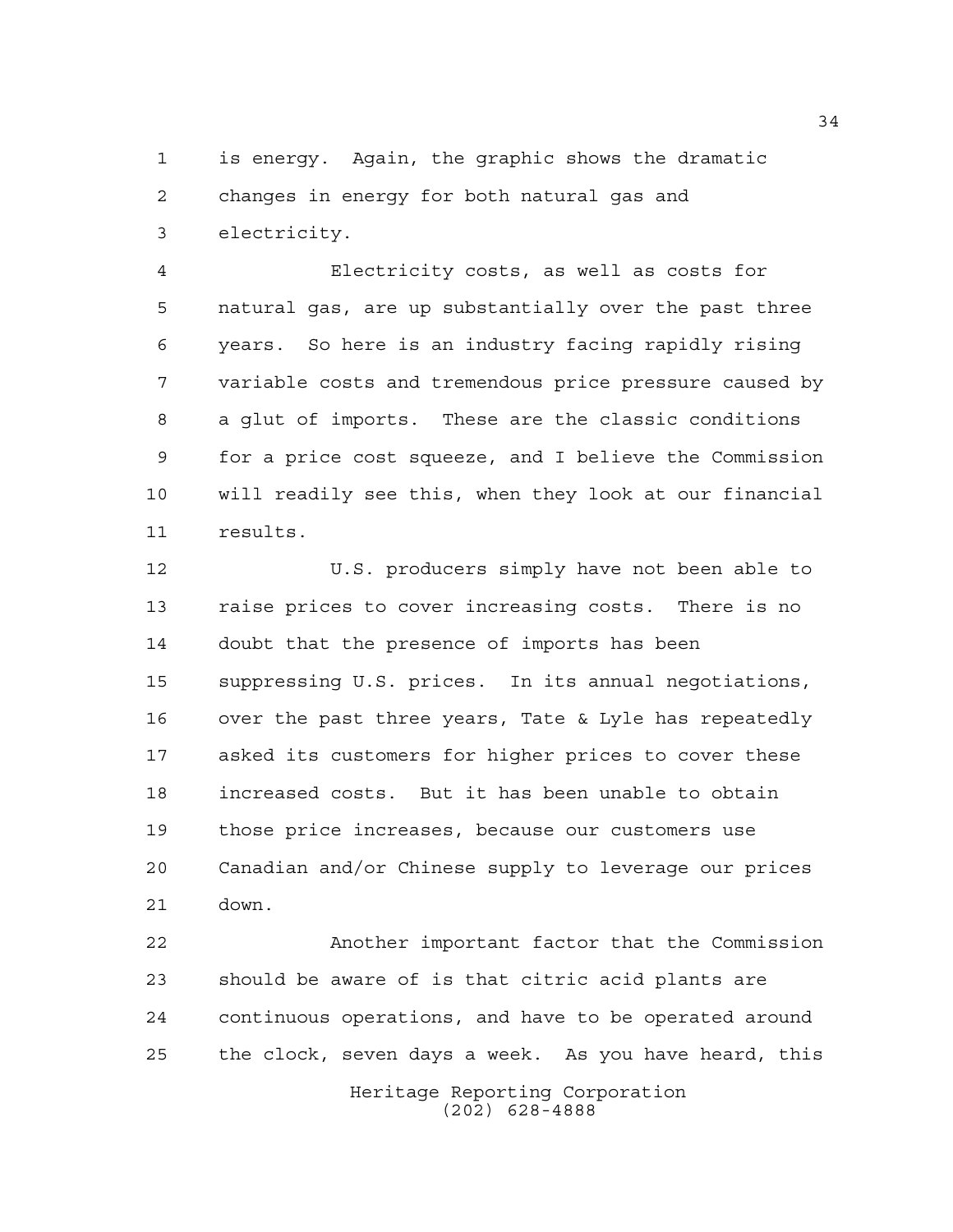is a very high, fixed cost industry. The cost, from a technical standpoint, of slowing or shutting down, even for short periods of time, is substantial.

 These are highly automated continuous processes that operate within very narrow parameters to maintain good process control, and to meet the high quality standards of our customers.

 Slowing production is difficult to do from a technical standpoint, as it will throw the processing outside of its optimal parameters. Shutting down operations for even a short period creates problems with processing and environmental controls.

 Our products must meet strict food and pharmaceutical standards. If shut down, all the equipment must be flushed and cleaned. This creates a backup for our environmental control equipment, which 17 greatly extends the time required for the plant to return to quality standards and full operation.

 I'd like to discuss a few points about the impact of the imports on our company's performance. Because of poor market conditions, Tate & Lyle has been unable even to consider additional capital investment to increase efficiency or expand capacity in the United States.

Heritage Reporting Corporation (202) 628-4888 In fact, because of the global over-capacity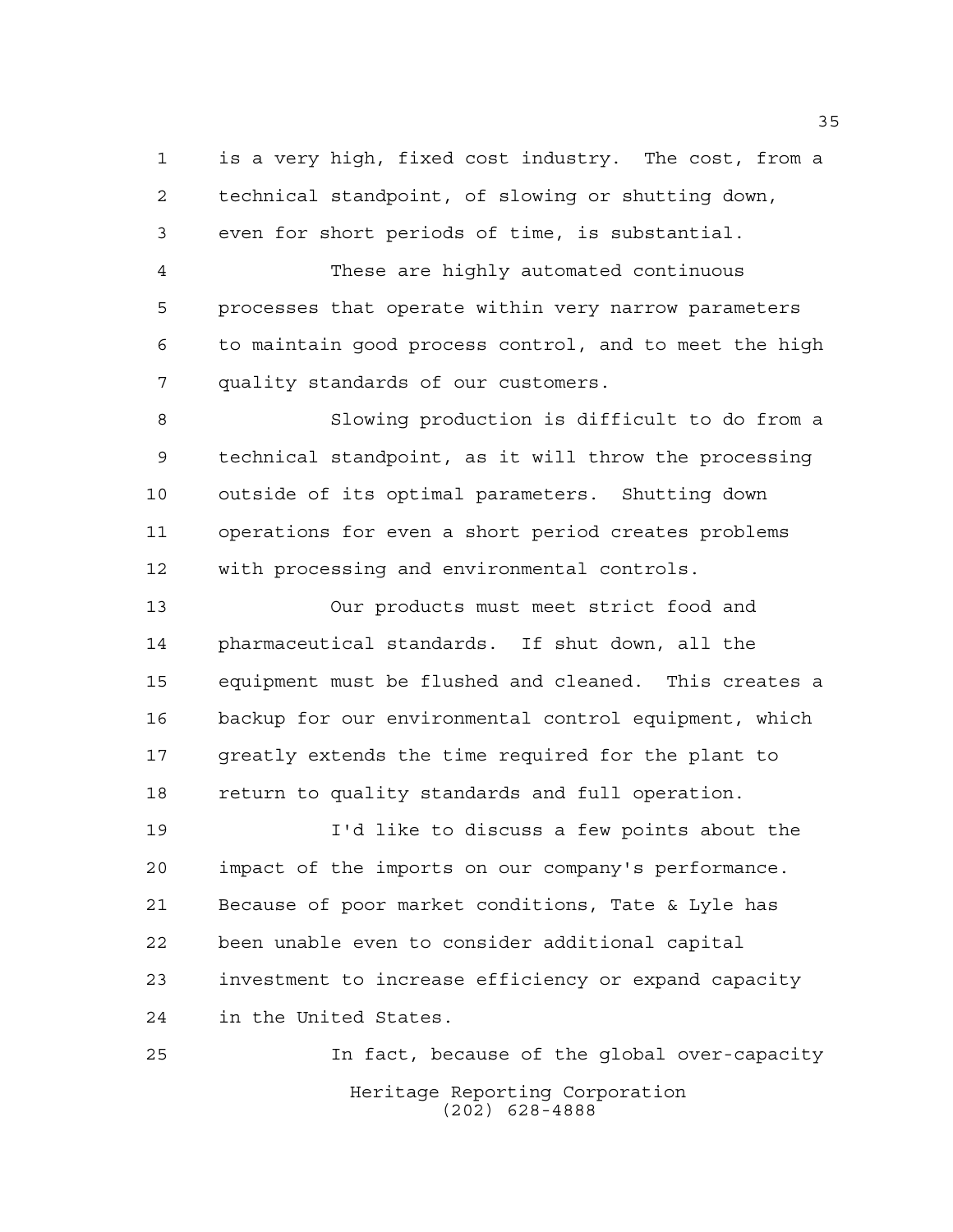in citric acid production, which is almost exclusively the consequence of expansion in China and Canada, Tate & Lyle has reviewed its overall acidulance business, and has had to consider closing its facility in the United States.

 The global pattern of closures in unmistakable. The first to close its plant is where Chinese competition is the fiercest. In Europe, where imports from China are three times the level of the United States, Tate & Lyle has already had to close its plant in Selby, England.

 This is not simply a situation of being unable to justify new capital investment. Because of poor market conditions, we have recently written down the book value of our assets, on the basis that projected earnings under current market conditions fail to cover all costs, including future depreciation.

 Although this is considered a non-operating expense, it is directly related to poor market conditions in the citric acid business. This action, I believe, is a direct result of competition with unfairly traded imports, and should be considered by the Commission as evidence of injury.

Heritage Reporting Corporation (202) 628-4888 In addition to the ever-increasing supply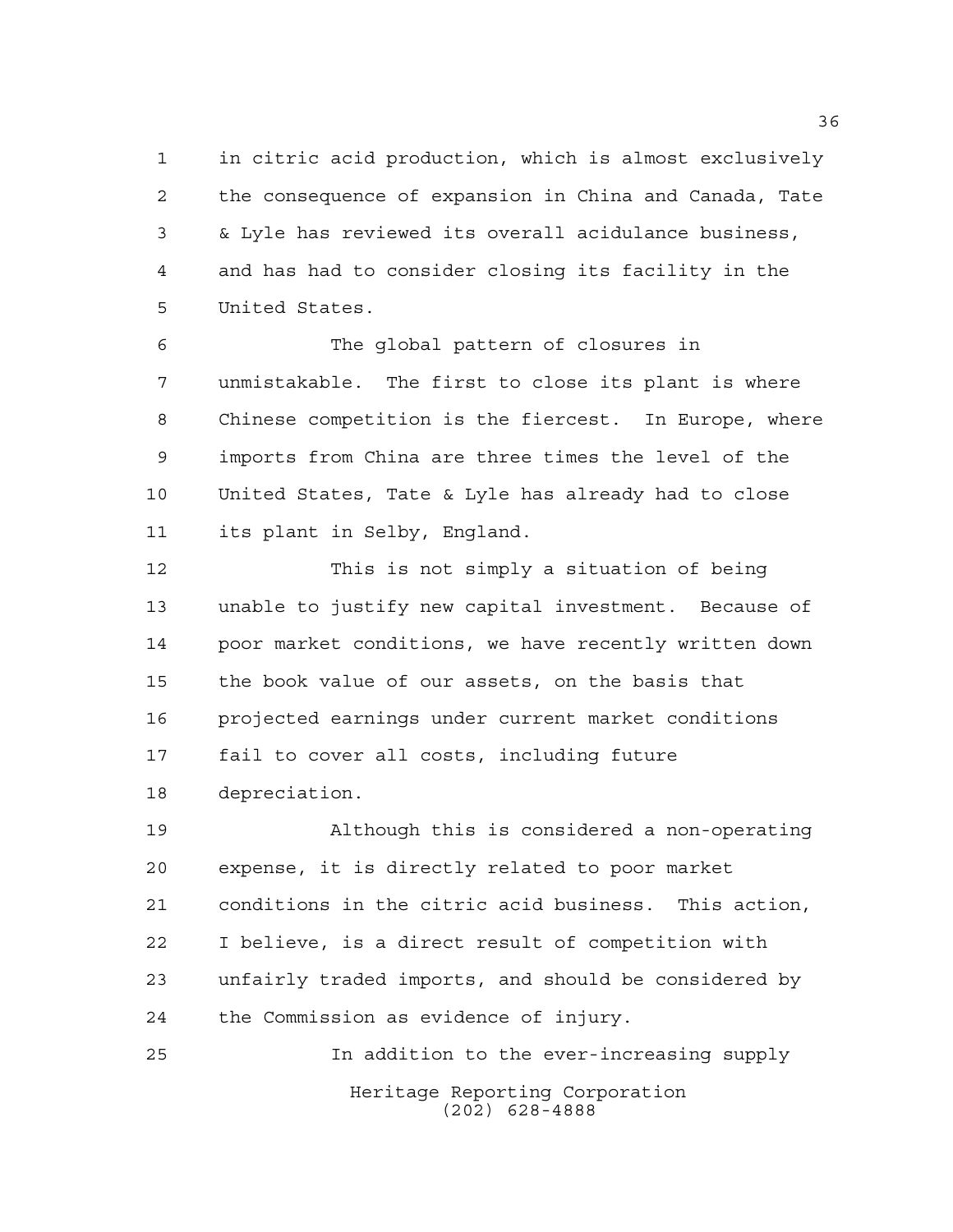from China, Tate & Lyle, along with our U.S.

 competitors, have had to deal with imports from a brand new plant in Canada, just a few miles from the United States border.

 Obviously, this plant is aimed at the U.S. market. Canada's domestic market simply is not large enough to support a plant the size of JBL's. Early in the decade, there was talk of a substantial new market in Canada, associated with oil sand extraction. My understanding is that the Chinese have captured that market, which has forced more Canadian product into the United States.

 Because it is a new plant, JBL is saddled with high fixed costs, which means that it is under great pressure to maximize its sales volumes.

 From a financial perspective, Tate & Lyle will not produce citric acid indefinitely, if the returns do not adequately justify this investment. Citric acid is a capital intensive industry. A modern world-class plant requires investment of over \$100 million. This equipment is operated in a hostile environment. Citric acid is an acid, after all, and must be regularly serviced and upgraded.

Heritage Reporting Corporation (202) 628-4888 However, because of the extremely poor financial returns in recent years, our management has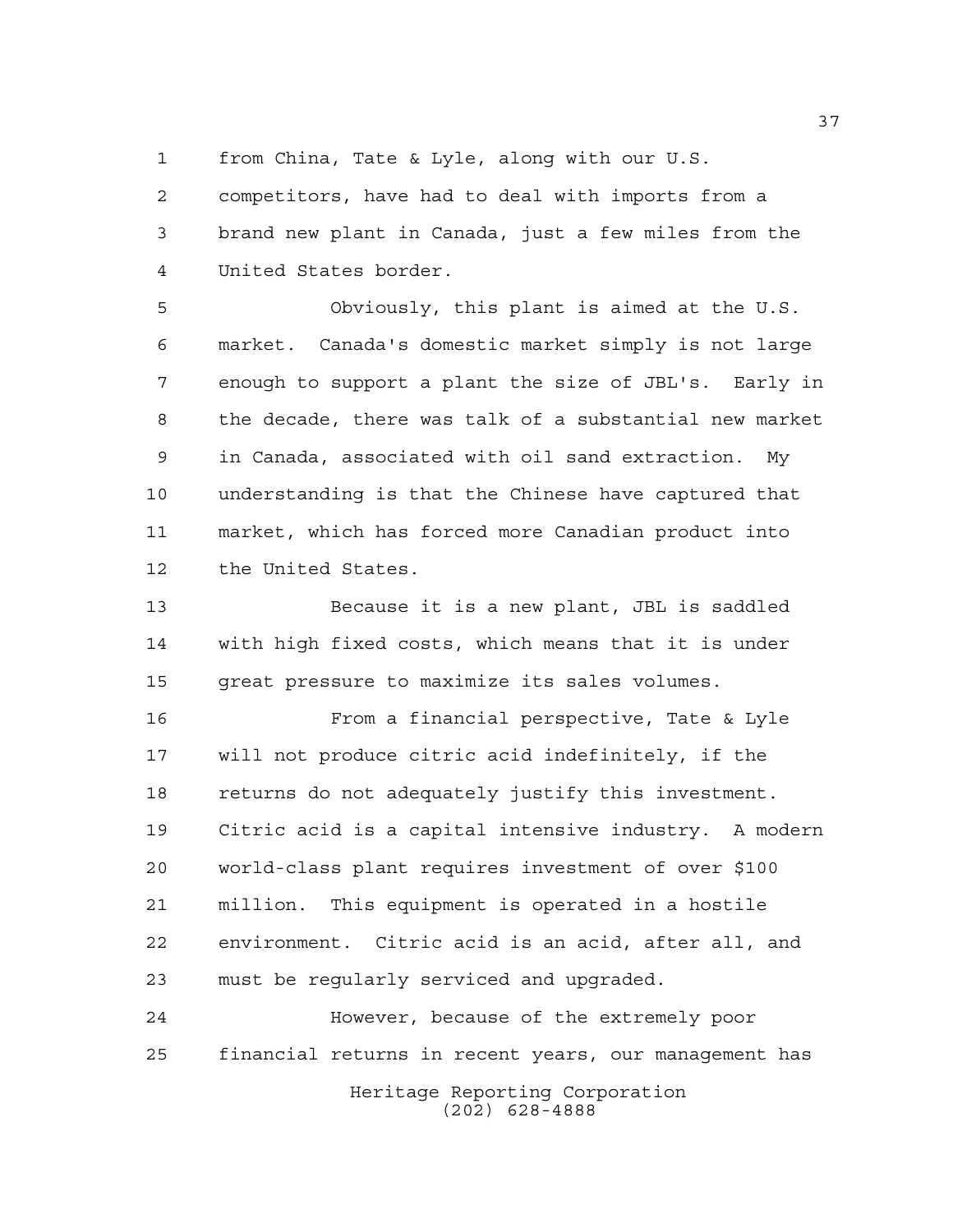been reluctant to provide funds to invest in new production capacity. Capital has been limited to only

 the most urgent needs to maintain product quality standards and the safety of our workforce.

 More importantly, investment in new processes and technology have been reduced; and as a result, our ability to compete may be constrained over the long term.

 The U.S. industry's commitment to citric acid becomes even more problematic in a period during which other product lines are showing substantial profits, and even greater potential returns. Our companies have other opportunities where they can invest their resources.

 Unless the market conditions improve, I suspect that all three U.S. producers will face difficult decisions, when their plants require significant investment. Our corporate management will only accept investments which exceed the cost of capital over the long term; thank you.

Heritage Reporting Corporation (202) 628-4888 MR. ELLIS: Thank you, Curt. We will now hear from Chuck Anderson and Andrew Szamosszegi from Capital Trade, who will discuss the conditions of competition, threat and causation. Thank you. Chuck? MR. ANDERSON: Good morning. Again, for the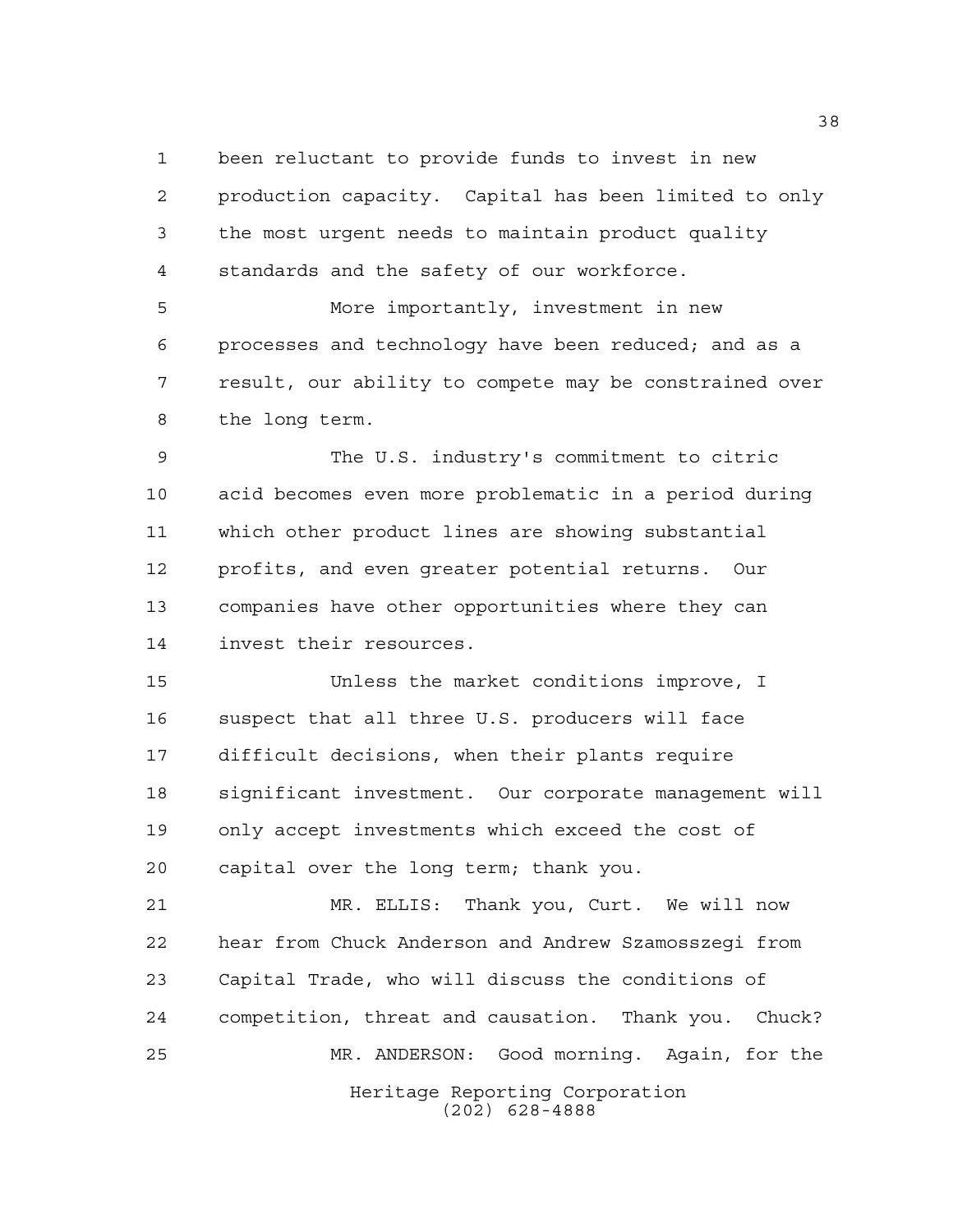record, I am Chuck Anderson with Capital Trade. You have just heard about the product, the market and the financial conditions of the U.S. citric acid and certain citrate salts industry. I would now like to place this information into the framework that the Commission calls conditions of competition. My colleague Andrew Szamosszegi will then discuss threat, and then I will conclude with a brief presentation about causation.

 First and foremost, there is no doubt that, on the spectrum of product types ranging from a highly differentiated consumer product on the one end to a pure commodity on the other, that citric acid falls squarely on the commodity end. As is shown in the slide before you, there are very few different grades or forms or levels of quality for the subject products, and really only two different packing methods.

Heritage Reporting Corporation The market for the subject product, as you have also heard, is fairly homogenous. There are two distinct categories of end uses, one which might be labeled fit for human consumption, which includes the food and the beverage and the pharmaceutical, and the other that is not ingestible, which we call industrial. However, we do not expect to see huge

(202) 628-4888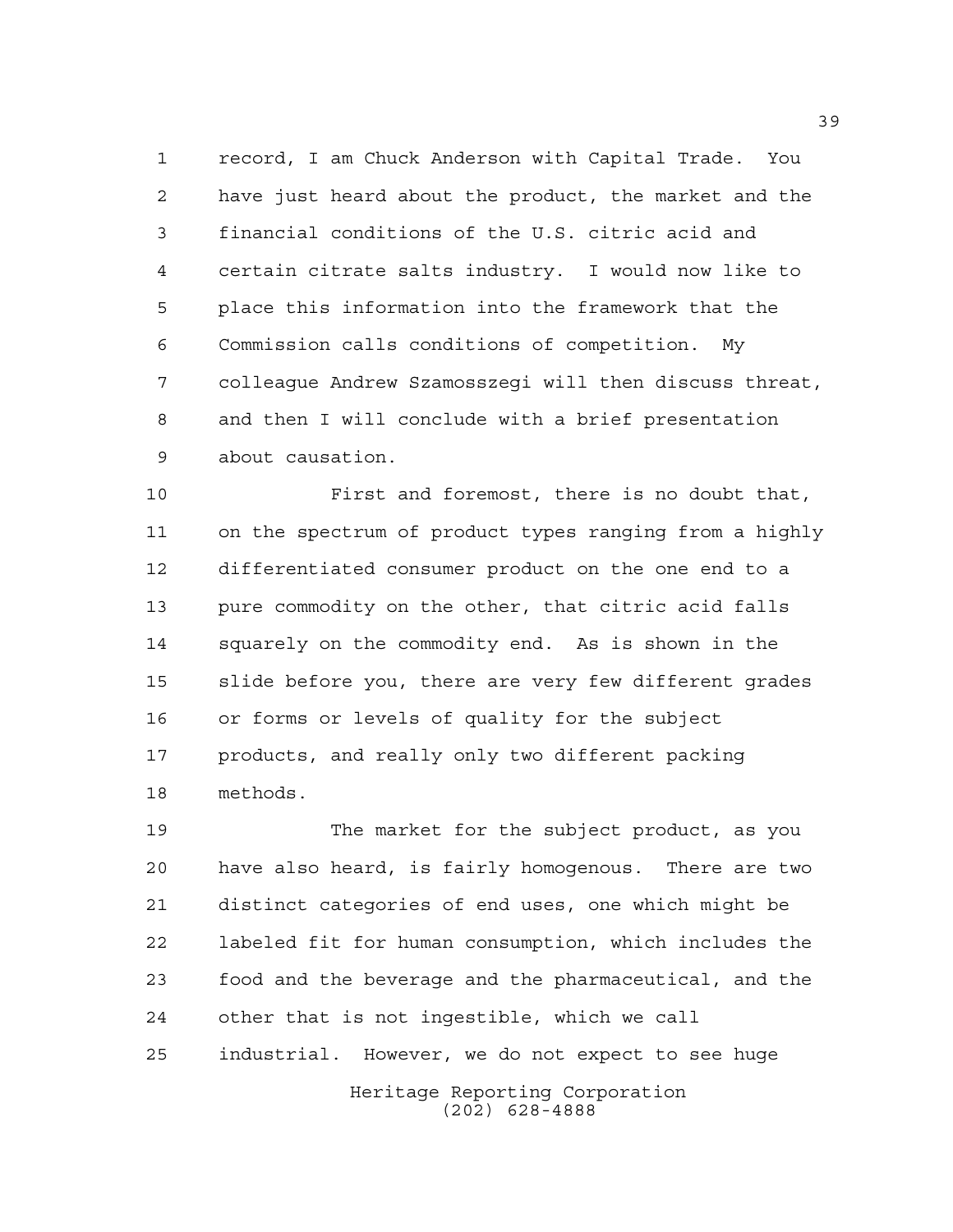price differences between the two markets.

 I am told by the company sales and marketing people that it is volume more than any physical factor or end use that drives price. Two cautionary comments about pricing comparisons. First, citric acid in the United States generally is sold on a delivered basis. Freight is a significant factor, I think as your questionnaire responses will show, so it is important to know exactly at what geographical point a given quote or sales price represents.

 Second, competition between imports and domestic sales takes place at both the distributor level and at the end user level. Some of the major distributors, according to PIERS data, are direct importers. The U.S. industry loses sales to those important customers when those customers choose to import Chinese or Canadian product rather than purchase U.S. product. Thus, in some instances, it is the importer's purchase price, and not their reselling price, which is the first point of competition with the U.S. producers.

Heritage Reporting Corporation (202) 628-4888 The second fact to keep in mind is that demand for citric acid is derived from demand for the products that use it, principally beverages, food products and detergents. Moreover, citric acid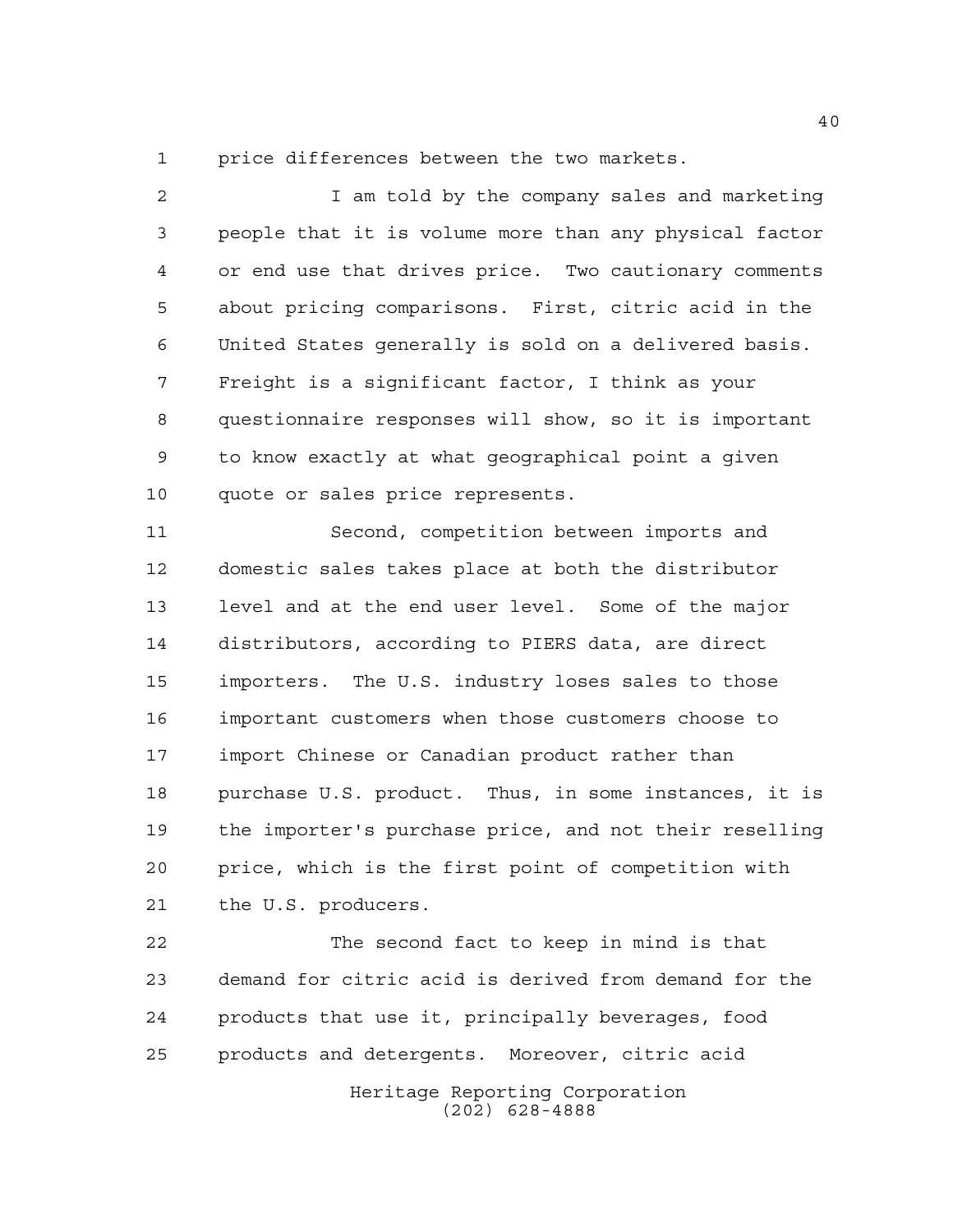represents a small portion of the total costs of these end use products, typically well less than 1%. Accordingly, large changes in price have little effect on the overall demand for citric acid.

 In fact, demand has been fairly constant, growing at the same rate as the overall economy. On the demand side, the market is mature and stable with no new major markets or applications during the POI. A third important factor driving the economics of this market is that it is a high fixed cost industry. As Curt has explained, the production of citric acid in the U.S. employs extensive, specialized equipment and highly sophisticated automated process controls.

 Like any fixed cost industry, when supply is abundant and demand is not responsive to changes in price, price will trend downwards towards marginal cost, and there is no question that supply from imports has been abundant. In 1999, the year that the ITC conducted its last antidumping investigation of citric acid, the Commission found that import volumes of subject merchandise were approximately \$45 million. Now, as you can see from this slide right

 now, imports have risen to a level of around \$126 million, and we are showing this in value instead of volume because the volume data for Canada is not made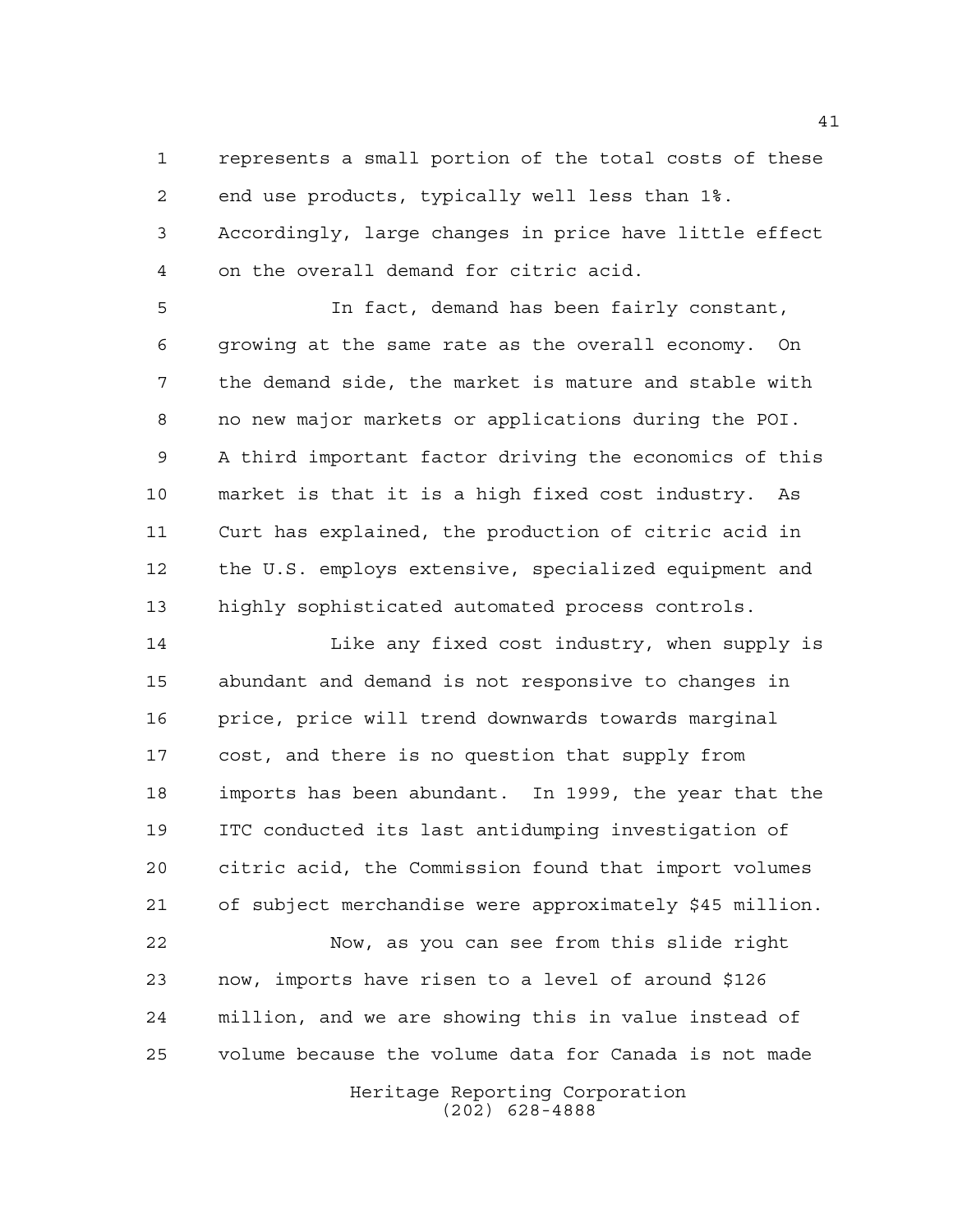public by Customs. Nevertheless, I believe that the confidential data for Canada and the public Customs data for China will show that the combined subject imports represents a much larger portion of the total U.S. market than the approximately 8% for China and 0% for Canada calculated by the Commission in 1999/2000.

 And there is no question that subject imports now are in the all-important food and beverage market in a big way. The next bar chart juxtaposes the total industrial market in the U.S. with total subject imports. It's total industrial market on the left, total subject imports on the right. Thus, it is clear to the naked eye that even if subject imports were taking 100% of the industrial market, which by the way we know they are not doing, there still would be substantial volumes left over to serve food and beverage customers.

 The extensive lost sales and lost revenue allegations provided in the petition also demonstrate that subject imports now play a major role in the food and beverage market. If the Commission wants additional evidence of Chinese and Canadian presence in this market, they need only peruse the internet. As the Chinese sales offers and company website pages show, and these are just two of many examples which we

> Heritage Reporting Corporation (202) 628-4888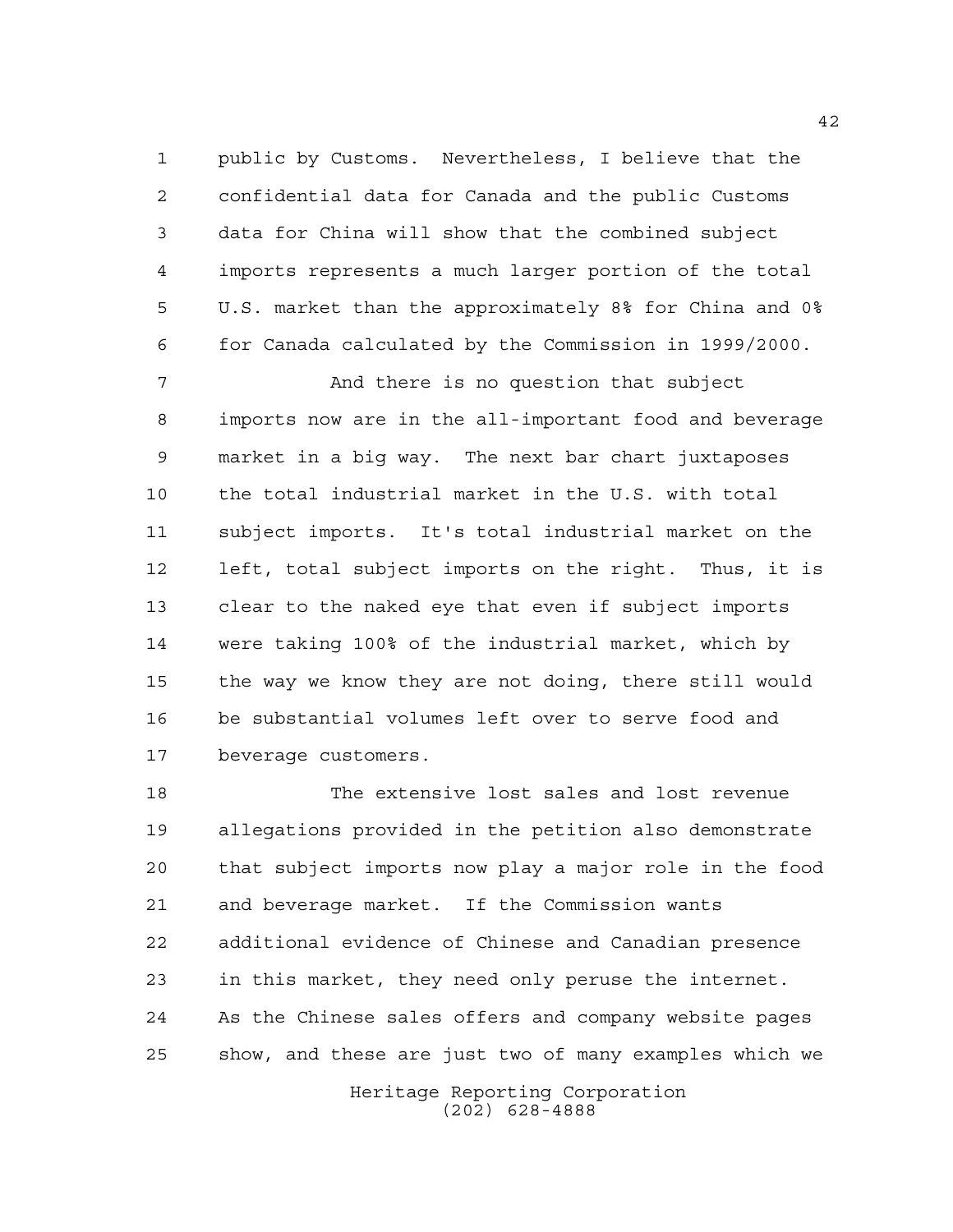will provide in our brief, many, many Chinese producers are offering food-grade anhydrous product for sale.

 In addition, the PIERS data confirms that most of the product coming in from China now is anhydrous. Finally, I note that JBL's plant in Canada undoubtedly produces anhydrous citric acid that is perfectly suitable for food and beverage applications. Another salient factor in considering the impact of imports on the domestic industry is this annual contracting cycle that Mark talked about.

 The Commission does not often see such a strong seasonality in contracting. I'm not talking about sales, I'm talking about contracting. In addition, as the top 10 customer lists for the U.S. producers will show, there are very few customers that account for the majority of sales. Since all major suppliers are in the market, U.S. producers and importers, and they are selling out most of next year's available supply to a relatively few number of customers within a very short time window, these few customers have tremendous leverage in negotiating price.

Heritage Reporting Corporation (202) 628-4888 At some point, the U.S. producers have to accept orders in order to lock in annual production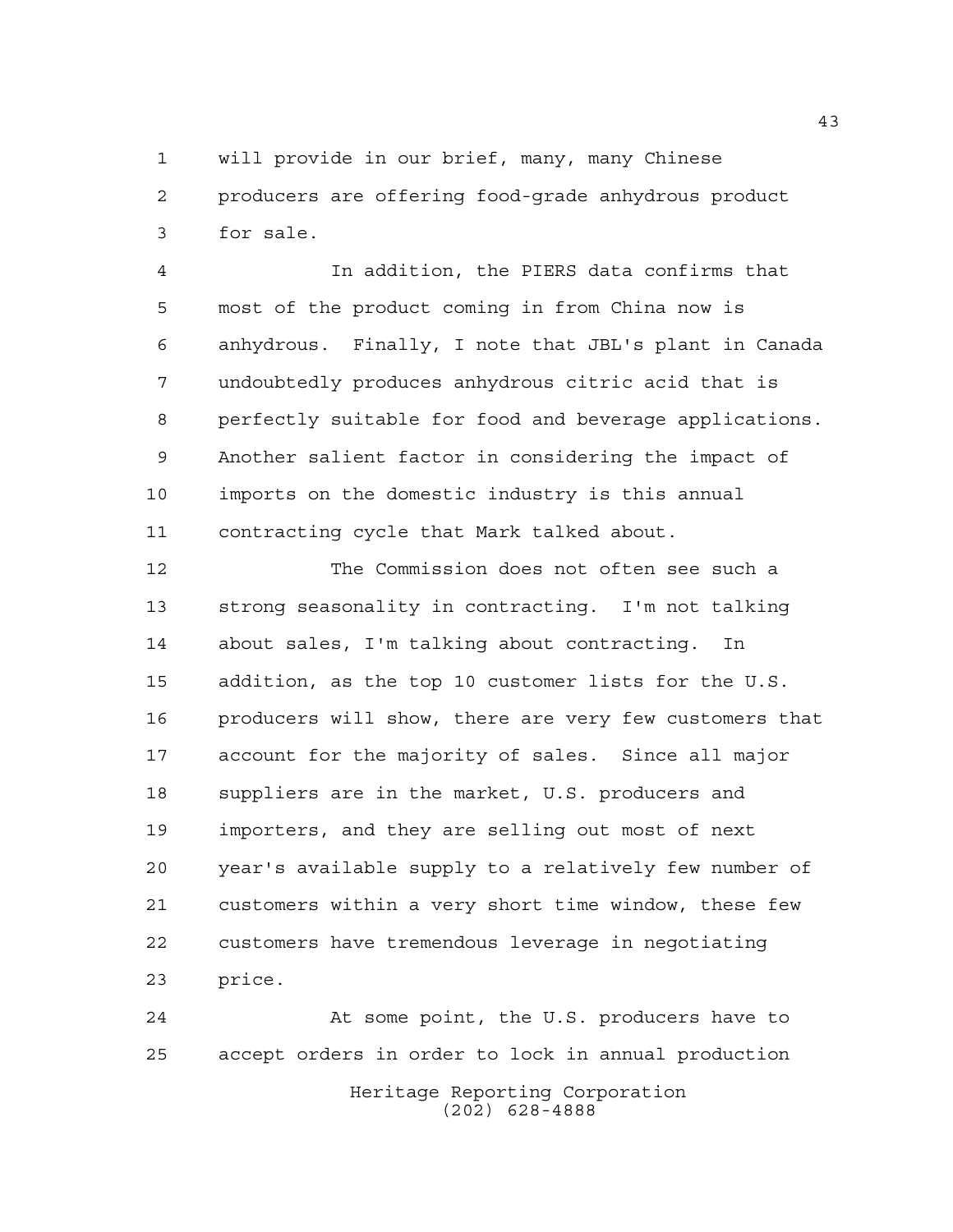goals. A few large customers that hold out or switch to subject imports at the early part of the negotiating window can have a major impact on price negotiations for the remaining large contracts. And now Andrew will say a few words about threat.

 MR. SZAMOSSZEGI: Good morning. My name is Andrew Szamosszegi, for the record, and I am with Capital Trade. In addition to the indicators of current injury, there are also very strong evidence supporting a finding of threat of injury. In particular, it is very difficult to ignore the 800- pound gorilla in the room, which is large and growing capacity in China.

 The latest data we have indicate that total capacity in China exceeds 1 million metric tons, or 2.2 billion pounds. This represents over half of the worldwide capacity for citric acid, and capacity is still rising. I do not know of any domestic demand factors or comparative advantages that are driving this dramatic increase in production capacity. As for demand, the total Chinese market for citric acid represents less than 20% of production capacity in China.

Heritage Reporting Corporation (202) 628-4888 As for comparative advantage, moderate citric acid production is not based on cheap labor.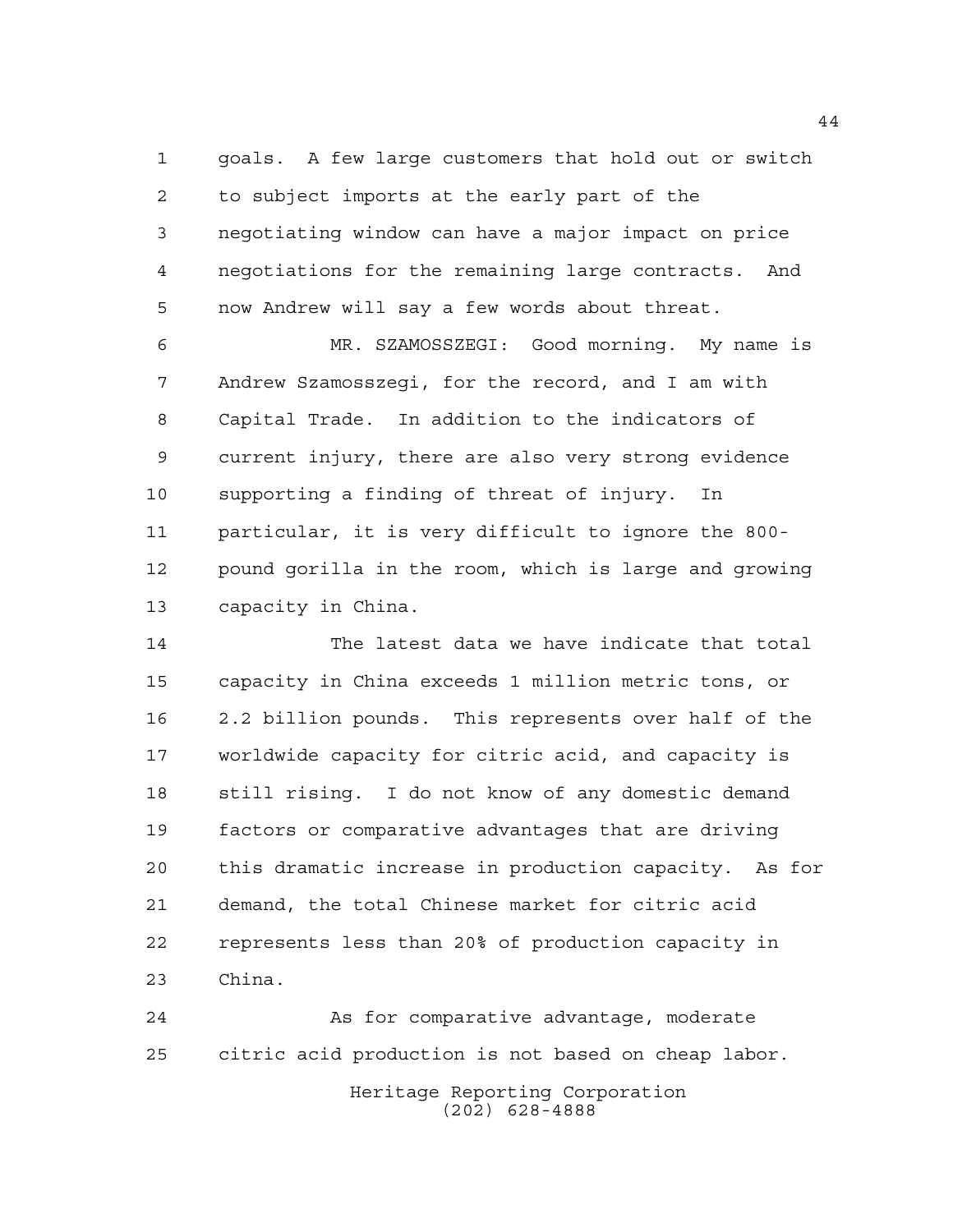The most important components are the substrate upon which the mold or yeast feeds, energy and capital equipment. China has no comparative advantage in any of the three. Taken together, these factors and their true cost to China would suggest that, contrary to what has occurred, China is not a very good platform for global citric acid production.

 Why, then, has China become the number one platform for global citric acid production? Perhaps the next slide, which contains a map of China's provinces, can provide a clue. The provinces shaded in red are reported to contain at least one citric acid producer. As the map indicates, citric acid production is widely dispersed across China. Responding to government promotion of industry as well as local development needs, sub-national governments in China have created an environment conducive to uncontrolled capacity expansion.

 Provinces and local municipalities compete with each other to build or add new citric acid production capacity, completely ignoring the supply and demand realities of the local and global markets. This dynamic is underscored by the number of Chinese firms represented in this proceeding. According to one source, the citric acid production capacity in

> Heritage Reporting Corporation (202) 628-4888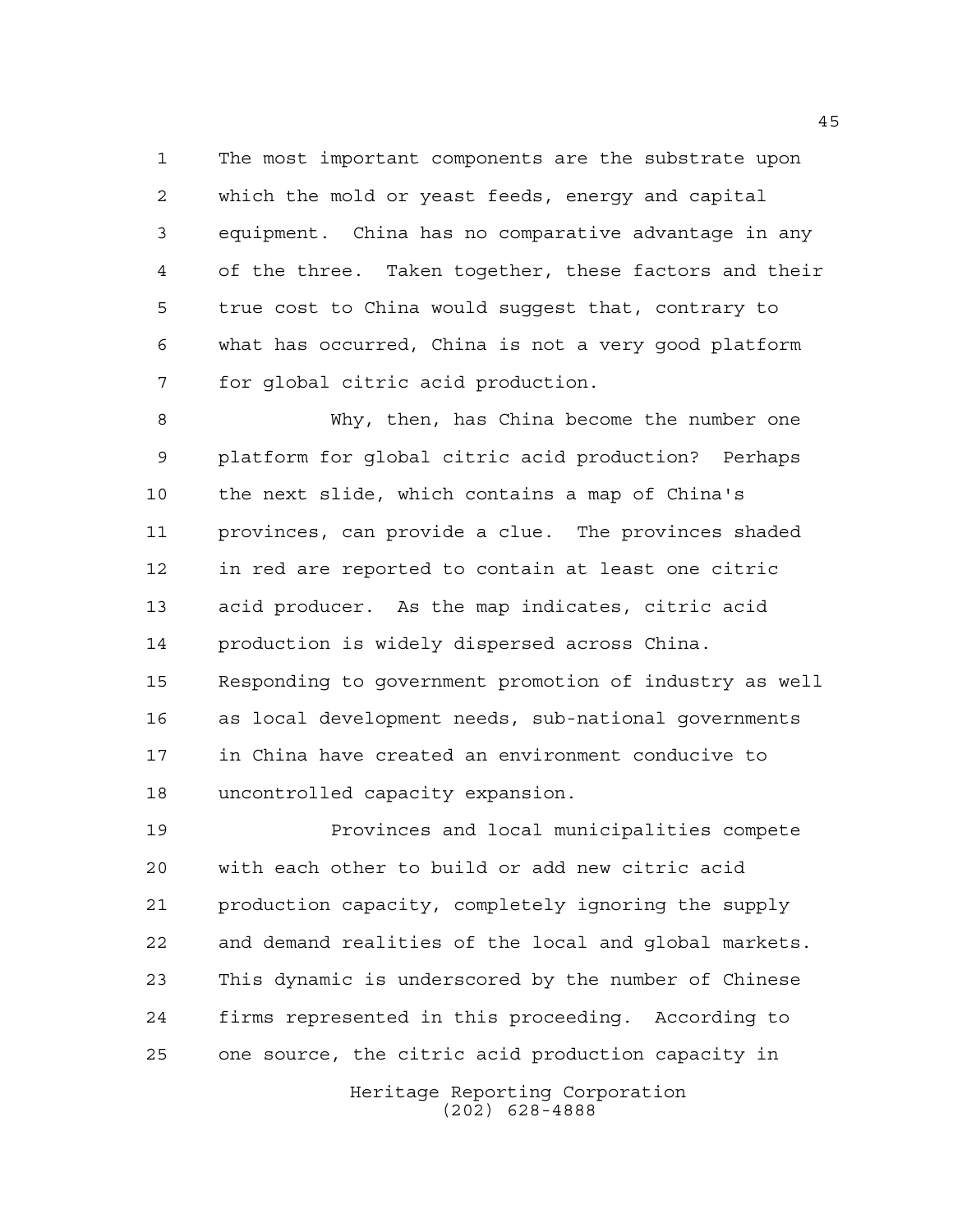China doubled between 2000 and 2005.

 The extensive government support for the Chinese citric acid industry is documented in our countervailing duty petition. Despite the fact that the national government has a program for shutting down old, inefficient capacity, new, more modern, expert-oriented capacity continues to emerge. The slide before you shows just three examples of the announced capacity increases.

 In other industries, China has justified its enormous capacity build-up on the basis that the country is only building to meet anticipated domestic demand. This does not appear to be the case with citric acid. According to a recent study, the Chinese market is only expected to be, at most, 330,000 metric tons in 2010, which still represents less than 30% of current Chinese production capacity.

 The production of this expanded industry can only go one place, and that's off-shore, and there may be fewer places for it to go. As several people on this panel have mentioned, the ongoing antidumping investigation in the EU threatens to divert substantial quantities of Chinese product to the United States. As you've already heard, shipments to the European Union in 2007 were triple the volume of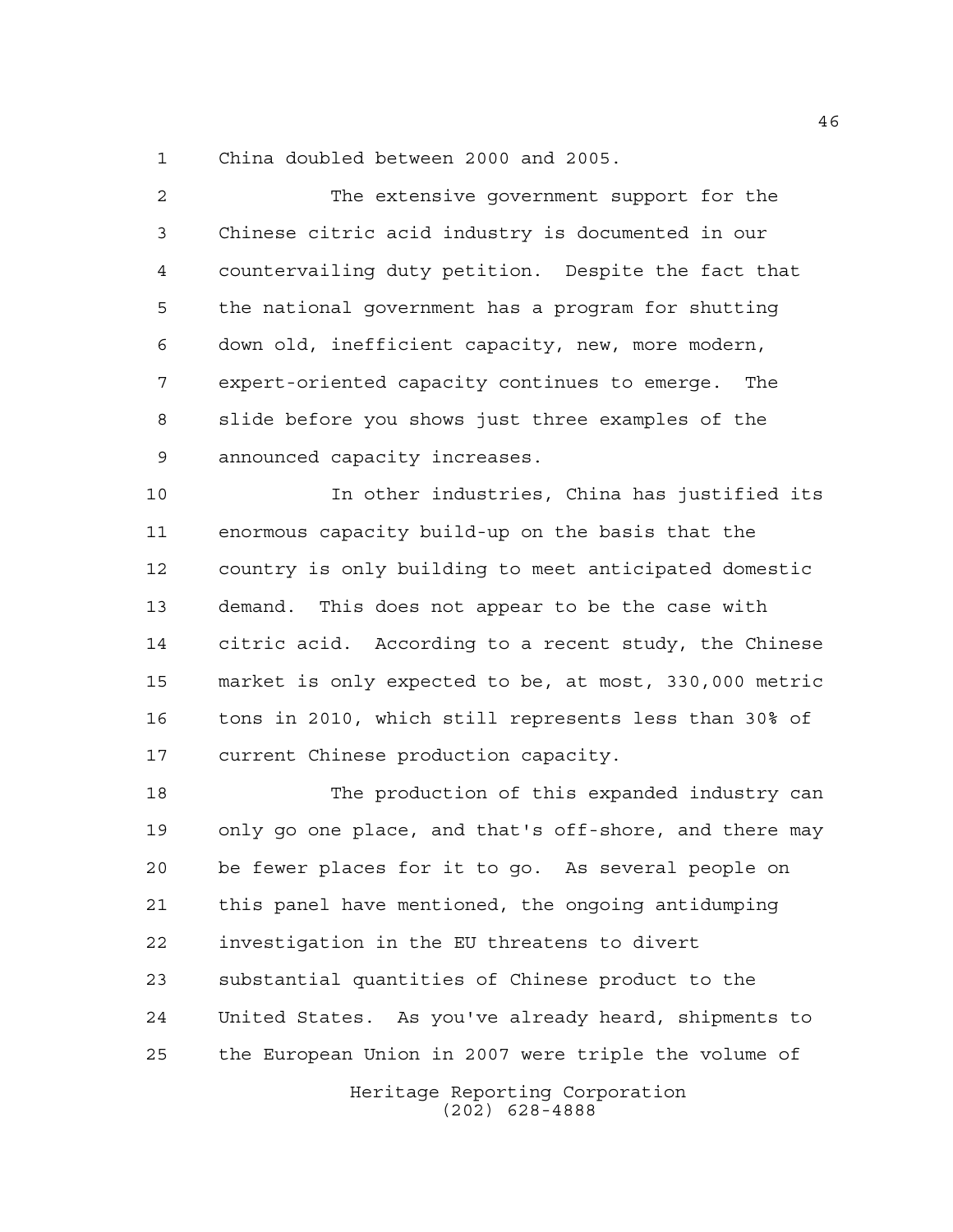exports to the United States from China.

 Accordingly, if the EU market is closed or significantly limited to China because of the actions of the EU industry, which includes JBL, the pressure to ship to the United States will be enormous. As shown in the next slide, the total amount of product shipped by China to the EU, combined with 2007 levels of imports into the U.S. from China and Canada, almost equals the entire U.S. market for these products. Turning briefly to Canada, the most important facts for the Commission to consider in assessing the threat posed by Canadian imports are, one, plant location, two, plant age, and three, market size. The Canadian plant lies next to the U.S. border, making the U.S. the natural market for JBL. Transportation costs in this industry, after all, are not insignificant. Because the Canadian plant is relatively

 new, it is likely saddled with high depreciation costs, and hence, may have higher fixed costs than its U.S. competitors. This places added pressure upon management to run the plant flat-out in order to spread fixed costs over as many units as possible, and the local market is clearly incapable of absorbing flat-out production, as demonstrated in the next

> Heritage Reporting Corporation (202) 628-4888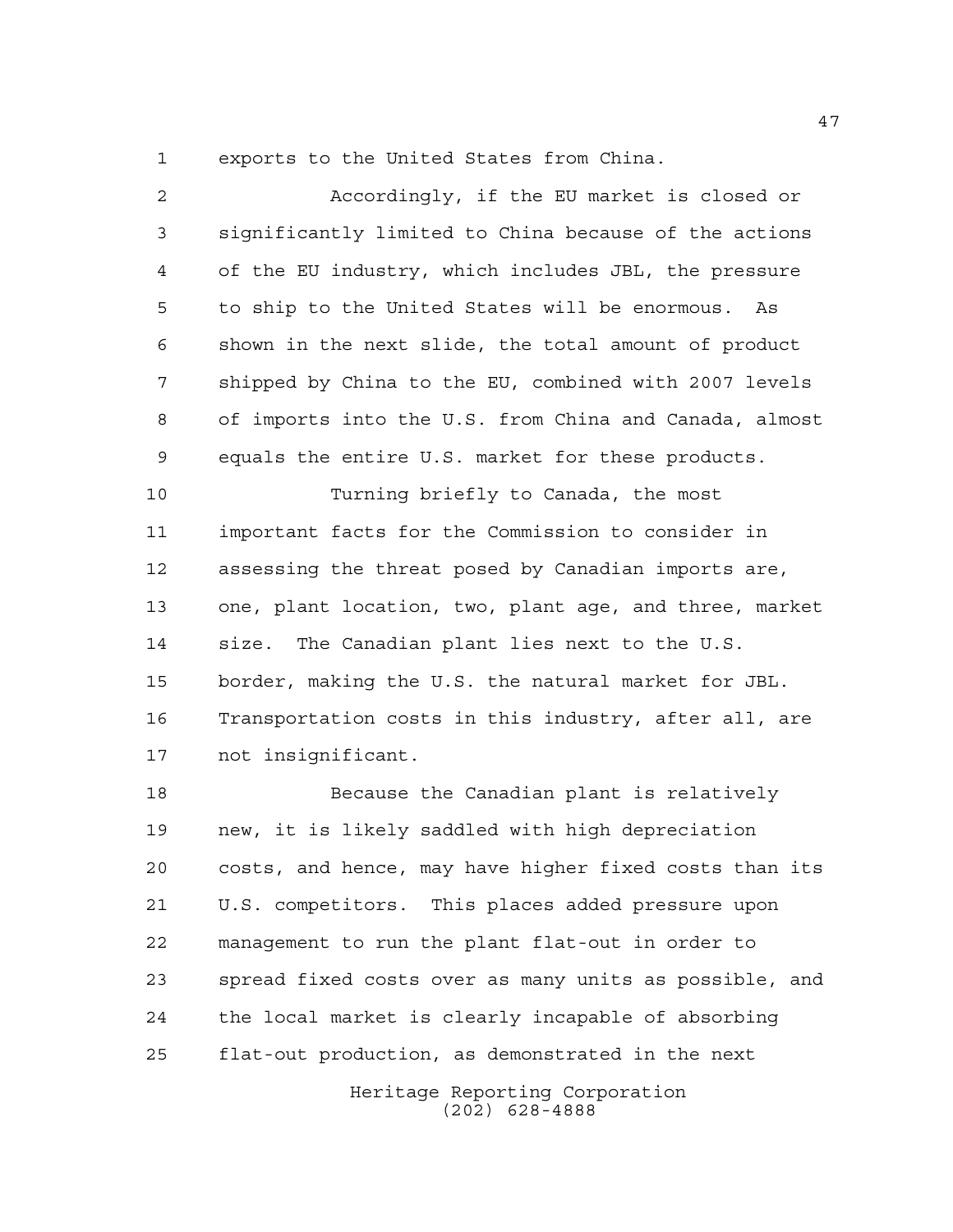slide.

 Finally, the presence of Chinese imports in the Canadian market, particularly if the EU case is successful, may make Canada an even more attractive market for the Chinese product. I'll turn it back to Mr. Anderson for conclusion. MR. ANDERSON: Thank you. I'll now just say a few words about causation. From an economic perspective, this is not a particularly complicated causation case. The U.S. industry has been performing very poorly over the POI in what is a classic commodity market. High fixed costs and inelastic demand magnify the price, and ultimately the financial impact of oversupply. The highly concentrated selling period for annual output makes price an even more important factor in purchasing decisions. In terms of causation, subject imports are the only likely main culprit. The volume of subject imports is significant and it is growing. To illustrate the importance of subject imports, let's consider the other likely suspects in the case of the decline of the U.S. industry. Number one, self-inflicted injury. Well, there have been no significant disruptions of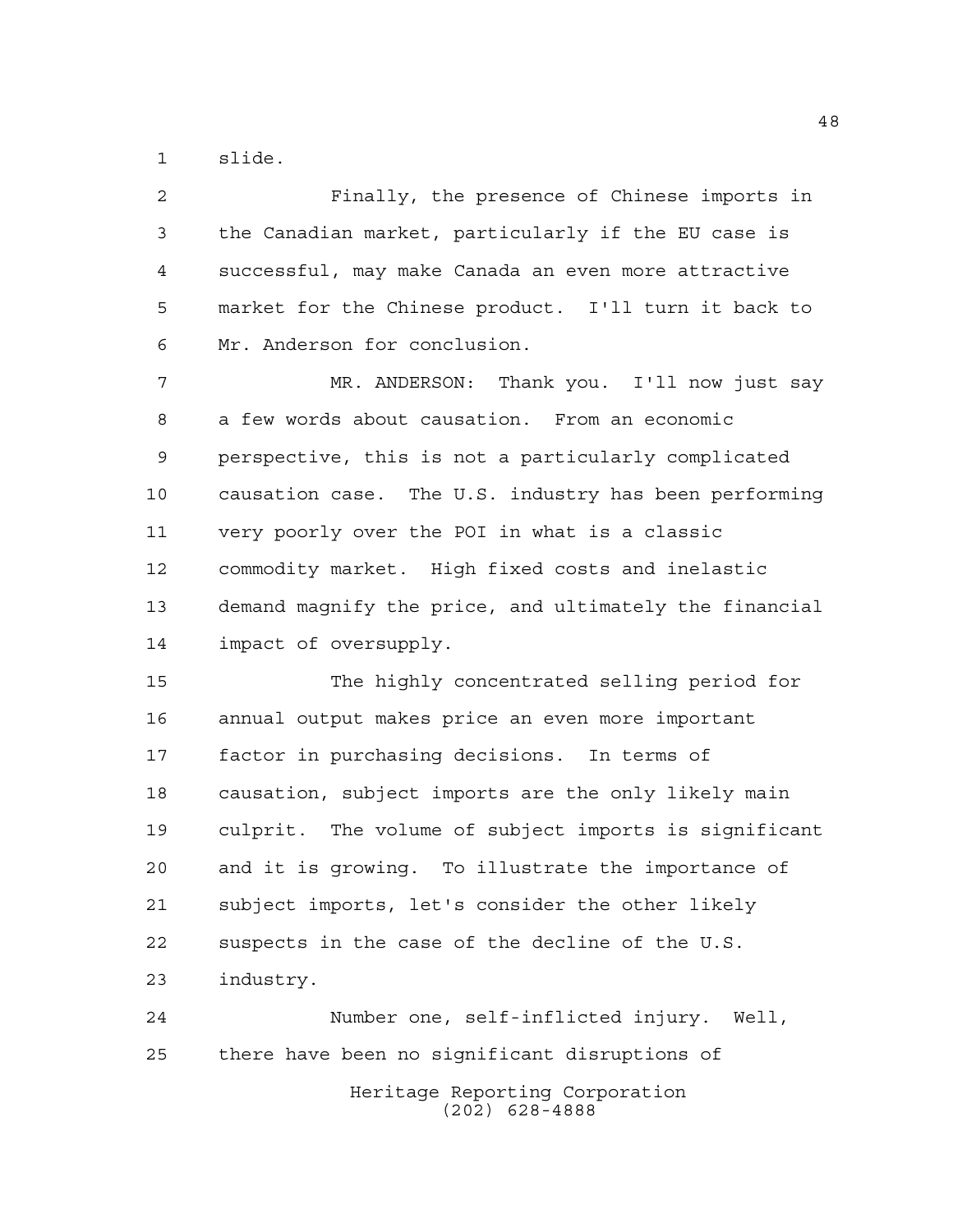production between 2005 and 2007. U.S. producers have not engaged in expensive investments in unneeded capacity, nor have they engaged in financially draining acquisitions, and no one contests the quality of the U.S. product or claims that it is unsuitable for some uses.

 What about non-subject imports? Well, they are a small and declining factor in the U.S. market. What about changes in demand? Demand is stable and growing, and there have been no major new uses during the POI for which the U.S. industry has missed the boat. The basic fact is that citric acid and citrates from China and Canada represent a very substantial and growing part of the U.S. market.

 In a commodity market, volumes at the level of subject imports must erode U.S. financial performance, both through lower prices and reduced sales quantities, relative to the but-for world without unfairly traded imports. These trends are clearly visible in the data. Given these facts and conditions, it is extremely difficult to envision a scenario where imports are not a cause of injury. Thank you. This concludes our testimony.

 MR. ELLIS: Thank you, Mr. Carpenter and staff. That concludes the presentations of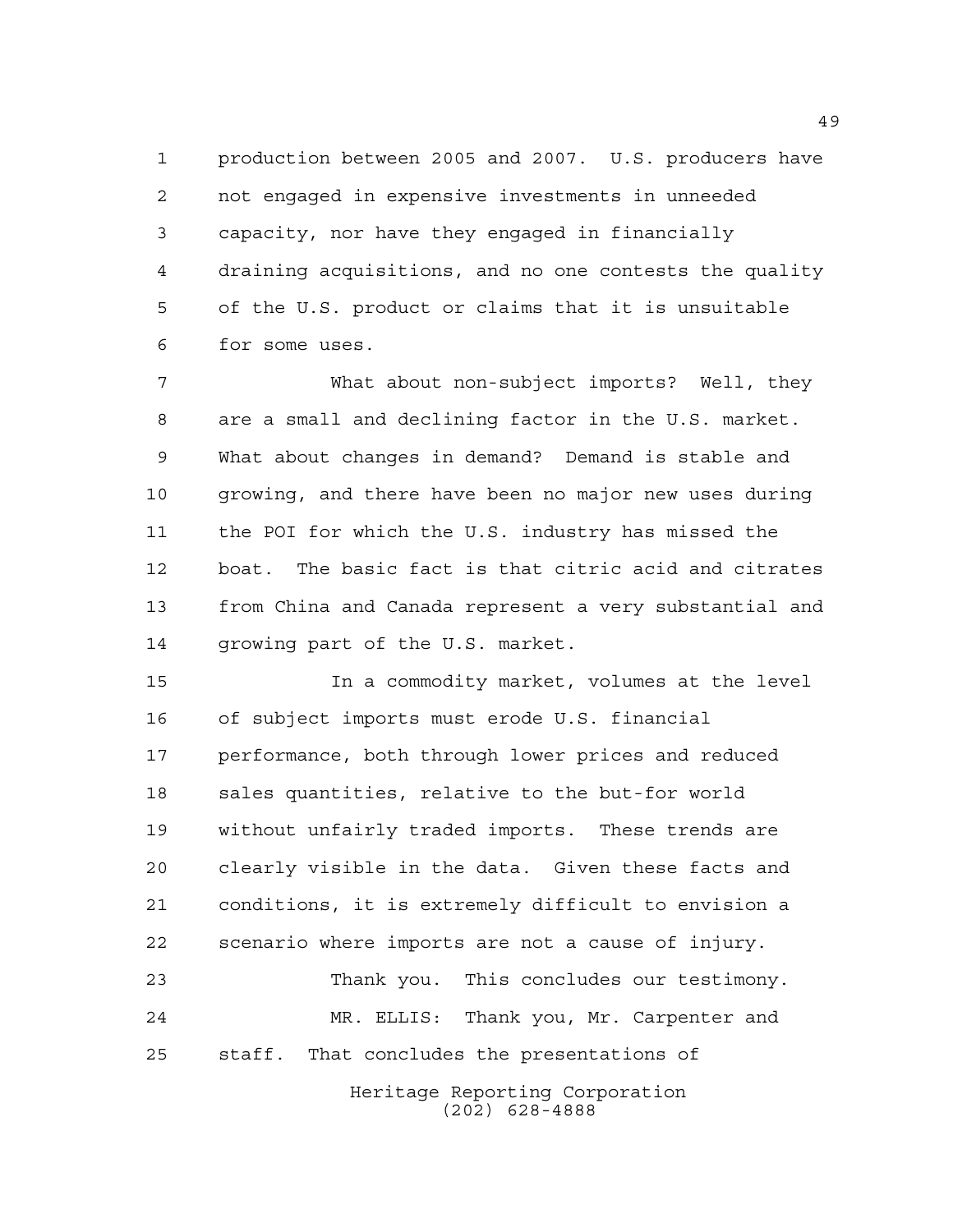Petitioners' panel. We are now happy to answer

 questions you and your team may have for us. MR. CARPENTER: Thank you, panel, very much for your presentation. It was very helpful. Mr. Ellis, did you say that you had paper copies of the slides that you presented? MR. ELLIS: Yes, we do. MR. CARPENTER: Okay, fine. If we can give one to the court reporter, we'll have that attached to the transcript. Thank you. We'll begin the questions with Mr. Cassise. MR. CASSISE: Good morning, Mr. Ellis. Welcome all that have come to our conference. I'd like to begin the questioning with this issue of market segmentation that you've argued has gone away since our 2000 investigation. I'd like to start by just what the standards are and the different end uses. You have in the petition in the exhibits the standards from the USP and the FCC.

 I'd like one of the industry witnesses to just point to me somewhere in those standards, what were the Chinese imports in 2000 not meeting, what were they failing to meet in those standards in 2000, and what you claim they have subsequently remedied. I'd kind of like just some specificity.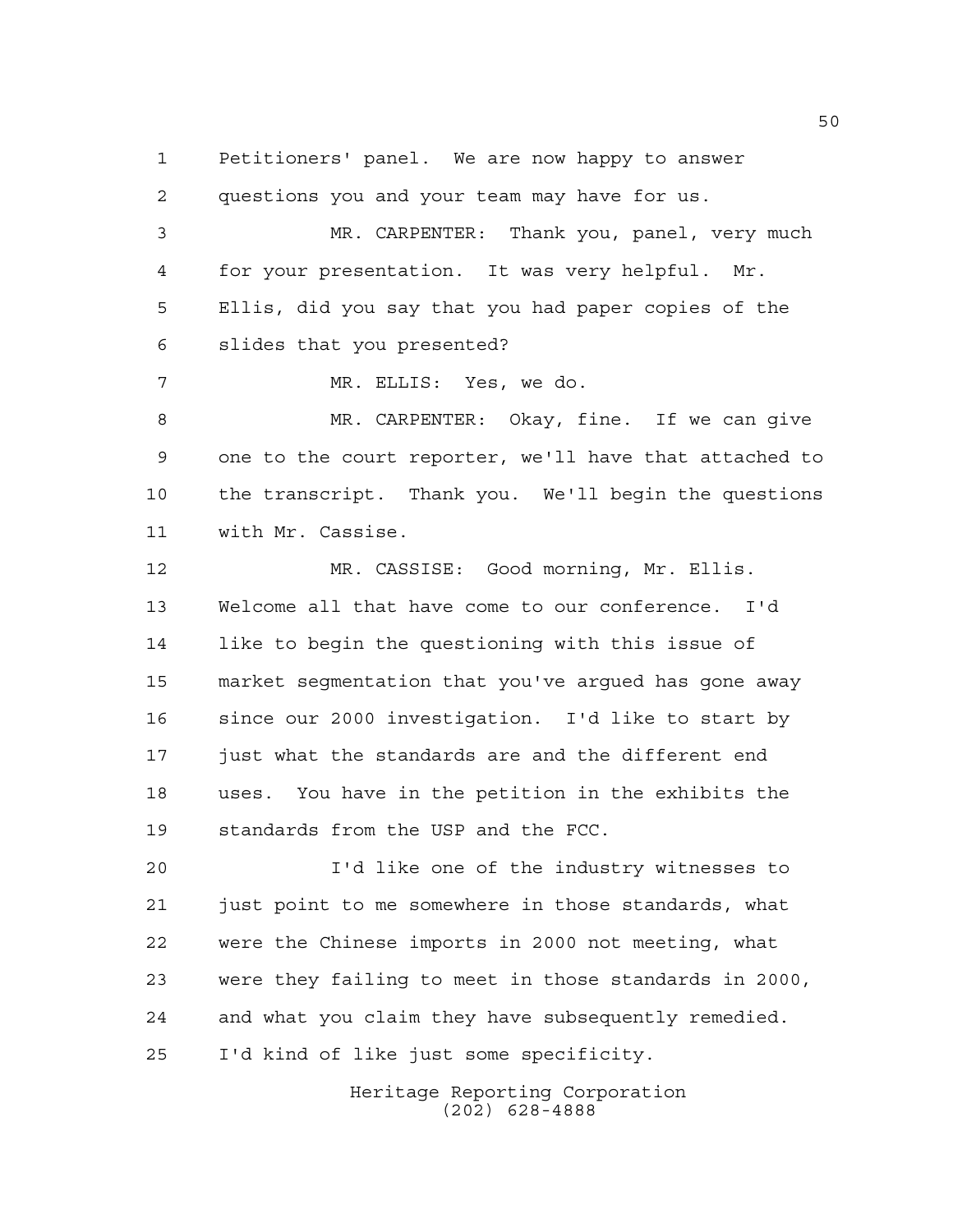MR. CHRISTIANSEN: I'll do my best to answer your question. Back in 2000, what I feel the Chinese were lacking on their specifications was very little compared to what we would have on our specifications for the USP and FCC standards. I believe it was more of an issue that at that point in time the Chinese were still expanding their industry. Today's level of sophistication that they have at their facilities and the amount of capacity they have there has brought their facilities up to world-class standards, and are well in line with the USP and FCC standards.

 MR. CASSISE: Okay, and I guess that's what I am trying to get at is that, even in the petition, there's this, in my mind, a contradiction where you don't produce to set standards, but yet you claim that there are standards. You know, I think Mr. Oakley said, well, we produce everything to one standard, but some of it doesn't meet that standard, so I need a little bit more specificity on these standards.

 You just say they meet the standards and they have more sophisticated production. Is there anything in the standards that you gave us in the petition that, you know, what meets the standards, what did the Chinese not meet in 2000 and what did they do in the interim to meet those standards? I

> Heritage Reporting Corporation (202) 628-4888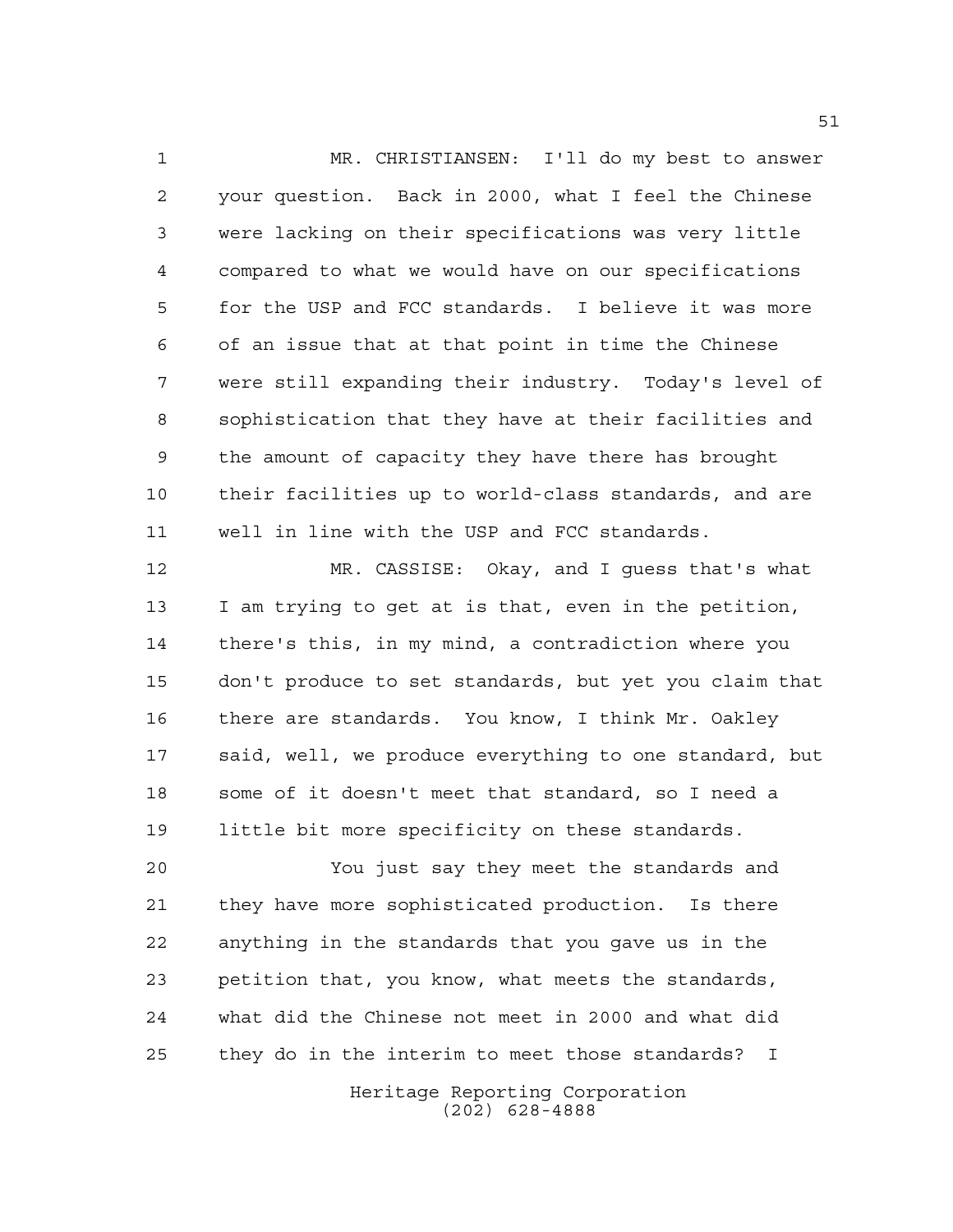mean, besides just saying it's more sophisticated. I mean, maybe you don't know. I'll get that this afternoon. I just wanted to have your opinion on the record.

 MR. OAKLEY: I think two of the keys would be around the impurity level of the product and granulation. Industries, certain customers and industries call for specific, consistent granulation to run their processes efficiently. In my opinion, back in the 2000 case, a lot of the Chinese production did not have that consistent product, or their impurities were too high.

 MR. CASSISE: Okay. Mr. Oakley, that also brings me back to my question that I cited your testimony in my question which, and I just want to clarify that you say that ADM produces all of their citric acid, their production is set up to produce one standard of quality.

MR. OAKLEY: Correct.

 MR. CASSISE: But yet, you say that some of it ends up, the end product doesn't meet certain standards. What happens within the manufacturing process that makes different standards? MR. OAKLEY: Generally, again, one of the

things that can happen is it can be around this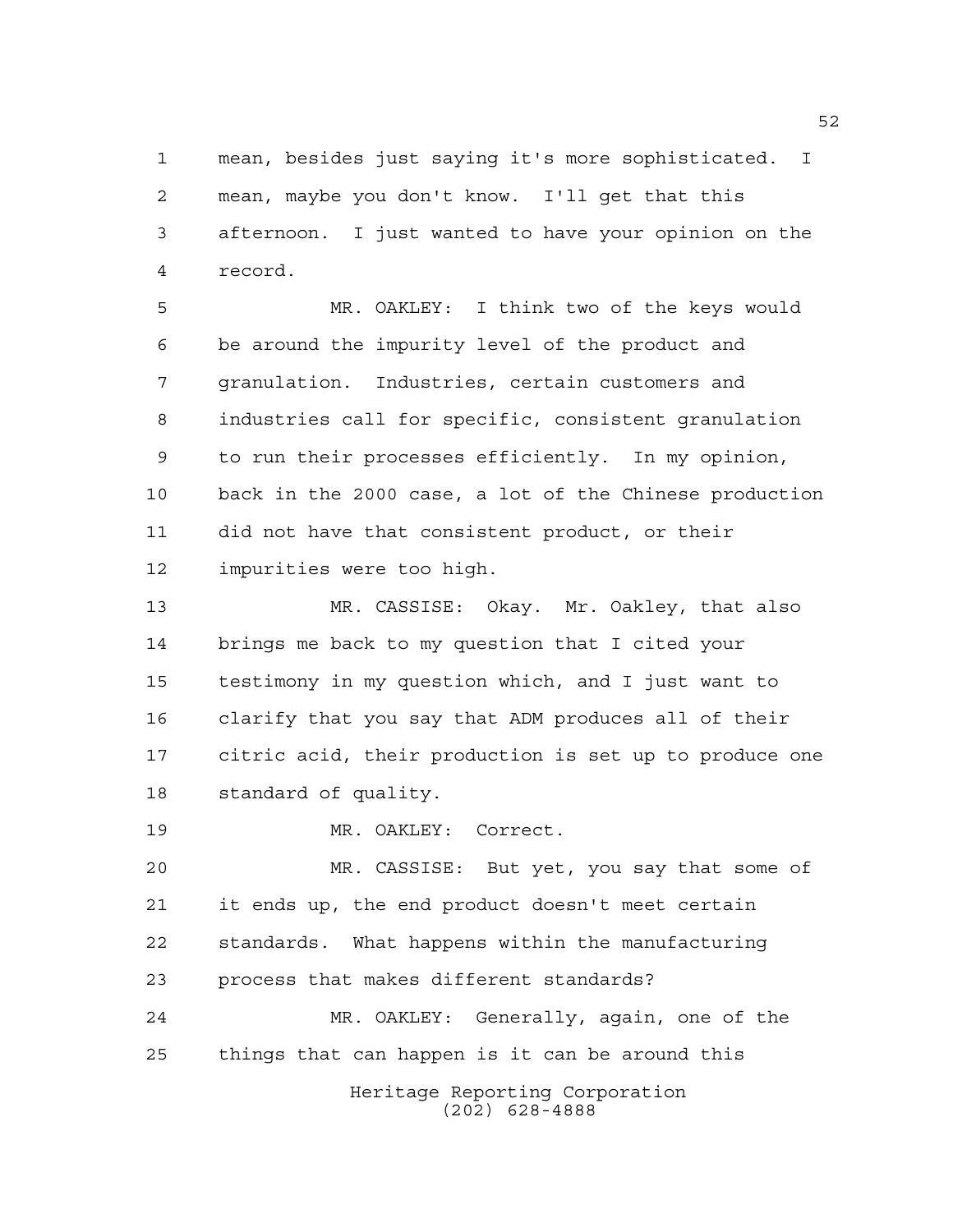Heritage Reporting Corporation (202) 628-4888 granulation issue. If we are producing to a certain specification, there are granulation specifications within that. If the product does not meet it, it can't be sold into that industry. So, generally what would happen is it would be deemed an industrial type of product. MR. CASSISE: But it's not, I mean, is this a random thing? I mean, do you flip a switch that says, okay, today FCC standards, let's flip another switch tomorrow that says industrial standards, or is it completely random? MR. OAKLEY: It would be generally an issue with the production process, a problem, if you will. 14 MR. CASSISE: Okay. MR. OAKLEY: So we produce consistently to 100% FCC/USP specifications. MR. CASSISE: So you get a bad batch, it becomes industrial? MR. OAKLEY: When we get a bad batch, yes. MR. CASSISE: Okay. How many bad batches do you have? What share would be called bad batches on a given year? MR. OAKLEY: I don't know that right off the top of my head. MR. STALOCH: I do, but it's very small.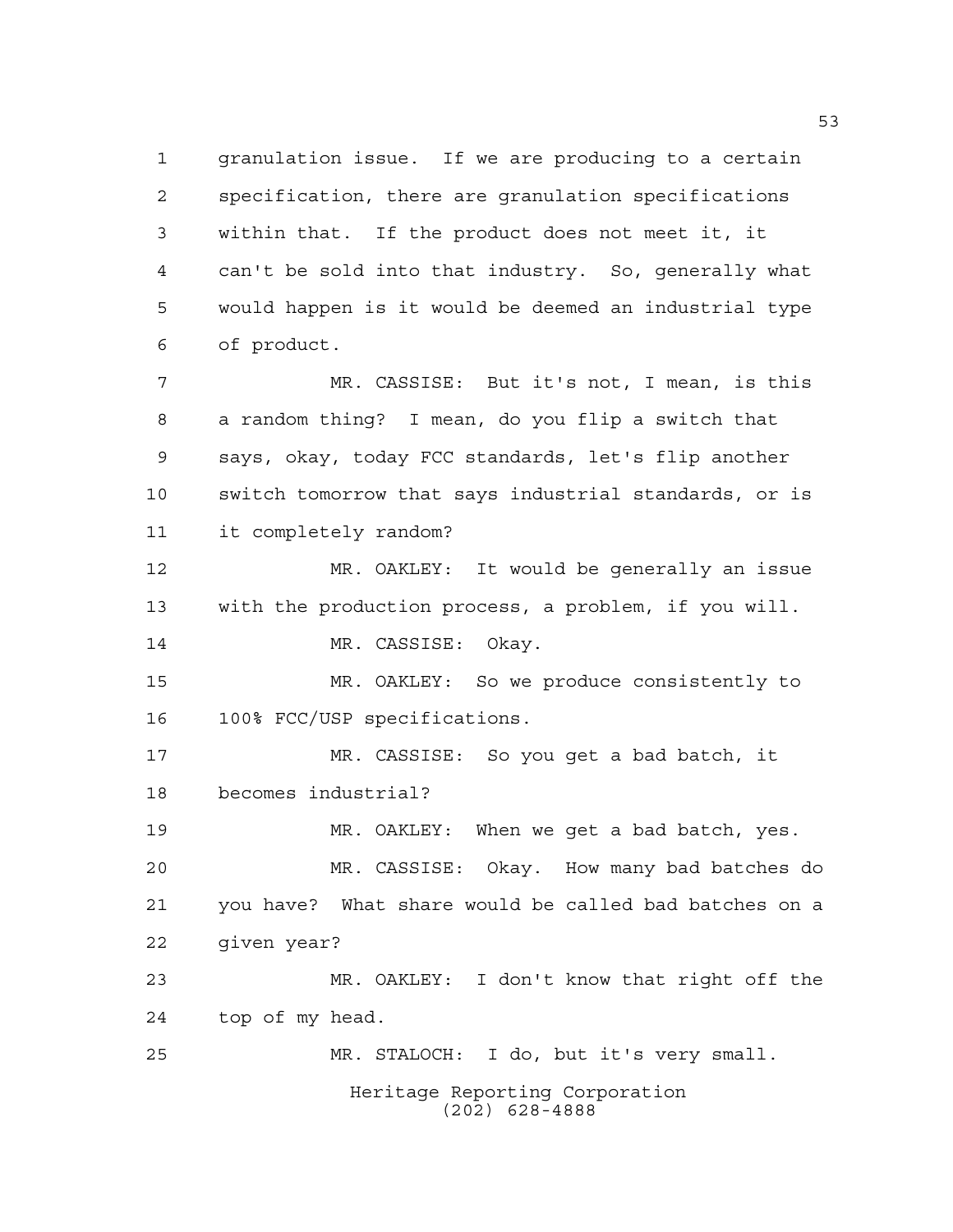It's like less than .1% in a year, so it's very, very small.

Heritage Reporting Corporation MR. CASSISE: Okay, would that mean that in order to supply the industrial market, you would, for lack of a better term, have intentional bad batches? MR. STALOCH: No, you would just use your food-grade, put that in the industrial market. Like we said, it comes off the crystallizer, it's sieved, and it's basically one product and it serves into all the different markets. So if it's a dry product, it's basically the same. MR. CASSISE: So there wouldn't be a price premium for, say, well, there wouldn't be a price decline for industrial? MR. STALOCH: That's correct. No. MR. CASSISE: A quick question on the unrefined calcium citrate. Is anybody aware of any imports of that product coming into the United States? MR. ELLIS: It appears that nobody is aware of UCC coming to the United States. MR. CASSISE: Okay. Thank you. This question is for, I think, ADM and Cargill. I'm assuming you produce the corn you use as a raw material in your production process, is that correct? MR. STALOCH: The farmer produces the corn.

(202) 628-4888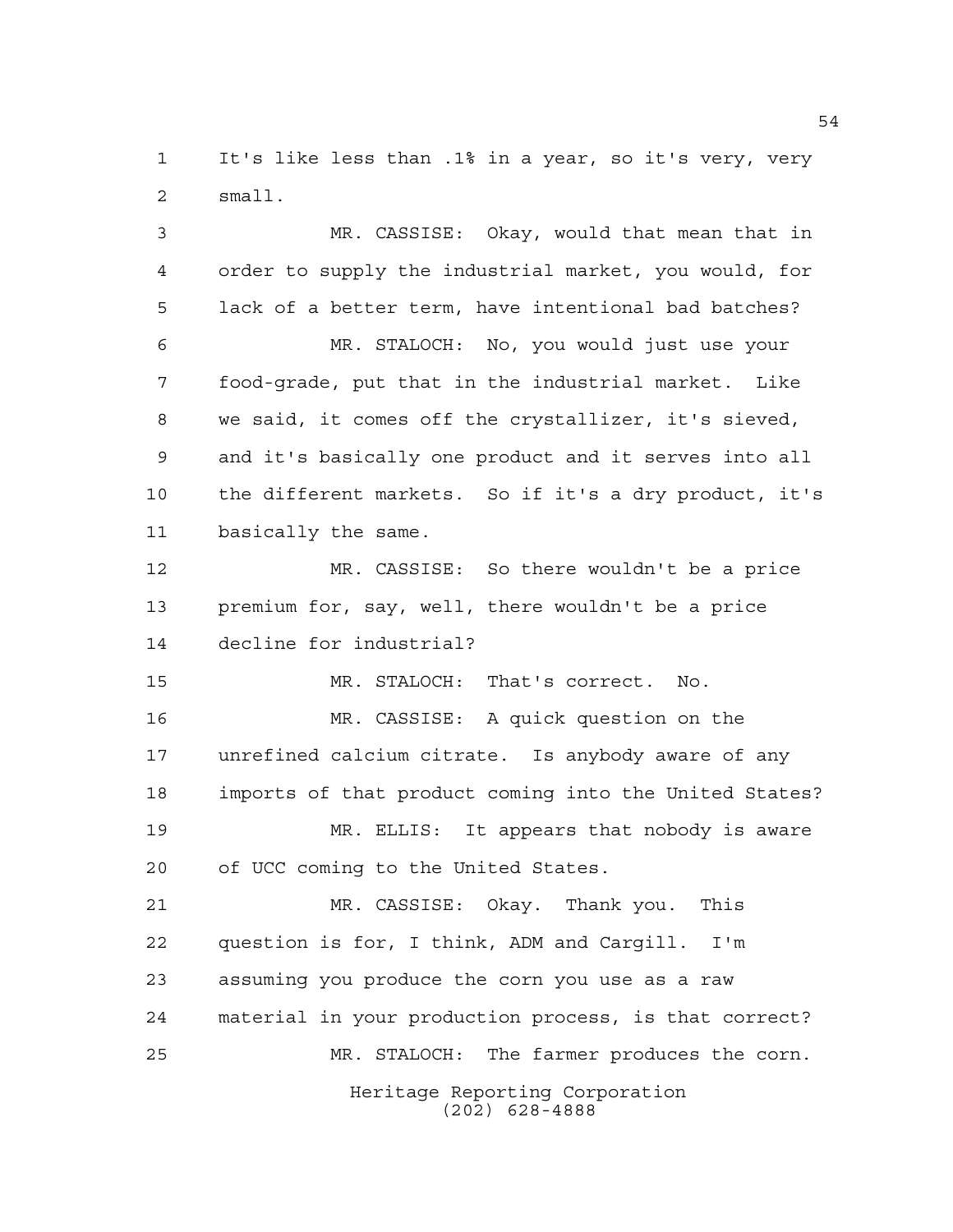We buy the corn, turn it into dextrose.

Heritage Reporting Corporation (202) 628-4888 MR. CASSISE: So you would be paying market prices for that corn? MR. STALOCH: Correct. MR. CASSISE: Is there a -- I mean, we saw the chart. Corn prices have almost tripled in the last year or so, and the petition mentions that there's other alternatives you could use to corn. Is there a tipping point where corn is no longer profitable at all to use? Have we reached that point? Any comment on that? MR. STALOCH: Are you saying corn relative to other feed stocks, or would we -- MR. CASSISE: Yes, let's start with this. What are the other feed stocks that can be used to make citric acid? MR. STALOCH: Well, you could use sugar, but that's very, very high. That's probably, corn would have to get to be about \$20 a bushel -- MR. CASSISE: Okay. 21 MR. STALOCH: -- to use sugar. MR. CASSISE: Okay, is sugar the only alternative? MR. STALOCH: You could use other forms of starch like potato starch, but those are also very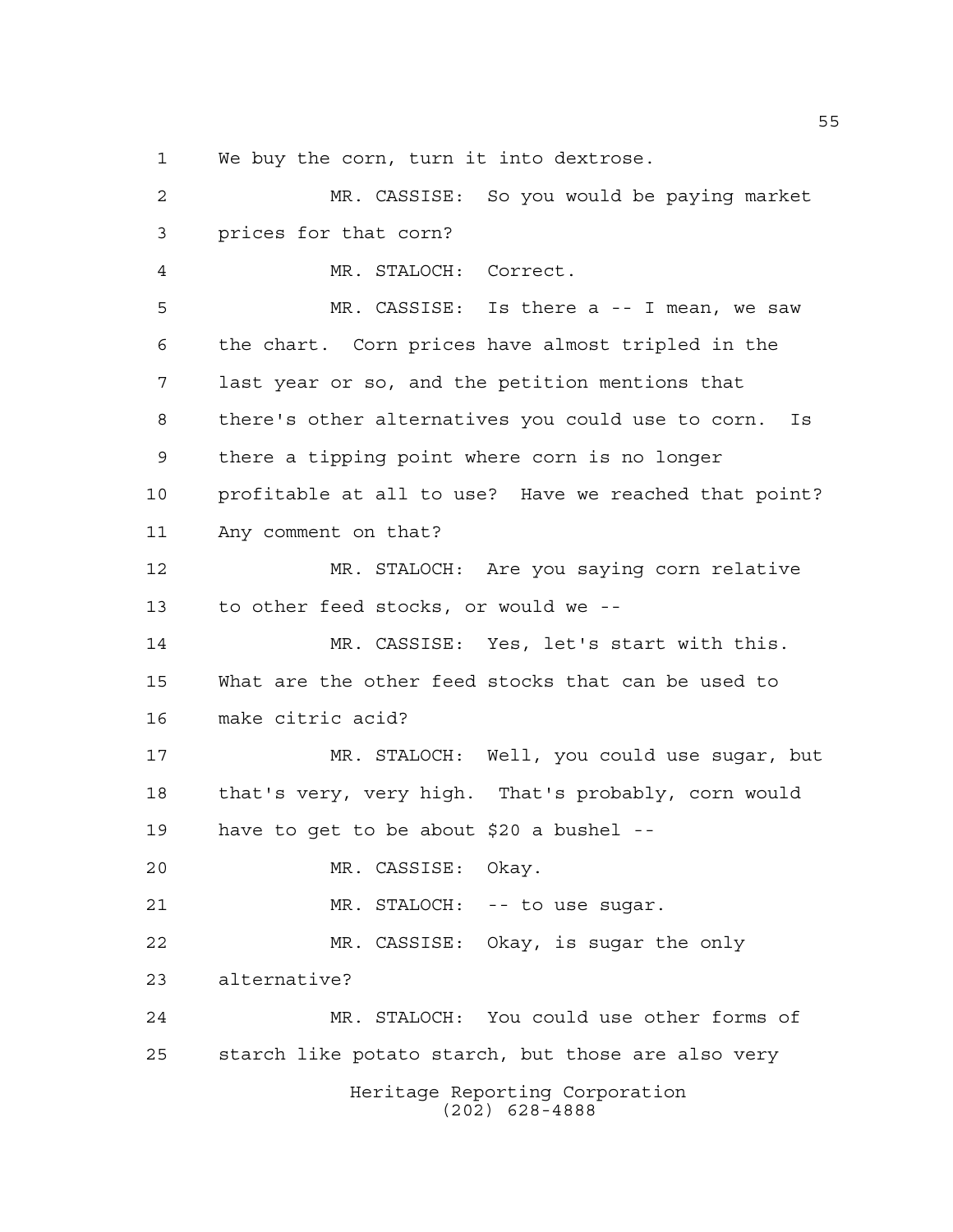expensive, so in the U.S., corn is the most economical still.

 MR. CASSISE: Okay. MR. STALOCH: You could use wheat, but that's quadrupled in price. MR. CASSISE: Right. So you would estimate corn would have to get to \$20 a bushel before you even thought of using another feed stock? MR. STALOCH: Well, for sugar, because as you know, sugar is not at world price here. It's double world price, so yes, we would not use sugar. MR. CASSISE: Are you aware of the primary feed stock that the Chinese producers use? Is it also corn? MR. STALOCH: They use basically mostly corn. They've used potatoes in the past. They've used sugar, molasses, but the majority of it is corn, is what we believe. MR. CASSISE: Okay. MR. ANDERSON: I might want to elaborate on that. You'll see some of the studies show that there is tapioca and there is sweet potato also used in China, but we believe that the major producers using

Corn does have certain advantages. You do get a

the deep tank fermentation have switched to corn.

Heritage Reporting Corporation (202) 628-4888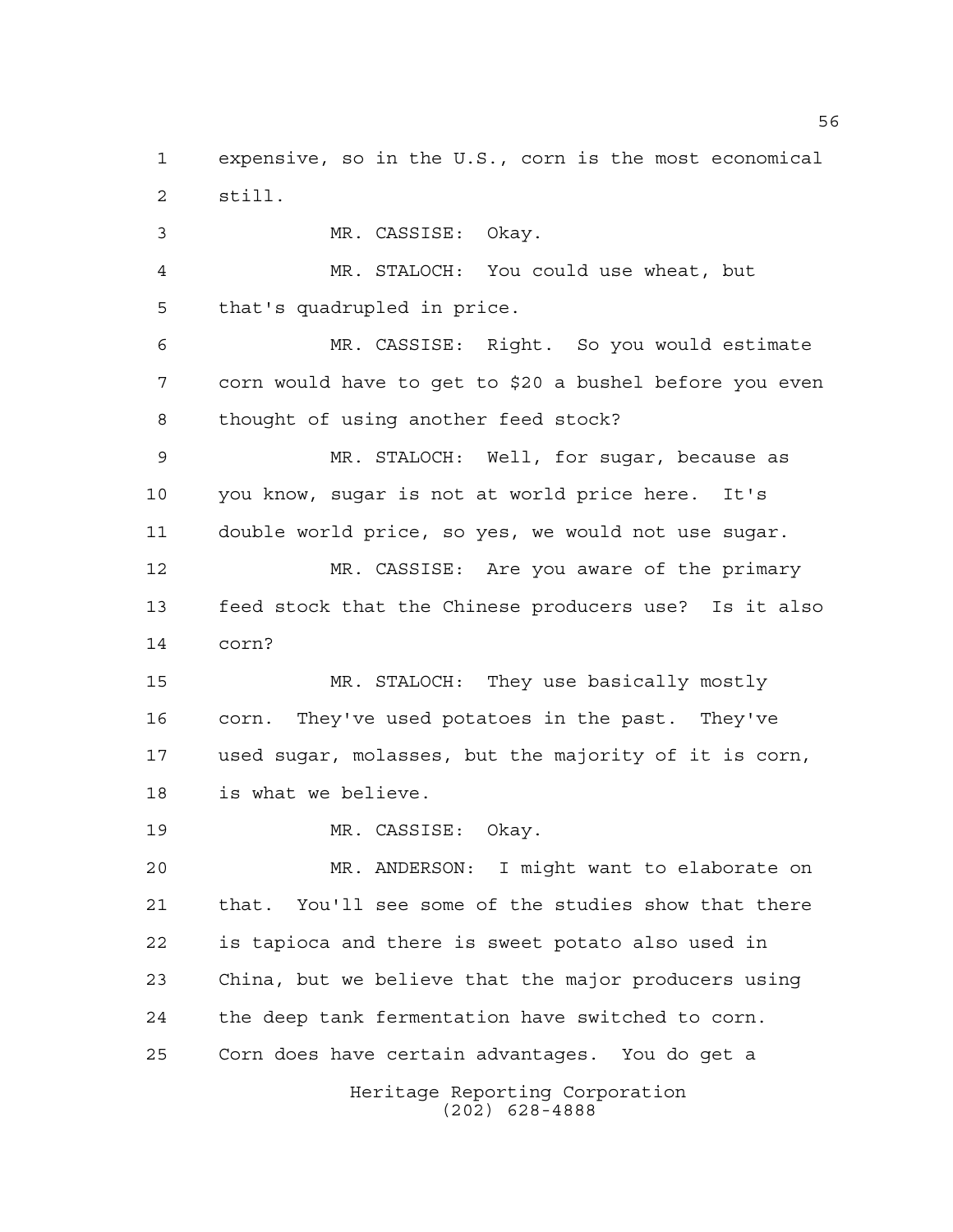higher quality product, generally, from that. So in terms of what's coming to the United States, it's our belief that corn is the principal substrate.

 MR. CASSISE: Okay. Thank you. I don't know if anyone wants to mention potassium citrate, which wasn't involved in the prior investigation. I'm sure you'll brief it in your post-conference brief, but did anybody want to make the argument that there is not a major difference between potassium citrate and sodium citrate and citric acid? I mean, the end uses are pretty much the same. Any distinguishing end uses for just potassium?

 MR. STALOCH: I could answer that. The biggest thing about sodium citrate and potassium citrate, the major cost is the citric acid molecule, so that's what's made in the process, and then you react that with either caustic or potassium hydroxide, so that's how the three are related. The major molecule is citric acid.

MR. CASSISE: Okay, thank you.

 MR. ELLIS: Excuse me. Of course, we will address further, obviously --

Heritage Reporting Corporation MR. CASSISE: Right, I understand. I just wondered if anyone had any comments they wanted to mention here. I fully assume you'll brief that in

(202) 628-4888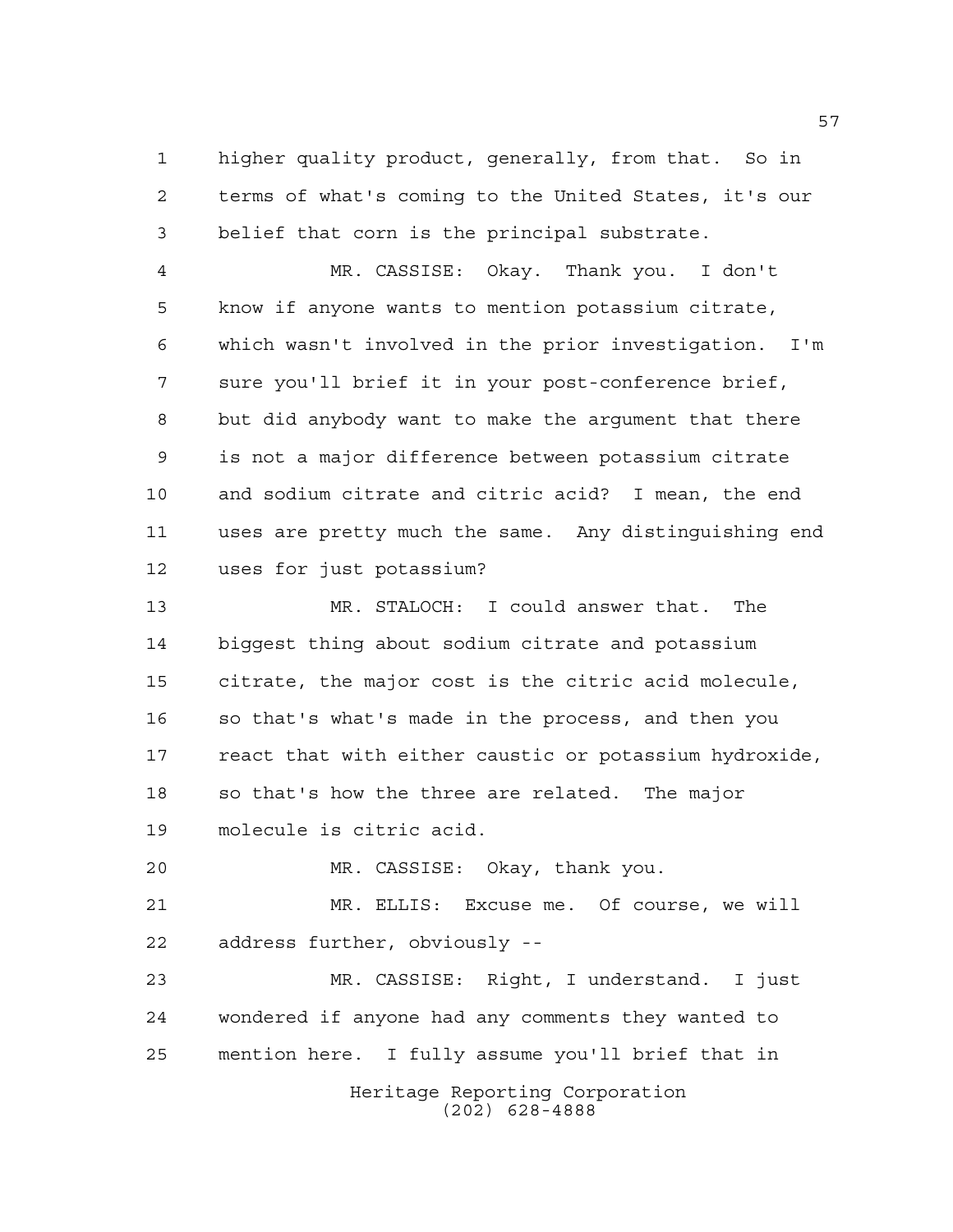your --

| $\overline{c}$ | (Pause.)                                               |
|----------------|--------------------------------------------------------|
| $\mathfrak{Z}$ | MR. CASSISE: That's all I have for right               |
| 4              | Thank you.<br>now.                                     |
| 5              | MR. CARPENTER: Ms. Alves?                              |
| 6              | MS. ALVES: Good morning. Mary Jane Alves               |
| 7              | from the General Counsel's Office. Thank you again     |
| 8              | for coming this morning. Your testimony already has    |
| $\mathsf 9$    | been quite helpful. I do have a number of questions    |
| 10             | for you. First, Mr. Carpenter had already mentioned    |
| 11             | this morning -- and thank you for giving us copies of  |
| 12             | the PowerPoint slides -- have you also given copies to |
| 13             | Respondent's counsel as well?                          |
| 14             | MR. ELLIS: Yes, we have.                               |
| 15             | MS. ALVES: Okay. Just checking. Let me                 |
| 16             | start off with the scope of these investigations. I    |
| 17             | realize Chris has already talked a little bit about    |
| 18             | the fact that there is now potassium citrate included  |
| 19             | in the scope, as well as unrefined calcium citrate.    |
| 20             | Can you talk to me a little bit about why both of      |
| 21             | those products were included in the scope? Is it       |
| 22             | simply for circumvention purposes, or are there new    |
| 23             | uses that weren't previously out there?                |
| 24             | MR. ELLIS: I'll address the unrefined                  |
| 25             | calcium citrate and I'll ask others to address the     |
|                | Heritage Reporting Corporation<br>$(202)$ 628-4888     |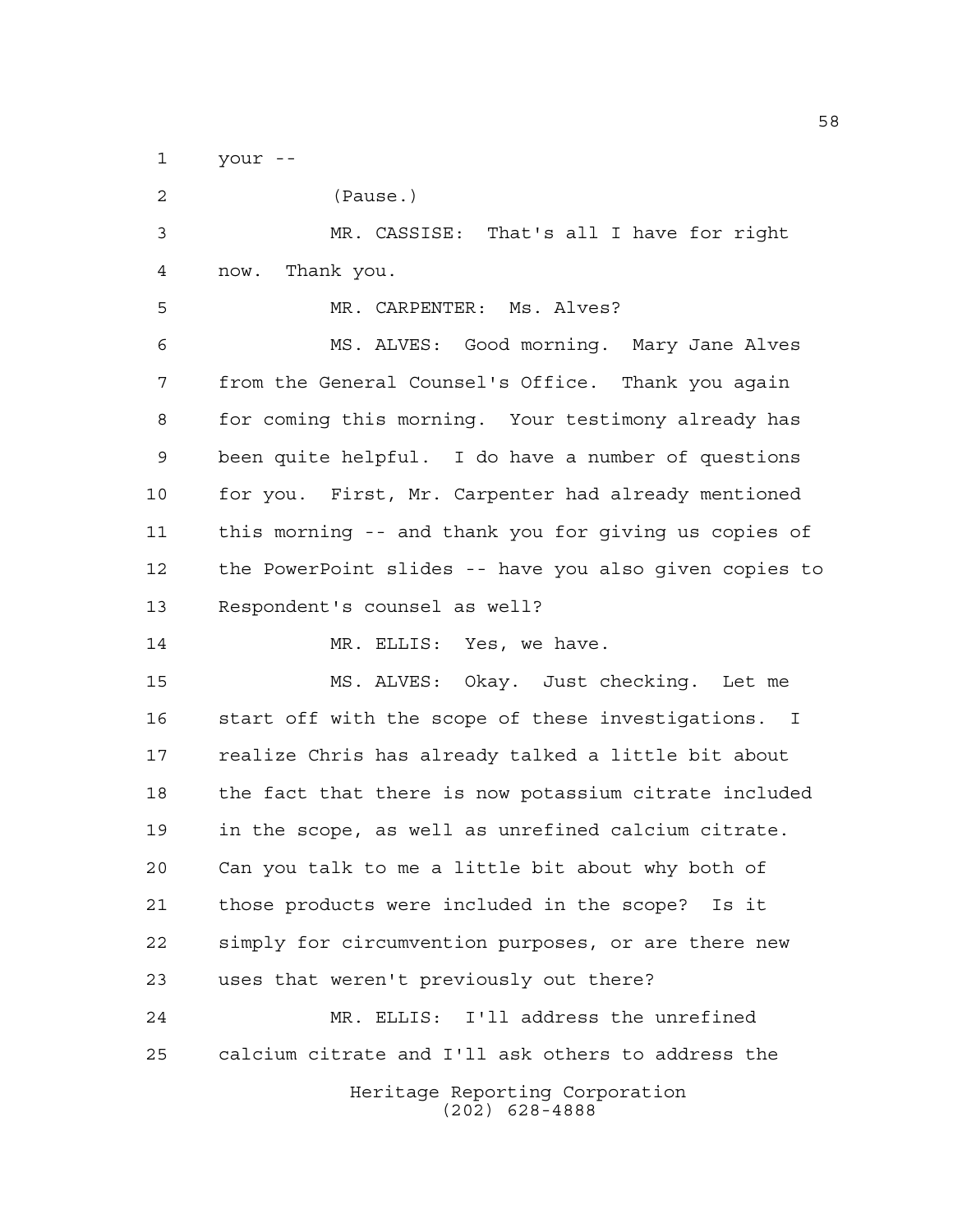potassium. On the unrefined calcium citrate, there is a circumvention concern. In other words, the calcium citrate is a necessary product, intermediate product, in the production of citric acid when you use the lime-sulphuric method, and there is evidence in the world market that, although it hasn't come into the United States, in response to one person's question, nevertheless it has crossed borders.

 So it would be possible to produce the UCC in one country, ship it elsewhere, and finish the production process to convert it into citric acid. So we wanted to include this intermediate product to make sure that didn't happen in the United States.

 Does anyone else want to talk about potassium citrate?

 MR. ANDERSON: I just want to say one thing about the two salts, sodium citrate and potassium citrate, and that is, in the 1999/2000 investigation, the Commission did find that there was one like product, including citric acid and sodium citrate. If you go back and look at the staff report, you also see a lot of discussion about potassium citrate. My suspicion is, because no one wanted to raise it as an issue, it didn't become a like product at that time, it's why is potassium citrate not in the petition?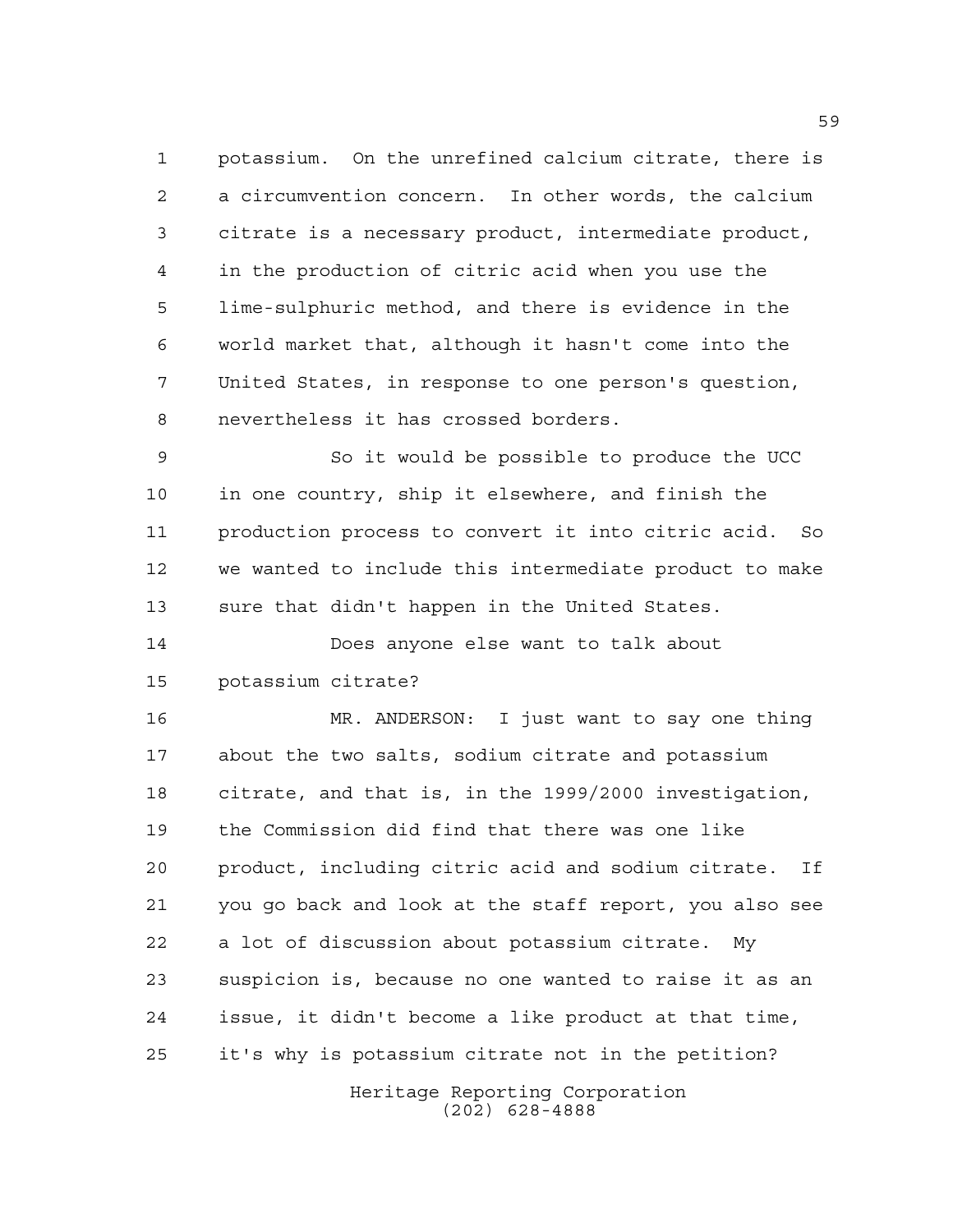In fact, sodium citrate and potassium citrate are probably closer to each other than sodium citrate and citric acid, so if citric acid and sodium citrate are one like product, then potassium citrate should be in the same like product. They are all acidulants. They are used basically for the same purpose, sold in the same markets, and in our particular case, and this is important, they are produced in the same production facilities.

 That is, our producers take an unfinished slurry of citric acid and just convert it to a reactor. That reactor can be used to produce either potassium citrate or sodium citrate, so it's very similar in terms of manufacturing processes. Really what it amounts to is what salt the customer wants attached to the citric acid molecule. Some want sodium for their particular purposes, others wanted potassium.

So that's basically --

 MS. ALVES: So that's why you would then go to the additional, I assume it's additional expense, in order to produce the potassium citrate as opposed to the citric acid, for example? So, the reason would be that the customer prefers to have it attached to a particular --

> Heritage Reporting Corporation (202) 628-4888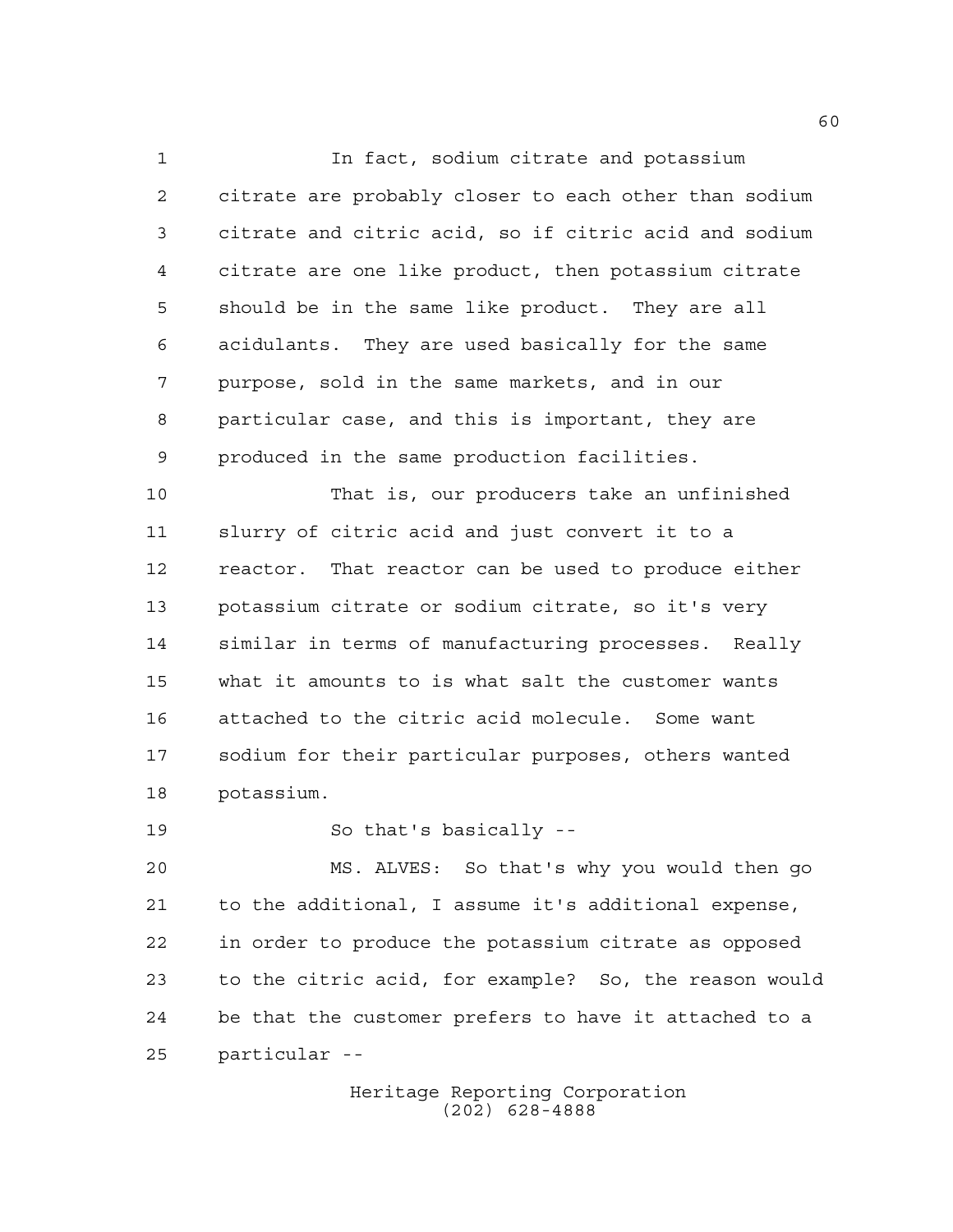Heritage Reporting Corporation (202) 628-4888 MR. STALOCH: Yes, that is correct, and a lot of the rise in the potassium citrate has been with the low salt. People don't want sodium in their diet, so they switch to this, so it's become more popular in this decade. MS. ALVES: Okay. But they are going for the same applications but perhaps the low-salt version might be using one alternative or another? MR. ELLIS: He is indicating yes. You have to speak -- 11 MR. STALOCH: Yes. MS. ALVES: Sorry. Thank you. All right, that was helpful. The scope now also refers to certain blends that are included in the scope. You also indicated, I believe, in the petition that there is the CEH report that's included as one of the appendices, that certain esters of citric acid and a few additional salts are not included in the CEH report's definition of citric products. Are the blends produced domestically, or is that another circumvention? MR. ELLIS: It's primarily a circumvention concern. MS. ALVES: Okay. MR. ELLIS: In other words, we did not want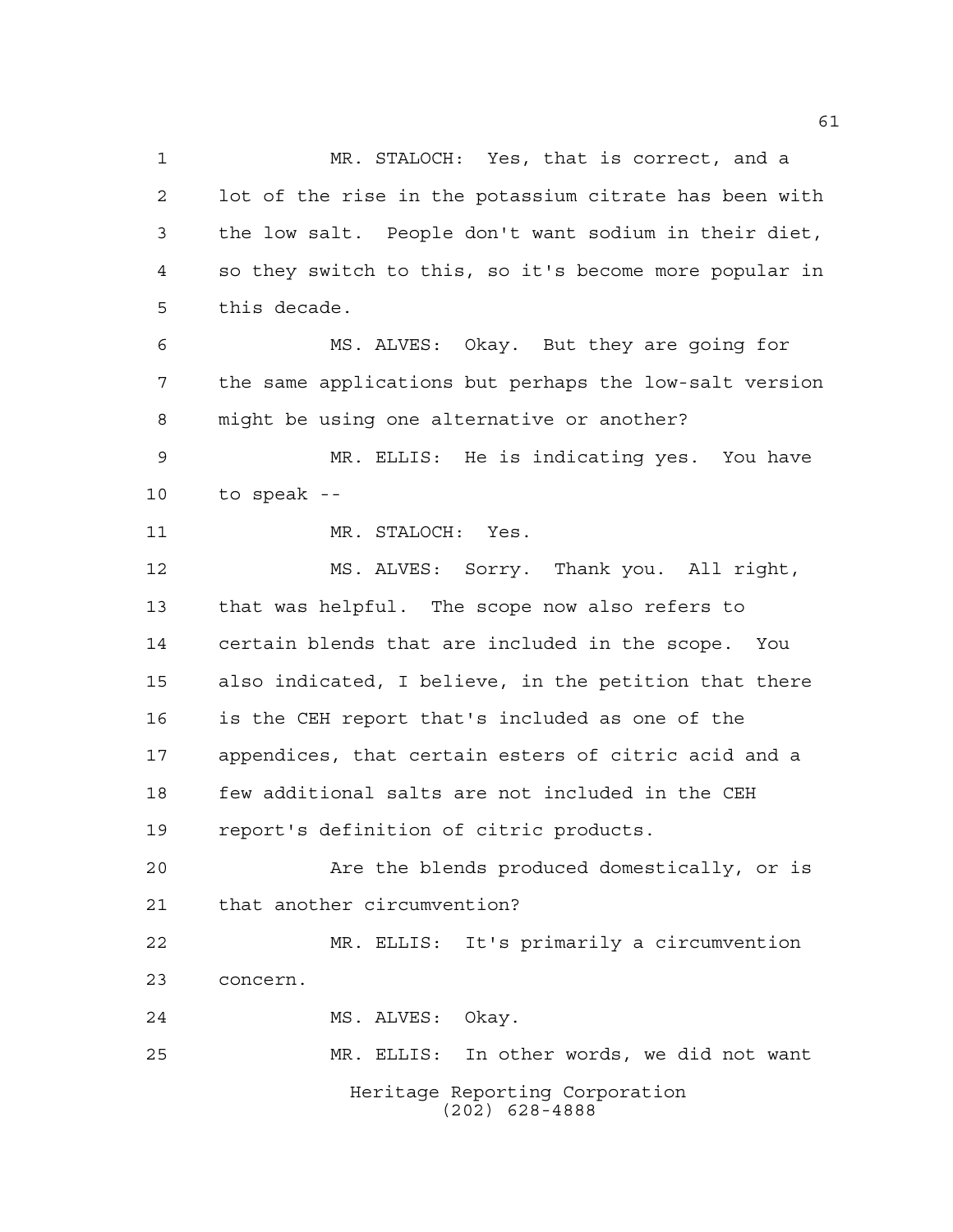to have it where somebody could put potassium citrate with sodium citrate and bring it into the United States and not have it count as covered by the antidumping order, if there is one. Likewise, we know of occurrences where a citric acid or a citrate can be combined with, can be blended with sugar and imported into the United States.

 We wanted to make that clear that as long as the covered product is above a certain percentage of that blend, that that also would be covered by the scope of this case.

 MS. ALVES: Okay. All right, so at this point in time, you are not aware of any imports or domestic production of the blends?

 MR. ELLIS: I think we are aware historically of imports of blends of citric acid and sugar.

18 MS. ALVES: Okay.

 MR. ELLIS: Obviously not for circumvention purposes, because there is no order, but nonetheless, there seem to be other reasons out there why blends like this may be occurring and may be imported, and for that reason, we wanted to address that possibility in this scope definition.

Heritage Reporting Corporation (202) 628-4888 MS. ALVES: Okay, but the tariff subheading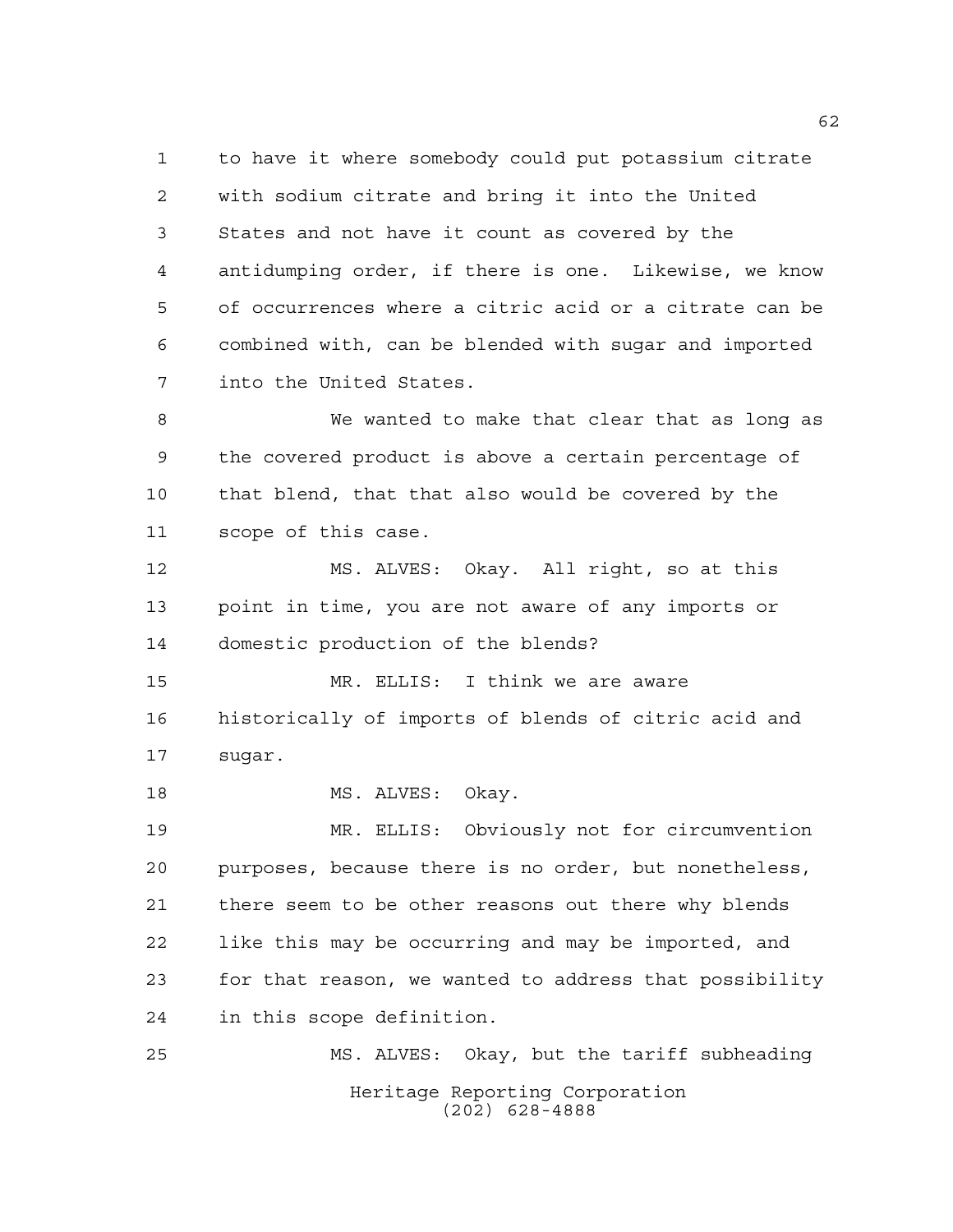that you believe corresponds to the blends, which was 3824909290, would that include things other than the blends?

 MR. ELLIS: It might, yes. That's another category.

 MS. ALVES: Okay. Where I am going with this is I'd like the parties to comment, ideally here if you can, on the data sources that we should be using in order to, for example, measure imports, and then to calculate apparent domestic consumption. Should we be looking at that tariff subheading as well, or the other tariff subheadings that predominantly are the citric acid, the potassium citrate/the UCC which you don't believe any is coming in, and then the sodium citrate?

 MR. ELLIS: Right. As to the main products, including UCC, it's relatively straightforward which HTS numbers you would use. The blends, we discussed it actually with Customs as well and this is the direction they led us to, this particular HTS code, the one you just mentioned.

 MS. ALVES: Okay, but that may include things that are not blends? Do you have any sense of  $24 - -$ 

Heritage Reporting Corporation (202) 628-4888 MR. ELLIS: I don't have any sense of that,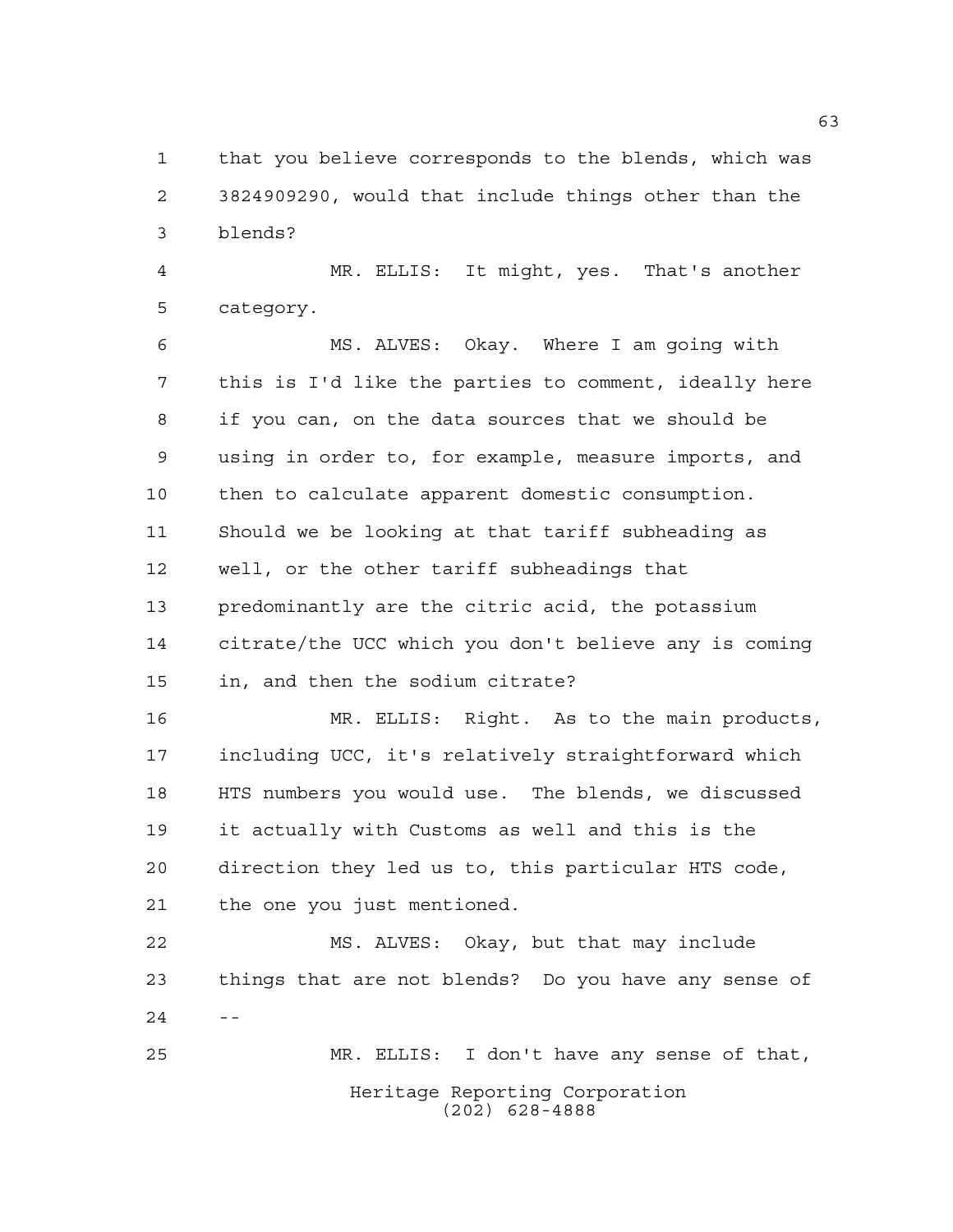no. I'm sorry.

 MS. ALVES: Okay. MR. ELLIS: We could try to look into that though. MS. ALVES: Okay. You'd also mentioned this morning that there might have been a decline in the import statistics in recent periods for China, and you were looking at data on exports from China. I assume you are not making the argument, or perhaps you are making the argument, that we should be using export data, not import statistics?

 MR. ELLIS: No, I don't think we are making that argument. The point we were trying to make during that presentation is that there has been a vast increase in imports over the course of the three-year POI. The interim period appears to show a decline, somewhat of a decline. However, we are suggesting that that decline is artificial and temporary, and therefore it should not outweigh the Commission's consideration of the three years of rapid increase in imports that we saw in the three main years of the POI.

 It's not that we are suggesting you discard the import data entirely.

Heritage Reporting Corporation (202) 628-4888 MS. ALVES: Okay, and then, any preference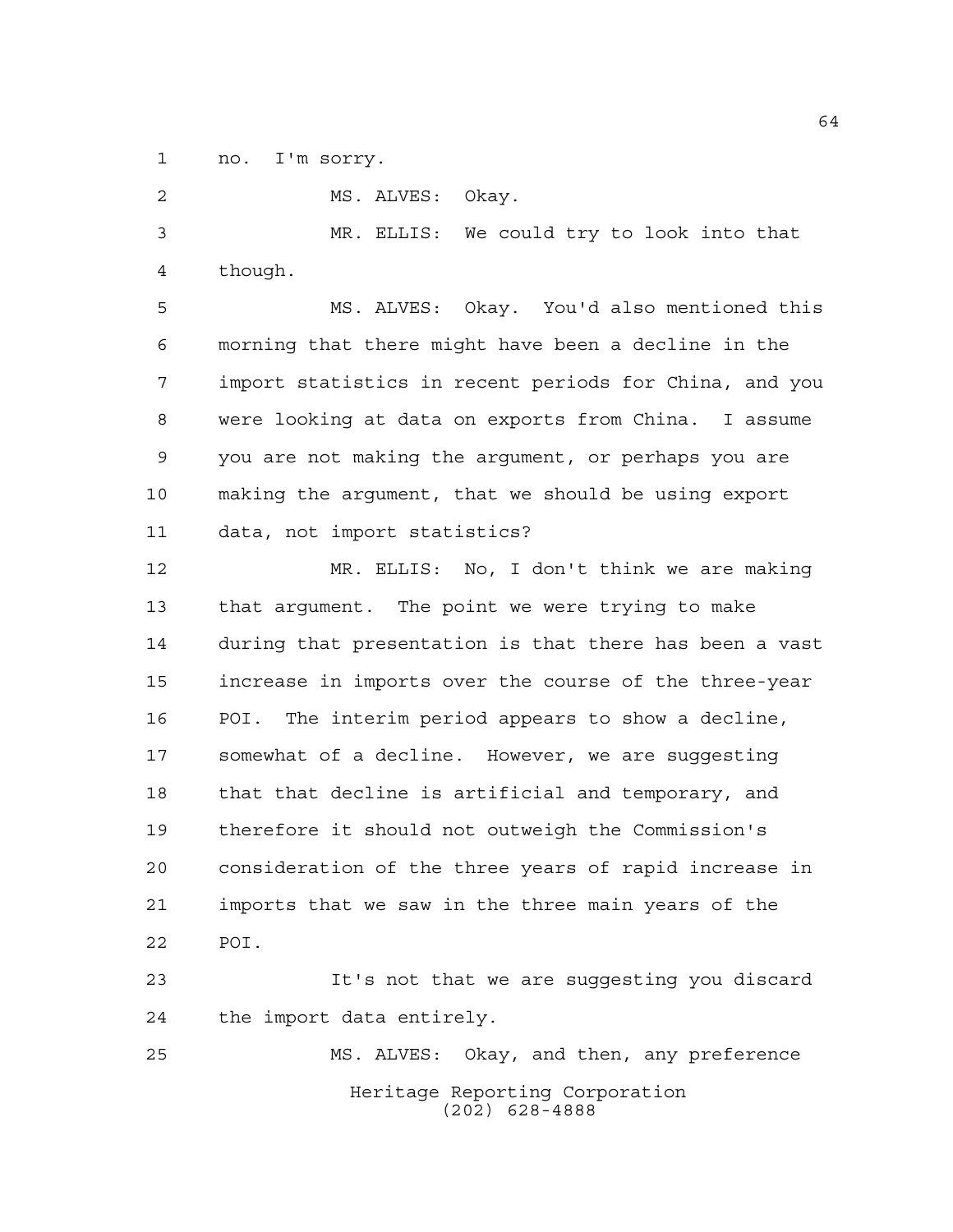Heritage Reporting Corporation between the import statistics and the importer questionnaire responses? You may not be able to comment on that here, but if in your post-conference briefs, you could give us your thoughts on that as well? MR. ELLIS: We'll have to hold that for our briefs. MS. ALVES: Okay. There was testimony this morning that the shelf life of these products could be as much as three or more years if they were properly stored. Would that be for the dry version or the solution version of the product, or both? MR. CHRISTIANSEN: That would be for the dry packaged version. MS. ALVES: Okay, and are the imports coming into the United States primarily in the dry version? MR. CHRISTIANSEN: Yes. MS. ALVES: Are you comfortable telling me here, are most of your sales in the granular dry version as opposed to the solution version? MR. CHRISTIANSEN: Yes. MR. POULOS: Our sales are similar, and about 25% are sold as liquid. MS. ALVES: Okay. In some other cases we've had arguments in other chemical cases about whether or

(202) 628-4888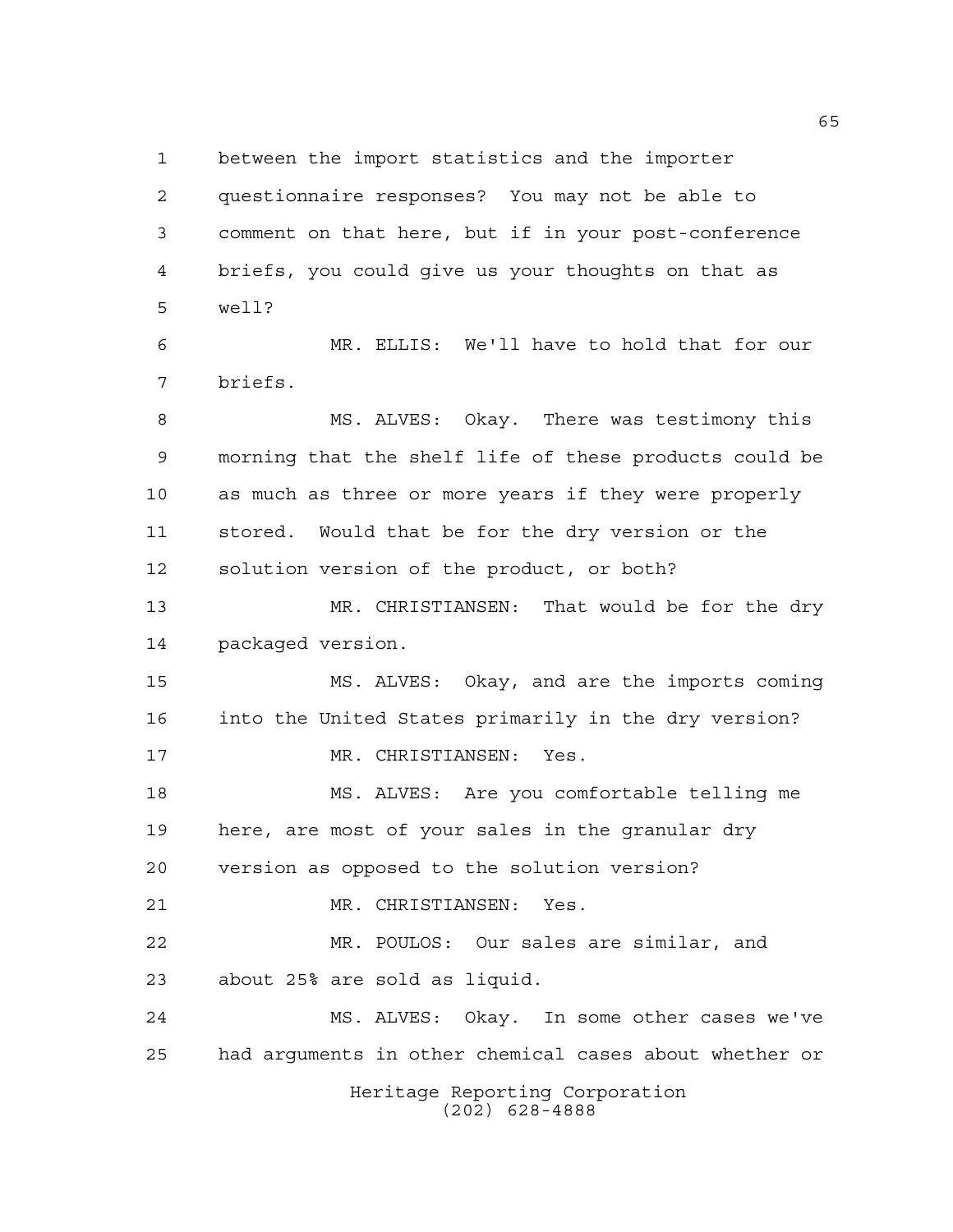not there is competition, for example, in dry versus liquid versions of products. Are you competing with imports in both the dry and the solution form?

 MR. POULOS: Yes, we do compete on the solution form, because the conversion of dry citric acid to a 50% solution is not a costly means, and there are a number of converters in the United States that we compete against.

 MS. ALVES: Okay, and can you estimate for me the amount of cost that it would take, or the level of technical expertise that it would take for them to process it that way?

 MR. STALOCH: I could. I mean, it would take a 10-year-old to mix the dry with the water, so that's pretty simple. So no technical expertise there, and then as far as costs would go, it would be less than 1/40 of the cost, 1/50 of the cost, very, very minimal.

 MS. ALVES: Okay. It's sometimes difficult in these preliminary staff conferences to anticipate what the arguments are going to be. I know that there are going to be cumulation arguments, so I am trying to just guess what some of them may be. I've had some help this morning, which was great. To the extent that there are additional issues that I am raising in

Heritage Reporting Corporation (202) 628-4888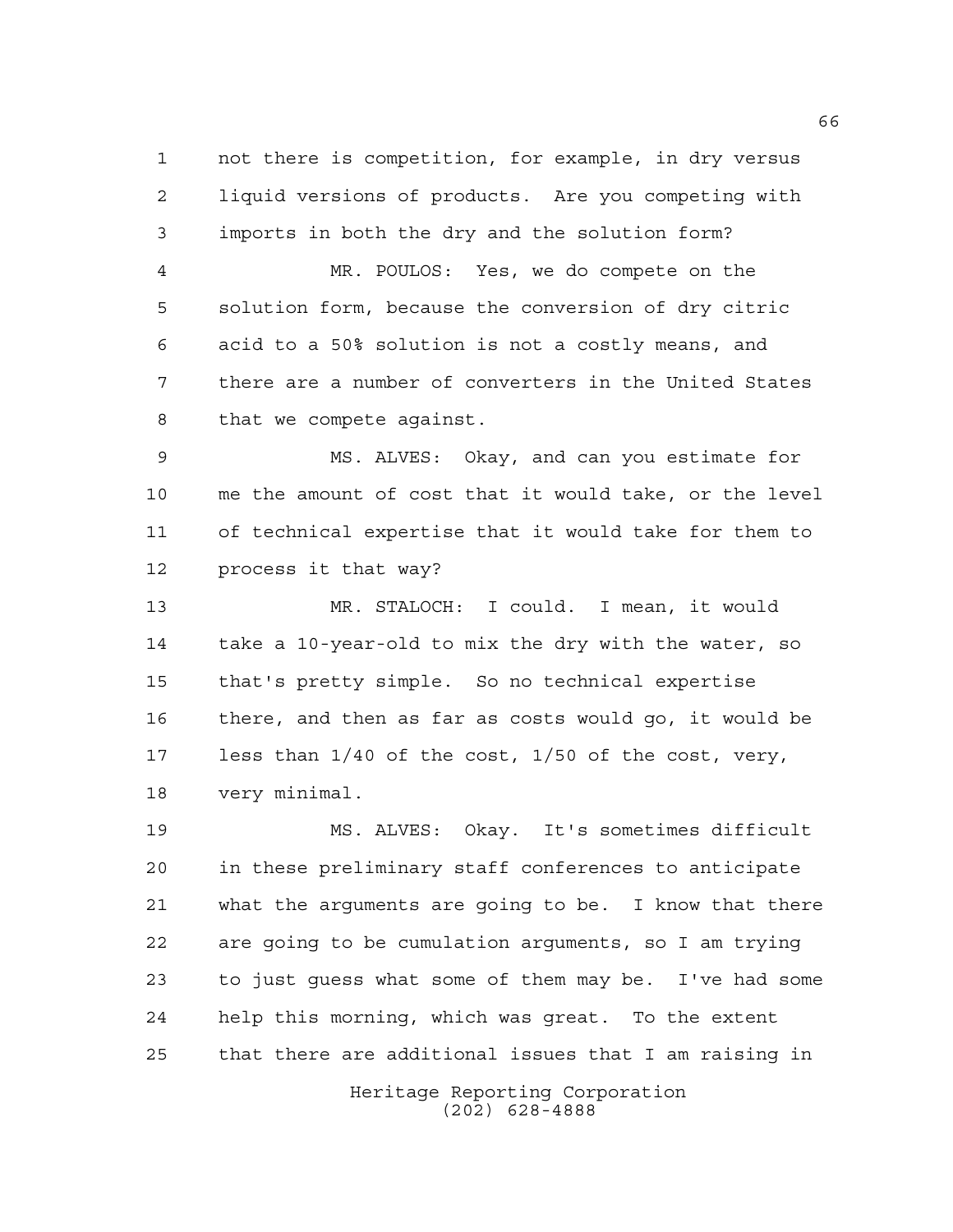terms of questions this afternoon, I would appreciate it if you could answer those same questions from your perspective as well.

 It's always difficult to anticipate exactly what the arguments are going to be. Respondents don't have that much time in their opening statement, so they can only give us as much detail as they can. There has also been some discussion this morning of the fact that in the previous case, the Chinese producers may have been supplying mostly the monohydrate as opposed to anhydrous form.

 Are you aware, is there still some of the monohydrate form being supplied by the Chinese producers?

 MR. CHRISTIANSEN: Yes, there's still some amount of monohydrate, but as we indicated earlier, from the PIERS statistics, you can see that the largest volume now is the anhydrous form coming into the U.S.

 MS. ALVES: Okay, and what about the Canadian product?

 MR. CHRISTIANSEN: The anhydrous form. MS. ALVES: Okay, and it's your position that either form could be used by the same purchasers? MR. CHRISTIANSEN: Yes.

> Heritage Reporting Corporation (202) 628-4888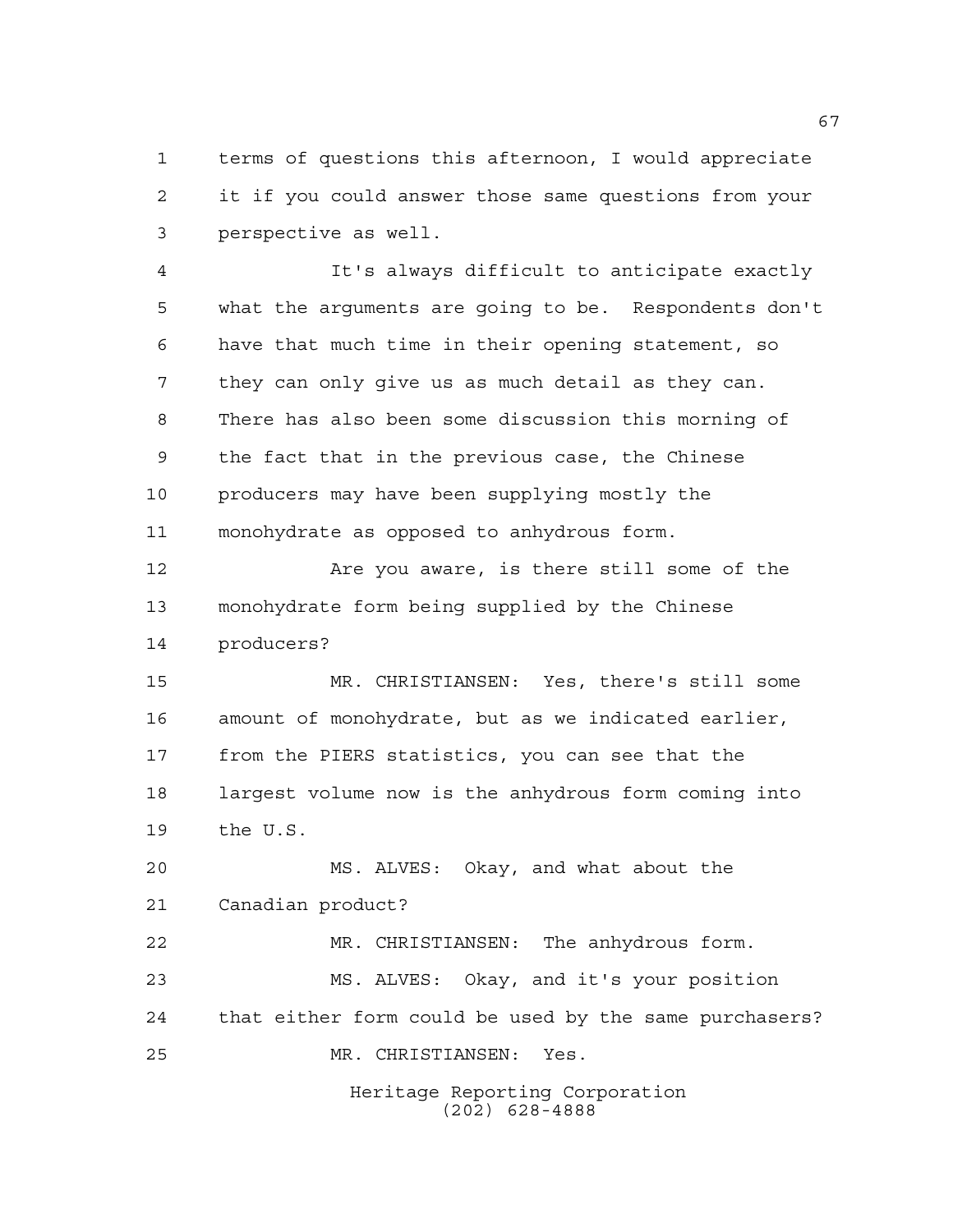Heritage Reporting Corporation (202) 628-4888 MS. ALVES: Okay. The Canadian respondents this morning in their opening statements indicated that they believe that the Canadian product is a higher quality product. Are there any quality differences between the domestically supplied product, that you are aware of, and the Canadian product, or a portion of the Canadian product? MR. CHRISTIANSEN: Not that I am aware of. 9 They both meet USP/FCC standards. MS. ALVES: Are there certain applications that the Canadian product is sold for that the U.S. product is not sold for? MR. CHRISTIANSEN: Not that I am aware of. MS. ALVES: Okay. What about the differences between the Canadian product and the Chinese product? Are there quality differences there? MR. CHRISTIANSEN: No. MS. ALVES: Are all of you in agreement? MR. POULOS: I think one of the challenges you face in China is implying that there is a single producer in China, and each site will have its little idiosyncracies of quality and service, as we all do. So to say there is a single China quality is difficult because it runs a pretty vast continuum. That said, it's been incrementally increasing from the time of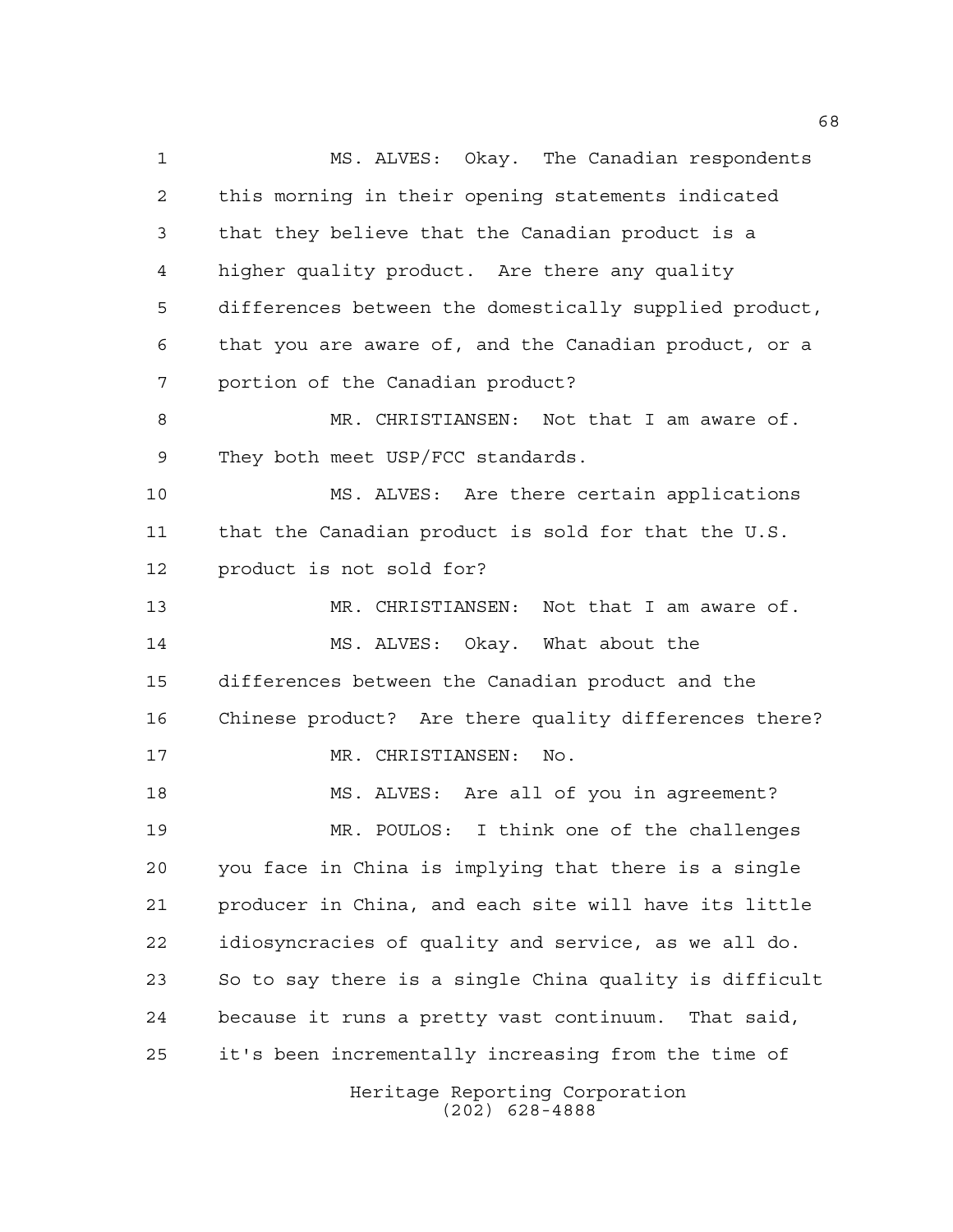the original investigation of 2000 until now.

 MS. ALVES: Okay. Okay, so in terms of producers in China, there's a spectrum of producers, or perhaps a spectrum of what they are capable of producing in terms of the impurity levels and what have you. What about the Chinese suppliers to the U.S. market? What is being supplied to the U.S. market? Is there a spectrum of products being supplied here, or?

 MR. STALOCH: The vast majority of the Chinese product is equivalent to the U.S., so probably 90% or greater. I mean, it's the vast majority, and the Canadian -- I just wanted to come back to that -- the Canadian product, we benchmark every year product worldwide, and it's similar to ours and to our competitors. So there is no difference that we can see, and in the Chinese product as well, we see no difference, every year.

 MR. ANDERSON: I might be able to cast a little bit more light on this issue too, and that is, if you look at the PIERS data as to who the exporters are from China who constitute the imports to the United States, it's really skewed towards the largest four or five producers in China. These are very large plants with deep tank fermentation, full drying

> Heritage Reporting Corporation (202) 628-4888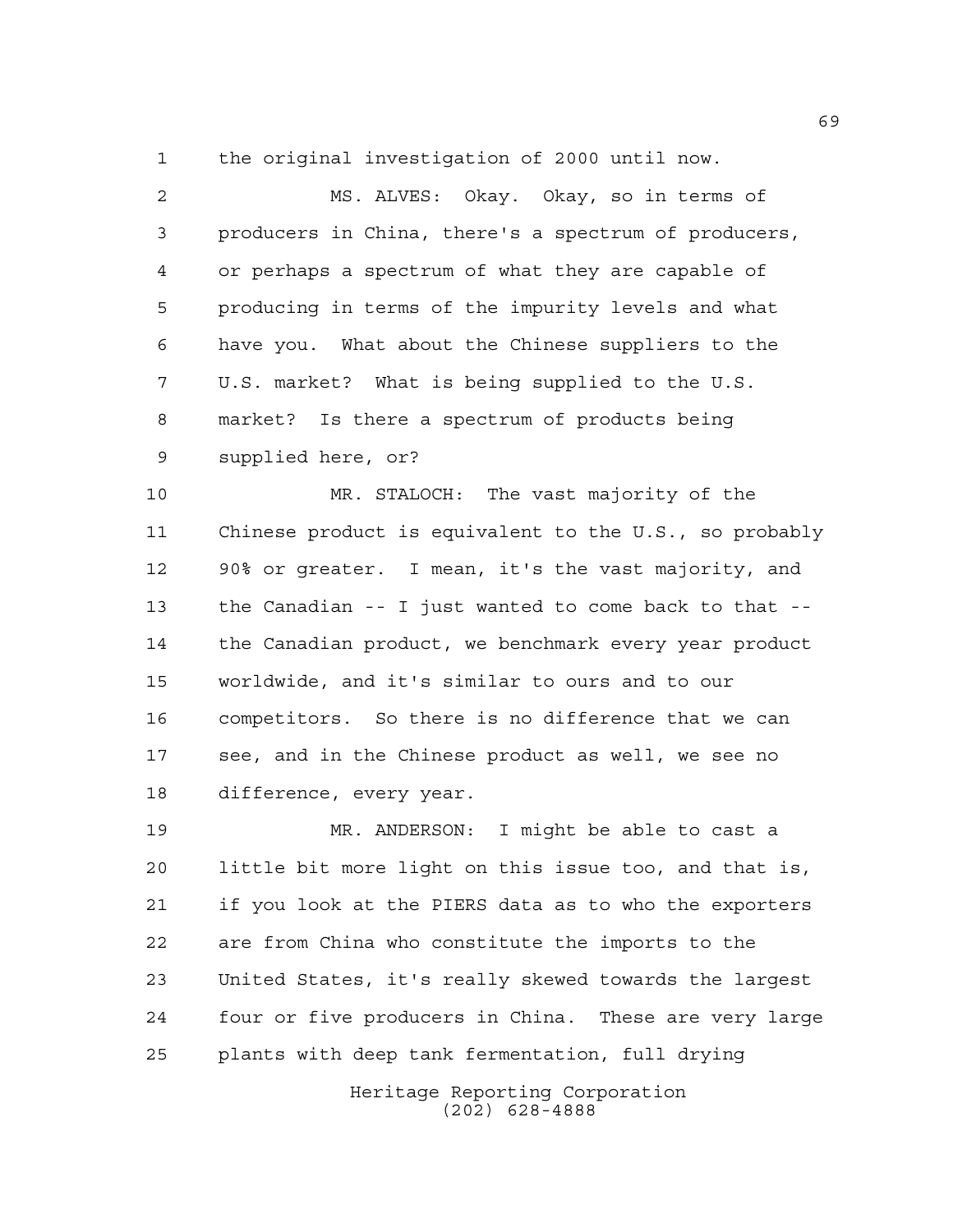capabilities, producing USP/FCC-grade product.

 There does appear to be, you know, some of the smaller producers whose product is coming in, but in terms of overall volume, I think that is pretty insignificant. MS. ALVES: Okay. There's been several references this morning to a pending case in the European Union. Can you provide some more specifics in your post-conference briefs about the case? As I understand your testimony this morning, the case is simply an anti-dumping case and not a subsidy case as well. MR. ELLIS: That's correct. It's just anti- dumping against China. MS. ALVES: Is there a provisional determination yet? MR. ELLIS: Our understanding is that the provisional determination is being negotiated, or worked out, even as we speak right now, today. MS. ALVES: So it could be issued or published at -- MR. ELLIS: Today, or whenever. As you know, the European Commission has to gather the votes from the member states and then to issue a public notice of what is happening right now.

Heritage Reporting Corporation (202) 628-4888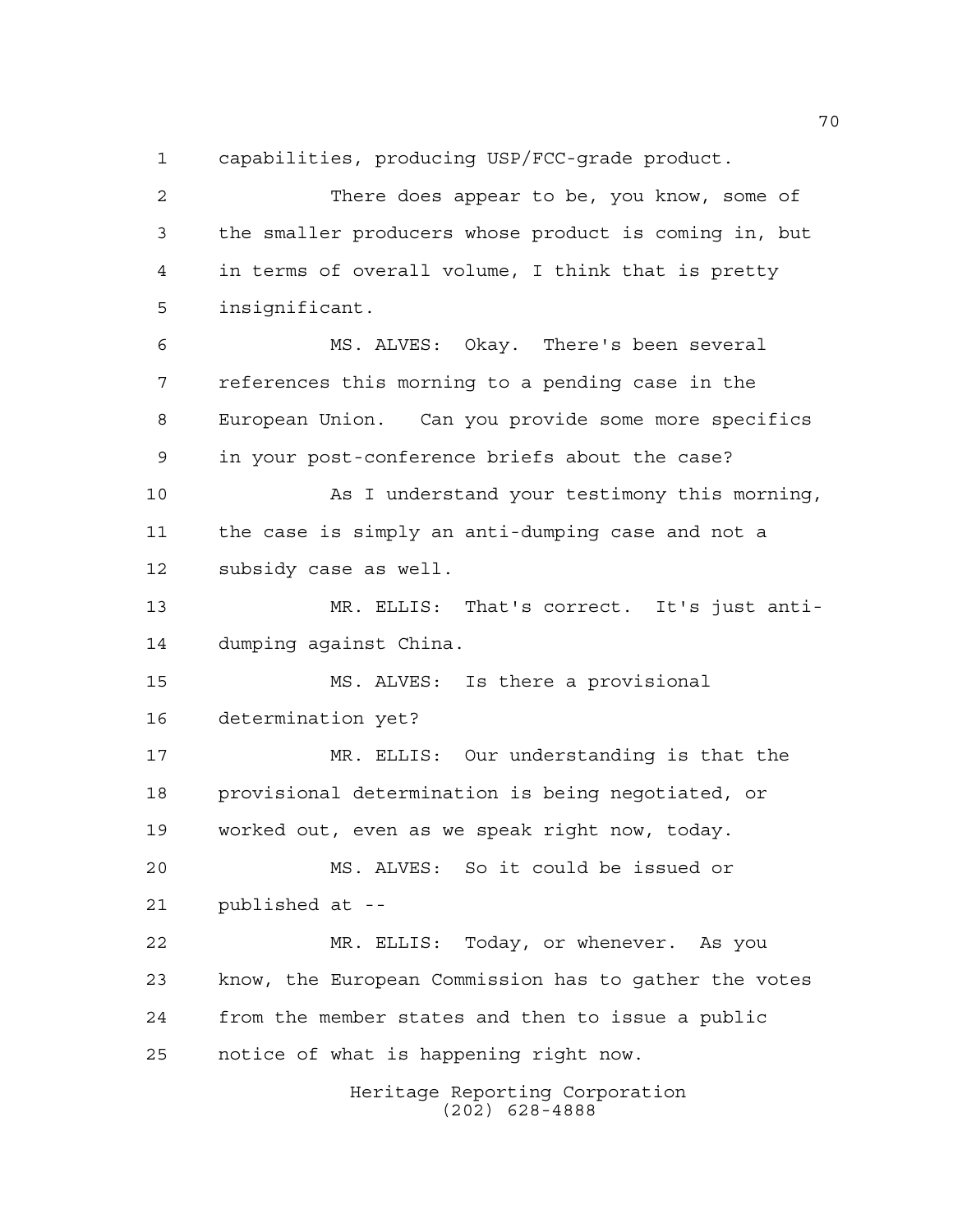MS. ALVES: Okay. So your reference this morning to something coming out this summer was to the final?

MR. ELLIS: Correct.

 MS. ALVES: Okay. And if you have any more details that would be certainly helpful.

 In the 1999-2000 case, in the Commission's competition-discussion portion of the opinion, the Commission indicated that at the time food and beverage manufacturers accounted for as much as two-thirds of the total demand.

 The Commission also talked about increases in demand, especially for the beverage and somewhat for the food and pharmaceutical uses, and that the slowest demand growth was for detergent applications.

 Can you talk about the level of demand in the U. S. market for the various applications; and can you also tell me about any demand changes that you've seen over the period of investigation, and then going forward?

 MR. CHRISTIANSEN: I would say that the proportions today are still fairly similar to what we see in the marketplace. Growth rates during that time period, as we mentioned earlier in our testimony, have been similar to what we've seen in the overall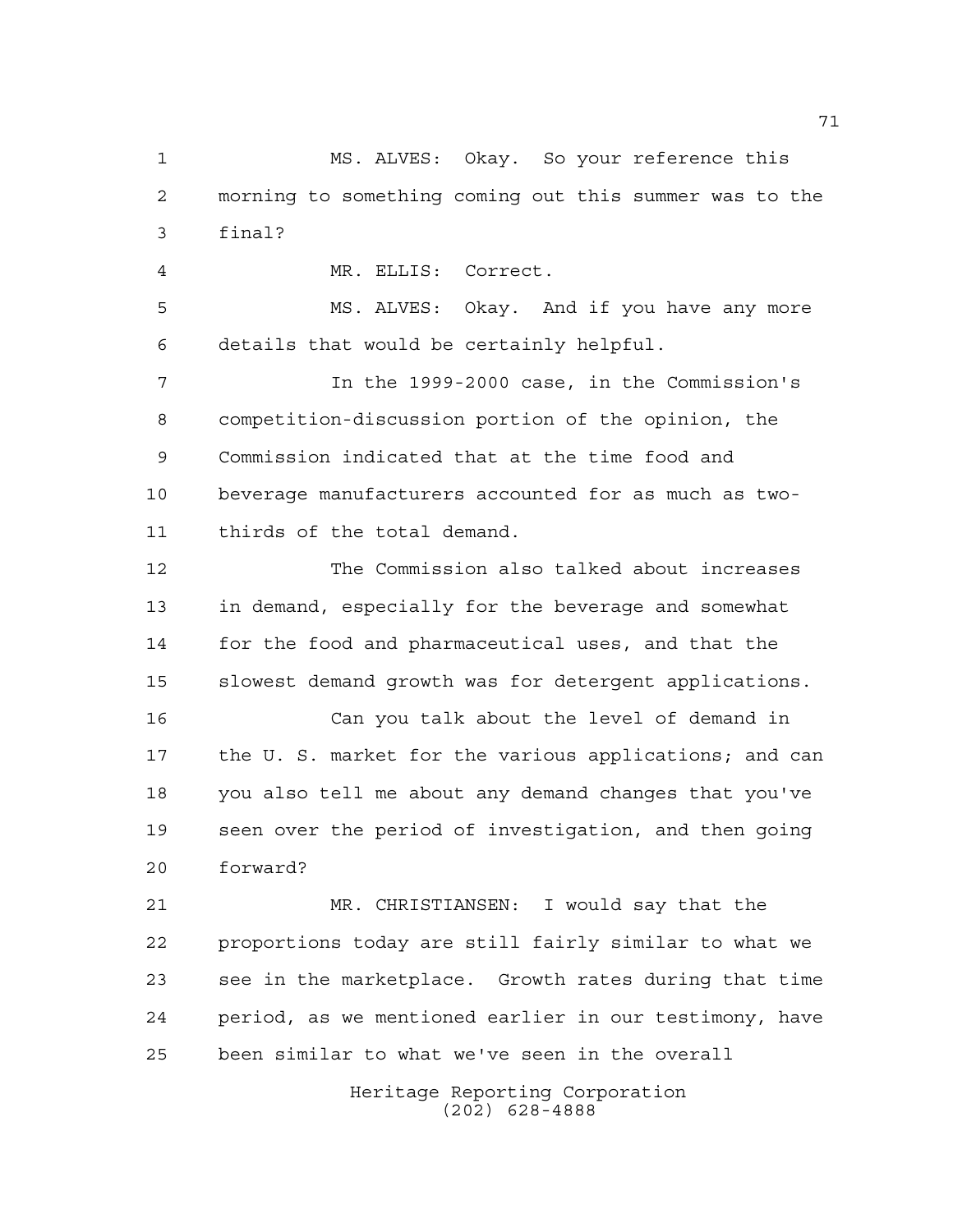economy.

Heritage Reporting Corporation (202) 628-4888 MS. ALVES: And that's for all of the applications? MR. CHRISTIANSEN: Yes. MS. ALVES: In the last investigation, non- subject imports appeared to be a much larger share of the U. S. market, and non-subject imports are still in the U. S. market. You indicated this morning that you believe we're talking about a commodity product. Are you talking a commodity product for purposes of Bratsk as well? MR. ELLIS: We were waiting for a Bratsk question. Yes, we would not deny that a Bratsk analysis should be applied to this case. But we think that this situation easily meets the requirements, of however you want to put it, for a Brodsk analysis. In other words, it is a commodity. But a huge percentage of the imports are subject imports, 80 plus %. So the possibility that non-subject imports could -- that an order would have the impact of simply benefiting non-subject imports, rather than U. S. industry, is really implausible in this case because non-subject imports simply aren't here in a large enough capacity to take over Chinese and Canadian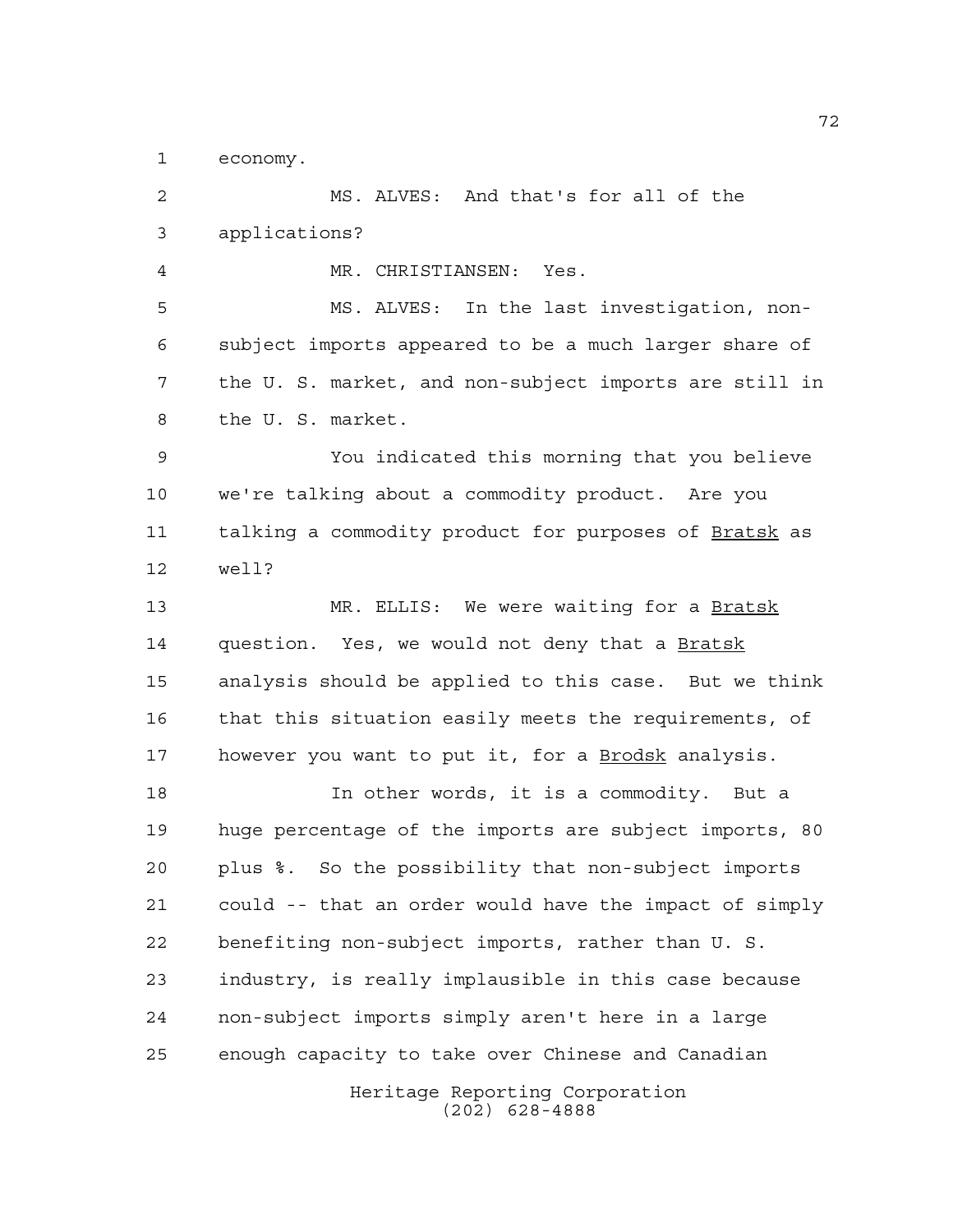capacity.

| 2  | In other words, under a Brodsk analysis in             |
|----|--------------------------------------------------------|
| 3  | this case, the benefit of anti-dumping order would     |
| 4  | clearly fall to the U. S. industry.                    |
| 5  | MS. ALVES: Okay. Can you talk about the                |
| 6  | identities of the non-subject imports in the U.S.      |
| 7  | market?                                                |
| 8  | MR. ELLIS: We understand that they are                 |
| 9  | Israeli and Belgian producers.                         |
| 10 | Now, of course, if there is anti-dumping               |
| 11 | order in the U.C. (ph) imposed, the Belgium producer   |
| 12 | will be focusing entirely on its own market because it |
| 13 | will then have a very large demand, and it will then   |
| 14 | want to provide supply for it.                         |
| 15 | And the Israelis are not remotely large                |
| 16 | enough to have much of an impact in the U. S. market,  |
| 17 | and there really is no one other than those two.       |
| 18 | MS. ALVES:<br>Okay.                                    |
| 19 | MR. ANDERSON: I was just going to say that             |
| 20 | the data shows that Belgium is in the No. 3 spot. You  |
| 21 | have China and Canada vying for No. 1 and No. 2, but   |
| 22 | there's a huge drop down to No. 3.                     |
| 23 | Belgium, which I believe is DSM, is that               |
| 24 | right? DSM, which also is a Chinese producer, but      |
| 25 | that's a very far drop. Once you get below Belgium,    |
|    | Heritage Reporting Corporation<br>$(202)$ 628-4888     |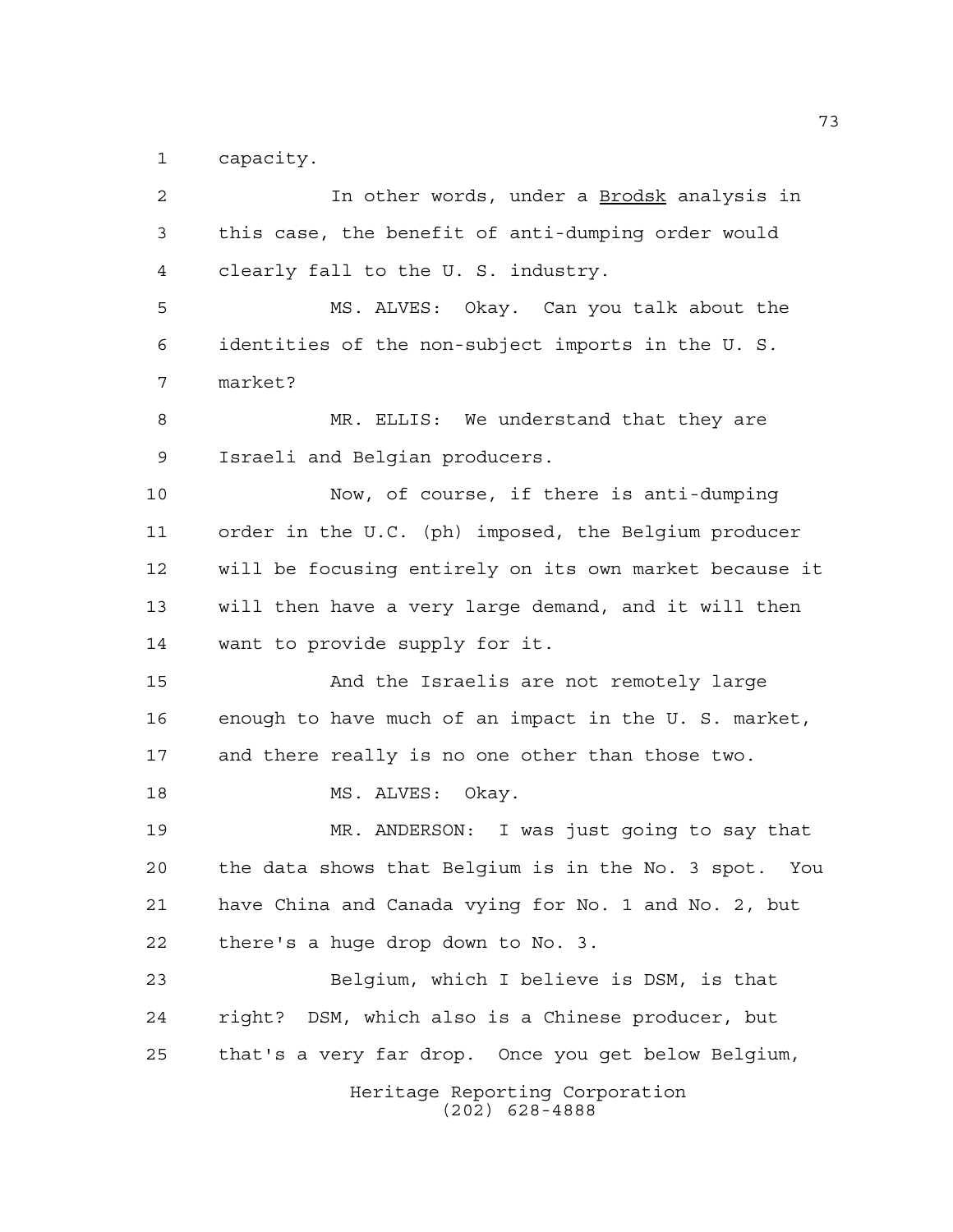then the quantities from individual countries are really pretty small.

 MS. ALVES: You mentioned this morning that there were some closures of your sister facilities in Europe. Were they temporary closures, or were they permanent closures?

 MR. OAKLEY: At ADM, we permanently closed our facility in Ringus Guinea Island in 2005.

 MR. POULOS: And the same in our facility in Selby, England. It was closed in early 2007 permanently.

 MS. ALVES: I think those are the only questions I have for now, thank you. That was very helpful.

MR. CARPENTER: Mr. Benedetto?

 MR. BENEDETTO: Thank you all very much for your testimony. I only have a few more questions. If I ask anything that's business proprietary, please 19 just say so, and answer in follow-up in your brief, if you can.

 My first question is: Citric products that 22 go to the food and beverage industry, are they distributed differently than the citric products that go to the industrial segment?

Heritage Reporting Corporation (202) 628-4888 In other words, are they more likely to go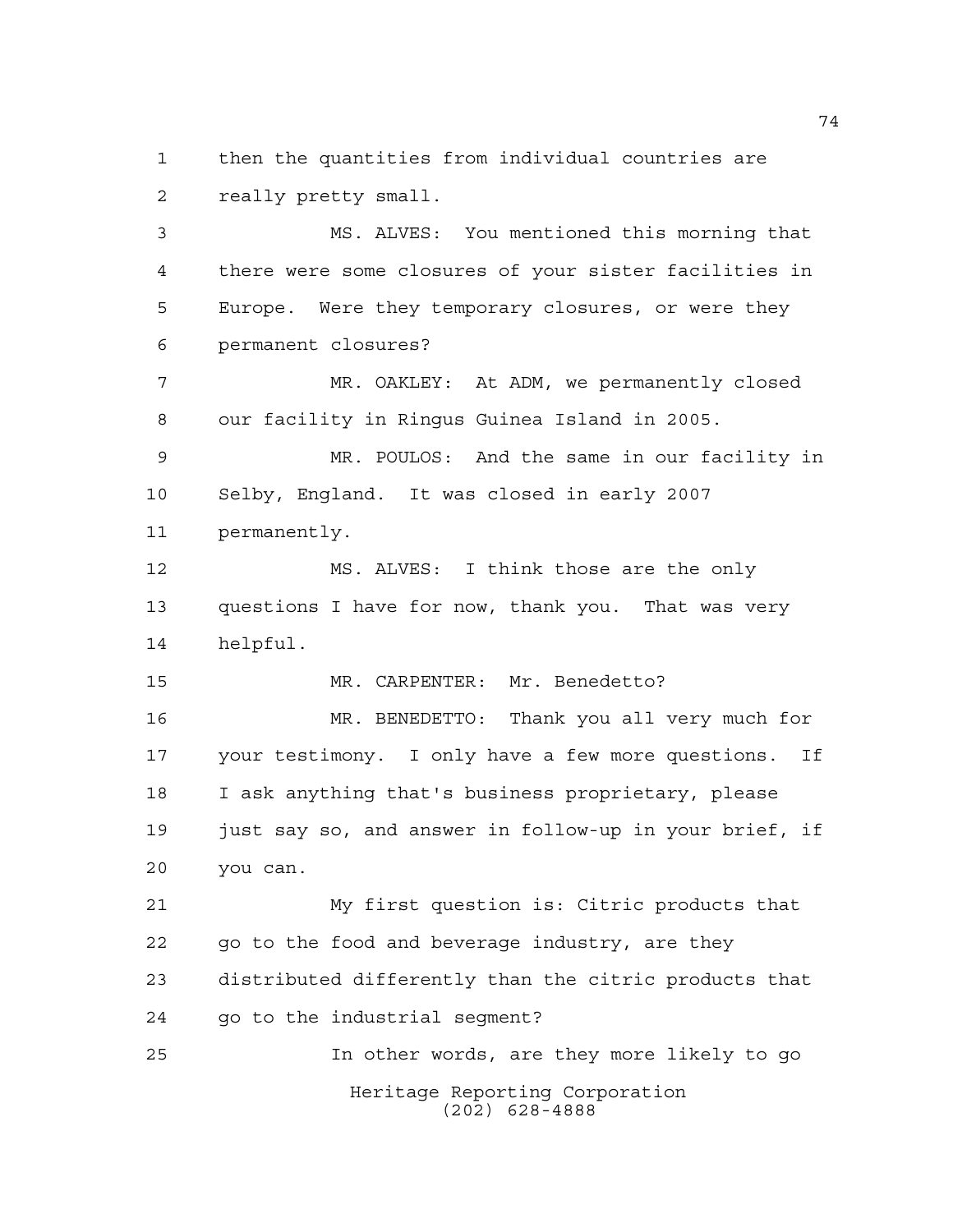Heritage Reporting Corporation to distributors than directly to the end users, or vice versa? MR. OAKLEY: In general, no, but the channels of distribution would be very similar to the various industries. MR. BENEDETTO: Does everyone agree with that? Okay, everyone does. Why do citric products sometimes go to a distributor versus going to a end user, then, if it's not a market-segment issue? MR. OAKLEY: As we mentioned in the testimony, there's a small number of very large citric acid users, but then there's a tremendous number of smaller users. MR. BENEDETTO: Smaller users? MR. OAKLEY: Yes. And the distributors tend to service a lot of those, or they can also provide a service of storing inventory. In the case of a product coming from overseas or from Canada, they can store it within the United States for quicker delivery. MR. BENEDETTO: Okay, great. Now, I have two questions on some things that I thought I heard this morning that the Respondent said. I think, first, one of the Respondents said

(202) 628-4888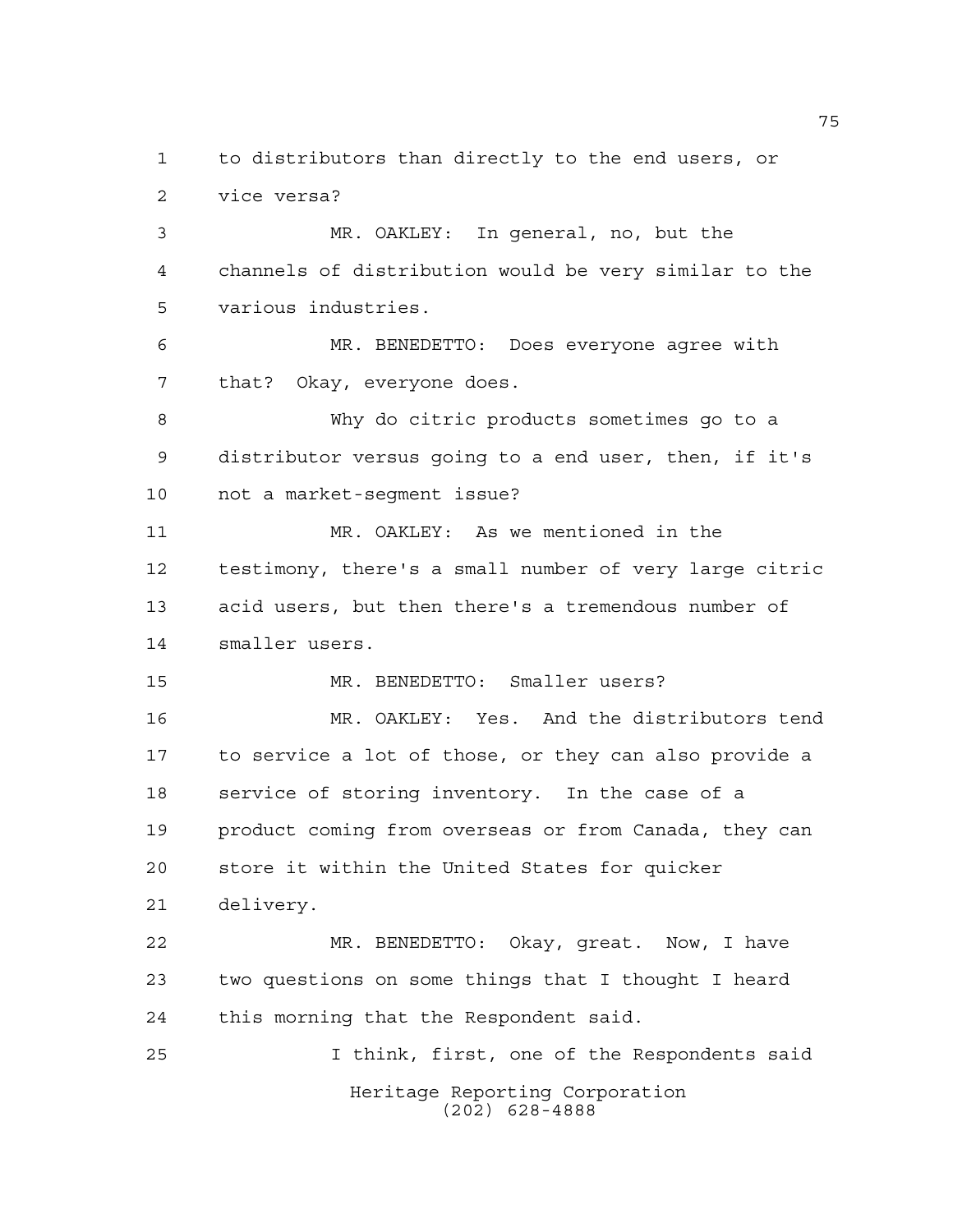Heritage Reporting Corporation (202) 628-4888 that the Canadian product is actually going to be higher priced. Does that sound true to you all, higher priced than domestic product? MR. CHRISTIANSEN: Not in my case. MR. BENEDETTO: Anyone else? MR. POULOS: I haven't seen that to be the case. MR. BENEDETTO: Okay. If you could just confirm the feeling that I get from you is that your impression is that the Chinese product is also lower priced than the U. S. product. Is that correct? MR. OAKLEY: In my experience, both the Chinese and the Canadian product, we think is lower priced. MR. BENEDETTO: Is that everyone else's experience as well there? MR. POULOS: Yes. MR. BENEDETTO: Then I think I heard this morning also an allegation that the U. S. industry could not supply the entire U. S. market. Do you have a response to that allegation? MR. STALOCH: I think, from our experience, when products are fairly traded and fairly priced, we can supply the industry. There hasn't been an investment in the last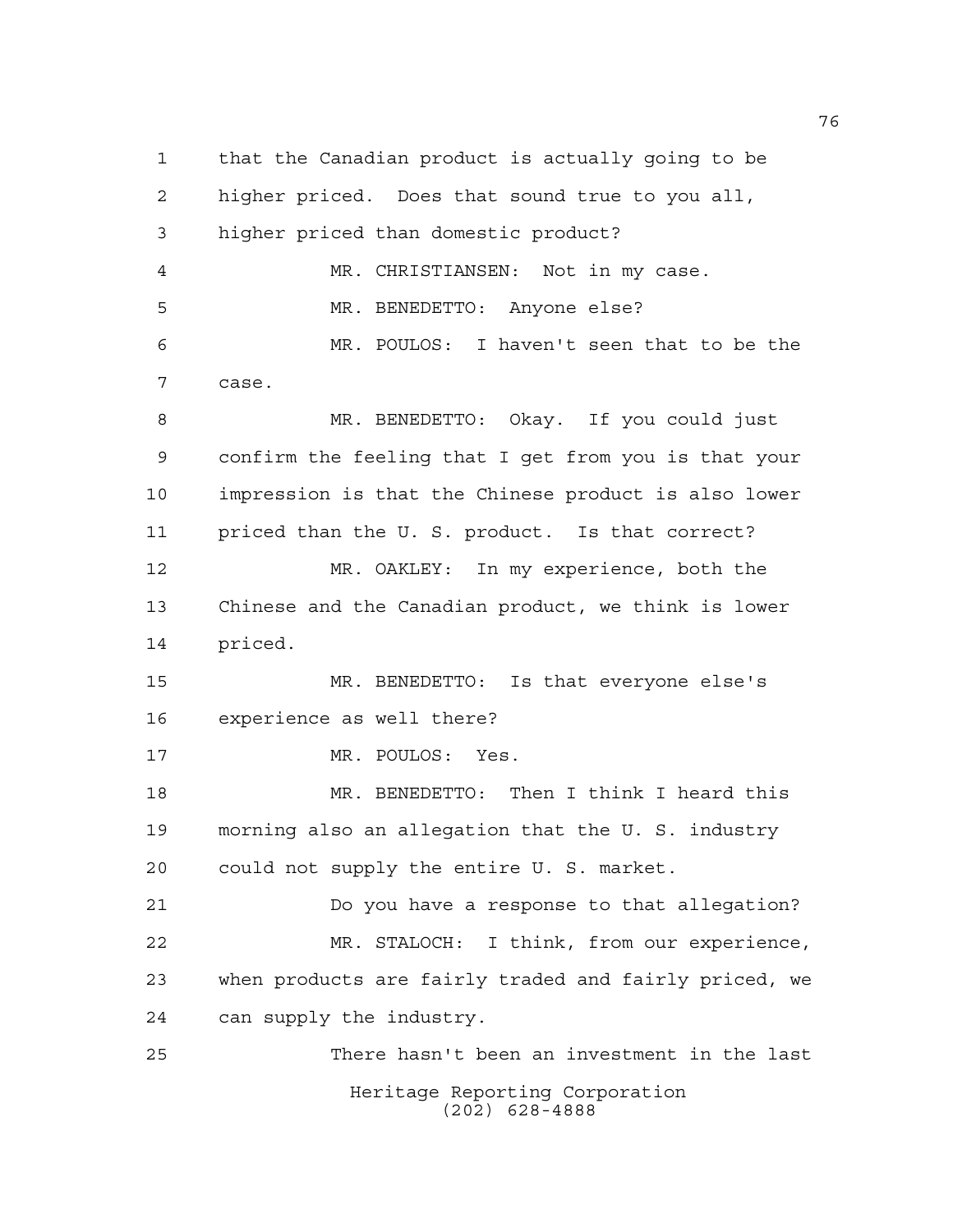ten years, very minimal as Curtis had said, because of that issue, so that's where we're at today. MR. BENEDETTO: Anyone else? MR. ELLIS: Also, without getting into BPI, I would note that our questionnaire responses show that we do have excess capacity that's unutilized in the United States that could be used for production to meet the increasing demand in the United States. MR. ANDERSON: And, in addition to that, there are also substantial exports to other markets, and that also constitutes available supply for the U. S. market. I just wanted to say one thing about capacity-utilization rates. Because the figures that we presented may appear high if you just basically compare them to other industries, but this is an industry which really, for economic and technical reasons, shots to operate at pretty much 100% capacity. So, even a few points of operation below full capacity could represent substantial product, but

 it also could represent substantial losses. So it's important to keep in mind, when you're looking at the capacity utilization numbers. that you consider in the context of this industry.

> Heritage Reporting Corporation (202) 628-4888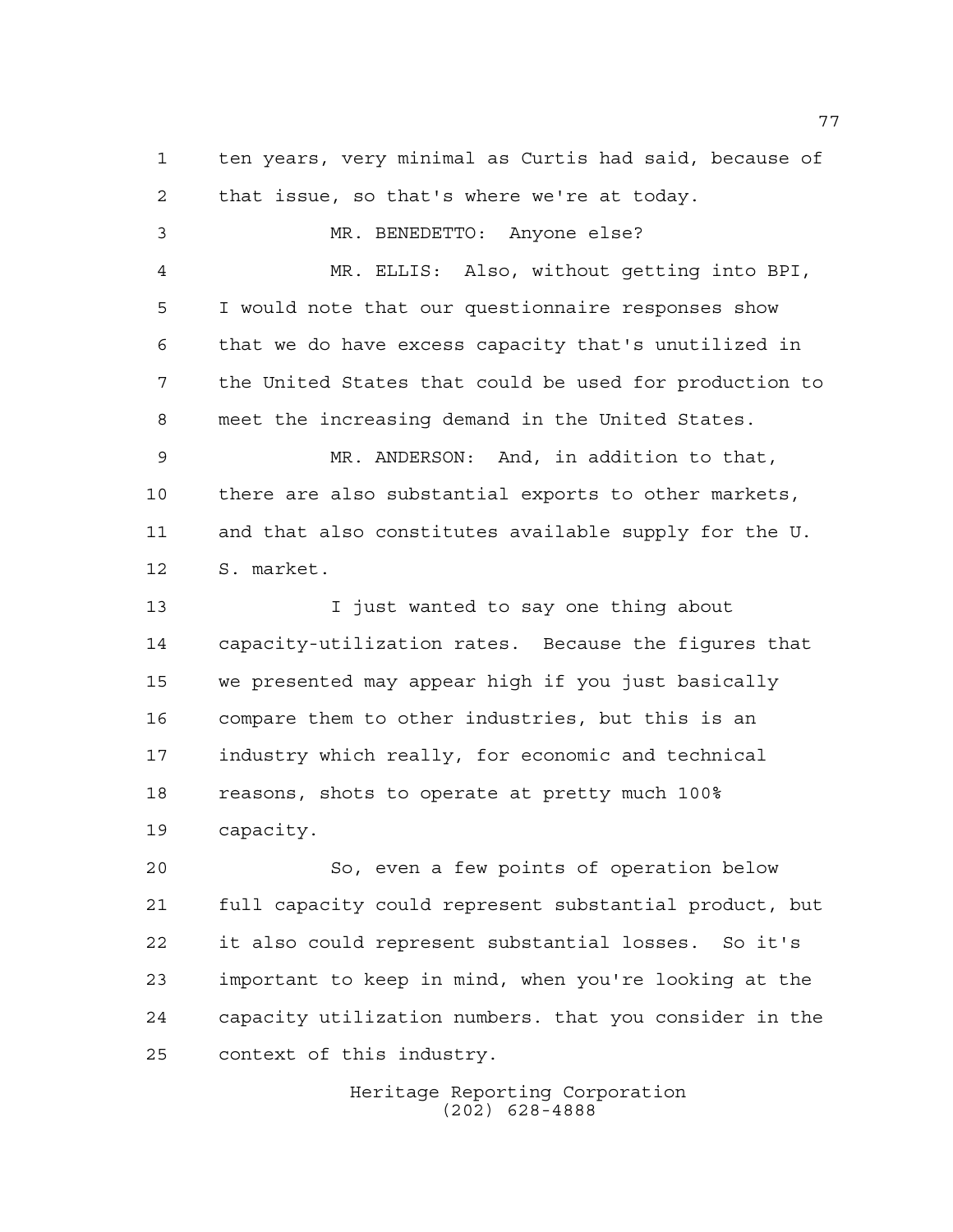Heritage Reporting Corporation (202) 628-4888 MR. BENEDETTO: Okay. Thank you all very much. MR. CARPENTER: Mr. Ascienzo? MR. ASCIENZO: Thank you. Good morning. And thank you for your testimony again. I'm looking at this increase in corn prices over the POI that you provided. It looks like corn, according to this, in the Central Illinois market, was about \$2 a pound in 2005-2006; and then it bolted upwards to \$4, and then even higher in 2007 and 2008. I presume there is, but I've got to ask for the record: Is there a one-to-one ratio between the corn price here and the corn that you use as raw materials for citric acid? MR. STALOCH: Those are in bushels, so it's kind of odd. There are 56 pounds in a bushel. The yields are proprietary but it's not pound for pound. MR. ASCIENZO: It's not pound for pound, okay. I presume: If this doubled, or even went more than that, that means that that doesn't necessarily mean that your raw materials prices would have doubled? MR. STALOCH: But is a significant cost factor, so the raw material can be 25% -- MR. ASCIENZO: Right.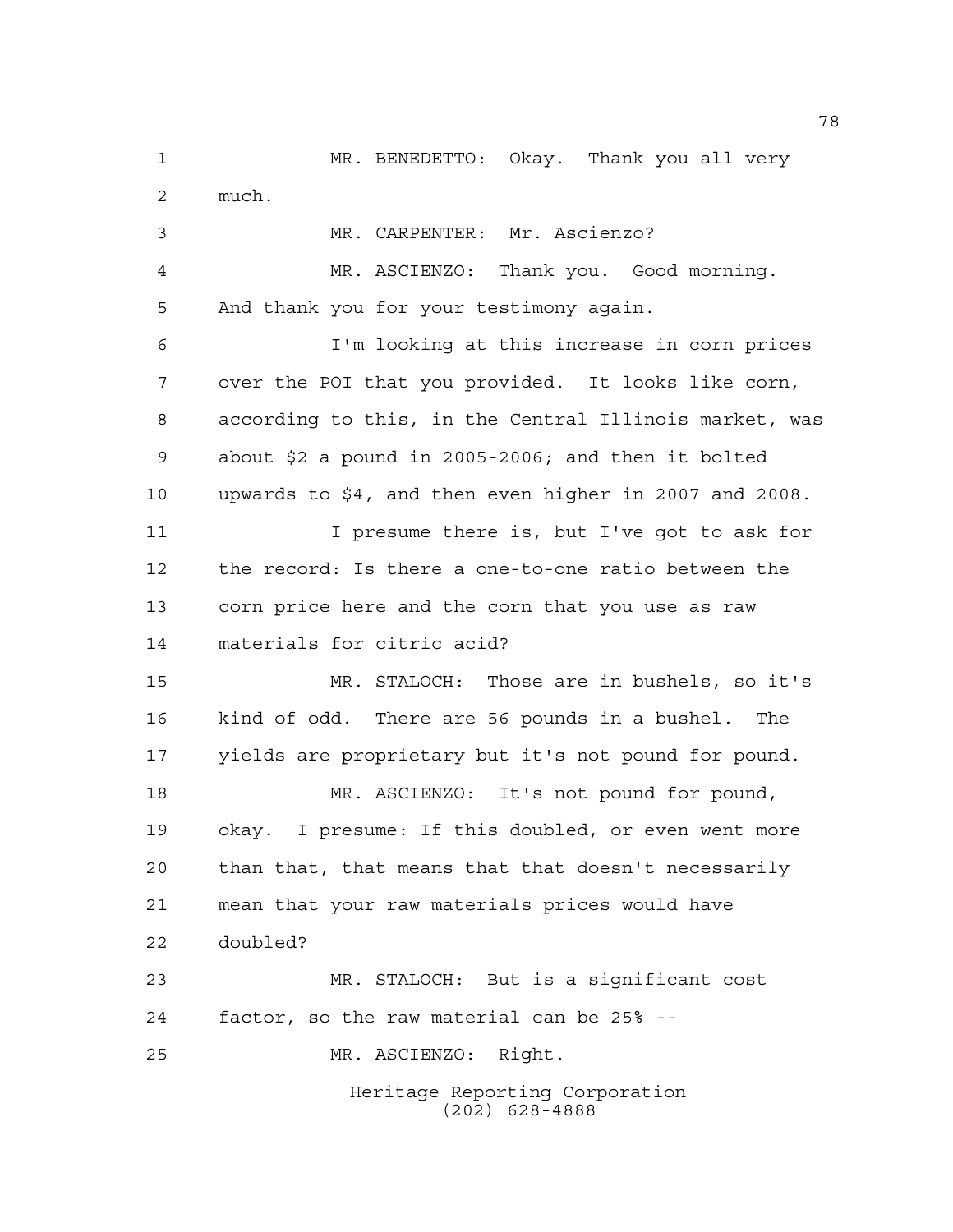Heritage Reporting Corporation MR. STALOCH: -- of the cost to manufacturers. So, when you have corn tripling, you do have to continue to raise prices and you just get further and further behind. MR. ASCIENZO: Right, I understand that. But my point is this: If this is doubled, or more than doubled, and if you look at the data, I think you'll see that on the unit basis, the raw material cost have not doubled. They're gone up significantly, but they have not doubled. So if you could comment on that, either here or in your post-conference brief, as to -- MR. STALOCH: If I could just comment quickly? MR. ASCIENZO: Sure. MR. STALOCH: Each company has the ability to hedge their corn to go out and buy, but that's only on a limited basis. So what you see there hasn't fully hit the market yet. MR. ASCIENZO: All right, thank you. The production process: The way I understand it, the bio-mass, I guess it's called, the corn tapioca whatever, is put into a vessel and is fermented is it for a week to two, something like that, is that approximately right?

(202) 628-4888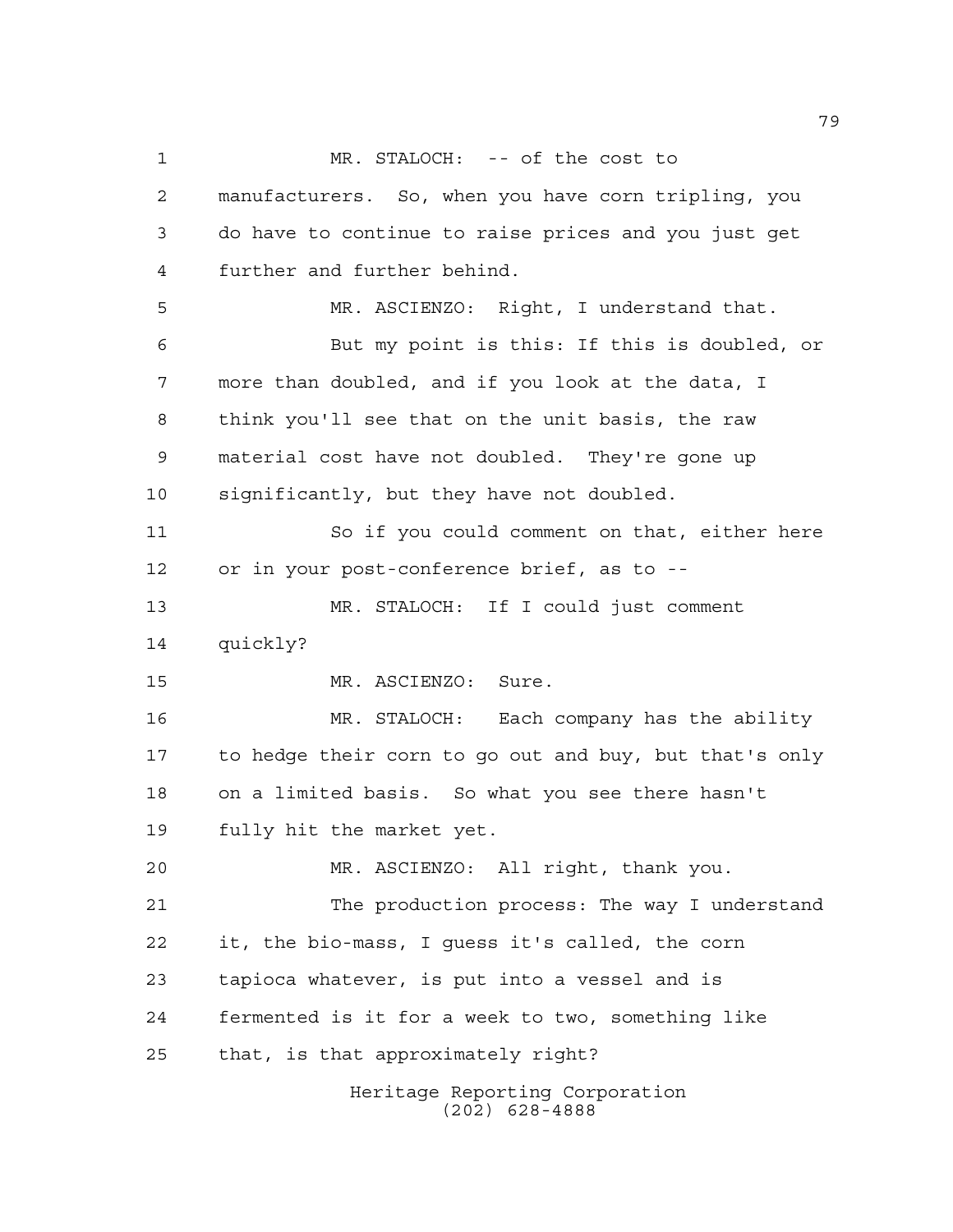Heritage Reporting Corporation (202) 628-4888 MR. STALOCH: Approximately, it can be anywhere from a half a week to a full week, depending on how efficient your organism is. MR. ASCIENZO: Then I presume the different producers have many different vessels because otherwise you'd just have every -- MR. STALOCH: That's correct. MR. ASCIENZO: Okay. So there is several, so they're staggered, so you've got this stuff coming off line, I don't know, daily, hourly, something like that? MR. STALOCH: That is correct. There's multiple vessels. It's a batch process on the fermentation side. So, depending on the size of your plant, you may have one to five or six of these vessels coming down per day. MR. ASCIENZO: Is that the same for all the other producers? MR. OAKLEY: Yes. MR. ASCIENZO: Wonderful, okay, thank you. By-product revenue: I think in the petition, it mentions that the bio-mass, when it's done, after it's fermented, is sold, let's say as animal feed. But is some sort of by-product revenue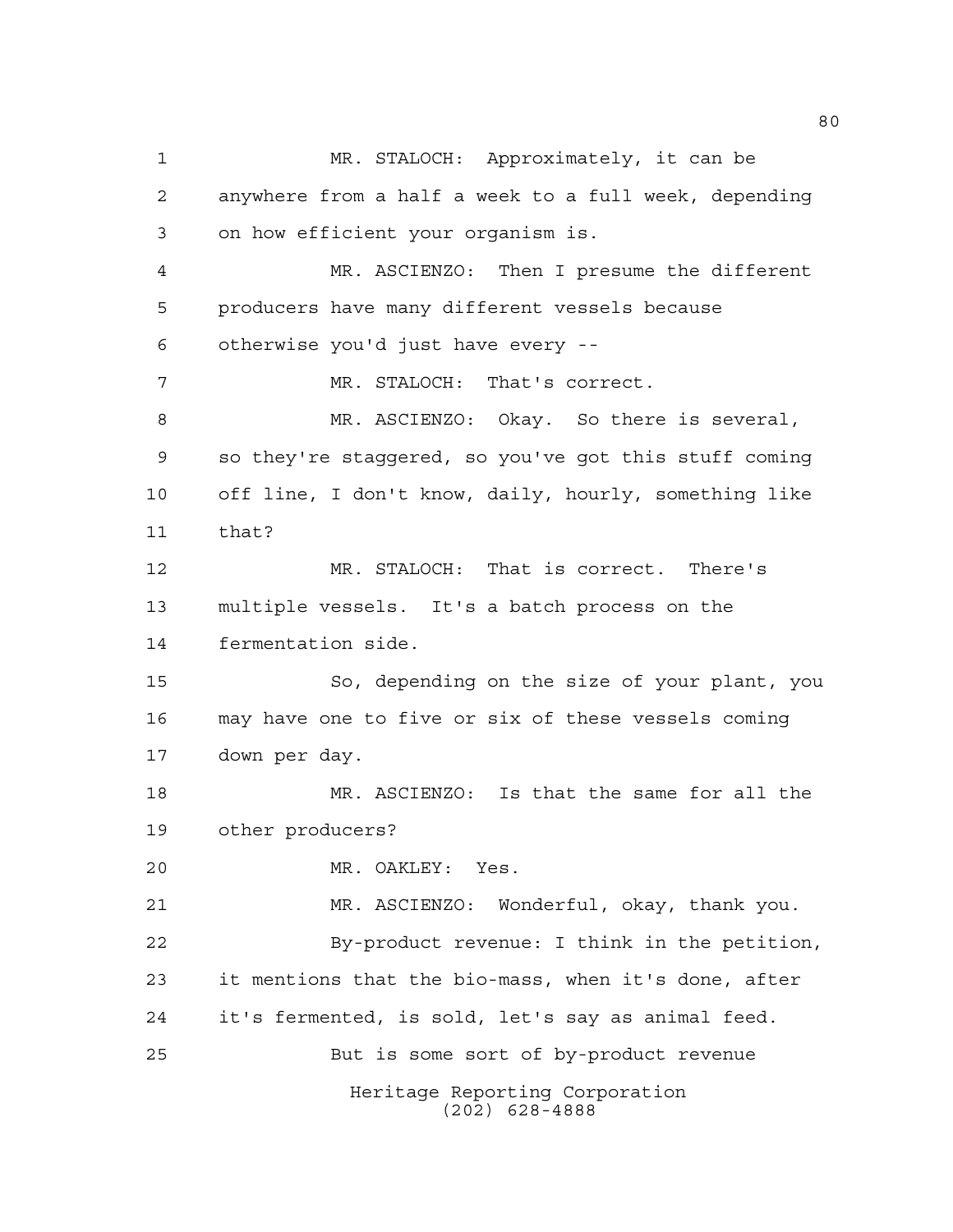involved here?

Heritage Reporting Corporation (202) 628-4888 MR. STALOCH: It's very minimal because you have to dry it and process it. So it's basically a break even process. MR. ASCIENZO: Okay. Is that the same for everyone? MR. OAKLEY: Yeah, by-product revenue is -- I'd say it's pretty much a break even in this. MR. ASCIENZO: In your post-conference brief, could you provide a little more details? For 2007, could you say something like: We have x tons of bio-mass. We sold it for this, but it costs this much to process, so the net was zero. Something along that line, is that possible? NO AUDIBLE RESPONSE. Thank you very much. If you had to build a new plant, how long would it take, how much would it cost; and, then how much do you think you would save in production costs on a per-pound basis if you built a new plant versus operating the plants that you currently have? MR. STALOCH: That's a lot of questions. MR. ASCIENZO: Yes. You can answer in the post-conference brief. MR. STALOCH: First off, it depends on the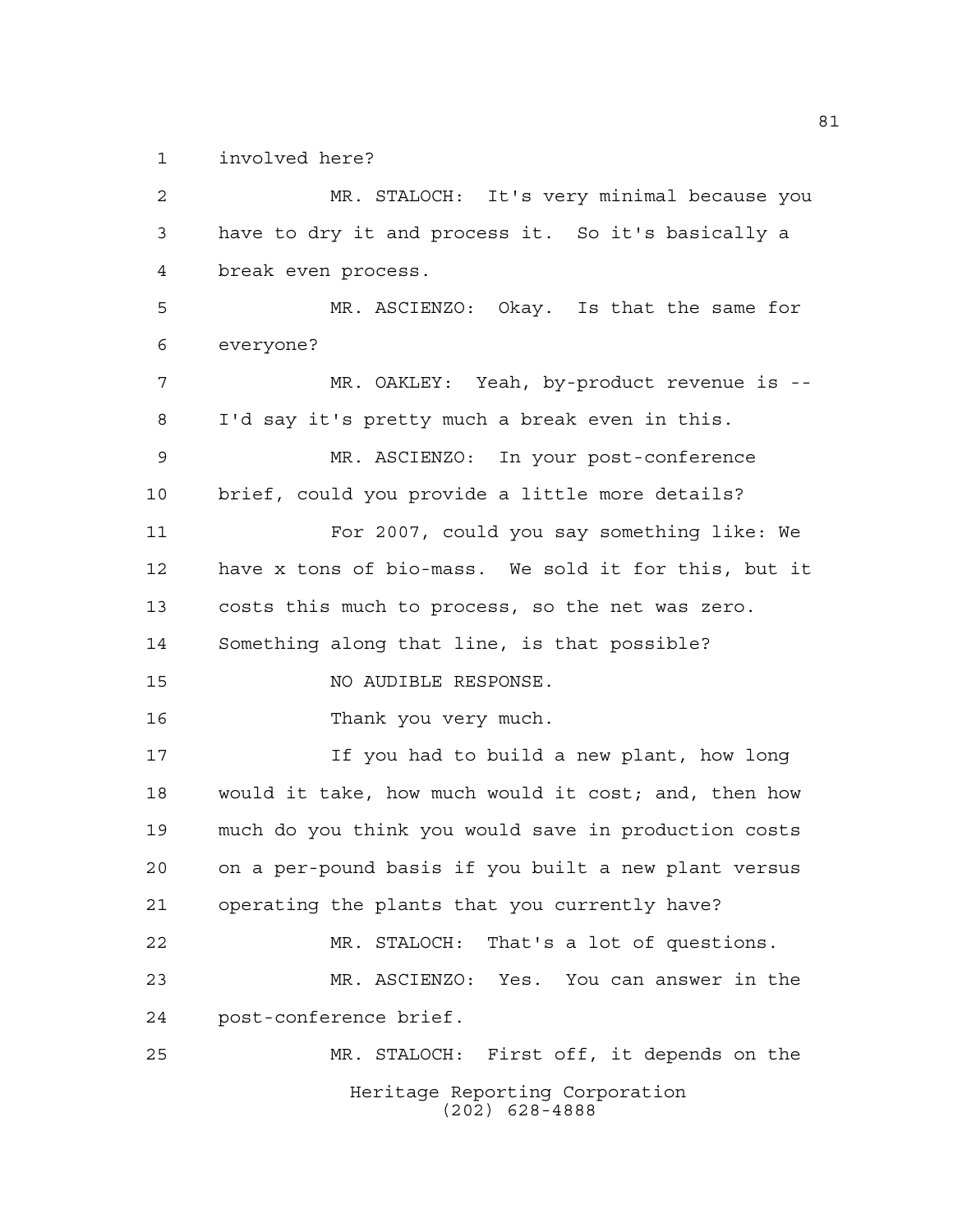part of the world as to how long it would take the U. S.

MR. ASCIENZO: The United States.

 MR. STALOCH: The United States, yes. So the permitting process here are more extensive. You need o go and get your permits before you can actually start to dig and construct.

 Basically, for one, you've the capital approved, went to the permitting process to the engineering and built it. You could have it on line somewhere between 18 to 24 months, depending on how large the expansion is.

 If it's a very minor expansion, maybe it takes a year because it's just ordering equipment and putting it in. If it's a major expansion, it would be 18 to 24 months.

 MR. ASCIENZO: And you can answer it post- conference, and the capital up front for \$100 million or whatever? And then, assuming you could build a state-of-the-art plant, would you save one cent a pound, two cents, five cents? You don't have to answer me now. MR. STALOCH: Yes, we could put that it in the brief. I think that would be best.

Heritage Reporting Corporation (202) 628-4888 MR. ASCIENZO: Thank you. Your lack of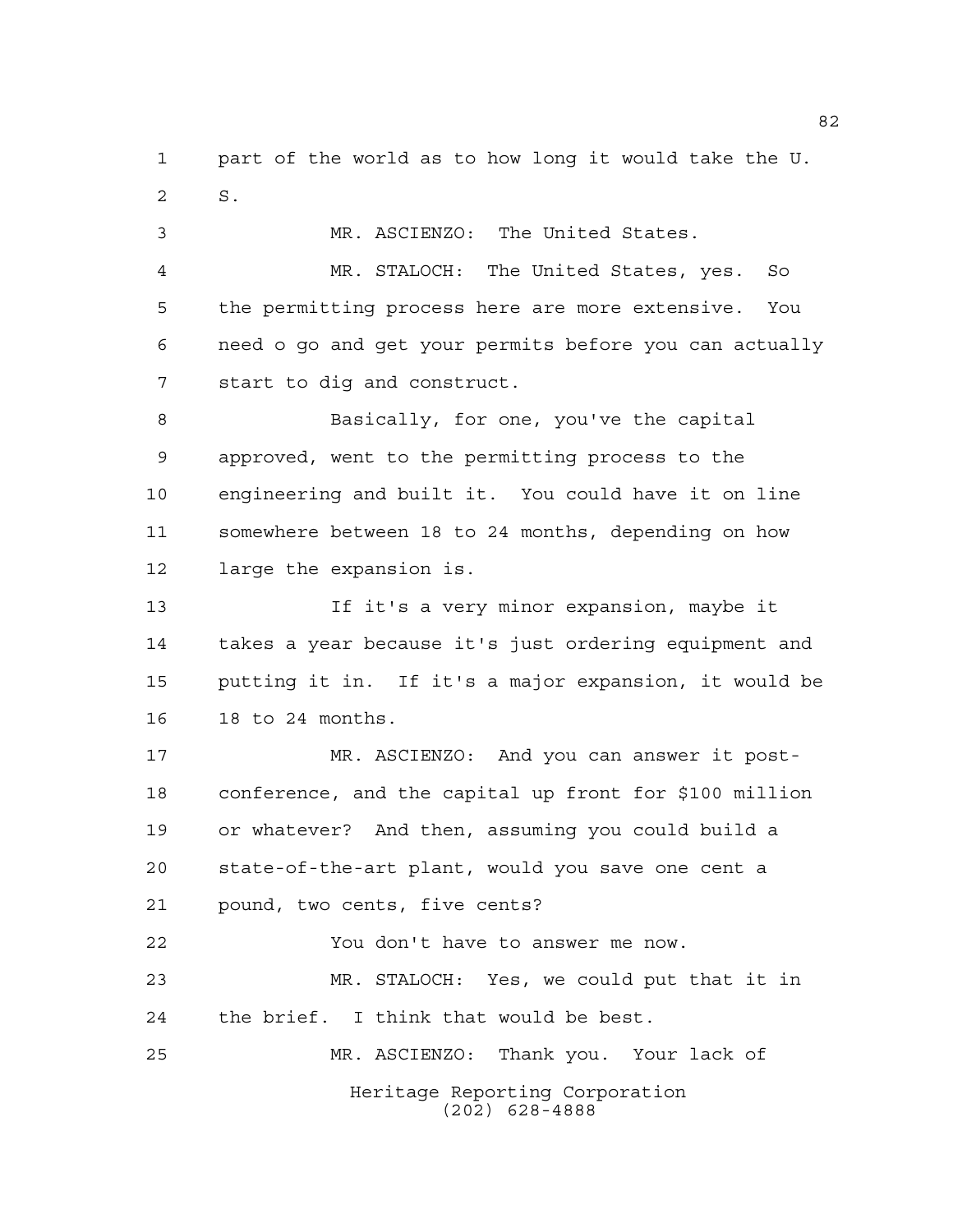Heritage Reporting Corporation (202) 628-4888 profitability, it's been mentioned a couple of times, have kept you from having capital expenditures that you would like to have had the last several years. Could you, in your post-conference brief, give us a list by company of projects that have been turned down that you would have liked to have done? And could you give us an estimate of what they would cost? MR. ELLIS: Okay, we can do that. MR. ASCIENZO: Thank you very much. One last question. Energy costs: We see that the price of energy, I guess, has essentially doubled from at least the previous investigation to this investigation. You can do it now, but I'm sure that this will be in a post-conference submission, per company, could you tell us specifically what the energy cost per pound is for the citric acid and the salts, whether it's five, ten or fifteen cents a pound for 2007, for your most recently completed fiscal period? MR. STALOCH: We can do that, but it's about 20%. MR. ASCIENZO: About 20%? MR. STALOCH: Yes, it's very significant. MR. ASCIENZO: Very significant.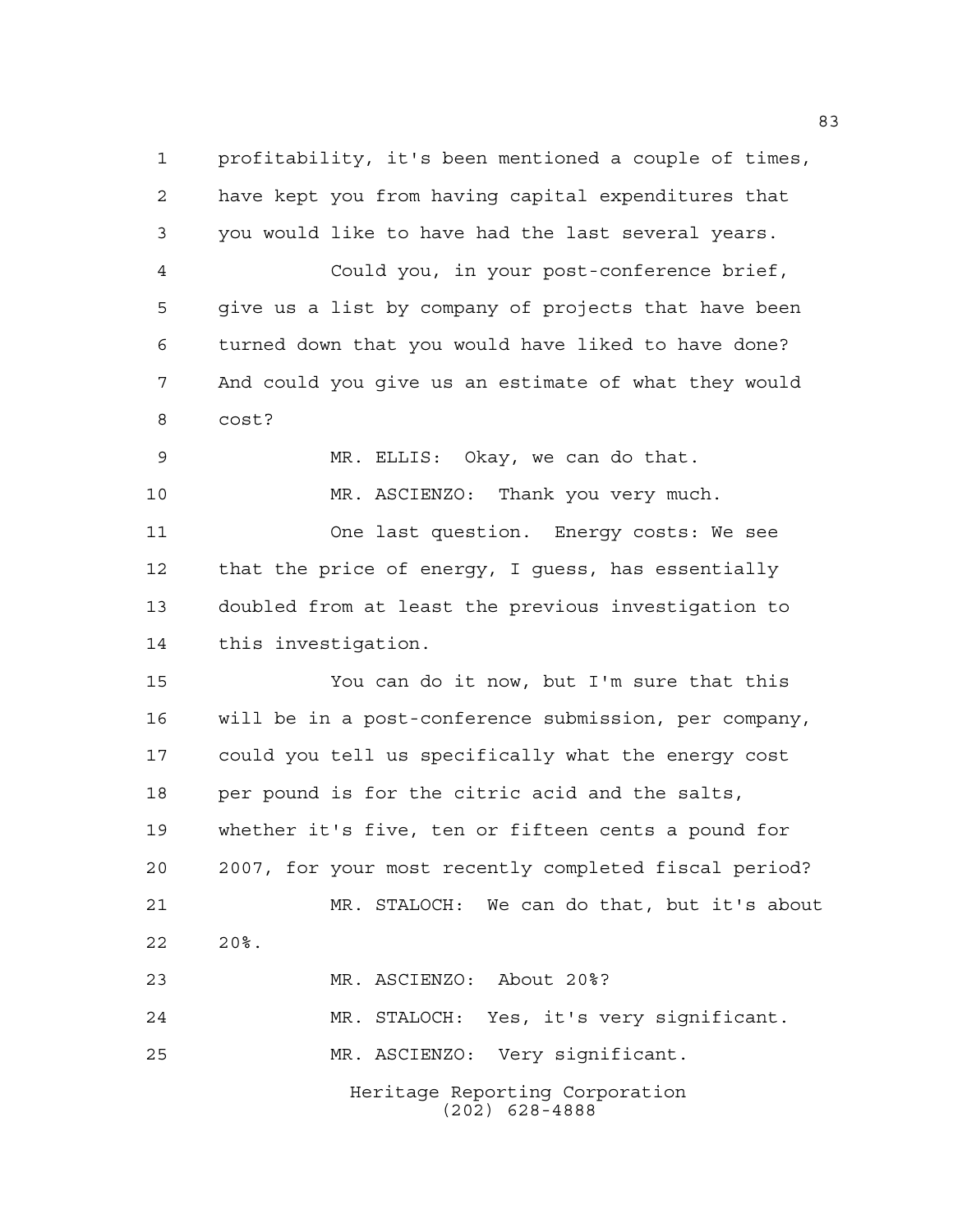Heritage Reporting Corporation (202) 628-4888 MR. STALOCH: It depends on your energy source. MR. ASCIENZO: Yes. Thank you very much. I have no further questions. MR. CARPENTER: Mr. Clark? MR. CLARK: Good morning. Thank you for being here. I guess one of the things I want to ask, just to make sure that I have on the record: Again, we're using the same facilities and the same employees for all the products that we're talking about here, including UCC, correct? MR. OAKLEY: That's correct. MR. CLARK: But recently you've had a greater demand for the potassium citrates since people want to avoid sodium in their diets. How does it impact your operations to produce these citrates in the same vessels? Do you have just certain reactors that are dedicated to potassium citrate? Because we've talked about flushing costs and shut-down costs. For instance, I'm trying to understand if you need to switch operations in order to produce a different product? MR. STALOCH: Potassium citrate is generally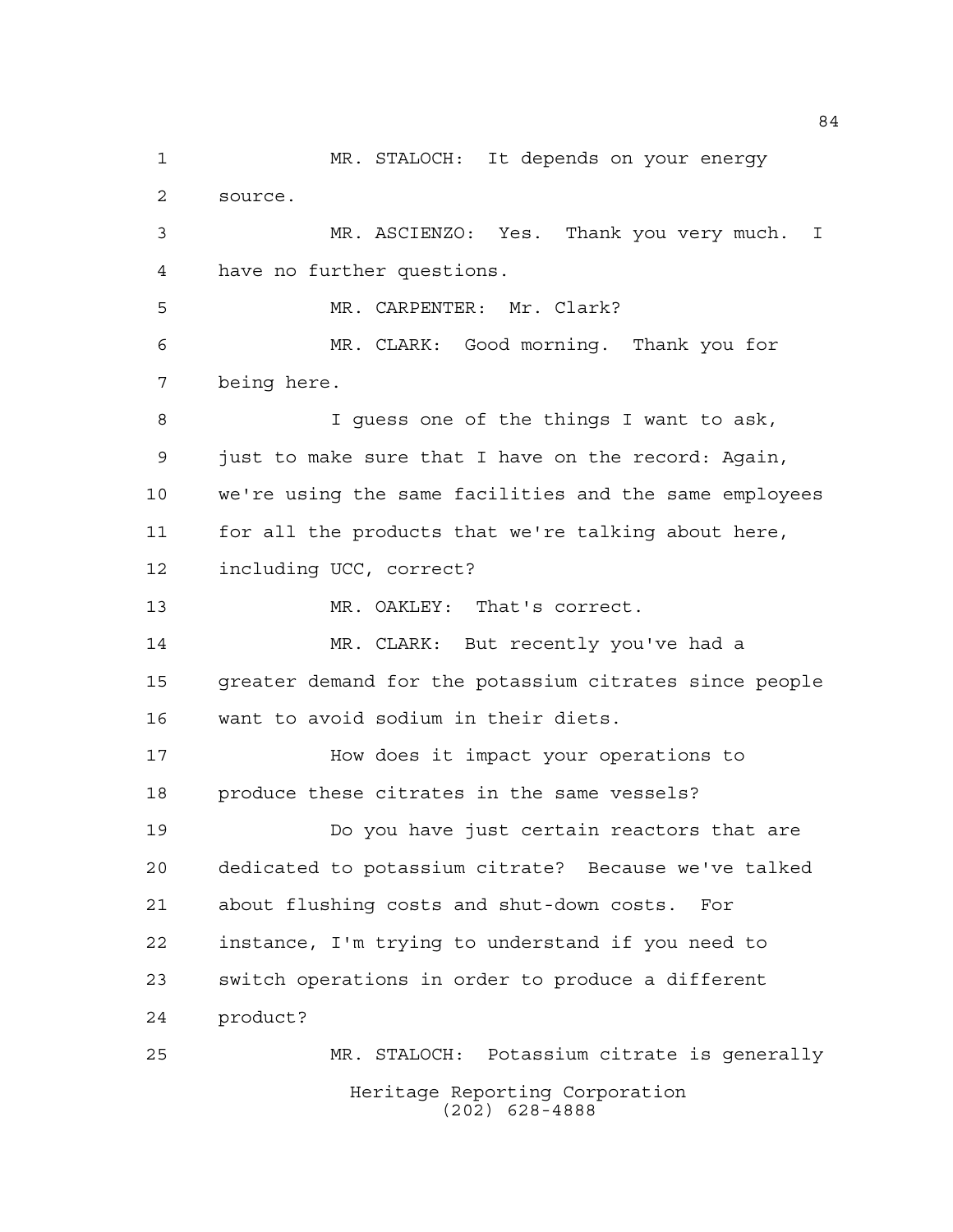Heritage Reporting Corporation (202) 628-4888 produced on the same production equipment as sodium citrates, so you're just campaign it. MR. CLARK: Excuse me, you're just what? MR. STALOCH: You just batch it through, campaign sort of. MR. CLARK: Do you do any other flushing, or is there any other -- MR. STALOCH: There's a procedure that you use to make sure that the two don't mix. MR. CLARK: How long does it take to do that? Is that extensive? Is there any costs involved in that? MR. STALOCH: It's minimal costs. It maybe takes, depending on how skilled your team is, between four to eight hours. It's largely making sure that you're following a procedure on a piece of paper. MR. CLARK: Let's talk about now about some of the different grades, or I guess particle size here on our product. There's granular, fine granular and powder. Certain customers, they demand I guess I just want to -- into which products are these three particle sized directed in general? MR. STALOCH: In general, I mean the majority of the sales are in the granular and fine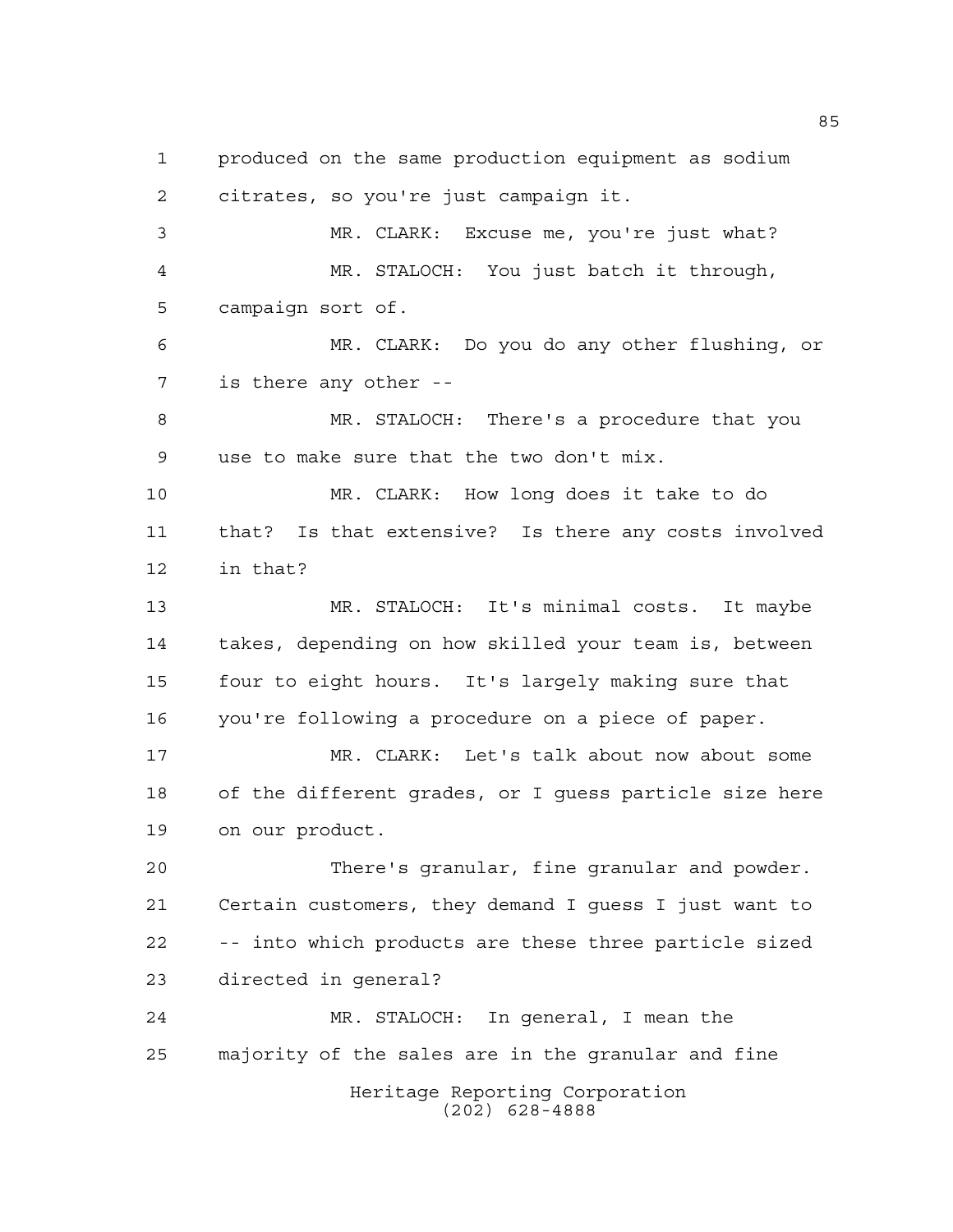granular product. Those cross over industries between industrial, and food and beverage.

 The powder, we tend to find more, it might be in certain spice companies. So the food companies or pharmaceutical applications, things like that. MR. CLARK: Since we've already mentioned 7 Bratz here earlier today, have there been any other major breakthroughs in any technologies or processing for this any place around the world? In the petition, you mentioned a couple of things about Japan using different in-put and a different process. Is anybody else doing anything that we need to be aware of? MR. STALOCH: The technology advances are incremental. So people will continue to work on their organism to do the fermentation, but those are generally incremental. And there's different unit operations where we've had incremental improvements, but nothing that I would consider a breakthrough technology. Although one man's breakthrough technology is another's man's incremental technology. MR. CLARK: Okay, thank you.

Heritage Reporting Corporation Regarding UCC: We said there isn't really a market here in the U.S. and you've included that in

(202) 628-4888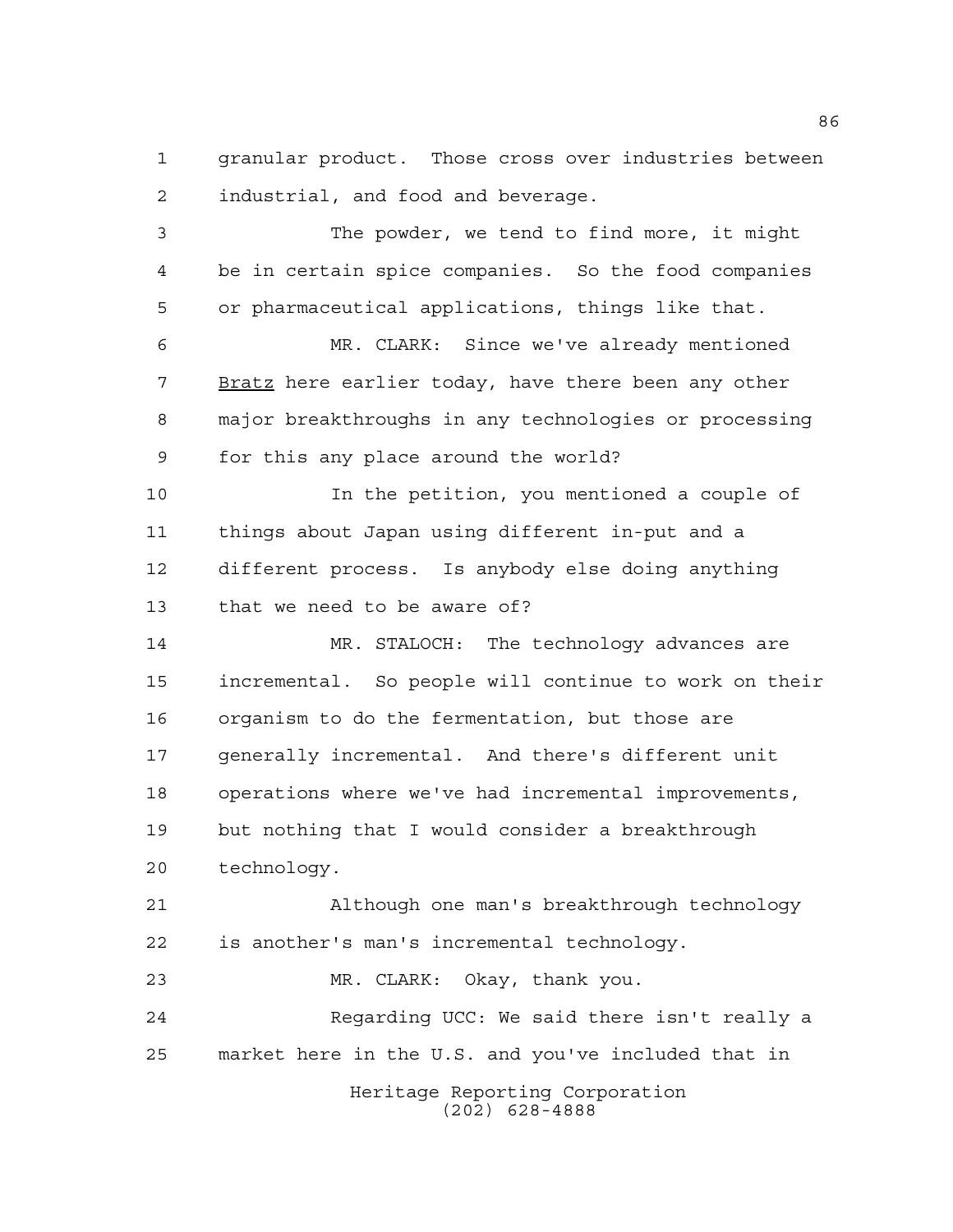Heritage Reporting Corporation (202) 628-4888 part to try to make sure that somehow you don't circumvent an order. Is there much of a UCC market elsewhere around the world? MR. OAKLEY: Not that I'm aware of today, no. But we have seen in the past that product being used and transferred from one country to another to be further processed. MR. CLARK: Okay, thanks. MR. ELLIS: I'm sorry, just to be clear: Again, UCC is only used as an in-put to make the finished citric acid. There's no other use that it can be produced for, and it's a necessary step in the production of citric acid when you use one of the processes, the wine sulfuric process. 17 Again, the only reason would be to transfer from one country to another would be for the purpose of finishing the citric acid in the second country? MR. CLARK: Okay, thank you. That's all I have for now, thank you. MR. CARPENTER: Mr. Deyman? MR. DEYMAN: I'm George Deyman, Office of Investigations. Based on import statistics presented in the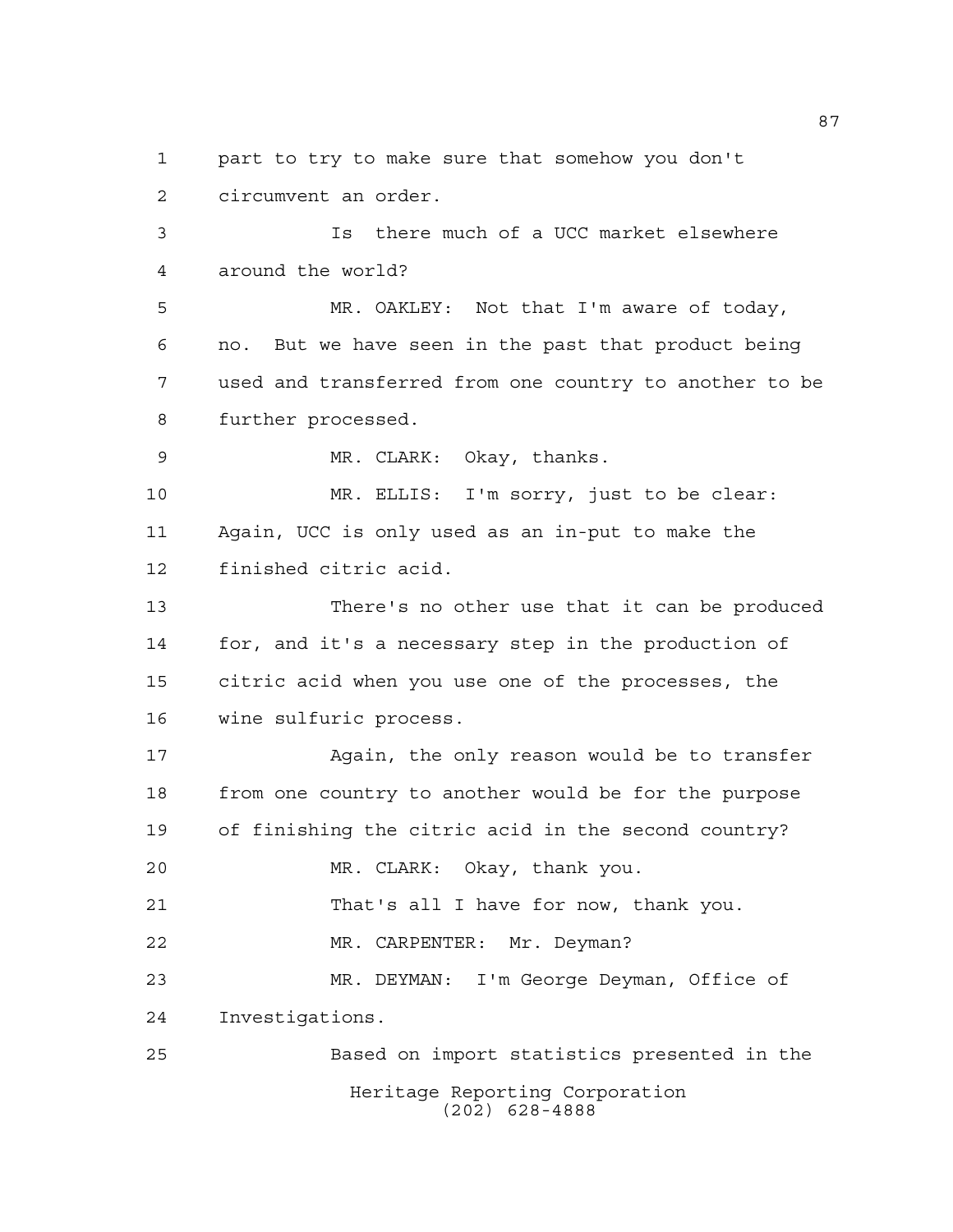petition, the average unit values of U. S. imports of citric acid from non-subject countries have been substantially higher than the average unit values of citric acid from Canada and China.

 Is there anything different about the citric acid from non-subject countries that would command higher unit values, or higher prices than the product from Canada and China?

 MR. CHRISTIANSEN: There's no significant difference.

 MR. STALOCH: Like I say, we bench mark everybody's product every year, and we've not found any difference.

 MR. OAKLEY: If I could just add to that: One of the things that the customers in the U. S., they're going to look for these specifications that we've mentioned, FCC and USP, so producers are shooting those specifications. So the product tends to be very similar.

 MR. DEYMAN: Now, to what extend does citric acid need to be qualified at U. S. customers? And, assuming that it needs to be qualified, how long does the qualification process take?

 MR. POULOS: Almost entirely, consumers of citric acid will go through a qualification step. The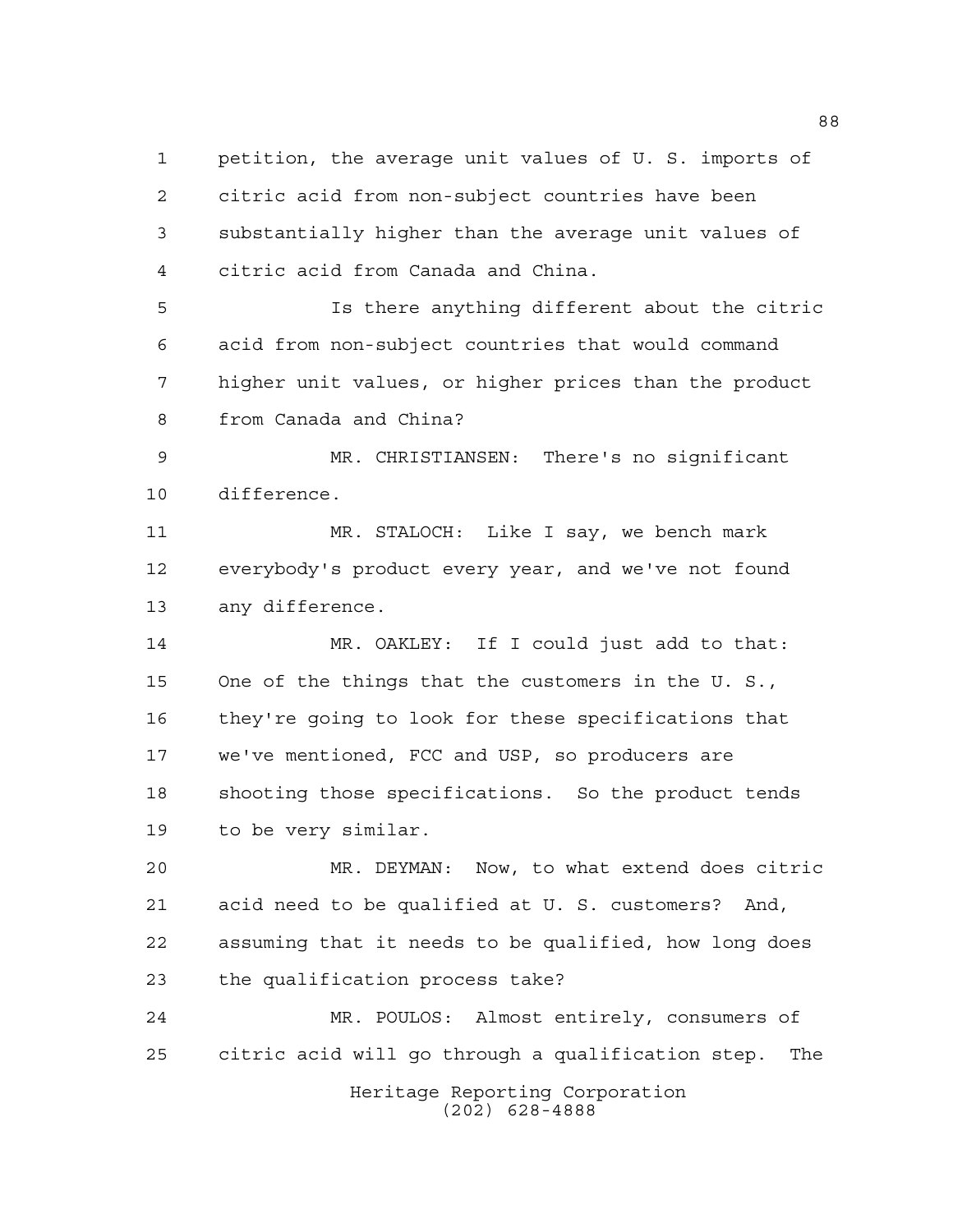first step will be a sample, and that sample will be tested against the U.S. PFCC Standards. That may be the only step for some customers.

 Others may require an audit where they will send a team to one of our facilities to follow through our process and understand the standards that we use. So there's not a specific one answer. It depends on the customer as to how they perceive the need for qualification.

 MR. DEYMAN: As far as you know, are the Canadian and Chinese products qualified at all the major U. S. customers?

 MR. POULOS: From what my customers have told me, yes.

 MR. DEYMAN: All right. I spoke to a purchaser of some of these products, who said that he believed that one or more forms or salts of citric acid weren't available in the United States. He specifically mentioned monosodium citrate, which, he said, he couldn't get in the United States.

 Do you have any comments on that? Do you produce the full range of product here?

 MR. POULOS: We don't currently produce monosodium citrate, but the ability exists. It's just that it's a very small market.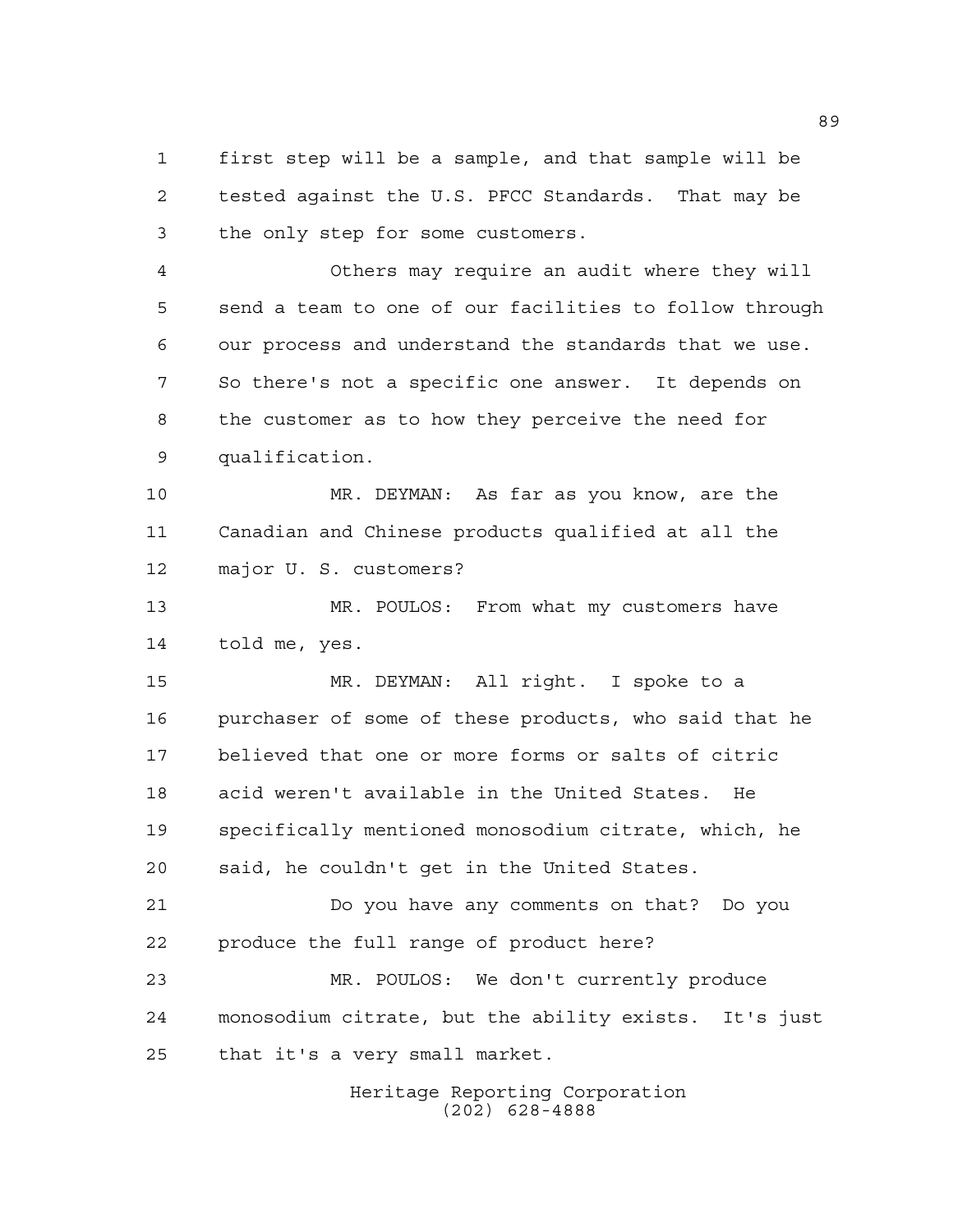MR. DEYMAN: The other producers, do you produce it? MR. STALOCH: We do not produce it. But as John said, we could produce it as well. But it's a small market. We don't. MR. POULOS: And the same, we do not produce monosodium citrate. It's use in application is quite small. But the capability, certainly, would be there should the market require it. MR. DEYMAN: Are there any other products covered by the scope of the investigations that you don't produce in the United States? MR. ELLIS: Everyone is indicating: No. 14 MR. DEYMAN: All right. MR. ANDERSON: I just want to just mention about the monosodium citrate, which is: There's more than one use for monosodium citrate. If it were excluded from the order, there could be potentially far more uses for monosodium citrate. Based on discussions with the industry, the people we had yesterday, you could re-engineer a lot of products that use -- is it trisodium citrate, to use monosodium if, basically, monosodium were excluded. It's just a slightly different molecular structure.

Heritage Reporting Corporation (202) 628-4888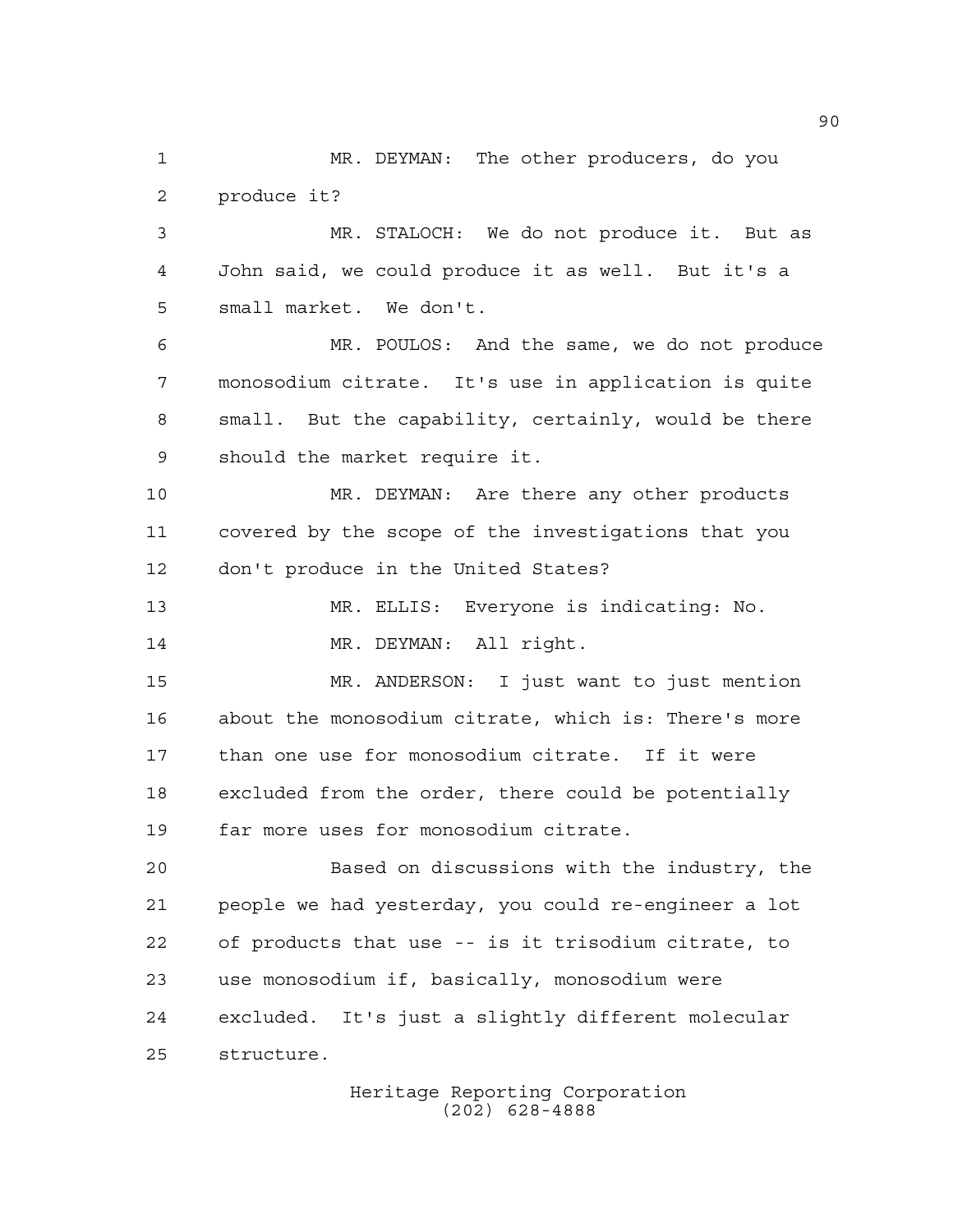Heritage Reporting Corporation (202) 628-4888 MR. DEYMAN: So that's why you included it in the scope because you specifically included that, if I recall? MR. ELLIS: Yes, that's correct. MR. DEYMAN: My last question is: In the previous investigation on citric acid, the Commission found that converters, that is companies that obtain citric acid and then convert it into a sodium citrate solution, were not engaged in sufficient production- related activity to be included in the domestic industry. Do you believe that the situation with regard to converters is still the same today? MR. ELLIS: Yes, it's still the major expense, the major know-how is making the citric molecule. But when you convert, it's basically mixing two things together in a reactor. MR. DEYMAN: So the value added of the conversion process would be minimal compared to the total cost. Is that right? MR. STALOCH: Yes, and the investment required would be very minimal, so our belief is still the same. MR. DEYMAN: Do you agree? MR. OAKLEY: Yes, I agree.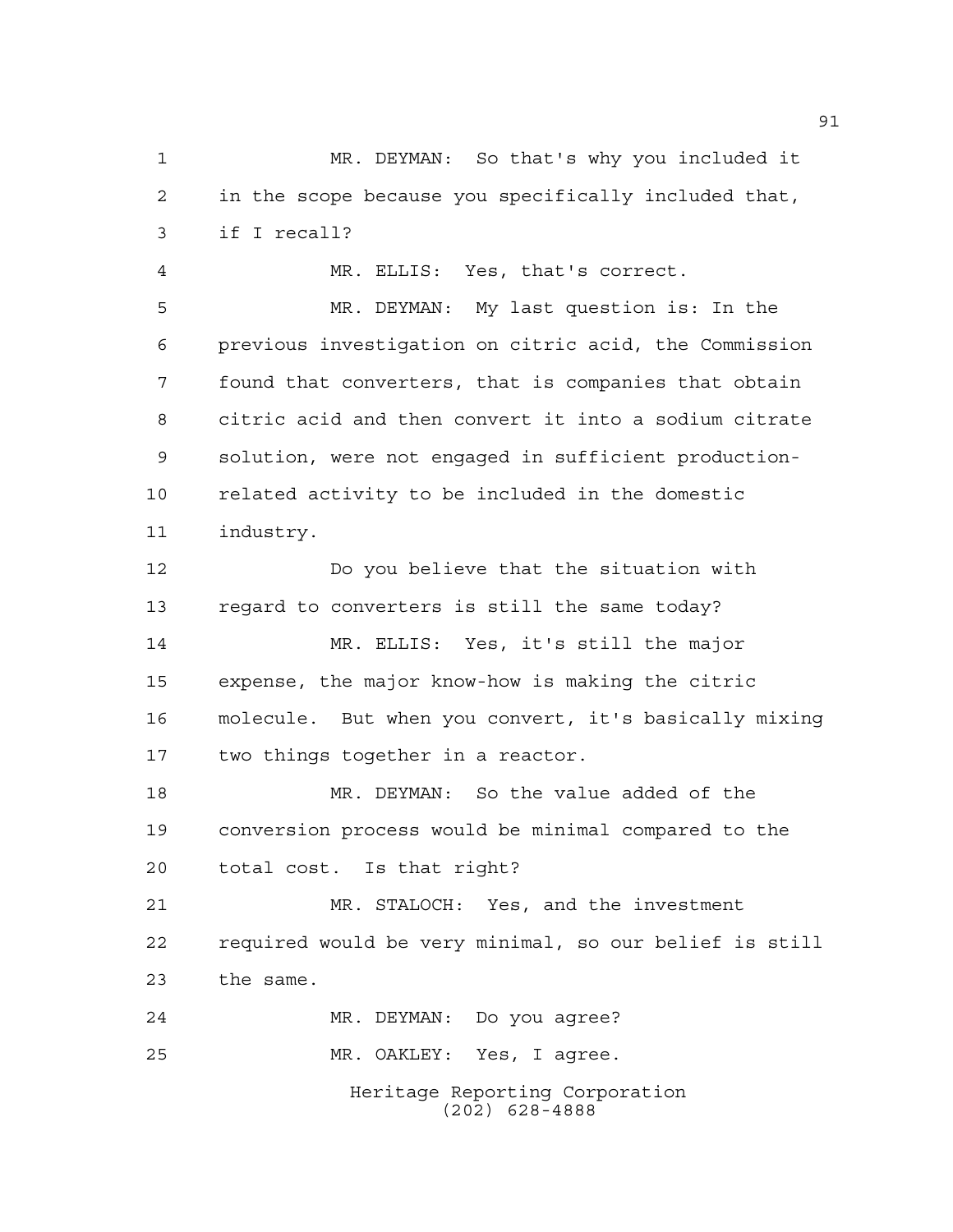MR. DEYMAN: Thank you. I have no further questions.

 MR. CARPENTER: I have just a few additional questions.

 First of all, in terms of quality, you indicated in your testimony very consistently that qualify from all sources is comparable; it all meets the industry standards, such as FCC and USP.

 I was wondering are there any customers that have their own requirements that might exceed the industry's standards, or have their own particular specifications that might make it more difficult for some sources to supply the product as opposed to other sources?

 MR. CHRISTIANSEN: No, I don't think there would be anything like that that exists.

MR. CARPENTER: Okay.

 MR. STALOCH: People have different specifications but it wouldn't be exceeding. So it's not like they want higher purity or things like that. It's just different is all.

 MR. CARPENTER: All right. Thank you. Mr. Anderson, you make a statement that major customers have a big influence on price, which I would expect to be the case in an industry like this,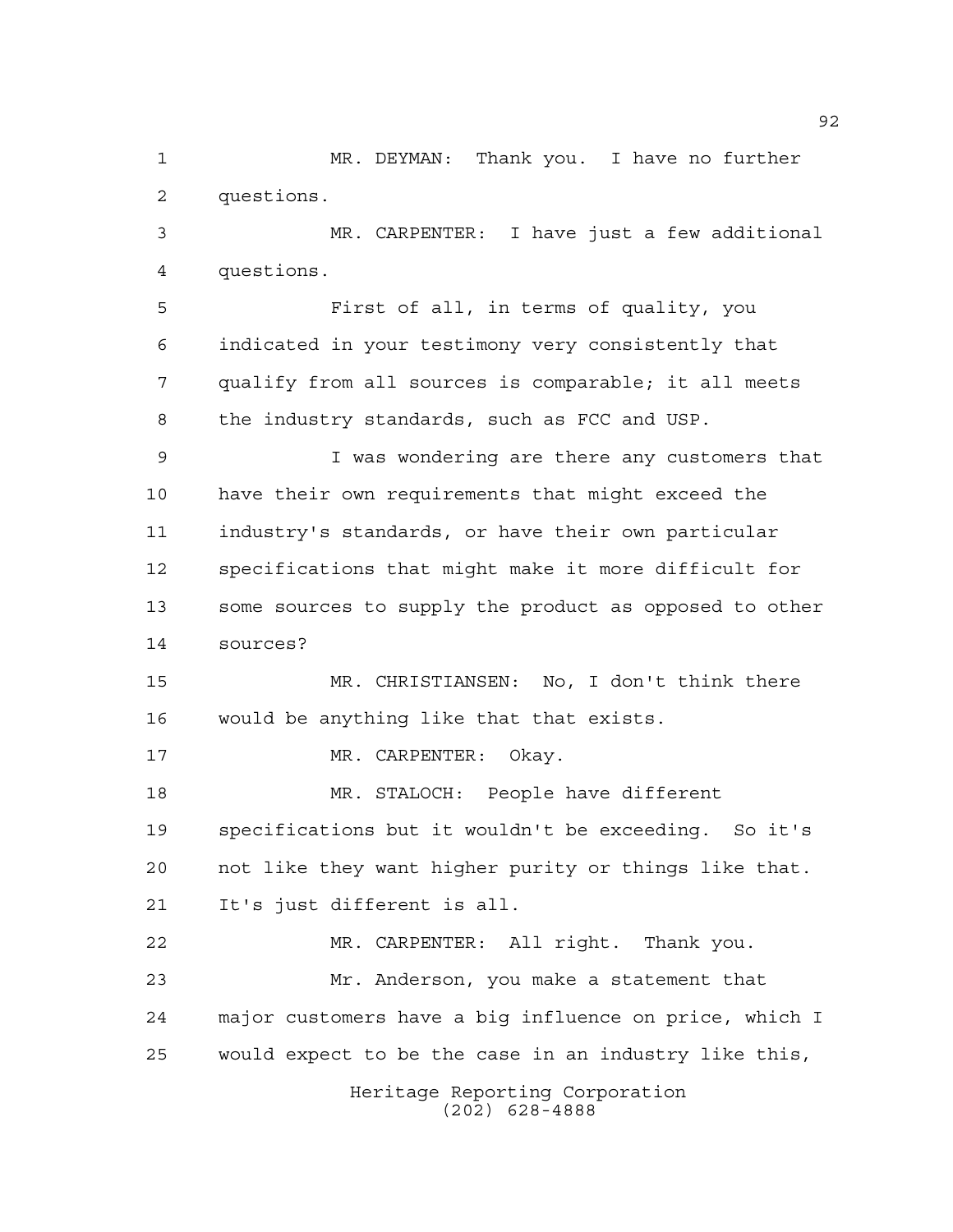and maybe the industry's witnesses as well, elaborate on that. How does that work?

 My understanding is that the bulk of the product is sold through distributors and a statement was made that importers target distributors.

 Could you give us some discussion about how prices are determined in the industry, how price negotiations occur?

 MR. ANDERSON: Mark, I'll start and then you can rescue me when I get in trouble, okay.

11 First of all, those ten, twenty top customers are not only end users, there is also some distributors in that group, and they're involved in this annual negotiating cycle at the same time.

 What struck me as being highly unusual in this industry, in comparison to many other products that the Commission looks at, is the fact that these 18 sales are concentrated in a very short time window, and really sold to very few customers.

 So the reason that these large customers have such a major impact on price is that when you have so few customers all basically lining up and demanding their low prices all in the same windows, the producers essentially have to begin to lock in contracts in order to basically fulfill their

> Heritage Reporting Corporation (202) 628-4888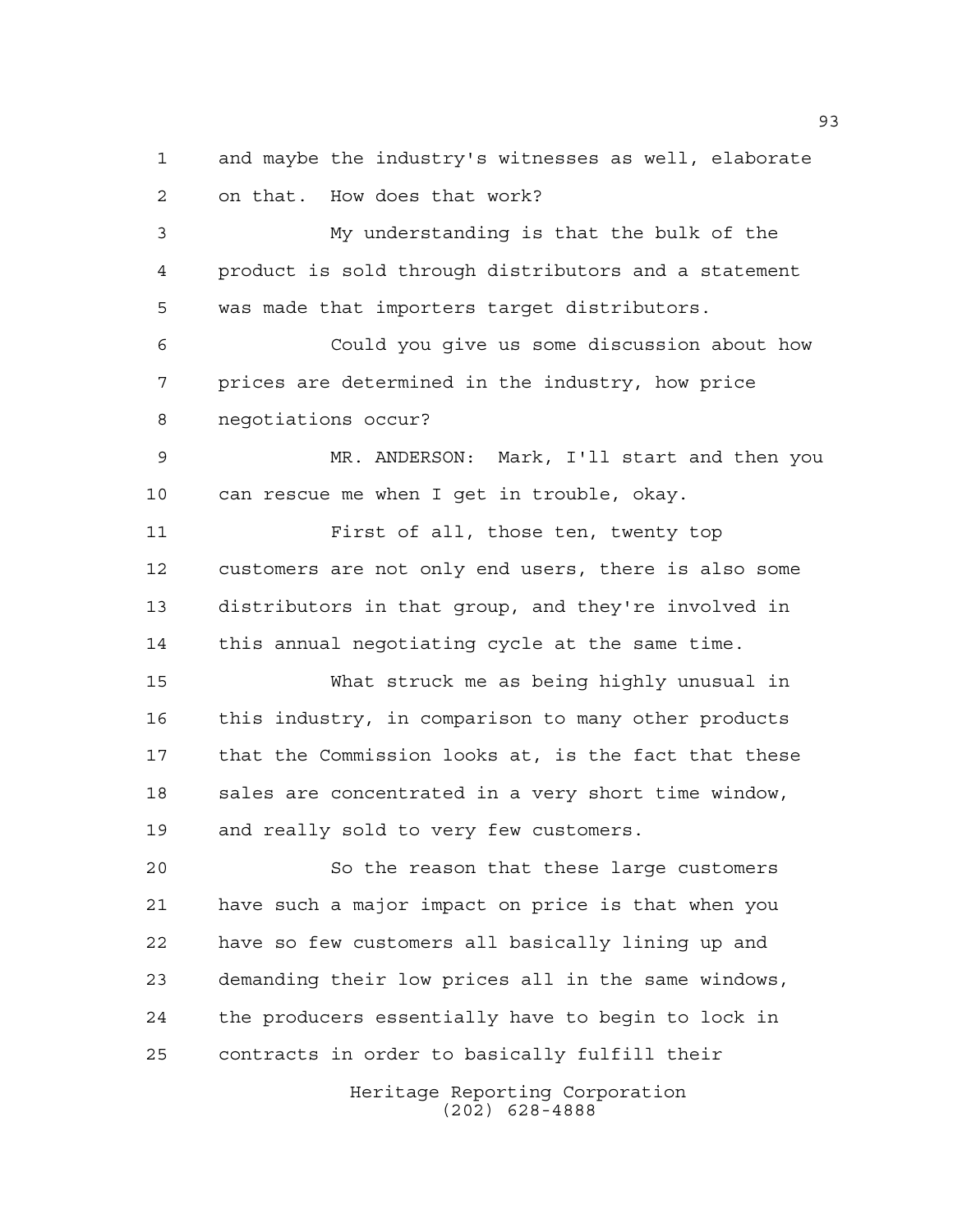production goals for the following year.

Heritage Reporting Corporation (202) 628-4888 Therefore, a big customer will have a major impact on price. If you lose out a big customer early in that short time window, then you are going to have a tendency to lower your price to get another large customer in order to basically fulfill your production goals for that period. 8 MR. CARPENTER: Thank you. MR. CHRISTIANSEN: I think that Chuck did a good job of explaining the overview of the process. But it goes back to the very tight window where you have an opportunity to negotiate sales volumes that hopefully allow your plant to run at a full capacity. During these time periods, in the past, we've tried to initiate price increases. But the competitive behavior from the Chinese and the Canadians, during that time period, did not allow that. Then, basically, you're trying to chase over the remaining pieces of volume that are left in order to run your plant at a high rate. So it's a very competitive time period. MR. CARPENTER: You've argued that importers have exerted a downward pressure on price. I'm wondering how they do that?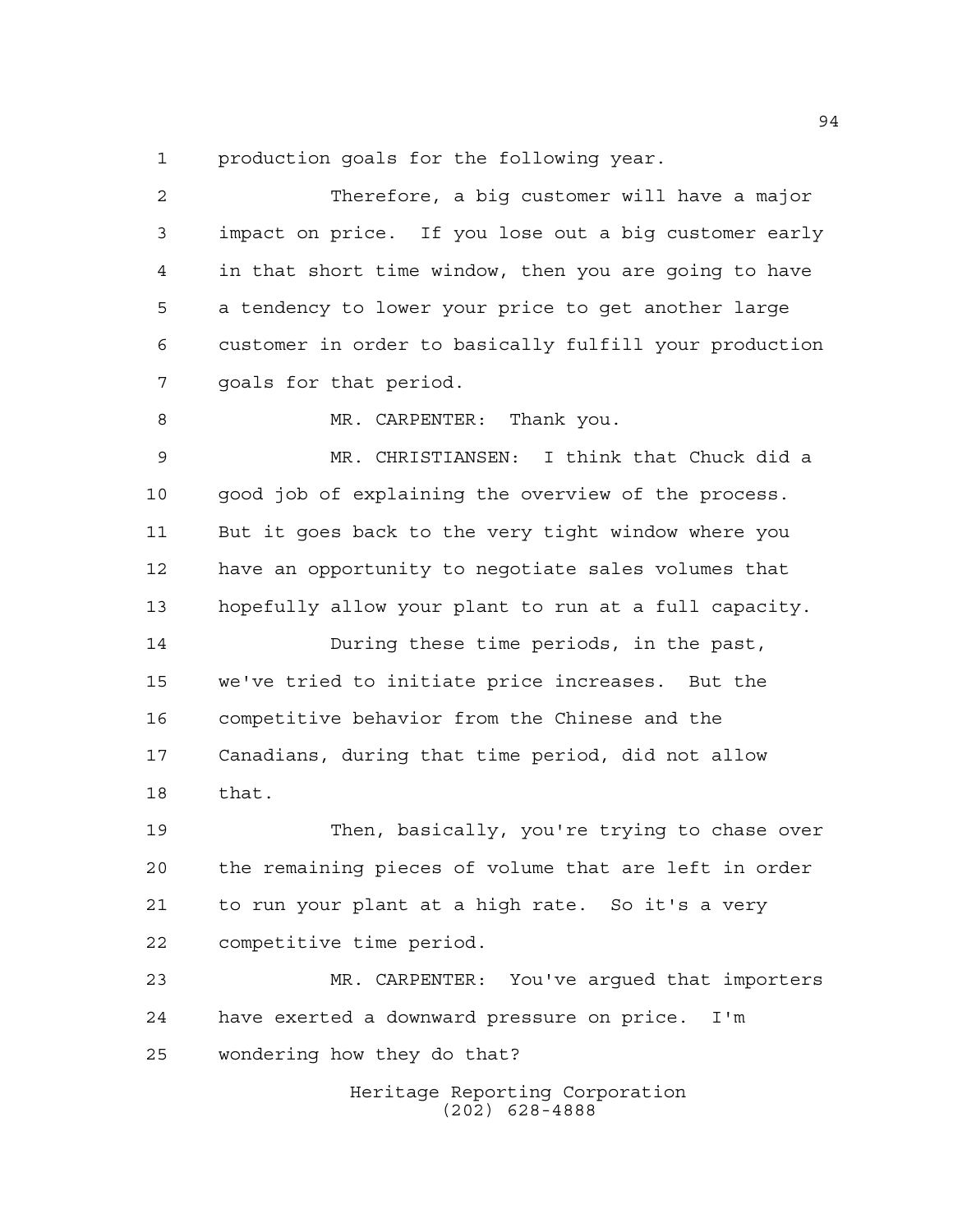Do your customers, distributors, or end users come back to you and indicate to you that they've been offered a lower price for imports from say from Canada or China? Or it somehow common knowledge in the industry what the pricing levels are? MR. OAKLEY: I'll speak for ADM, and our experience. We do a fair amount of business through distribution. It will happen in a couple of ways. Either they will be out competing for a piece of business and receive feed back that an importer has come in through another channel, or come in directly to that customer offering lower prices, which forces us to lower prices to try to meet and keep that business. Or they will come to the distributor themselves offering lower prices for the same product 17 to try to gain the business away from us. MR. POULOS: I think from a Tate & Lyle (ph) standpoint, and I'm sure for most of the industry, we go through a standard discovery process of inquiry about pricing. The only perfect knowledge I think you end up with is when you don't get the business. Unfortunately, that's happened more often than we care to think. And as you go through the discovery process,

> Heritage Reporting Corporation (202) 628-4888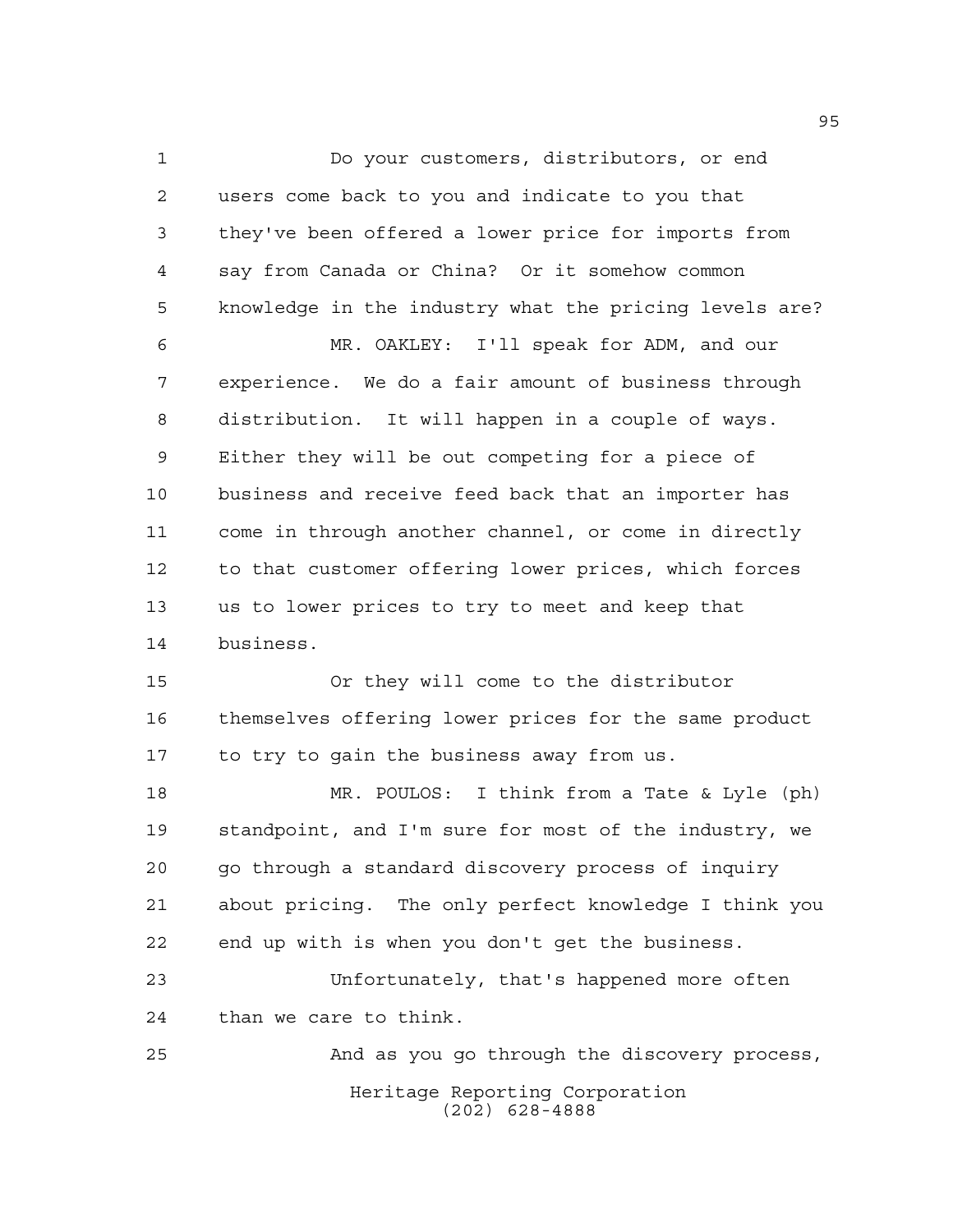one of the obvious questions is: Are they all

 qualified suppliers? Because you've asked the question about qualifications.

 In general, the market requires qualification steps. When you're in that group of qualified suppliers, price becomes the primary motivation for selection.

 MR. ANDERSON: And, Mr. Carpenter, I would refer you to the extensive lost sales and lost-revenue allegations in the petition.

 I think documents comprehensively the extent to which there are actual prices that are mentioned by customers, either Canadian prices or Chinese prices, in the context of negotiations, that doesn't necessarily mean that the customer has their Chinese supply locked up, but the China price or the Canadian price is used as a way of negotiating in this very intensive time window.

 MR. CARPENTER: Thank you. That's very helpful.

 There's also a statement made that in this industry volume drives price. Is it typical for the U. S. producers here to provide volume discounts to their largest customers?

Heritage Reporting Corporation (202) 628-4888 You may have supplied details on that in the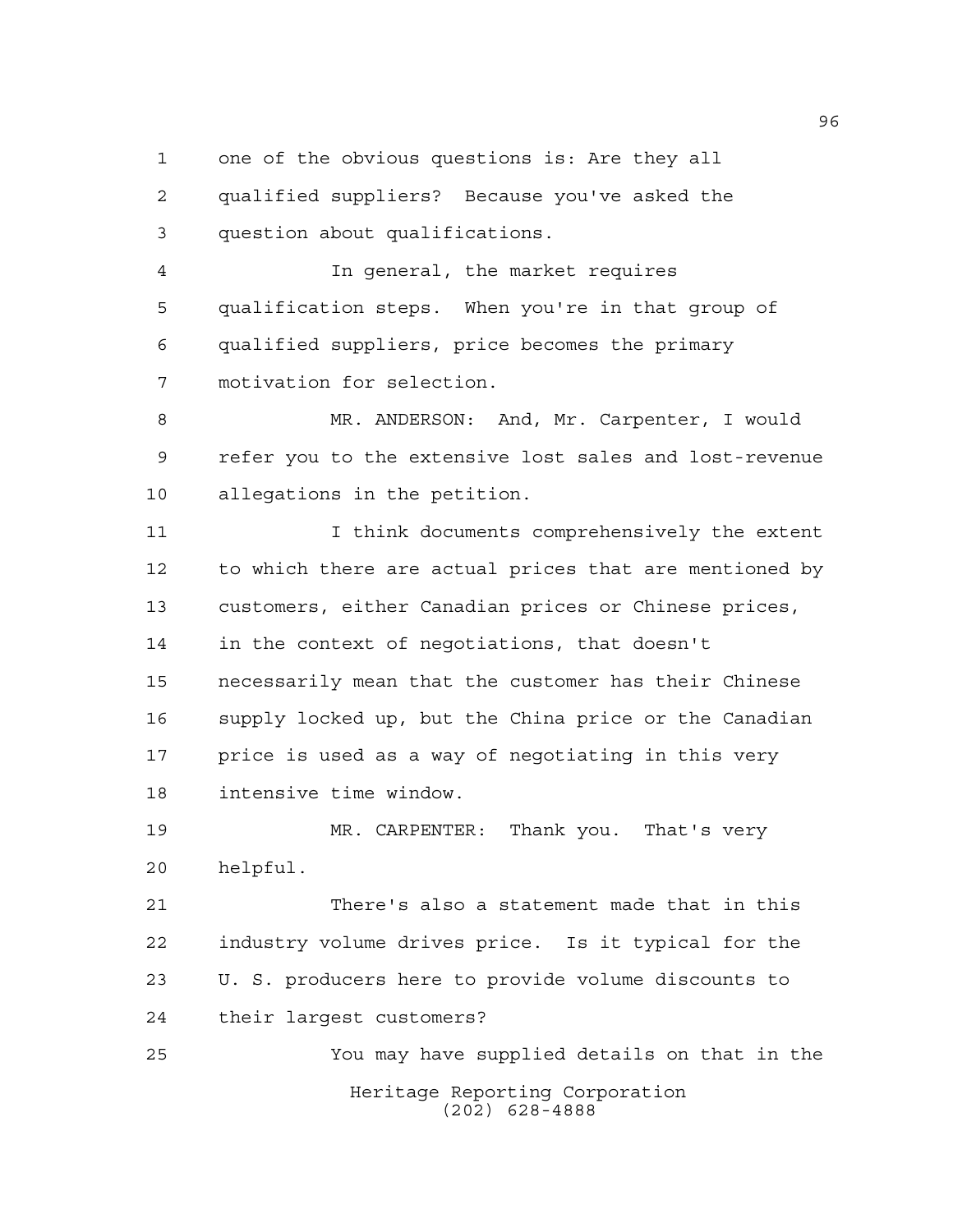questionnaire responses. If so, I apologize. You don't need to respond further. But I was just wondering, in general, if you typically provide volume discounts? MR. CHRISTIANSEN: From Cargill's standpoint, volume discounts and things like rebates, if somebody reaches a certain volume, are not existing. MR. OAKLEY: The only thing that I would add is the larger customers, as we've mentioned, there's several large customers that represent a big portion of the volume. They tend to have a global presence, and are extracting bids from every one of the producers represented here, plus a variety of import from Chinese or Canadian product. They would tend to command perhaps lower prices to lock up volume. It's 18 just depending on where they are in the cycle. MR. CARPENTER: Okay. MR. ANDERSON: To sort of put this in your normal way of looking at things: The volume has an effect on price negotiations, but I have not seen any evidence of separate volume discounts or rebates. It's just basically volume as a consideration in price negotiation.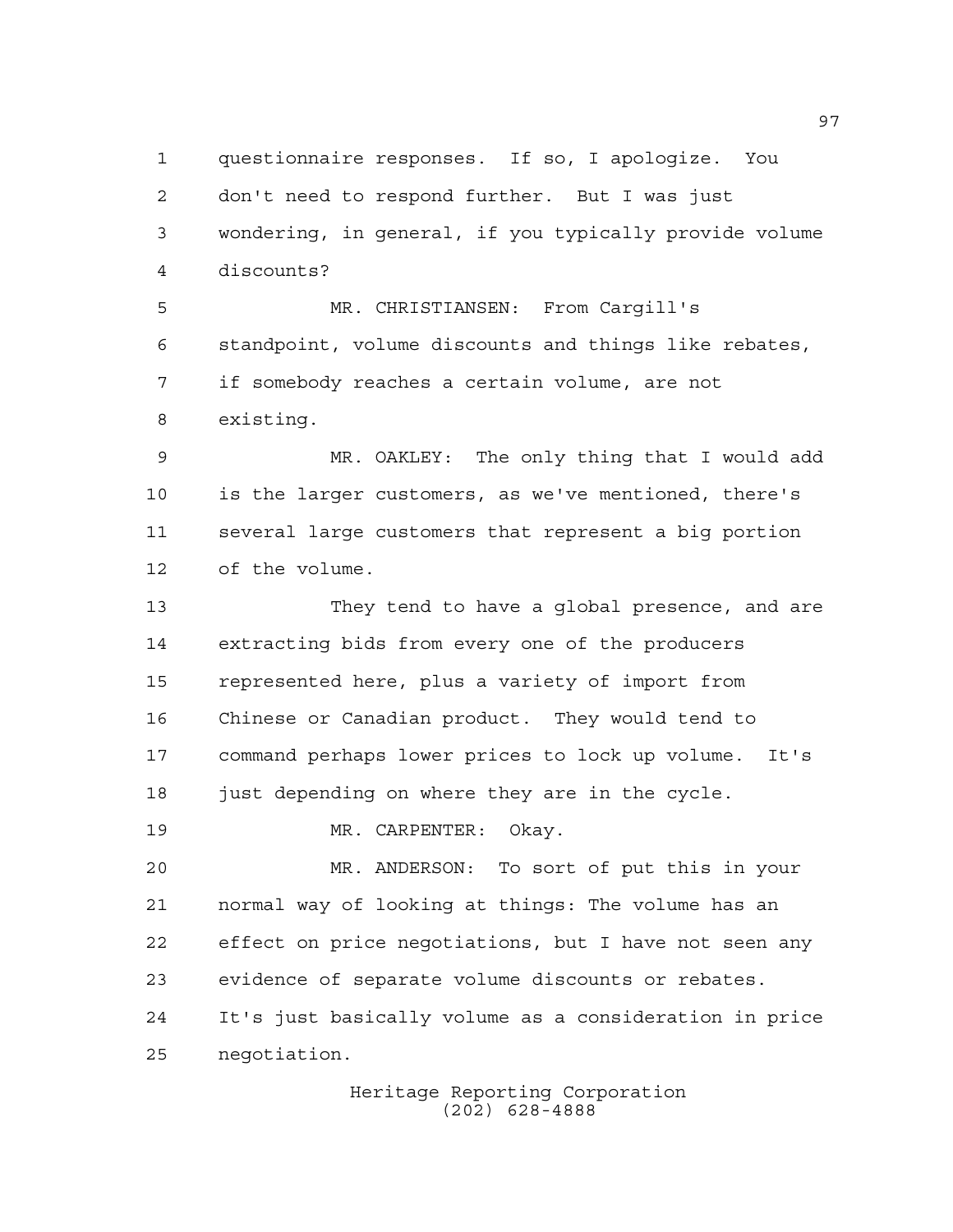Heritage Reporting Corporation But this industry does not, the U. S. producers at least, don't offer after-sale discounts or rebates based on volume. MR. CARPENTER: I see, thank you. Just one last question: I'm still trying to reconcile one point of contention between what Mr. Waite indicated in his opening statement, and your responses to previous questions from the Staff. He indicated that the product from JBL was a premium product and commanded a premium price, and we've explored that to some extent. And he indicated I believe that the questionnaire data showed that the product from JBL is priced higher than the domestic product, and the Chinese imports, if I'm not mistaken. From your testimony and your responses to the questions, it sounds like you would disagree with that. My only question for those of you who are under the APO, when you have an opportunity to look at the price data as complete as we're able to provide it from the questionnaires, if it turns out that, in fact JBL's product is priced higher than the Chinese product or the domestic product, if you could attempt to comment on that in your post-conference brief and

(202) 628-4888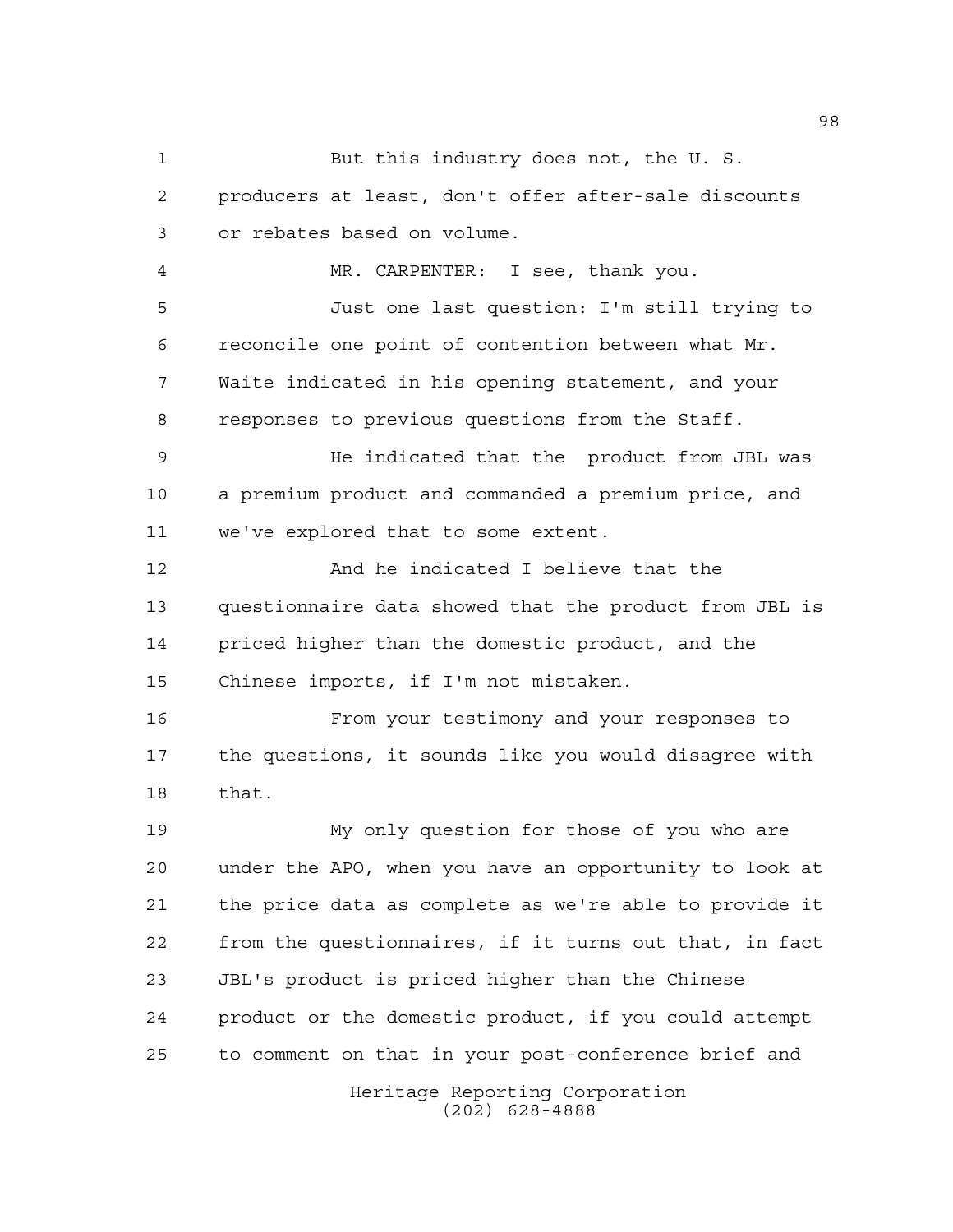provide some sort of explanation as to why you believe that might be the case?

 MR. ELLIS: Yes, we'll be happy to do so. MR. ANDERSON: I would caution you to take a very close look at some of these pricing comparisons, and consider it in the context of everything else you've heard in other pieces of information because some of it does appear to be pretty wacky, to be honest with you.

 I'll be interested in hearing to see what this quality difference is, for example, and whether or not that constitutes a premium in pricing?

 We do have some questions about some of the data that has been submitted so far, but I think that we would prefer to respond to that in the post-hearing brief.

 MR. CARPENTER: Definitely, good. There some additional questions, I believe, Mr. Cassise?

 MR. CASSISE: I have one request for the post-conference. That is: to, again, revisit this market segmentation.

 In the 2000 investigation, the Commission found that around two-thirds of U. S. consumption was this food and beverage segment. Approximately one-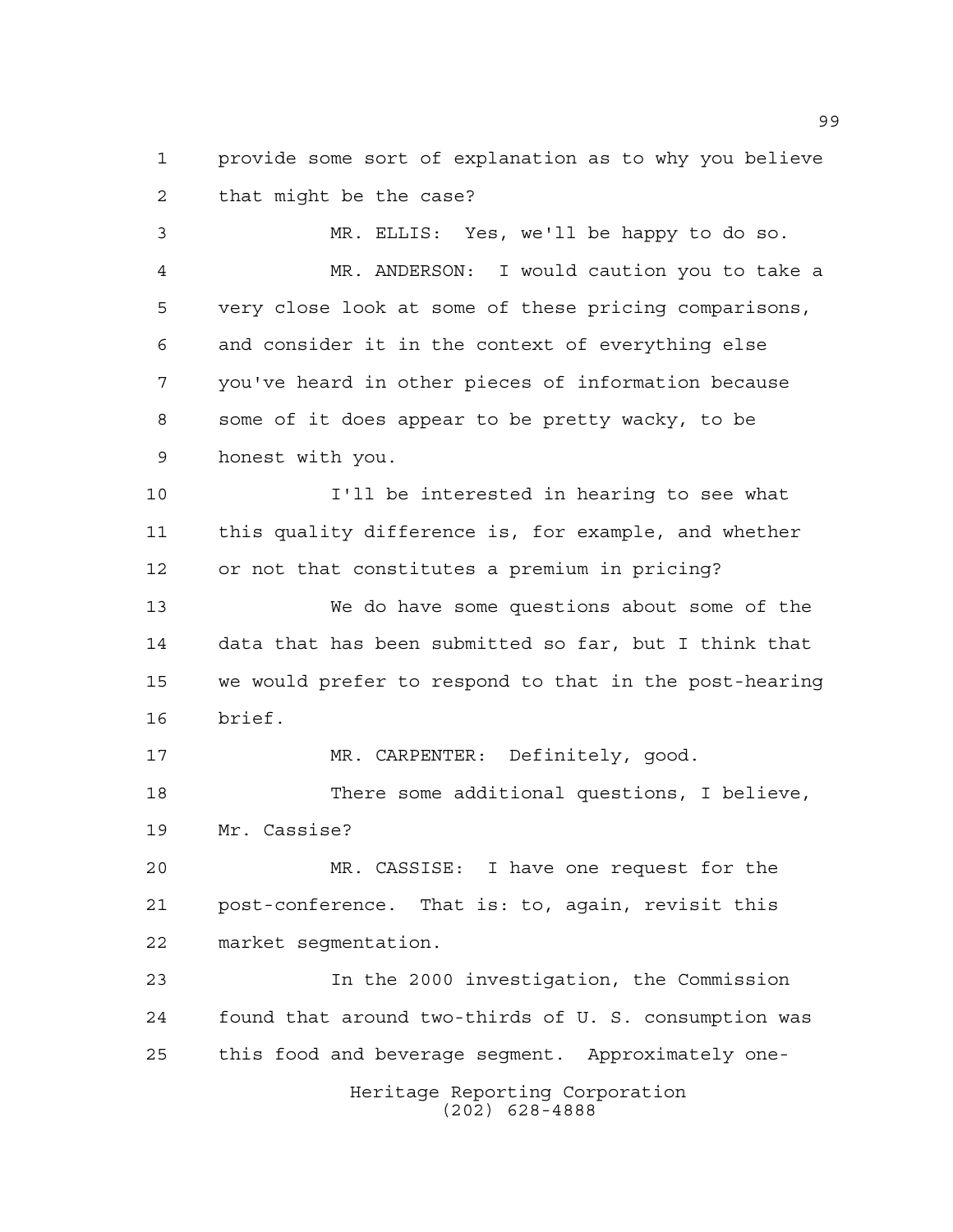third was industrial, and less than 10% was pharmaceutical.

 So, using those market segments, which haven't changed, could you, in your post-conference, just split out say your 2007 U. S. shipments, and estimate where those shipments went in relation to their end use, using those segments: food and beverage, pharmaceutical, and industrial/laundry. I noticed in page 8 of the petition, you had

 mentioned that this detergent end use has been increasing over the years, so keep that in mind when you address that in the brief as well.

 Also, if you could break that out by citric acid, sodium, citrate and potassium citrate as well.

That's all I have, thank you.

MR. CARPENTER: Ms. Alves?

 MS. ALVES: Just an add-on to some of what you're already going to be discussing in terms of some of the allegations made by the Canadian producer about the differences in terms of their prices versus U. S. and the Chinese prices.

 Mr. Anderson, this morning, you testified that prices in this industry are made on a delivered basis. If you could discuss, in your post-conference brief, whether or not that may have some impact on any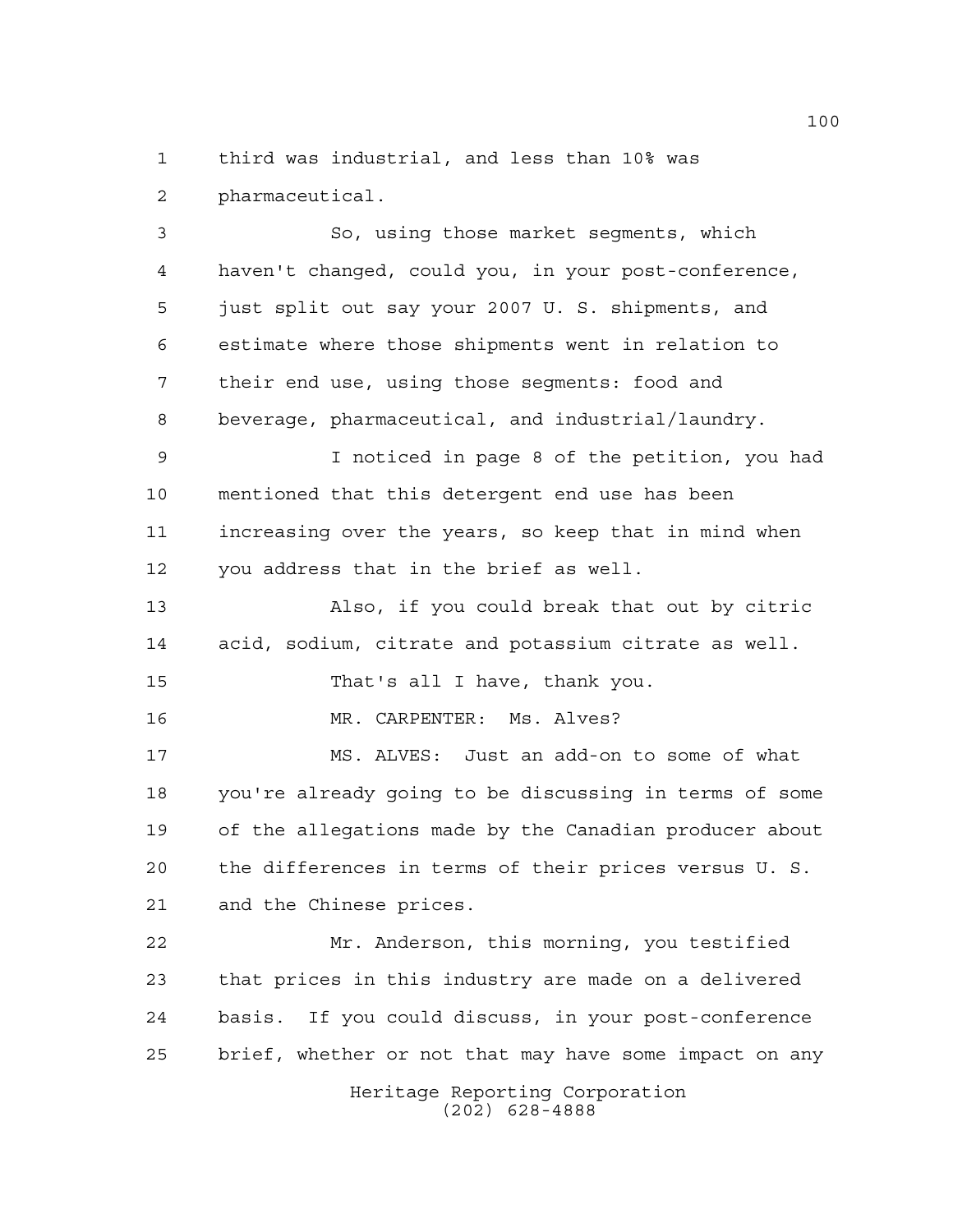pricing differences that we're seeing?

Heritage Reporting Corporation (202) 628-4888 And if you could also discuss whether or not there might be difference in terms of prices to end users, or distributors that we're seeing here as well? A lot of these issues are obviously going to go towards accumulation, which it sounds as though from their opening statement this morning, the Respondents will be addressing more this afternoon. So, again, if you could discuss whatever accumulation issues they raise as well, that would be helpful? MR. CARPENTER: Any other questions around the table? Again, thank you very much for your testimony and for your helpful responses to our questions. We very much appreciate it. At this point, we'll take a short break and resume the conference about ten minutes to twelve. MR. ELLIS: Thank you, Mr. Carpenter. MR. CARPENTER: Thank you. (Whereupon, a short recess was taken.) MR. CARPENTER: Could we resume the conference now, please? Please begin whenever you're ready. MR. SMITH: Good morning. My name is Matt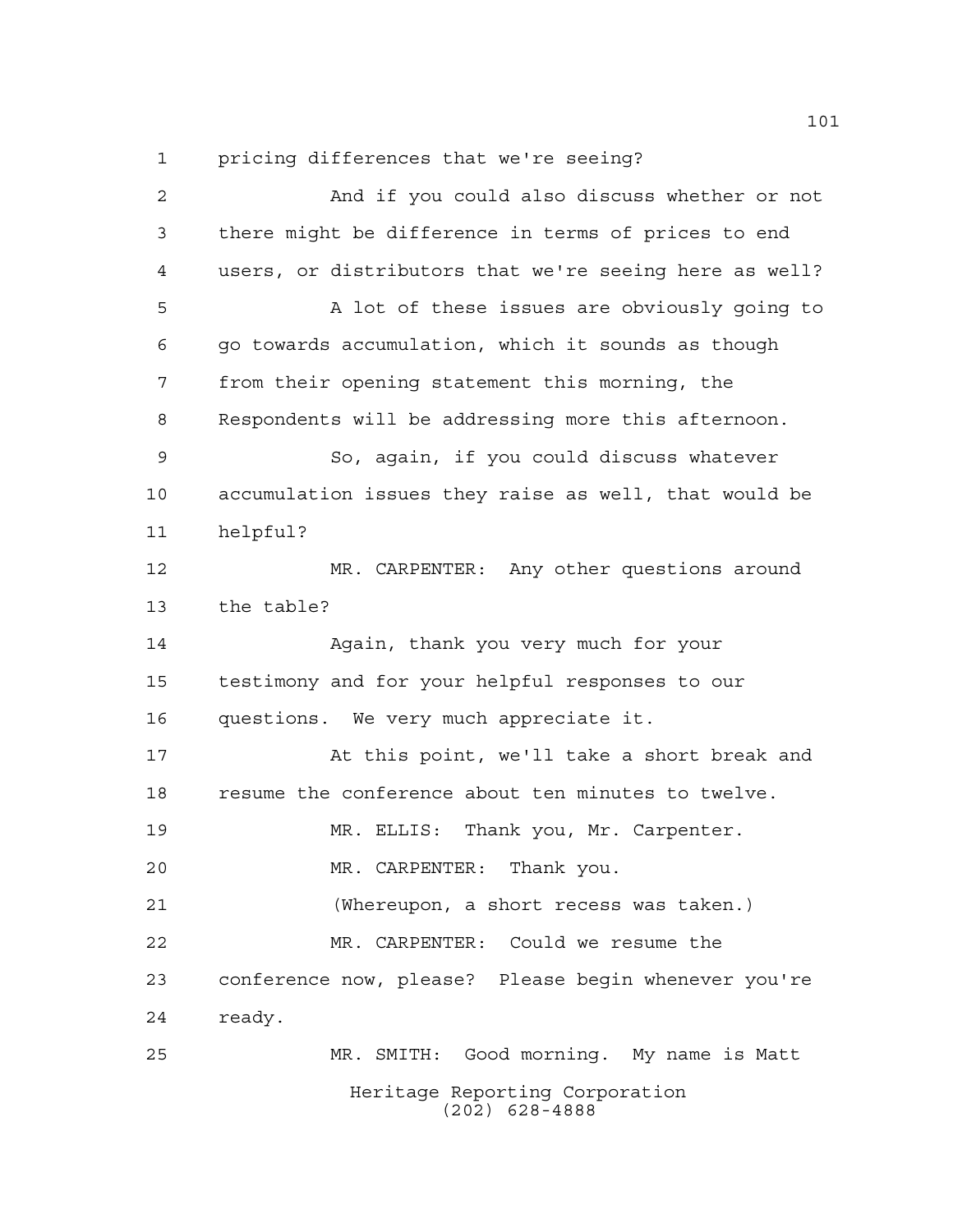Smith, Senior Purchasing Manager at Proctor & Gamble responsible for P&G's purchases of citric acid for consumption in North America. With me here today is Jim Hodges, who is the Purchasing Group Manager at P&G for Global Chemical Purchases.

 P&G is a major U.S. purchaser and industrial user of citric acid. We estimate that P&G accounts for more than 10 percent of the citric acid consumed in the United States and that P&G is one of the top four purchasers of this product. We use citric acid in detergents, including Tide and Gain, beauty care products, including Head & Shoulders and Pantene, and oral care products, including Crest and Scope. Detergents for fabric care account for more than 90 percent of the citric acid we consume on an annual basis.

 P&G purchases citric acid from all of the domestic manufacturers, from JBL in Canada, and from two plants making this product in China. All of the suppliers of citric acid of P&G must be qualified to supply the product. That process can require six to nine months for citric acid used in detergents and much longer for oral care and beauty care products. No Chinese supplier is qualified to supply to our oral care or beauty care products. The qualification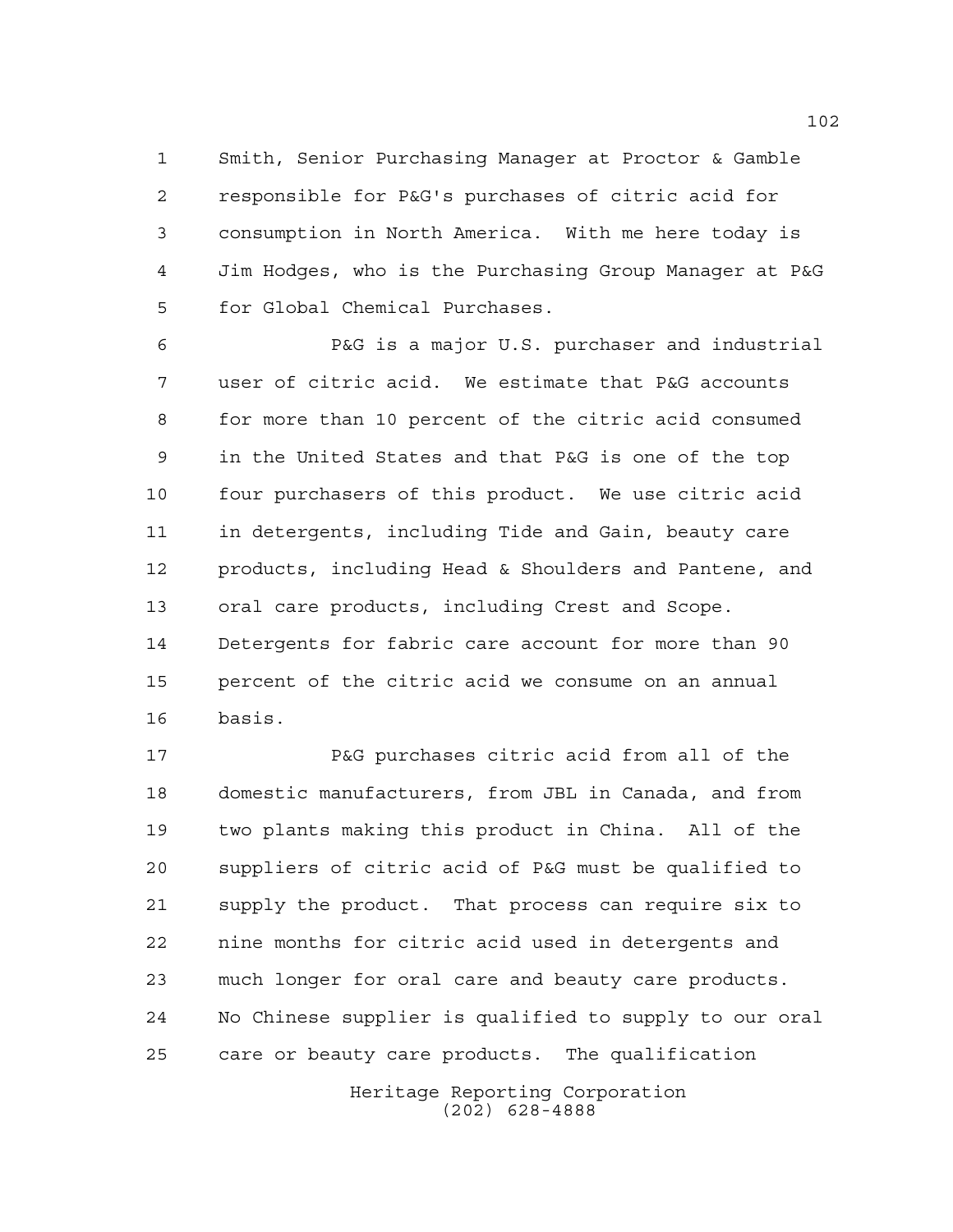process involves acquiring the input, producing the final product, and testing the final product for a period of time to ensure stability and effectiveness.

 P&G tries to source its inputs from a variety of producers, in order to ensure diversity of its supply sources. It does so primarily to ensure reliability of supply, minimizing the risk of plan disruption. P&G is also in a global supply relationship with a number of the U.S. and foreign suppliers it seeks to maintain over the long term. P&G has two plants making detergents for fabric care in the United States, one at Lima, Ohio, and the other at Alexandria, Louisiana.

 One hundred percent of the citric acid used in detergents is fed into our process as a solution. P&G purchases citric acid in three forms: citric acid in solution, monohydrate, and anhydrous. Both monohydrate and anhydrous forms must be converted to solution prior to entering our process at our fabric care detergent plants. Most of what we purchase from Canada and three domestic producers is in solution form. All of the citric acid produced from China are in anhydrous or monohydrate form. For citric acid in solution form, the active ingredient, citric acid, is 50 percent of the total solution; for citric acid in

> Heritage Reporting Corporation (202) 628-4888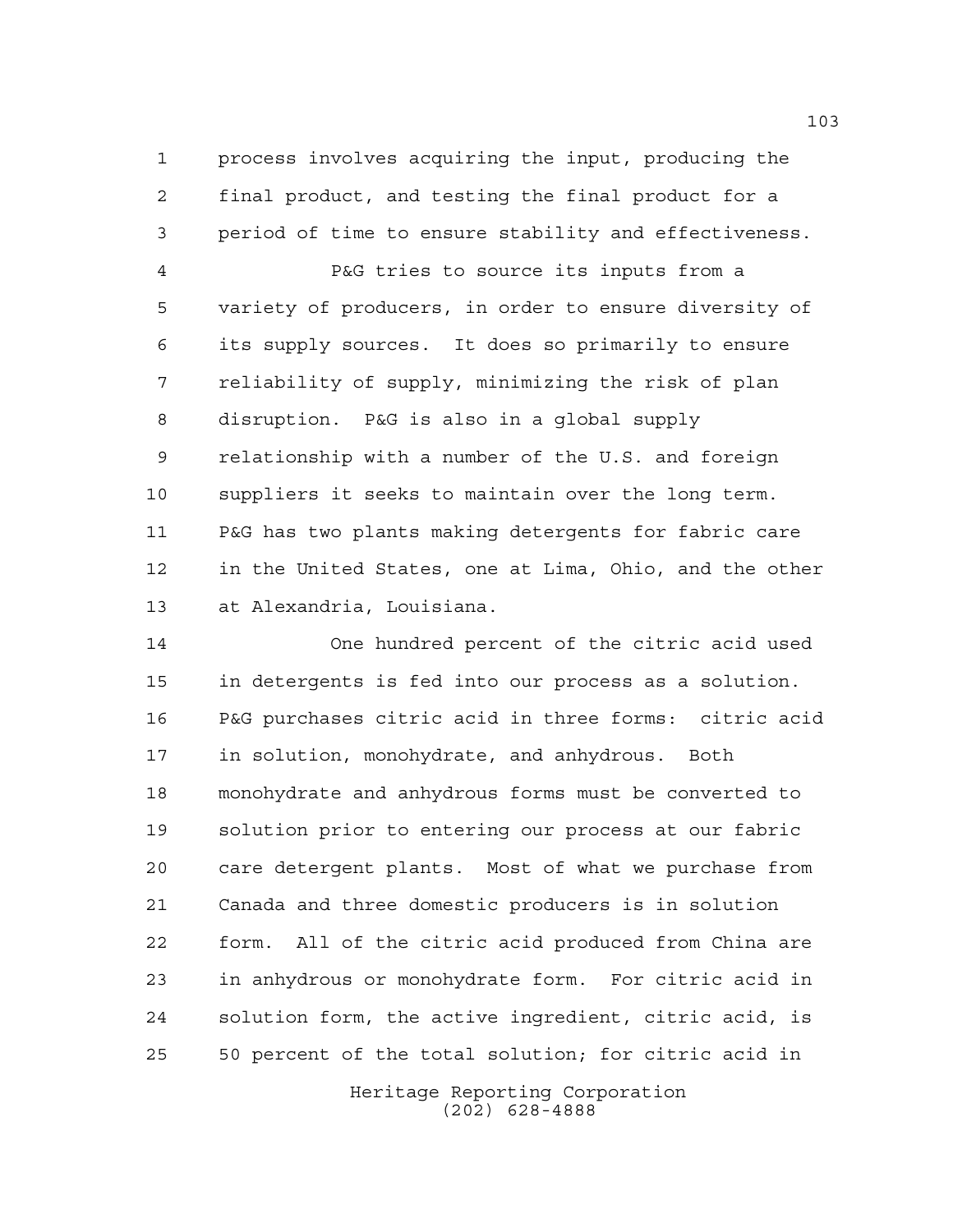monohydrate, the active ingredient is 92 percent of the weight of the product; and for anhydrous citric acid, the active ingredient is 100 percent of the product.

 Citric acid is priced roughly on based on the anhydrous equivalent of the form in which that it is sold. That is, solution is normally priced at one- half of the price of anhydrous for the gross weight of the product and monohydrate is only priced at eight to 10 percent less than the price of anhydrous for the same gross weight of the products.

 We are concerned that this investigation that the U.S. and Customs statistics do not reflect the true quantity or average unit value of citric acid entering the United States and anhydrous equivalent basis. We know that we purchase a substantial quantity of citric acid from JBL in Canada in solution form and that the Customs statistics probably reflect the gross weight of the product entering the United States, rather than the anhydrous equivalent weight. Moreover, most of the citric acid that we source in China is monohydrate from which overstates the anhydrous equivalent weight by eight percent.

 There is a significant difference in the citric acid that is available to us from Canada and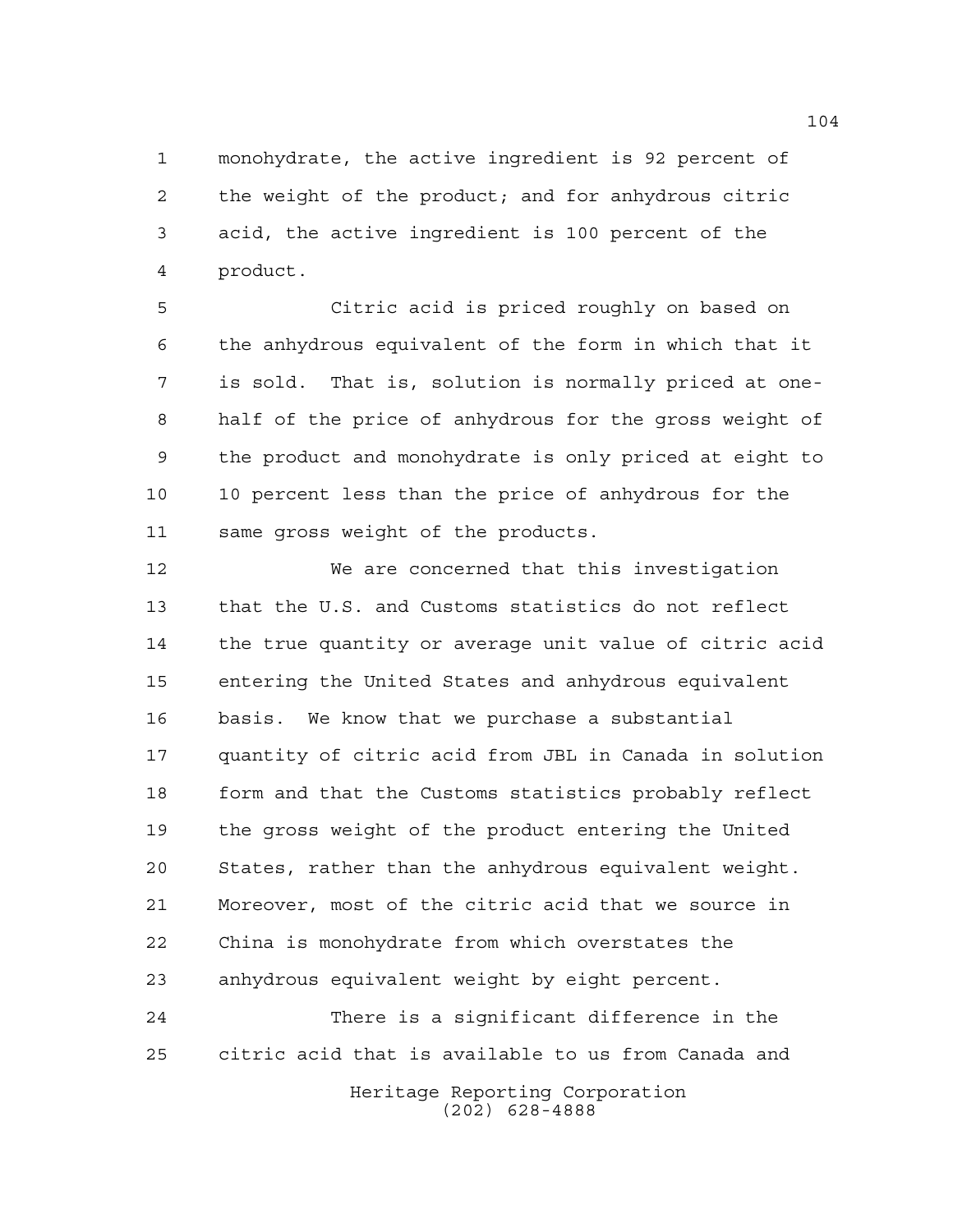the citric acid that is available to us from China. As I mentioned, most of the citric acid that we buy from Canada is purchased in solution form. There is a direct rail connection between JBL's plant in Canada and our plants in Ohio and Louisiana, enabling us to purchase the citric solution from JBL, especially line tanks on railcars. In addition, the lead time purchases from JBL is typically two weeks or less. This allow a minimization of inventory at our detergent plant producing plants.

 In the case of our purchases from China, on the other hand, all of the product is shipped to P&G in monohydrate or anhydrous form. This product must then be dissolved in liquid before it enters our process, adding cost and complexity to the use of the China's product. The lead time between order and delivery is a minimum of 60 days. The product from China must also be warehoused in the United States, increasing its cost.

 At P&G, we do not use any Chinese or Canadian citric acid in any potentially ingestible products, such as Crest and Scope, made in the United States. However, we believe the U.S. food and beverage purchases see a difference between citric acid source in China and citric acid source in Canada,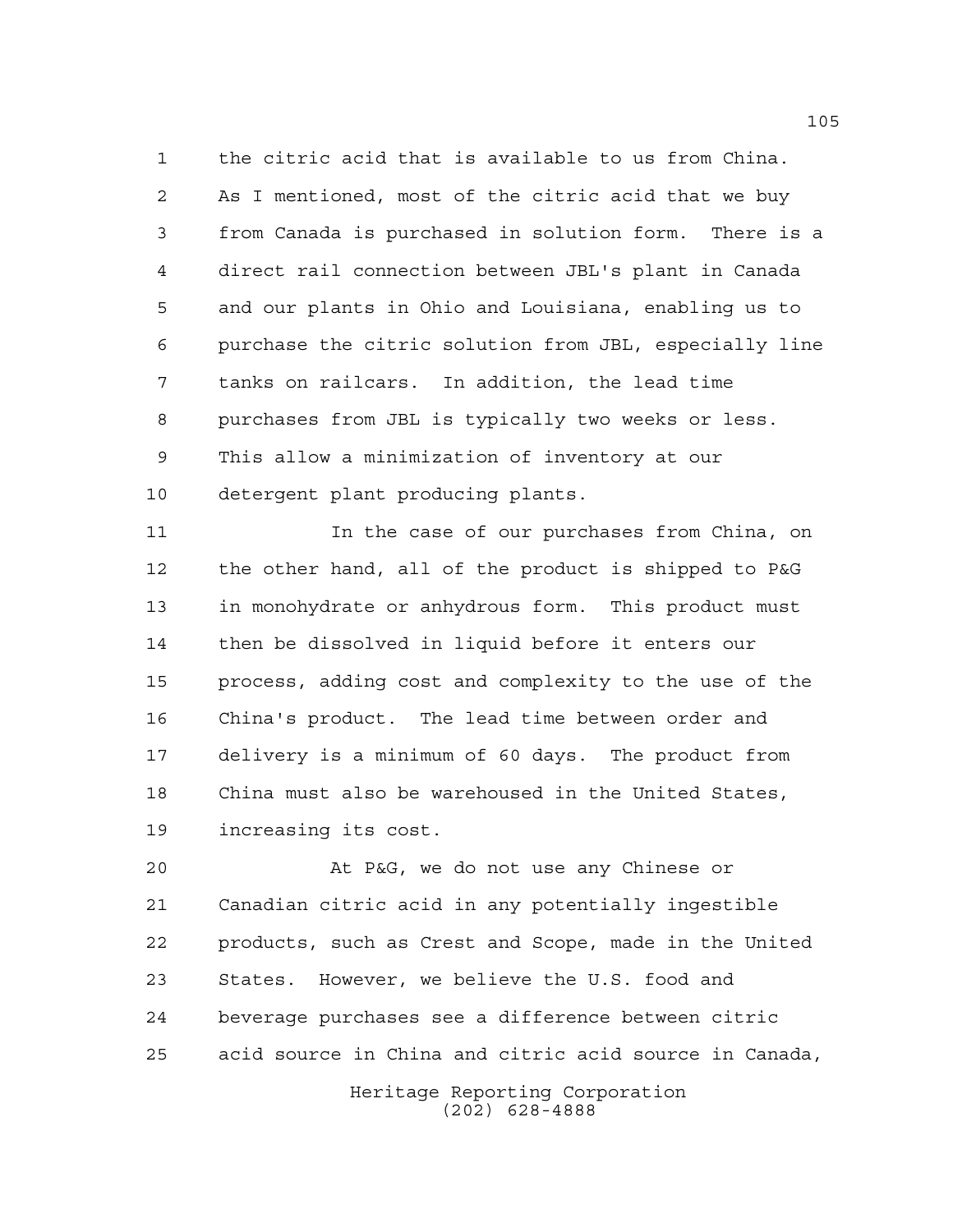primarily because JBL is an established European producer of food and beverage grade citric. It can also be assumed that JBL is capable of producing equivalent products at its new facility in Canada.

 Because P&G takes citric acid in solution, some of the U.S. manufacturers can minimize their cost and price to P&G by shipping solution to P&G and then thereby eliminating the energy costs necessary to fully dry the product. Other U.S. manufacturers can also increase output and reduce scrap by dissolving anhydrous citric acid that does not meet mandated particle sizes and ship the solution to P&G. This allows them to dry the batches of citric acid faster, lowering their cost of overall production, knowing that the off spec particles produced in this way can be dissolved and sold to P&G. Otherwise, these particles would have to be reprocessed for sale in the markets that require standard grade citric acid. Some U.S. producers take advantage of this process flexibility more than others, allowing them to offer lower prices in the market.

 During the period of investigation, P&G agreed to multi-year contracts with its U.S. suppliers. All of these supply agreements were for more than one year and one was for a period of three

Heritage Reporting Corporation (202) 628-4888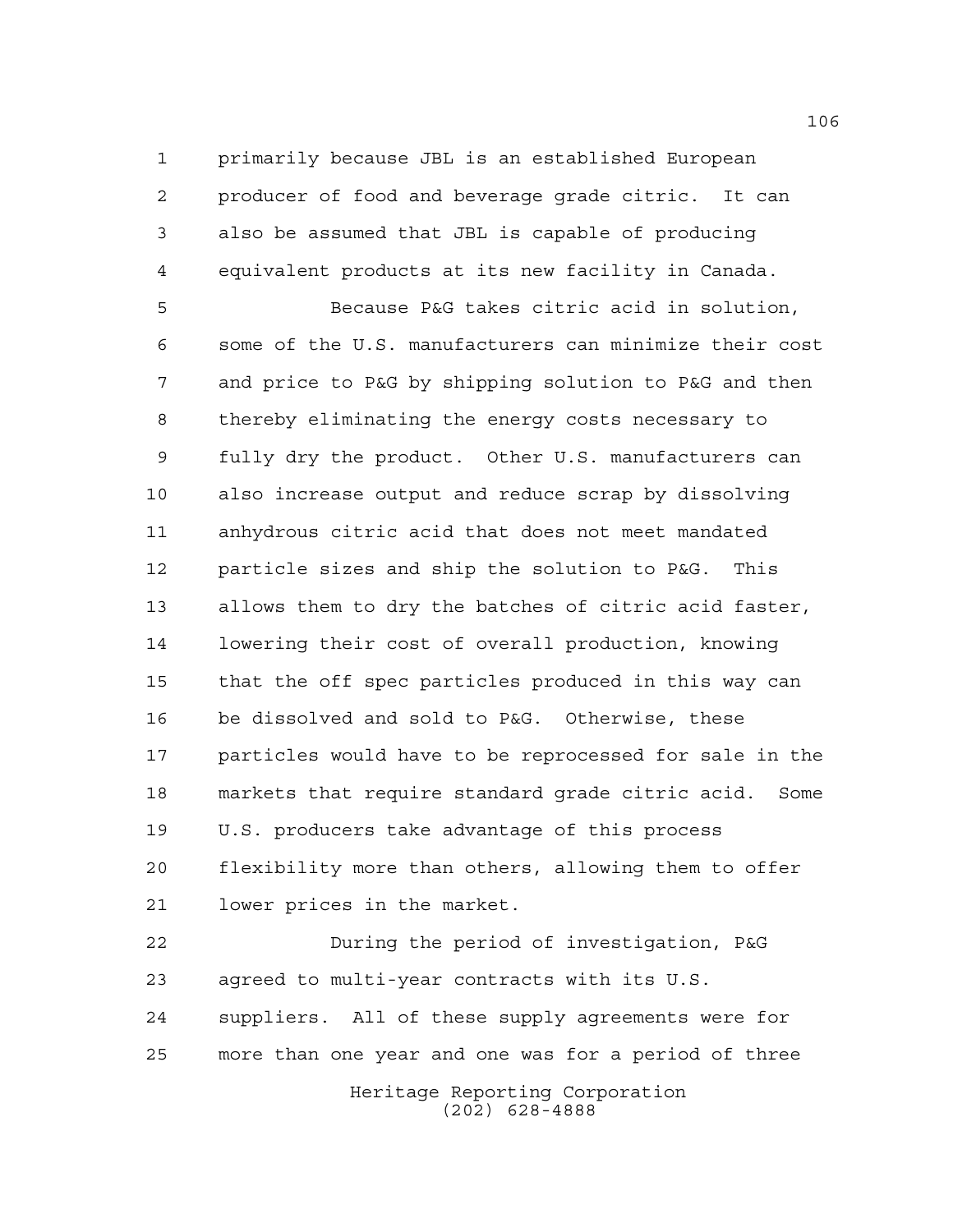years. The contracts specifically affix -- the contracts specify a fixed price and a fixed quantity that can be ordered by P&G at that price. P&G then issues purchase orders against the contract for supply its manufacturing plants. We believe that all of the domestic suppliers heads their cost of corn or dextrose or other feedstock to ensure that they can sell us citric at a profit over the course of these long-term contracts regardless of the movement of the feedstock price. We were surprised to learn that the domestic producers are claiming that they have operated at a loss throughout this period and wonder whether they have correctly attributed the lower cost corn or other feedstock purchase through these hedging contracts to their citric acid financial results.

 P&G has found that its U.S. suppliers are offering the lowest prices in the market. Between 2005 and 2007, the average delivered price from our domestic suppliers was lower than the average delivery price for citric acid from Canada and China in every year. Furthermore, there was a significant difference in the price being offered by suppliers in the market. Each year of the period of investigation, at least one U.S. suppliers was a clear price leader in the market. Partly for this reason and because the U.S. suppliers'

> Heritage Reporting Corporation (202) 628-4888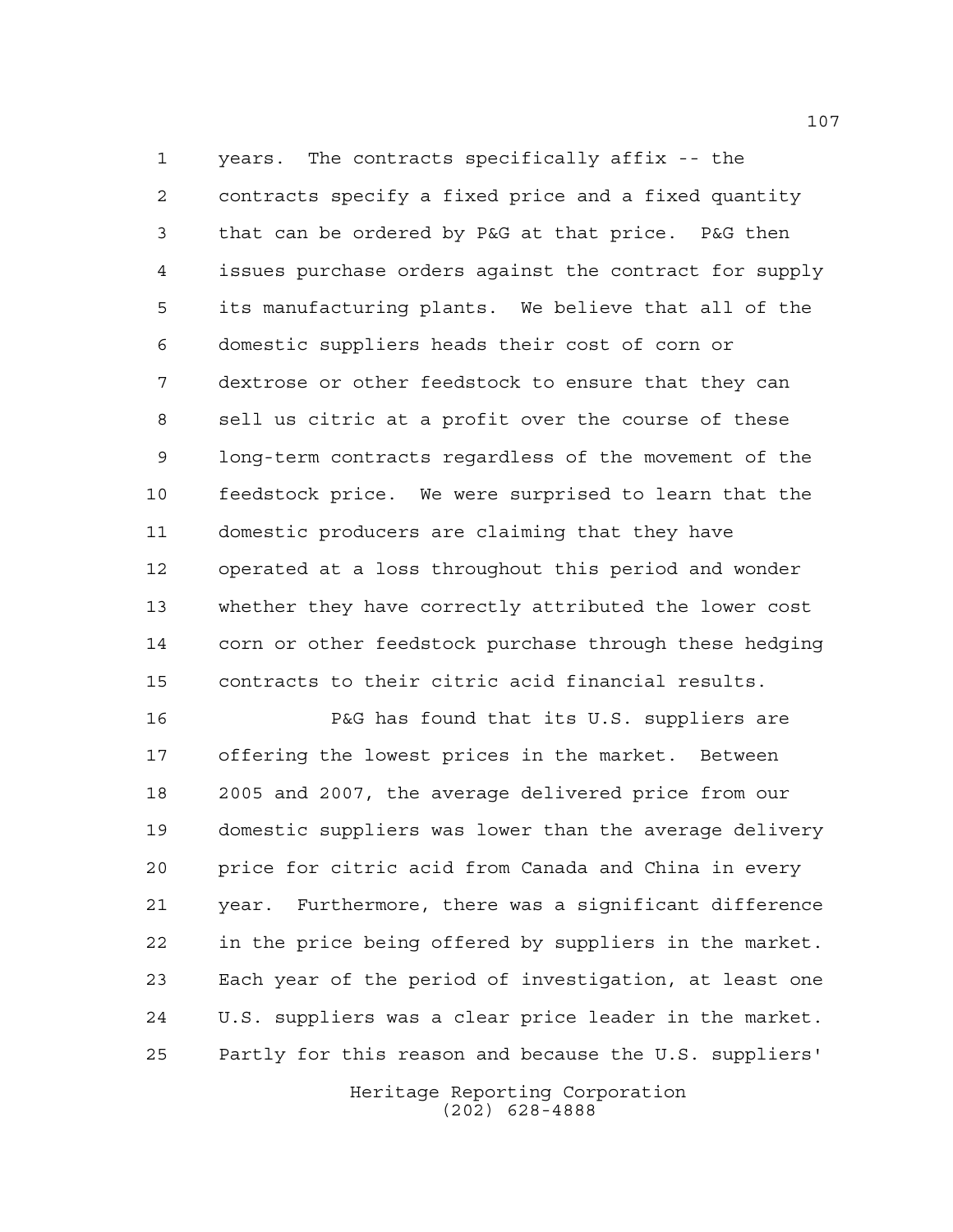ability to deliver solution to our plants, P&G would like to increase its purchases of domestic citric acid, but is unable to do so because of lowering constraints imposed on P&G by the domestic industry. Thank you for the opportunity to testify here today. I would be pleased to answer any

questions you may have.

 MR. LAFAVE: My name is Arthur Lafave on behalf of -- a lawyer for P&G. I just want to say that we're not going to say much today about causation, other than based on the larger record, other than what Matt has just told you, because the data is proprietary. But, there is, in the proprietary data, a much different story to tell about what is really going in this industry and we'll have to wait until we file our post-conference brief to give you that information. Thank you.

 MR. HSU: Good morning. My name is Hsu. I'm the President of United Food Corporation. United Food is a distributor of various food products in the United States. One of the products that I sell is citric acid. I've been selling citric acid for the last 25 years. I, also, want you to note that I'm a chemist by training. I would like to offer my comments and thoughts today on the competitive nature

Heritage Reporting Corporation (202) 628-4888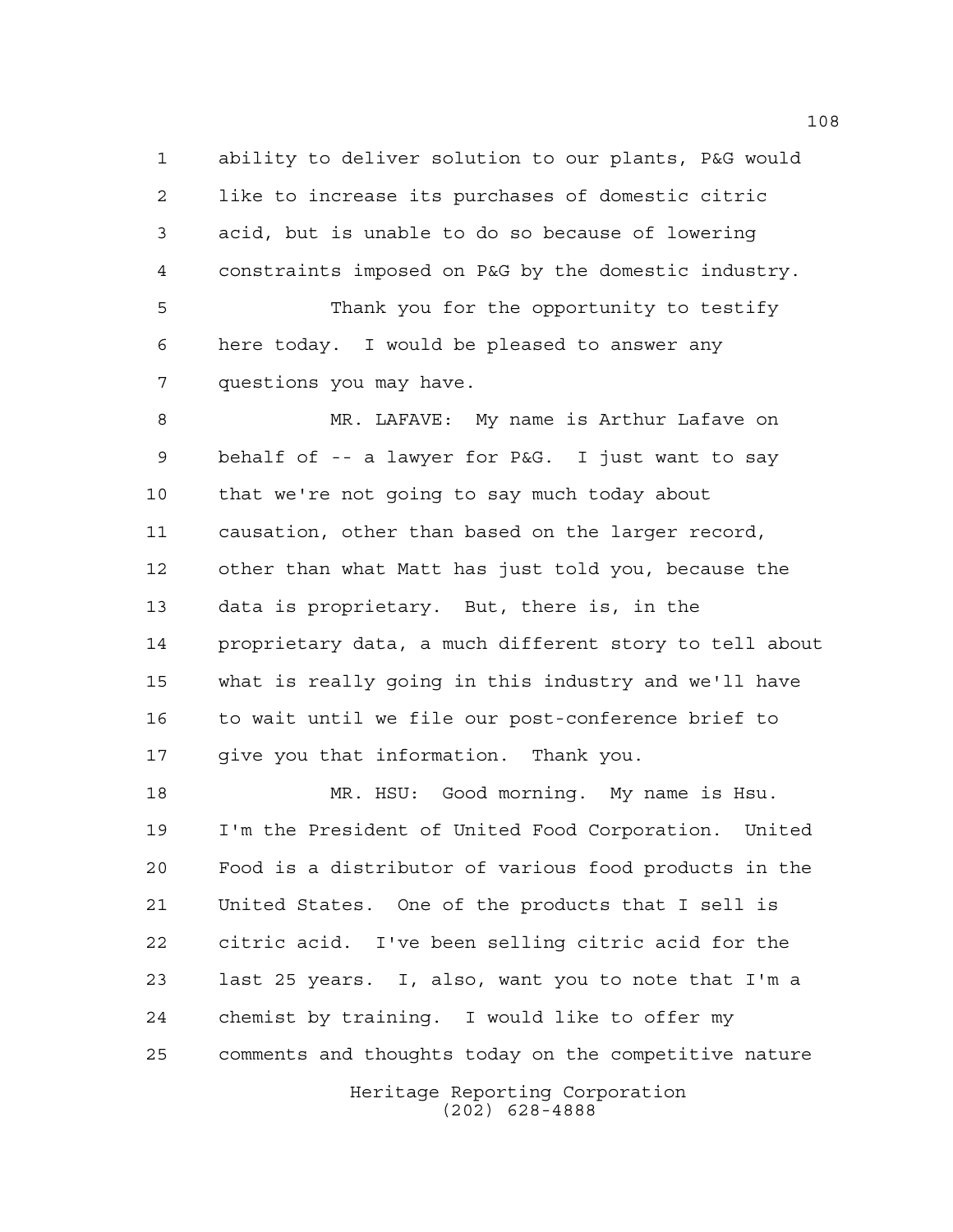and dynamics in the citric acid market in the United States.

 Before I begin, though, I want to tell you that I'm very aware that our sponsor importer's questionnaire was missing quite a bit of data. I apologize for that. We have very few office staff members and I've been out of the country for the last two weeks. I just came back from China two nights ago and I drove down to Washington, D.C. the following day. I promise that I will send you a completed questionnaire response by the end of this week.

 The first point I want to talk about is the difference between Jungbunzlauer, JBL, the sole Canadian supplier, and the Chinese. From my standpoint, JBL is equivalent to a domestic supplier. Although JBL built their plant in Canada, there is no question that the primary purchase of the plant was to service the U.S. market. The plant is located, as far as I know, in Ontario, Canada, just a few miles from the U.S. border. And my experience is that all U.S. Customs treat JBL as the exact same supplier as Cargill, ADM, or Tate & Lyle. They do not consider JBL to be a foreign supplier. Needless to say, my suppliers, the Chinese suppliers are not treated that way. There is no question that the U.S. Customs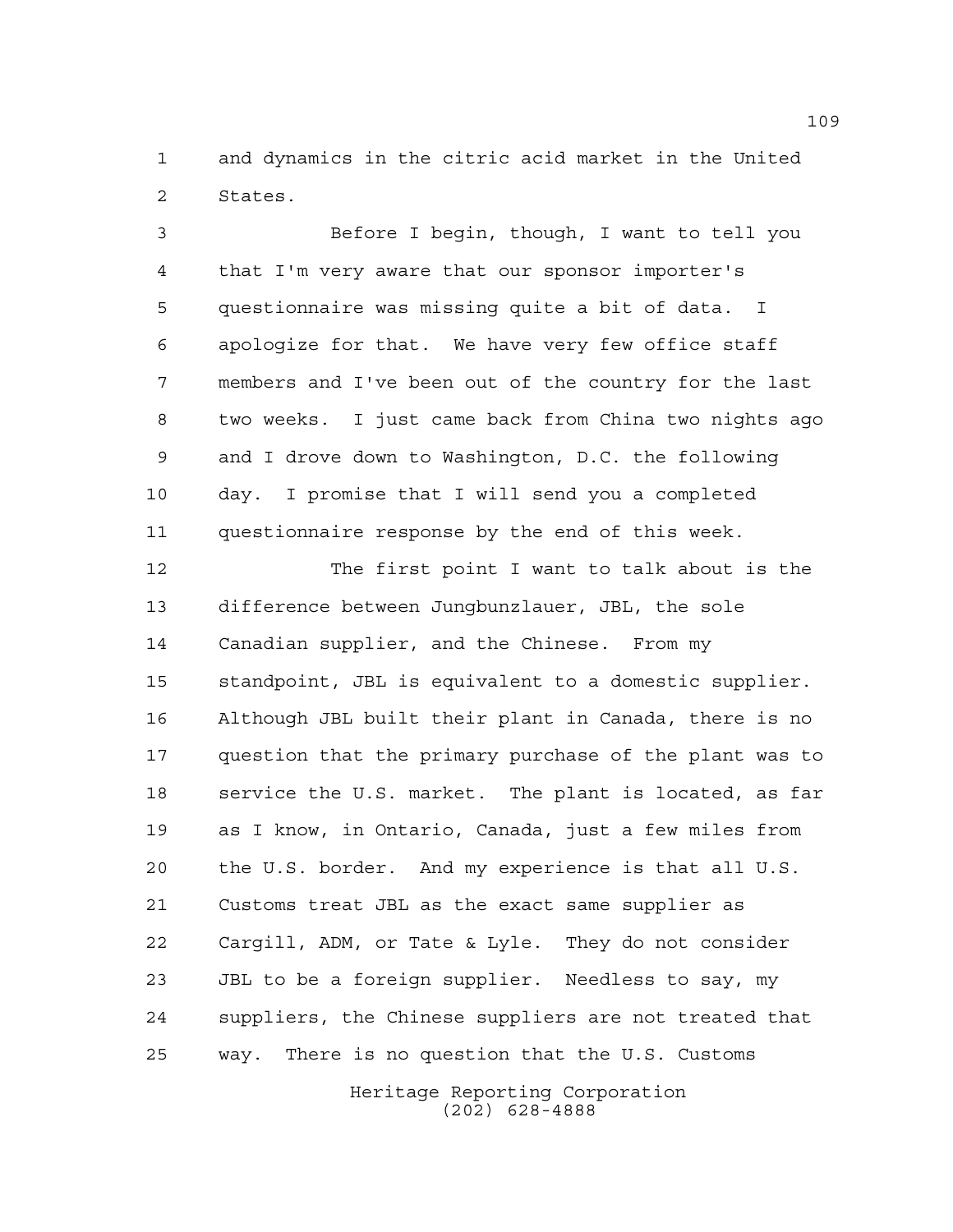consider my suppliers to be foreign suppliers.

 Now, let me turn to the nature of competition between the Chinese and the three U.S. producers and by extension, JBL. You heard a lot of the testimony earlier today that citric acid from Chinese suppliers, from JBL, and from three domestic producers is all the same, "interchangeable," the Chinese product being able to meet USB and FCC standards. Such testimony imply that the citric acid from China is used by any customer in the United States. This is just not true. In fact, there is a very large segment of the U.S. citric acid market that excludes Chinese suppliers. This segment is the soft drink segment. It is very, very difficult for Chinese producers to supply U.S. soft drink customers.

 In order to understand this fundamental point, you need to understand a little bit about how citric acid is used by soft drink producers. U.S. soft drink producers insist on purchasing citric acid in anhydrous form, meaning that the citric acid cannot have any water. It must be free-flowing, fine granular, or powder. The reason is that the soft drink producers, they use material conveyance systems and a tubular vacuum for conveying systems that feed citric acid to their soft drink concentrates. As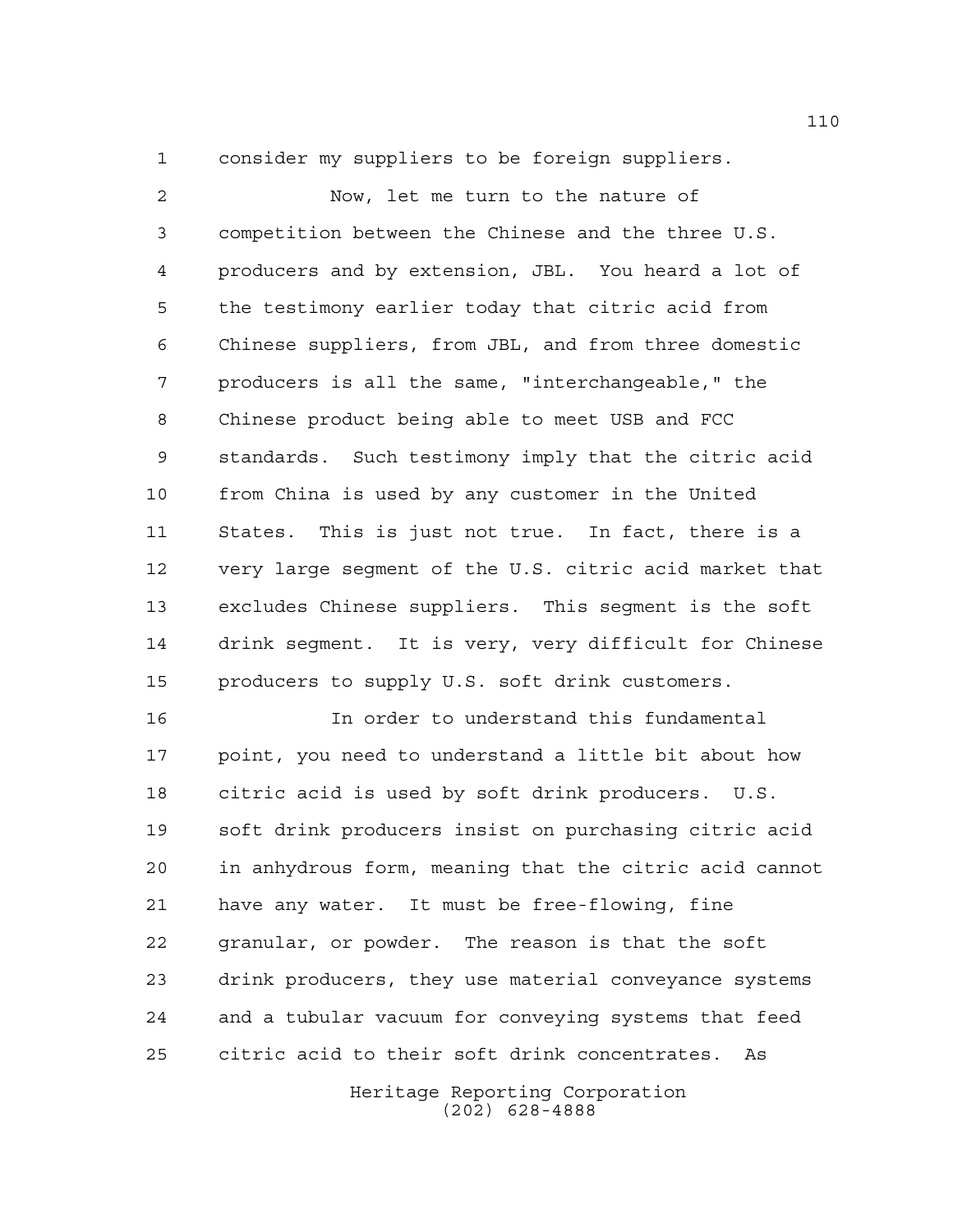everyone knows, U.S. companies like to minimize labor costs, so they prefer use of automated mechanical systems as much as possible. U.S. soft drink producers are no exception. Virtually all U.S. soft drink producers utilize vacuum conveying systems to feed materials into the soft drink concentrate tanks. The use of such mechanic machinery requires a very free-flowing non-caked citric acid.

 The trouble for the Chinese producers, they have to ship the citric acid across the ocean to the United States and citric acid is very hygroscopic. It absorbs moisture from the air. This means it is virtually impossible to ship citric acid across the ocean without having the material absorb moisture. When the citric acid absorbs moisture, it cakes up into solid blocks and chunks. These blocks and chunks clog the vacuum conveying tubes, causing massive problems for the soft drink producers. So, the issue has nothing to do with the underlying quality of the citric acid. It has to do with the very simply chemical nature, that you cannot transport citric acid in the anhydrous form from across the ocean, far away on the other side of the world. That is why U.S. soft drink companies do not want to buy Chinese citric acid.

> Heritage Reporting Corporation (202) 628-4888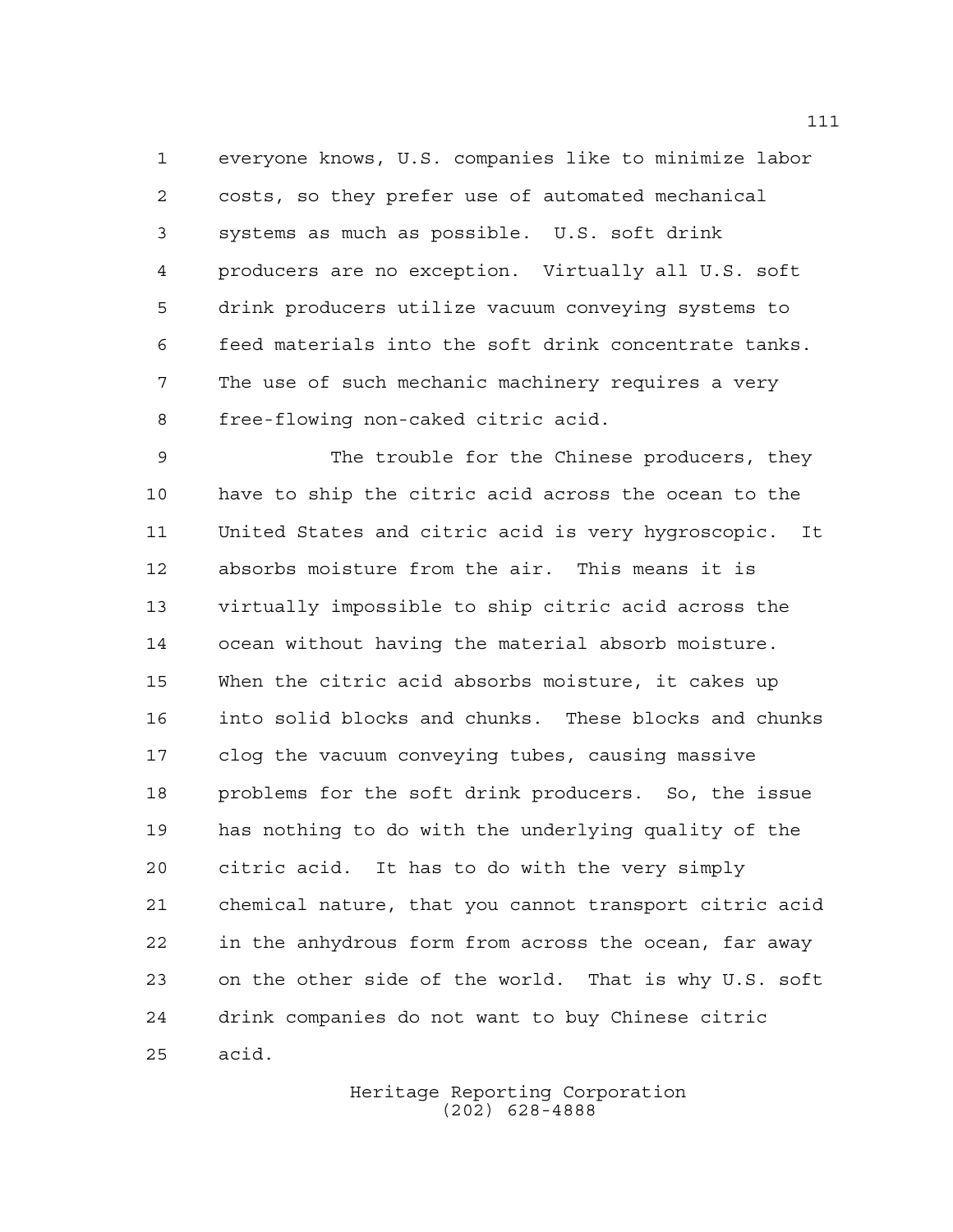I know this for a fact. The chairman of one of the largest producers in China told me personally on my trip to China that his company had tried to sell citric acid from their brand new plant to Pepsi, but his company's shipments were rejected because of the hard caking problem. If this company, which is among the newest and best citric acid manufacturers in China, cannot supply Pepsi, and I really doubt any other producers can, this means that the Chinese producers are effectively excluded from the single largest segment of the U.S. market, which is the soft drinks.

 Now, let me tell you about the flip side. Customer accounts are serviced by Chinese producers for which the domestic producers and JBL have little interest. You need to understand that citric acid is used in a vast array of different food products, everything from ice cream, to pickled vegetables, to jams and jollies, and puddings. What this means is that citric acid is used by anyone or company that makes these products. Citric acid is not just for big conglomerates. Mom and pop small establishments use citric acid, as well.

 What you also need to understand that overall, U.S. demand is much more than three U.S.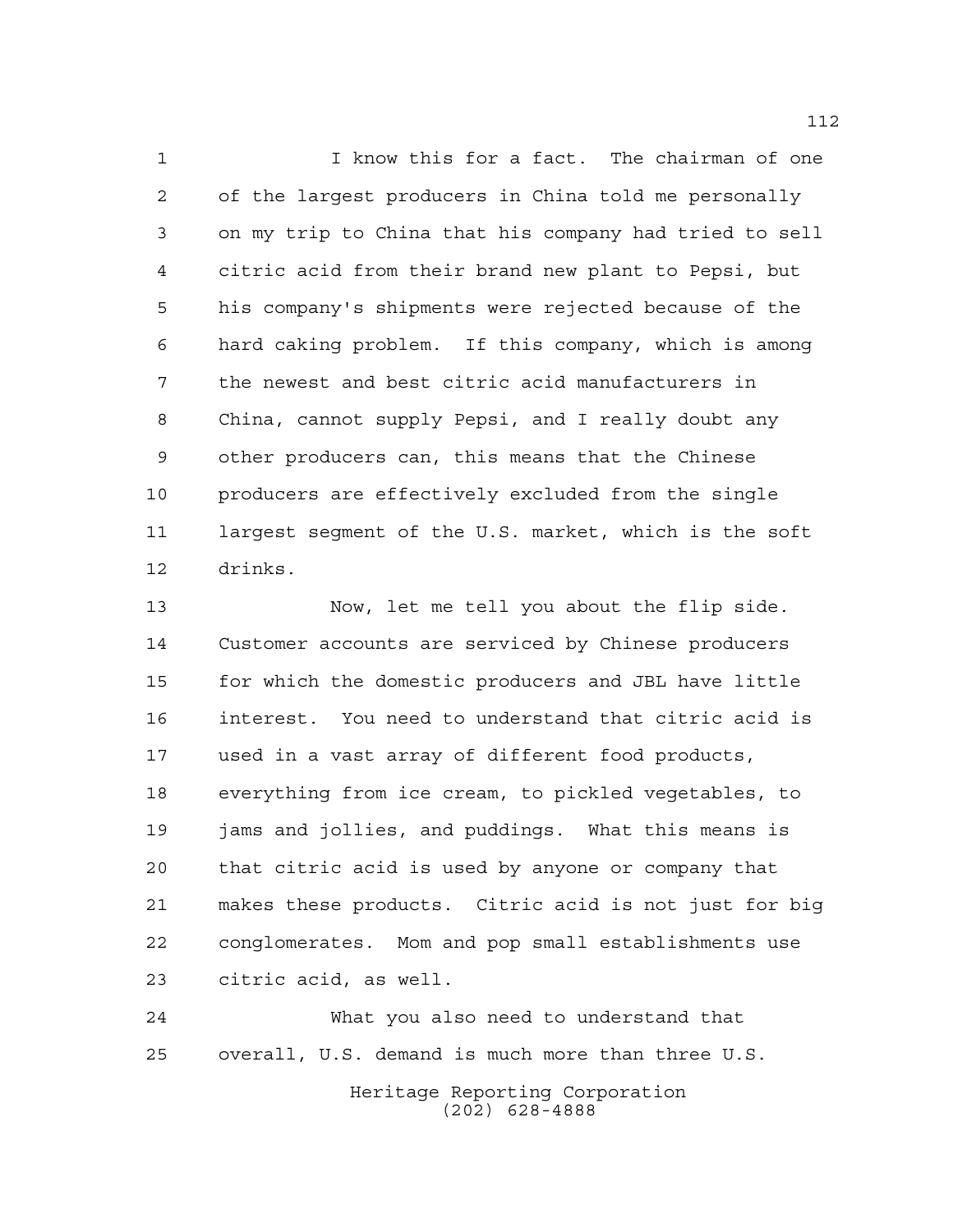producers can supply. My estimate that three domestic producers only have the capacity to supply half of the total market demand. What does this mean? This means that the three domestic producers are able to and, in fact, focus all of their efforts on the largest accounts. Those accounts demand railcar volumes and multiple truckloads for each shipment. Needless to say, from an administrative standpoint, it is much easier to service large accounts and that is why the domestic producers love them. With these accounts, you do not need an army of salespeople wearing out their shoes looking for small customers. This focus on the largest accounts means that there are a lot of small customers, who need citric acid, but cannot get the domestic suppliers' attention.

 This is where I come in. I service these small accounts. I have a slew of customers, who have never, ever been approached by domestic producers or JBL. Honestly, I really have no competition in this segment of the market. The domestics and JBL leave me completely alone.

Heritage Reporting Corporation (202) 628-4888 I, also, want to tell you that I believe this business has grown significantly over the last few years. I know this because I have had to turn down customers away repeatedly. I have received many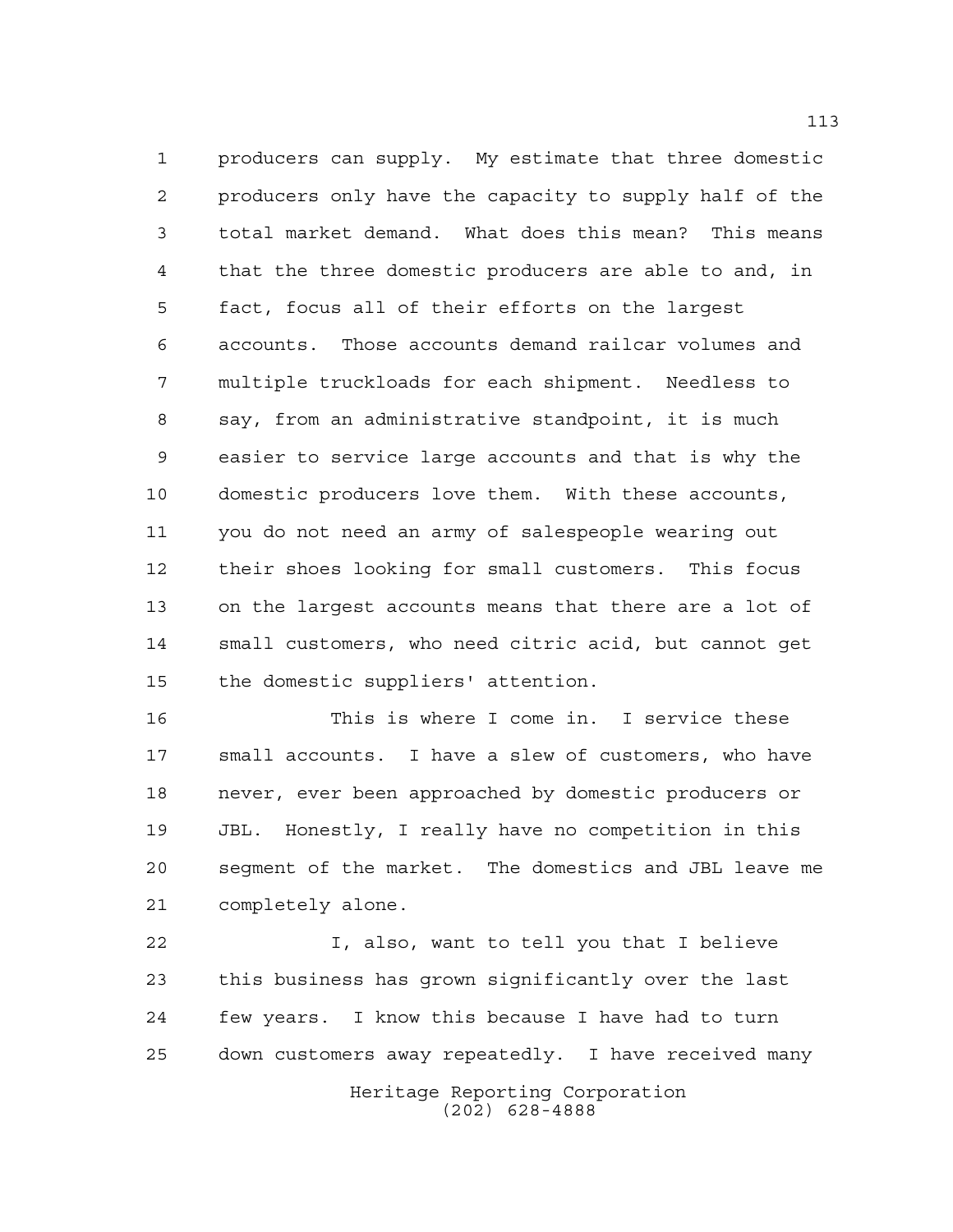phone calls, but I just cannot handle for lack of staff. What I know is that this business has gone to other distributors and importers of Chinese citric acid.

 I, also, want to talk about overall demand for citric acid. My estimate is that over the last few years, total U.S. demand grew by at least 10 percent. Now what is behind this demand growth? Perhaps, the biggest demand driver is the increased crackdown on use of hazardous materials, such as phosphoric acid. Very simply, more and more states are prohibiting the use of phosphoric acid in water treatment applications. The states are trying to control the allergy created by the presence of phosphorous substances in public waterways. So, more and more states have either passed environmental regulations limiting the use of phosphoric acid in many applications or have expressly announced their intention to do so. My understanding is that in 2006, the State of Washington was the first state to enact a statewide band on the use of phosphates in detergents and other products. Since then, many more states have followed. My guess is about between 12 and 13 states of enacted similar regulations or have announced their intention to implement such regulations soon. Indeed,

> Heritage Reporting Corporation (202) 628-4888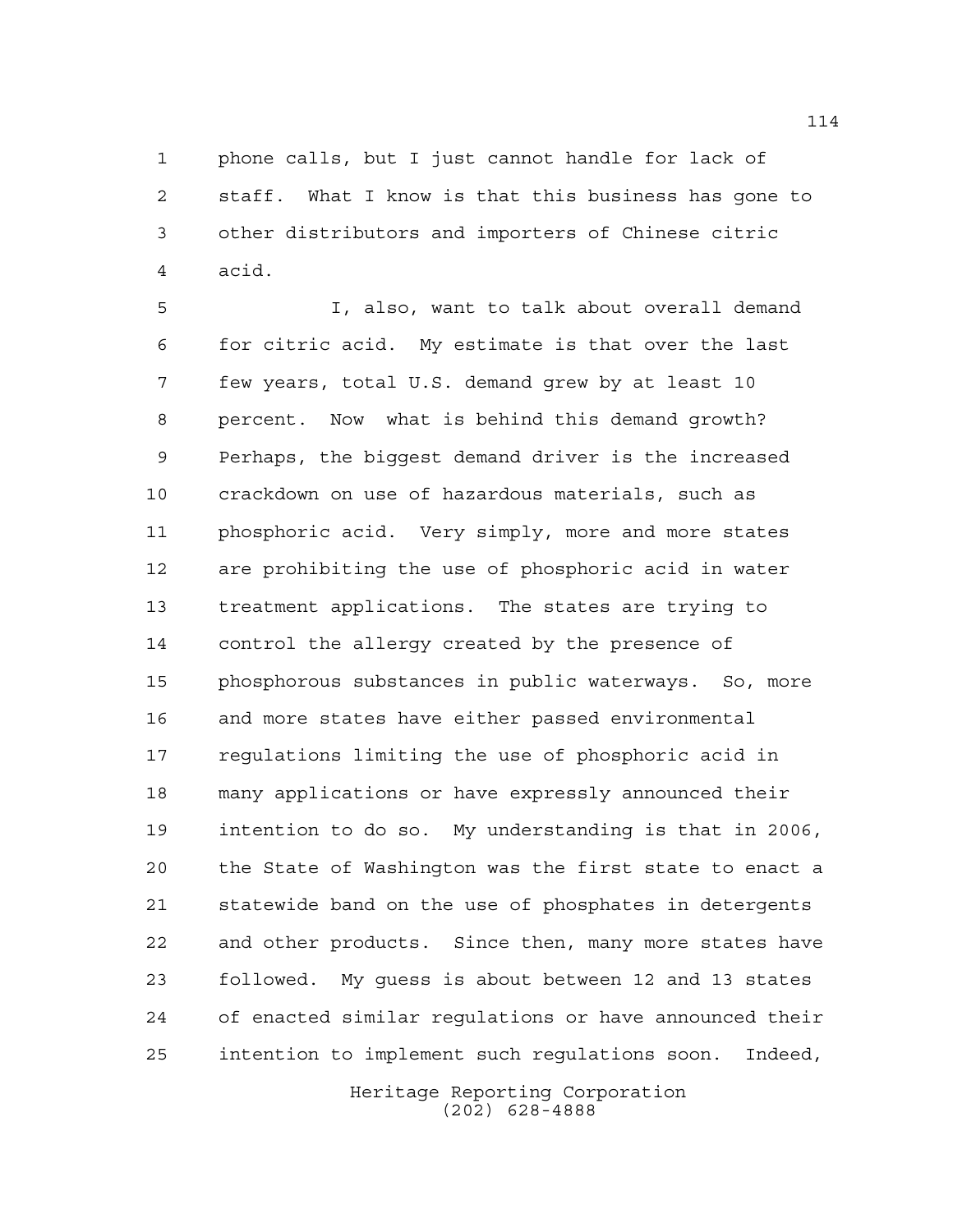1 just three weeks ago, I got a call from a potential customer, a paper mill in Maine. The paper mill said they had just received a letter from the State of Maine limiting the use of phosphoric acid in their water treatment application. I will be happy to get a copy of this letter.

 Citric acid is perhaps the best replacement for phosphoric acid, given that citric acid can perform many, if not most of the same functions, but without the negative side effects. So, the increased regulation of phosphoric acid has increased overall demand for citric acid, in particular the industrial segment of the market. And because the domestic suppliers have only available capacities to supply half of the market, which means virtually all of the food and beverage market, so the increased demand needs to be supplied by imports, in particular, the industrial segment, imports from China.

 And I hope my comments are very helpful and I will be happy to answer any questions that you may have. Thank you.

Heritage Reporting Corporation MR. WAITE: Good afternoon, Mr. Carpenter, members of the Commission staff. Again for the record, my name is Fred Waite. I'm with the firm of Vorys, Sater, Seymour, and Pease. With me is my

(202) 628-4888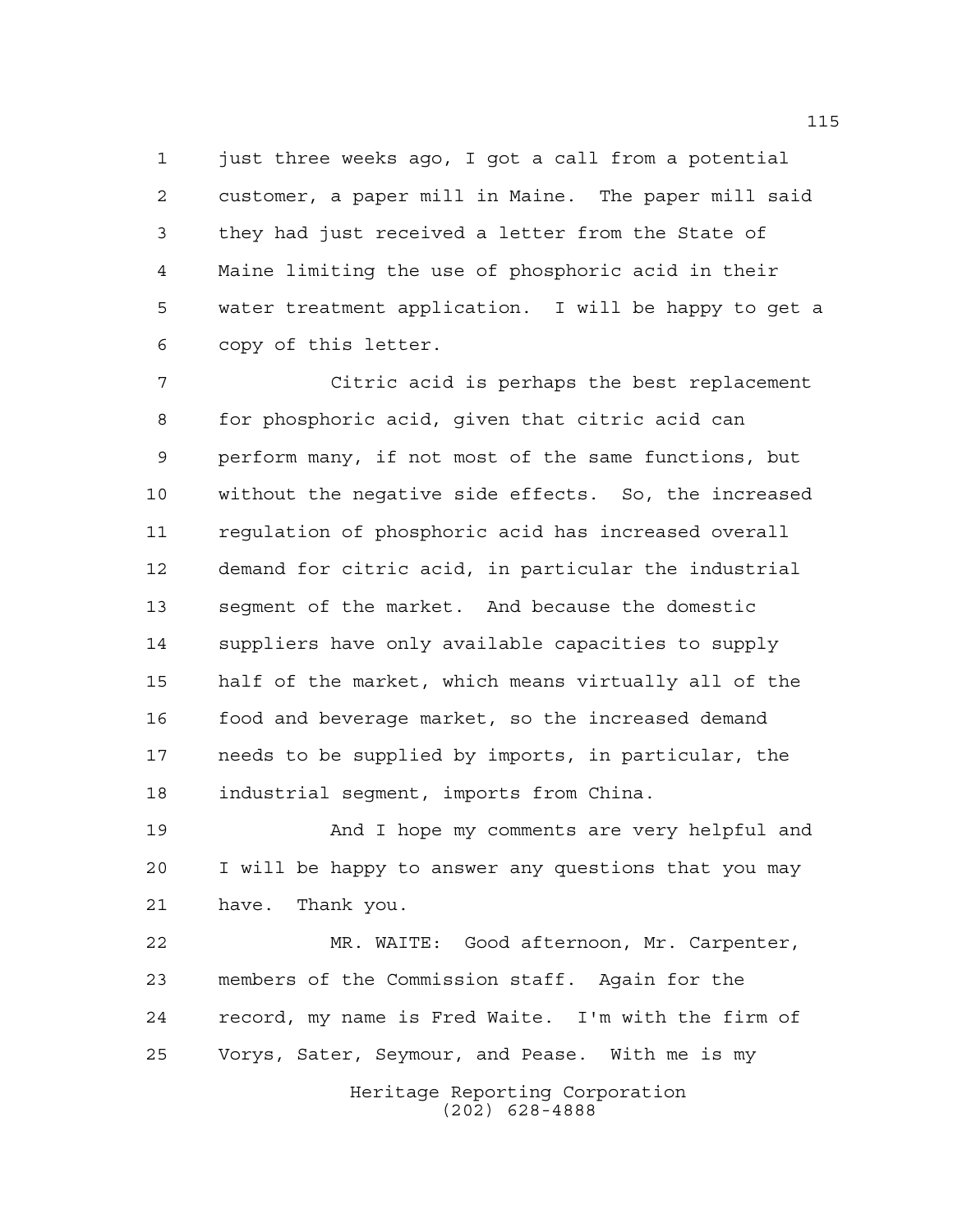colleague Kimberly Young. Together, we represent Jungbunzlauer Technology, the only producer of citric acid in Canada.

 Jungbunzlauer, or JBL, has been selling citric acid to customers in the United States since the 1970s, when it supplied the market from its plant in Austria. In 1999, however, JBL decided to construct a plant in Canada, in order to better serve its customers in North America and throughout the western hemisphere.

11 11 I would like to begin by providing some background information about the company. JBL is a privately-held family-owned company, which dates back to 1867. Today, it has manufacturing operations in Austria, France, Germany, and Canada. However, only the Austrian and Canadian plants produce citric acid. And I want to emphasize that the Canadian plant, which is the Respondent in this investigation, produces only citric acid. It does not produce citric salts, citric sodium citrate, or potassium citrate.

 This morning, Mr. Carpenter, you heard from a witness in the domestic industry alleging that JBL constructed the plant in Canada, in part to service the oil sands industry in Canada. That is incorrect. That was never the intention of JBL and, indeed, it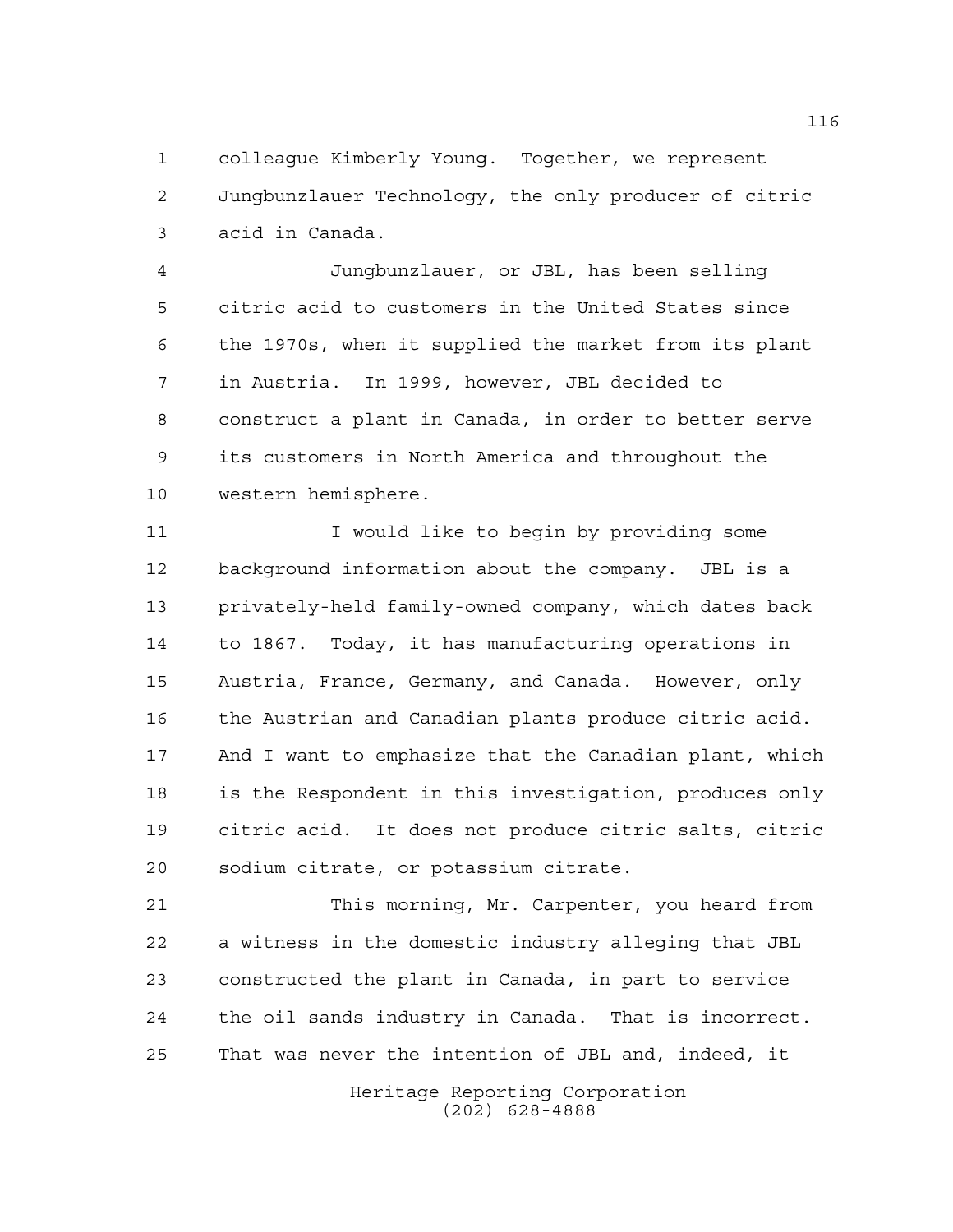cannot serve that market, because the oil sands industry uses sodium citrate in its processing. And as I've just mentioned, JBL Canada produces only citric acid. It does not produce sodium citrate. However, JBL believes that that market in Canada is served by Chinese imports and also by U.S. producers, particularly ADM.

 As I mentioned, JBL decided in 1999 to construct its second citric acid plant in Port Colborne, Ontario, in response to increasing global demand for citric acid. In making this investment, JBL sought to promote its objectives of supply security, supply flexibility, short lead times, logistical simplification, and nearby technical advice and technical services for its customers when they were needed.

 JBL explored potential locations in both the United States and Canada, but it selected the Port Colborne site for several reasons. First, Corn Products International, or CPI, which is the main supplier of JBL's primary input, has a production facility in Port Colborne adjacent to the site of JBL's plant. Second, the largest consumers of citric acid in North America are located within 800 miles of Port Colborne. Third, JBL's plant has access to ample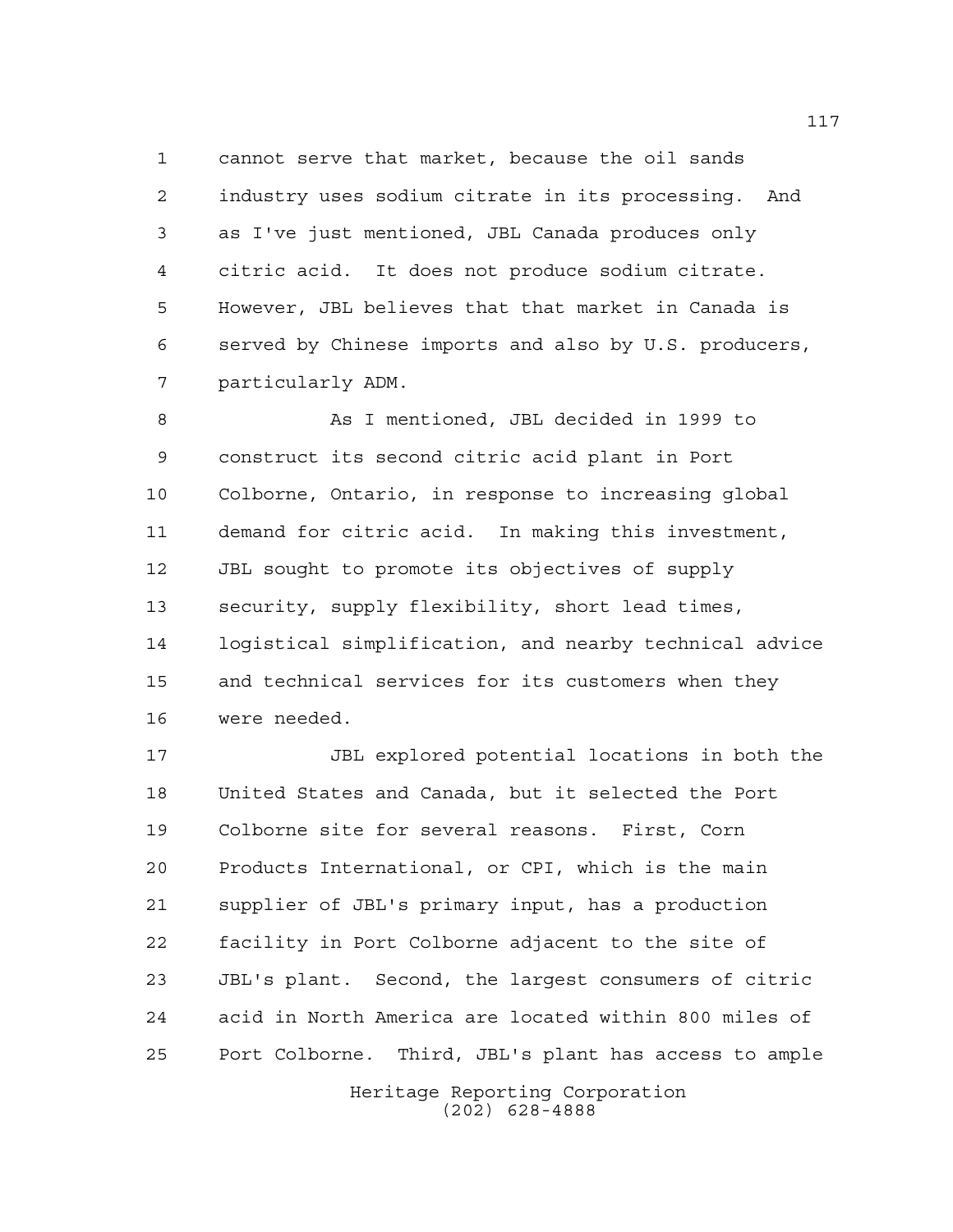supply of water for its production operations and it has its own water treatment facility, as well as its own power generation plant. In addition, JBL is committed to being environmentally responsible and it has reduced carbon dioxide emissions at its Canadian plant by 50 percent since it started operations in 2002. JBL believes that its plant in Canada is the most modern facility in the world for the production of citric acid and you heard this morning from witnesses from the domestic industry that it is certainly the most modern plant in North America.

 When Port Colborne began production, JBL ceased shipping citric acid to the U.S. market from its Austrian facility, replacing it with citric acid produced at its state-of-the-art plant in Ontario. The plant is actually located very close to Niagara Falls in Buffalo, New York.

 JBL estimates that global consumption of citric acid is increasing at approximately five percent per year. The United States is the world's largest per capita consumer of citric acid and, as you have heard, demand is growing. JBL estimates that the U.S. market for citric acid is approximately 800 million pounds per year. On a global basis, about 40 percent of all citric acid goes to the beverage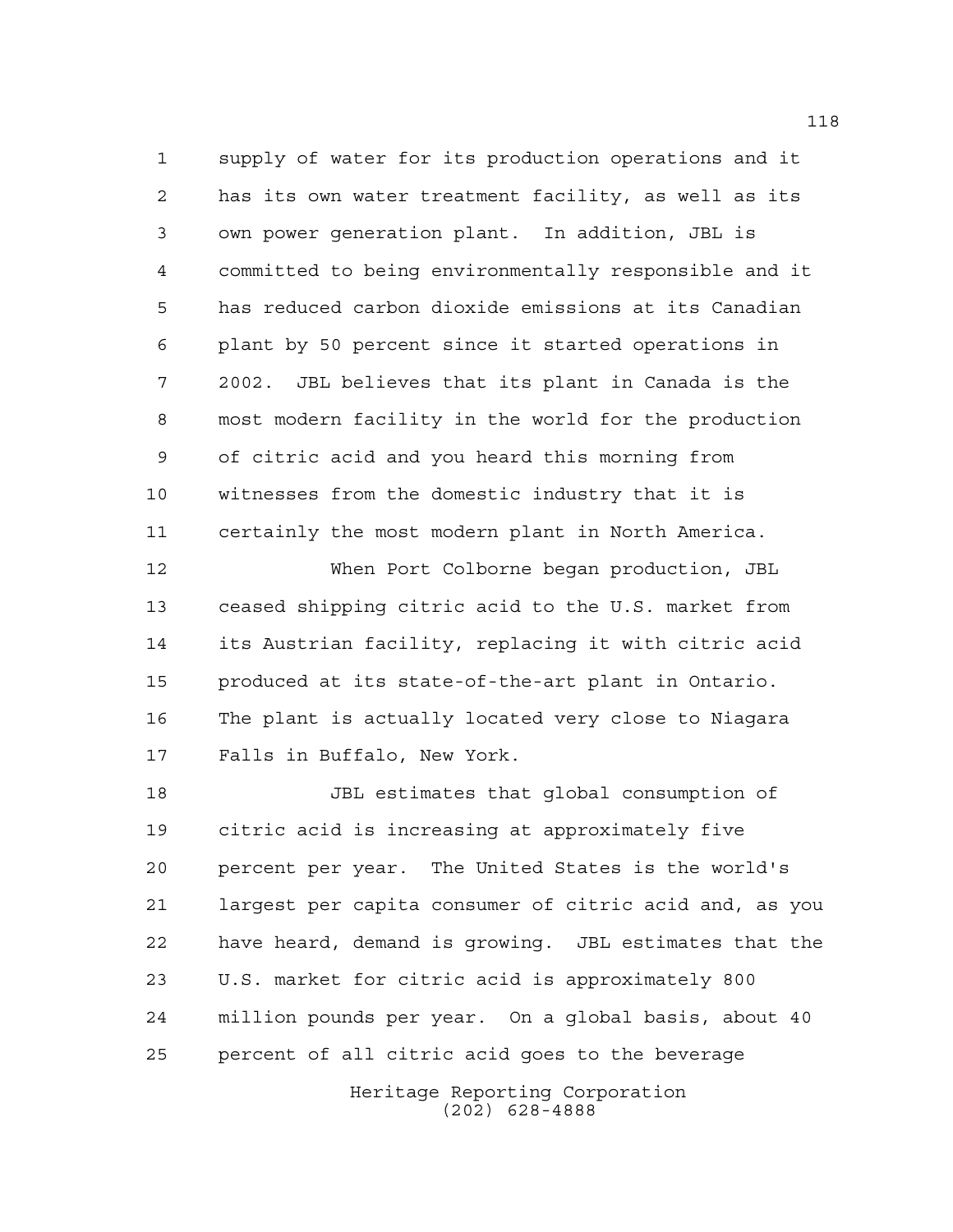market, another 20 percent or so is for food applications, and one-quarter of all citric acid is consumed in the production of detergent and related cleaners. Pharmaceuticals make up an additional, but small percentage of total consumption of citric acid. As you might expect, the highest quality of citric acid is the food grade product and 100 percent of JBL's production in Canada is food grade. JBL takes pride in producing citric acid that has consistent purity, color, and quality.

 When the Commission looks at the volume and pricing of Canadian imports of citric acid, as I mentioned this morning, it is looking at JBL; JBL, a reliable, responsible, and high-quality supplier that has benefitted, but not harmed the U.S. market. In fact, U.S. customers, as you've just heard, consider JBL to be an additional domestic supplier, along with ADM, Cargill, and Tate & Lyle. In short, JBL is an integral part of the North American market for citric acid.

 JBL sells to customers on the basis of long- term contracts, often two or three years, and short- term contracts. It does not make spot sales. The majority of JBL's sales are to end users, such as food processors, beverage companies, and manufacturers of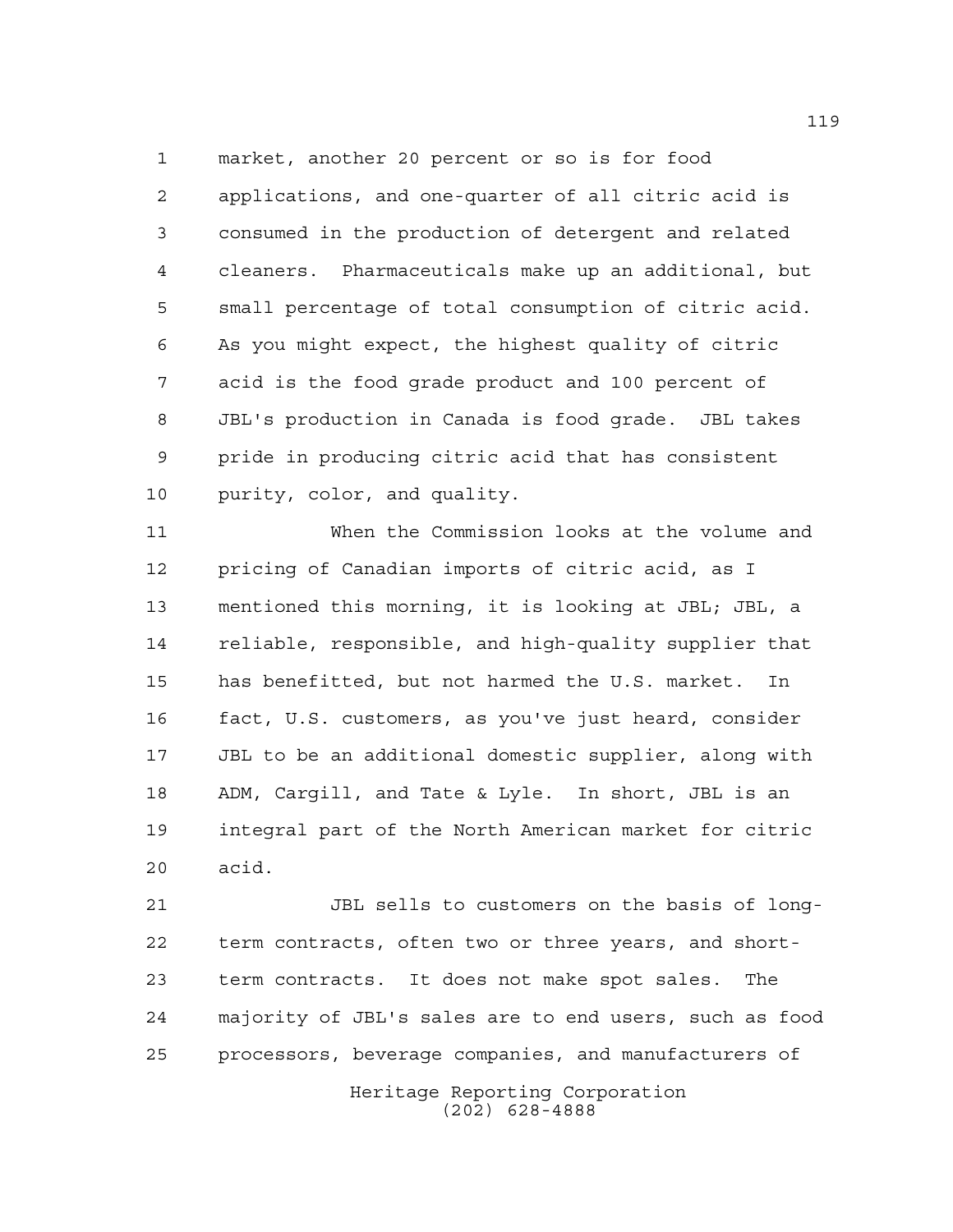consumer products. JBL understands that Petitioners also sell largely to these same end users, indeed as they confirmed in their testimony this morning. Like the Petitioners, JBL makes truckload deliveries to customers in the United States and, in some instances, it makes deliveries by railway tanker care. Like the Petitioners, JBL has announced periodic price increases in the market, particularly during the so- called mating season at the end of the year and it has tried to realize those increases. In fact, JBL tried to raise prices in each year of the period of investigation; but, in most cases, was undersold by lower-priced product from other customers -- other suppliers.

 When the Commission considers the facts in this case, it will see that JBL is not injuring or threatening to injure the domestic industry. First, JBL's prices for citric acid in the U.S. market are consistently higher than other suppliers' prices, including the Petitioners. In fact, the pricing data, which the staff has collected, shows that JBL oversold the domestic industry in all 39 comparison periods for each of the pricing products that JBL produced.

 Second, JBL is producing at virtually full capacity, as shown in its response to the Commission's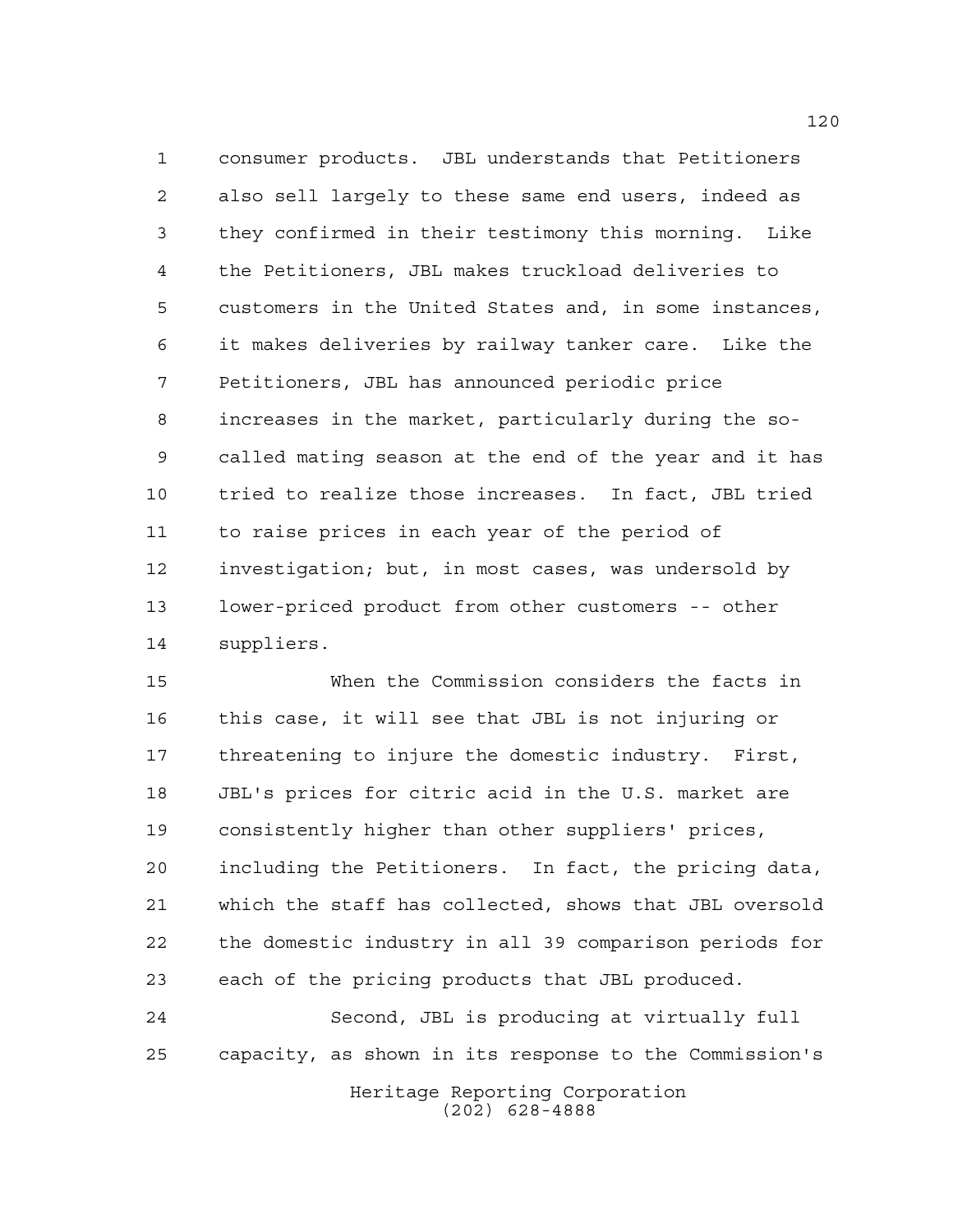foreign producers' exporters questionnaire. In fact, during the period of investigation, JBL actually produced citric acid for one of the Petitioners, whose production had been disrupted. JBL even packed the citric acid into bags supplied by that U.S. producer with the producer's own logo and other identifying characteristics, so that the U.S. producer could continue to meet its obligations to its customers. And we will provide documentation on this in our post-conference brief.

 Finally, I would urge the staff to review carefully Petitioners' allegations of lost sales and lost revenues with respect to Canada. Some of the products identified by Petitioners in their allegations are not even made by JBL in Canada.

 The last point that I want to address is the supply and demand situation in the U.S. market. JBL understands that U.S. producers are operating at very high rates of capacity utilization and that they have relatively little available unused capacity. Nevertheless, even at those levels of production, the three domestic producers of citric acid cannot meet the full demand for this product in the U.S. market. We note that Petitioners filed their antidumping petition at the beginning of the seasonal peak in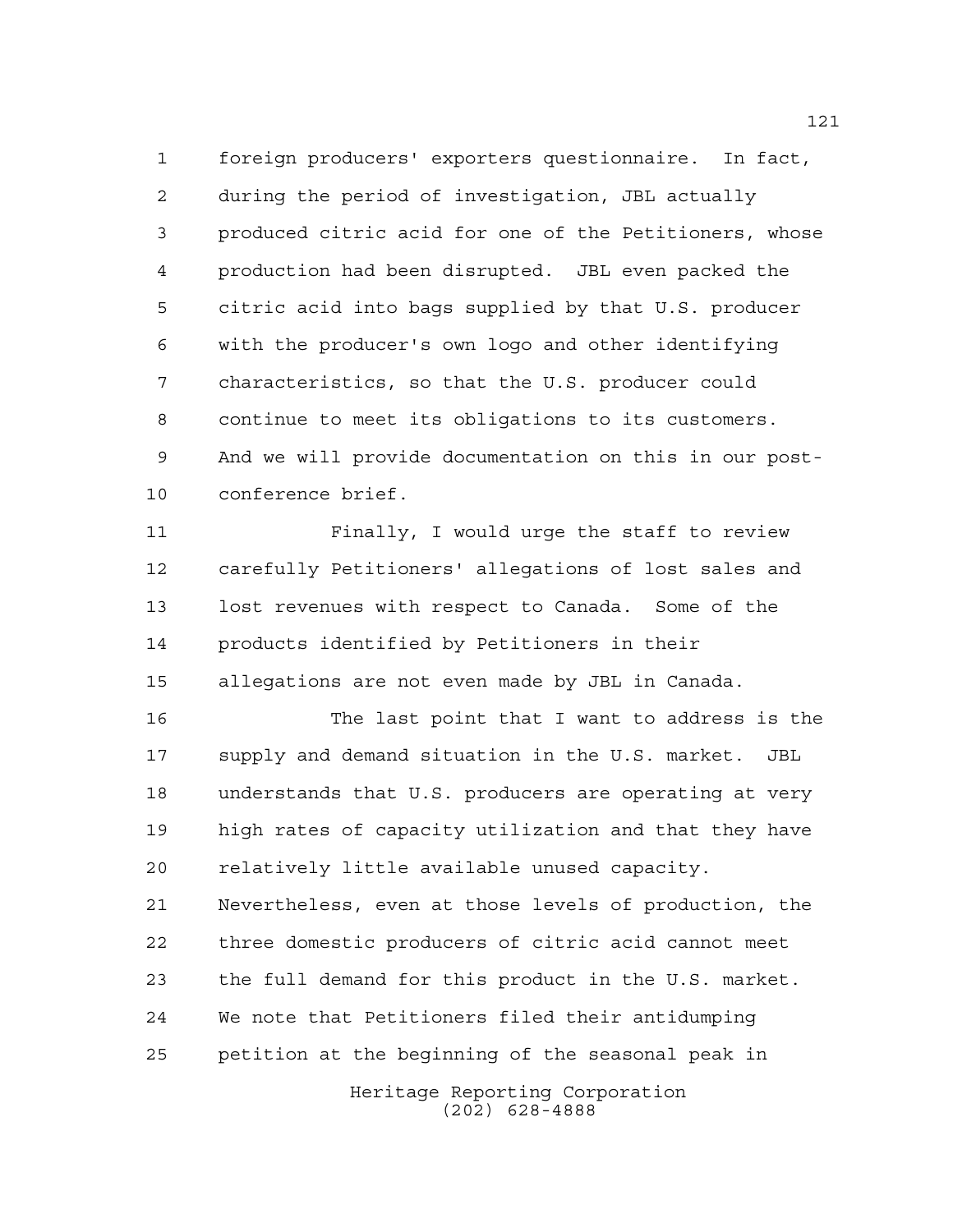demand for citric acid. The months of April through August are the beverage season, when consumption of soft drinks and other beverages increases in the United States. Beverage companies, as you have heard, are one of the largest end users of citric acid, so this five-month period is critical to the citric acid market in the United States.

 In addition, it appears that this peak period also will be adversely affected by the recent announcement of Cargill, that it will be unable to meet its supply commitments to its citric acid customers. According to Cargill, its Eddyville, Iowa plant recently suffered a complete shutdown of electrical service, which also caused collateral damage to the plant's equipment. As a result, according to Cargill, production at the plant was entirely shut down. Cargill has notified customers that their purchases of Cargill's products will be limited to about 70 percent of their contractual amounts until "approximately September 2008." Thus, Cargill will have to allocate its shipments to U.S. customers for at least the next four to five months. We will include a copy of Cargill's announcement in our post-conference brief.

Heritage Reporting Corporation (202) 628-4888 We know that negative determinations are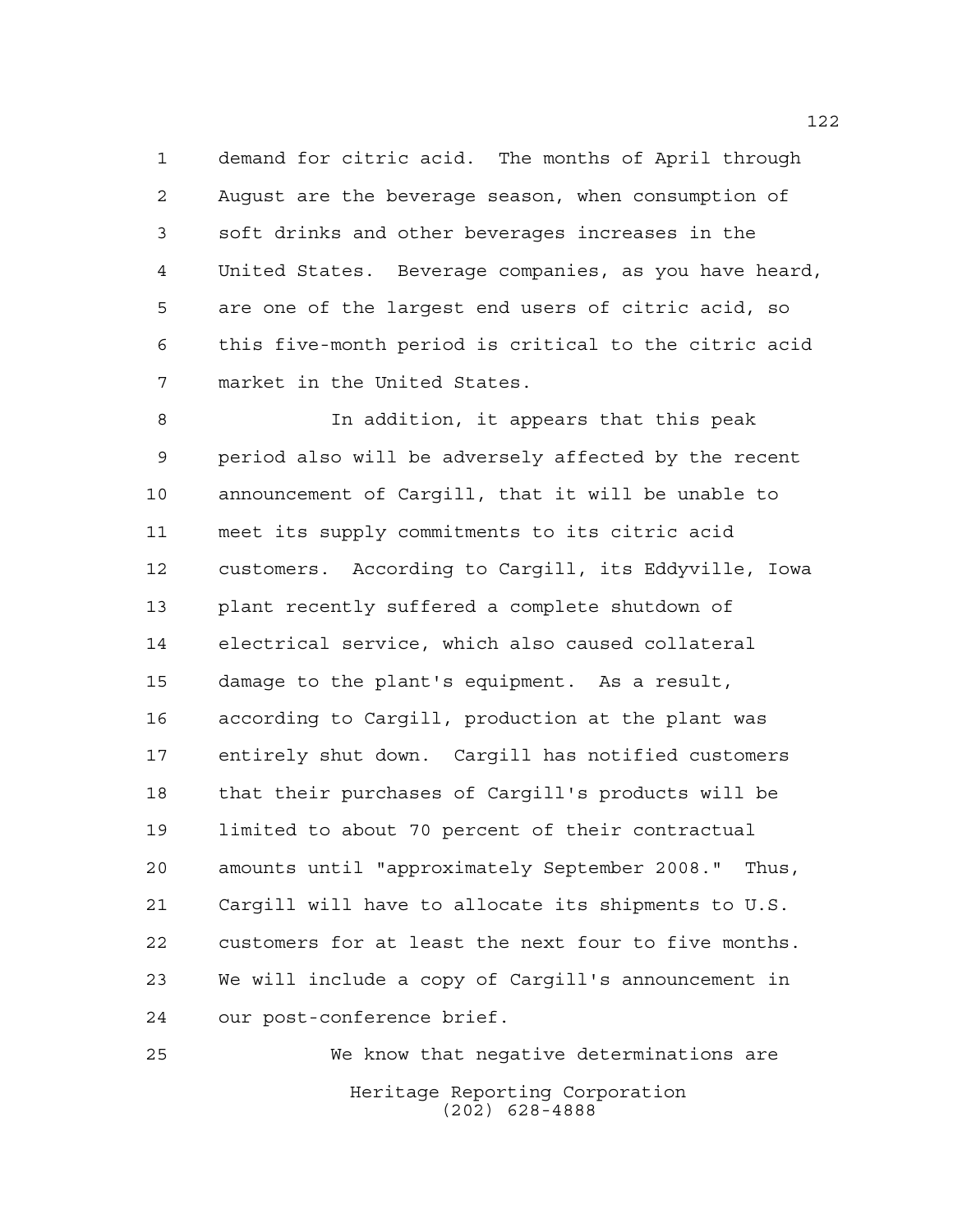unusual in the preliminary phase of the investigation, but we submit that there are unusual conditions in this case, which warrant such a result. How can JBL's Canadian plant be a cause or a threat of material injury to the domestic industry when: (1) JBL has consistently oversold the U.S. producers throughout the period of investigation; (2) JBL is producing at virtually full capacity; (3) JBL was asked by one of the Petitioners to supply citric acid to its customers during a period when the U.S. producer's operations were disrupted; (4) JBL consistently tried to increase prices in every year of the period of investigation; and (5) JBL sells a premium product at a premium price and customers in the United States know that.

 For these reasons, we urge the Commission to make a negative determination with regard to Canada. Thank you. And I believe that concludes our panel's presentation and we are available for questions.

Thank you.

 MR. CARPENTER: Thank you, very much, panel for your presentation. It was very helpful. We will begin the questions with Mr. Cassise.

 MR. CASSISE: Well, I will start with one that Petitioners asked. And since you, Mr. Waite, ended on that point, we might as well continue it.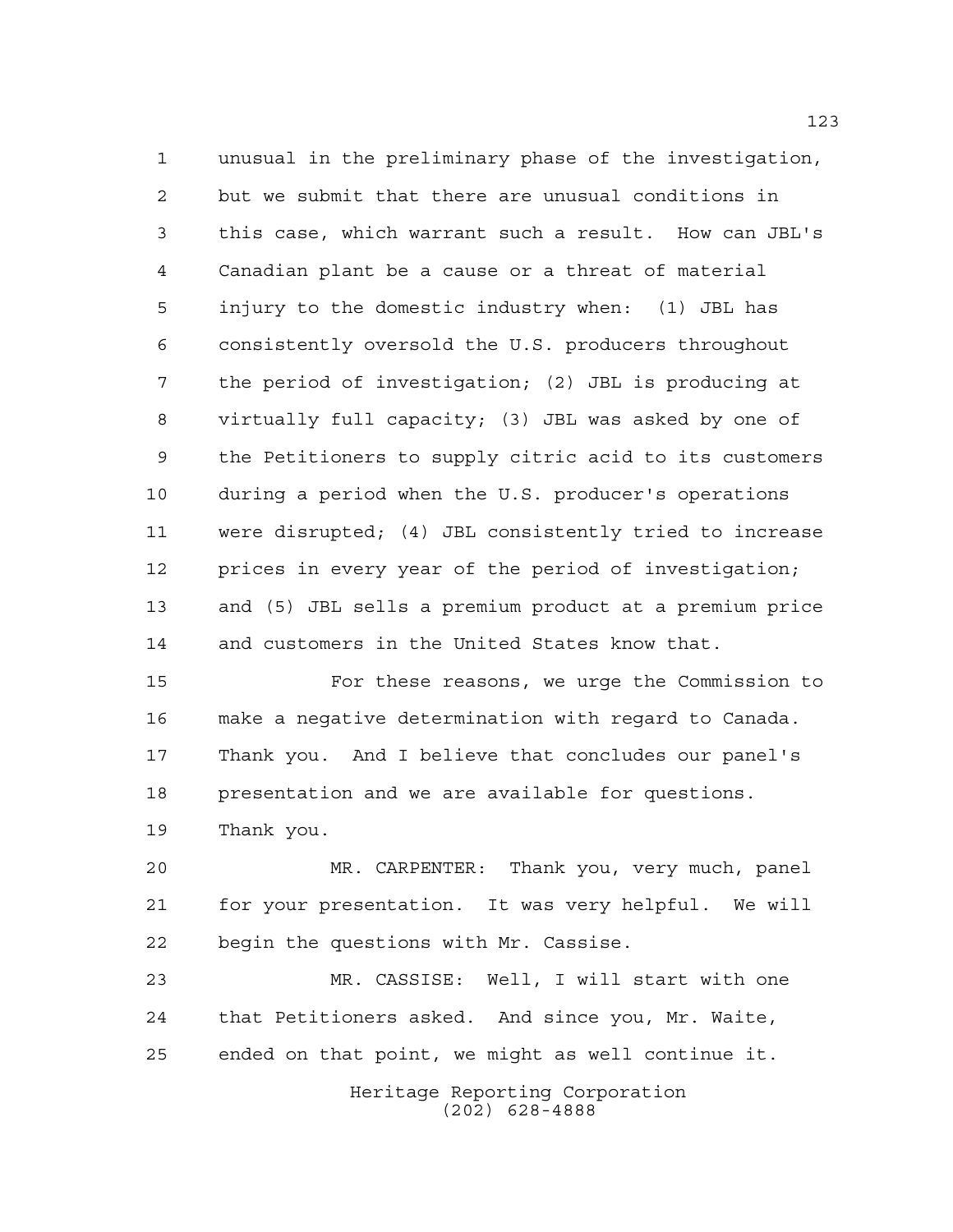What makes the Canadian product a premium product worth a premium price?

 MR. WAITE: First -- for the record, my name is Fred Waite. First, I want to make it clear that we are not arguing that the Canadian product is of a higher quality than the U.S. product. What we are arguing is that for a number of reasons, the market sees our product as a premium product.

 The consistency of the product is an important issue for many customers, particularly end users in the food and beverage and, as we just heard, in the consumer product sectors. JBL prides itself in the consistency of its product, as I testified, concerning color, concerning quality, concerning its purity.

 Secondly, the reliability, the dependability, the speed with which JBL can respond to customers' demand, both for product and also for technical advice or assistance, if they require it.

 So, we are not arguing that the JBL product has a quality that is higher or exceeds other products in the market. What we are arguing is that the entire package of product that surrounds the product supplied by JBL presents to a customer a premium product. And since we are able to sell in the U.S. market and we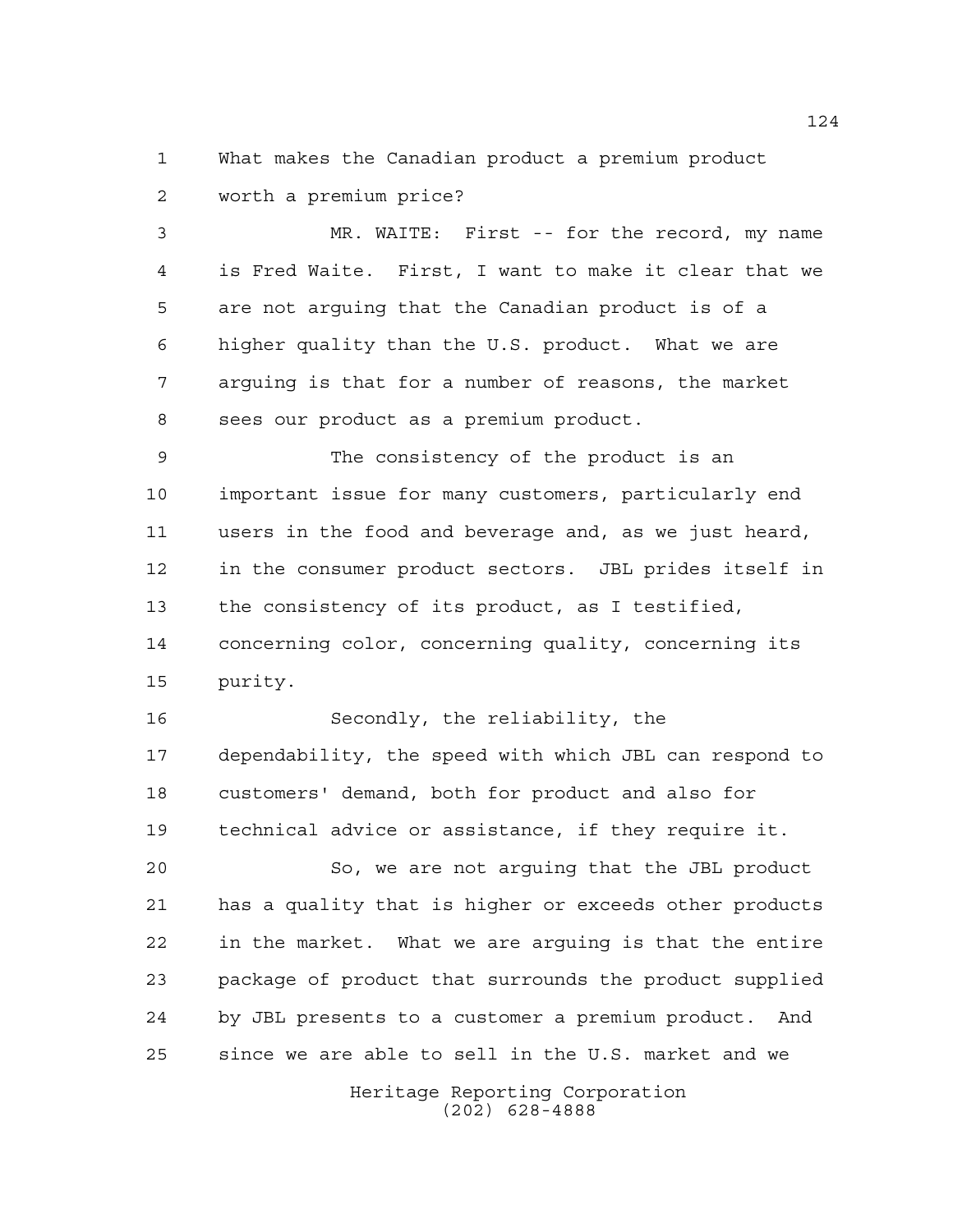are able to sell at prices higher than other suppliers in the U.S. market, that must resonate with some customers.

 MR. CASSISE: So would it be fair to say that your product consistently meets FCC and USB standards and you have a premium customer service? 7 MR. WAITE: Absolutely.

8 MR. CASSISE: Okay.

 MR. WAITE: And I would also mention that we often hear, and it's a campaign season, we all recognize that, about the burdens under which U.S. industries suffer in terms of environmental, in terms of consumer, in terms of labor requirements in this country. JBL's flagship plant is located in the European Union and its second plant, as we've discussed, is located in Canada, two regions which have environmental, safety, labor standards that are the equivalent and, in many cases, superior and even more demanding than the requirements in this country. So, it's not surprising that a company like JBL can provide a product that is consistently of the highest quality and consistently meets its customers every needs.

Heritage Reporting Corporation (202) 628-4888 MR. CASSISE: Okay, thank you. I did have one further question for you regarding the data that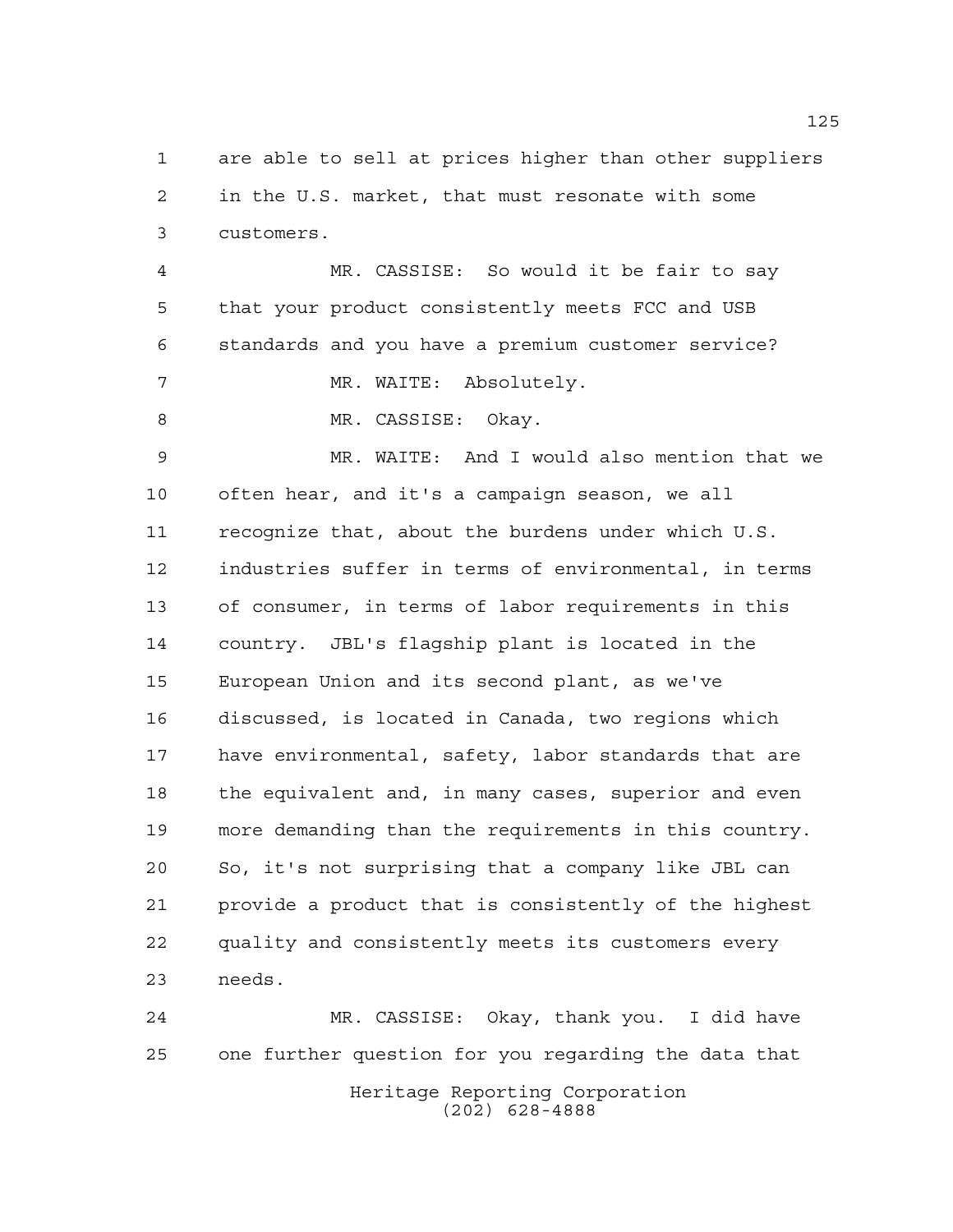was submitted by JBL in their importer's

 questionnaire. I just want to verify, is JBL the sole importer of record of U.S. imports from Canada and, therefore, any other reported imports from Canada would be purchases from your company?

 MR. WAITE: Not entirely. As Mr. Lafave pointed out in his notice of appearance in this case, starting this year, Proctor & Gamble has become importer of record on solution products that it purchases from JBL in railroad tank cars. But, by and large, JBL is the only producer in Canada and it should be during the period of investigation the only importer. There could always be instances where it may sell to a Canadian customer, who subsequently decides that he wants to sell it into the U.S. market. 16 But, we would consider that to be very remote.

 MR. CASSISE: So, it would be reasonable for the Commission staff to use JBL's import numbers as Canadian imports? That's a reasonable thing to do?

MR. WAITE: Yes, yes.

 MR. CASSISE: Okay. And Mr. Smith, when did the P&G begin doing their direct importing from Canada?

Heritage Reporting Corporation (202) 628-4888 MR. SMITH: It's been about three weeks now. MR. CASSISE: Okay, very recently.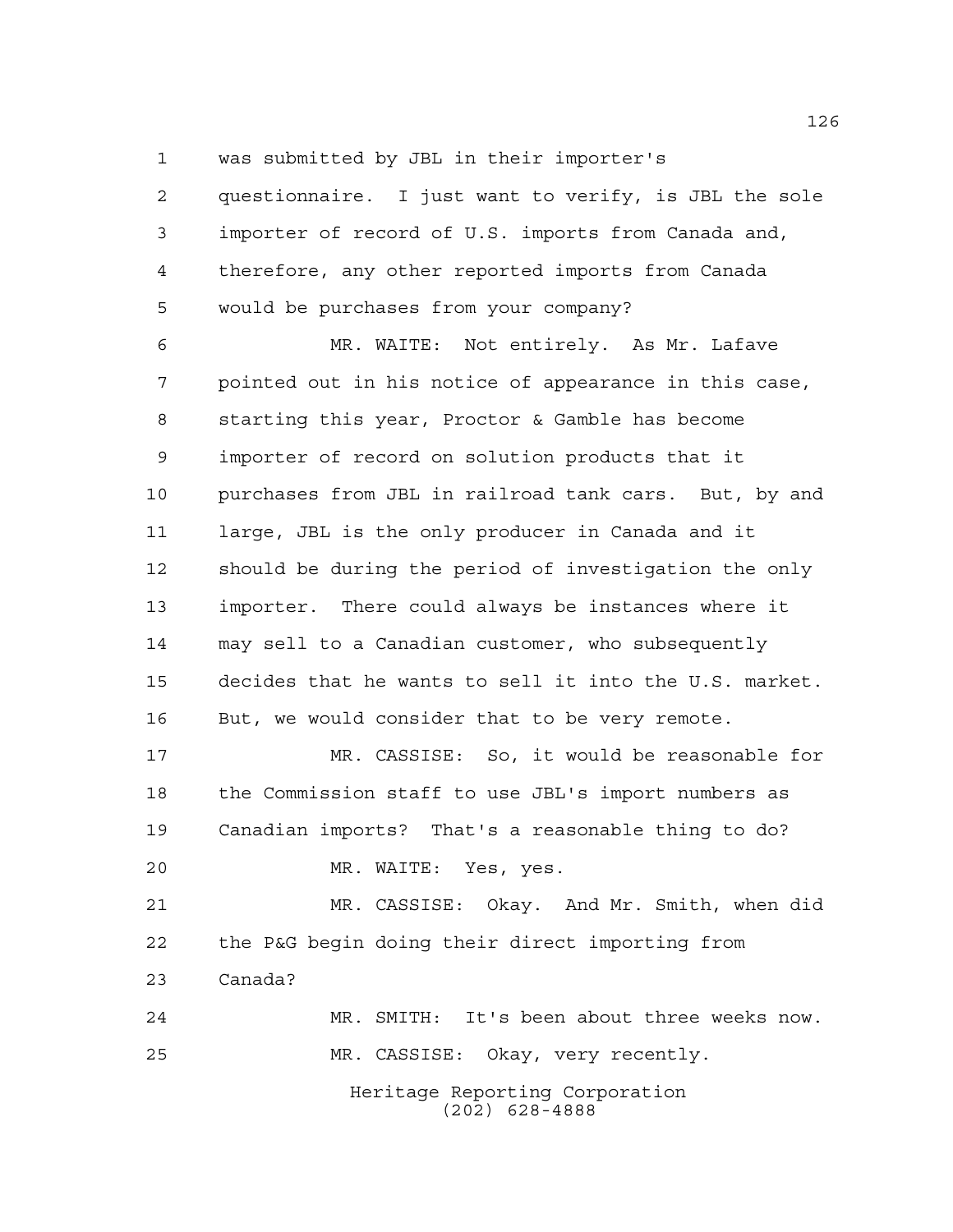1 MR. SMITH: Recently.

 MR. CASSISE: And the issues you had with the import numbers, that's all very recently, because you've been directly importing in the last three weeks?

 MR. LAFAVE: No, no. The issue that we have with the import numbers is if you calculate an AUV for Canada, for example, based on the import statistics, since the weight is going to be the solution weight, at least in terms of the shipments to P&G, which did occur during the period of review, where JBL was the importer of record, if you look at that solution weight and then you look at the value and you divide, you're going to end up with a price that's one-half of the anhydrous equivalent AUV.

 MR. CASSISE: No, I understand that, Mr. Lafave. But, we requested that imports be given in 1,000 dry pounds and if JBL has answered their questionnaire properly, we won't have these problems that you point out. Is that correct?

 MR. LAFAVE: From JBL's perspective, that is correct. They responded in terms of dry pounds. We cannot speak to the official import statistics and to what Customs may have put into their database.

Heritage Reporting Corporation (202) 628-4888 MR. CASSISE: Well, since -- we have the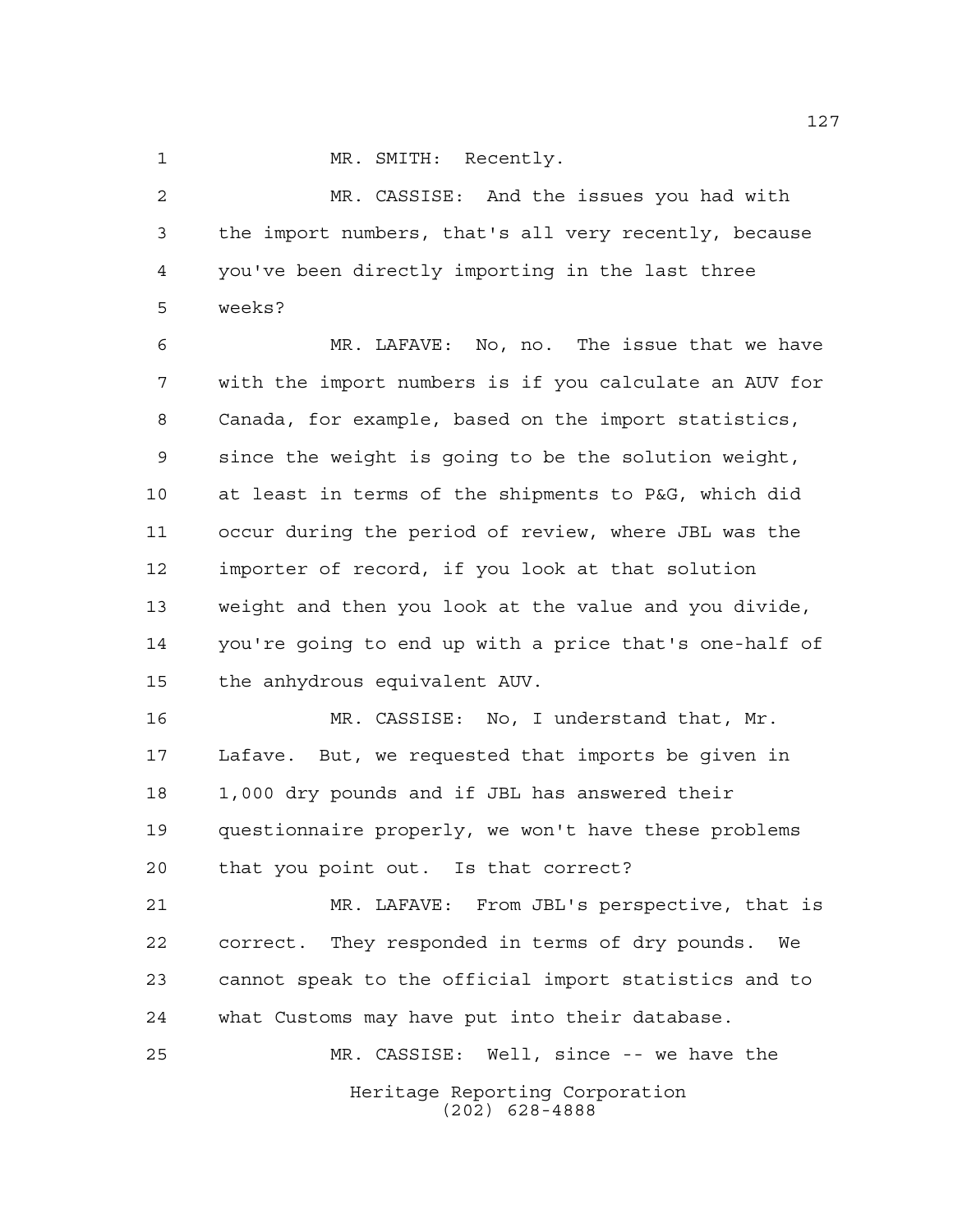sole U.S. importer from Canada here. Why would we use import statistics?

 MR. LAFAVE: No, no, I agree with you. It's fine. If what Mr. Waite says is correct, which is that they converted everything to a dry weight basis, then using the JBL importer questionnaire numbers should be fine.

8 MR. CASSISE: Okay.

 MR. LAFAVE: But, I will also point out that monohydrate comes in a crystal form and so an importer could confuse that instruction by assuming that as long as they're reporting the weight of monohydrate, that they're reporting it in a dry form.

 MR. CASSISE: No, I understand your concern. That's why I asked Mr. Smith, this has just occurred three weeks ago, which is not in our period of investigation.

Heritage Reporting Corporation MR. LAFAVE: No, I think you're misunderstanding. P&G has purchased solution form from JBL throughout the period of investigation. But, JBL was the importer of record for all of those shipments through the end of March. And as far as China is concerned, P&G is not the importer of record, but P&G purchases monohydrate, which the importers could interpret they had properly reported simply by

(202) 628-4888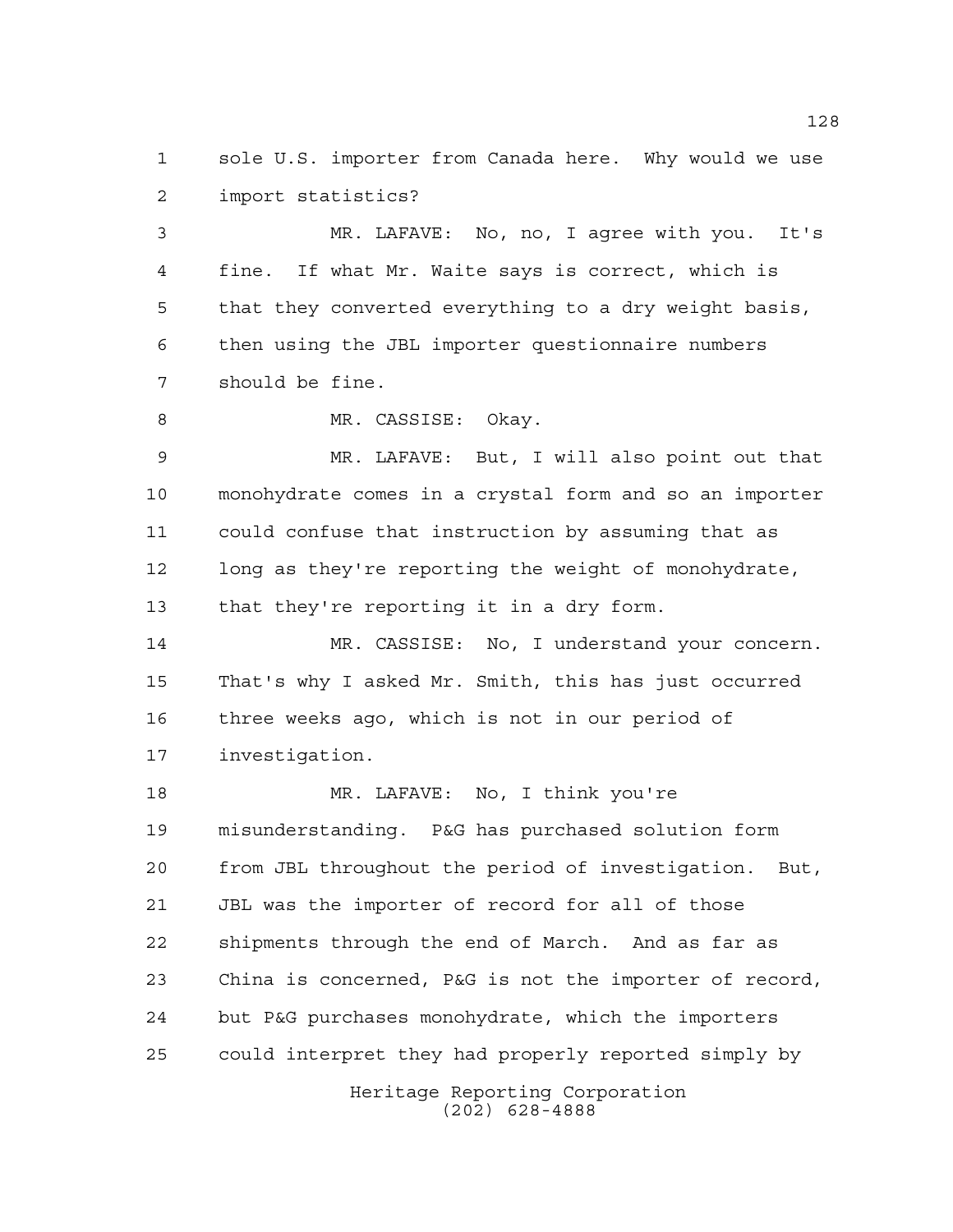reporting the gross weight of the shipment. But, that would still give you an incorrect comparison on an AUV basis or even on an importer questionnaire basis, give you an improper comparison to an AUV that's based on an anhydrous weight basis.

 MR. CASSISE: No, I understand that. But, I had thought, and maybe we should clarify, I had thought that Mr. Waite had said that JBL was the -- virtually almost all of the U.S. imports during the period of investigation, JBL was the importer of record. And that what you had described is a recent phenomena. It must be, because I did not receive an importers questionnaire from Proctor & Gamble. So, unless you -- I would like to move on unless you still think this is an issue. I just wanted to establish that JBL's import numbers would be the best indication of what U.S. imports from Canada are.

 MR. LAFAVE: I was agreeing with you -- I agree with you on Canada. I was making a separate point, which is that although the importer questionnaire calls for reporting on a dry weight basis, that doesn't distinguish between monohydrate and anhydrous. And we know, P&G knows that a lot of - - most of what it buys from China is monohydrate. So, the AUV figures and the importer questionnaire figures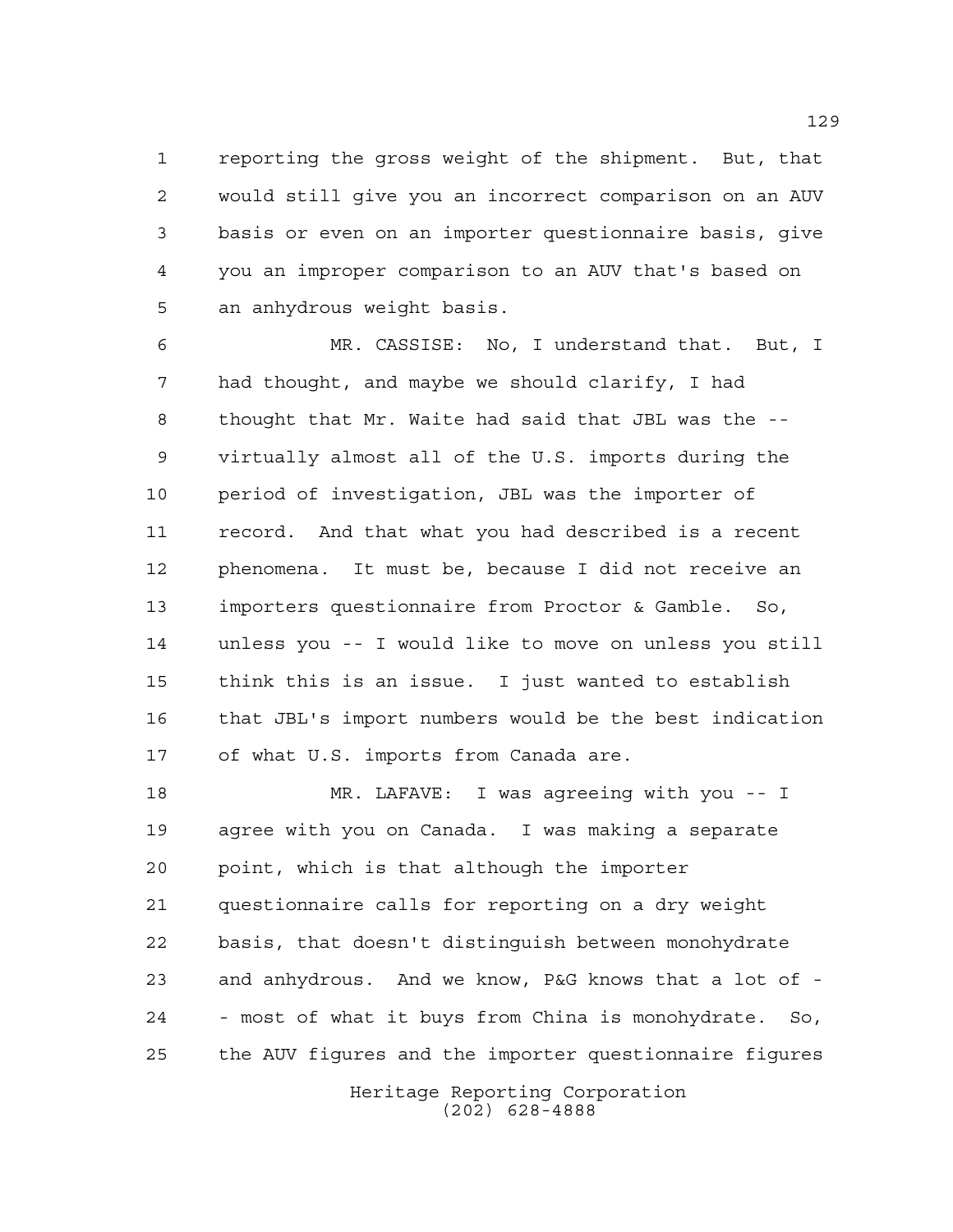from China will give a false AUV.

Heritage Reporting Corporation (202) 628-4888 MR. CASSISE: And that was your eight percent that you had mentioned in the testimony? You believed that imports from China could off by as much as eight percent because of this issue? MR. SMITH: That's correct, eight percent high on volume and the equivalent low on price. MR. CASSISE: Okay. You plan on arguing with a different set of Chinese imports than the Commerce statistics in your brief? MR. PORTER: If I may, Mr. Cassise, I think my suggestion on how to get at this issue is for simply the Commission staff, and I hate to ask Commission staff to do more than they're already doing, but just to go back to the importers and ask them -- I mean, they're not that many of them, ask them how they reported it. I think Mr. Lafave, his principle point is sort of the official import statistics, the utility of using AUV information from the official import statistics could be questionable, because of the point that he is raising. And, obviously, you can't go back. So the best thing to do is just to go -- there's probably a handful of large importers that count for the vast majority of the product from China. So, I think it's probably a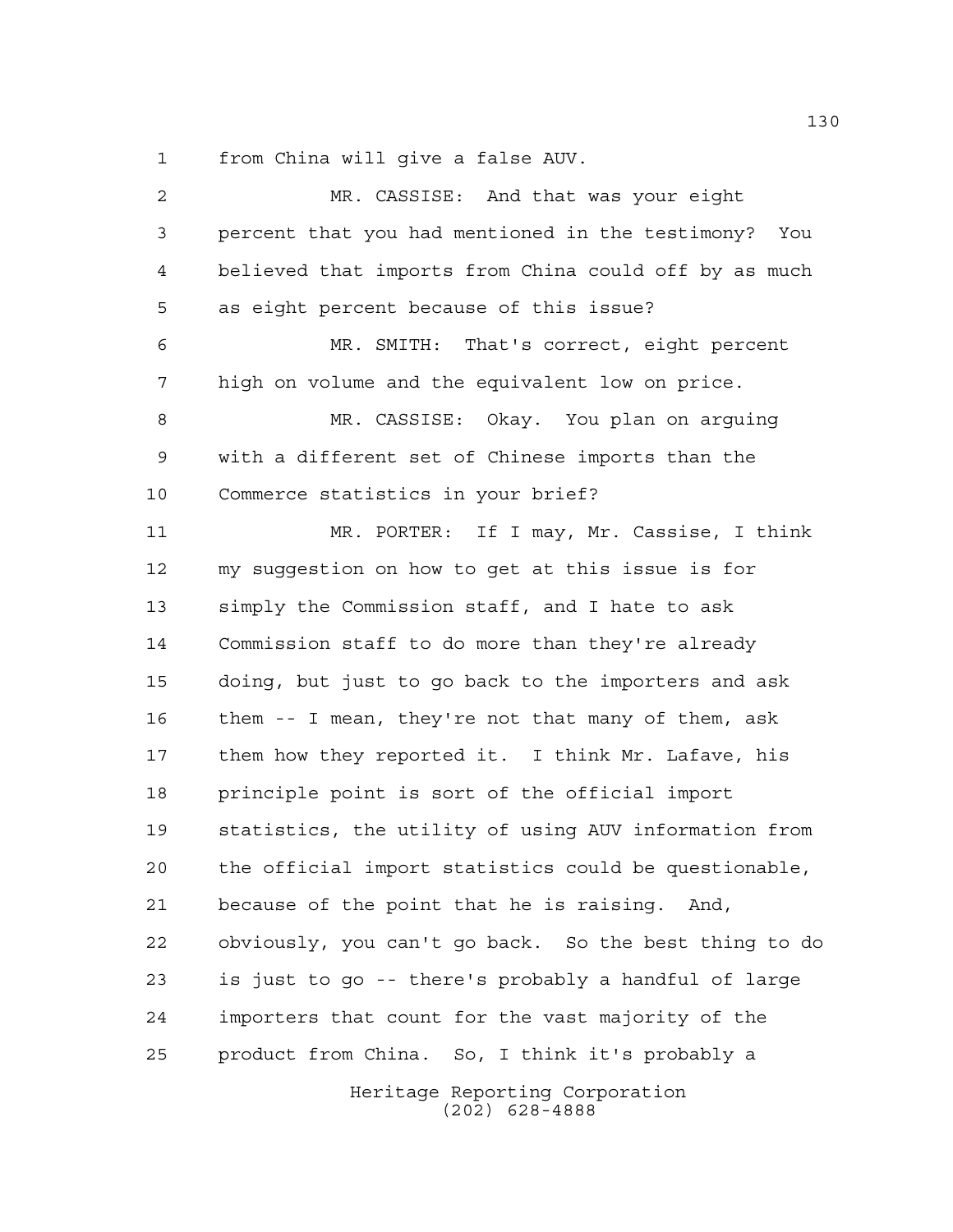narrow universe that you need to have.

Heritage Reporting Corporation (202) 628-4888 MR. CASSISE: Okay. Well, I'll move on. We can brief that issue about your eight percent and we can move on. Mr. Porter, I have a quick question for you about the clients that you represent. In the 2000 investigation, there was a list, a short list of Chinese exporters and producers in China that were deemed the large ones, if you will. Are those the same -- has that changed in eight years? Are those companies still the major players in China? MR. PORTER: I don't have that list in front of me. MR. CASSISE: Okay. If you could address that, that would be -- MR. PORTER: Address it right now? MR. CASSISE: Absolutely. MR. PORTER: What I would like to say is that according to official Chinese export statistics, four, only four producers account for more than 92 percent of the exports to the United States. So, although I represent quite a large number of individual companies, the exports to the United States are concentrated in just a few. MR. CASSISE: Okay. And I'm sure you will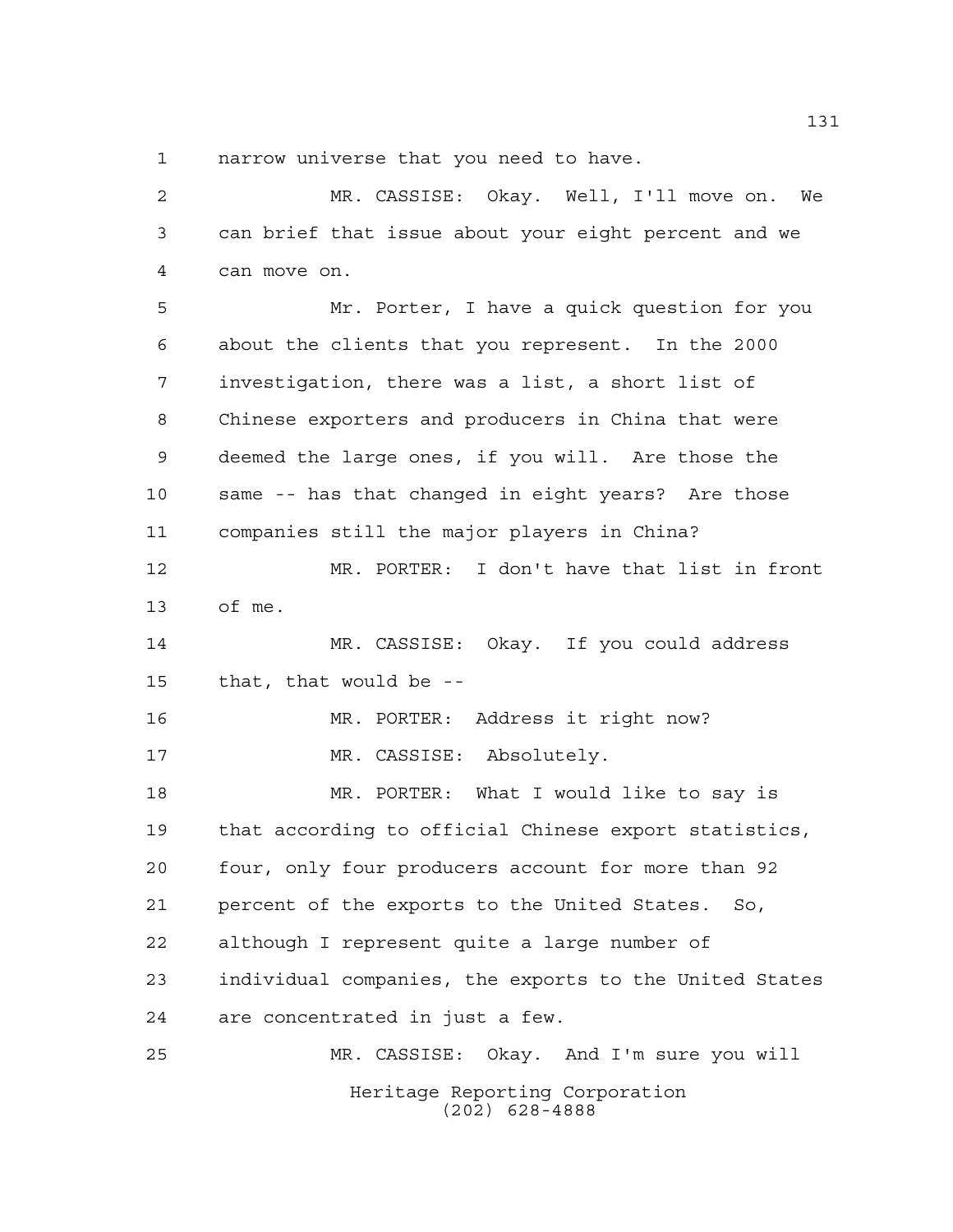tell us who those four are in your brief.

Heritage Reporting Corporation (202) 628-4888 MR. PORTER: Yes, and you have the -- you will have all of their foreign producer questionnaire responses, as well. MR. CASSISE: Mr. Hsu, you had mentioned that the Chinese product was kind of locked out of the beverage market because of this caking issue. 8 MR. HSU: Yes. MR. CASSISE: Are you aware -- is there any type of shipping method that exists that could prevent that caking issue and thus make the Chinese product usable in the beverage market? MR. HSU: Not that I know of. MR. CASSISE: But, the caking issue doesn't disallow Chinese product to be used in the food industry, does it not? MR. PORTER: Let me clarify, Mr. Cassise. You want to be clear on this, you're saying "beverage." Mr. Hsu's discussion was only with respect to soft drinks. MR. CASSISE: Okay. MR. PORTER: Okay. The beverage market, itself, is broken down into segments, the soft drinks being the overwhelming driver of that, according to the data Petitioners, themselves, put on the record.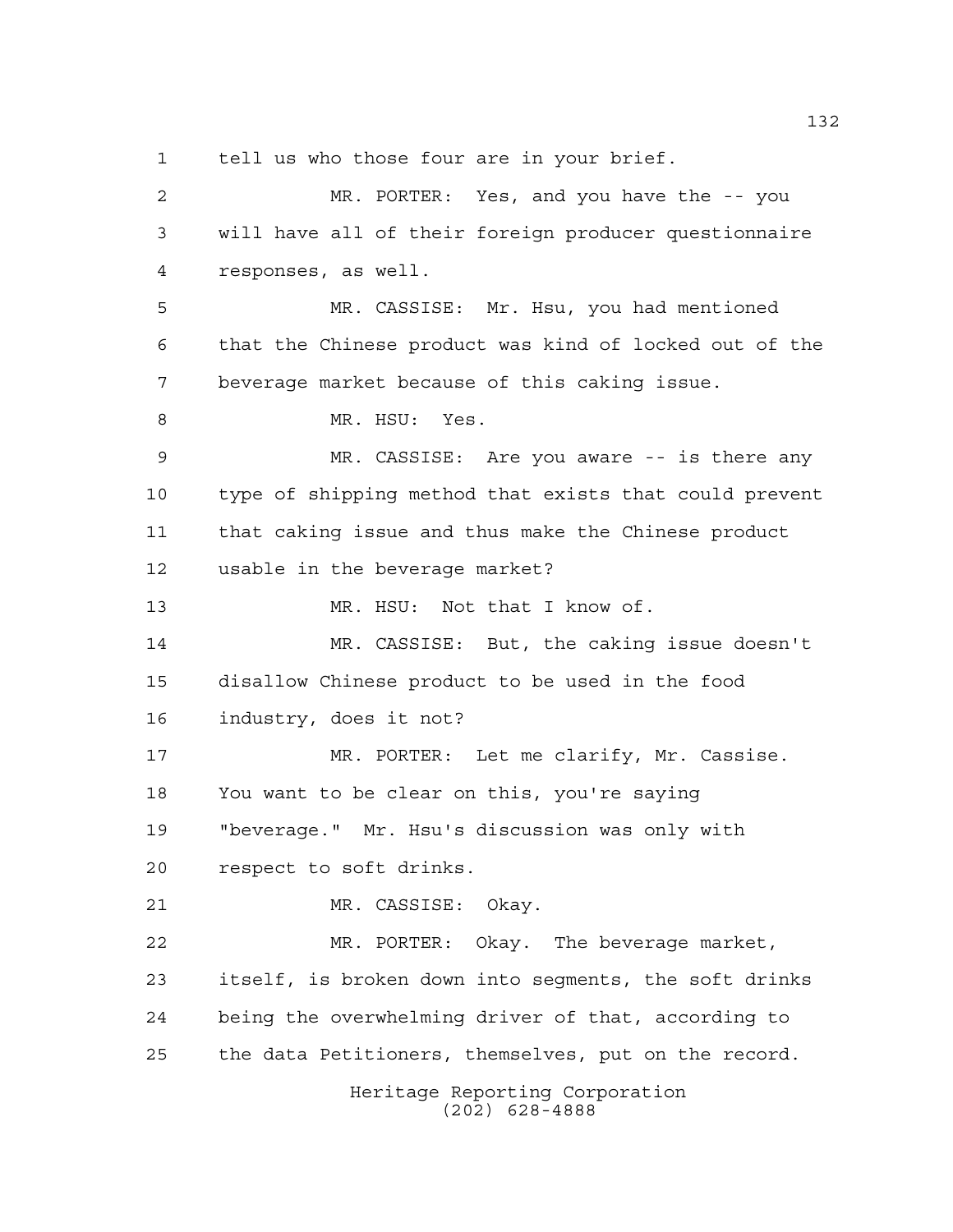1 MR. HSU: Correct.

Heritage Reporting Corporation (202) 628-4888 MR. CASSISE: Okay. But the Chinese product would be used in all other sub-segments of the food and beverage except for soft drinks? That caking issue is only for the soft drink market. MR. HSU: The caking problem is a major problem by all the food and beverage users that use the particular anhydrous form, fine granular or powdered citric acid. MR. CASSISE: So, it expands to the entire segment? It's not just soft drinks, then. Soft drinks is just the -- MR. HSU: That's just the majority -- MR. CASSISE: -- most prominent example. MR. HSU: -- overwhelming portion, but it does expand to other segments. MR. CASSISE: Okay. I think this was Mr. Smith. You had talked briefly about the qualification process that P&G goes through to certify citric acid producers. You said it takes six to nine months to qualify a citric acid producer for your detergent market. And then I didn't -- I thought I heard you say that you don't have any Chinese producers certified for what you call the oral care and beauty product segment. Could you just expand on that a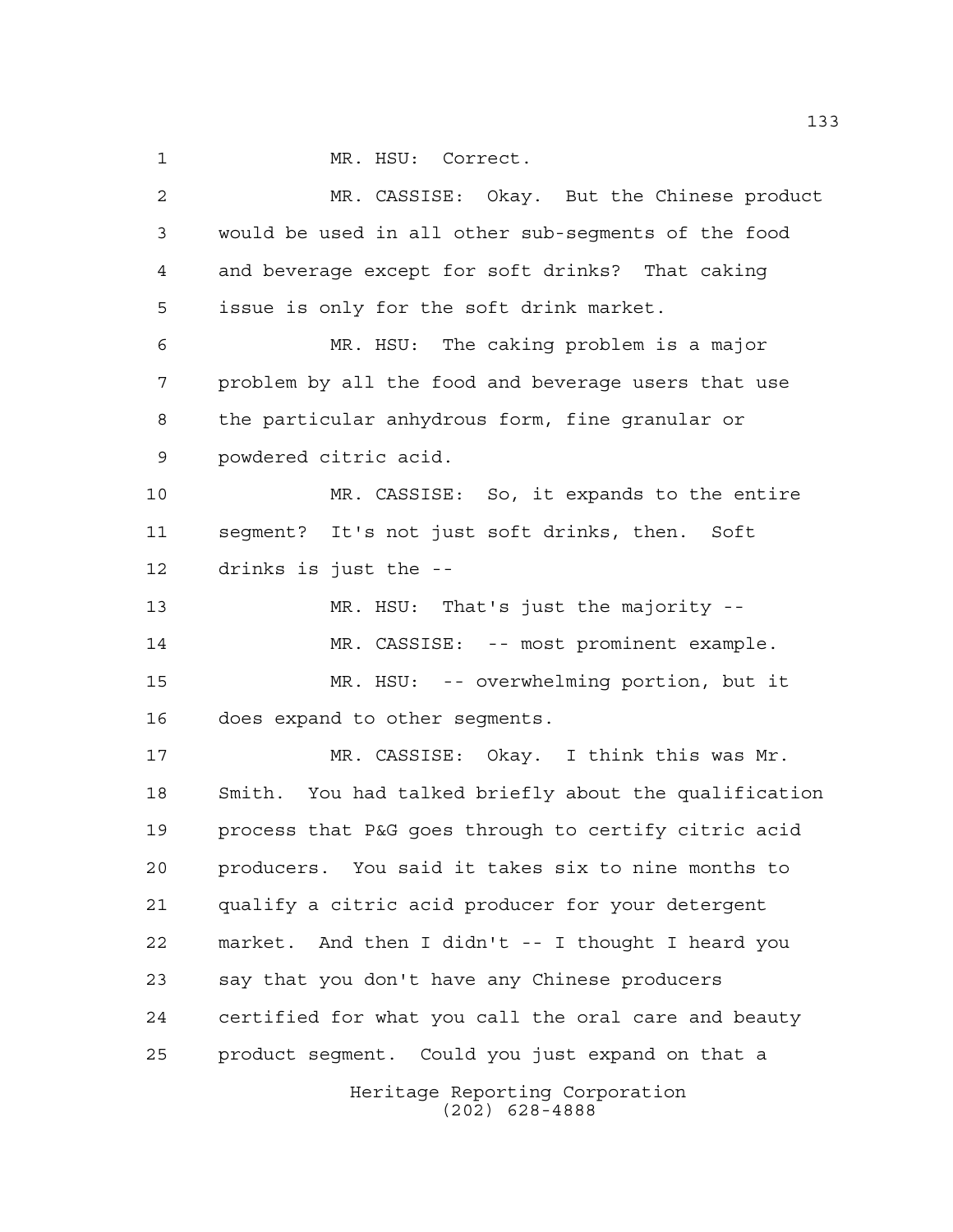little bit, your certification process and what segments are certified in China and which are not?

 MR. SMITH: The Chinese are only qualified to supply to our fabric care, our detergents, so Tide and Gain. Our oral care products, Crest and Scope, they're not qualified, as well as our beauty care products, Pantene, Head & Shoulders. Those products touch the skin or it could be ingested and so they require more elaborate testing, which we have never done with Chinese product. The testing for fabric and home care, for our fabric care products primarily is six to nine months, because it's easier to get that qualification done than the beauty care or oral care products. That could be upwards of two years possibly.

 MR. CASSISE: Now, you're qualification process, does it go beyond what these FCC and USB standards are? I'm assuming you have almost a unique certification process. Is it above and beyond the standards that we see in the FCC and USB?

 MR. SMITH: It is above and beyond. I don't have the specifics of the technical tests that are required. A big part of it is just the stability on the shelves for our beauty care and oral care products and having that product be the same finished product

> Heritage Reporting Corporation (202) 628-4888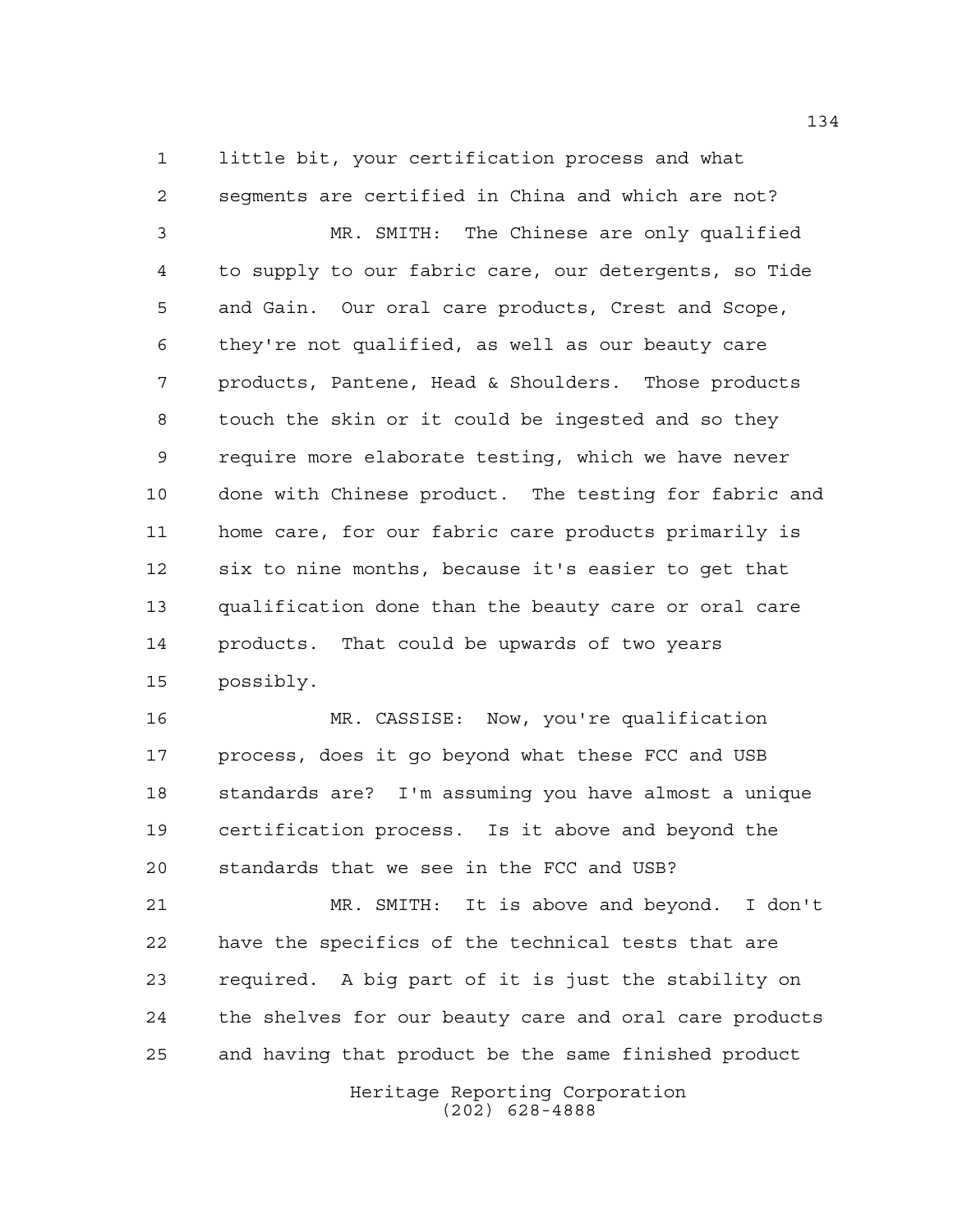months down the road. But, yes, the testing is more stringent than the normal testing that we would use for our fabric care.

 MR. CASSISE: I mean, a Chinese producer couldn't come up to you and say, well, we've passed these standards, these FCC and USB standards. You would say that doesn't matter. We have an additional requirement. We need to do a formal certification process.

MR. SMITH: Yes, that's true.

 MR. CASSISE: Okay. And I asked the Petitioners to break out their 2007 shipments by market segments. If you could do that, as well, for Canada and China, estimate the end use segments, Mr. Porter?

Heritage Reporting Corporation MR. PORTER: Yes, Mr. Cassise, we intend to do so. We intend to, for at least all of the major Chinese exports, to break out their U.S. shipments by segment. However, I would -- I respectfully ask that the Commission send this out in writing and specify the segments. And I would ask that the Commission break out the segments. For example, Petitioners want you to believe there are only two segments, food and beverage, industrial, and their own materials supported in the petition break out beverage between

(202) 628-4888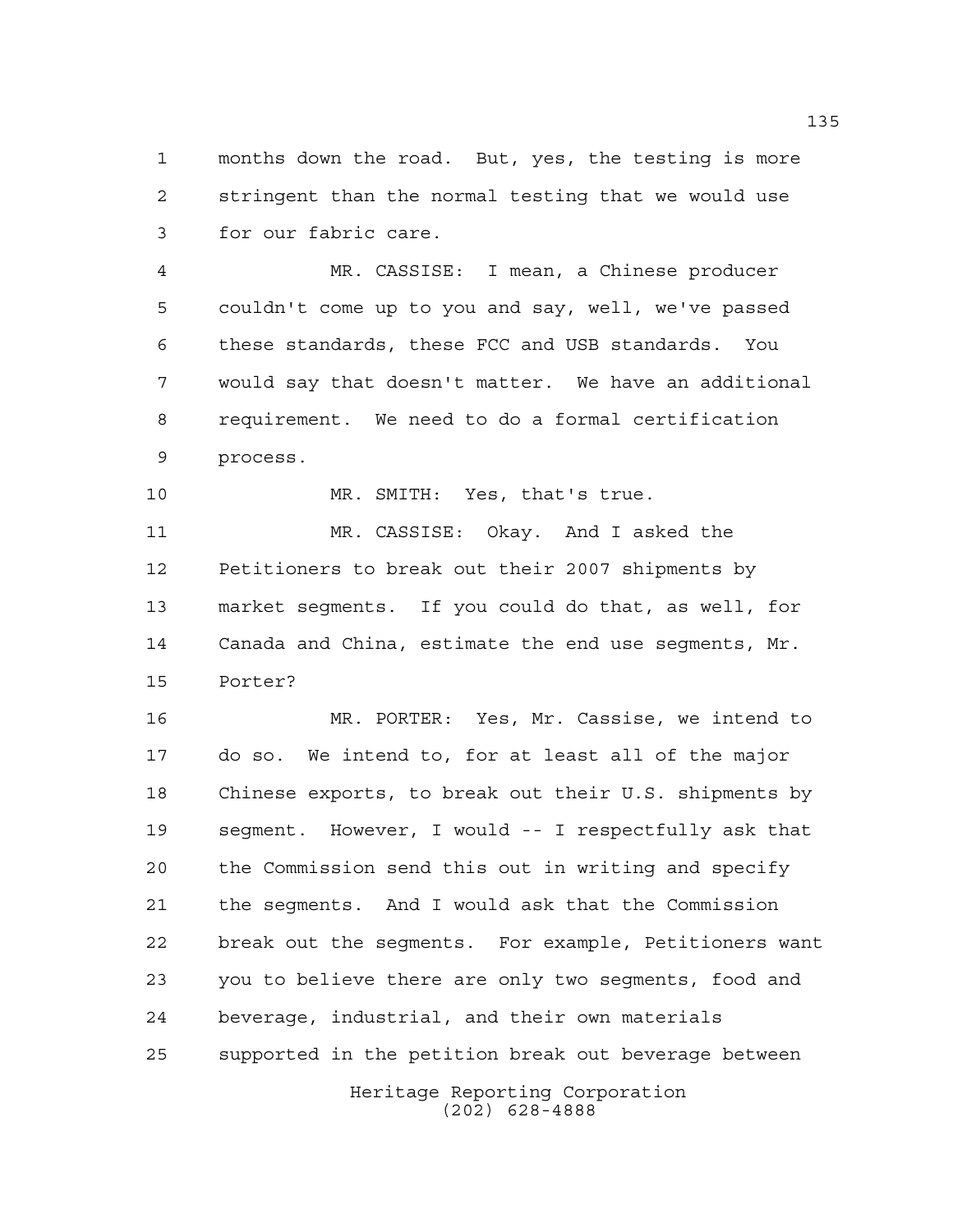soft drinks, ready-to-drink teas, other. And then in food, they have for cheese and dairy processing and so forth. Now, we don't need to do maybe 16, but I really think that we need to break out soft drinks, other beverage, and then food, maybe one and two, and then so forth. And that's all right there in the petition. It's very easy to do and I suggest that the Commission send out a list of what it wants to see and everyone is on the same page. Otherwise, you're going to get different interpretations of segments and it's not going to be useful. MR. CASSISE: No, I agree. And as long as we keep it reasonable, I agree with you and we'll send that out. MR. WAITE: And Mr. Cassise, Canada will respond to that question. MR. CASSISE: Great, thank you. I believe that's all I have for right now. Thank you, very much. MR. CARPENTER: Ms. Alves? MS. ALVES: Good morning. Mary Jane Alves from the General Counsel's Office again. Thank you all for coming. It's been very helpful already. I have some additional questions. As I mentioned this morning, anything that I ask this morning's panel, I

> Heritage Reporting Corporation (202) 628-4888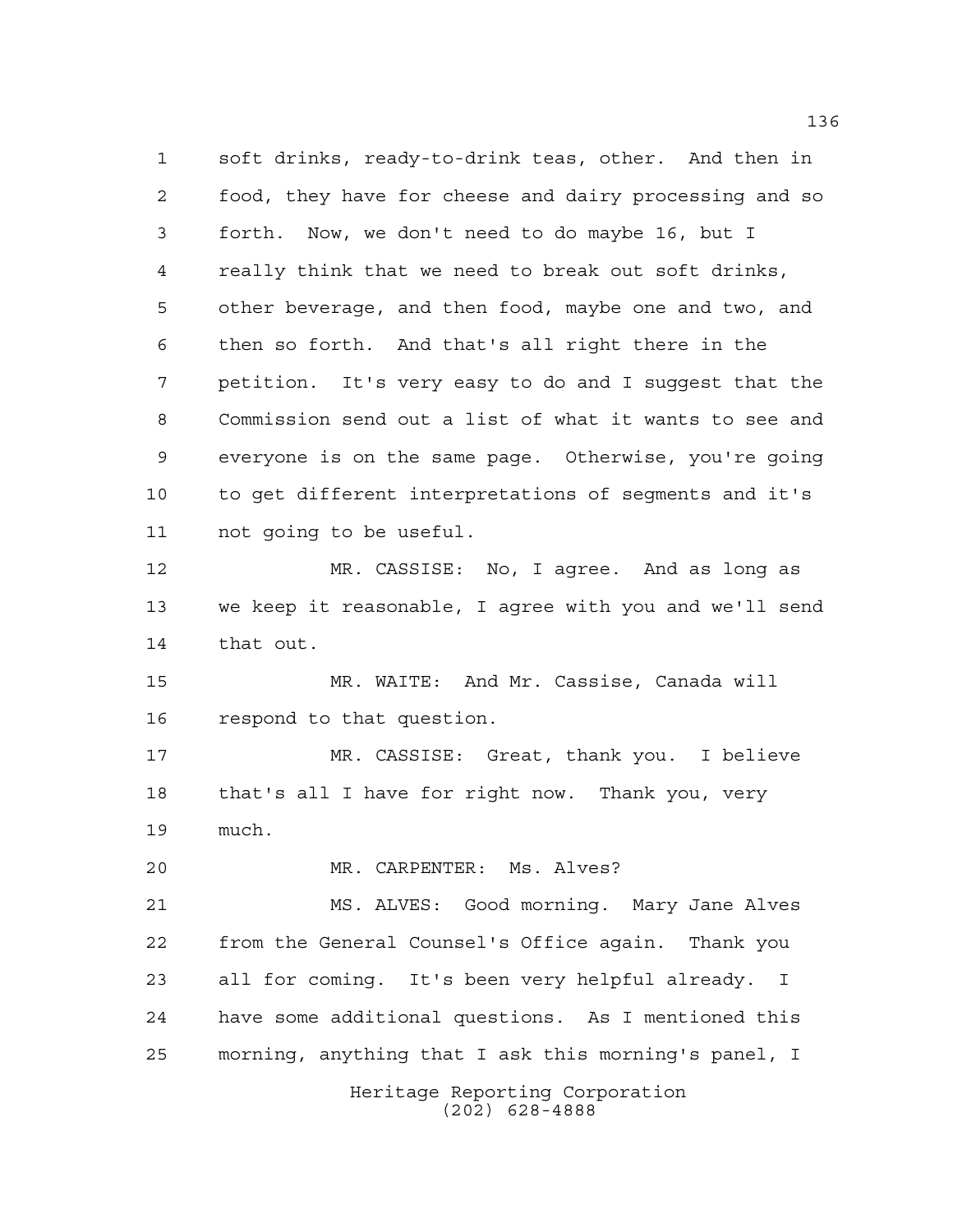would appreciate getting answers to you in your post- conference briefs. Vice versa for the afternoon panel, if I've asked questions of the afternoon panel, I would be interested in getting responses from the domestic industry, as well.

 Let me just start with domestic like product before we get into a lot of cumulation issues. It appears from your testimony this morning that you're not going to contest the domestic like product.

 MR. PORTER: On behalf of the Chinese, that is correct. For the purpose of summary determination, we will accept the Petitioners' definition of like product.

 MR. WAITE: We, also, accept the Petitioners' definition of like product.

 MS. ALVES: Okay, thank you. Second, if you could examine the information that you have under the protective order and let me know if you believe if there are any related party issues and, if so, whether or not any appropriate circumstances exist excluding any of the domestic producers.

Heritage Reporting Corporation MR. WAITE: We will do that. MR. PORTER: And we will do that, as well. MS. ALVES: Also, in the last case, the Commission examined whether converters were engaged in

(202) 628-4888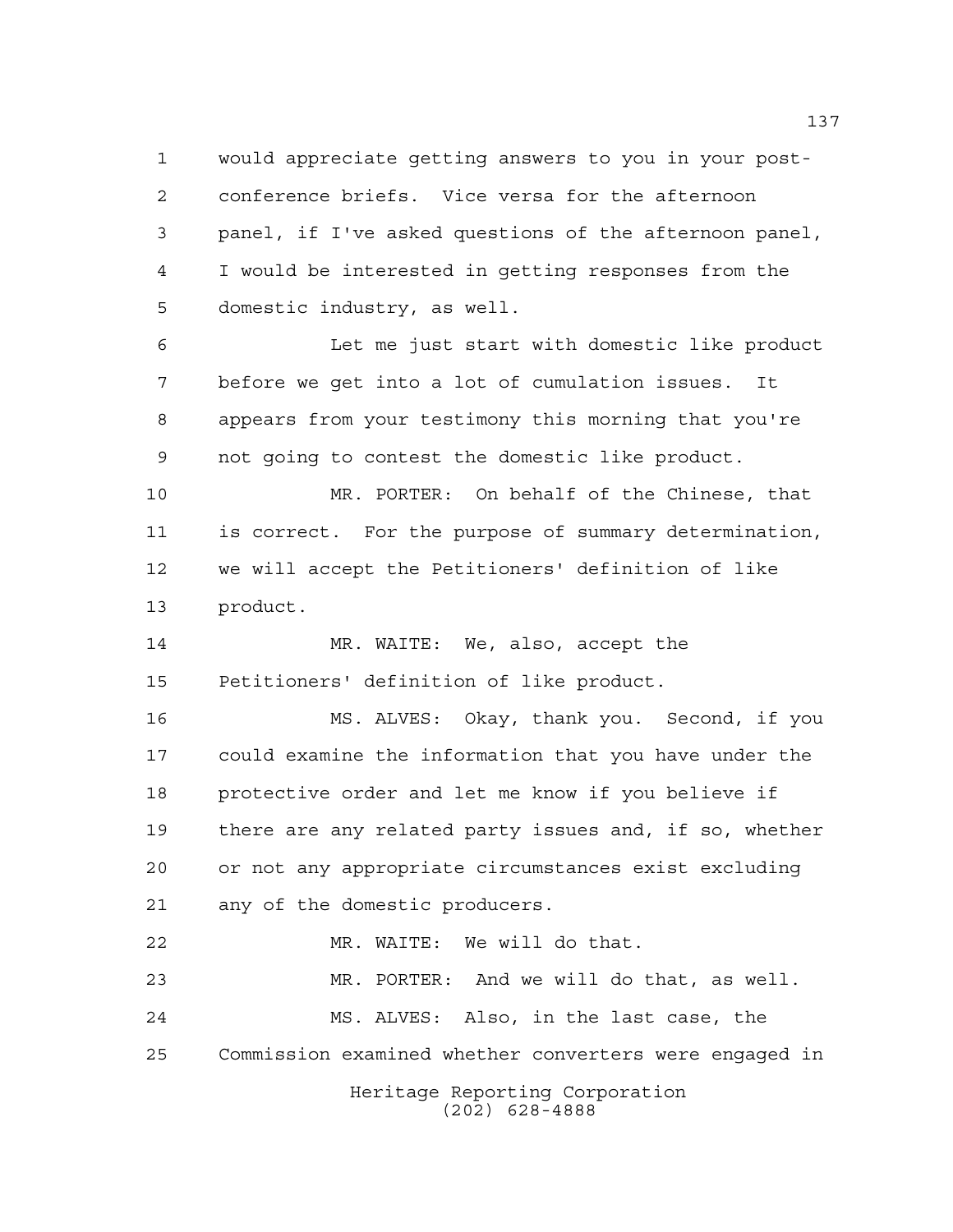sufficient production related activities, to include them in the domestic industry. In the last case, the Commission concluded they were not engaged in sufficient production related activities. Would you agree with that assessment or, if not, what has changed since then?

 MR. PORTER: On behalf of the Chinese, we don't anticipating disagreeing with the prior Commission conclusion.

 MR. WAITE: On behalf of JBL, we, also, do not anticipate contesting that at this stage.

 MS. ALVES: Okay, thank you. Okay. Let's move to cumulation. Let's spell it out very cleanly using the Commission's typical four-factor test. Let's just talk present material injury for purposes of the immediate discussion. Mr. Porter, if you could walk through each of the four factors and just let me know what your position is as to whether or not the Commission should cumulate the Chinese and the Canadian imports.

 MR. PORTER: Needless to say, this will be an extensive part of our post-conference brief. But, I really think what you heard today goes to the essence of the competition between the Chinese suppliers and JBL. I mean, I was quite intrigued that

Heritage Reporting Corporation (202) 628-4888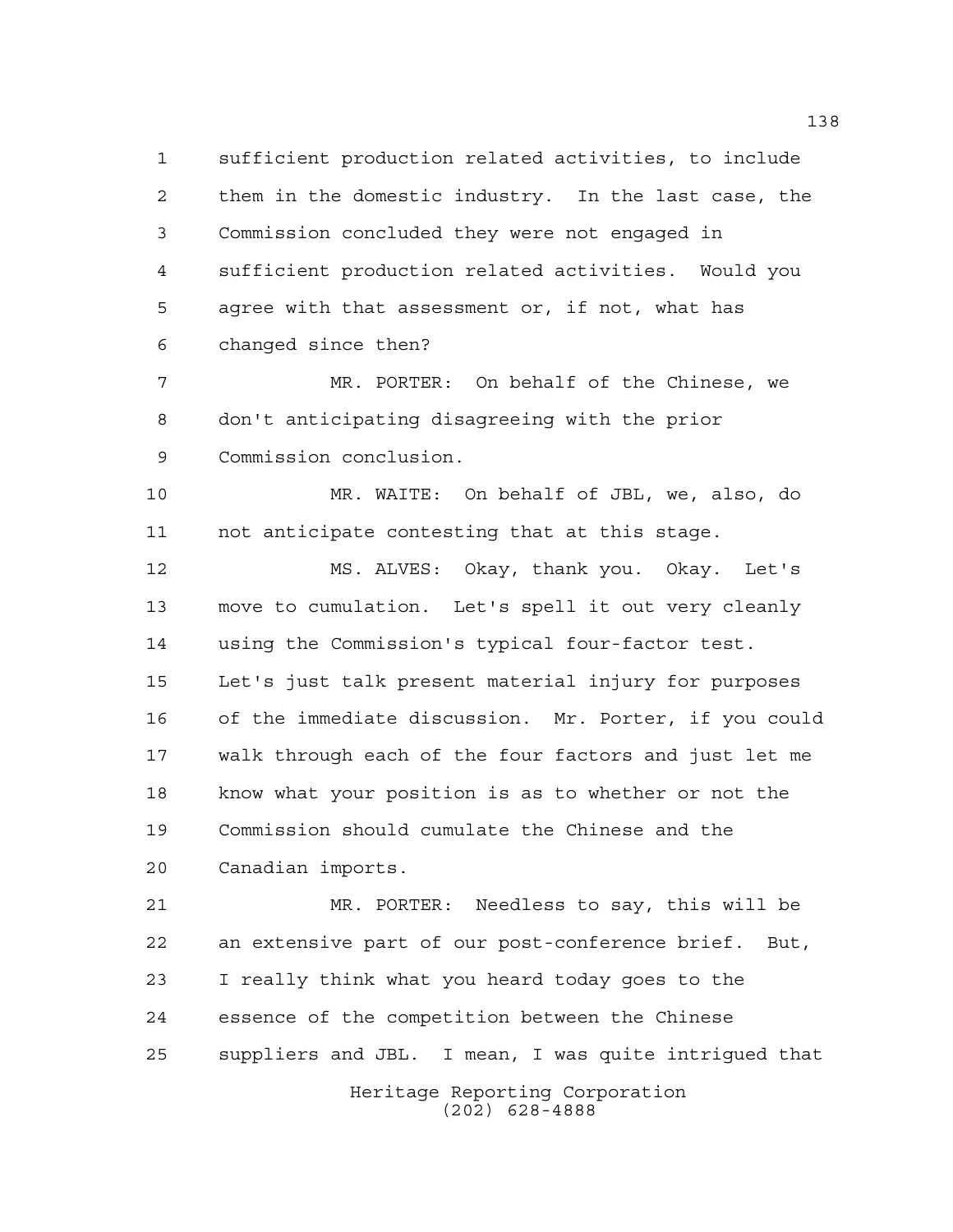Petitioners, themselves, put forth a chart that indicated that but for Lake Erie, the JBL would be a domestic producer. I mean, if you look at it and you look at the chart, I mean, you couldn't really get any closer to the United States than that. And that is essentially our point. For all intensive purposes, JBL is part of the domestic industry. And I think we heard very dramatic testimony from Mr. Waite that, in fact, the domestic industry considers JBL to be so much one of their own, they asked JBL to impersonate them on several occasions. And the testimony we heard from Mr. Hsu indicates that the Chinese suppliers are really focused on different segments of the market.

 And so when you step back and look at the competition, there's not a sufficient overlap really between the Chinese suppliers and the domestics, but by extension JBL to allow cumulation.

 MS. ALVES: Okay. So, as I understand your arguments, are they limited to differences in the fungibility between the imports from the two sources?

 MR. PORTER: The fungibility with respect -- at the customer level. I think a little bit of the confusion that is happening here is that in many other cases, that arguments have been made with respect to cumulation with inherent product differences, okay.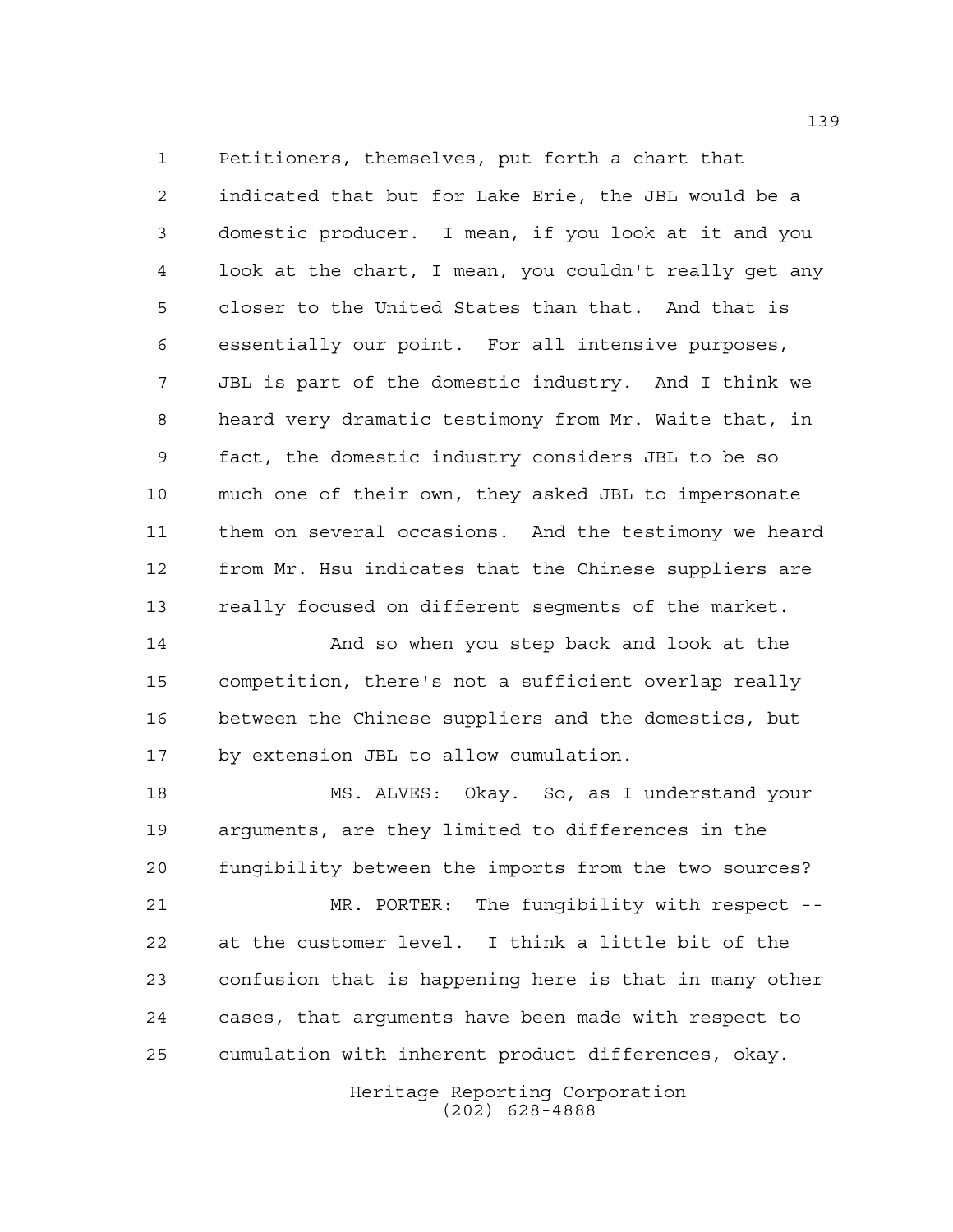This product has these. Here, I'm not so sure the argument is that inherently, the citric acid, itself, is different. What is different is the fact that you can't transport long ways without caking and that very much affects the use of the product.

 You see, Petitioners are doing a little bit sleight of hand. They're saying that the Chinese suppliers, especially the new plants, can produce the grade, meaning, I guess, FCC and USB standards. No one is disputing that. When it comes off the factory line, it meets those standards. The question is, can the customer use it. And that's the essence of competition.

14 MS. ALVES: Okay.

 MR. PORTER: Okay and that's what we're getting at.

 MS. ALVES: Playing devil's advocate, there's been information in the petition where they have said it doesn't really matter what the form is. It can come in, in anhydrous or it can come in the monohydrous or it come in, in solution form. If you needed to be in solution, you make it into solution. If you need to convert your production process -- it's all really competing against one another. And your argument is that that's not the case?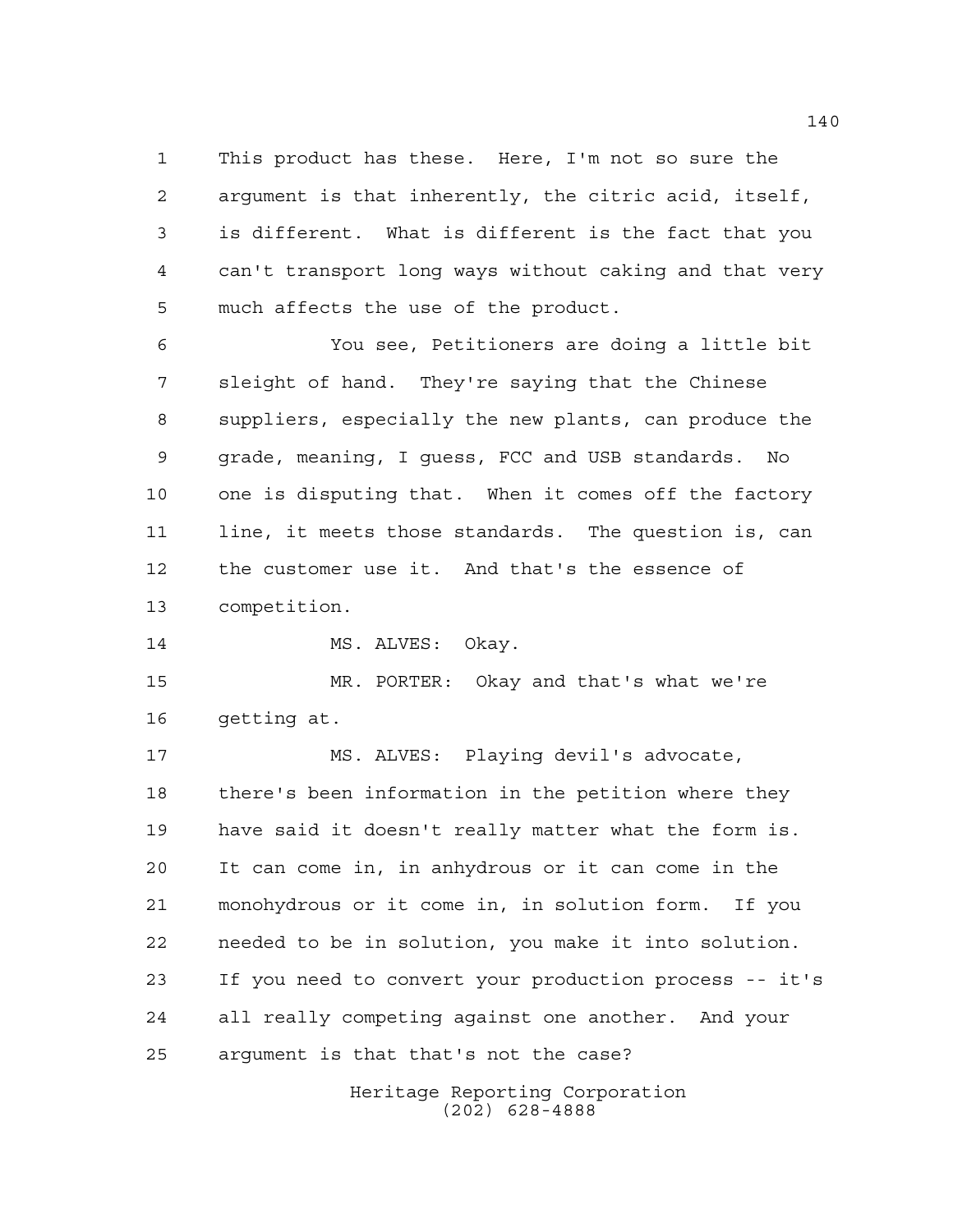MR. PORTER: Absolutely. The fact that it is physically possible to ship, let's say, liquid from China and then someone could then convert it doesn't mean that that is, in fact, being done, okay. The point of the matter is that the big soft drink companies, and we hard an example about Pepsi, require it in a form so that they can use it easily. Just because it's theoretically possible to ship Pepsi something else and they then can do something to get it to where they can use it doesn't mean that Pepsi wants it like that. So, again, where is the focus? The focus should be on what the customer requires, not what physically could be used.

 MR. LAFAVE: May I add something to that? We, also, perceive a difference in the products, in that the product that's coming from China is all anhydrous or monohydrate. It's not coming in, in solution. And P&G is able to purchase solution from JBL. That's very important to them. More than a majority, a large portion of what they buy from JBL is in solution form. And so, the products are not fungible and the difference is important.

 MS. ALVES: Is it not the case, though, there was testimony this morning that it's fairly easy to convert the dry form into a solution form. It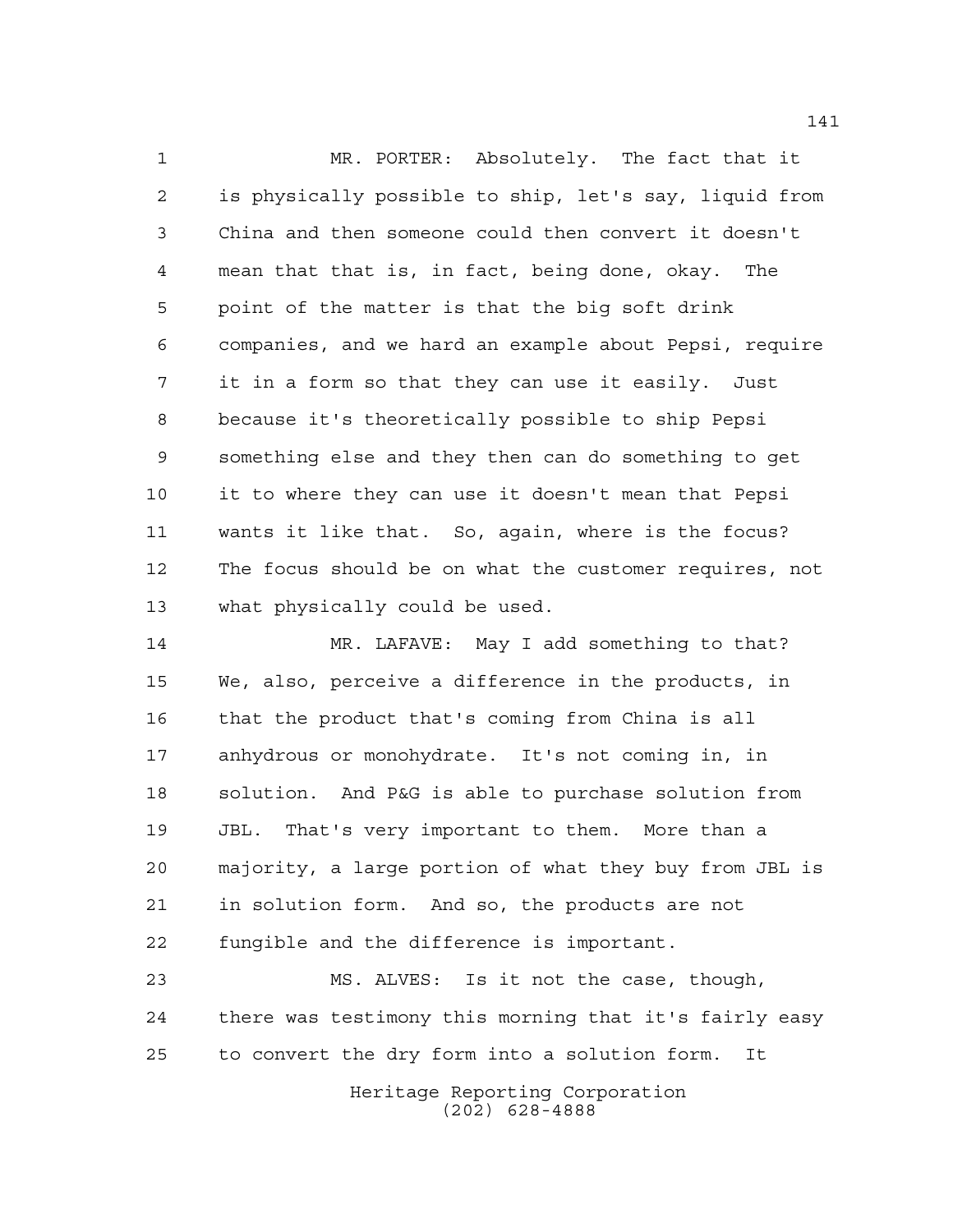would take a 10-year old to do it. Is that not the case?

 MR. SMITH: I don't think I personally could do it. But, we have tollers that are set up to do it at additional cost and we're set up at our Alexandria plant, best, versus our Lima plant, to handle the powder that comes in, the monohydrate or the anhydrous. But, I think when you look at the different applications, such as the food and beverage industry, they require the anhydrous form to be received at their plants, because of the way their production process is set up and they're not set up as well as P&G. It would probably require capital, I would guess, for them to be able to receive solution and I'm not even sure if they can have solution in their final product. So -- MS. ALVES: So for certain purchasers, because of their existing capabilities, they couldn't do it. But for other purchasers, that possibility is out there, including yourself. MR. SMITH: I think for P&G, we can do it at

an additional cost.

 MS. ALVES: And have you done it during the period of investigation, since 2005?

Heritage Reporting Corporation (202) 628-4888 MR. SMITH: Have we taken powder and made it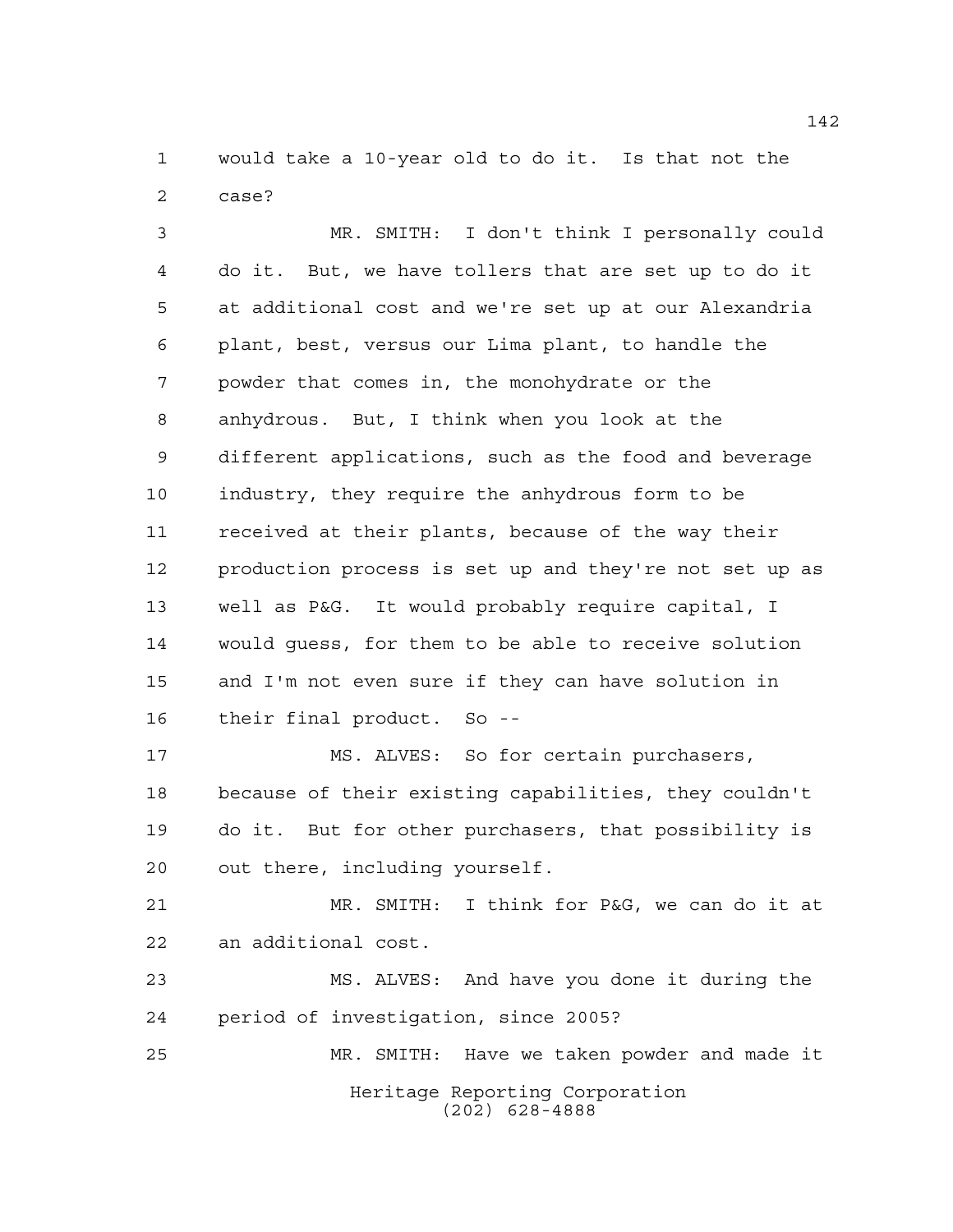into solution? Yes, certainly.

Heritage Reporting Corporation MS. ALVES: And what is the relationship in terms of pricing of the powder versus the solution? MR. SMITH: Well, typically, if you're talking anhydrous base, it's an anhydrous powder, it would be twice as much of a 50 percent solution received at our plant. The advantage of receiving solution is we don't have to do the additional processing, the additional costs, to bring it in. Our process requires solution for the production. MS. ALVES: But, there's certainly a relationship in terms of how you would ask for a price quote for the dry versus the solution form? If somebody is going to supply you with the dry form and you need to put it into solution, you're going to factor that in when you're asking for the product? MR. SMITH: I would say that normally the negotiations are based on the citric price regardless of solution or powder and then we absorb that cost of putting it into solution. It's not -- we can leverage and subtract that cost out of the powdered cost, if that's what you're asking. MS. ALVES: Okay. So, you have converted some of the dry form into solution. Have you done the reverse and just purchased solution and not -- for the

(202) 628-4888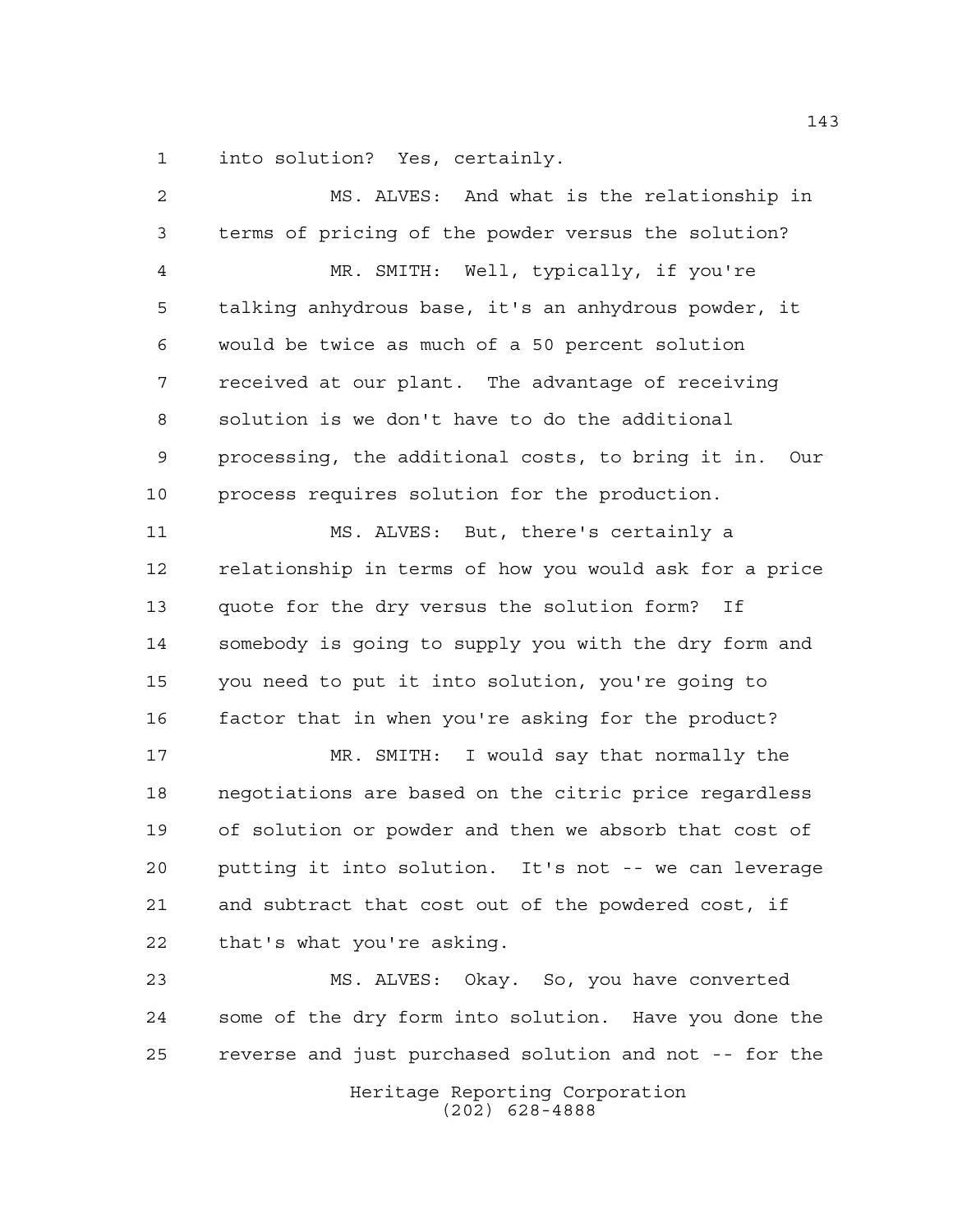facility where you're currently converting the dry into solution, was there a time when you were only purchasing solution for that facility?

 MR. SMITH: No, there was not a time. MR. LAFAVE: May I add something? This is Arthur Lafave. It's both -- it's cheaper on both sides of the equation; that is it's cheaper for the manufacturer to produce liquid form citric acid, because they don't have to fully dry it. Or if they do fully dry it, they can use off spec particles to make the solution. So, it's cheaper on their side. Certainly cheaper on P&G's side to buy the solution. They wouldn't go to the trouble of railcarring it from JBL to their plant in Louisiana in specially lined railcars if it wasn't a better solution for them, to use that word too often.

 MS. ALVES: Understood. Okay. Let me just give Mr. Waite and Mr. Lafave an opportunity to flesh out some of the -- if there's anything more that you want to add to the fungibility discussion.

 MR. WAITE: Well, we certainly -- this is Fred Waite. We will certainly address the fungibility, as well as the other four statutory factors, in cumulation, as well as other factors that are, in our judgment, very important in this case,

Heritage Reporting Corporation (202) 628-4888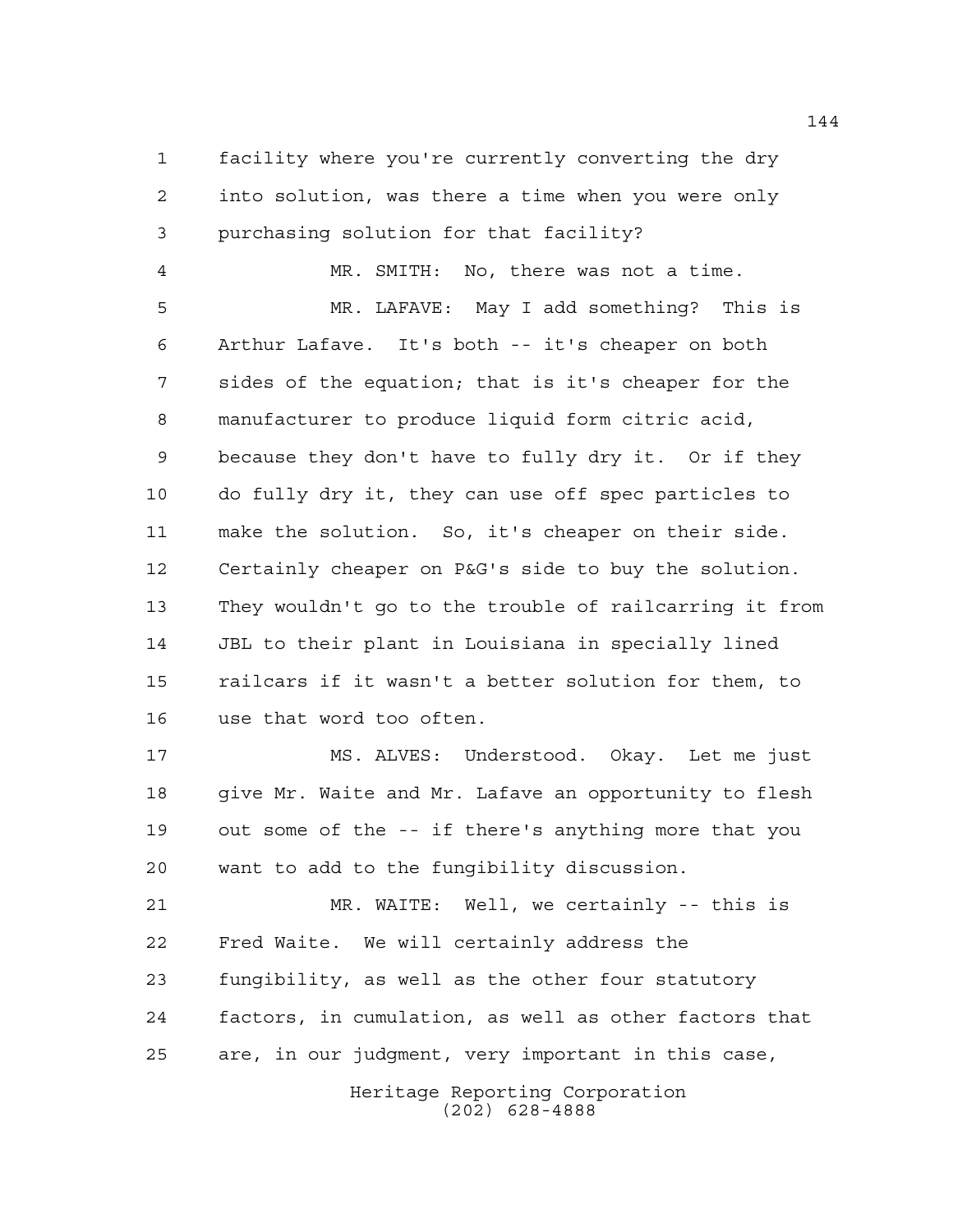volume trends and pricing data, in our post-conference brief. I must confess that although we have a great deal of anecdotal information on the four points, we only received questionnaire responses that would enable us to look into the same record that you will be looking at yesterday. So, we will do that between now and next Monday and hopefully that would enable us to give you a completely full analysis on our decumulation issue, relying both on information that we have obtained from JBL, as well as the information that you will have in the record.

 MS. ALVES: I'm just trying to get a sense of where some of the issues are heading, given that there's an even longer delay before I get the post- conference briefs, just so that we can have a sense of where things are going, if you're primarily focusing on the fungibility issue, as opposed to channels of distribution, if there are differences there.

 MR. WAITE: Well, JBL sells most of its production directly to end users, for example.

 MS. ALVES: Which you indicated you believed was also the case for the domestic producers.

 MR. WAITE: And that is the case for the other domestic producers. Also, JBL participates in the so-called mating season at the end of the year

> Heritage Reporting Corporation (202) 628-4888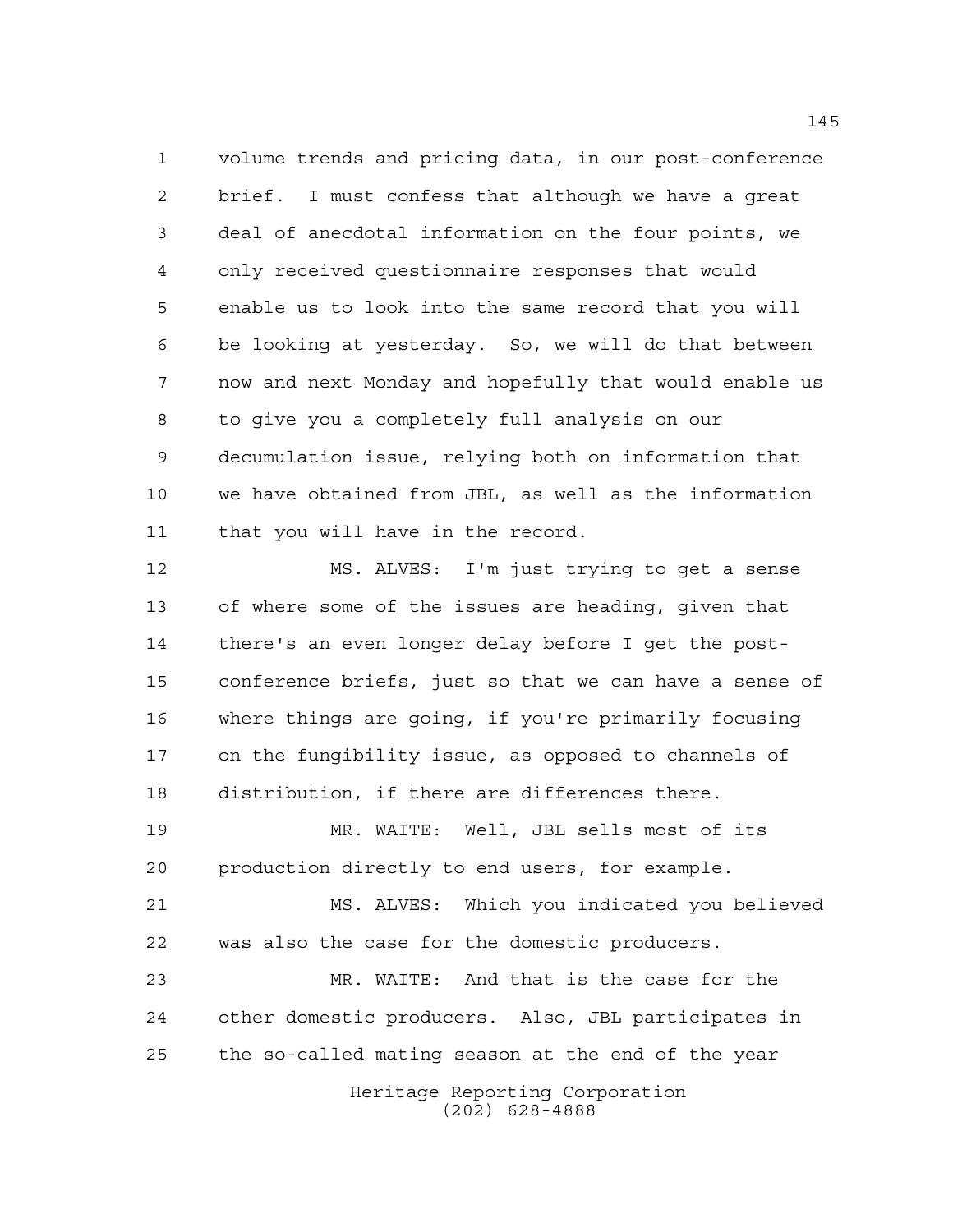with the major customers, the 10 to 20 largest consumers of citric acid, and it fully participates in that process, again in the same way that the domestic producer does, and receives from its customers the same information domestic producers receive, in terms of how the customer can get a better price elsewhere unless JBL is willing to be more aggressive on its pricing.

 MS. ALVES: Are you encountering customers, who are telling your client that they can get better Chinese product?

 MR. WAITE: It depends on the customer and from what we understand many customers will simply say the price you gave me is close, the price you gave me is out of the ball park, you're going to have to do better. It's not the case where they're shown competing offers from other producers or even have the other producers either by company or by country identify to them.

 MS. ALVES: They just know that tehre's somebody who's more competitive without necessarily knowing the source or --

 MR. WAITE: They are told by the customer that tehre's somebody more competitive, yes. Which is not unusual, I think, in many industries. Market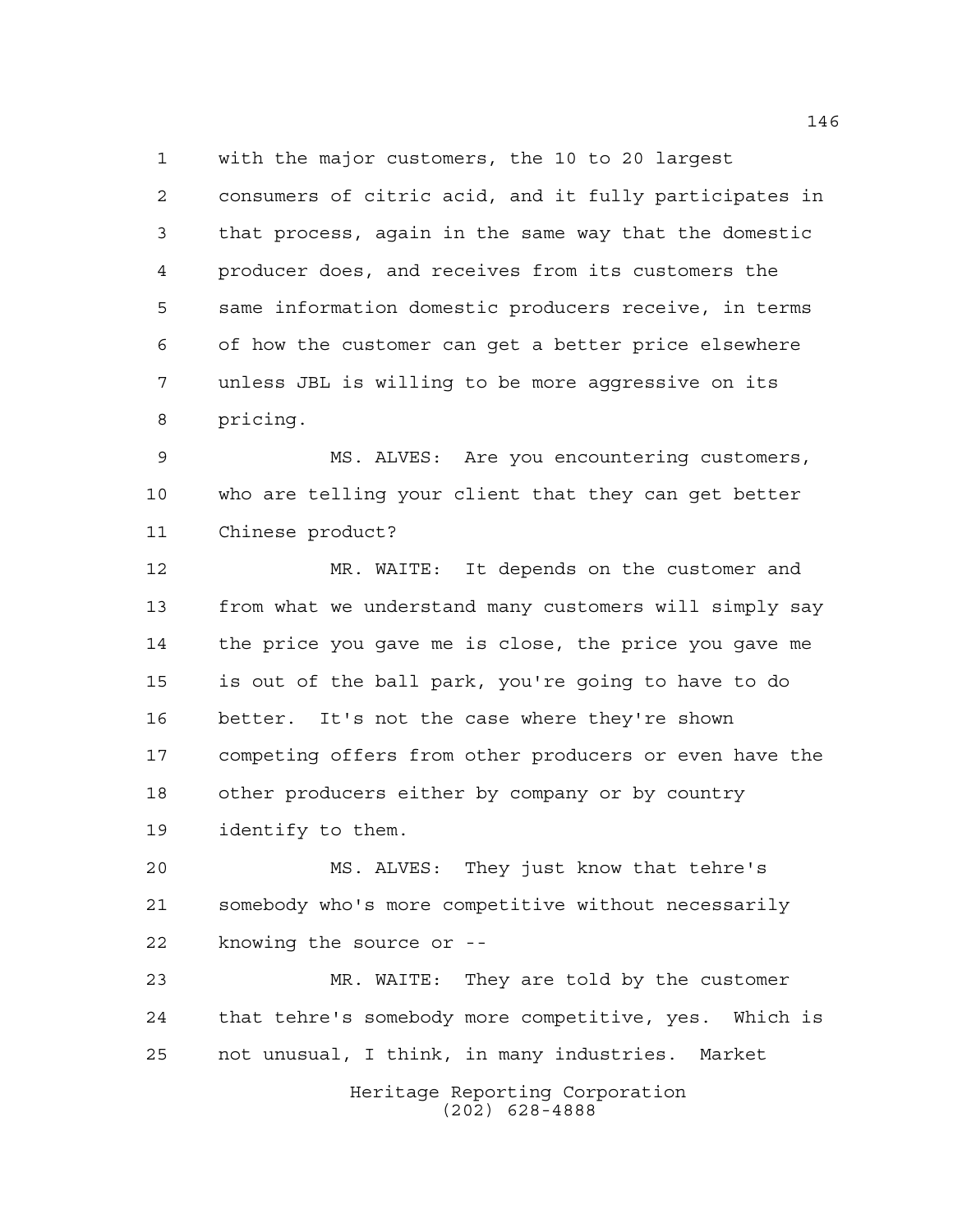information is always imperfect. Customers should be one of the most reliable sources of pricing information in the market, and particularly information from large customers. I don't mean to suggest that customers are misleading their suppliers, it's a dance, it's a negotiation. We've all been through it when we've bought homes or bought cars. On this level it's multinational companies talking to each other about service contracts going for 12 months, perhaps 24 months. So tehre is a lot of signaling back and forth within the constraints of the antitrust and fair competition laws as to what prices are acceptable and what aren't.

14 I believe as one of the industry witnesses from the Petitioners said this morning, you certainly know the result after you've been told you didn't get the sale.

 MS. ALVES: You've made two references this morning to the mating season, and you mentioned at one point that for the beverage industry it's your understanding that April to August is the key period there. Can you talk more specifically, are you alleging, not that tehre's seasonality but there's some sort of equivalent in this industry? If so, if you could break down the distinctions by segment.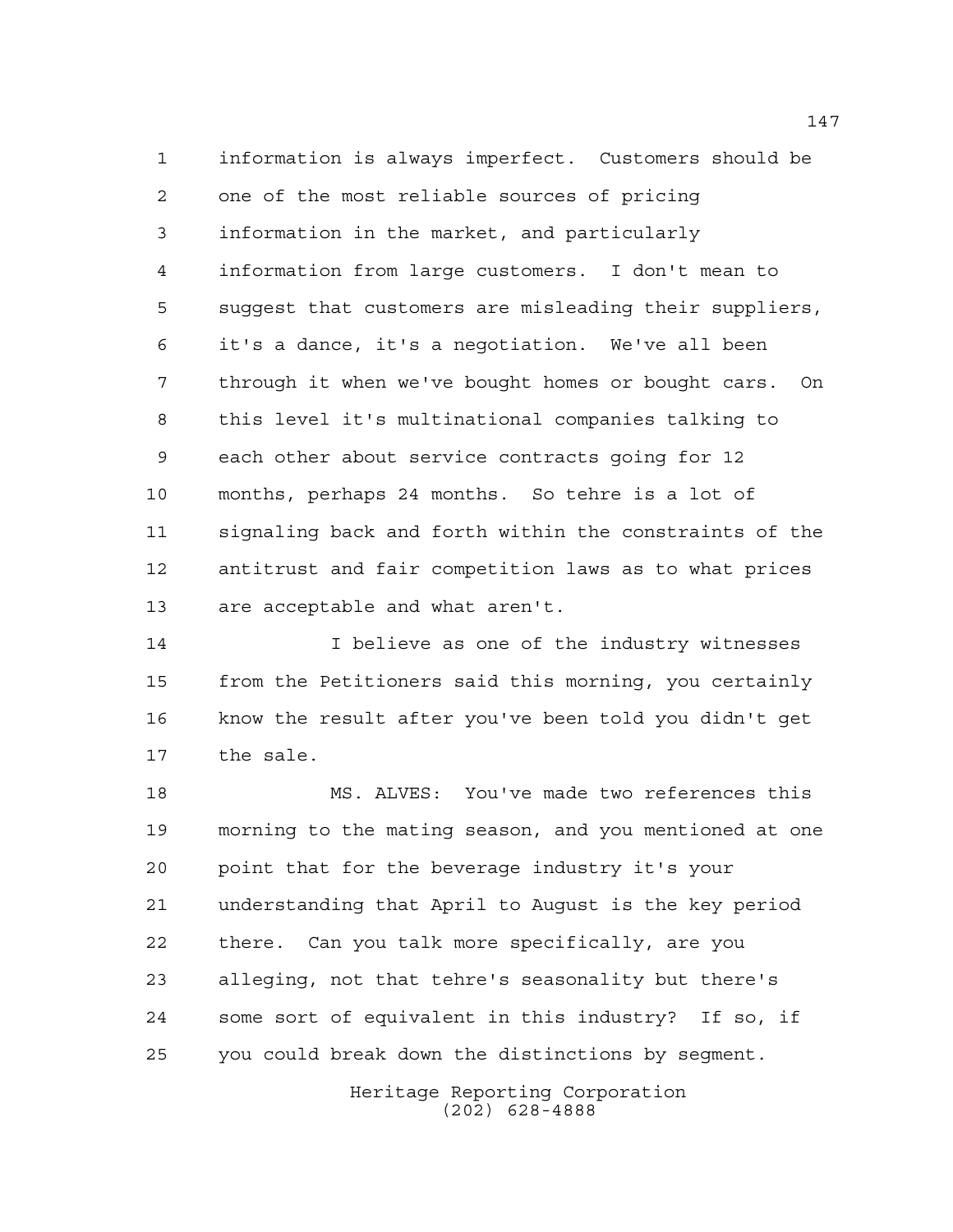MR. WAITE: Of course. Actually the mating season is the period, and I've used that term and I apologize, because I've been in a number of cases where at the end of the year there is this process of negotiation and it's called the mating season in the magnesium industry and the silicon metal industry. I'm not sure if you use the same term in the citric acid industry. It might just be negotiating time.

 That's when the contracts are negotiated. What you will also see among the major consumers, and particularly from what we could see in the public record, from the beverage companies, they're often sourcing globally. If you look at some of the beverage companies as to who is the customer in a beverage company, it may not be an office in the United States. It may be an office elsewhere, and that's because that company, and it could be other types of major consumers too, are sourcing globally and they're going through one office in order to make their purchases.

So the contract --

 MS. ALVES: So are they not specifying then the point of delivery?

Heritage Reporting Corporation (202) 628-4888 MR. WAITE: I beg your pardon? MS. ALVES: They're not specifying where the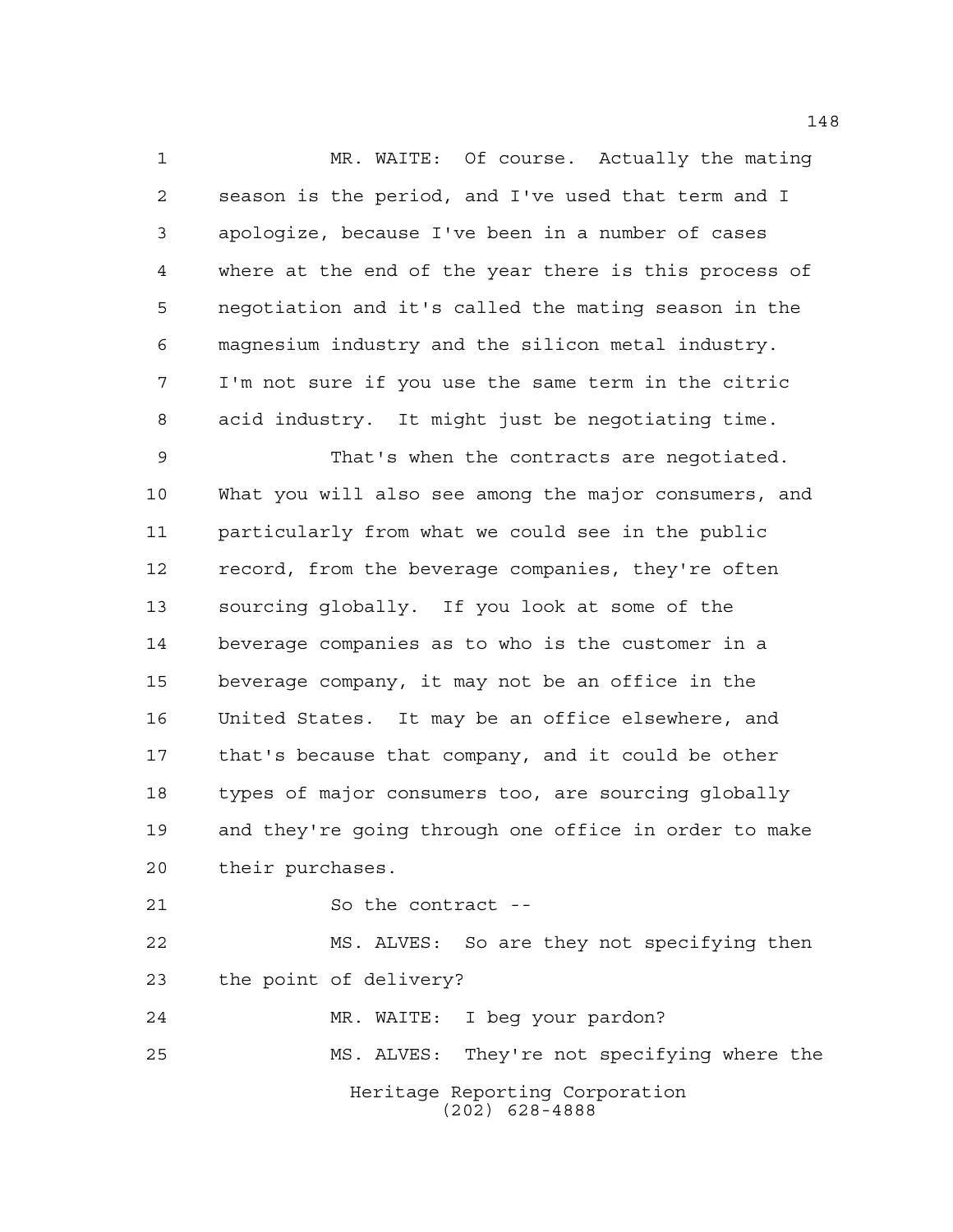product would be delivered? They're asking for a global price --

 MR. WAITE: No, that's not my understanding, but it's handled globally. That would certainly give a multinational a much better handle on their costs and on the availability of raw materials that they are procuring for their production. But no, different pricing and different markets, obviously, and in different currencies and different quantities and perhaps even different delivery schedules. It's simply that the multinationals will have global sourcing.

 I think at many recent hearings before this Commission when you have purchasers come in, especially large multinational purchasers, often the title of the witness will be Global Sourcing Manager or International Procurement Manager. That's all I'm saying. They're negotiated for particular markets as I understand it, and the pricing and delivery terms and schedules are different.

 When I was talking about seasonality, that has to do with consumption. Obviously in the United States during the summer we consume a great deal of soft drinks. You just have to go to National Stadium or any other venue and you can see how much Coke or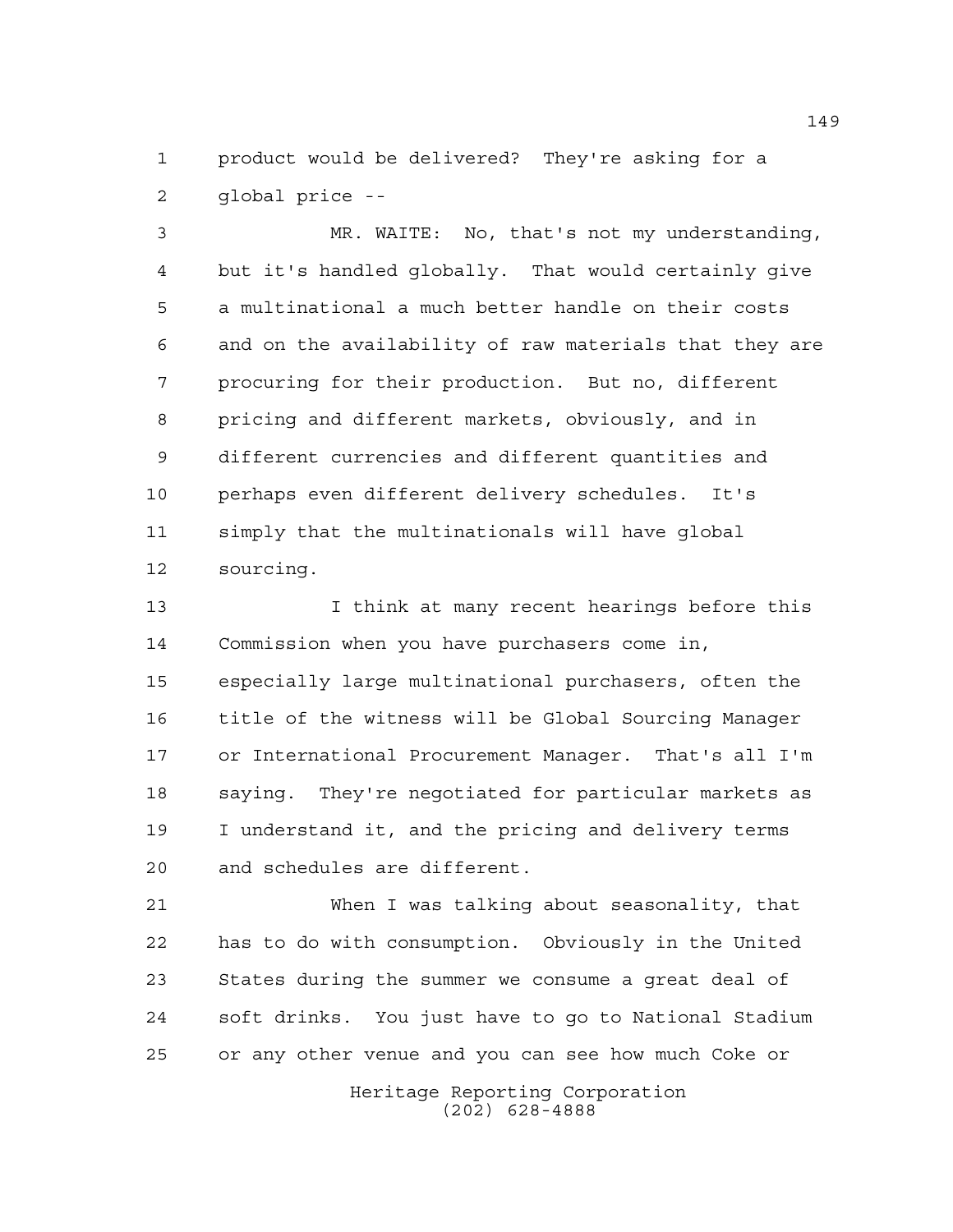Pepsi, whoever has the franchise, is consumed.

 That's simply a question of shipment, of production and shipment schedules. Prices are not established during that season. That's the consumption season as opposed to the contractual season.

 MR. BUTTON: Ken Button from Economic Consulting Services.

 As your question is focused a bit on the negotiating process that takes place at the end of the year, I thought a comment would be appropriate to address an issue that was related by the Petitioners this morning. I'd make a comment about that and then invite P&G to carry on.

 It was said this morning that in these negotiations, in this mating period, this compacted period of time, the US producers feel somewhat vulnerable because they're dealing with some large customers who seem to have all the market power from their perspective. It's basically the US producers offer a price, the consumers say nope, you've got to go lower, and the US producers are somehow trapped.

 There's another side to it, in fact, and I think that P&G perhaps can address this point. It includes, one, the short timeframe is not set by the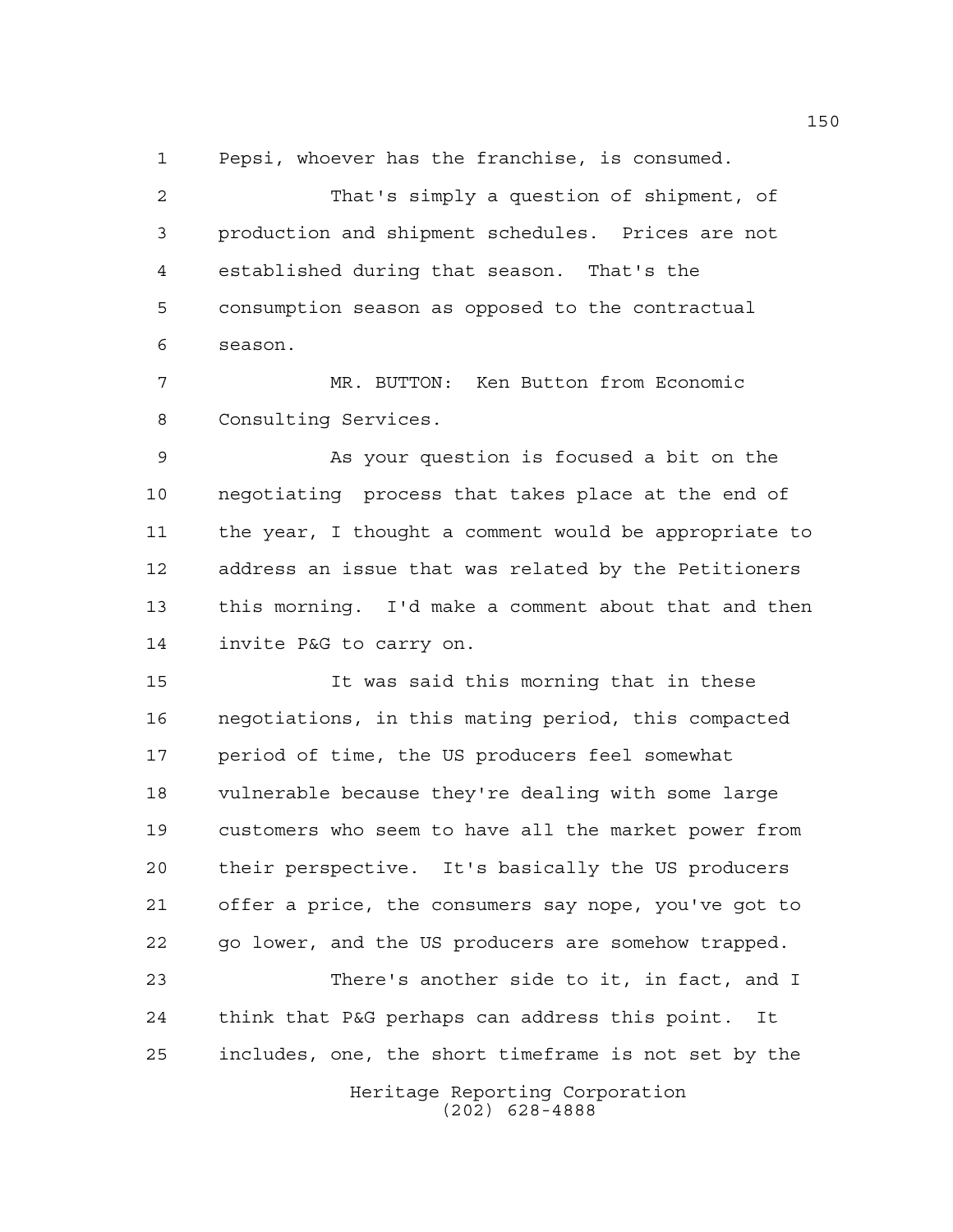customers, it's set by the US producers. It's short by their choice.

 Secondly, the US customers are equally concerned to obtain available supply to keep their plants running and they have concerns, and particularly this year that can be discussed, of getting adequate supply.

 Perhaps I'd invite P&G to comment about that further.

 MR. SMITH: We actually prefer not to have all of our contracts ending on the same date because it leaves our company exposed to more risk. And price aside, supply is number one as far as a purchaser for a company of raw materials. We have to keep our plants operational.

 So we would prefer to keep our contracts staggered often on many of our materials including citric acid. We've approached producers early, prior to the end of the year, to see if we can have negotiations. Typically those negotiations have been delayed until the end of the year.

 I don't think it's ever been P&G that's driving the delay to the end of the year. We would prefer to actually land our contracts early on so we can focus on maybe some other contracts that end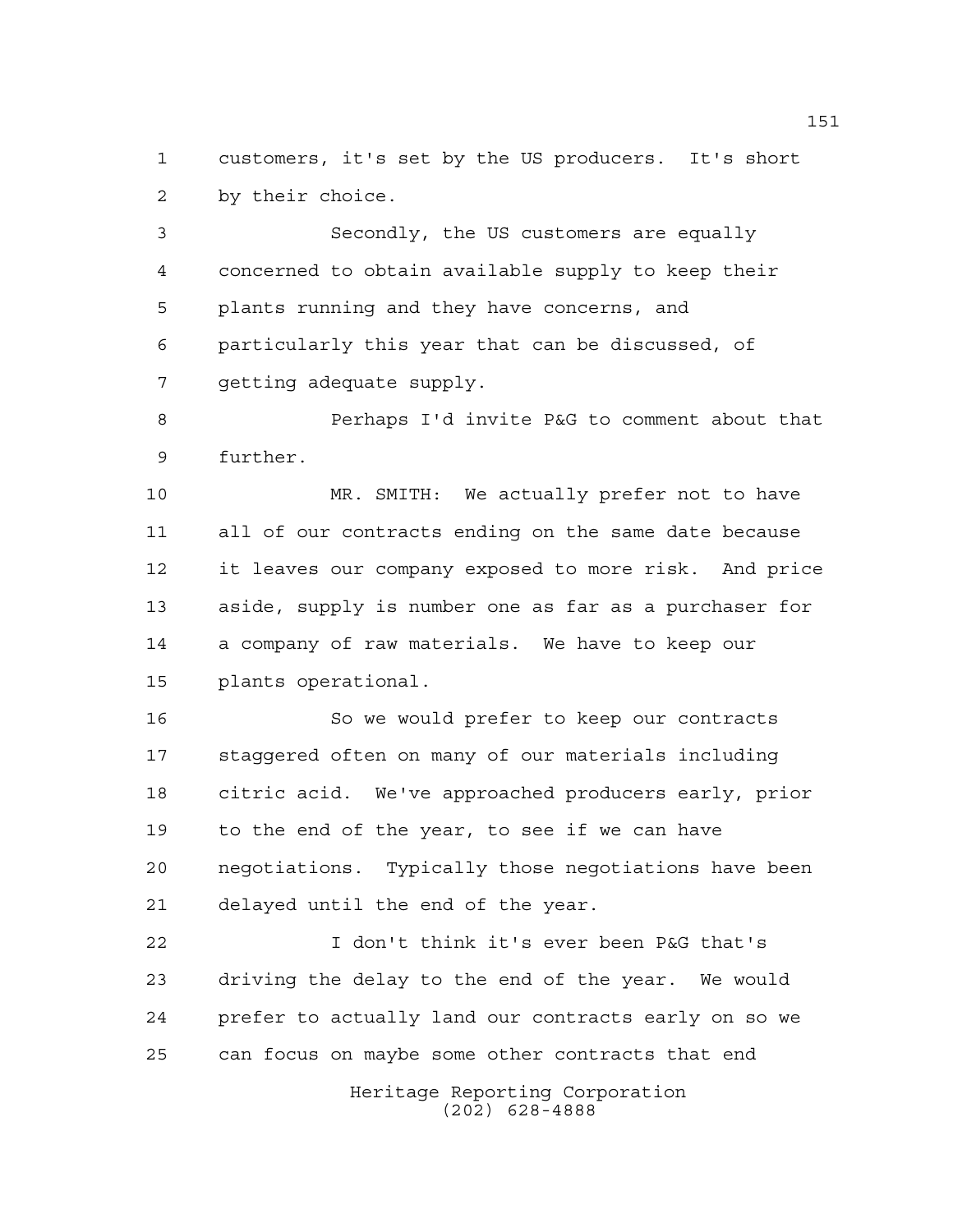towards the end of the year.

| $\overline{a}$ | MS. ALVES: And you mentioned, Mr. Smith,               |
|----------------|--------------------------------------------------------|
| 3              | that your contracts have recently been anywhere from a |
| 4              | year to, there was one that was a three year term.     |
| 5              | What is the experience of the others in the industry?  |
| 6              | Petitioners in their petition and again in their       |
| 7              | testimony this morning said there are approximately 25 |
| 8              | large players. That tehre are these long-term, fixed   |
| 9              | term contracts. Is that your understanding of the      |
| 10             | market as well?                                        |
| 11             | MR. SMITH: I can address a bit of that.                |
| 12             | We prefer to have long term contracts.                 |
| 13             | Especially in markets like the market that we have     |
| 14             | right now for citric acid. Recently we have not been   |
| 15             | able to obtain long term pricing. If that was the      |
| 16             | question you were asking.                              |
| 17             | MS. ALVES: If you have any other thoughts -            |
| 18             |                                                        |
| 19             | MR. PORTER: I just wanted to mention --                |
| 20             | MS. ALVES: -- obviously you don't have all             |
| 21             | of your clients here.                                  |
| 22             | MR. PORTER: Mr. Hsu mentioned, there's a               |
| 23             | whole other side to the market. Petitioners heard      |
| 24             | today that they're very intent, they're just laser-    |
| 25             | like focus on these very large customers that can buy  |
|                | Heritage Reporting Corporation<br>$(202)$ 628-4888     |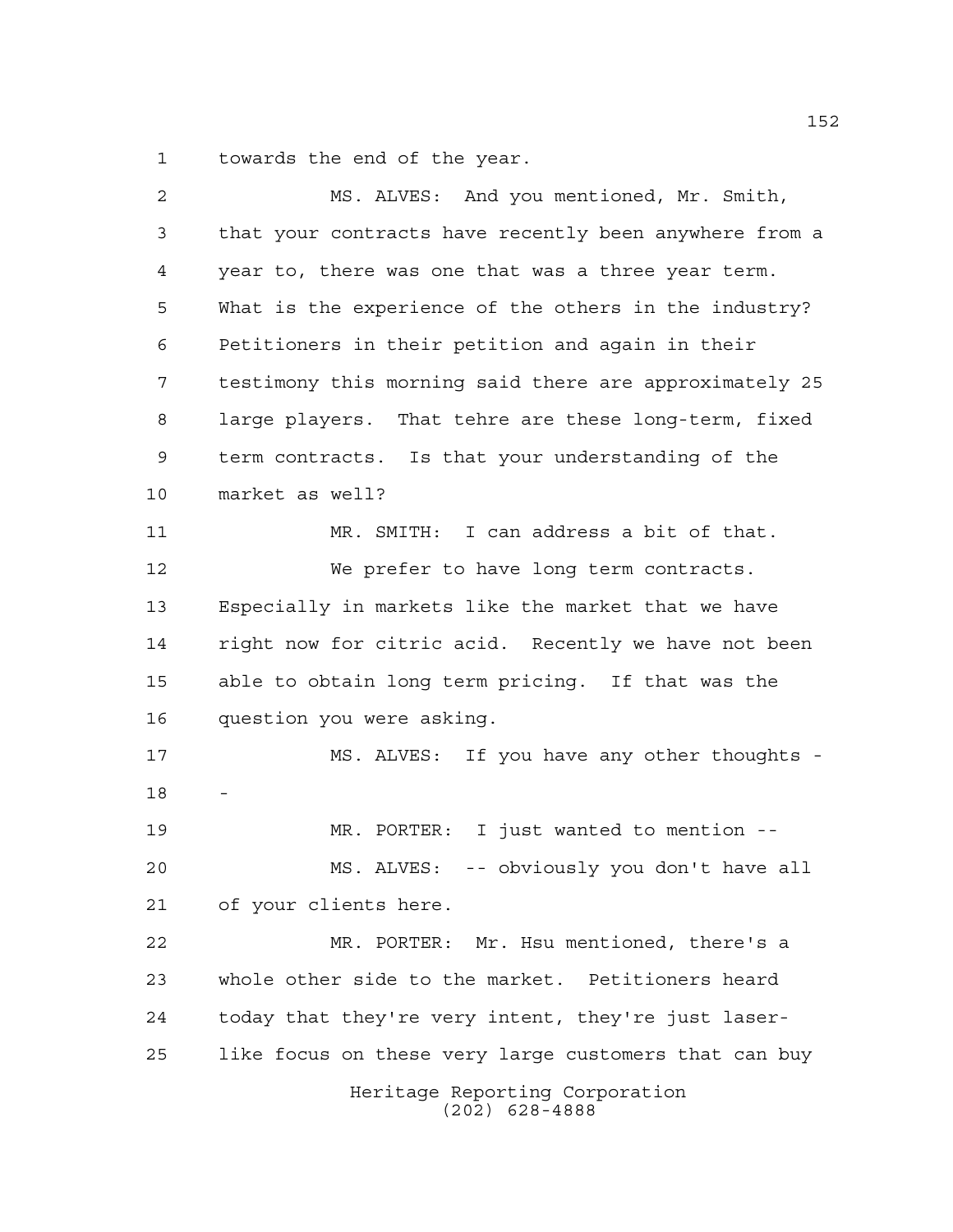rail volumes and truckload volumes. Certainly JBL is like that too. But we heard that tehre's a lot of small customers out there and they need to be serviced. Those small customers do not buy on a long term contract basis. MS. ALVES: But they do buy on a contract basis? MR. HSU: Small customers buy on a spot basis only. MS. ALVES: At least looking at the import statistics, though, there's certainly a lot of Chinese product in the US market. Is it your position that all of that is going to these mom and pop type producers? MR. HSU: Yes, the importers that they sell to, distributors and distributors will sell to the mom and pop establishments who require many other ingredients, they want delivered on the same pallet, in the same container. Maybe five bags or 20 bags of citric acid, but a slew of other ingredients of 30 to 40 items in very small quantities. It's a totally different market. MS. ALVES: And are tehre attempts to sell at some of the other larger purchasers, even if they're not successful sales? Are there --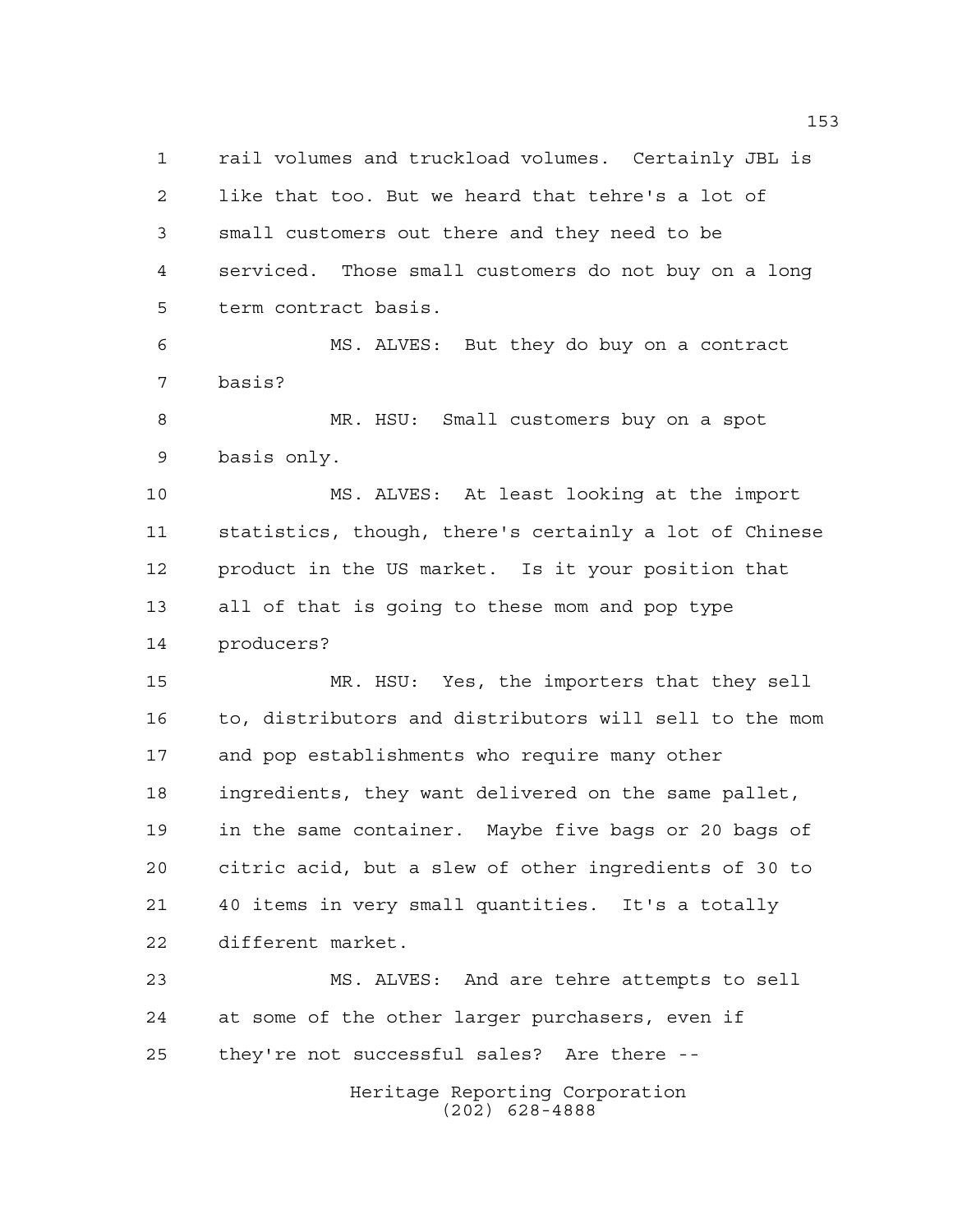Heritage Reporting Corporation (202) 628-4888 MR. HSU: No. I believe attempts were made. As I testified earlier, there was a large, the largest Chinese producer attempted to sell Pepsi, but they were not successful. MS. ALVES: But that was within the period of investigation since 2005? MR. HSU: Correct. MS. ALVES: To your knowledge that's the only major area where there were attempts of sales? MR. HSU: Yes, attempts were made but they did not succeed. 12 MS. ALVES: Okay. There's been some reference, in your testimony today you referenced the Kenbuckle Economics Handbook from August 2006 that was put out by SRI. I wondered if you had any comments on the utility of this information. It's included in the petition as one of the exhibits. It's copyrighted so it's in the confidential version. MR. LAFAVE: I think that was mentioned by the Petitioners as a proprietary exhibit in their petition. MS. ALVES: Do you have any thoughts on the utility of the source? If others in the industry are familiar with it --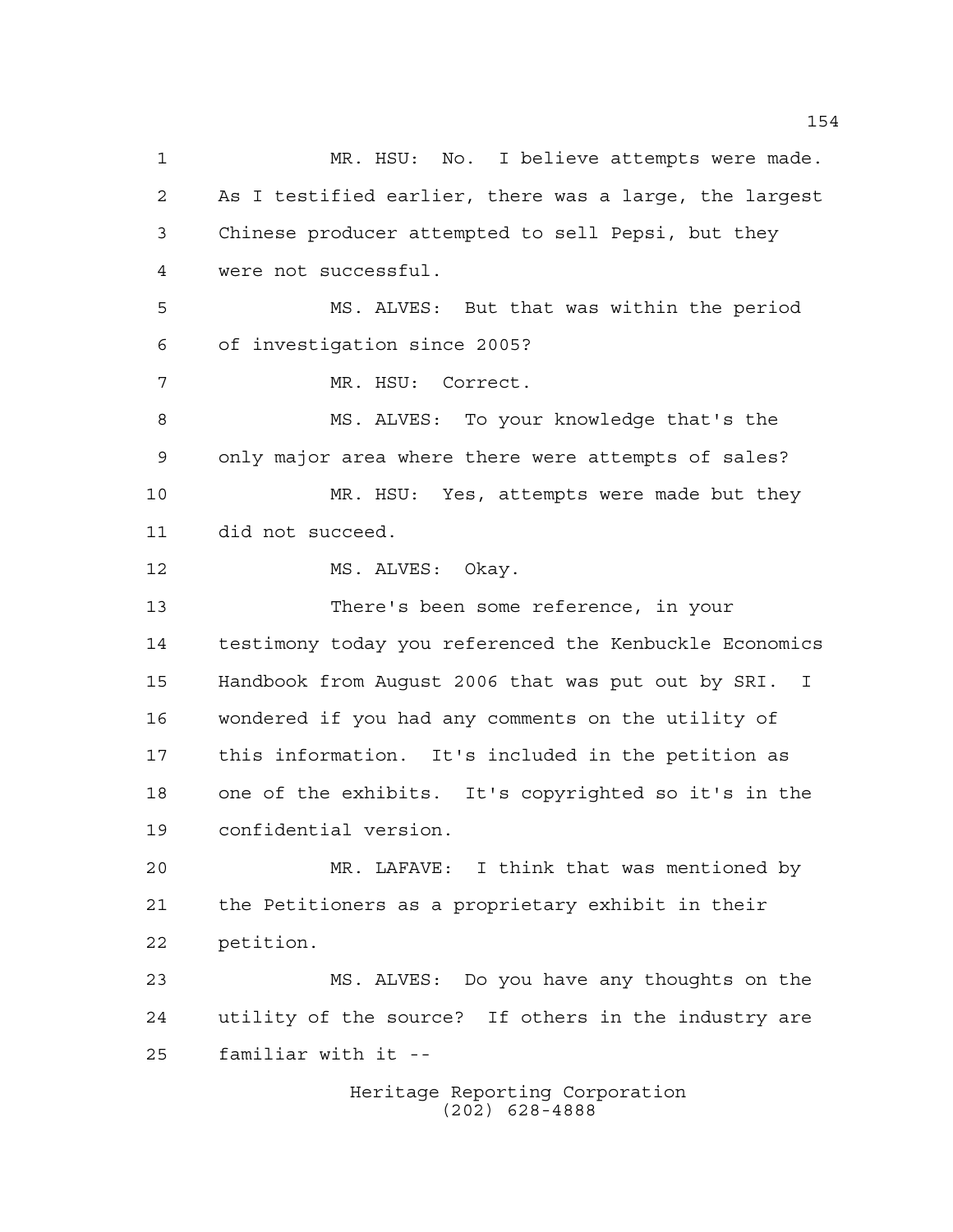MR. LAFAVE: -- my client so it's pretty difficult to have a thought on it.

 MS. ALVES: Are they aware, I'm just trying to get a sense of whether or not this is a publication that's readily available to others.

 MR. SMITH: It is. We're aware of the publication. You have to subscribe, pay for the publication.

 MS. ALVES: It's something that people in the industry use?

 MR. SMITH: It is. It's not published every year, so therefore the data is not always completely up to date.

 MS. ALVES: There was some discussion this morning with Chris Cassise about the datasets that we should be looking to and modifications that may be needed to be made in order to accommodate conversion factors and things like that from the monohydrate to the anhydrous version or the solution version. If you can provide as much detail as you can on whatever thoughts you may have as to conversion factors that we need or which datasets are preferable and why, that would be helpful.

 MR. LAFAVE: I think I can answer that right now.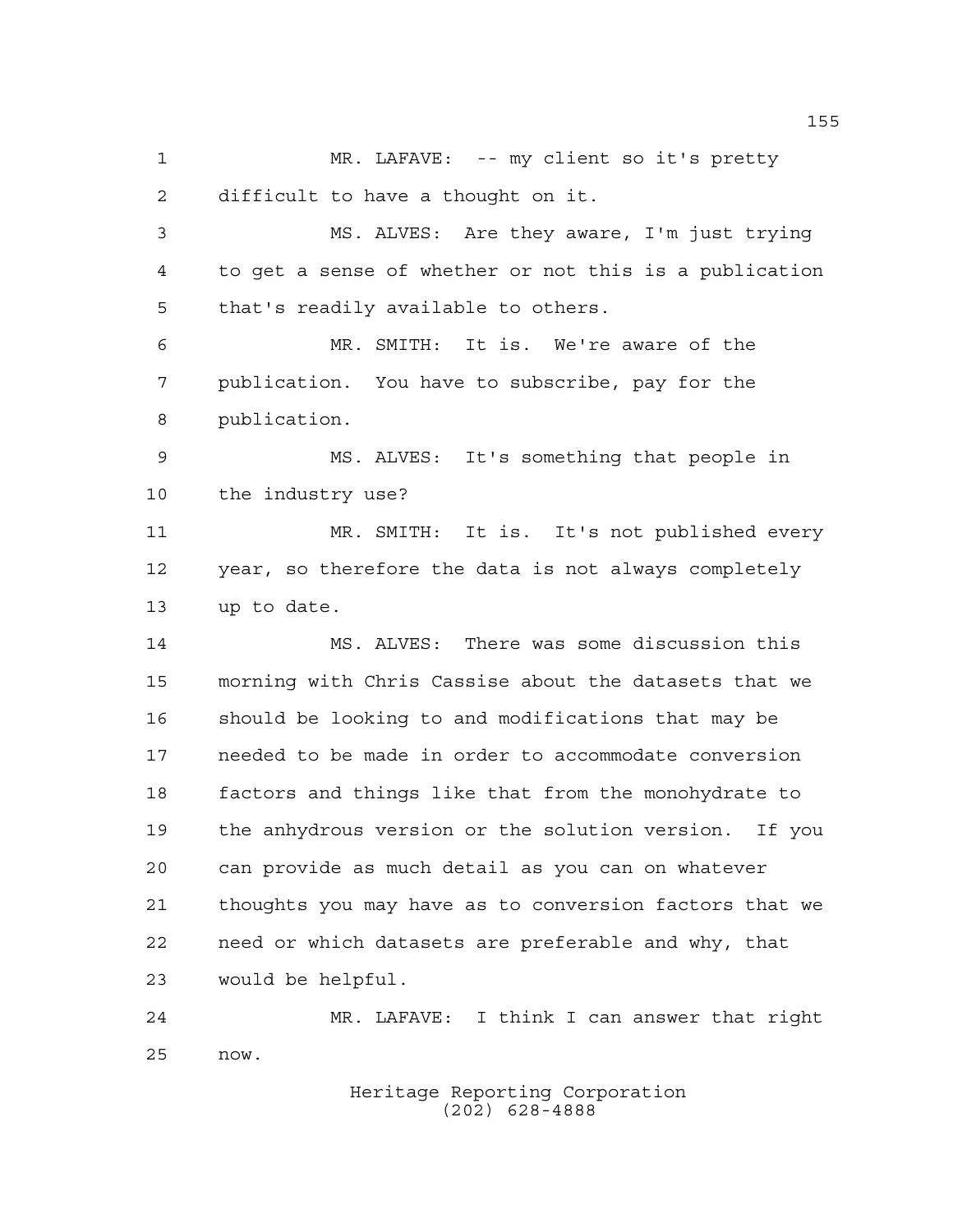From solution to anhydrous you have to divide in half for the quantity. For monohydrate to anhydrous you multiply by .92. MS. ALVES: So if we had a sense of which portion of imports from China were one form or another we could apply that formula. MR. LAFAVE: Yes, you could. MS. ALVES: Okay. And if the Petitioners could comment on the utility of that formula as well in the post-conference briefs that would be helpful. My last question for now relates to Bratsk. I know you're all familiar with it. Petitioners have conceded this morning that they believe that this does involve a commodity product. Do you have any response to their arguments on the Bratsk issue? MR. PORTER: A quick response. I believe Petitioners were focusing sort of on the wrong issue. They look at 2007 import volumes and say see, how could non-subjects possibly be a factor in the market? By their own admission, you only go back a few years and non-subjects were a huge part of the market. So unless they demonstrate that all of that capacity has shut down, and we heard about one or two, but not all. Unless all the capacity is shut down, by their own admission that capacity could come back into

> Heritage Reporting Corporation (202) 628-4888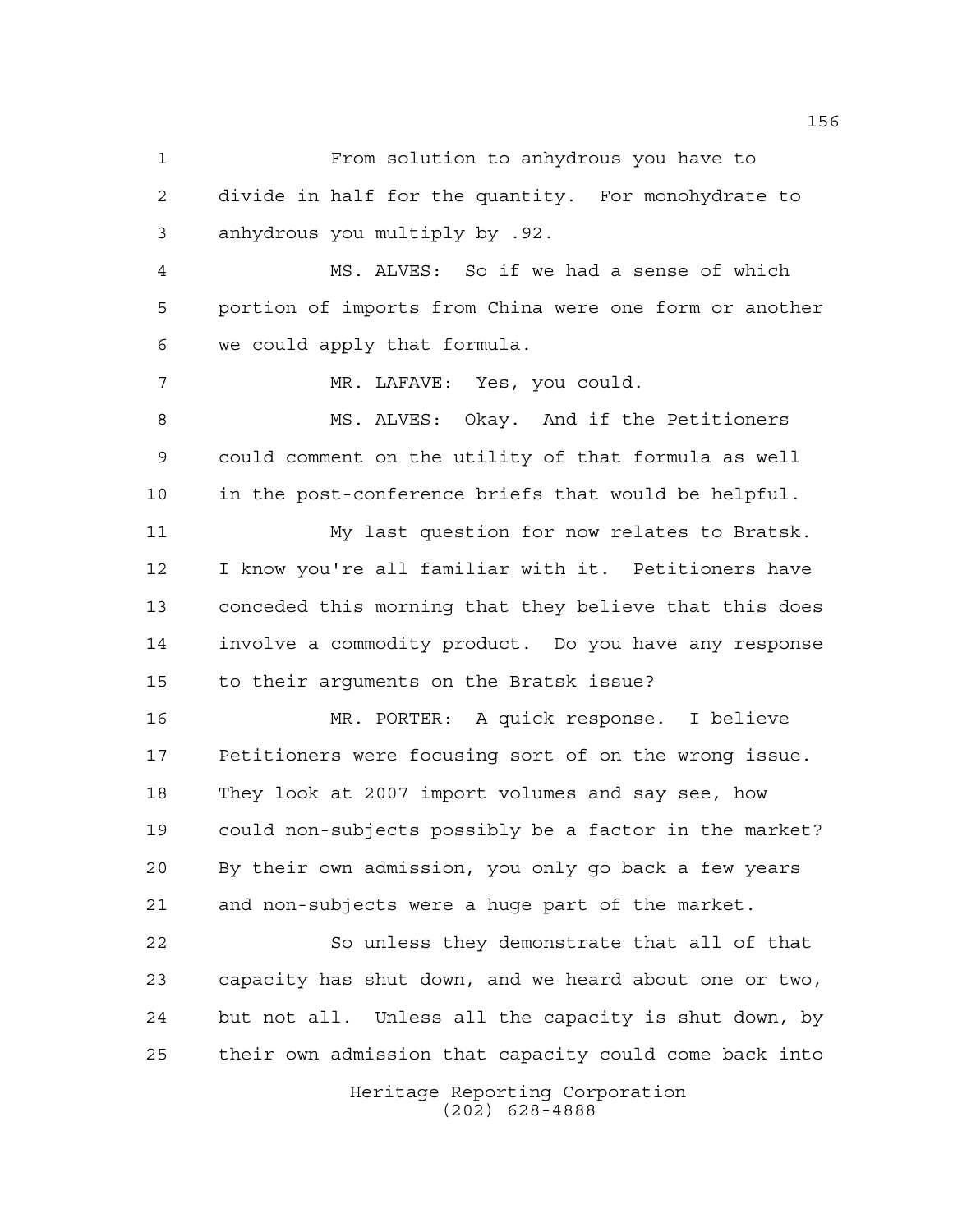the market if the Chinese and Canadians were kicked out.

 So again, I think the issue under Bratsk is the capability of supplying the US market in the future, and not necessarily what has happened in the last year of the POI.

7 MS. ALVES: Mr. Waite or Mr. Lafave? MR. LAFAVE: I will just say on behalf of P&G that Mr. Waite testified this morning that the JBL plant in Canada replaced imports from Austria. Obviously if there was a significant antidumping duty placed on product from Canada it's quite possible that that product would be shipped to Europe and the European product would be shipped to the United States.

 MS. ALVES: Do you have any thoughts on the types of products that are coming in from the non- subject sources? Are tehre similar questions in terms of the utility of the average unit values?

 MR. LAFAVE: P&G doesn't source from any of those places so it doesn't have very good knowledge about those.

 MR. WAITE: We will take a look at the import data and hopefully be able to give you some more information in our post-conference brief as to

Heritage Reporting Corporation (202) 628-4888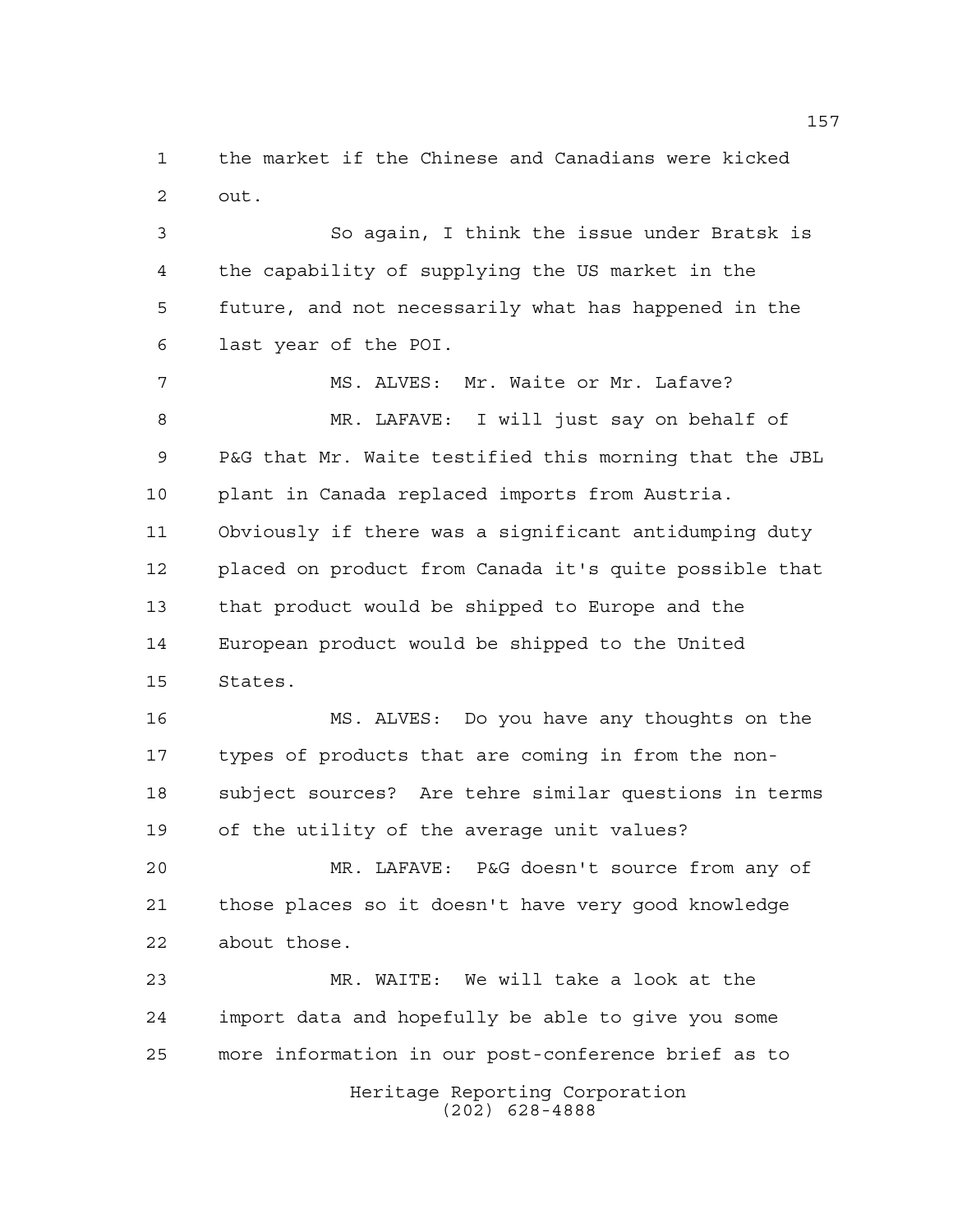what those products may be. We'd also note that pricing and quantity often have a relationship and if they're small quantities you tend to have higher prices. Also if they're small quantities they could be specialized products or tehre could be a special relationship that brings them in. So we'll address that the best that we can in our post-conference brief.

 MS. ALVES: That's all the questions I have. MR. CARPENTER: Mr. Benedetto?

 MR. BENEDETTO: Thank you all very much for your testimony and if I ask any questions about any proprietary information, please just indicate that and if you can address it in your briefs.

 I guess first for Mr. Smith, I understood from your testimony you said that it's costlier for your firm to use Chinese product. Aside from the overall cost to your firm, are the Chinese and the Canadian products, citric acid products, actually less expensive than the US product or more expensive? On an anhydrous equivalent basis when you just look at the sale, not the overall cost to your firm?

 MR. SMITH: The comparison that we've done is on the overall cost. That's how we negotiate and compare, based on a delivered price to our plants.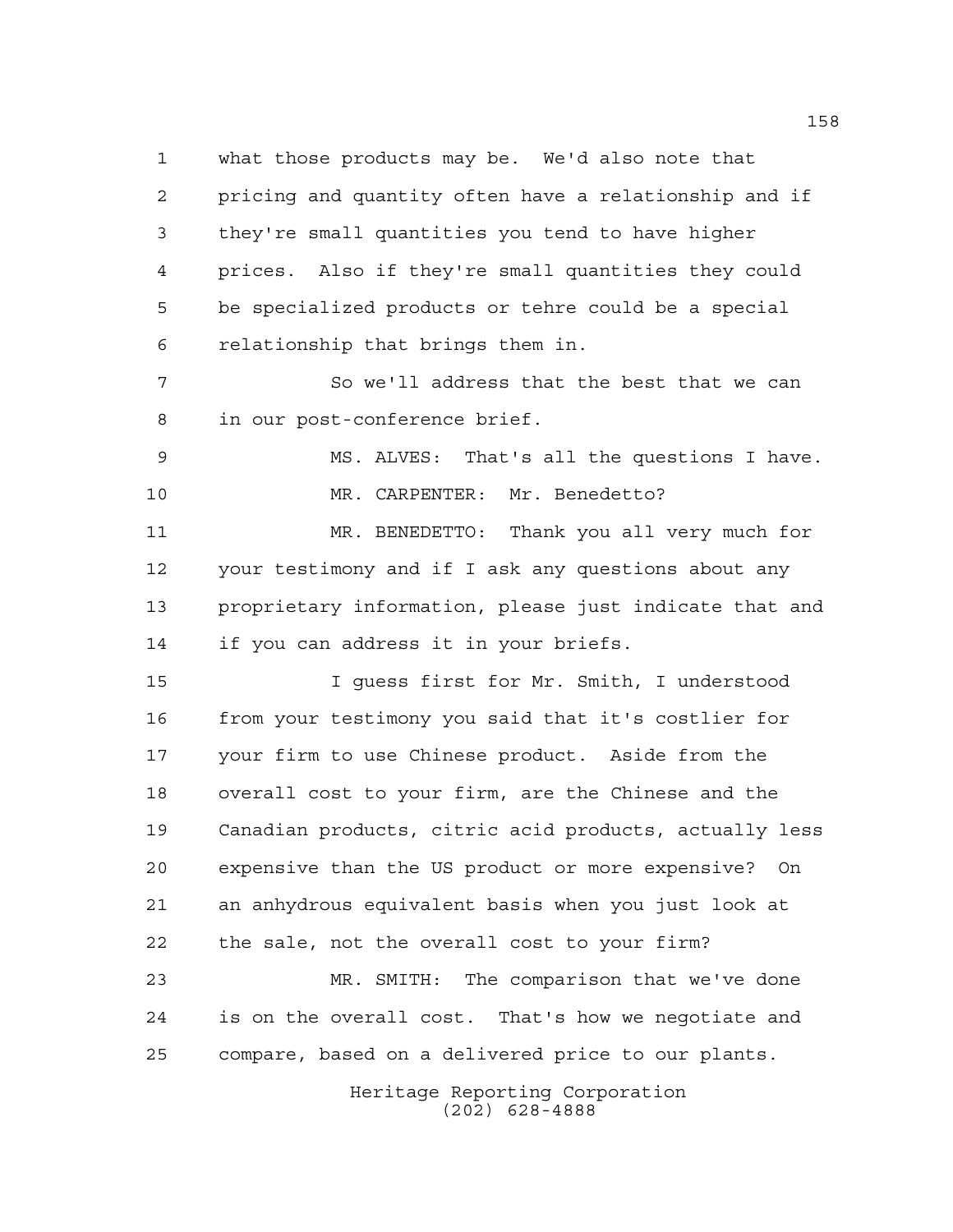The Chinese and Canadians have always been more expensive, we know that.

 MR. BENEDETTO: Mr. Hsu, is that consistent with what you've observed also? That the Chinese and Canadian product is more expensive --

 MR. HSU: We do not compete with the domestic producers in those smaller accounts. Our price is always like 20 to 30 percent higher than the market for large accounts.

 MR. BENEDETTO: Mr. Hsu, do you distribute domestic at all? I was going to ask you if you compete with distributors who also distribute domestic. You're saying the domestic is not present in those markets at all?

 MR. HSU: I actually purchase domestic citric acid from their distributors as well.

 MR. BENEDETTO: Do you compete with other distributors who are distributing domestic also?

19 MR. HSU: Not really.

 MR. BENEDETTO: Do you sell that domestic to some of those same customers that you --

 MR. HSU: We actually sell not a single product, we sell a package of ingredients.

 MR. BENEDETTO: But to the same customers as you sell the imported --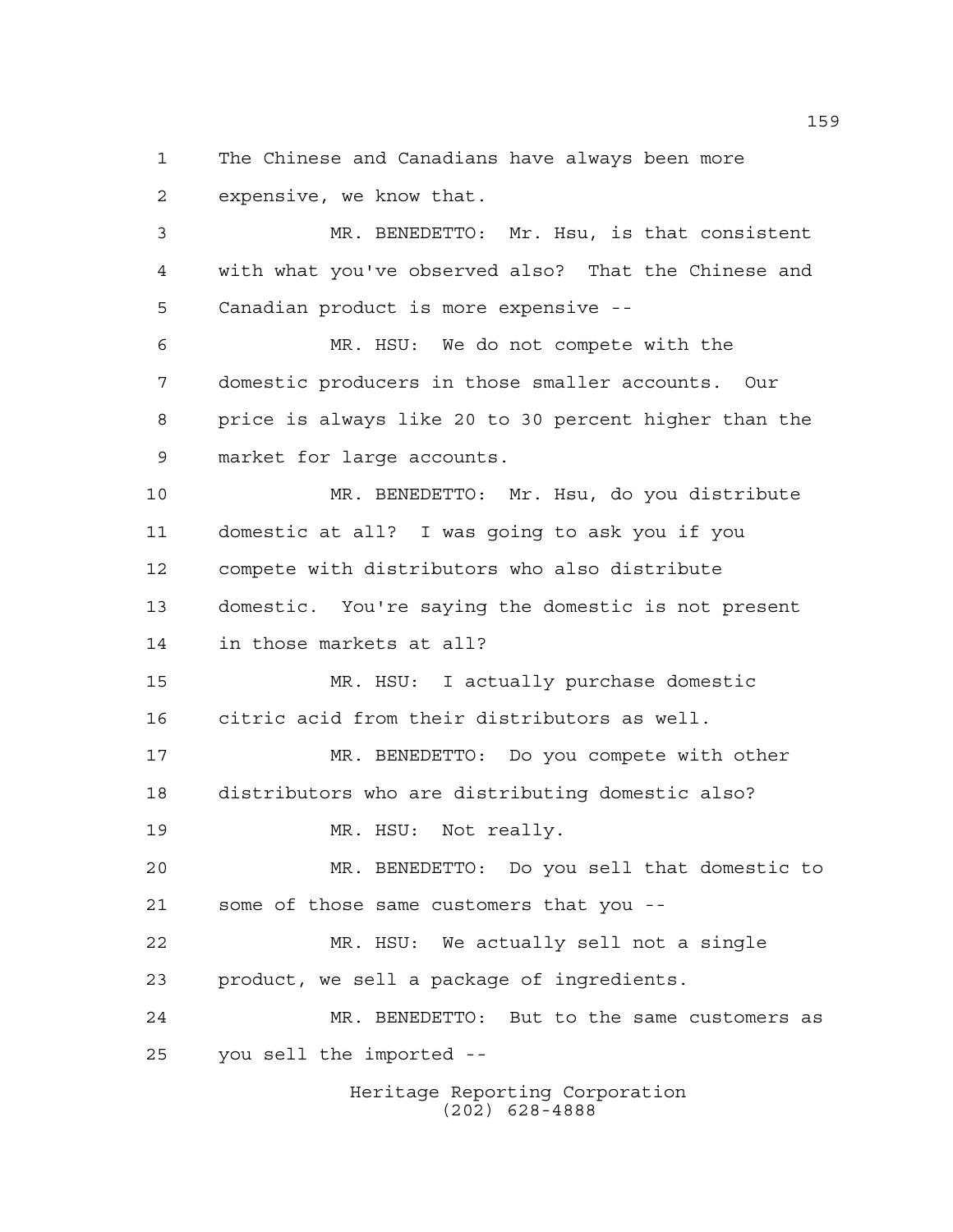MR. HSU: Correct. The imported tends to be more expensive.

Heritage Reporting Corporation MR. BENEDETTO: I think I know the answer for Canada since JBL put its plant next to Corn Products International., but we heard this morning that Petitioners thought that the raw materials used in China and Canada were also mostly corn. Is that correct? MR. WAITE: That is correct, yes. MR. BENEDETTO: For Canada, that's correct. Is that true for China also, or -- 12 MR. HSU: Excuse me? MR. BENEDETTO: Is the raw material used in China to produce citric acid mostly corn? Or is it something else? MR. HSU: I think it's split between corn and tapioca. MR. BENEDETTO: Is it half and half do you think? MR. HSU: It's about half and half. MR. BENEDETTO: Do you know anything about trends in tapioca pricing in China? MR. HSU: Tapioca prices have I think quadrupled. MR. BENEDETTO: So something like corn, it's

(202) 628-4888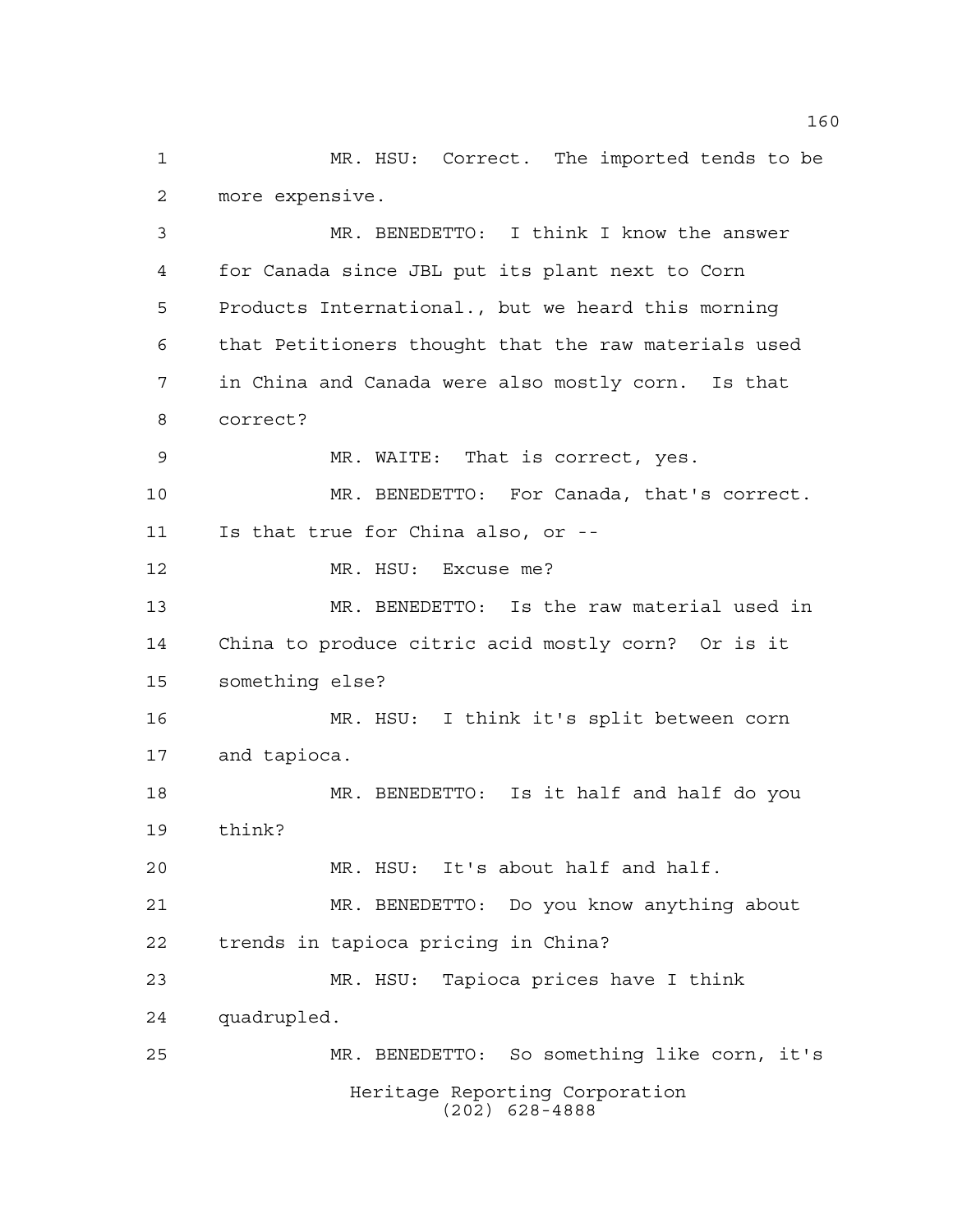gone up a lot like corn.

| 2  | MR. HSU: I think the tapioca demand in the             |
|----|--------------------------------------------------------|
| 3  | Asian food applications have quadrupled.               |
| 4  | MR. BENEDETTO: In terms of quality --                  |
| 5  | MR. HSU: Both demand and price quadrupled.             |
| 6  | Thank you. That's helpful.<br>MR. BENEDETTO:           |
| 7  | In terms of the quality comparison between             |
| 8  | the US and Chinese product, is caking due to           |
| 9  | absorption of water the only issue? Are tehre other    |
| 10 | differences? I understand that could be a very         |
| 11 | significant issue, but --                              |
| 12 | MR. HSU: The Chinese in general is                     |
| 13 | inferior, although it does meet USP or FCC standards.  |
| 14 | Color is not specified in the USP. The acidity level   |
| 15 | is not consistent. The pH value is not consistent      |
| 16 | from batch to batch among the Chinese suppliers.<br>In |
| 17 | that respect the imported materials are not consistent |
| 18 | and are of inferior quality, but they do meet USP or   |
| 19 | FCC specs.                                             |
| 20 | MR. BENEDETTO: So tehre's a wider range of             |
| 21 | issues there then.                                     |
| 22 | I guess both Mr. Hsu and Mr. Waite, you said           |
| 23 | that JBL is not considered a foreign supplier, or that |
| 24 | it is considered a domestic supplier in the US market. |
| 25 | I understood your example that you say you're going to |
|    | Heritage Reporting Corporation<br>$(202)$ 628-4888     |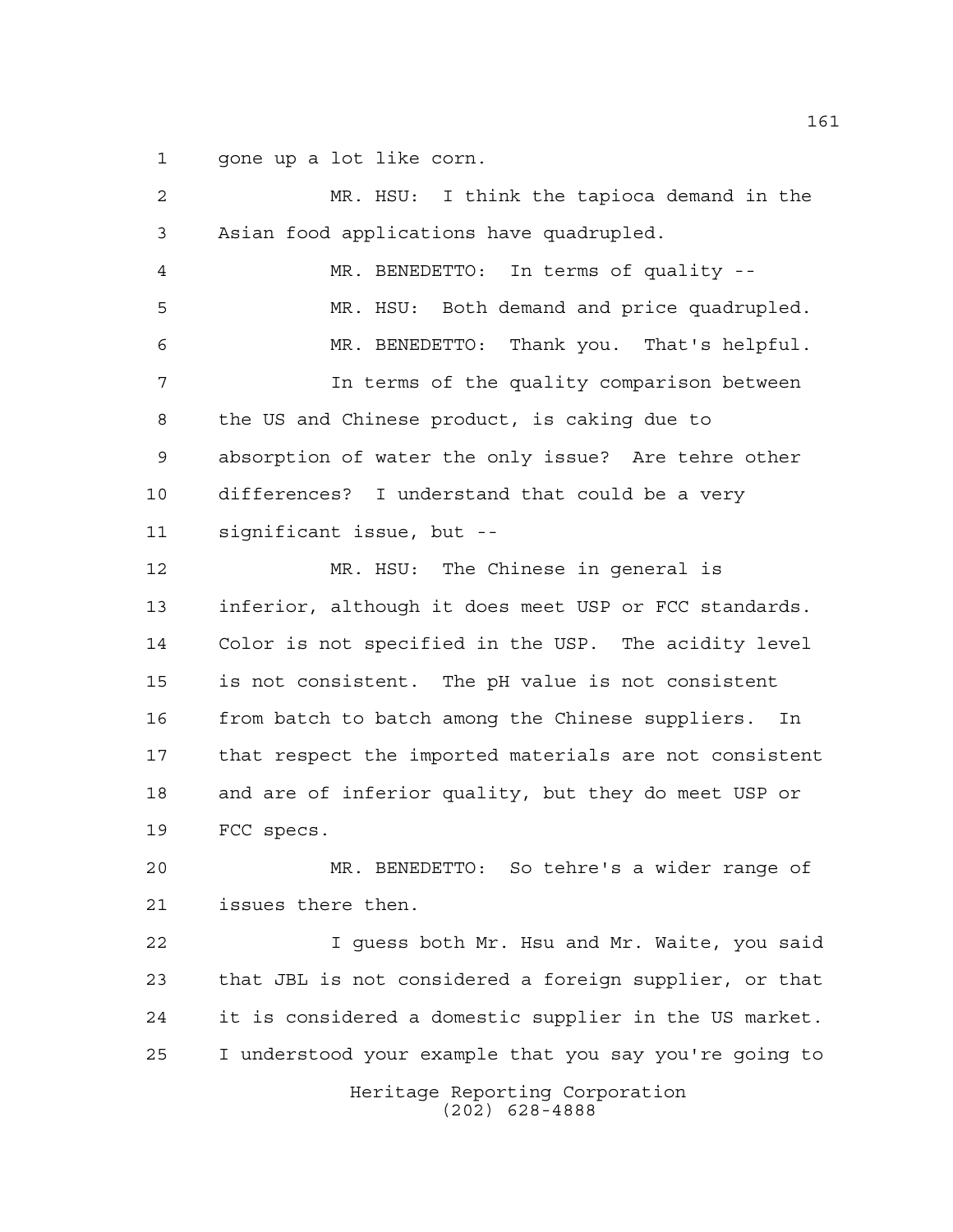submit documentation on about how they actually produced for a US producer.

 Is that what you mean by saying they are considered a US supplier? I guess I'm confused. What does it mean to be, they're not a US supplier, so what do you mean, they're considered a US supplier?

 MR. WAITE: A number of things. As Mr. Hsu indicated, and as we've been told by our customers, customers consider JBL no differently than they consider the three domestic producers. The fact that JBL is located across the border from Niagara Falls is not an important consideration to customers given the terms of the NAFTA which permit duty-free entry in terms of transportation hubs and links in the northeast of the United States that then feed into the Midwest and the rest of the country.

 But in terms of being a US supplier tehre are a number of factors and I went through them in my testimony. JBL acts like a domestic supplier. Indeed, its marketing officer is located in Newton Center, just outside Boston, Mass. And when it enters the market it acts like an American producer in so many ways. It ships directly to end users in the United States. It engages in the so-called mating season the same way American producers do. It offers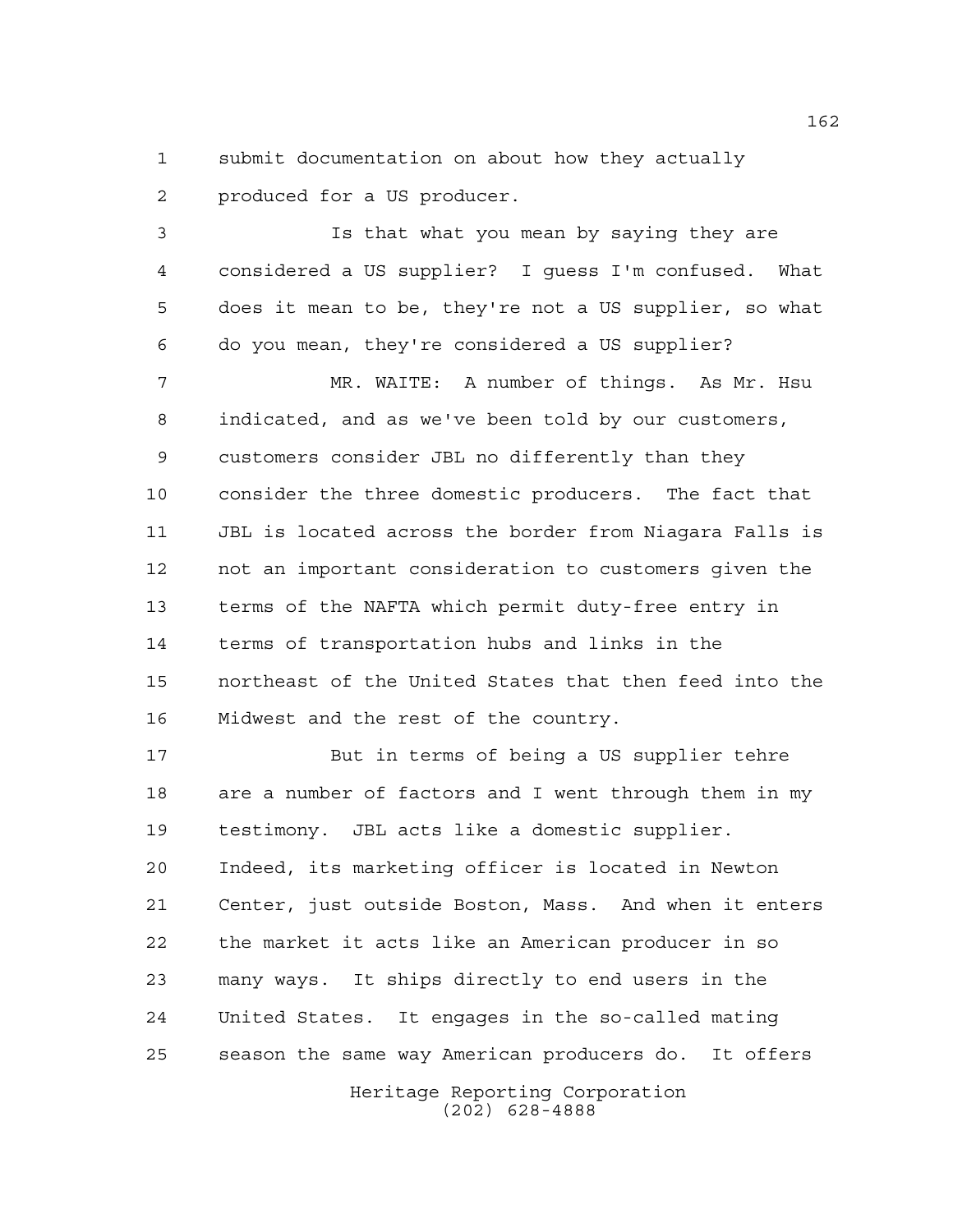a consistently high quality product, what we termed a premium product in terms of purity and color and grade and quality. It operates under many and indeed more constraints than US producers in terms of its own operations in Canada and the standards that it must meet.

7 So by being a US supplier it's both customer perception and also the way JBL enters the market. They decided to come to North America in order to be a North American producer, and not to continue to source from their Austrian plant for their customers in the United States.

 MR. BENEDETTO: IS it a corollary that non- subject imports and Chinese imports don't do those things that you just described?

 MR. WAITE: Tehre's no non-subject or Chinese production on the border of the United States. As far as I know, tehre's no longer any citric acid production in North America. There had been production in Mexico by affiliates of some of the domestic producers but we understand that those have been shuttered.

 There may be some local Mexican producers but the quality is probably not of a level that would enable them to enter the US market.

> Heritage Reporting Corporation (202) 628-4888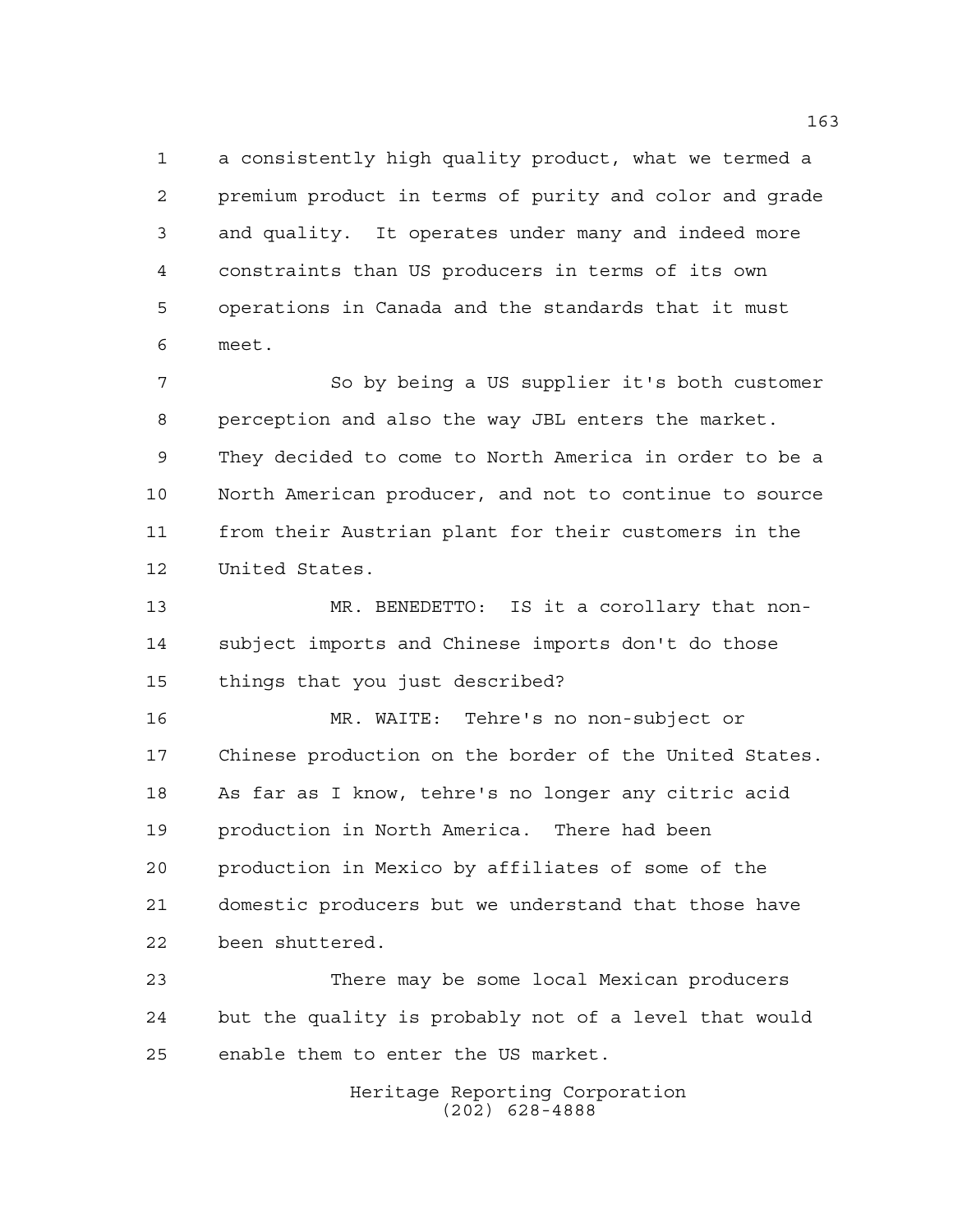Heritage Reporting Corporation (202) 628-4888 So in terms of Chinese, obviously Chinese cannot operate the same way we do. They can't ship tank cars across the Pacific. They can't ship the way that we do on the North American rail and road net. Whether there are other producers in North America that might operate the way we do, we're not aware of them. And I don't think the domestic industry mentioned it or any other producers in North America that operated the way they and JBL operate. MR. BENEDETTO: That's helpful. **Have there been any exchange rate affects**  over this period that have affected the citric acid imports from the two subject countries? MR. HSU: Yes. The revaluation of the Chinese currency I believe about 18 to 20 percent -- MR. BENEDETTO: What affect has that had on the citric acid market? MR. HSU: -- has resulted in significant increases of Chinese citric acid prices. MR. BENEDETTO: And for Canada? MR. WAITE: The Canadian currency has obviously appreciated against the US dollar the way so many currencies of industrialized countries have. And that's simply an issue that has to be addressed. Most producers, and again, we're a producer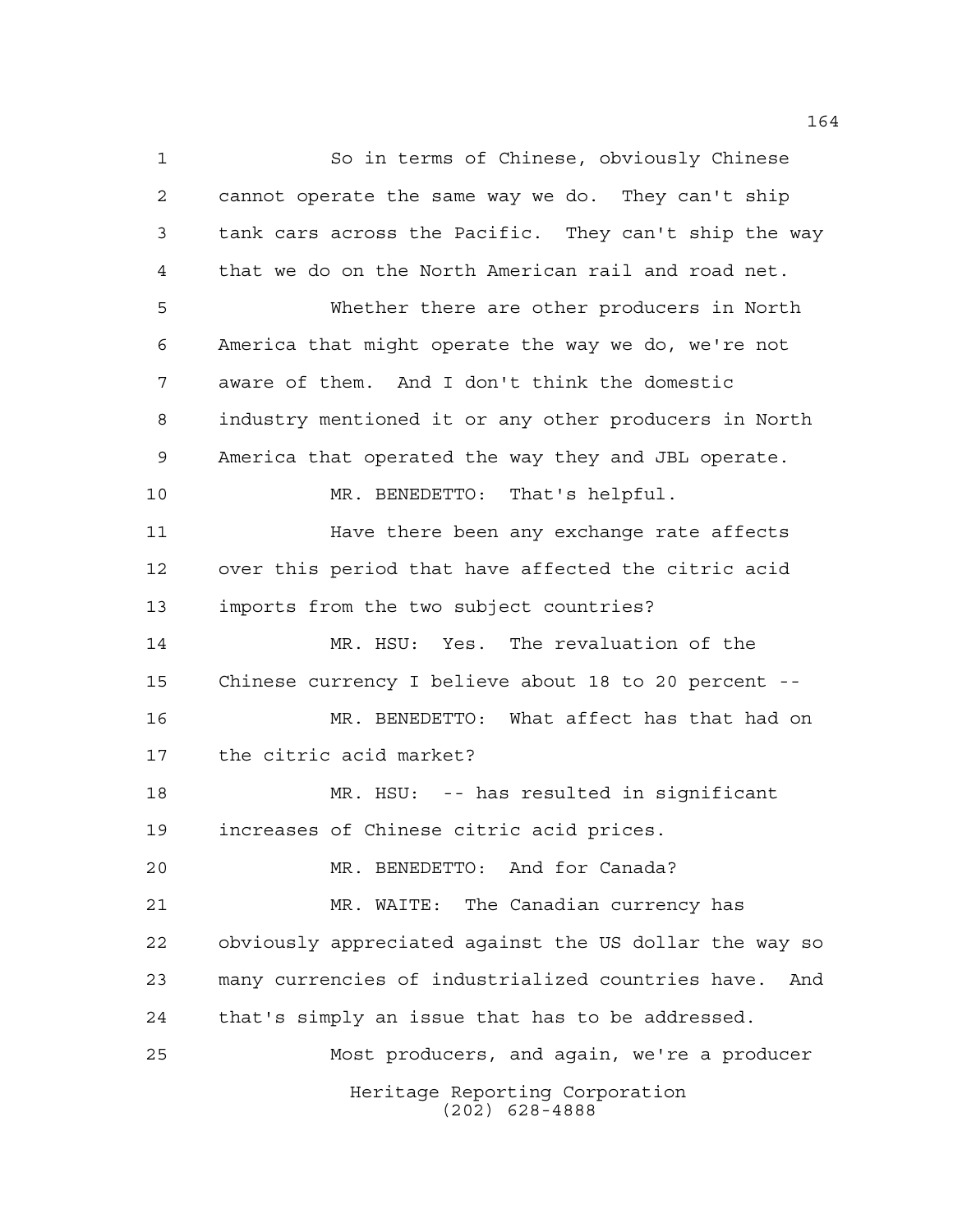in North America. Most producers try to hedge on currency as they try to hedge on their raw materials. JBL does what you would expect any multinational company to do in that regard. Indeed, as the Petitioners themselves do.

 In terms of actual affect, we can look at that. I would say that when you're selling into the US market you're selling into the US market and the US market is really driving the conditions in this market.

 MR. BENEDETTO: Going to one of the charts that the Petitioners gave us, the growth of citric products, subject imports since 1999, it shows an increase in the value of both Canadian and Chinese imports over 2005 to 2007. I guess my question is, if the prices are higher for the imports as you're saying, and there's been these exchange rate issues, why are the imports increasing? What's going on in the US market or wherever? Why are subject imports increasing over 2005 to 2007?

Heritage Reporting Corporation (202) 628-4888 MR. WAITE: I can only speak of JBL and its production and shipments from Canada. One of the reasons, of course, as I mentioned is that historically JBL had served its customers in North America from its operations in Europe. When the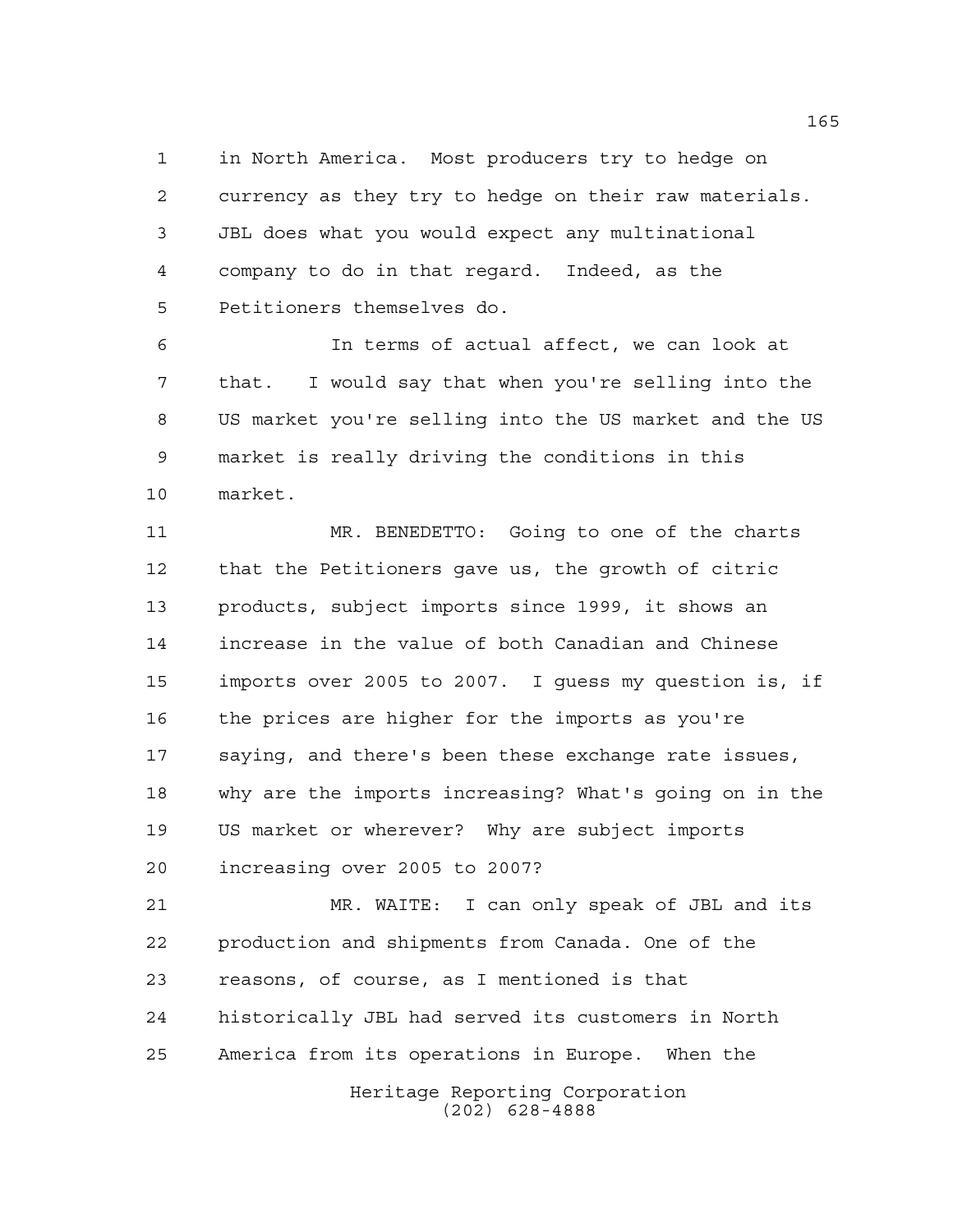Canadian plant started production, moved into

 operation, that production replaced production coming out of Europe. So you would see an increase coming from Canada and a decrease coming out of Europe. That's what indeed the import statistics show. Incidentally, JBL moved into production in about 2002 and that correlates very closely with the chart that the Petitioners provided you this morning. In terms of how can a company that sells at higher prices and your data shows that do that? How can it stay in the market? Again, there are other non-price factors that are obviously driving purchasing decisions, particularly these large purchasers. You have heard so many times in this room from large consuming companies, particularly multinational companies, tell you that many of them even have corporate rules that require them to multi-source and to multi-source basic significant inputs.

Heritage Reporting Corporation I think you heard a little of that, or it was intimated, today. That these companies cannot rely on just one supplier. They don't like to rely on contracts that will expire on the same date. They have a production schedule that is important that it not be interrupted because they incur tremendous costs

(202) 628-4888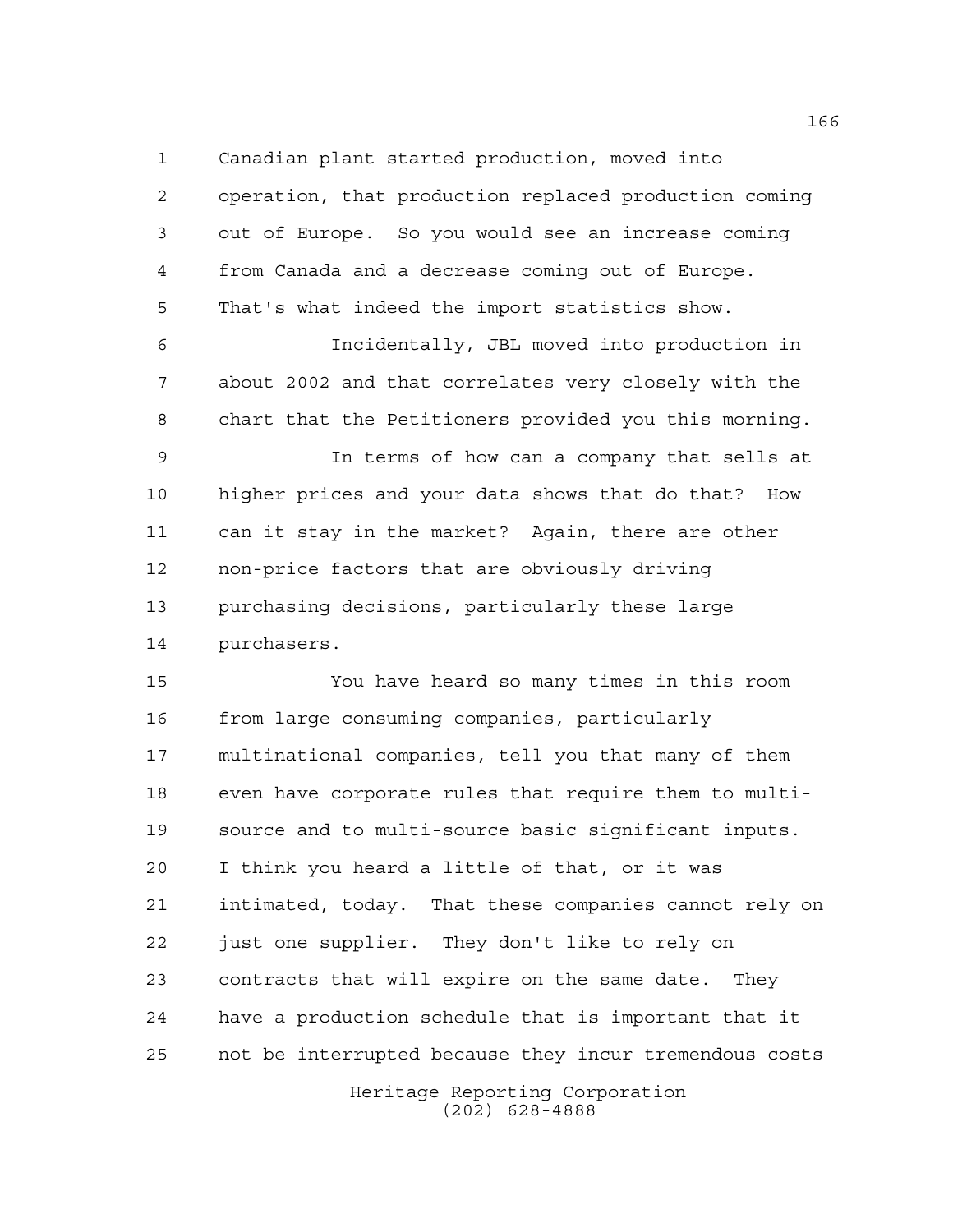both in terms of their production and also in terms of their presence in the market.

 So tehre are many reasons why companies may be willing to pay, as I said earlier, a premium price including the consistency of the product, the dependability of the supply, the willingness of the supplier to work with the customer in terms of any technical issues or delivery or terms that may come up.

 MR. BENEDETTO: Any response for China? MR. HSU: The increase of Chinese imports primarily is from the industrial sector. Especially the water treatment sector.

 MR. BENEDETTO: Why has tehre been an increase in that sector?

Heritage Reporting Corporation MR. HSU: As I said, states have been limiting, as far as I know, the state of Washington, the state of Maine, there are at least 12 to 13 states that are regulating the use of phosphoric acid. They're eradicating the phosphoric acid from the water treatment plants, and users, industrial water treatment companies and also the paper mills, the sewage plants, they are switching to citric acid. MR. BENEDETTO: When you spoke about a demand growth of ten percent was that just for the

(202) 628-4888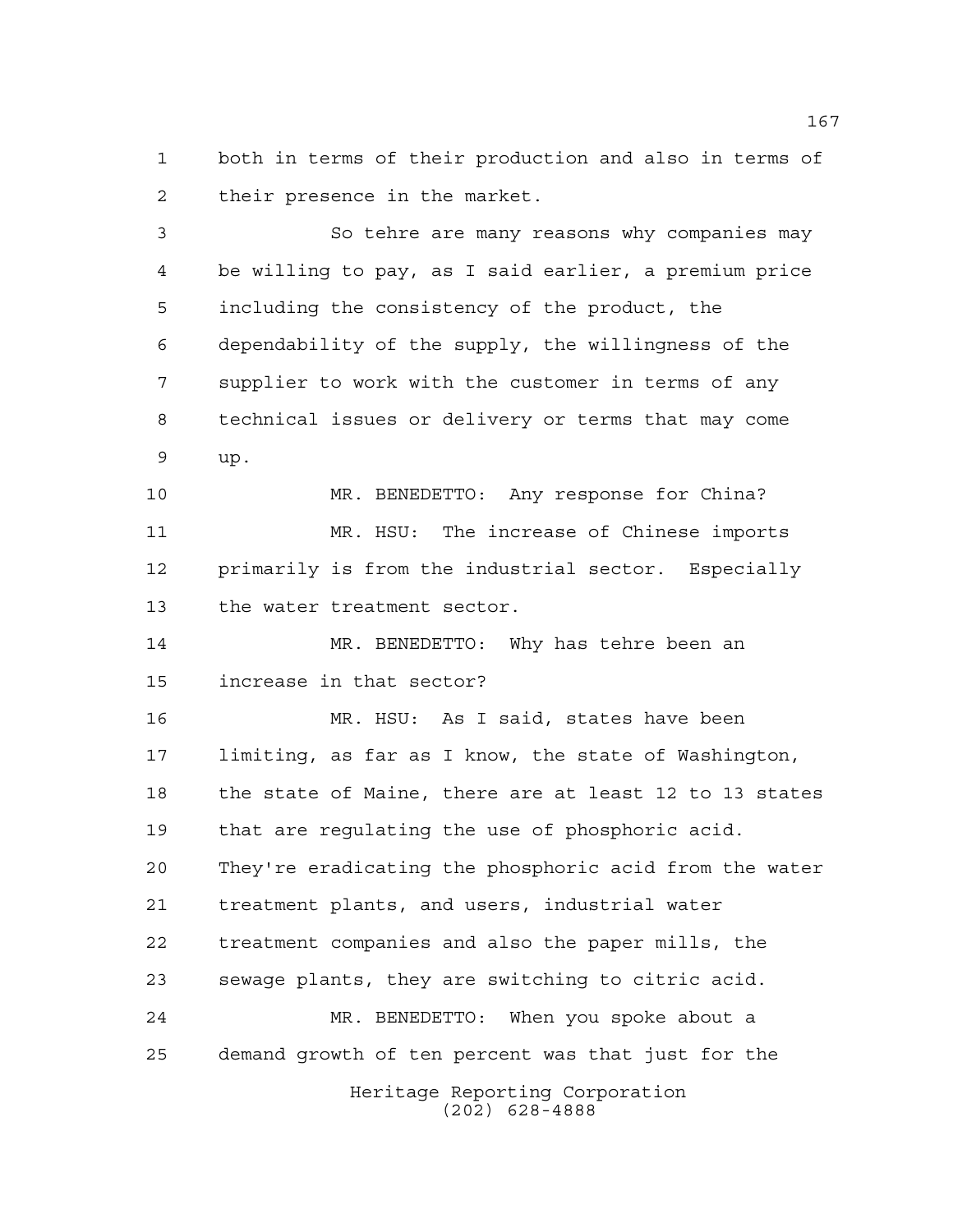industrial segment? Or was that for -- MR. HSU: Ten percent in relation to the total consumption. MR. BENEDETTO: Total consumption of all citric acid across all segments. MR. HSU: Right. MR. BENEDETTO: Is that an annual number or is that for 2005 to 2007 or -- MR. HSU: For the POI. MR. BENEDETTO: Is ten percent growth over two years or so, is that a good rate, considered a good rate of growth? MR. HSU: It is a very good rate of growth. MR. BENEDETTO: Is that consistent with what the Petitioners said this morning, that there has sort of been demand growth at the same rate as population growth? There hadn't been anything particularly -- MR. HSU: If I remember correctly the Petitioners said the growth has been five percent every year. MR. BENEDETTO: You think that's consistent then with that? Or -- MR. HSU: Yes. MR. BENEDETTO: Do you agree with that as well?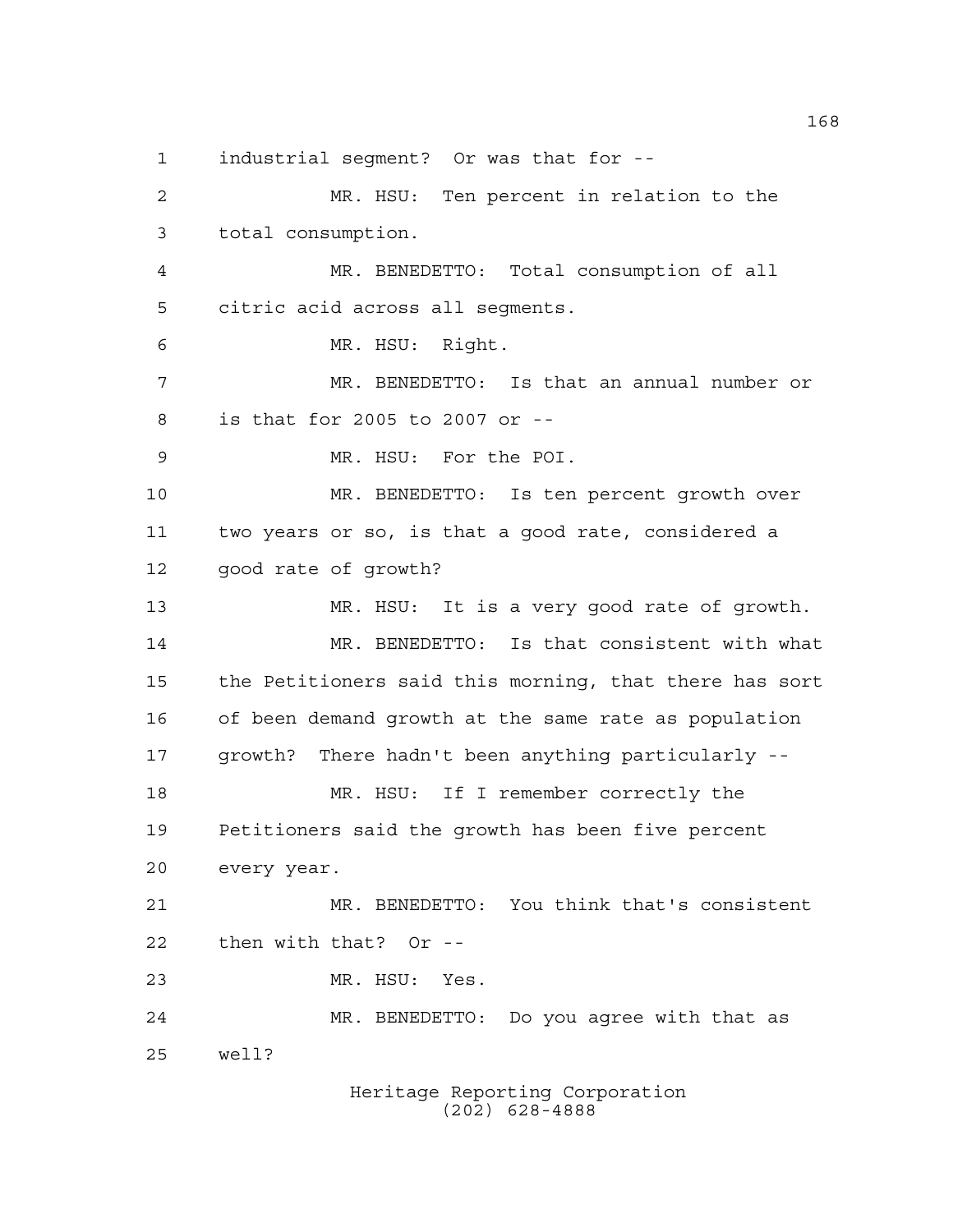Heritage Reporting Corporation (202) 628-4888 1 MR. WAITE: JBL believes that qlobal consumption is increasing about five percent a year. Within various segments in the US market some are probably increasing faster than that and some not as quickly. MR. BENEDETTO: One more question for JBL. Are there any other Austrian producers besides JBL? Or are we going to be able to see very clearly in the import data the Austrian shipments switching over to Canadian shipments? 11 MR. WAITE: We are not aware of any other Austrian producer of citric acid, but we will confirm that to you, Mr. Benedetto. MR. BENEDETTO: Thank you all very much for your testimony. 16 I don't have any further cadence. MR. CARPENTER: Mr. Ascienzo? MR. ASCIENZO: Thank you, I have just one question for Mr. Hsu. The product that comes in from China prior to caking, the way I understand it, meets the FCC and the UCC, all of the specifications. After caking does it still meet these specifications? MR. HSU: No. The USP and FCC has a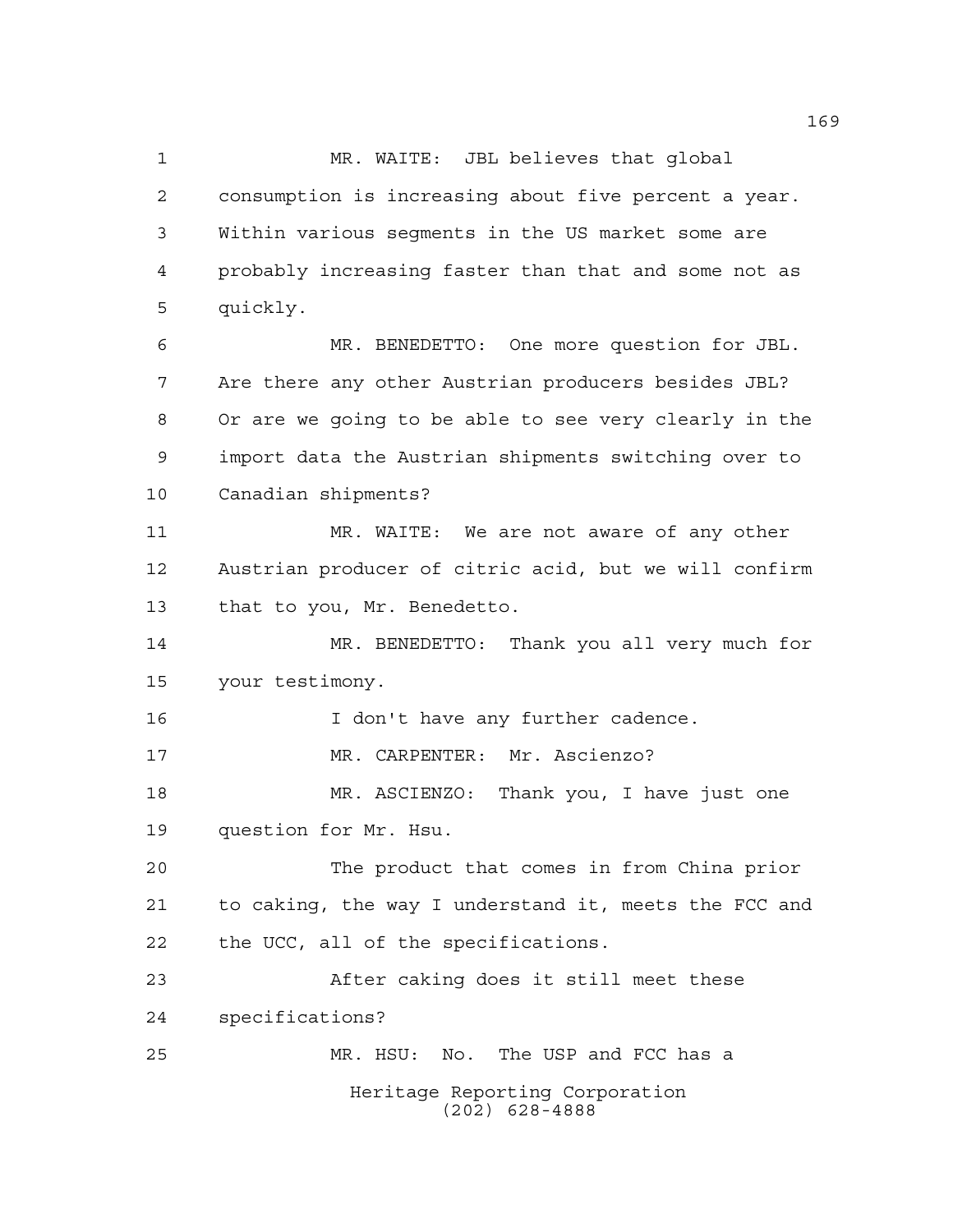Heritage Reporting Corporation (202) 628-4888 resulting moisture at arrival at the US ports probably excess the USP, FCC standard. MR. ASCIENZO: So it does not meet them after it cakes. MR. HSU: Correct. MR. ASCIENZO: Thank you. That's my one question. MR. CARPENTER: Mr. Clark? MR. CLARK: Thanks for your testimony. I just have a couple of questions about the product that's produced regarding JBL's production. Why only citric acid? Why not the salts? MR. WAITE: The decision was made to focus on citric acid. I'm not sure I can say anything further than that in the public forum, but if there are other reasons I will put those into our post- conference brief. MR. CLARK: Okay, I appreciate that. MR. WAITE: Of course. MR. CLARK: For the Chinese producers, are there plants that focus only on citric acid or only on the salt forms? MR. HSU: Are tehre any Chinese plants solely focused on citric acid?

moisture content limit of half a percent. The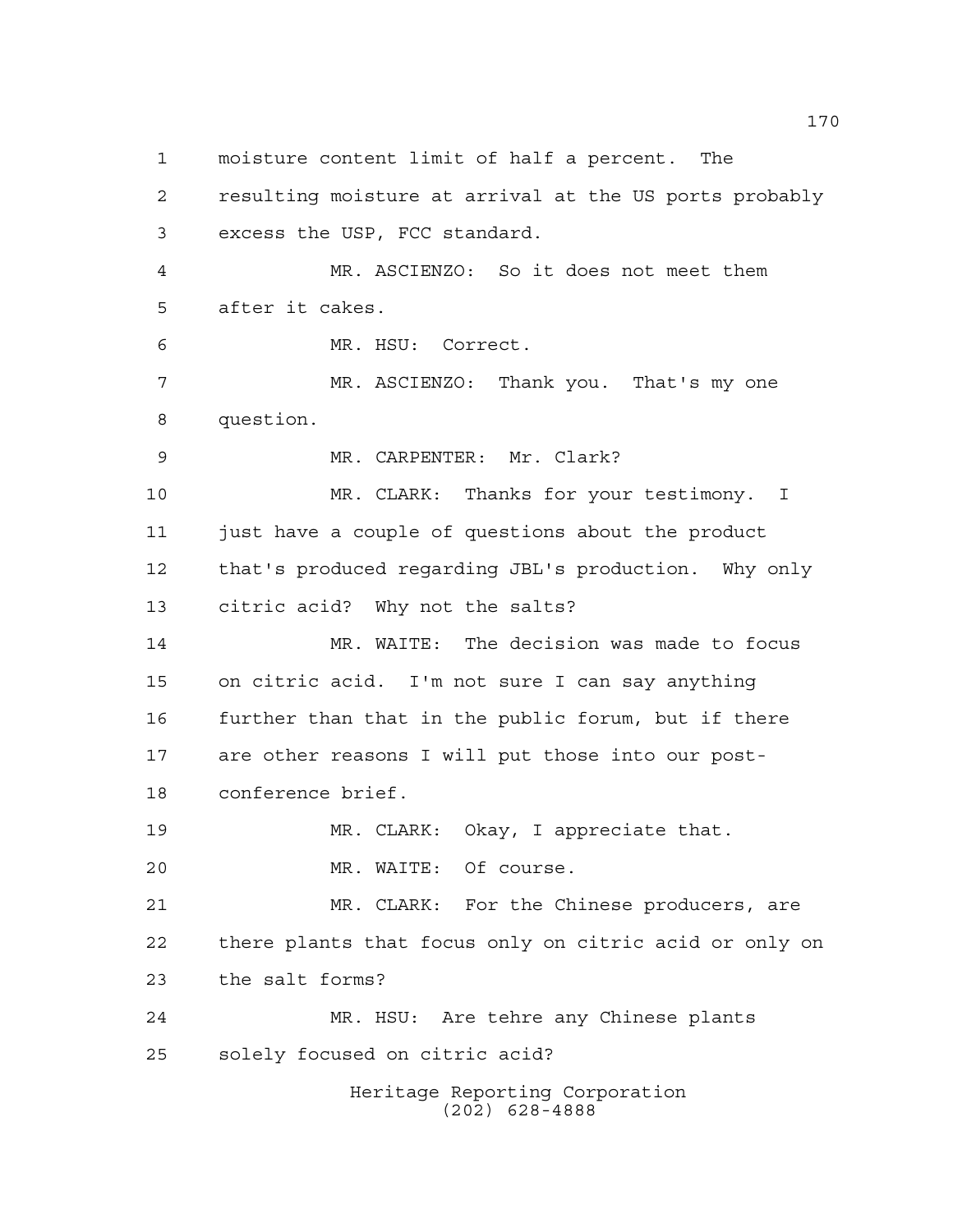MR. CLARK: Yes. They don't bother making the salts, they only make the acid form. MR. HSU: As far as I know, yes. MR. CLARK: If you could provide some information on that. Tehre seems to be enough market in the US, again we talked about potassium citrate being used in, I guess not with the Chinese at this point, not being able to get -- MR. HSU: China is a net importer of sodium carbonate and sodium hydroxide. China is also a net importer of potassium hydroxide. So the salts are imported and more expensive than what US producers can source. 14 MR. CLARK: Thank you. MR. WAITE: Mr. Clark, if I could interrupt for a second. I just wanted to confirm that my response referred to JBL Canada only in terms of production of citric acid. JBL does produce the citrates in its plants in Europe. MR. CLARK: Thank you. Those are all the questions I have. Thank you. MR. CARPENTER: Mr. Deyman? MR. DEYMAN: George Deyman, Office of Investigations.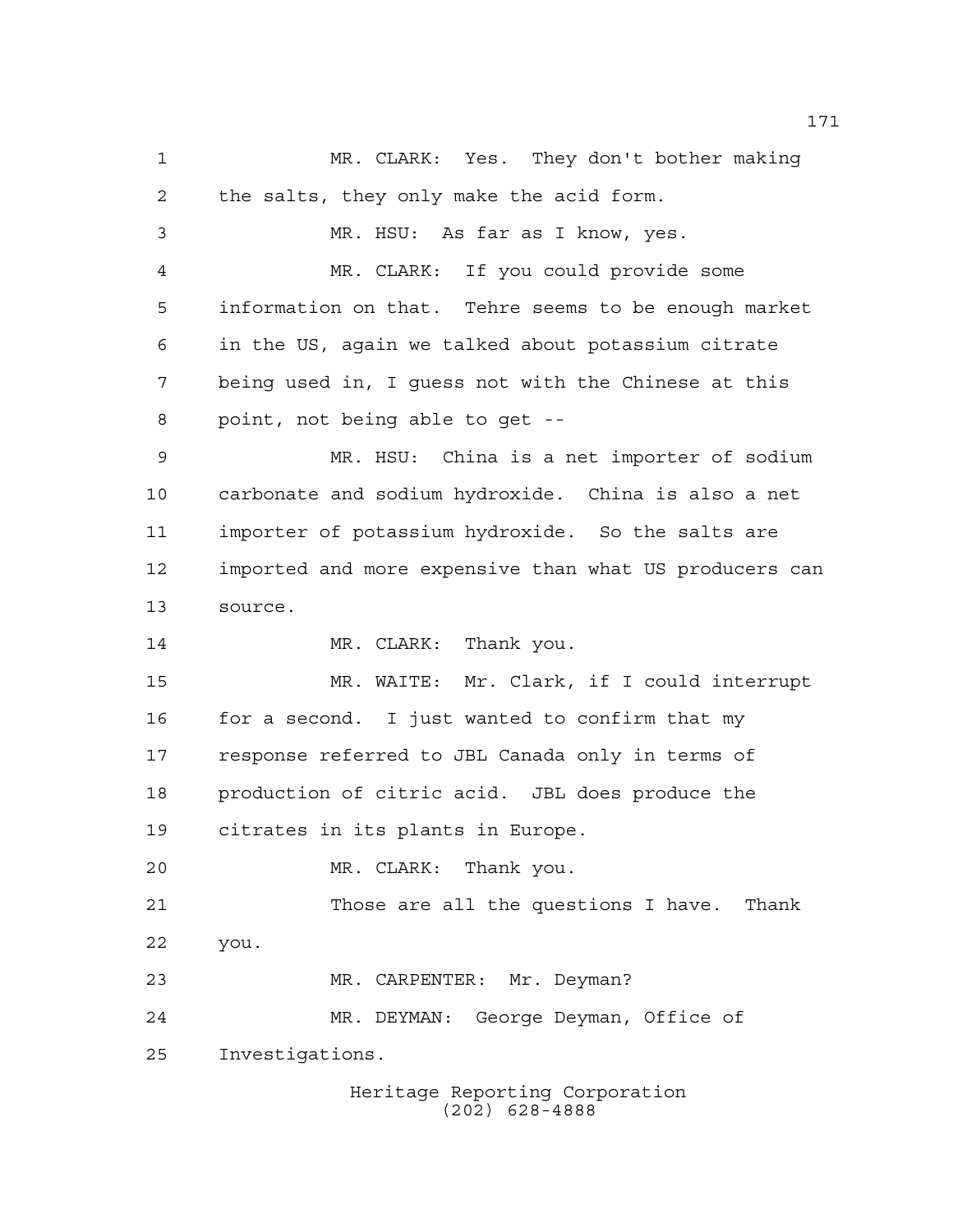The Petitioners contend that the industry in China has excess capacity, that capacity in China far exceeds internal demand and that producers in China are increasing their capacity. Do you dispute the Petitioner's assessment of the industry and capacity in China? MR. PORTER: We certainly dispute their implications. There's no question that capacity in China has increased since the last case. In fact you will see, I believe, that the capacity probably increased over the POI. The good news is you're going to have all of this data, Mr. Deyman, because the clients that we represent, and each one will give a complete and full answer to the foreign producer questionnaire, giving capacity, production and so forth. The one thing that I'd like to ask you to consider is that I don't think the dumping law requires a focus solely on internal consumption. You will see that the Chinese do export a lot but they export to a lot of different countries. In fact the latest statistics from the Chinese export statistics show that in 2007 exports to the United States were at the lowest level compared to the percent of total

Heritage Reporting Corporation (202) 628-4888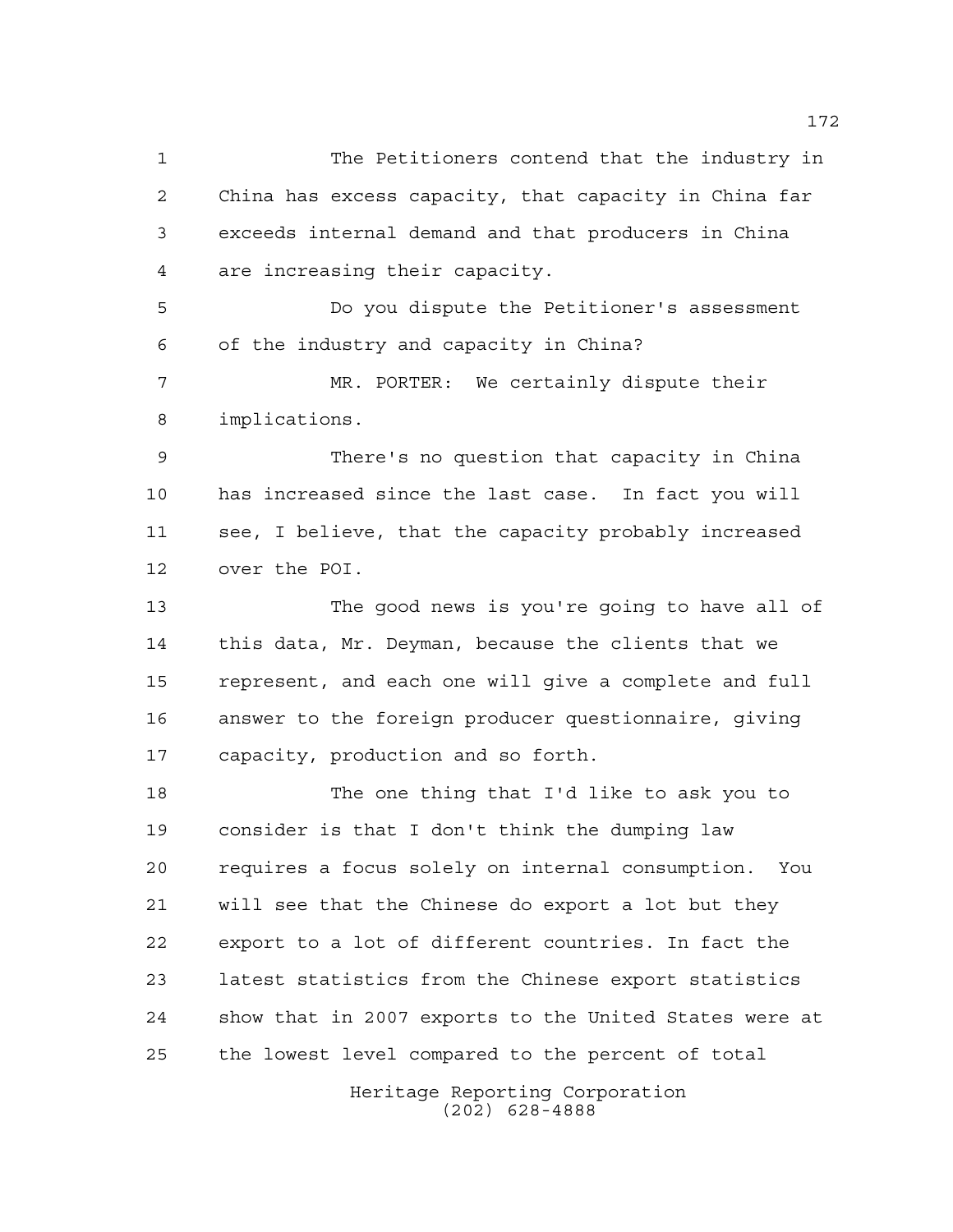exports than at any time for the past eight years.

 So in fact they're exporting, but they're exporting to other countries as well as the United States, an increasing amount besides the United States.

 When we look at capacity we need to think of both internal consumption as well as exports to other markets.

MR. DEYMAN: Okay.

 MR. HSU: May I add a comment to it? I believe your 1999 and 2000, at that time there were more than 100 citric acid producers. Nowadays those plants theoretically counted as capacity, they have been idled or shuttered because of pollution, not meeting environmental standards. So theoretically the capacity is still there, but legally they cannot reopen.

 What new producers and Mr. Porter was representing before, is probably the one-third of the fuel radical capacity.

MR. DEYMAN: Thank you.

 To the extent that producers of citric acid in China use corn or tapioca as their raw material substrate, what has been the effect of large increases in the prices of corn and tapioca on the producers'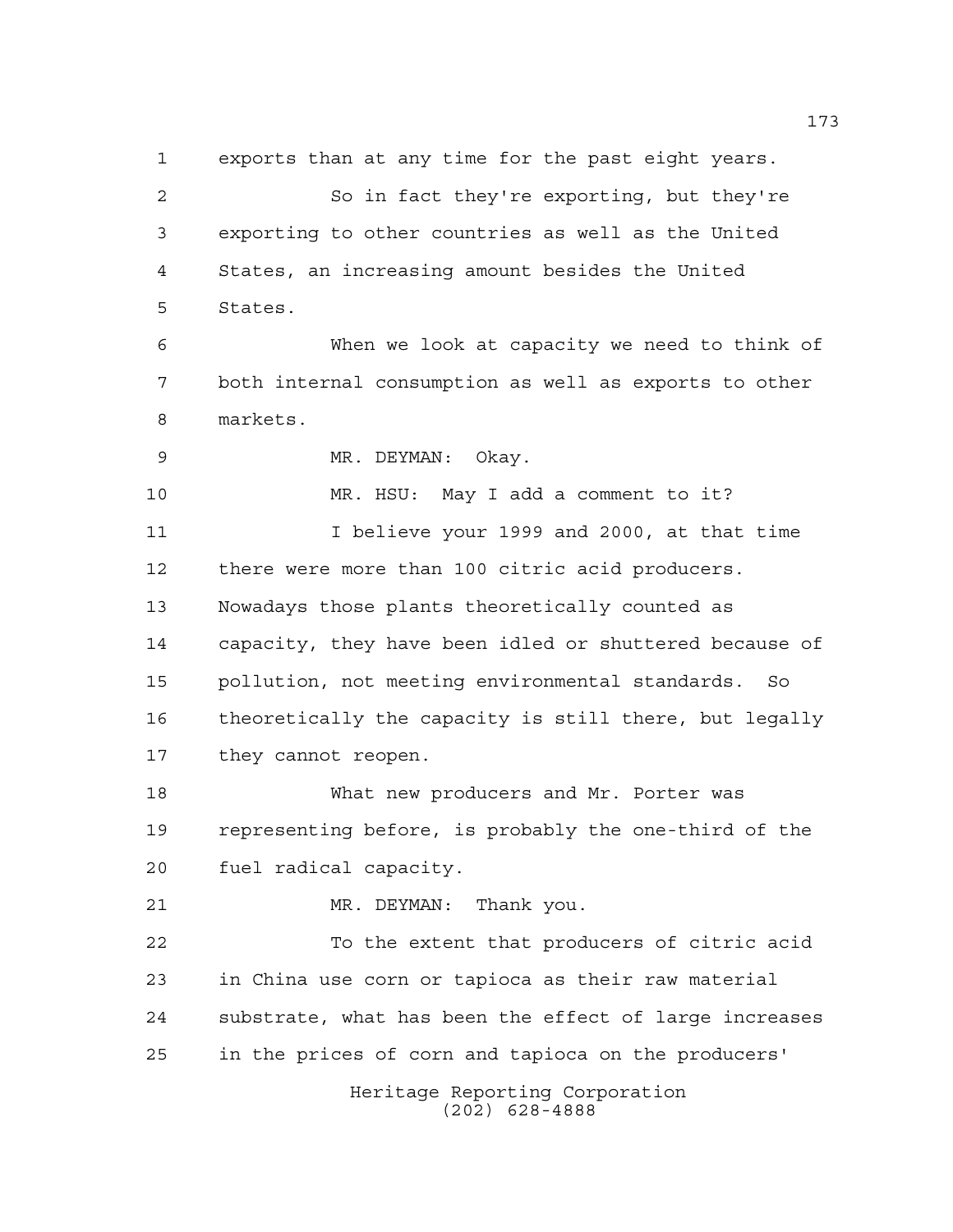pricing and on their ability to export?

| 2  | MR. HSU: The increase in corn and tapioca              |
|----|--------------------------------------------------------|
| 3  | prices have a negative impact on Chinese producers'    |
| 4  | ability to export. So the answer is yes.               |
| 5  | MR. LAFAVE: I think we can say from P&G's              |
| 6  | perspective that the price of the Chinese citric has   |
| 7  | gone up steadily through the period of investigation.  |
| 8  | MR. DEYMAN: All right.                                 |
| 9  | According to Petitioners the subject imports           |
| 10 | of citric acid increased during 2005 to 2007.          |
| 11 | Assuming that tehre was an increase in subject imports |
| 12 | what were the principle reasons for the increase?      |
| 13 | They claim that the product essentially is dumped, but |
| 14 | other than that, why would the imports be increasing   |
| 15 | from both Canada and China?                            |
| 16 | MR. WAITE: If I can go first on behalf of              |
| 17 | Canada, it's because the Canadian plant of JBL was     |
| 18 | built in 2000 to 2002. It began production in 2002,    |
| 19 | so by 2005 it was reaching its full capabilities as a  |
| 20 | company. As a result of that and replacing the         |
| 21 | production from Austria which had been coming in       |
| 22 | through the United States to meet US demand for JBL    |
| 23 | products, you saw the replacement and the increase     |
| 24 | from Canada occur during that time period.             |
| 25 | MR. PORTER: I would echo that, Mr. Deyman.             |
|    | Heritage Reporting Corporation<br>$(202)$ 628-4888     |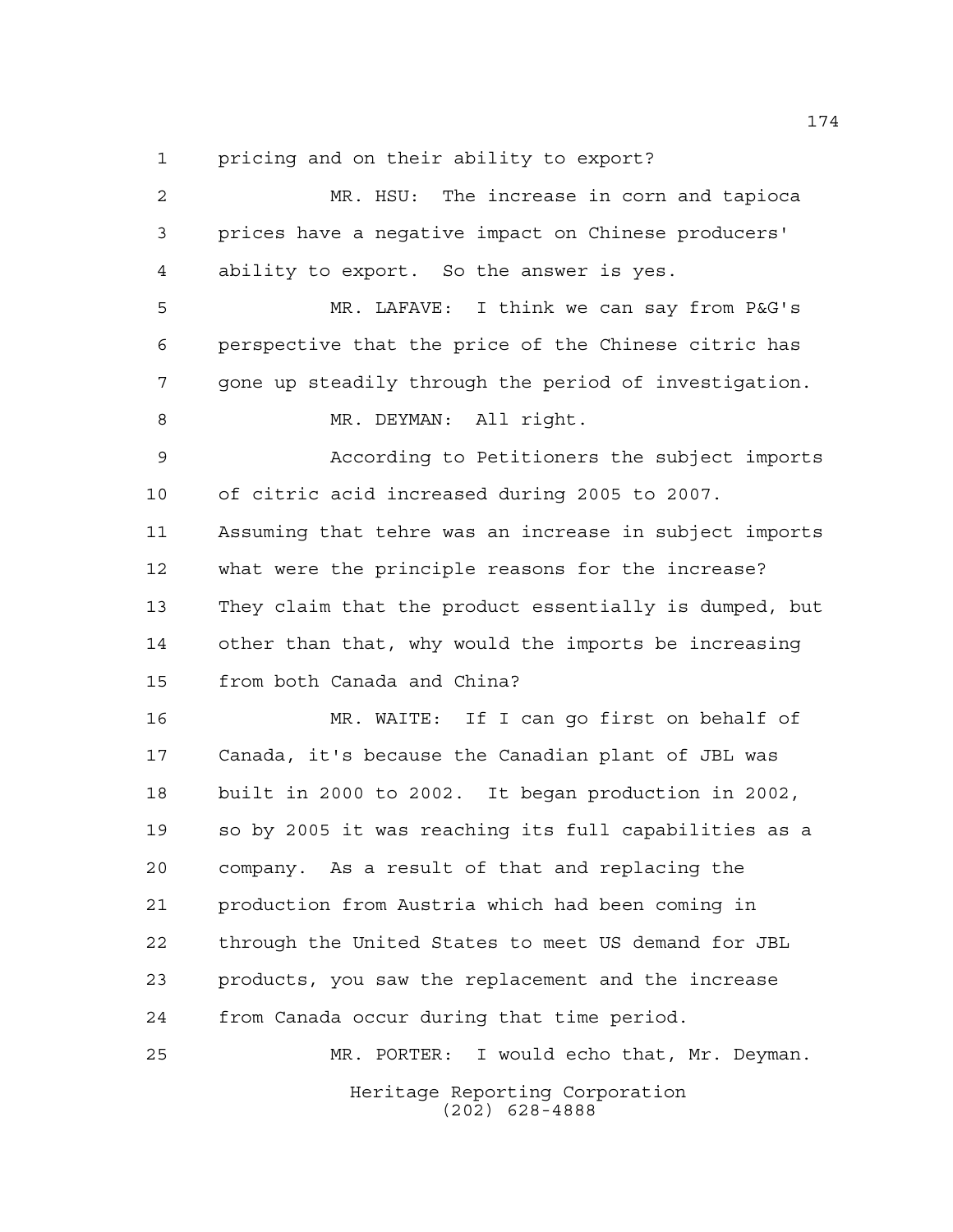I think -- Don't forget, subject imports is an artificial construct. Obviously a legally important one, but still an artificial one. So the two driving things, the increase in subject imports are import substitution, they're replacing imports from other sources, and increased demand.

 As we heard from Mr. Hsu today, there's been an increased, probably larger than the average increase in the industrial segment where the Chinese supplies have historically been. So demand for their product has increased.

 MR. DEYMAN: Now to what extent, if any, do importers or end users blend citric acid from different sources. Does this occur in this product? MR. SMITH: As far as P&G, the blending happens in the campaign, so we never commingle product from two different sources. But we can do product from different sources separately.

 MR. DEYMAN: All right. Mr. Hsu? MR. HSU: The answer is no. No commingling or domestic/import citric. They cannot be blended. MR. DEYMAN: Mr. Hsu, earlier you mentioned selling a package of products. I took that to mean that sometimes you will sell to a customer citric acid but also some other products that kind of go with it.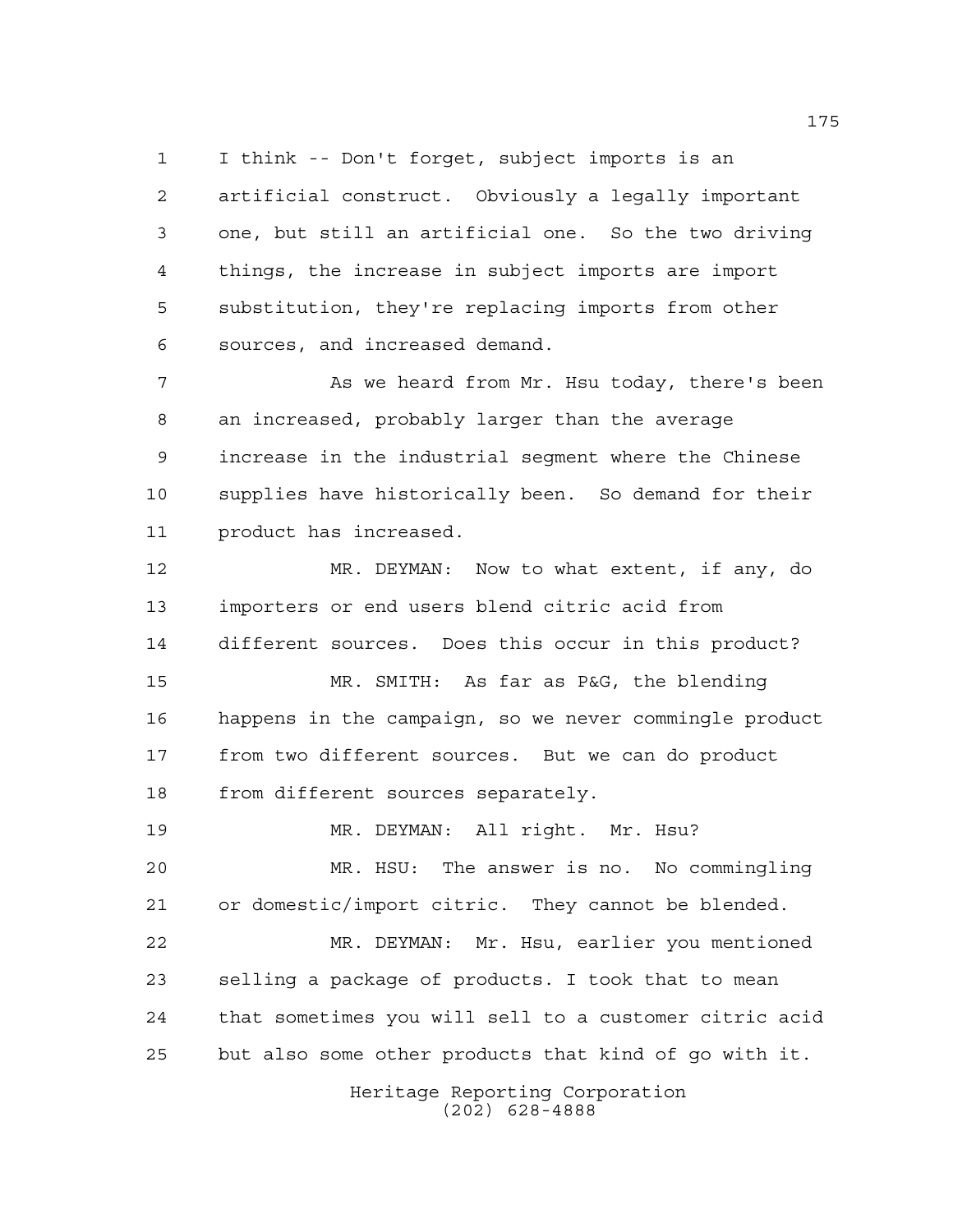Is that correct?

 MR. HSU: Yes. MR. DEYMAN: When that happens is the price of the citric acid influenced by the price of the other products with which it's sold? MR. HSU: Yes, to a certain degree. The citric acid price and relative to other ingredients, a distributor will look at the total bottom line profitability. MR. DEYMAN: So when you report your prices of citric acid, is it an estimate or is it an actual price for -- MR. HSU: It would be an estimate. MR. DEYMAN: It would be an estimate. My last question is, as I understand it in July of last year China reduced its export tax rebate on a number of industrial products. Would the export types rebate reduce for citric acid? And if so, by how much was it reduced and when did the rebate become effective? MR. HSU: China charges an export value added tax on all exports but they would rebate to exporters certain percentages. As far as I believe, and I may not be correct on this issue, the export rebate has been reduced to five percent.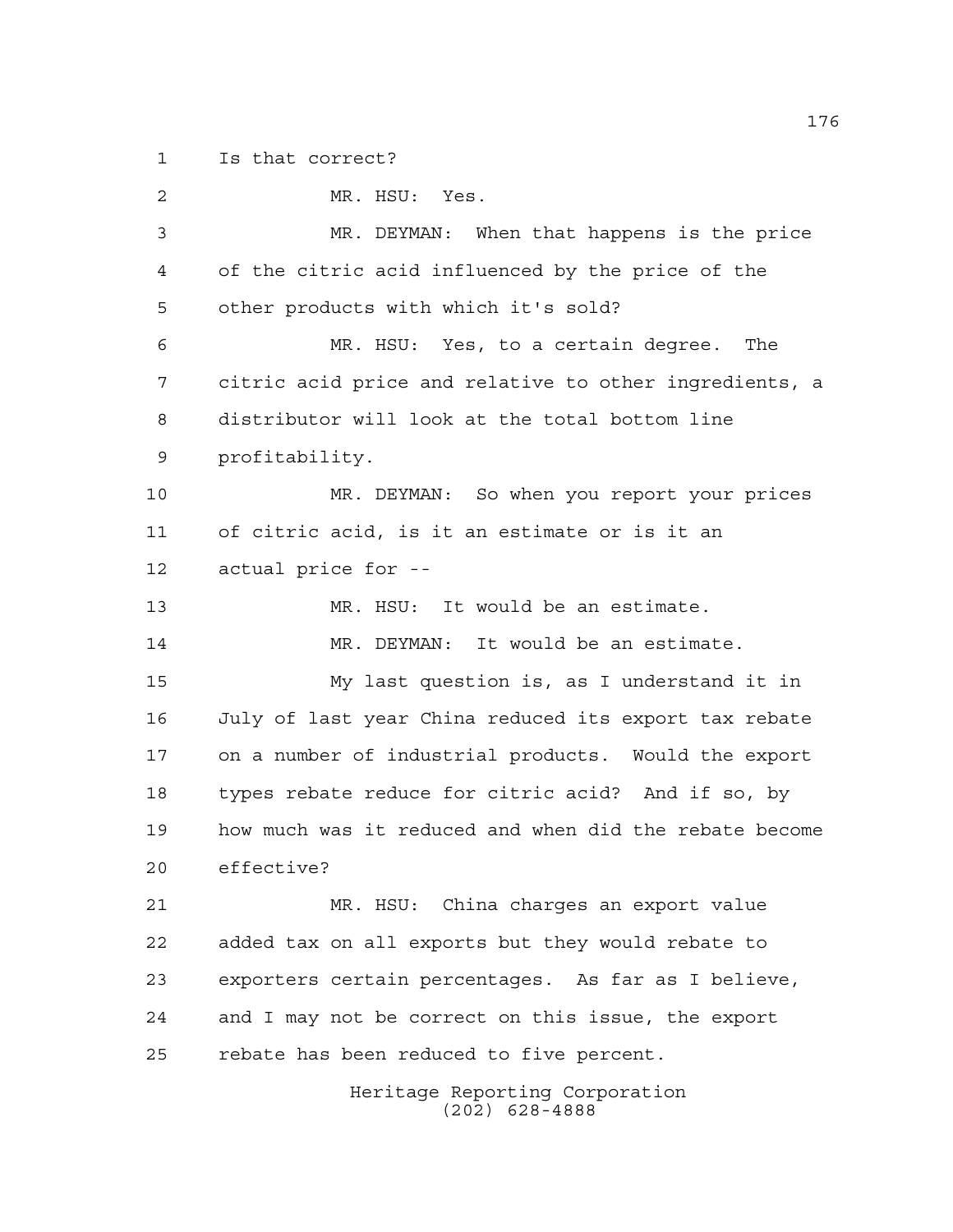Heritage Reporting Corporation (202) 628-4888 MR. DEYMAN: By five percent? To five percent? MR. HSU: It was 13 or 12 percent. Now the rebate is five percent. MR. CARPENTER: That's as of last summer. MR. HSU: It's actually a burden on exporters. In the United States, actually, they don't pay sales tax. They don't pay value added was. The Chinese exporters have to pay the government a 17 percent value added tax. They only get five percent back from the government and they are paying 12 percent, which the United States exporters do not have to pay. MR. DEYMAN: Has the price of -- MR. HSU: It is a significant disadvantage 16 to the Chinese export industry. MR. HSU: Has the price of the product from China increased not only because of the exchange rate but because of the lesser rebate that they're getting since last summer? MR. HSU: The Chinese citric acid prices have increased between 30 and 40 percent from the level in 2005, 2006. We saw significant increases in 2007 and the first quarter of 2008, almost a 40 percent increase compared to the prices of two years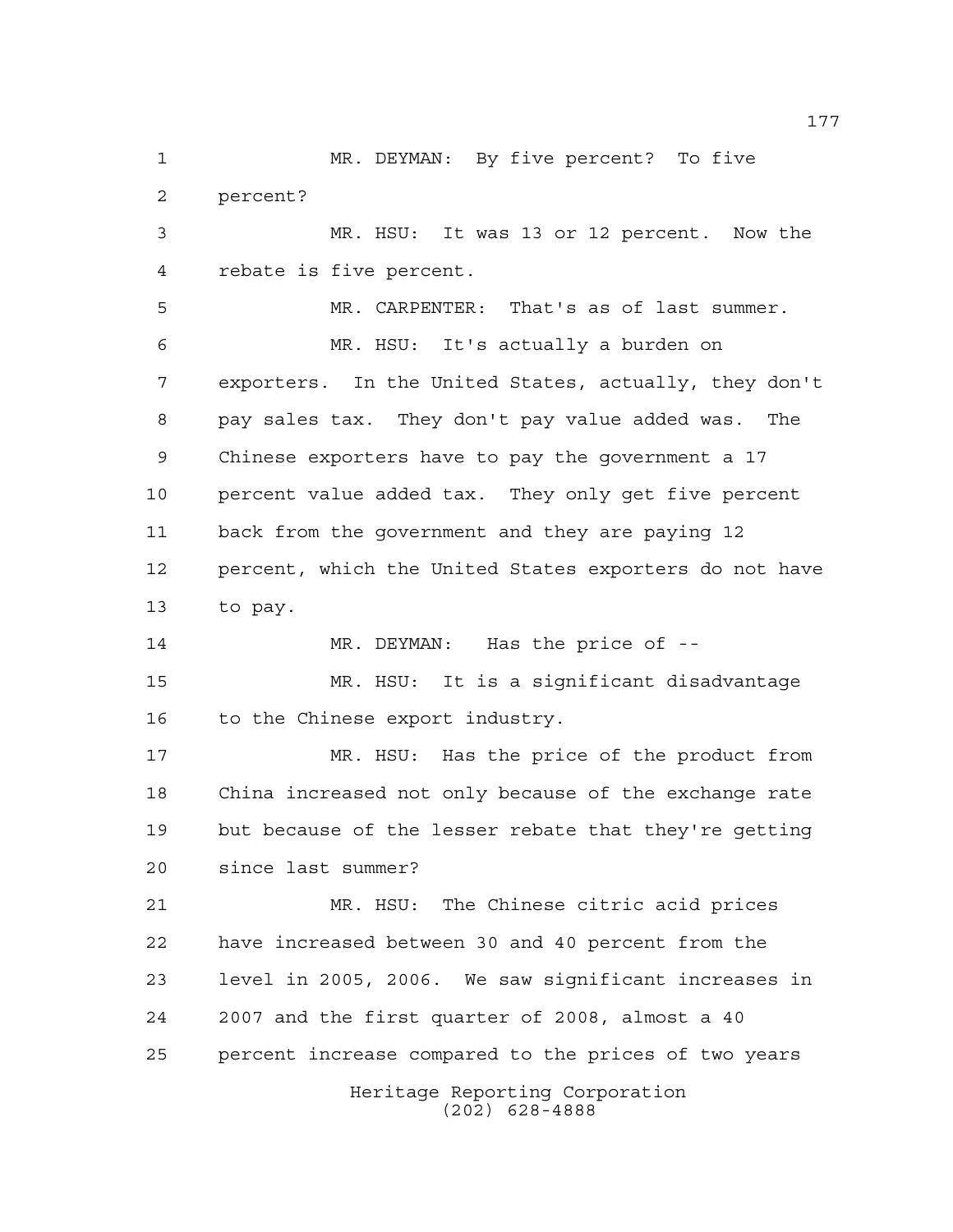ago.

 MR. DEYMAN: I have no further questions. Thank you. MR. CARPENTER: Ms. Alves? MS. ALVES: Mr. Porter, if you wanted to take a quick moment and comment on the pending EC investment against imports from China? MR. PORTER: I'll be happy to address it in post-conference brief. I do not know any more than was said today. There is an investigation, but I agree with Mr. Ellis, there have been no provisional duties imposed yet but DC is going through their process. I believe they're under some sort of time deadline as well. MS. ALVES: That's all. MR. CARPENTER: Mr. Benedetto? MR. BENEDETTO: One more quick question, I'm sorry. Mr. Smith and Mr. Hsu, we heard this morning that the percentage of end use product,s the percentage of the cost of an end use product accounted for by citric acid was very low. Is that consistent with what you know from your experiences? MR. SMITH: I guess it depends what you mean as low. I heard one percent.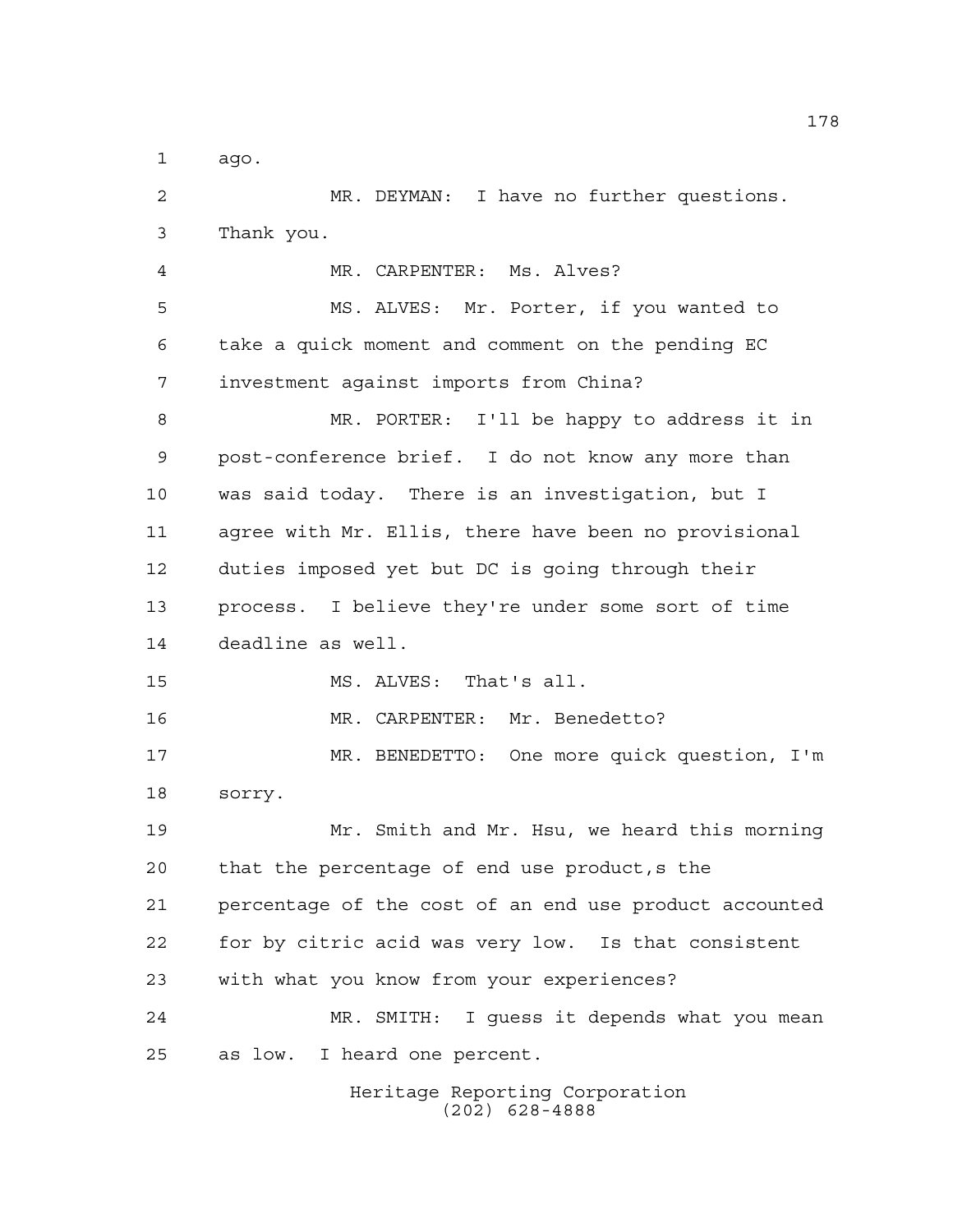Heritage Reporting Corporation (202) 628-4888 MR. BENEDETTO: Is that consistent with your experience? MR. SMITH: P&G is more than one percent. We'd have to submit that post-hearing. MR. HSU: They value of citric acid in a food or beverage product is very low. I would say less than two percent. MR. BENEDETTO: And in a cleaner or detergent product? MR. HSU: I'm not aware of the detergent, but in food and juice products I would say the acid cost, citric acid cost relative to the total price of that particular product per unit is less than two percent. MR. BENEDETTO: Thank you all very much. MR. CARPENTER: Thank you again very much, panel, for your testimony and for your very thorough responses to our questions. We very much appreciate it. It was very helpful to us. At this point we'll take a short break of about ten minutes to allow parties to prepare their closing statements and we'll begin those with the Petitioners. (Whereupon, a brief recess was taken). MR. CARPENTER: Mr. Ellis, please proceed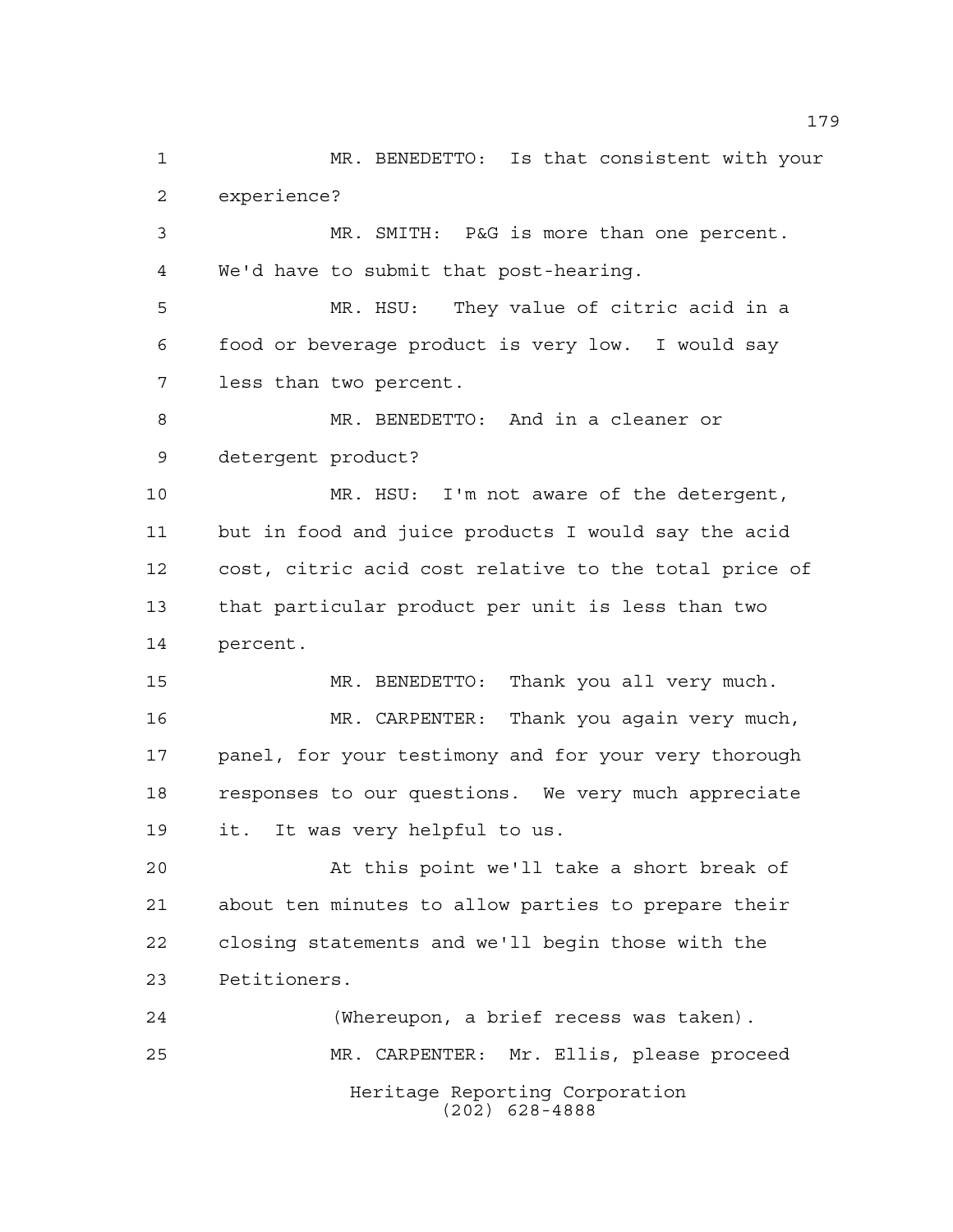whenever you're ready.

Heritage Reporting Corporation (202) 628-4888 MR. ELLIS: Good afternoon, I appreciate your patience and your attention and your effort you put in through this long hearing conference. I'm glad to give my final thoughts on this preliminary investigation. What I'd like to do is start with a few rebuttal points. I understand I have about ten minutes, is that correct? 10 MR. CARPENTER: Correct. MR. ELLIS: I'll give a few rebuttal points and then a closing. First we heard a great deal today from Mr. Waite about how the Canadian industry considers it basically a part of the US industry or part of the North American industry. I would just remind everybody in the room that Canada is a foreign country. They're very proud of their sovereignty. JBL in fact is not part of the US industry. They were specifically located in Canada for whatever combination of reasons, but the fact is that they are not a US producer. Nonetheless, the plant was built as close as you can get to the United States specifically for reasons of intending to compete and to participate in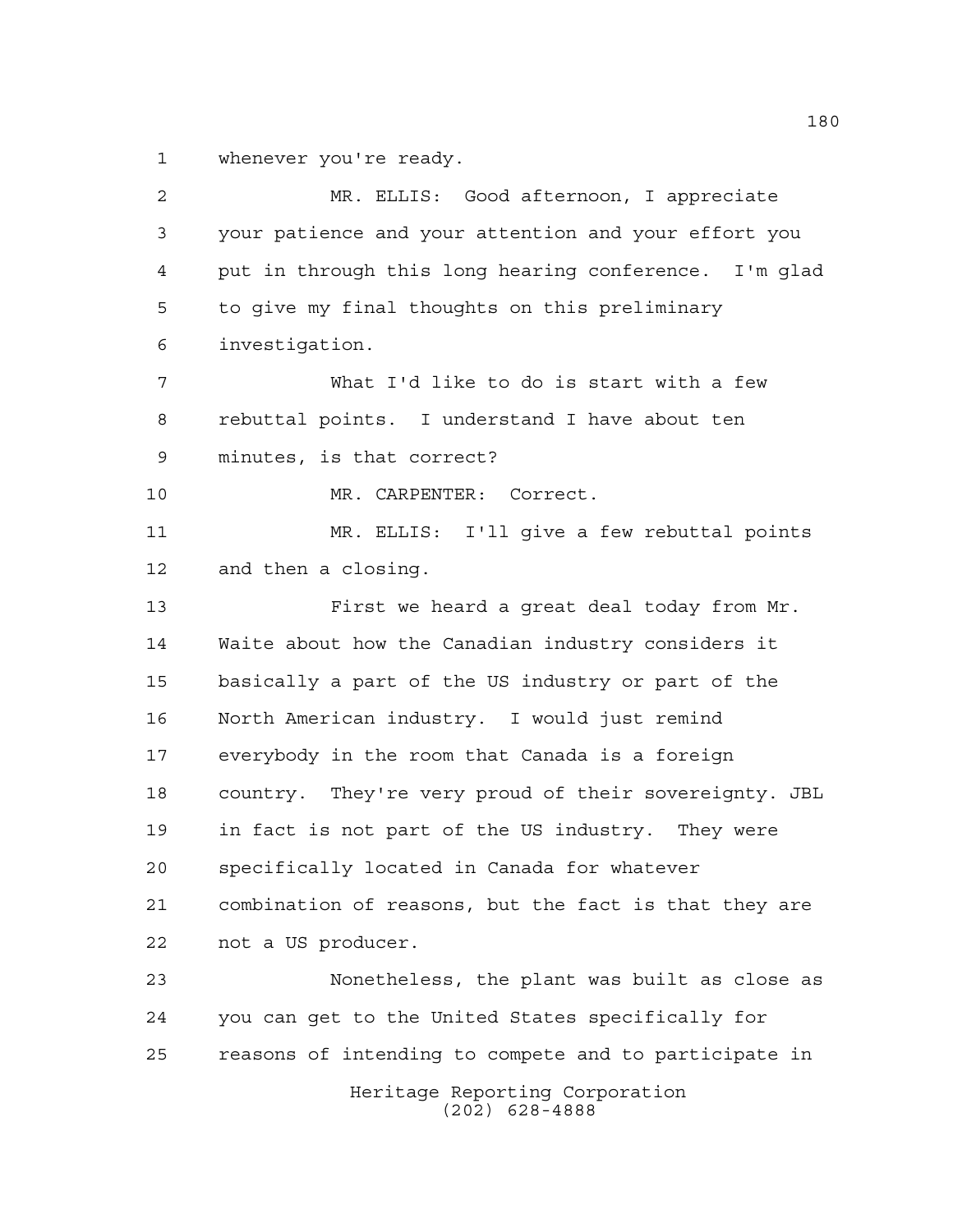the US market.

 So for purposes of cumulation, at least, we would say that the Canadian producer clearly competes across the board with the US industry and therefore it meets that criteria for cumulation. So does China. We heard a lot today about the Chinese producers allegedly not producing up to the quality required of the US food and beverage industry and the soft drink industry. That simply does not match the reality of what we understand is going on in the US market. One small thing we showed in the slide earlier today, the US non food and beverage industry, that is the industrial sector, is smaller than the total amount of Chinese imports. So if the Chinese imports even met 100 percent of the requirements for the industrial sector there would still be some Chinese left over that has to be going to the food and beverage industry. The notion that the Chinese industry is not sufficiently like the Canadian, not sufficiently like the United States industry so therefore should not be cumulated, simply does not fly. Going back to the Canadian pricing, we heard about there was a lot of confusion about the prices.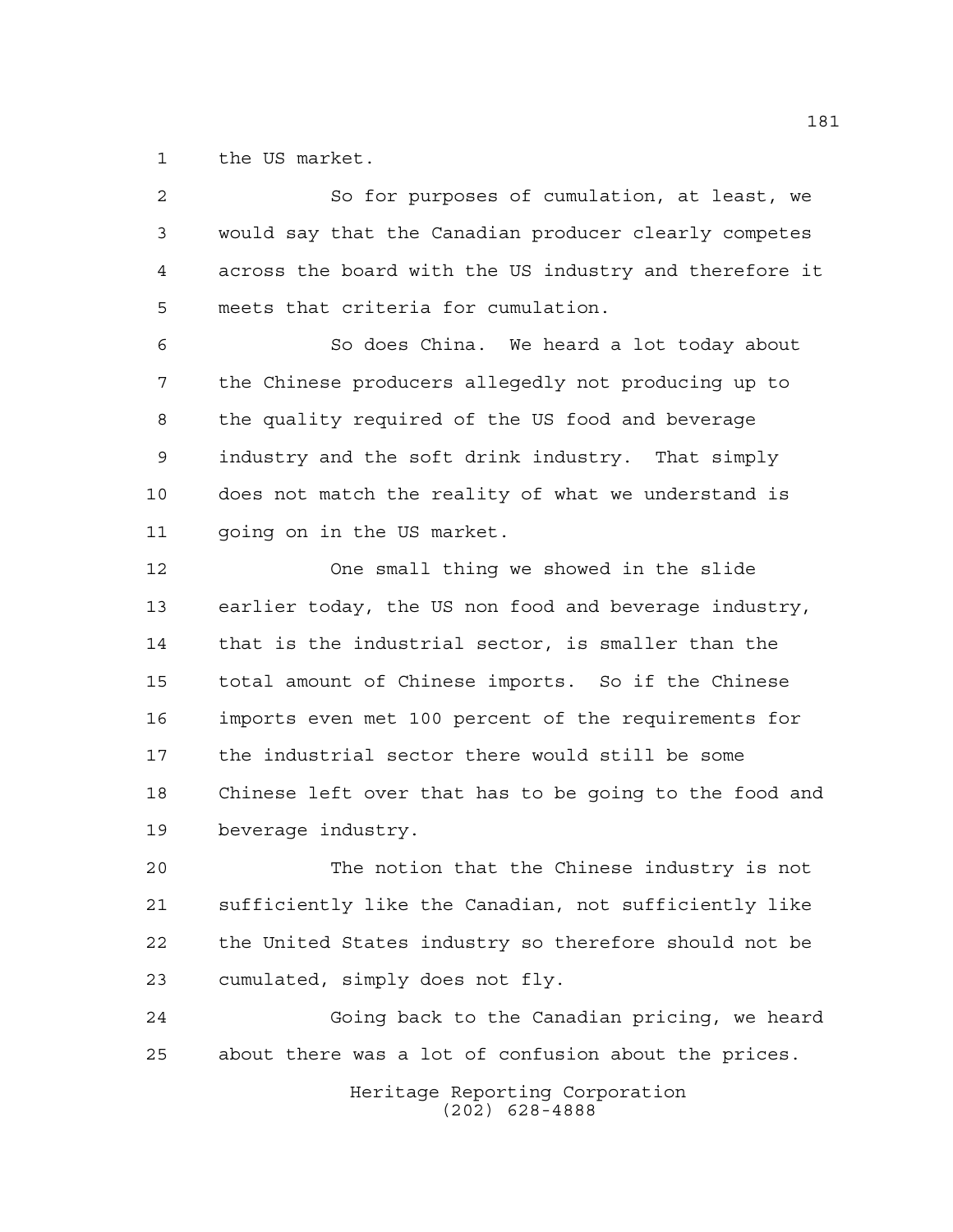Admittedly we share some of that confusion. The fact is that the average unit values reported by customs and commerce are much lower than the reported data in the imported questionnaire responses. We think the latter is strange, we don't understand it, we will try to deal with it in BPI in our post-conference brief to the extent we can figure this out, but I would note that the peers data shows that 90 percent of imports are anhydrous. So this idea of conversion of monohydrate to anhydrous or liquid or whatever is causing the problem, can't be the problem. It just statistically can't work out to be that significant.

 The other point I would mention about Canada is that although I'm sure JBL is very proud of its product, it is not a premium product that would warrant the kind of overselling ratios we're seeing.

 It meets the same quality standards as the US product. It meets the same USP and FCC requirements. While they are proud of their customer relations, so are the US producers. In fact this is not an industry that requires intensive post-sale technical or quality service, so the idea that customers would be paying more for that I would submit is unlikely.

Heritage Reporting Corporation (202) 628-4888 Back to the Chinese production for a moment,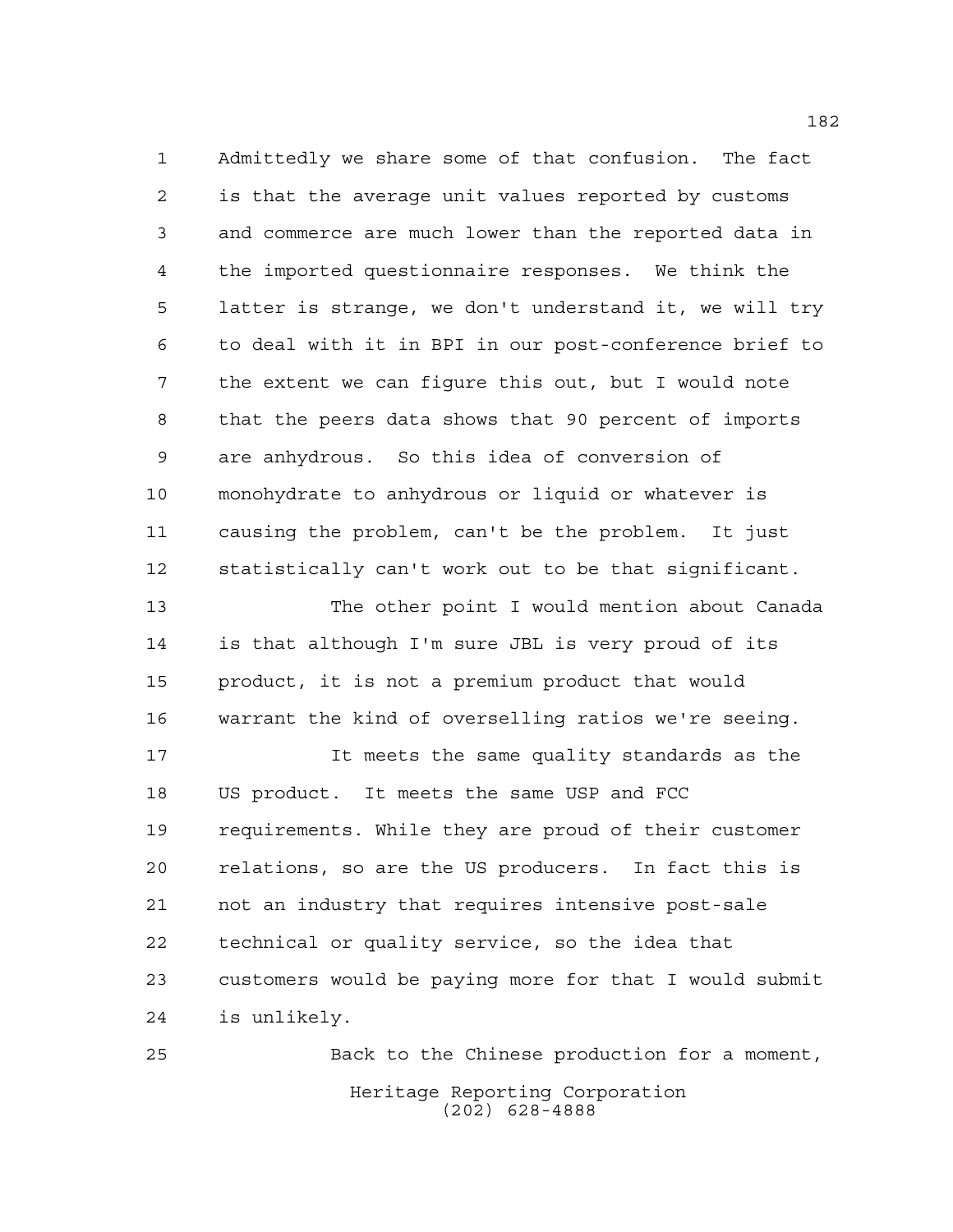I would note, as I said a moment ago, they must be servicing the soft drink and beverage industry because of the sheer volume of what's coming in from China. But in addition we noted, we have a list of importers in our petition and it shows that tehre are major beverage companies who are directly importing from China including Pepsi, one of the ones that was mentioned this afternoon.

 In addition we note that the caking problem that was talked about is highly exaggerated. Chinese product is shipped around the world. It's shipped to Africa, it's shipped to the Middle East, so is American product. People have learned to deal with caking, to suppress that problem over the years. It is simply not a big enough problem that Chinese product somehow fails to meet the US beverage standards because of caking of the product.

 Finally on rebuttal point, my final rebuttal point, I would note that the Chinese witness you had, although I'm sure he is very knowledgeable, has a very narrow view of the industry. He is basically a repackager. It sounded like he sells to very small quantities to very small purchasers in the United States A few bags here, a few bags tehre. The fact is that 180 million pounds of Chinese citric acid were

Heritage Reporting Corporation (202) 628-4888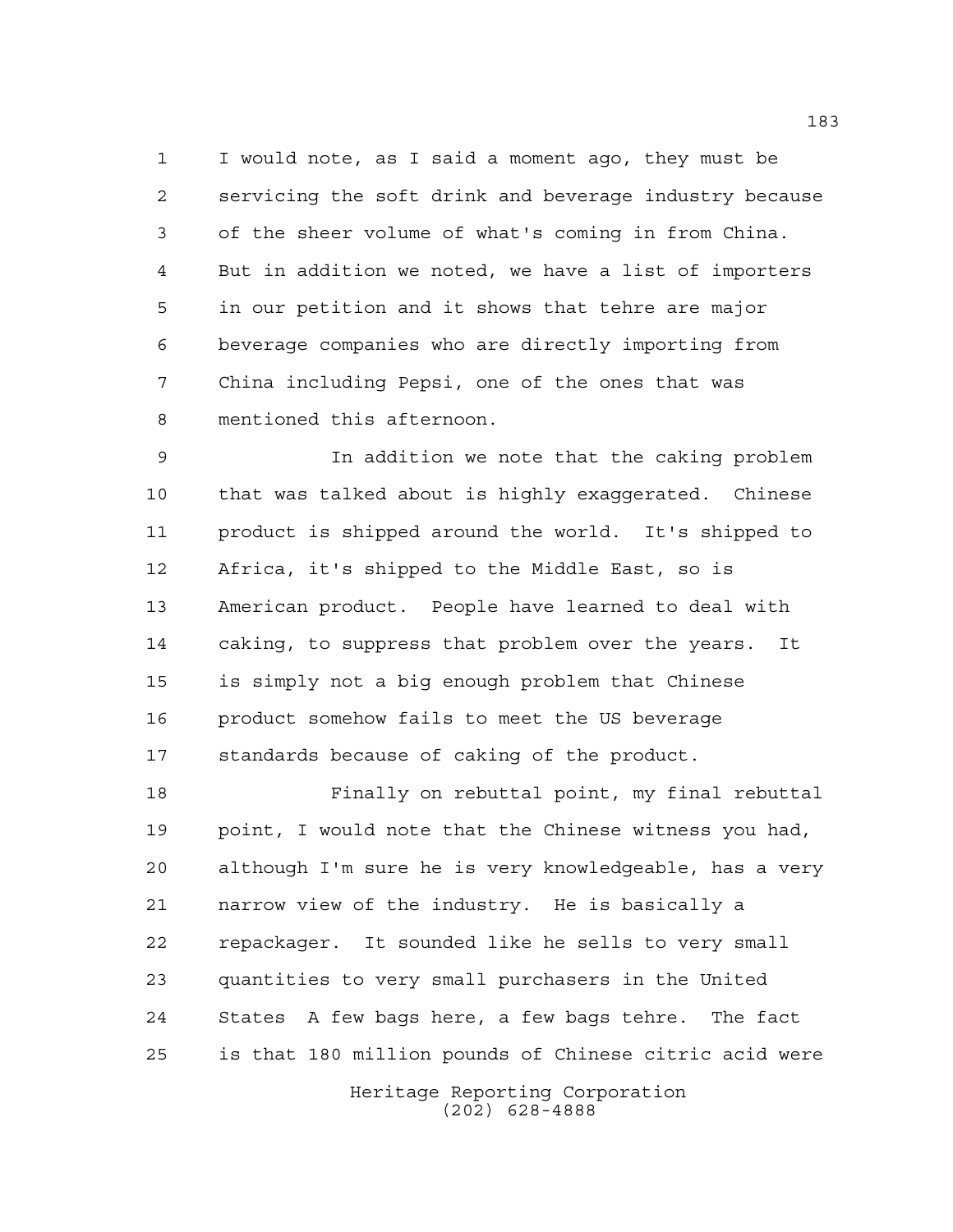shipped to the United States in 2007. They did not come in here a bag at a time and they were not sold to customers a bag at a time. There are very major US importers who you have not heard from and hopefully we'll be getting, we've gotten some importer questionnaire responses, maybe we'll get a few more. But their story and the story told by Mr. Hsu this afternoon I think are very different in terms of how they service the US industry, how they compete with the US suppliers. So this is not a vision of the way that China competes in the United States that you should take away from this hearing.

13 A few final points, general points I'd like to make.

 First, material injury is being suffered by the US industry which is reflected across a range of the financial indicators that the Commission traditionally considers. Capacity utilization, inventories, profitability, investment, return on assets, employment trends, across the board.

 Also, this is true for all of the US companies. Tehre's no one US company that for idiosyncratic reasons has dragged down the statistics. It's across the board, all three companies. Second, as I think has been agreed, this is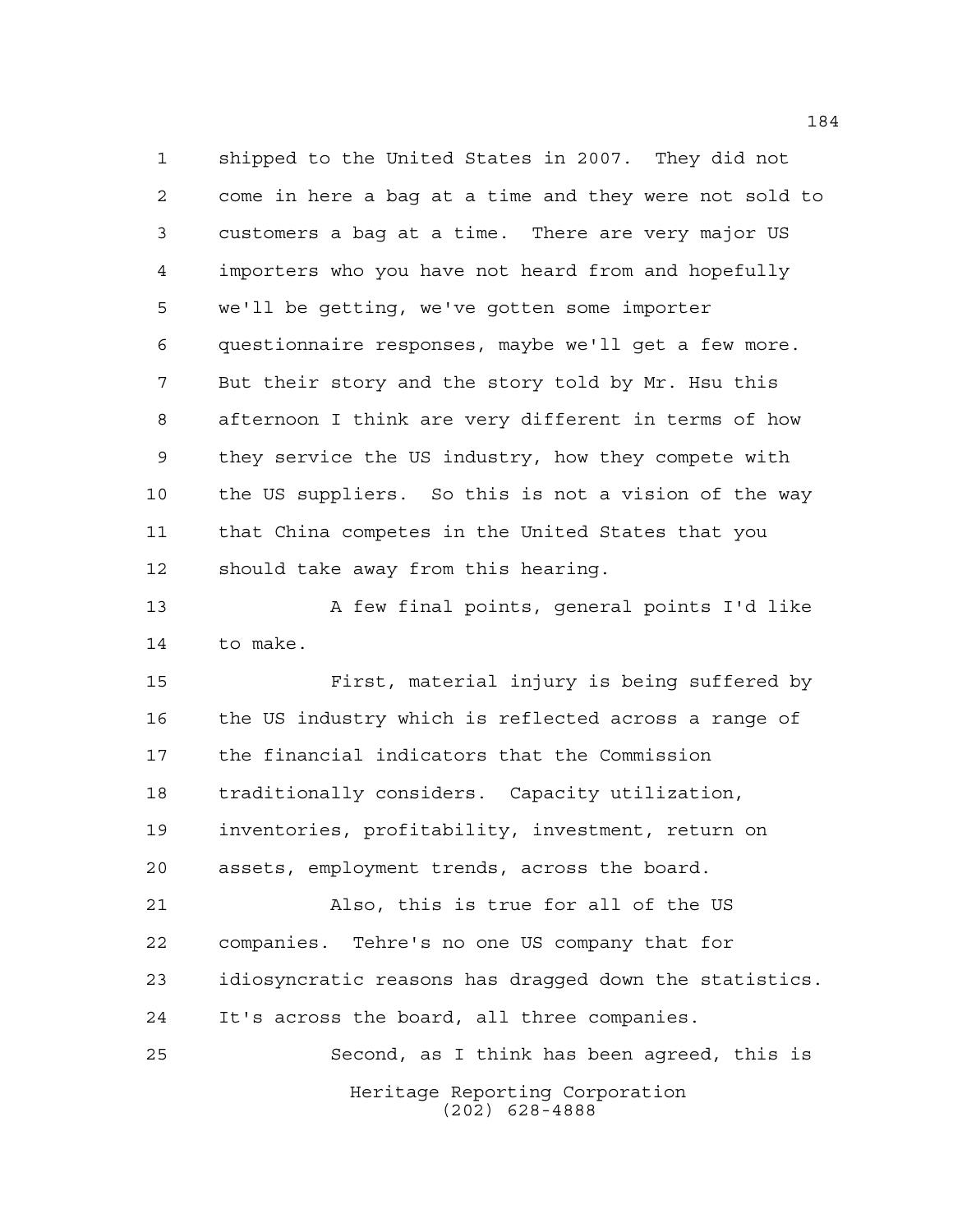pretty much a commodity product. Competition is on the basis of price. Again, contrary to what we may have heard this afternoon, the Chinese are qualified to sell to the food and beverage industry, they do sell to the food and beverage industry. Quality is not really a problem for JBL, of course, or for the major exporters of China product to the United States, and therefore the only remaining method or basis on which there is competition is on price.

 Third, production capacity in Canada and China it cannot be disputed has expanded dramatically. In Canada the details are proprietary so we will talk about that in our post-conference brief.

 In China, as we've already mentioned, capacity has increased massively and it continues to increase with new investments. It's projected to continue increasing for the next few years.

 Tehre's a 2007 update of the CEH report which we will submit with our post-hearing brief we just obtained. It shows in 2006 the total capacity in China had grown to over one million metric tons and while production in China is 700,000 metric tons, that still leaves about 500,000 of unutilized capacity. In addition, of the 700,000 metric tons, half a million were exported because, again, tehre's only about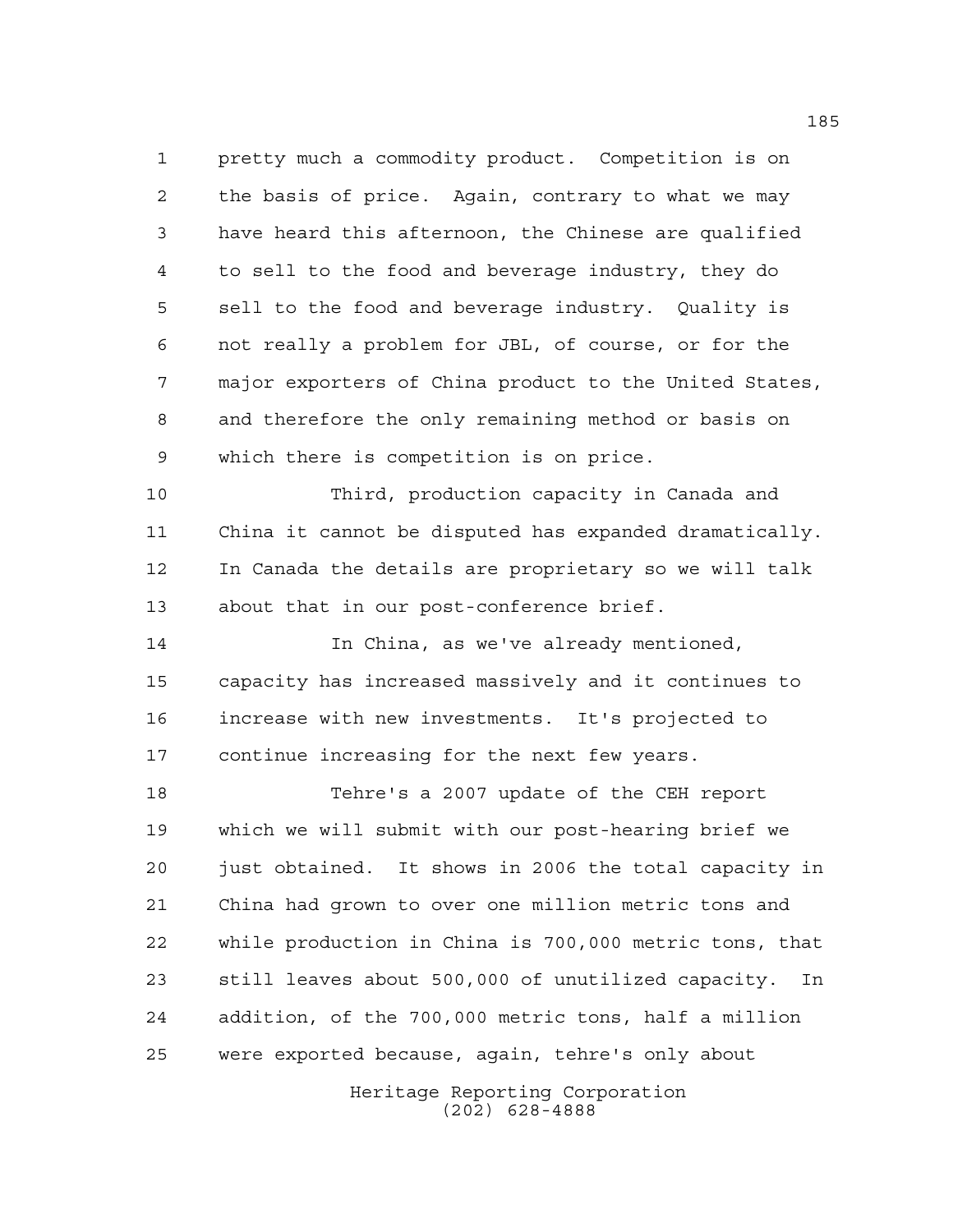200,000 metric tons of domestic demand in China.

 Mr. Porter mentioned this capacity may not necessarily come to the United States. I would point out that Southeast Asia or wherever else, Africa, that China may ship, is simply not a big enough part of the world to command half a million tons. Again, if Europe gets closed off there's going to be additional pressure due to the shipments in Europe having to be diverted elsewhere.

 So in conclusion, the US industry has suffered material injury throughout the three year POI and into the present. That can't be denied. Meanwhile capacity and production in Canada and China have increased significantly. That also can't be denied. The causal connection between the two likewise cannot be denied.

 As unfairly traded imports have increased to assume a large percentage of the US market and they have invaded the food and beverage sector of the market despite what we heard this afternoon. The US industry has suffered injury across a range of financial indicators that the Commission considers. This is a classic situation, I would submit, for operation of the trade remedy laws.

Heritage Reporting Corporation (202) 628-4888 Petitioners submit, therefore, that the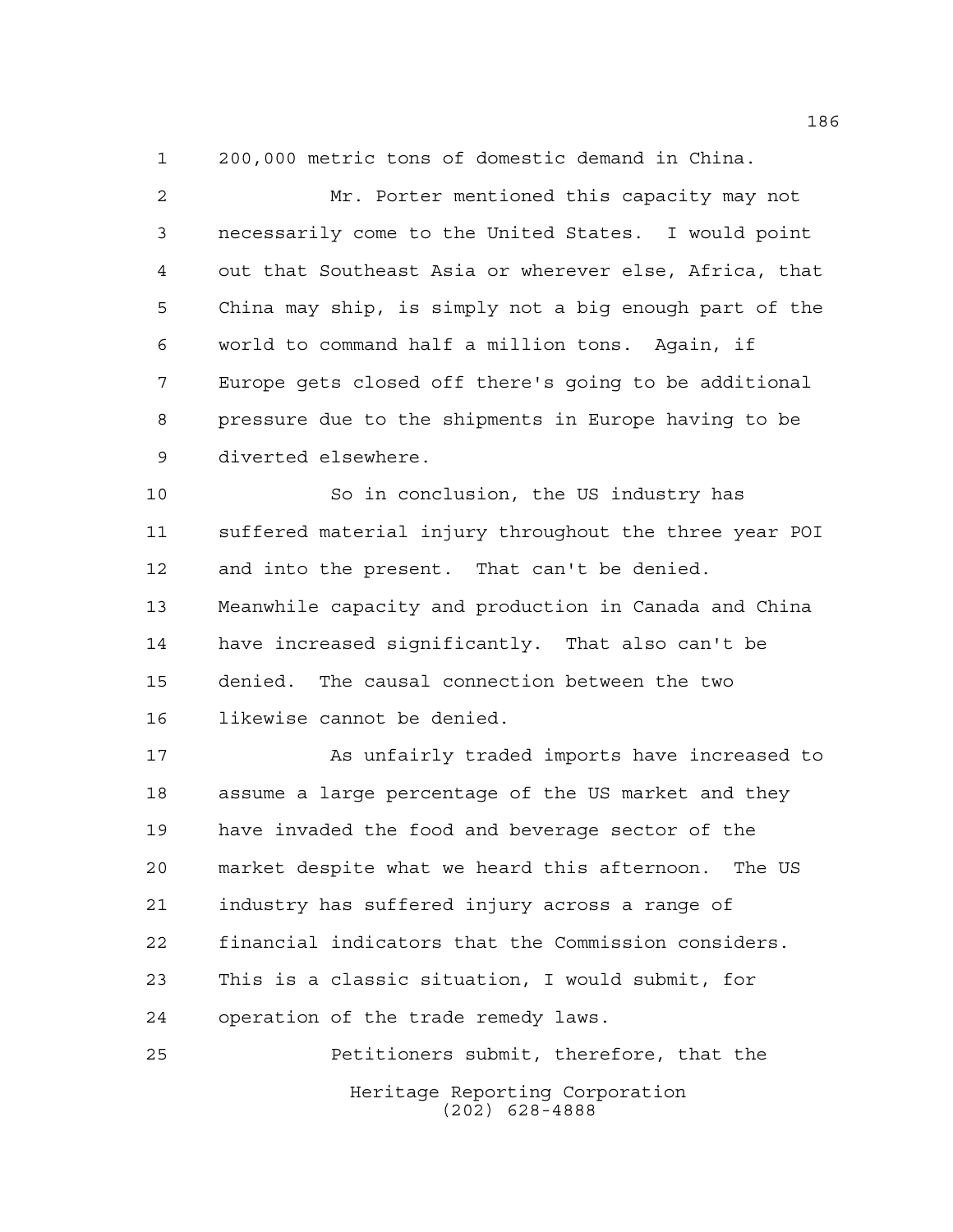Commission should issue an affirmative determination and permit this investigation to continue. Thank you very much. MR. CARPENTER: Thank you, Mr. Ellis. Mr. Porter or Mr. Waite? MR. WAITE: Thank you, Mr. Carpenter. I just want to reiterate several of the points that we discussed. I don't think it's necessary to elaborate them at this point. We discussed them at length and they will certainly be fully addressed in our post-conference brief. We pointed out that the record evidence in this case shows that the products produced by JBL in Canada are consistently priced higher than the domestic market. The domestic producers. JBL is operating at virtually full capacity. When JBL began production in Canada it displaced production from

 Europe and simply replaced Austrian citric acid with Canadian citric acid for JBL's American customers.

 We've heard I believe from all panels today that demand for citric acid is growing, certainly globally. It's growing in the United States and in particular in certain segments of the market.

Heritage Reporting Corporation (202) 628-4888 JBL in Canada produces 100 percent of its product to the food grade standard which means it can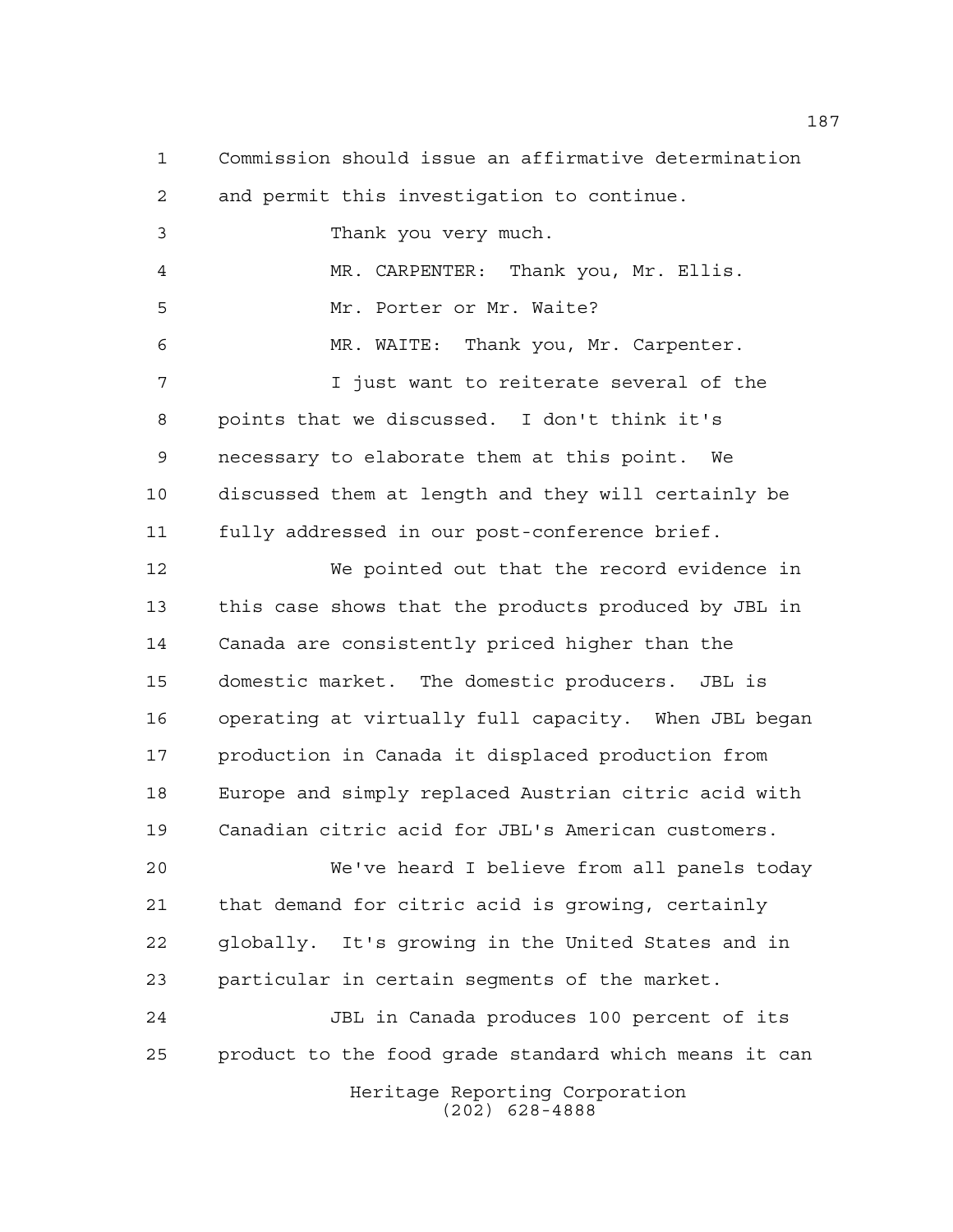be used throughout the marketplace. That it produces a consistent and quality product. And that customers in the United States consider JBL to be simply an additional domestic supplier. We believe when the Commission considers these and the other salient facts in this investigation it will see that JBL is not injuring or threatening to injure the domestic industry. Thank you very much. MR. PORTER: Mr. Carpenter, I hope to be very brief. For the record, again, my name is Daniel Porter. 14 A couple of quick rebuttal points in response to Petitioner's testimony and to Mr. Ellis' comments a moment ago. First, the issue is, again, less about quality coming off the production line than, if you will, how the product arrives at the customer. Mr. Ellis tried to say that the caking problem was overstated because the Chinese ship to the Middle East and to Africa. Yes, they may ship there. However, those customers don't have the sophisticated, automated machines that require that the forum be no moisture and so there's no clogging.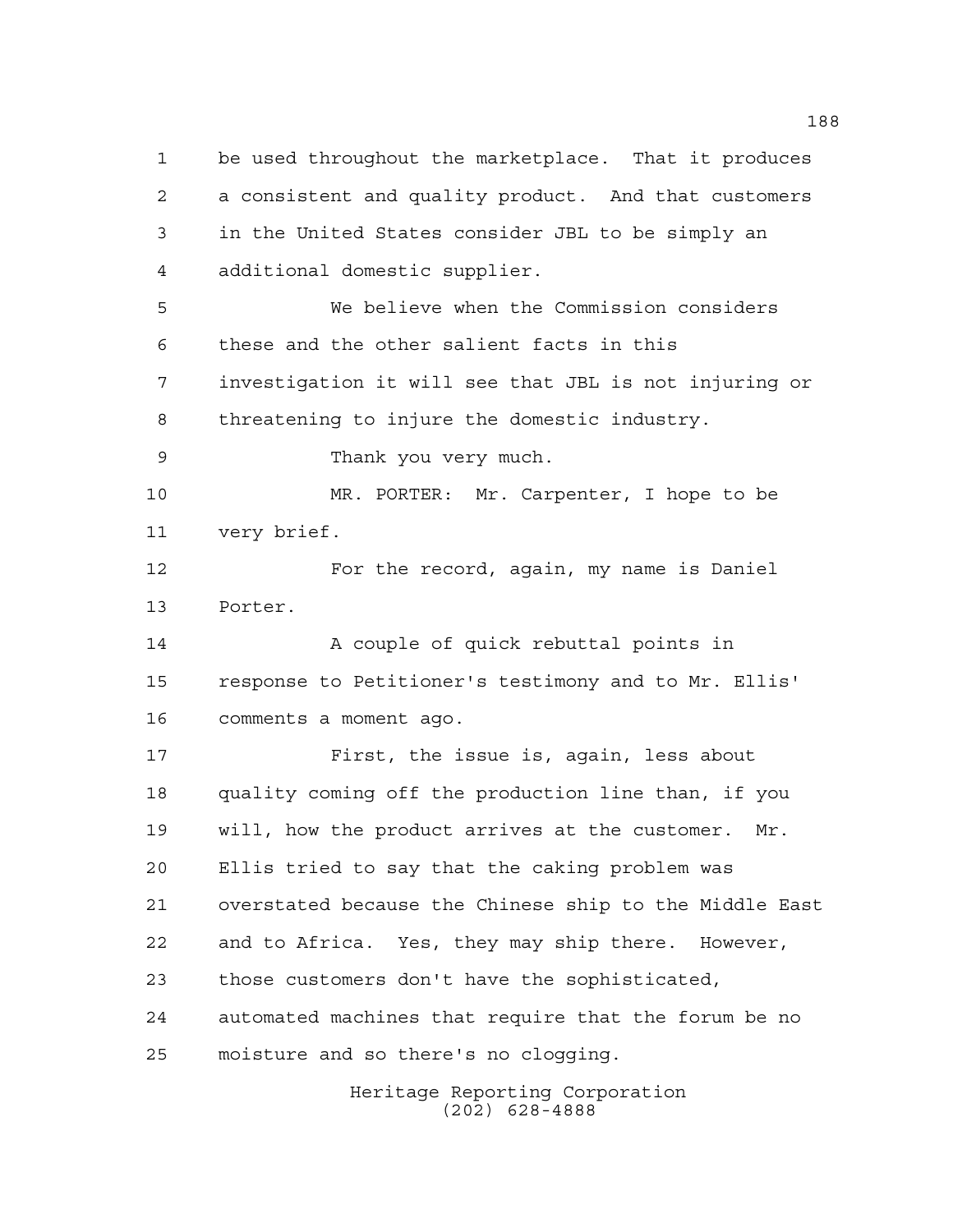So the fact that it could be shipped somewhere else and be used doesn't mean that the customers here can't take it when it comes off the boat. The focus, of course, is customers here. Issue number one.

 The next thing, again, is the argument is not that the Chinese don't compete at all in the entire food and beverage segment. There are certain segments within the all important food and beverage, certainly very important segments, that they ra not in.

 Again, you heard testimony about Pepsi. I urge you to contact Pepsi and speak to them yourself. Finally, I want to note that it was quite

 unusual this morning that the Petitioner's witnesses actually admitted two critical points of our argument. First, this morning Petitioners said they are intently focused on the very large customers in the market. The customers that they can provide the container loads and the truck loads.

 At the same time, Petitioners acknowledge, and this is a quote, "that tehre's a tremendous number of customers out there in the market for very many different end uses."

Heritage Reporting Corporation (202) 628-4888 So there you have it. You have different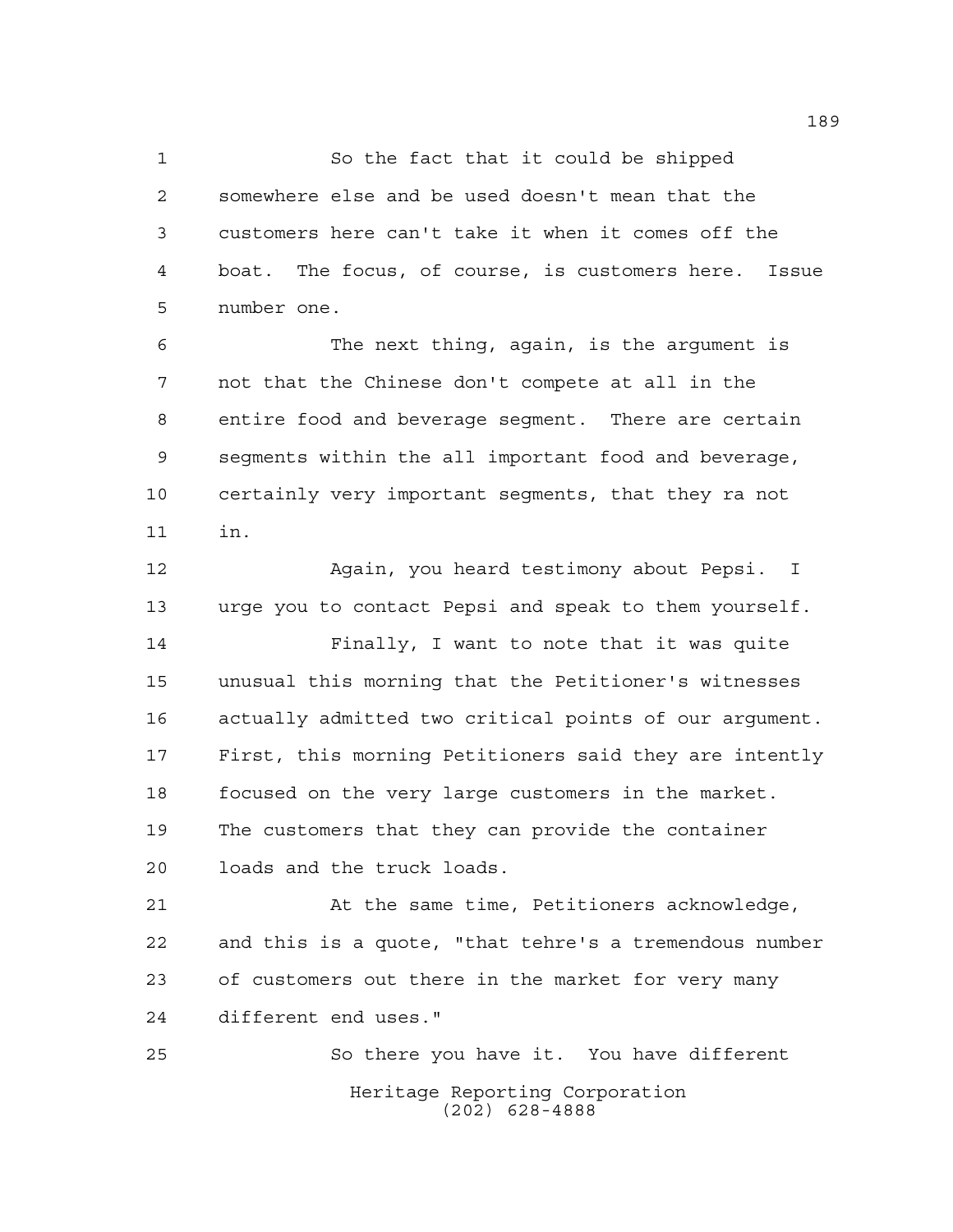segments in which different suppliers are

Heritage Reporting Corporation (202) 628-4888 concentrated. I think when you've stepped back and looked at this you'll see that the Chinese suppliers are not competing in such a head to head fashion on an entire market basis as to cause them material injury. Thank you. MR. CARPENTER: Thank you, gentlemen, for those comments. ON behalf of the Commission and the staff, I want to thank the witnesses who came here today, as well as counsel, for helping us gain a better understanding of this product and the conditions of competition in this industry. Before concluding let me mention a few dates to keep in mind. The deadline for the submission of corrections to the transcript and for briefing investigations is Monday, May 12th. If briefs contain business proprietary information, a public version is due on May 13th. The Commission has tentatively scheduled its vote on the investigations for May 28th at 11:00 a.m.. It will report its determinations to the Secretary of Commerce on May 29th. Commissioners' opinions will be transmitted to Commerce on June 5th.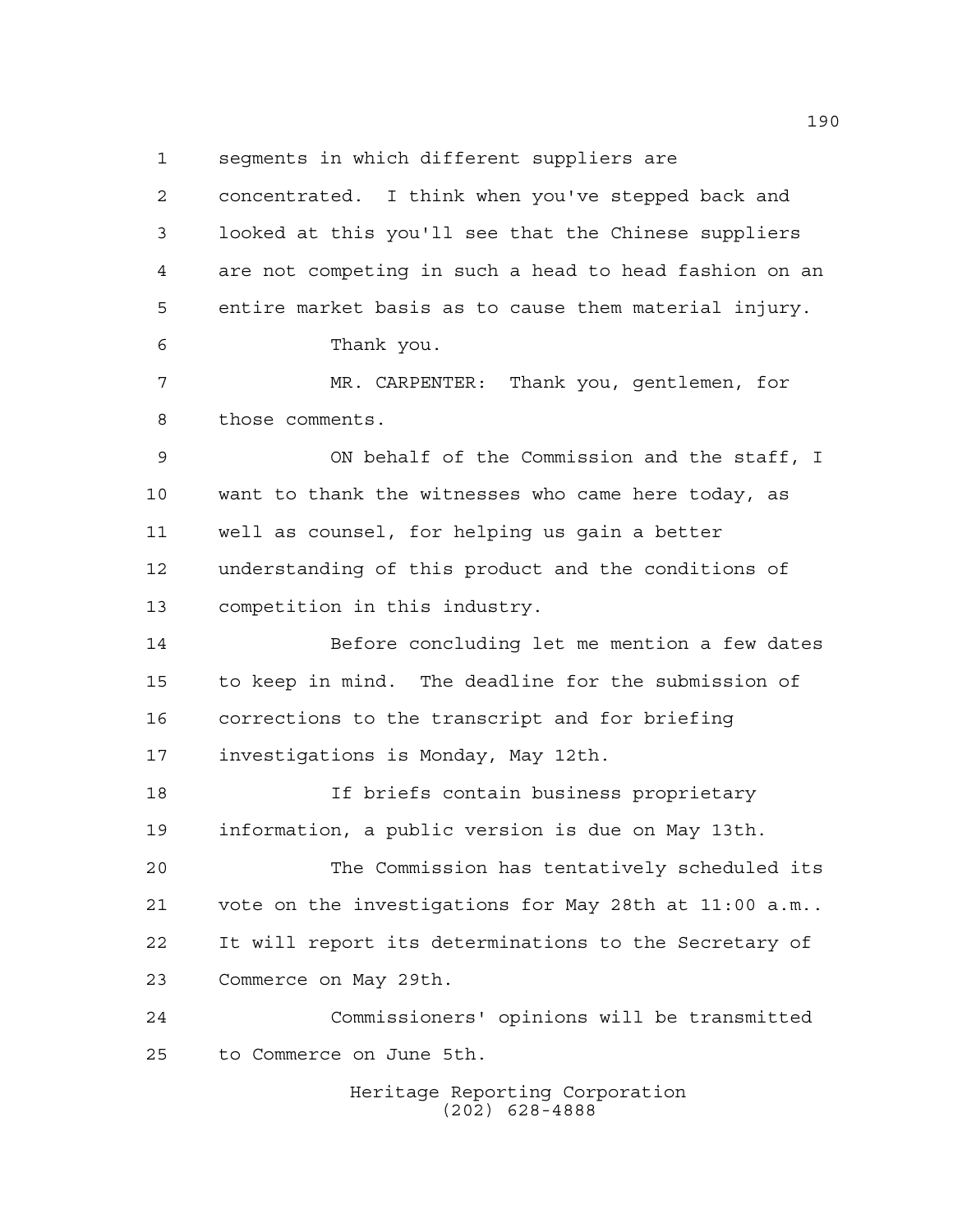| $\mathbf 1$      | Thank you for coming. this conference is    |
|------------------|---------------------------------------------|
| $\overline{c}$   | adjourned.                                  |
| $\mathsf 3$      | (Whereupon, at 2:04 p.m., the preliminary   |
| $\overline{4}$   | conference in the above-entitled matter was |
| 5                | concluded.)                                 |
| $\epsilon$       | $\frac{1}{2}$                               |
| $\boldsymbol{7}$ | $\sqrt{}$                                   |
| $\,8\,$          | $\sqrt{}$                                   |
| $\mathsf 9$      | $\sqrt{}$                                   |
| $1\,0$           | $\sqrt{}$                                   |
| $1\,1$           | $\sqrt{}$                                   |
| $12\,$           | $\sqrt{}$                                   |
| $13$             | $\sqrt{}$                                   |
| $14\,$           | $\frac{1}{2}$                               |
| $15$             | $\frac{1}{2}$                               |
| 16               | //                                          |
| $17\,$           | //                                          |
| $18\,$           | //                                          |
| 19               | //                                          |
| $20$             | $\frac{\displaystyle}{\displaystyle\int}$   |
| $2\,1$           | $\sqrt{}$                                   |
| 22               | $\sqrt{}$                                   |
| 23               | $\sqrt{}$                                   |
| 24               | $\sqrt{}$                                   |
| 25               | $\frac{1}{2}$                               |